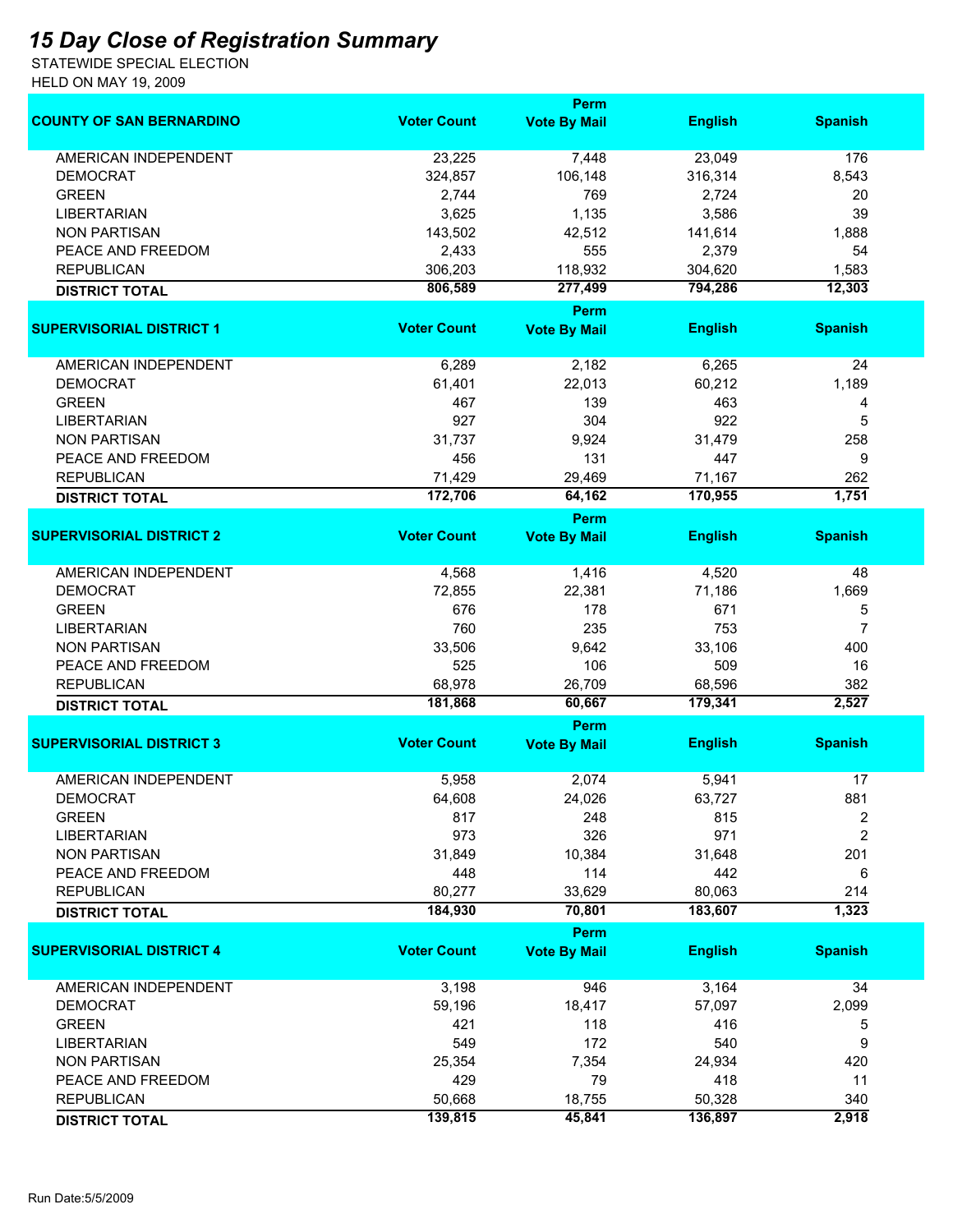|                                            |                    | <b>Perm</b>         |                   |                |
|--------------------------------------------|--------------------|---------------------|-------------------|----------------|
| <b>SUPERVISORIAL DISTRICT 5</b>            | <b>Voter Count</b> | <b>Vote By Mail</b> | <b>English</b>    | <b>Spanish</b> |
| <b>AMERICAN INDEPENDENT</b>                | 3,212              | 830                 | 3,159             | 53             |
| <b>DEMOCRAT</b>                            | 66,797             | 19,311              | 64,092            | 2,705          |
| <b>GREEN</b>                               | 363                | 86                  | 359               | 4              |
| <b>LIBERTARIAN</b>                         | 416                | 98                  | 400               | 16             |
| <b>NON PARTISAN</b>                        | 21,056             | 5,208               | 20,447            | 609            |
| PEACE AND FREEDOM                          | 575                | 125                 | 563               | 12             |
| <b>REPUBLICAN</b>                          | 34,851             | 10,370              | 34,466            | 385            |
| <b>DISTRICT TOTAL</b>                      | 127,270            | 36,028              | 123,486           | 3,784          |
|                                            |                    | <b>Perm</b>         |                   |                |
| <b>CONGRESSIONAL 25</b>                    | <b>Voter Count</b> | <b>Vote By Mail</b> | <b>English</b>    | <b>Spanish</b> |
|                                            |                    |                     |                   |                |
| AMERICAN INDEPENDENT                       | 2,688              | 889                 | 2,672             | 16             |
| <b>DEMOCRAT</b>                            | 29,889             | 10,136              | 29,213            | 676            |
| <b>GREEN</b>                               | 169                | 45                  | 168               | 1              |
| <b>LIBERTARIAN</b>                         | 361                | 115                 | 357               | 4              |
| <b>NON PARTISAN</b>                        | 14,384             | 4,345               | 14,244            | 140            |
|                                            | 212                | 61                  | 208               |                |
| PEACE AND FREEDOM                          |                    |                     |                   | 4              |
| <b>REPUBLICAN</b>                          | 26,558             | 10,328              | 26,435            | 123            |
| <b>DISTRICT TOTAL</b>                      | 74,261             | 25,919              | 73,297            | 964            |
|                                            |                    | Perm                |                   |                |
| <b>CONGRESSIONAL 26</b>                    | <b>Voter Count</b> | <b>Vote By Mail</b> | <b>English</b>    | <b>Spanish</b> |
| <b>AMERICAN INDEPENDENT</b>                | 3,560              | 1,137               | 3,533             | 27             |
| <b>DEMOCRAT</b>                            | 52,029             | 16,766              | 51,170            | 859            |
| <b>GREEN</b>                               | 565                | 164                 | 561               | 4              |
| <b>LIBERTARIAN</b>                         | 663                | 218                 | 659               | $\overline{4}$ |
| <b>NON PARTISAN</b>                        | 25,082             | 7,587               | 24,848            | 234            |
| PEACE AND FREEDOM                          | 353                | 68                  | 345               | 8              |
|                                            |                    |                     |                   |                |
| <b>REPUBLICAN</b><br><b>DISTRICT TOTAL</b> | 57,377<br>139,629  | 23,207<br>49,147    | 57,125<br>138,241 | 252<br>1,388   |
|                                            |                    | Perm                |                   |                |
| <b>CONGRESSIONAL 41</b>                    | <b>Voter Count</b> | <b>Vote By Mail</b> | <b>English</b>    | <b>Spanish</b> |
|                                            |                    |                     |                   |                |
| <b>AMERICAN INDEPENDENT</b>                | 9,631              | 3,386               | 9,607             | 24             |
| <b>DEMOCRAT</b>                            | 95,732             | 35,841              | 94,395            | 1,337          |
| <b>GREEN</b>                               | 1,132              | 345                 | 1,126             | 6              |
| <b>LIBERTARIAN</b>                         | 1,528              | 515                 | 1,525             | 3              |
| <b>NON PARTISAN</b>                        | 49,558             | 16,064              | 49,254            | 304            |
| PEACE AND FREEDOM                          | 681                | 180                 | 672               | 9              |
| <b>REPUBLICAN</b>                          | 125,747            | 52,938              | 125,411           | 336            |
| <b>DISTRICT TOTAL</b>                      | 284,009            | 109,269             | 281,990           | 2,019          |
|                                            |                    | <b>Perm</b>         |                   |                |
| <b>CONGRESSIONAL 42</b>                    | <b>Voter Count</b> | <b>Vote By Mail</b> | <b>English</b>    | <b>Spanish</b> |
| <b>AMERICAN INDEPENDENT</b>                | 1,605              | 505                 | 1,595             | 10             |
| <b>DEMOCRAT</b>                            | 25,119             | 8,149               | 24,571            | 548            |
| <b>GREEN</b>                               | 192                | 55                  | 190               | 2              |
| <b>LIBERTARIAN</b>                         | 285                | 99                  | 284               | 1              |
| <b>NON PARTISAN</b>                        | 13,242             | 4,110               | 13,136            | 106            |
| PEACE AND FREEDOM                          | 170                | 36                  | 165               | 5              |
|                                            |                    |                     |                   |                |
| <b>REPUBLICAN</b>                          | 28,857             | 11,034              | 28,746            | 111            |
| <b>DISTRICT TOTAL</b>                      | 69,470             | 23,988              | 68,687            | 783            |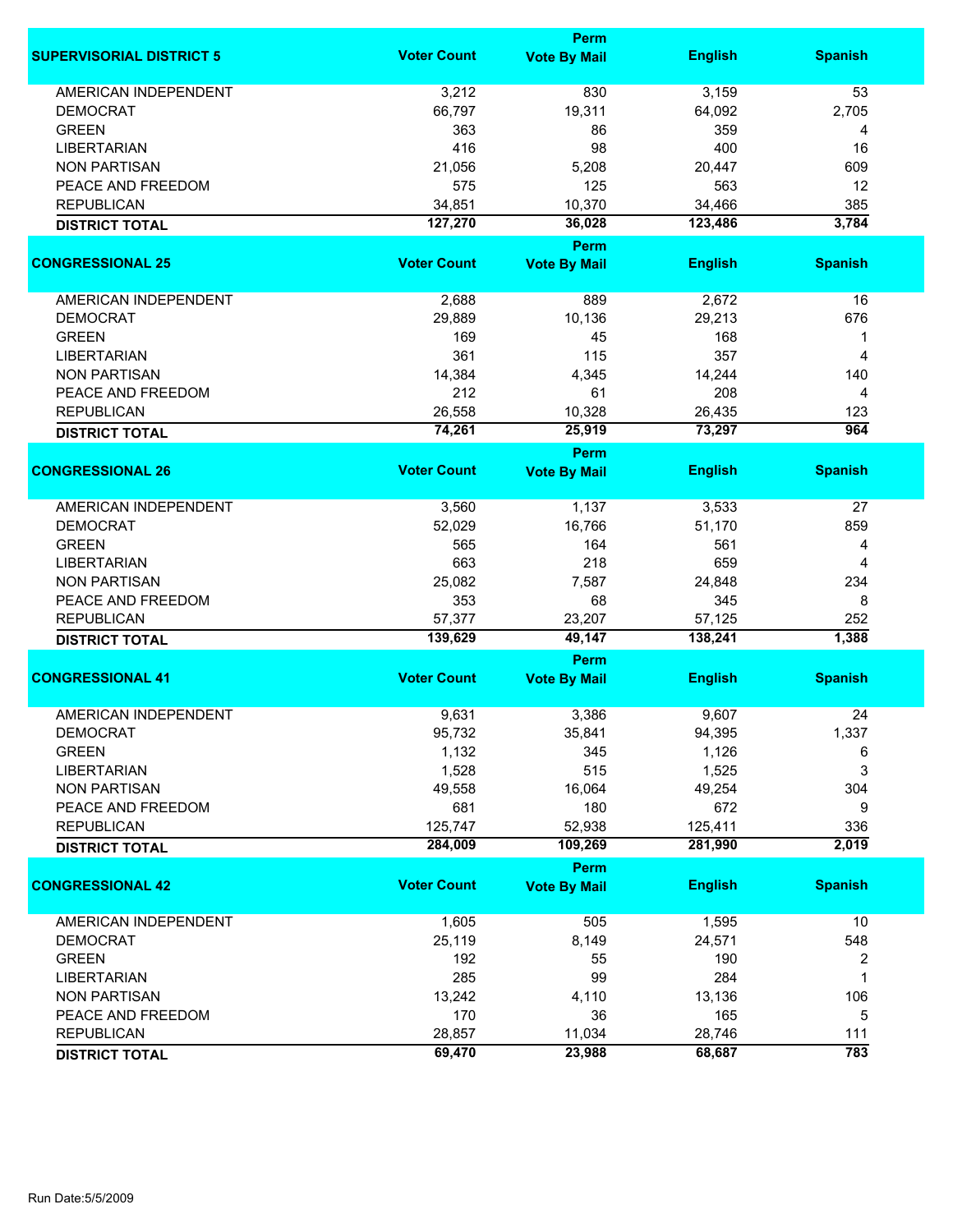|                               |                    | Perm                               |                |                |
|-------------------------------|--------------------|------------------------------------|----------------|----------------|
| <b>CONGRESSIONAL 43</b>       | <b>Voter Count</b> | <b>Vote By Mail</b>                | <b>English</b> | <b>Spanish</b> |
| <b>AMERICAN INDEPENDENT</b>   | 5,741              | 1,531                              | 5,642          | 99             |
| <b>DEMOCRAT</b>               | 122,088            | 35,256                             | 116,965        | 5,123          |
| <b>GREEN</b>                  | 686                | 160                                | 679            | 7              |
|                               | 788                | 188                                | 761            | 27             |
| <b>LIBERTARIAN</b>            |                    |                                    |                |                |
| <b>NON PARTISAN</b>           | 41,236             | 10,406                             | 40,132         | 1,104          |
| PEACE AND FREEDOM             | 1,017              | 210                                | 989            | 28             |
| <b>REPUBLICAN</b>             | 67,664             | 21,425                             | 66,903         | 761            |
| <b>DISTRICT TOTAL</b>         | 239,220            | 69,176                             | 232,071        | 7,149          |
| <b>SENATORIAL DISTRICT 17</b> | <b>Voter Count</b> | Perm<br><b>Vote By Mail</b>        | <b>English</b> | <b>Spanish</b> |
|                               |                    |                                    |                |                |
| AMERICAN INDEPENDENT          | 4,569              | 1,582                              | 4,552          | 17             |
| <b>DEMOCRAT</b>               | 46,115             | 16,422                             | 45,185         | 930            |
| <b>GREEN</b>                  | 345                | 93                                 | 341            | 4              |
| <b>LIBERTARIAN</b>            | 694                | 237                                | 689            | 5              |
| <b>NON PARTISAN</b>           | 23,293             | 7,174                              | 23,094         | 199            |
|                               | 354                | 98                                 | 345            |                |
| PEACE AND FREEDOM             |                    |                                    |                | 9              |
| <b>REPUBLICAN</b>             | 56,344             | 23,176                             | 56,145         | 199            |
| <b>DISTRICT TOTAL</b>         | 131,714            | 48,782                             | 130,351        | 1,363          |
| <b>SENATORIAL DISTRICT 18</b> | <b>Voter Count</b> | <b>Perm</b><br><b>Vote By Mail</b> | <b>English</b> | <b>Spanish</b> |
|                               |                    |                                    |                |                |
| <b>AMERICAN INDEPENDENT</b>   | 2,433              | 913                                | 2,425          | 8              |
| <b>DEMOCRAT</b>               | 20,249             | 7,840                              | 19,957         | 292            |
| <b>GREEN</b>                  | 238                | 92                                 | 238            | 0              |
| <b>LIBERTARIAN</b>            | 358                | 121                                | 358            | 0              |
| <b>NON PARTISAN</b>           | 11,664             | 3,960                              | 11,602         | 62             |
|                               |                    |                                    |                |                |
| PEACE AND FREEDOM             | 145                | 48                                 | 145            | 0              |
| <b>REPUBLICAN</b>             | 21,577             | 9,394                              | 21,503         | 74<br>436      |
| <b>DISTRICT TOTAL</b>         | 56,664             | 22,368<br>Perm                     | 56,228         |                |
| <b>SENATORIAL DISTRICT 29</b> | <b>Voter Count</b> | <b>Vote By Mail</b>                | <b>English</b> | <b>Spanish</b> |
|                               |                    |                                    |                |                |
| <b>AMERICAN INDEPENDENT</b>   | 1,633              | 513                                | 1,622          | 11             |
| <b>DEMOCRAT</b>               | 25,791             | 8,321                              | 25,182         | 609            |
| <b>GREEN</b>                  | 196                | 57                                 | 194            | 2              |
| <b>LIBERTARIAN</b>            | 288                | 101                                | 287            | 1              |
| <b>NON PARTISAN</b>           | 13,509             | 4,162                              | 13,385         | 124            |
| PEACE AND FREEDOM             | 176                | 36                                 | 170            | 6              |
| <b>REPUBLICAN</b>             | 29,442             | 11,220                             | 29,327         | 115            |
| <b>DISTRICT TOTAL</b>         | 71,035             | 24,410                             | 70,167         | 868            |
|                               |                    | Perm                               |                |                |
| <b>SENATORIAL DISTRICT 31</b> | <b>Voter Count</b> | <b>Vote By Mail</b>                | <b>English</b> | <b>Spanish</b> |
| <b>AMERICAN INDEPENDENT</b>   | 8,312              | 2,752                              | 8,275          | 37             |
| <b>DEMOCRAT</b>               | 100,317            | 35,452                             | 99,077         | 1,240          |
| <b>GREEN</b>                  | 1,200              | 345                                | 1,194          | 6              |
| <b>LIBERTARIAN</b>            | 1,388              | 457                                | 1,385          | 3              |
| <b>NON PARTISAN</b>           | 50,015             | 15,830                             | 49,711         | 304            |
|                               |                    |                                    |                |                |
| PEACE AND FREEDOM             | 643                | 142                                | 634            | 9              |
| <b>REPUBLICAN</b>             | 125,174            | 51,675                             | 124,810        | 364            |
| <b>DISTRICT TOTAL</b>         | 287,049            | 106,653                            | 285,086        | 1,963          |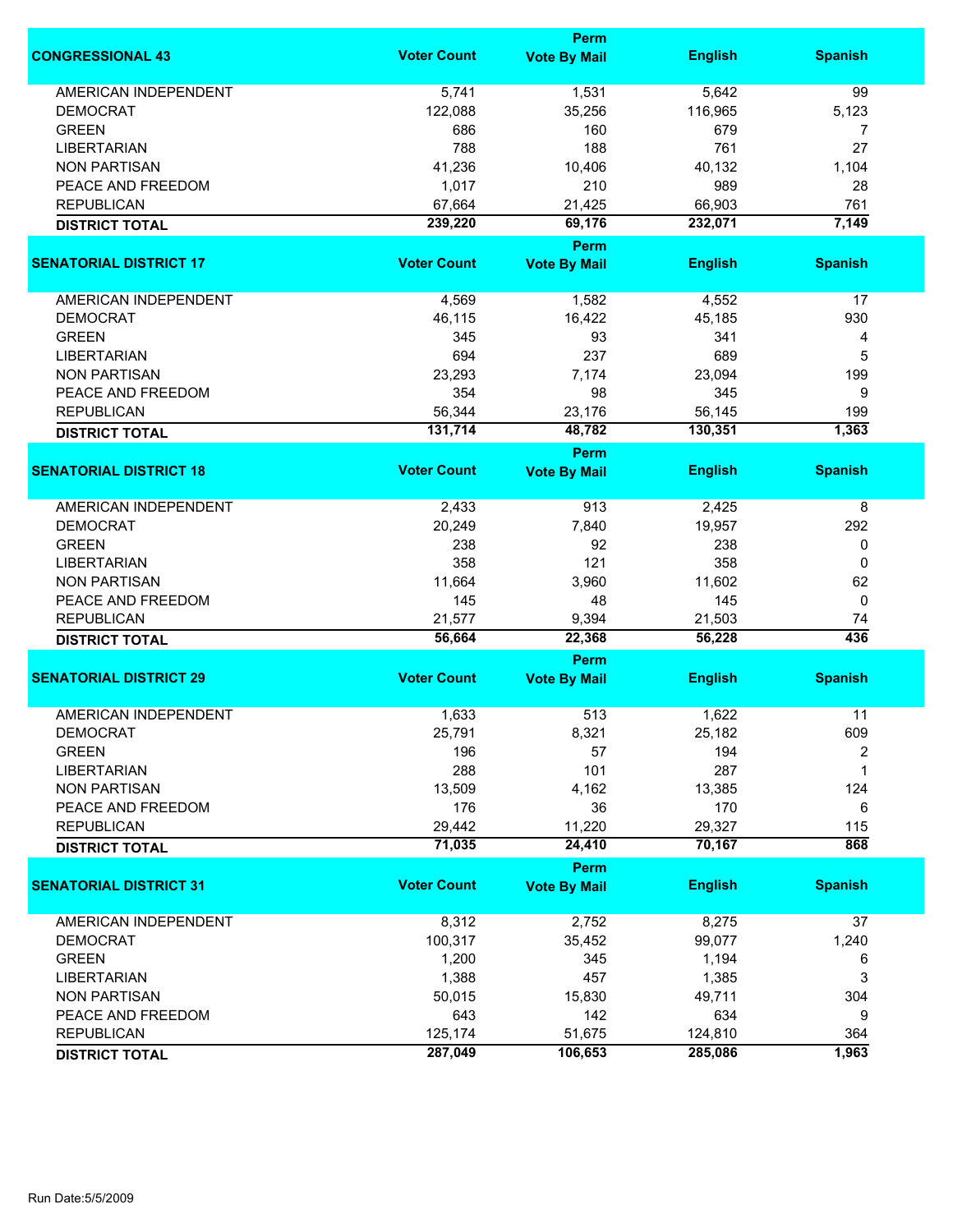|                               |                    | Perm                |                |                |
|-------------------------------|--------------------|---------------------|----------------|----------------|
| <b>SENATORIAL DISTRICT 32</b> | <b>Voter Count</b> | <b>Vote By Mail</b> | <b>English</b> | <b>Spanish</b> |
| <b>AMERICAN INDEPENDENT</b>   | 6,278              | 1,688               | 6,175          | 103            |
| <b>DEMOCRAT</b>               | 132,385            | 38,113              | 126,913        | 5,472          |
| <b>GREEN</b>                  | 765                | 182                 | 757            | 8              |
| <b>LIBERTARIAN</b>            | 897                | 219                 | 867            | 30             |
| <b>NON PARTISAN</b>           | 45,021             | 11,386              | 43,822         | 1,199          |
| PEACE AND FREEDOM             | 1,115              | 231                 | 1,085          | 30             |
|                               |                    |                     |                |                |
| <b>REPUBLICAN</b>             | 73,666             | 23,467              | 72,835         | 831            |
| <b>DISTRICT TOTAL</b>         | 260,127            | 75,286              | 252,454        | 7,673          |
|                               |                    | Perm                |                |                |
| <b>ASSEMBLY DISTRICT 32</b>   | <b>Voter Count</b> | <b>Vote By Mail</b> | <b>English</b> | <b>Spanish</b> |
| AMERICAN INDEPENDENT          | 46                 | 12                  | 46             | $\pmb{0}$      |
| <b>DEMOCRAT</b>               | 262                | 75                  | 260            | 2              |
| <b>GREEN</b>                  | 3                  | $\overline{2}$      | 3              | 0              |
| <b>LIBERTARIAN</b>            | 9                  | 0                   | 9              | 0              |
| <b>NON PARTISAN</b>           | 146                | 33                  | 146            | 0              |
| <b>REPUBLICAN</b>             | 272                | 95                  | 272            | 0              |
| <b>DISTRICT TOTAL</b>         | 738                | $\overline{217}$    | 736            | $\overline{2}$ |
|                               |                    | <b>Perm</b>         |                |                |
| <b>ASSEMBLY DISTRICT 34</b>   | <b>Voter Count</b> | <b>Vote By Mail</b> | <b>English</b> | <b>Spanish</b> |
|                               |                    |                     |                |                |
| <b>AMERICAN INDEPENDENT</b>   | 1,023              | 364                 | 1,020          | 3              |
| <b>DEMOCRAT</b>               | 8,371              | 3,208               | 8,276          | 95             |
| <b>GREEN</b>                  | 77                 | 33                  | 77             | 0              |
| <b>LIBERTARIAN</b>            | 127                | 38                  | 127            | 0              |
| <b>NON PARTISAN</b>           | 4,583              | 1,532               | 4,563          | 20             |
| PEACE AND FREEDOM             | 49                 | 15                  | 49             | 0              |
| <b>REPUBLICAN</b>             | 7,888              | 3,354               | 7,867          | 21             |
| <b>DISTRICT TOTAL</b>         | 22,118             | 8,544               | 21,979         | 139            |
|                               |                    | <b>Perm</b>         |                |                |
| <b>ASSEMBLY DISTRICT 36</b>   | <b>Voter Count</b> | <b>Vote By Mail</b> | <b>English</b> | <b>Spanish</b> |
| <b>AMERICAN INDEPENDENT</b>   | 2,601              | 902                 | 2,585          | 16             |
|                               |                    |                     |                |                |
| <b>DEMOCRAT</b>               | 28,275             | 9,907               | 27,631         | 644            |
| <b>GREEN</b>                  | 194                | 50                  | 192            | 2              |
| <b>LIBERTARIAN</b>            | 392                | 134                 | 388            | 4              |
| <b>NON PARTISAN</b>           | 13,724             | 4,304               | 13,593         | 131            |
| PEACE AND FREEDOM             | 206                | 61                  | 201            | 5              |
| <b>REPUBLICAN</b>             | 29,485             | 11,950              | 29,356         | 129            |
| <b>DISTRICT TOTAL</b>         | 74,877             | 27,308              | 73,946         | 931            |
|                               |                    | Perm                |                |                |
| <b>ASSEMBLY DISTRICT 59</b>   | <b>Voter Count</b> | <b>Vote By Mail</b> | <b>English</b> | <b>Spanish</b> |
| AMERICAN INDEPENDENT          | 4,223              | 1,465               | 4,211          | 12             |
| <b>DEMOCRAT</b>               | 41,776             | 15,317              | 41,145         | 631            |
| <b>GREEN</b>                  | 428                | 130                 | 425            | 3              |
| <b>LIBERTARIAN</b>            | 661                | 228                 | 659            | 2              |
| <b>NON PARTISAN</b>           | 20,800             | 6,577               | 20,648         | 152            |
| PEACE AND FREEDOM             | 311                | 80                  | 307            | 4              |
| <b>REPUBLICAN</b>             | 55,235             | 23,250              | 55,074         |                |
|                               |                    | 47,047              |                | 161<br>965     |
| <b>DISTRICT TOTAL</b>         | 123,434            |                     | 122,469        |                |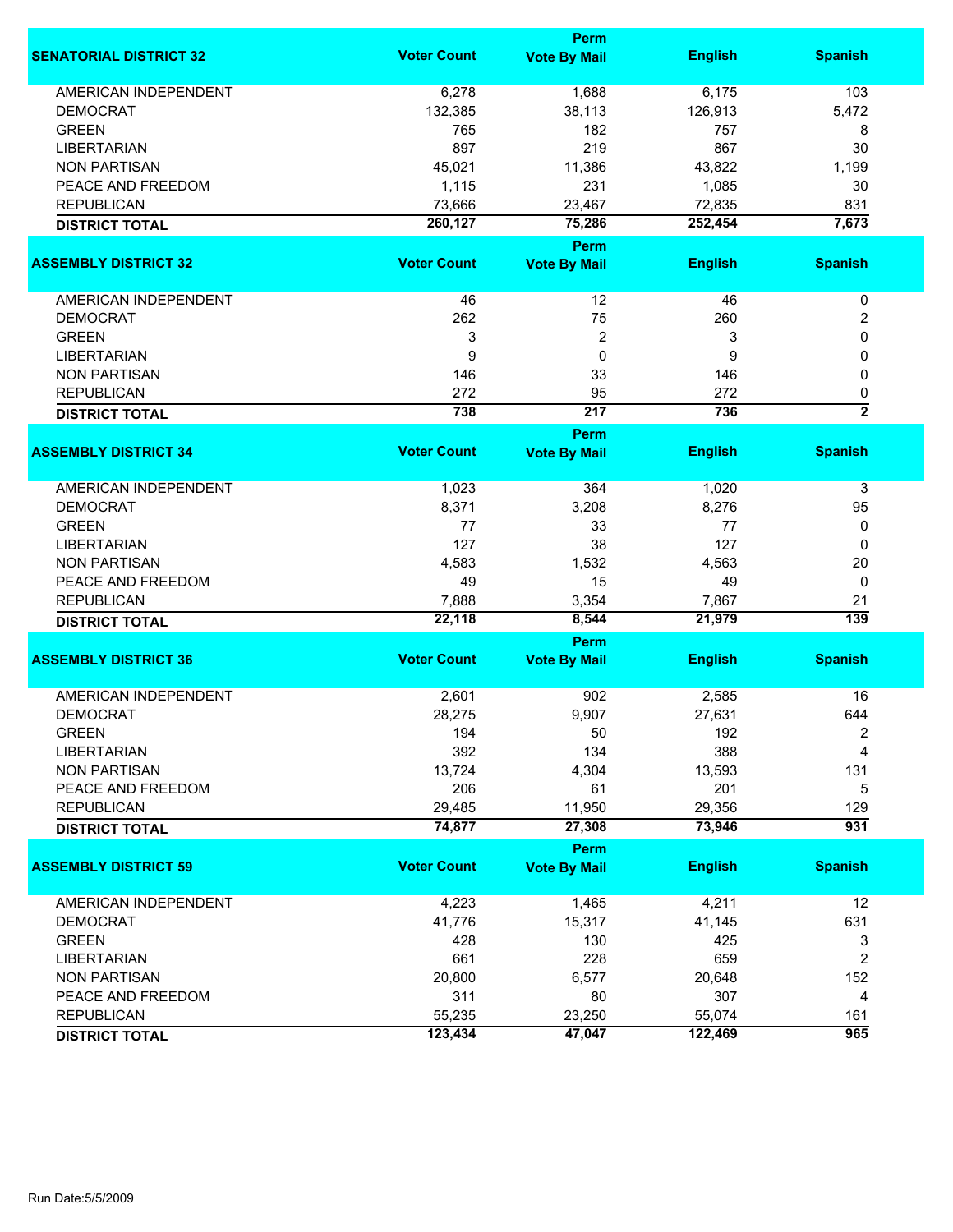|                             |                    | <b>Perm</b>                        |                |                |
|-----------------------------|--------------------|------------------------------------|----------------|----------------|
| <b>ASSEMBLY DISTRICT 60</b> | <b>Voter Count</b> | <b>Vote By Mail</b>                | <b>English</b> | <b>Spanish</b> |
| <b>AMERICAN INDEPENDENT</b> | 856                | 285                                | 852            | 4              |
| <b>DEMOCRAT</b>             | 12,309             | 4,220                              | 12,161         | 148            |
| <b>GREEN</b>                | 97                 | 27                                 | 97             | 0              |
| <b>LIBERTARIAN</b>          | 169                | 64                                 | 169            | 0              |
| <b>NON PARTISAN</b>         | 7,877              | 2,600                              | 7,837          | 40             |
|                             |                    |                                    |                |                |
| PEACE AND FREEDOM           | 96                 | 18                                 | 92             | 4              |
| <b>REPUBLICAN</b>           | 15,996             | 6,472                              | 15,954         | 42             |
| <b>DISTRICT TOTAL</b>       | 37,400             | 13,686                             | 37,162         | 238            |
| <b>ASSEMBLY DISTRICT 61</b> | <b>Voter Count</b> | Perm                               | <b>English</b> |                |
|                             |                    | <b>Vote By Mail</b>                |                | <b>Spanish</b> |
| AMERICAN INDEPENDENT        | 2,342              | 661                                | 2,312          | 30             |
| <b>DEMOCRAT</b>             | 46,903             | 14,209                             | 44,952         | 1,951          |
| <b>GREEN</b>                | 325                | 92                                 | 320            | 5              |
| <b>LIBERTARIAN</b>          | 380                | 108                                | 371            | 9              |
| <b>NON PARTISAN</b>         | 17,486             | 4,761                              | 17,106         | 380            |
|                             |                    |                                    |                |                |
| PEACE AND FREEDOM           | 334                | 61                                 | 327            | 7              |
| <b>REPUBLICAN</b>           | 34,695             | 12,301                             | 34,397         | 298            |
| <b>DISTRICT TOTAL</b>       | 102,465            | 32,193                             | 99,785         | 2,680          |
|                             |                    | <b>Perm</b>                        |                |                |
| <b>ASSEMBLY DISTRICT 62</b> | <b>Voter Count</b> | <b>Vote By Mail</b>                | <b>English</b> | <b>Spanish</b> |
| <b>AMERICAN INDEPENDENT</b> | 3,674              | 915                                | 3,603          | 71             |
| <b>DEMOCRAT</b>             | 80,810             | 22,470                             | 77,244         | 3,566          |
| <b>GREEN</b>                | 417                | 88                                 | 411            | 6              |
| <b>LIBERTARIAN</b>          | 490                | 119                                | 468            | 22             |
| <b>NON PARTISAN</b>         | 26,328             | 6,306                              | 25,521         | 807            |
|                             |                    |                                    |                |                |
| PEACE AND FREEDOM           | 729                | 157                                | 707            | 22             |
| <b>REPUBLICAN</b>           | 40,386             | 11,623                             | 39,881         | 505            |
| <b>DISTRICT TOTAL</b>       | 152,834            | 41,678                             | 147,835        | 4,999          |
| <b>ASSEMBLY DISTRICT 63</b> | <b>Voter Count</b> | <b>Perm</b><br><b>Vote By Mail</b> | <b>English</b> | <b>Spanish</b> |
|                             |                    |                                    |                |                |
| <b>AMERICAN INDEPENDENT</b> | 6,163              | 1,989                              | 6,128          | 35             |
| <b>DEMOCRAT</b>             | 88,141             | 29,038                             | 86,781         | 1,360          |
| <b>GREEN</b>                | 869                | 232                                | 865            | 4              |
| <b>LIBERTARIAN</b>          | 1,015              | 312                                | 1,014          | 1              |
| <b>NON PARTISAN</b>         | 41,588             | 12,487                             | 41,265         | 323            |
| PEACE AND FREEDOM           | 581                | 125                                | 569            | 12             |
| <b>REPUBLICAN</b>           | 93,955             | 37,313                             | 93,577         | 378            |
| <b>DISTRICT TOTAL</b>       | 232,312            | 81,496                             | 230,199        | 2,113          |
|                             |                    | Perm                               |                |                |
| <b>ASSEMBLY DISTRICT 65</b> | <b>Voter Count</b> | <b>Vote By Mail</b>                | <b>English</b> | <b>Spanish</b> |
| AMERICAN INDEPENDENT        | 2,297              | 855                                | 2,292          | 5              |
| <b>DEMOCRAT</b>             | 18,010             | 7,704                              | 17,864         | 146            |
| <b>GREEN</b>                | 334                | 115                                | 334            | 0              |
| <b>LIBERTARIAN</b>          | 382                | 132                                | 381            | 1              |
| <b>NON PARTISAN</b>         | 10,970             | 3,912                              | 10,935         | 35             |
|                             |                    |                                    |                |                |
| PEACE AND FREEDOM           | 127                | 38                                 | 127            | 0              |
| <b>REPUBLICAN</b>           | 28,291             | 12,574                             | 28,242         | 49             |
| <b>DISTRICT TOTAL</b>       | 60,411             | 25,330                             | 60,175         | 236            |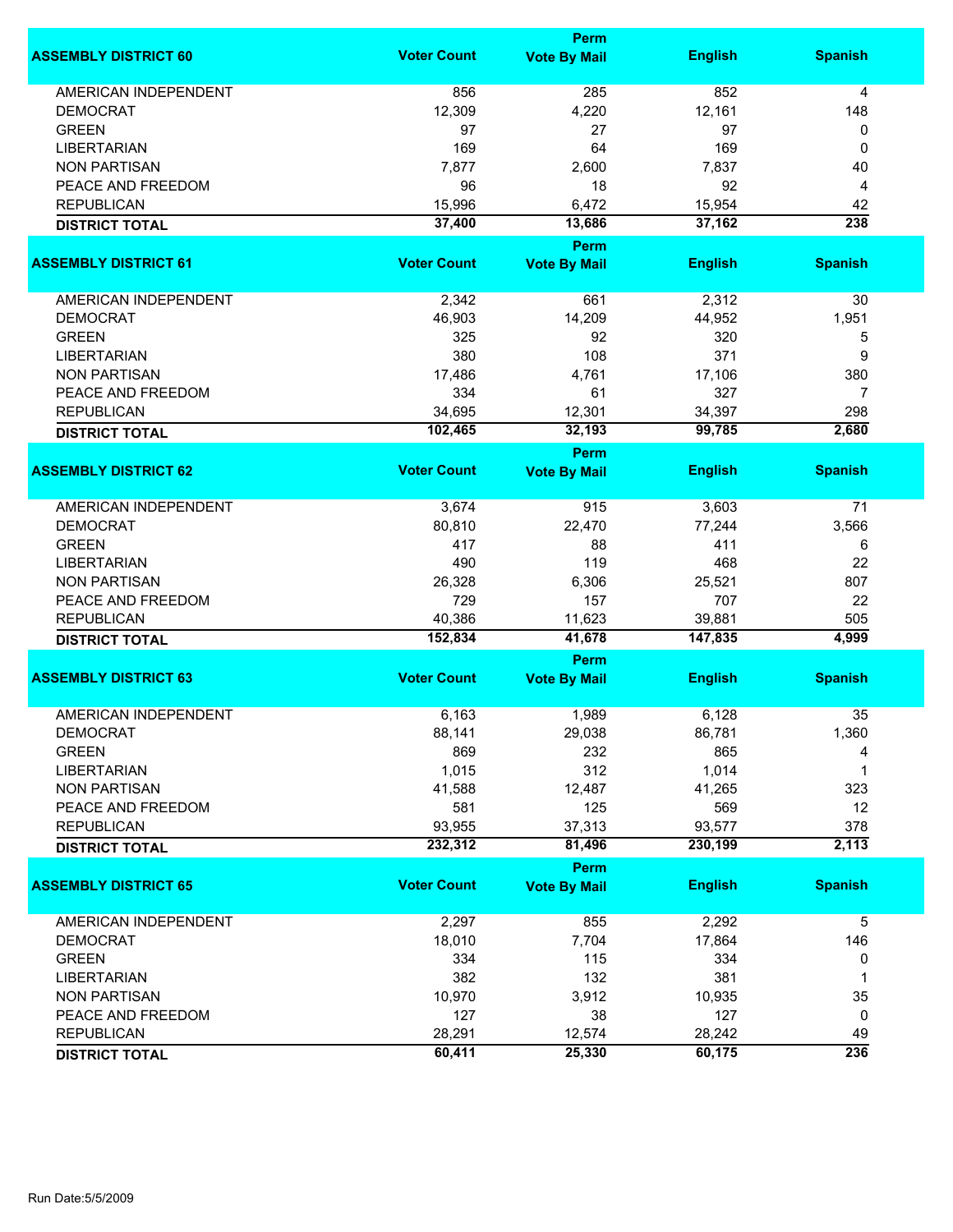|                                            |                    | Perm                        |                   |                  |
|--------------------------------------------|--------------------|-----------------------------|-------------------|------------------|
| <b>STATE BOARD OF EQUAL 2</b>              | <b>Voter Count</b> | <b>Vote By Mail</b>         | <b>English</b>    | <b>Spanish</b>   |
| <b>AMERICAN INDEPENDENT</b>                | 7,353              | 2,041                       | 7,245             | 108              |
| <b>DEMOCRAT</b>                            | 148,663            | 43,706                      | 143,001           | 5,662            |
| <b>GREEN</b>                               | 913                | 229                         | 902               | 11               |
| <b>LIBERTARIAN</b>                         | 1,099              | 305                         | 1,070             | 29               |
| <b>NON PARTISAN</b>                        | 55,454             | 14,811                      | 54,214            | 1,240            |
|                                            |                    |                             |                   |                  |
| PEACE AND FREEDOM                          | 1,197              | 248                         | 1,163             | 34               |
| <b>REPUBLICAN</b>                          | 98,630             | 33,416                      | 97,749            | 881              |
| <b>DISTRICT TOTAL</b>                      | 313,309            | 94,756                      | 305,344           | 7,965            |
| <b>STATE BOARD OF EQUAL 3</b>              | <b>Voter Count</b> | Perm<br><b>Vote By Mail</b> | <b>English</b>    | <b>Spanish</b>   |
|                                            |                    |                             |                   |                  |
| <b>AMERICAN INDEPENDENT</b>                | 15,872             | 5,407                       | 15,804            | 68               |
| <b>DEMOCRAT</b>                            | 176,194            | 62,442                      | 173,313           | 2,881            |
| <b>GREEN</b>                               | 1,831              | 540                         | 1,822             | 9                |
| <b>LIBERTARIAN</b>                         | 2,526              | 830                         | 2,516             | 10               |
| <b>NON PARTISAN</b>                        | 88,048             | 27,701                      | 87,400            | 648              |
|                                            |                    | 307                         | 1,216             | 20               |
| PEACE AND FREEDOM                          | 1,236              |                             |                   |                  |
| <b>REPUBLICAN</b>                          | 207,573            | 85,516                      | 206,871           | 702              |
| <b>DISTRICT TOTAL</b>                      | 493,280            | 182,743                     | 488,942           | 4,338            |
| <b>UNINCORPORATED AREA</b>                 | <b>Voter Count</b> | Perm<br><b>Vote By Mail</b> | <b>English</b>    | <b>Spanish</b>   |
|                                            |                    |                             |                   |                  |
| <b>AMERICAN INDEPENDENT</b>                | 4,448              | 1,577                       | 4,418             | 30               |
| <b>DEMOCRAT</b>                            | 41,122             | 15,135                      | 40,051            | 1,071            |
| <b>GREEN</b>                               | 554                | 186                         | 551               | 3                |
| <b>LIBERTARIAN</b>                         | 801                | 276                         | 791               | 10               |
| <b>NON PARTISAN</b>                        | 21,826             | 7,154                       | 21,578            | 248              |
| PEACE AND FREEDOM                          | 361                | 97                          | 352               | 9                |
|                                            |                    |                             |                   |                  |
| <b>REPUBLICAN</b><br><b>DISTRICT TOTAL</b> | 52,359<br>121,471  | 22,378<br>46,803            | 52,162<br>119,903 | 197<br>1,568     |
|                                            |                    | Perm                        |                   |                  |
| <b>CITY OF ADELANTO</b>                    | <b>Voter Count</b> | <b>Vote By Mail</b>         | <b>English</b>    | <b>Spanish</b>   |
|                                            |                    |                             |                   |                  |
| <b>AMERICAN INDEPENDENT</b>                | 261                | 76                          | 259               | $\overline{2}$   |
| <b>DEMOCRAT</b>                            | 3,686              | 1,130                       | 3,546             | 140              |
| <b>GREEN</b>                               | 11                 | 2                           | 11                | 0                |
| <b>LIBERTARIAN</b>                         | 24                 | 5                           | 24                | 0                |
| <b>NON PARTISAN</b>                        | 1,577              | 468                         | 1,540             | 37               |
| PEACE AND FREEDOM                          | 24                 | 6                           | 24                | 0                |
| <b>REPUBLICAN</b>                          | 1,946              | 697                         | 1,922             | 24               |
| <b>DISTRICT TOTAL</b>                      | 7,529              | 2,384                       | 7,326             | $\overline{203}$ |
|                                            |                    | Perm                        |                   |                  |
| <b>TOWN OF APPLE VALLEY</b>                | <b>Voter Count</b> | <b>Vote By Mail</b>         | <b>English</b>    | <b>Spanish</b>   |
| AMERICAN INDEPENDENT                       | 1,157              | 425                         | 1,156             | $\mathbf{1}$     |
| <b>DEMOCRAT</b>                            | 10,347             | 4,081                       | 10,234            | 113              |
| <b>GREEN</b>                               | 82                 | 25                          | 81                | 1                |
| <b>LIBERTARIAN</b>                         | 138                | 42                          | 138               | 0                |
| <b>NON PARTISAN</b>                        | 5,350              | 1,701                       | 5,321             | 29               |
|                                            |                    |                             |                   |                  |
| PEACE AND FREEDOM                          | 76                 | 26                          | 75                | $\mathbf{1}$     |
| <b>REPUBLICAN</b>                          | 15,949             | 6,937                       | 15,906            | 43               |
| <b>DISTRICT TOTAL</b>                      | 33,099             | 13,237                      | 32,911            | 188              |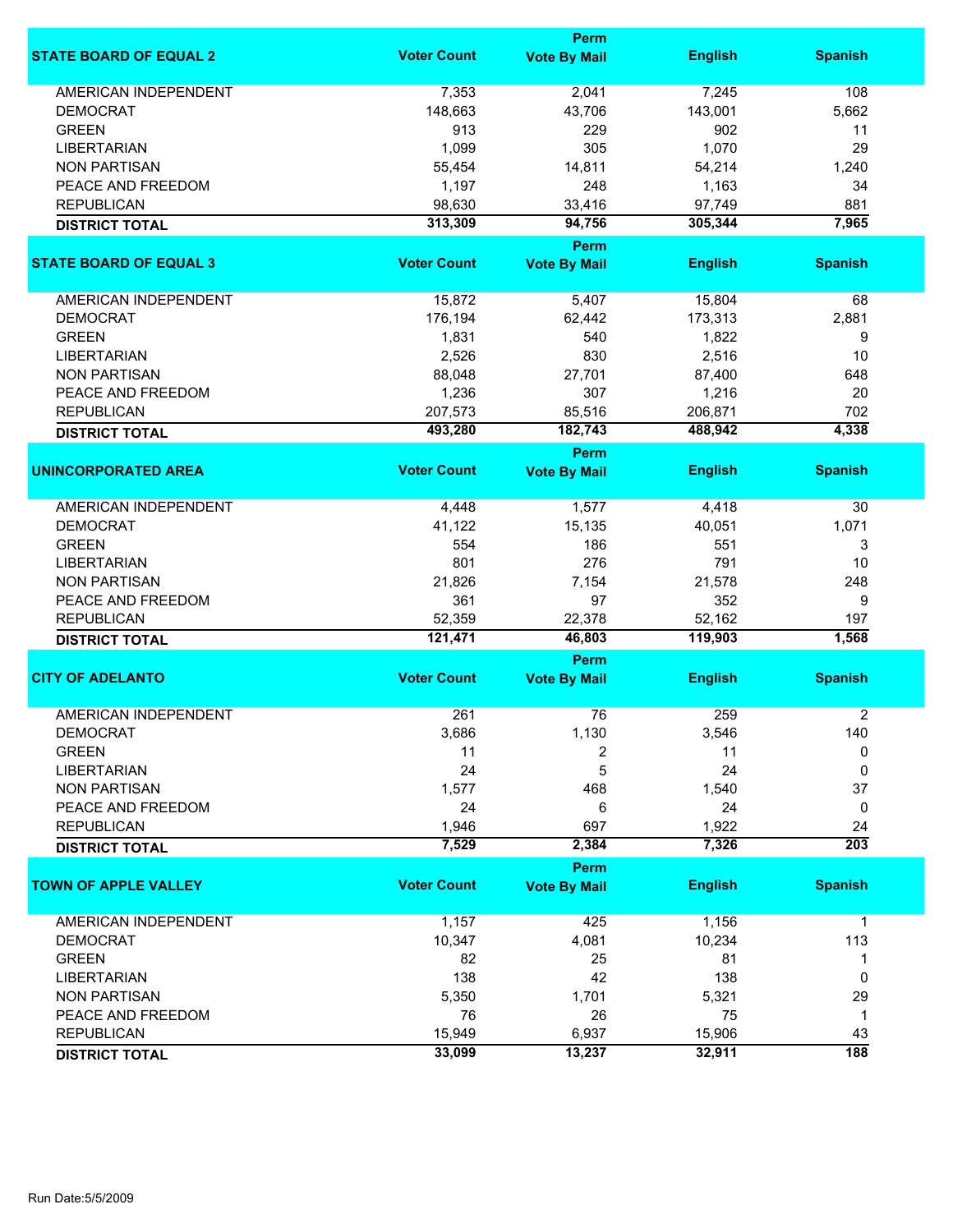|                              |                    | <b>Perm</b>         |                |                         |
|------------------------------|--------------------|---------------------|----------------|-------------------------|
| <b>CITY OF BARSTOW</b>       | <b>Voter Count</b> | <b>Vote By Mail</b> | <b>English</b> | <b>Spanish</b>          |
| <b>AMERICAN INDEPENDENT</b>  | 348                | 105                 | 345            | 3                       |
| <b>DEMOCRAT</b>              | 3,704              | 1,216               | 3,663          | 41                      |
| <b>GREEN</b>                 | 24                 | 10                  | 24             | 0                       |
| <b>LIBERTARIAN</b>           | 32                 | 9                   | 32             | 0                       |
| <b>NON PARTISAN</b>          | 1,846              | 477                 | 1,836          | 10                      |
| PEACE AND FREEDOM            | 21                 | 5                   | 21             | 0                       |
| <b>REPUBLICAN</b>            | 2,731              | 973                 | 2,727          | 4                       |
| <b>DISTRICT TOTAL</b>        | 8,706              | 2,795               | 8,648          | $\overline{58}$         |
|                              |                    | <b>Perm</b>         |                |                         |
| <b>CITY OF BIG BEAR LAKE</b> | <b>Voter Count</b> | <b>Vote By Mail</b> | <b>English</b> | <b>Spanish</b>          |
|                              |                    |                     |                |                         |
| AMERICAN INDEPENDENT         | 90                 | 31                  | 90             | $\pmb{0}$               |
| <b>DEMOCRAT</b>              | 810                | 379                 | 807            | 3                       |
| <b>GREEN</b>                 | 22                 | 6                   | 22             | 0                       |
| <b>LIBERTARIAN</b>           | 33                 | 12                  | 33             | 0                       |
| <b>NON PARTISAN</b>          | 506                | 181                 | 504            | 2                       |
| PEACE AND FREEDOM            | 5                  | $\overline{2}$      | 5              | 0                       |
| <b>REPUBLICAN</b>            |                    | 897                 | 1,735          |                         |
|                              | 1,736              |                     |                | 1<br>$\overline{\bf 6}$ |
| <b>DISTRICT TOTAL</b>        | 3,202              | 1,508               | 3,196          |                         |
|                              |                    | Perm                |                |                         |
| <b>CITY OF CHINO</b>         | <b>Voter Count</b> | <b>Vote By Mail</b> | <b>English</b> | <b>Spanish</b>          |
| <b>AMERICAN INDEPENDENT</b>  | 717                | 214                 | 711            | 6                       |
| <b>DEMOCRAT</b>              | 12,137             | 3,723               | 11,759         | 378                     |
| <b>GREEN</b>                 | 90                 | 25                  | 89             |                         |
| <b>LIBERTARIAN</b>           | 105                | 34                  | 104            | 1                       |
| <b>NON PARTISAN</b>          | 5,043              | 1,432               | 4,983          | 60                      |
| PEACE AND FREEDOM            | 71                 | 18                  | 70             | $\mathbf 1$             |
| <b>REPUBLICAN</b>            | 12,050             | 4,279               | 11,982         | 68                      |
| <b>DISTRICT TOTAL</b>        | 30,213             | 9,725               | 29,698         | $\overline{515}$        |
|                              |                    | <b>Perm</b>         |                |                         |
| <b>CITY OF CHINO HILLS</b>   | <b>Voter Count</b> | <b>Vote By Mail</b> | <b>English</b> | <b>Spanish</b>          |
|                              |                    |                     |                |                         |
| <b>AMERICAN INDEPENDENT</b>  | 856                | 285                 | 852            | 4                       |
| <b>DEMOCRAT</b>              | 12,309             | 4,220               | 12,161         | 148                     |
| <b>GREEN</b>                 | 97                 | 27                  | 97             | 0                       |
| <b>LIBERTARIAN</b>           | 169                | 64                  | 169            | 0                       |
| <b>NON PARTISAN</b>          | 7,877              | 2,600               | 7,837          | 40                      |
| PEACE AND FREEDOM            | 96                 | 18                  | 92             | 4                       |
| <b>REPUBLICAN</b>            | 15,996             | 6,472               | 15,954         | 42                      |
| <b>DISTRICT TOTAL</b>        | 37,400             | 13,686              | 37,162         | 238                     |
|                              |                    | <b>Perm</b>         |                |                         |
| <b>CITY OF COLTON</b>        | <b>Voter Count</b> | <b>Vote By Mail</b> | <b>English</b> | <b>Spanish</b>          |
| <b>AMERICAN INDEPENDENT</b>  | 504                | 108                 | 502            | $\overline{2}$          |
| <b>DEMOCRAT</b>              | 9,912              | 2,676               | 9,552          | 360                     |
| <b>GREEN</b>                 | 60                 | 18                  | 59             | 1                       |
| <b>LIBERTARIAN</b>           | 62                 | 16                  | 61             | 1                       |
| <b>NON PARTISAN</b>          | 3,295              | 824                 | 3,220          | 75                      |
| PEACE AND FREEDOM            | 60                 | 19                  | 60             | 0                       |
| <b>REPUBLICAN</b>            | 4,823              | 1,425               | 4,773          | 50                      |
|                              | 18,716             | 5,086               | 18,227         | 489                     |
| <b>DISTRICT TOTAL</b>        |                    |                     |                |                         |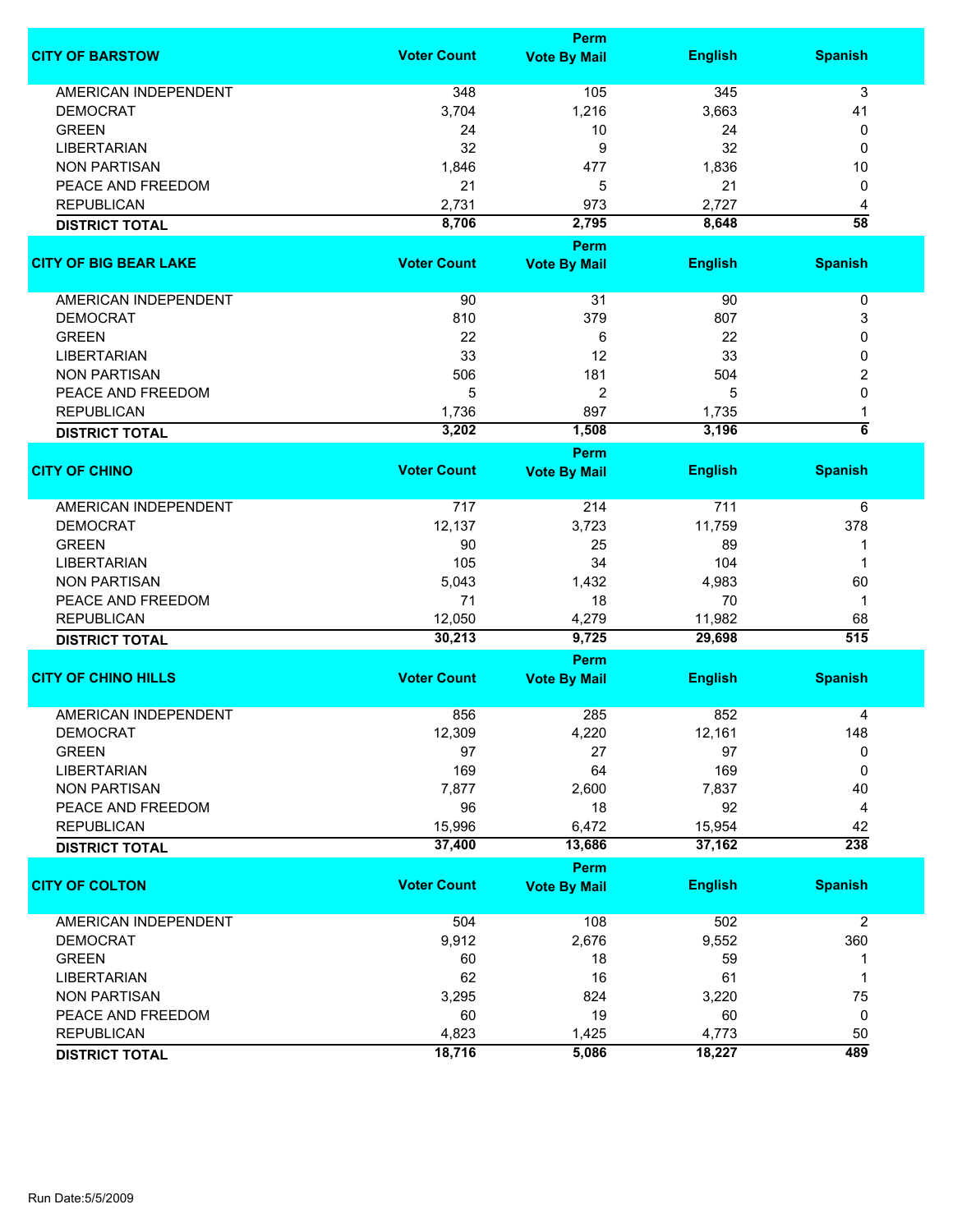|                              |                    | <b>Perm</b>           |                  |                  |
|------------------------------|--------------------|-----------------------|------------------|------------------|
| <b>CITY OF FONTANA</b>       | <b>Voter Count</b> | <b>Vote By Mail</b>   | <b>English</b>   | <b>Spanish</b>   |
| <b>AMERICAN INDEPENDENT</b>  | 1,445              | 409                   | 1,423            | 22               |
| <b>DEMOCRAT</b>              | 31,865             | 8,857                 | 30,576           | 1,289            |
| <b>GREEN</b>                 | 193                | 43                    | 189              | 4                |
| <b>LIBERTARIAN</b>           | 180                | 41                    | 176              | 4                |
| <b>NON PARTISAN</b>          | 12,214             | 3,057                 | 11,916           | 298              |
| PEACE AND FREEDOM            | 253                | 50                    | 240              | 13               |
|                              |                    |                       |                  |                  |
| <b>REPUBLICAN</b>            | 17,838             | 5,648                 | 17,633           | 205              |
| <b>DISTRICT TOTAL</b>        | 63,988             | 18,105<br><b>Perm</b> | 62,153           | 1,835            |
| <b>CITY OF GRAND TERRACE</b> | <b>Voter Count</b> | <b>Vote By Mail</b>   | <b>English</b>   | <b>Spanish</b>   |
|                              |                    |                       |                  |                  |
| AMERICAN INDEPENDENT         | 161                | 46                    | 161              | 0                |
| <b>DEMOCRAT</b>              | 2,401              | 776                   | 2,387            | 14               |
| <b>GREEN</b>                 | 28                 | $\overline{7}$        | 28               | 0                |
| <b>LIBERTARIAN</b>           | 33                 | 11                    | 33               | 0                |
| <b>NON PARTISAN</b>          | 1,045              | 311                   | 1,038            | 7                |
| PEACE AND FREEDOM            | 19                 | 3                     | 19               | 0                |
| <b>REPUBLICAN</b>            | 2,616              | 968                   | 2,612            | 4                |
| <b>DISTRICT TOTAL</b>        | 6,303              | 2,122                 | 6,278            | $\overline{25}$  |
|                              |                    | <b>Perm</b>           |                  |                  |
| <b>CITY OF HESPERIA</b>      | <b>Voter Count</b> | <b>Vote By Mail</b>   | <b>English</b>   | <b>Spanish</b>   |
| <b>AMERICAN INDEPENDENT</b>  | 1,155              | 367                   | 1,152            | 3                |
| <b>DEMOCRAT</b>              | 11,914             | 3,854                 | 11,593           | 321              |
| <b>GREEN</b>                 | 78                 | 19                    | 77               | 1                |
| <b>LIBERTARIAN</b>           | 203                | 75                    | 202              | 1                |
| <b>NON PARTISAN</b>          | 6,017              | 1,695                 | 5,941            | 76               |
| PEACE AND FREEDOM            | 98                 | 23                    | 97               | $\mathbf 1$      |
|                              |                    |                       |                  |                  |
| <b>REPUBLICAN</b>            | 13,649<br>33,114   | 5,318<br>11,351       | 13,592<br>32,654 | 57<br>460        |
| <b>DISTRICT TOTAL</b>        |                    | Perm                  |                  |                  |
| <b>CITY OF HIGHLAND</b>      | <b>Voter Count</b> | <b>Vote By Mail</b>   | <b>English</b>   | <b>Spanish</b>   |
| <b>AMERICAN INDEPENDENT</b>  | 665                | 184                   | 661              | 4                |
| <b>DEMOCRAT</b>              | 9,142              | 2,944                 | 8,929            | 213              |
| <b>GREEN</b>                 | 65                 | 17                    | 65               | 0                |
| <b>LIBERTARIAN</b>           | 98                 | 28                    | 98               | 0                |
|                              |                    |                       |                  |                  |
| <b>NON PARTISAN</b>          | 3,790              | 1,076                 | 3,735            | 55               |
| PEACE AND FREEDOM            | 64                 | 10                    | 62               | $\overline{2}$   |
| <b>REPUBLICAN</b>            | 8,818              | 3,150                 | 8,784            | 34               |
| <b>DISTRICT TOTAL</b>        | 22,642             | 7,409                 | 22,334           | $\overline{308}$ |
|                              | <b>Voter Count</b> | Perm                  |                  |                  |
| <b>CITY OF LOMA LINDA</b>    |                    | <b>Vote By Mail</b>   | <b>English</b>   | <b>Spanish</b>   |
| <b>AMERICAN INDEPENDENT</b>  | 297                | 110                   | 297              | $\mathbf 0$      |
| <b>DEMOCRAT</b>              | 3,327              | 1,113                 | 3,298            | 29               |
| <b>GREEN</b>                 | 39                 | 9                     | 39               | 0                |
| <b>LIBERTARIAN</b>           | 47                 | 12                    | 47               | 0                |
| <b>NON PARTISAN</b>          | 2,451              | 761                   | 2,441            | 10               |
| PEACE AND FREEDOM            | 27                 | 6                     | 26               | $\mathbf{1}$     |
| <b>REPUBLICAN</b>            | 4,083              | 1,654                 | 4,067            | 16               |
| <b>DISTRICT TOTAL</b>        | 10,271             | 3,665                 | 10,215           | $\overline{56}$  |
|                              |                    |                       |                  |                  |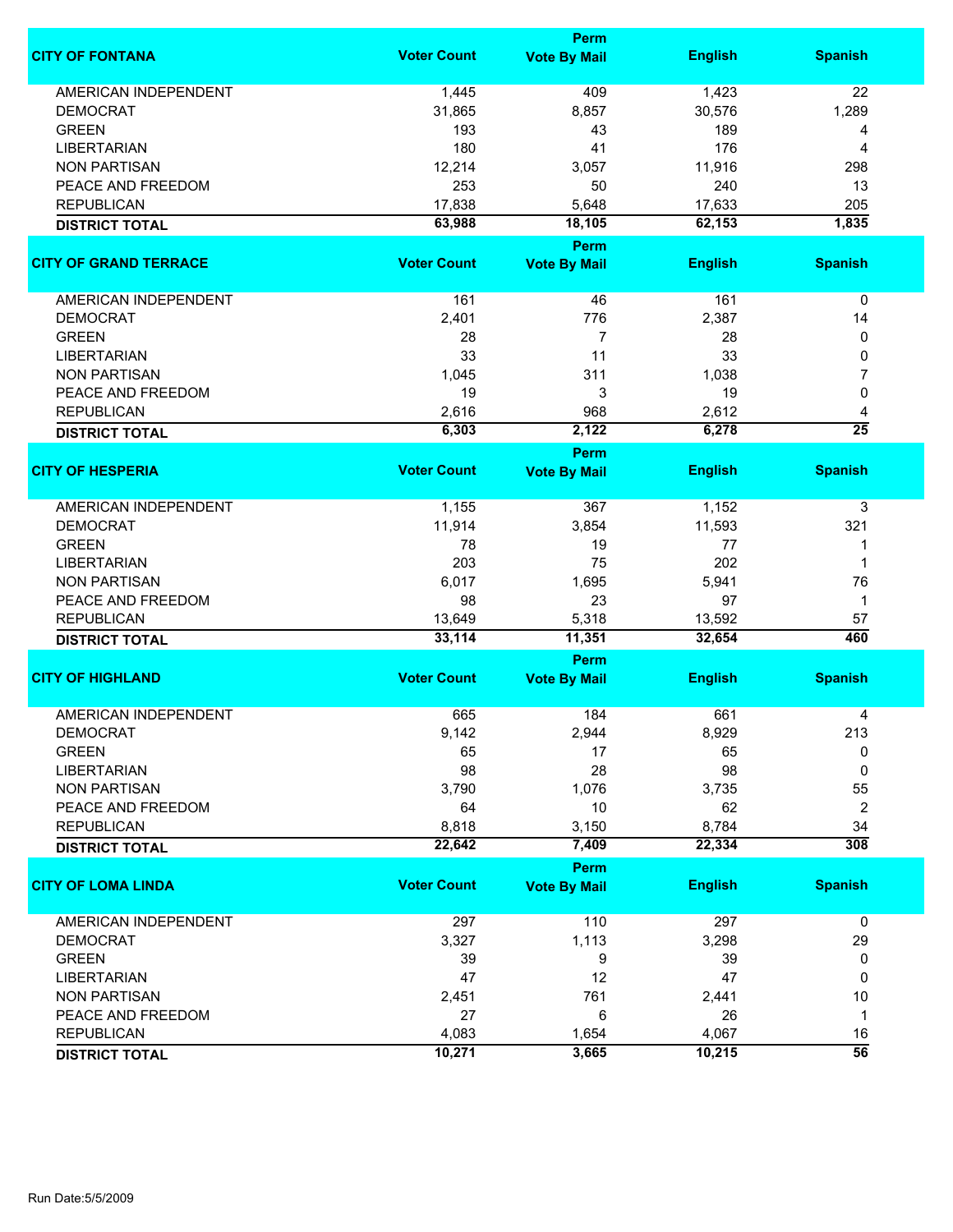|                                 |                    | Perm                |                |                  |
|---------------------------------|--------------------|---------------------|----------------|------------------|
| <b>CITY OF MONTCLAIR</b>        | <b>Voter Count</b> | <b>Vote By Mail</b> | <b>English</b> | <b>Spanish</b>   |
| <b>AMERICAN INDEPENDENT</b>     | 256                | 61                  | 254            | 2                |
| <b>DEMOCRAT</b>                 | 6,200              | 1,619               | 5,937          | 263              |
| <b>GREEN</b>                    | 41                 | 11                  | 40             | 1                |
| <b>LIBERTARIAN</b>              | 64                 | 22                  | 61             | 3                |
| <b>NON PARTISAN</b>             | 2,175              | 545                 | 2,097          | 78               |
| PEACE AND FREEDOM               | 64                 | 8                   | 62             | 2                |
| <b>REPUBLICAN</b>               | 3,289              | 1,075               | 3,244          | 45               |
| <b>DISTRICT TOTAL</b>           | 12,089             | 3,341               | 11,695         | 394              |
|                                 |                    | Perm                |                |                  |
| <b>CITY OF NEEDLES</b>          | <b>Voter Count</b> | <b>Vote By Mail</b> | <b>English</b> | <b>Spanish</b>   |
|                                 |                    |                     |                |                  |
| AMERICAN INDEPENDENT            | 98                 | 37                  | 98             | 0                |
| <b>DEMOCRAT</b>                 | 842                | 318                 | 836            | 6                |
| <b>LIBERTARIAN</b>              | 9                  | 2                   | 9              | 0                |
| <b>NON PARTISAN</b>             | 380                | 111                 | 380            | 0                |
| PEACE AND FREEDOM               | 9                  | 2                   | 9              | 0                |
| <b>REPUBLICAN</b>               | 577                | 244                 | 576            |                  |
| <b>DISTRICT TOTAL</b>           | 1,915              | 714                 | 1,908          | $\overline{7}$   |
|                                 |                    | Perm                |                |                  |
| <b>CITY OF ONTARIO</b>          | <b>Voter Count</b> | <b>Vote By Mail</b> | <b>English</b> | <b>Spanish</b>   |
|                                 |                    |                     |                |                  |
| AMERICAN INDEPENDENT            | 1,290              | 365                 | 1,269          | 21               |
| <b>DEMOCRAT</b>                 | 26,774             | 8,373               | 25,564         | 1,210            |
| <b>GREEN</b>                    | 182                | 49                  | 180            | 2                |
| <b>LIBERTARIAN</b>              | 194                | 49                  | 189            | 5                |
| <b>NON PARTISAN</b>             | 9,513              | 2,606               | 9,299          | 214              |
| PEACE AND FREEDOM               | 184                | 33                  | 181            | 3                |
| <b>REPUBLICAN</b>               | 17,670             | 6,390               | 17,493         | 177              |
| <b>DISTRICT TOTAL</b>           | 55,807             | 17,865              | 54,175         | 1,632            |
|                                 |                    | Perm                |                |                  |
| <b>CITY OF RANCHO CUCAMONGA</b> | <b>Voter Count</b> | <b>Vote By Mail</b> | <b>English</b> | <b>Spanish</b>   |
| <b>AMERICAN INDEPENDENT</b>     | 2,075              | 675                 | 2,059          | 16               |
| <b>DEMOCRAT</b>                 | 29,163             | 9,369               | 28,805         | 358              |
| <b>GREEN</b>                    | 287                | 78                  | 284            | 3                |
| <b>LIBERTARIAN</b>              | 343                | 101                 | 342            | 1                |
| <b>NON PARTISAN</b>             | 14,666             | 4,432               | 14,576         | 90               |
| PEACE AND FREEDOM               | 183                | 44                  | 179            | 4                |
| <b>REPUBLICAN</b>               | 33,200             | 13,121              | 33,057         | 143              |
| <b>DISTRICT TOTAL</b>           | 79,917             | 27,820              | 79,302         | 615              |
|                                 |                    | Perm                |                |                  |
| <b>CITY OF REDLANDS</b>         | <b>Voter Count</b> | <b>Vote By Mail</b> | <b>English</b> | <b>Spanish</b>   |
|                                 |                    |                     |                |                  |
| AMERICAN INDEPENDENT            | 1,065              | 356                 | 1,060          | 5                |
| <b>DEMOCRAT</b>                 | 12,898             | 4,600               | 12,723         | 175              |
| <b>GREEN</b>                    | 174                | 48                  | 173            | 1                |
| <b>LIBERTARIAN</b>              | 185                | 59                  | 185            | 0                |
| <b>NON PARTISAN</b>             | 6,145              | 1,875               | 6,115          | 30               |
| PEACE AND FREEDOM               | 74                 | 19                  | 73             | 1                |
| <b>REPUBLICAN</b>               | 16,609             | 6,638               | 16,576         | 33               |
| <b>DISTRICT TOTAL</b>           | 37,150             | 13,595              | 36,905         | $\overline{245}$ |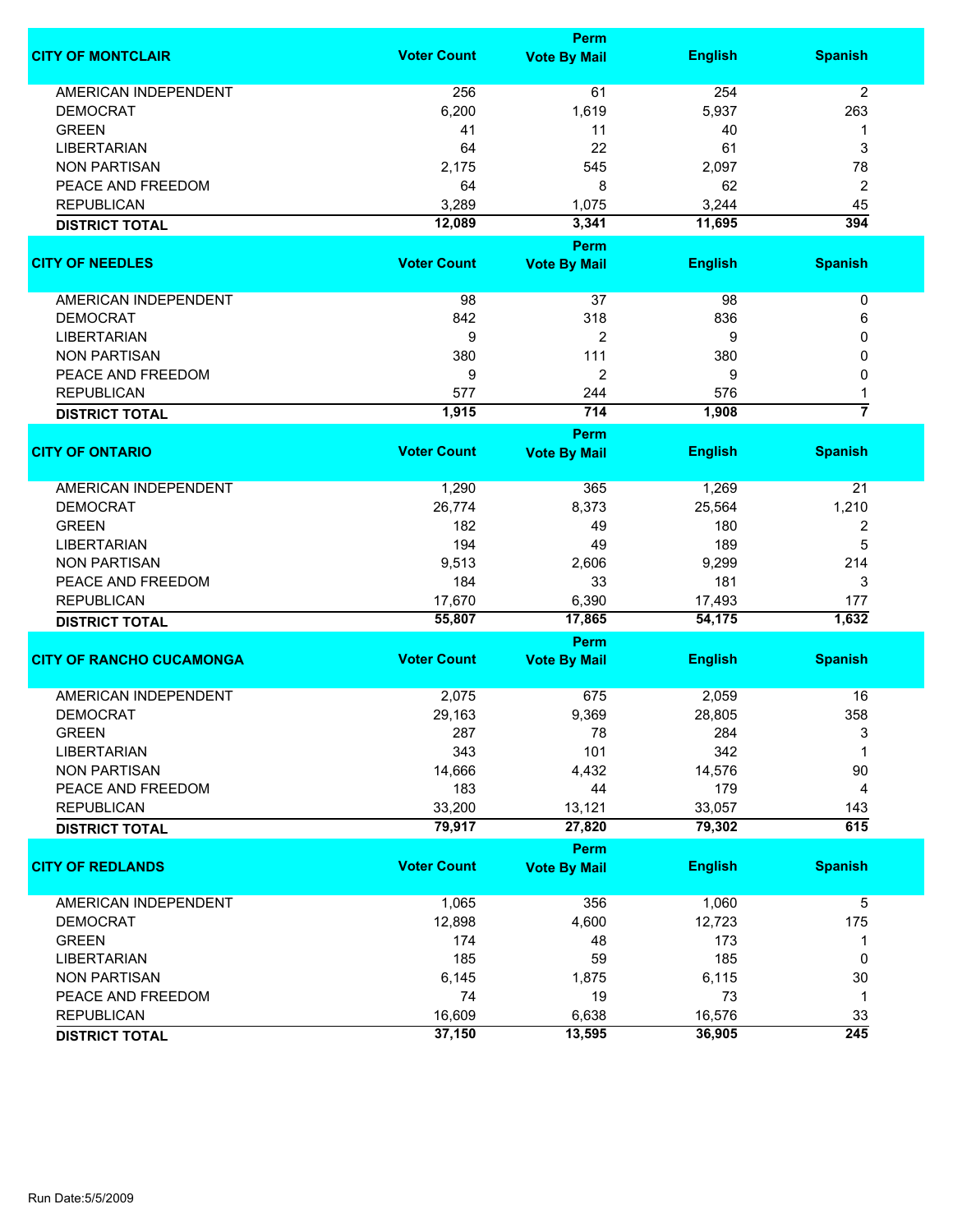|                                 |                    | <b>Perm</b>                        |                |                  |
|---------------------------------|--------------------|------------------------------------|----------------|------------------|
| <b>CITY OF RIALTO</b>           | <b>Voter Count</b> | <b>Vote By Mail</b>                | <b>English</b> | <b>Spanish</b>   |
| <b>AMERICAN INDEPENDENT</b>     | 808                | 205                                | 790            | 18               |
| <b>DEMOCRAT</b>                 | 18,984             | 5,553                              | 18,284         | 700              |
| <b>GREEN</b>                    | 78                 | 18                                 | 78             | 0                |
| <b>LIBERTARIAN</b>              | 105                | 21                                 | 102            | 3                |
| <b>NON PARTISAN</b>             |                    | 1,380                              |                | 142              |
|                                 | 5,598              |                                    | 5,456          |                  |
| PEACE AND FREEDOM               | 188                | 40                                 | 185            | 3                |
| <b>REPUBLICAN</b>               | 9,940              | 2,851                              | 9,832          | 108              |
| <b>DISTRICT TOTAL</b>           | 35,701             | 10,068                             | 34,727         | $\overline{974}$ |
| <b>CITY OF SAN BERNARDINO</b>   | <b>Voter Count</b> | <b>Perm</b><br><b>Vote By Mail</b> | <b>English</b> | <b>Spanish</b>   |
|                                 |                    |                                    |                |                  |
| AMERICAN INDEPENDENT            | 1,973              | 592                                | 1,955          | 18               |
| <b>DEMOCRAT</b>                 | 35,437             | 11,092                             | 34,388         | 1,049            |
| <b>GREEN</b>                    | 223                | 49                                 | 222            | 1                |
| <b>LIBERTARIAN</b>              | 271                | 76                                 | 266            | 5                |
| <b>NON PARTISAN</b>             | 11,531             | 3,163                              | 11,287         | 244              |
| PEACE AND FREEDOM               | 295                | 64                                 | 290            | 5                |
| <b>REPUBLICAN</b>               | 21,913             | 7,710                              | 21,744         | 169              |
| <b>DISTRICT TOTAL</b>           | 71,643             | 22,746                             | 70,152         | 1,491            |
|                                 |                    | <b>Perm</b>                        |                |                  |
| <b>CITY OF TWENTYNINE PALMS</b> | <b>Voter Count</b> | <b>Vote By Mail</b>                | <b>English</b> | <b>Spanish</b>   |
| <b>AMERICAN INDEPENDENT</b>     | 211                | 80                                 | 210            | 1                |
| <b>DEMOCRAT</b>                 | 1,685              | 725                                | 1,682          | 3                |
| <b>GREEN</b>                    | 27                 | 13                                 | 27             | 0                |
| <b>LIBERTARIAN</b>              | 33                 | 8                                  | 33             | 0                |
| <b>NON PARTISAN</b>             | 1,422              | 534                                | 1,421          | 1                |
| PEACE AND FREEDOM               | 16                 | 5                                  | 16             | 0                |
| <b>REPUBLICAN</b>               | 2,460              | 1,070                              | 2,450          | 10               |
| <b>DISTRICT TOTAL</b>           | 5,854              | 2,435                              | 5,839          | $\overline{15}$  |
|                                 |                    | Perm                               |                |                  |
| <b>CITY OF UPLAND</b>           | <b>Voter Count</b> | <b>Vote By Mail</b>                | <b>English</b> | <b>Spanish</b>   |
| <b>AMERICAN INDEPENDENT</b>     | 878                | 278                                | 871            |                  |
|                                 |                    |                                    |                | $\overline{7}$   |
| <b>DEMOCRAT</b>                 | 13,407             | 4,615                              | 13,260         | 147              |
| <b>GREEN</b>                    | 174                | 51                                 | 174            | 0                |
| <b>LIBERTARIAN</b>              | 170                | 66                                 | 170            | 0                |
| <b>NON PARTISAN</b>             | 6,408              | 2,006                              | 6,367          | 41               |
| PEACE AND FREEDOM               | 83                 | 12                                 | 82             | 1                |
| <b>REPUBLICAN</b>               | 15,772             | 6,807                              | 15,722         | 50               |
| <b>DISTRICT TOTAL</b>           | 36,892             | 13,835                             | 36,646         | $\overline{246}$ |
|                                 |                    | Perm                               |                |                  |
| <b>CITY OF VICTORVILLE</b>      | <b>Voter Count</b> | <b>Vote By Mail</b>                | <b>English</b> | <b>Spanish</b>   |
| <b>AMERICAN INDEPENDENT</b>     | 1,181              | 416                                | 1,173          | 8                |
| <b>DEMOCRAT</b>                 | 16,171             | 5,419                              | 15,772         | 399              |
| <b>GREEN</b>                    | 75                 | 17                                 | 74             | 1                |
| <b>LIBERTARIAN</b>              | 148                | 55                                 | 144            | 4                |
| <b>NON PARTISAN</b>             | 6,958              | 2,078                              | 6,883          | 75               |
| PEACE AND FREEDOM               | 109                | 31                                 | 106            | 3                |
| <b>REPUBLICAN</b>               | 12,607             | 4,774                              | 12,538         | 69               |
| <b>DISTRICT TOTAL</b>           | 37,249             | 12,790                             | 36,690         | 559              |
|                                 |                    |                                    |                |                  |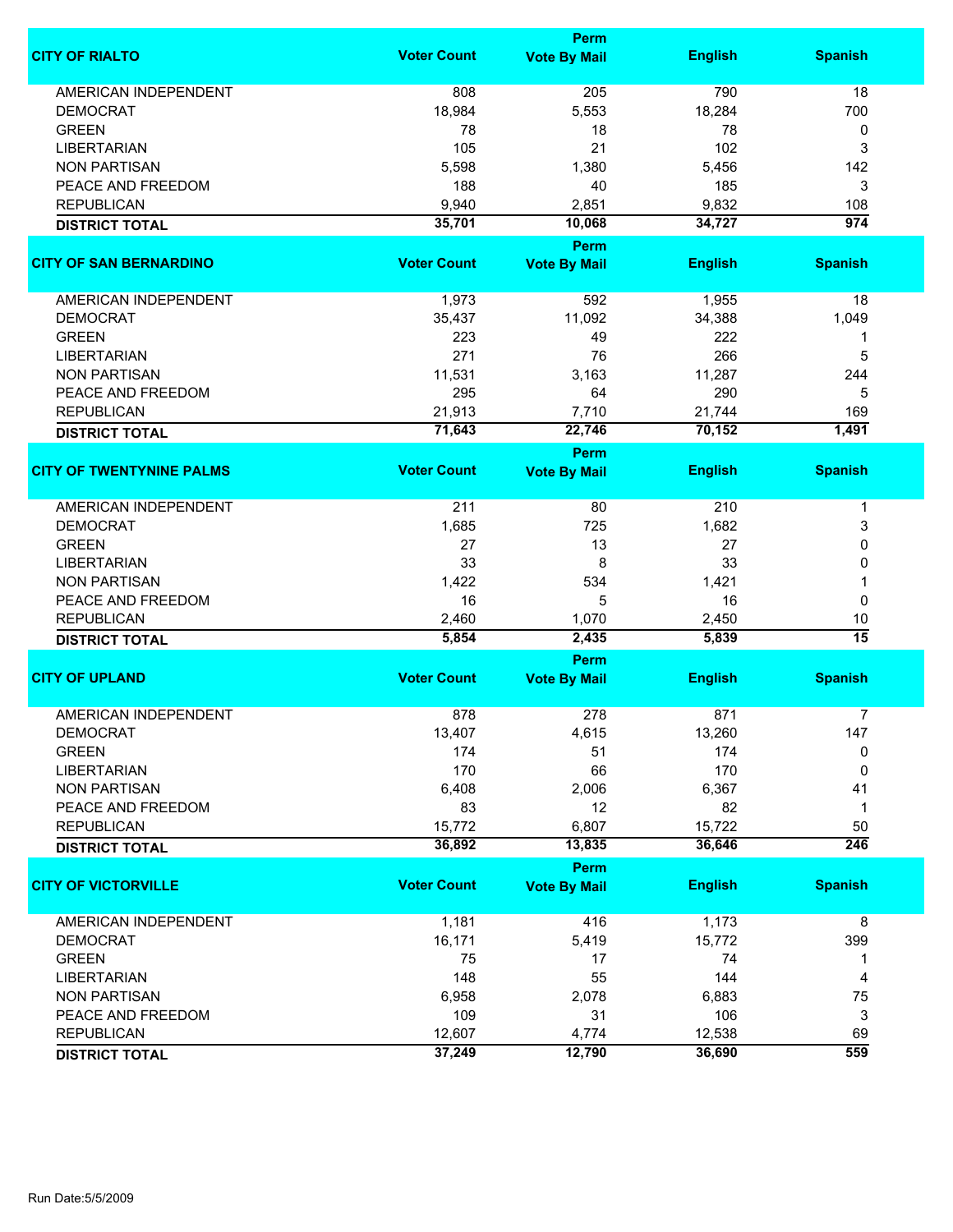|                                  |                    | Perm                        |                |                  |
|----------------------------------|--------------------|-----------------------------|----------------|------------------|
| <b>CITY OF YUCAIPA</b>           | <b>Voter Count</b> | <b>Vote By Mail</b>         | <b>English</b> | <b>Spanish</b>   |
| <b>AMERICAN INDEPENDENT</b>      | 890                | 293                         | 888            | 2                |
| <b>DEMOCRAT</b>                  | 7,685              | 3,009                       | 7,588          | 97               |
| <b>GREEN</b>                     | 96                 | 22                          | 96             | 0                |
| <b>LIBERTARIAN</b>               | 138                | 40                          | 138            | 0                |
| <b>NON PARTISAN</b>              | 4,120              | 1,356                       | 4,100          | 20               |
|                                  |                    | 10                          |                |                  |
| PEACE AND FREEDOM                | 36                 |                             | 36             | 0                |
| <b>REPUBLICAN</b>                | 12,942             | 5,194                       | 12,917         | 25               |
| <b>DISTRICT TOTAL</b>            | 25,907             | 9,924                       | 25,763         | $\overline{144}$ |
| <b>TOWN OF YUCCA VALLEY</b>      | <b>Voter Count</b> | Perm<br><b>Vote By Mail</b> | <b>English</b> | <b>Spanish</b>   |
|                                  |                    |                             |                |                  |
| AMERICAN INDEPENDENT             | 396                | 153                         | 395            | 1                |
| <b>DEMOCRAT</b>                  | 2,935              | 1,352                       | 2,919          | 16               |
| <b>GREEN</b>                     | 44                 | 19                          | 44             | 0                |
| <b>LIBERTARIAN</b>               | 40                 | 11                          | 39             |                  |
| <b>NON PARTISAN</b>              | 1,749              | 689                         | 1,743          | 6                |
| PEACE AND FREEDOM                | 17                 | 4                           | 17             | 0                |
| <b>REPUBLICAN</b>                | 4,630              | 2,262                       | 4,622          | 8                |
|                                  | 9,811              | 4,490                       | 9,779          | $\overline{32}$  |
| <b>DISTRICT TOTAL</b>            |                    | <b>Perm</b>                 |                |                  |
| <b>CITY OF COLTON-DISTRICT 1</b> | <b>Voter Count</b> | <b>Vote By Mail</b>         | <b>English</b> | <b>Spanish</b>   |
| <b>AMERICAN INDEPENDENT</b>      | 71                 | 15                          | 70             | $\mathbf{1}$     |
| <b>DEMOCRAT</b>                  | 1,816              | 458                         | 1,727          | 89               |
| <b>GREEN</b>                     | 8                  | 1                           | 8              | 0                |
|                                  | 4                  | 0                           |                | 0                |
| <b>LIBERTARIAN</b>               |                    |                             | 4              |                  |
| <b>NON PARTISAN</b>              | 596                | 164                         | 574            | 22               |
| PEACE AND FREEDOM                | 9                  | 3                           | 9              | 0                |
| <b>REPUBLICAN</b>                | 702                | 194                         | 687            | 15               |
| <b>DISTRICT TOTAL</b>            | 3,206              | 835                         | 3,079          | $\overline{127}$ |
|                                  | <b>Voter Count</b> | Perm                        |                |                  |
| <b>CITY OF COLTON-DISTRICT 2</b> |                    | <b>Vote By Mail</b>         | <b>English</b> | <b>Spanish</b>   |
| <b>AMERICAN INDEPENDENT</b>      | 84                 | 27                          | 83             | 1                |
| DEMOCRAT                         | 1,992              | 564                         | 1,928          | 64               |
| <b>GREEN</b>                     | 11                 | 3                           | 11             | 0                |
| <b>LIBERTARIAN</b>               | $\overline{7}$     | $\overline{2}$              | 7              | 0                |
| <b>NON PARTISAN</b>              | 508                | 121                         | 494            | 14               |
| PEACE AND FREEDOM                | 8                  | $\overline{2}$              | 8              | 0                |
| <b>REPUBLICAN</b>                | 742                | 171                         | 736            | 6                |
| <b>DISTRICT TOTAL</b>            | 3,352              | 890                         | 3,267          | $\overline{85}$  |
|                                  |                    | <b>Perm</b>                 |                |                  |
| <b>CITY OF COLTON-DISTRICT 3</b> | <b>Voter Count</b> | <b>Vote By Mail</b>         | <b>English</b> | <b>Spanish</b>   |
| <b>AMERICAN INDEPENDENT</b>      | 76                 | 16                          | 76             | $\mathbf 0$      |
| <b>DEMOCRAT</b>                  | 1,550              | 433                         | 1,467          | 83               |
| <b>GREEN</b>                     | 9                  | 2                           | 8              | 1                |
| <b>LIBERTARIAN</b>               | 11                 | 6                           | 11             | 0                |
| <b>NON PARTISAN</b>              | 465                | 102                         | 447            | 18               |
| PEACE AND FREEDOM                | 10                 | 2                           | 10             | 0                |
| <b>REPUBLICAN</b>                | 543                | 146                         | 529            | 14               |
|                                  | 2,664              | 707                         | 2,548          | 116              |
| <b>DISTRICT TOTAL</b>            |                    |                             |                |                  |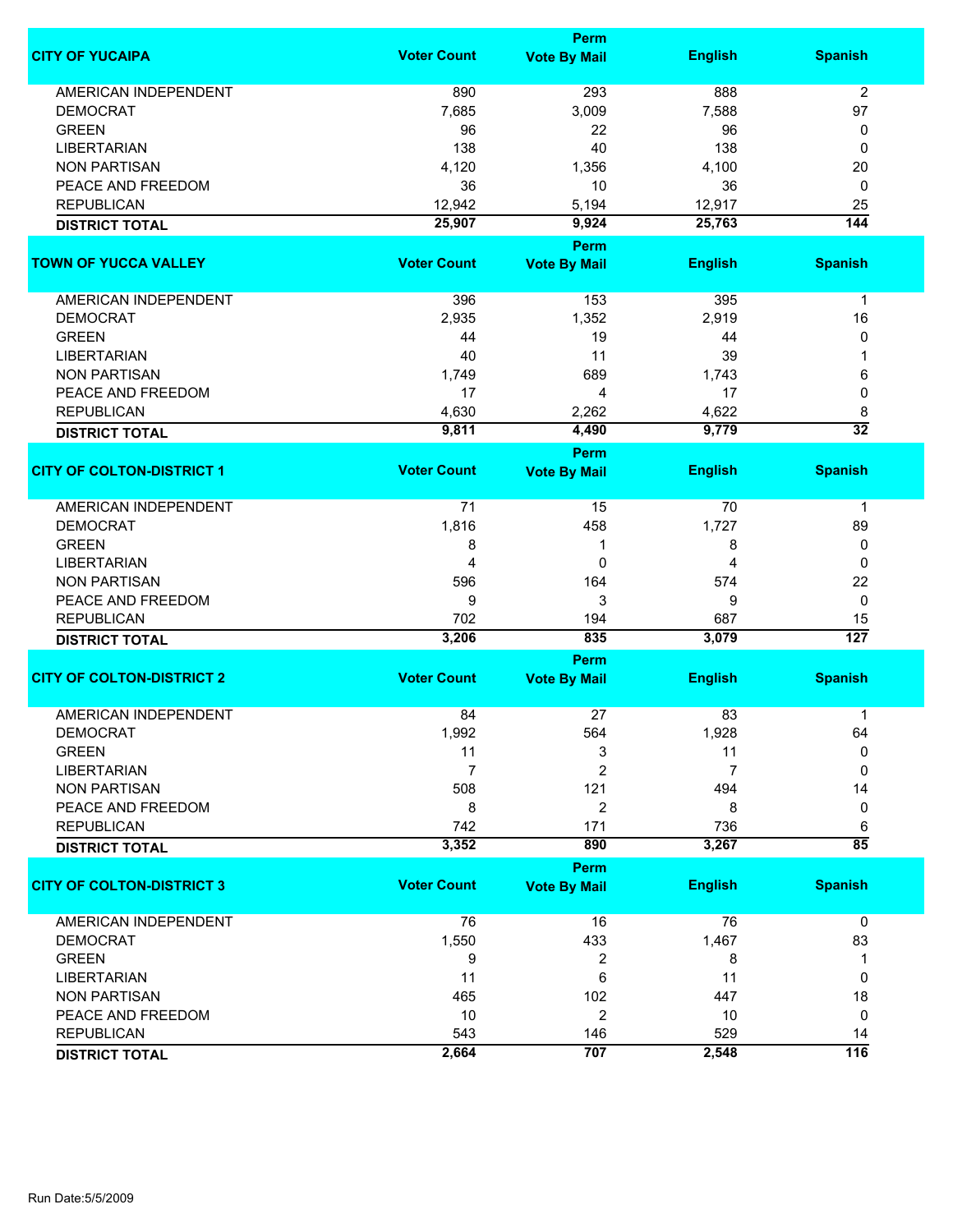|                                      | <b>Perm</b>        |                                    |                |                      |
|--------------------------------------|--------------------|------------------------------------|----------------|----------------------|
| <b>CITY OF COLTON-DISTRICT 4</b>     | <b>Voter Count</b> | <b>Vote By Mail</b>                | <b>English</b> | <b>Spanish</b>       |
| <b>AMERICAN INDEPENDENT</b>          | 71                 | 12                                 | 71             | $\mathbf 0$          |
| <b>DEMOCRAT</b>                      | 1,732              | 439                                | 1,653          | 79                   |
| <b>GREEN</b>                         |                    |                                    |                |                      |
|                                      | 11                 | 3                                  | 11             | 0                    |
| <b>LIBERTARIAN</b>                   | 11                 | 1                                  | 10             | 1                    |
| <b>NON PARTISAN</b>                  | 440                | 87                                 | 428            | 12                   |
| PEACE AND FREEDOM                    | 13                 | 5                                  | 13             | 0                    |
| <b>REPUBLICAN</b>                    | 582                | 168                                | 574            | 8                    |
| <b>DISTRICT TOTAL</b>                | 2,860              | 715                                | 2,760          | 100                  |
| <b>CITY OF COLTON-DISTRICT 5</b>     | <b>Voter Count</b> | <b>Perm</b><br><b>Vote By Mail</b> | <b>English</b> | <b>Spanish</b>       |
| AMERICAN INDEPENDENT                 | 111                | 21                                 | 111            | $\pmb{0}$            |
|                                      |                    |                                    |                |                      |
| <b>DEMOCRAT</b>                      | 1,440              | 391                                | 1,420          | 20                   |
| <b>GREEN</b>                         | 12                 | 4                                  | 12             | 0                    |
| <b>LIBERTARIAN</b>                   | 17                 | 3                                  | 17             | 0                    |
| <b>NON PARTISAN</b>                  | 729                | 205                                | 726            | 3                    |
| PEACE AND FREEDOM                    | 12                 | 5                                  | 12             | 0                    |
| <b>REPUBLICAN</b>                    | 1,360              | 479                                | 1,356          | 4                    |
| <b>DISTRICT TOTAL</b>                | 3,681              | 1,108                              | 3,654          | $\overline{27}$      |
|                                      |                    | <b>Perm</b>                        |                |                      |
| <b>CITY OF COLTON-DISTRICT 6</b>     | <b>Voter Count</b> | <b>Vote By Mail</b>                | <b>English</b> | <b>Spanish</b>       |
| AMERICAN INDEPENDENT                 | 91                 | 17                                 | 91             | 0                    |
| <b>DEMOCRAT</b>                      | 1,382              | 391                                | 1,357          | 25                   |
| <b>GREEN</b>                         | 9                  | 5                                  | 9              | 0                    |
| <b>LIBERTARIAN</b>                   | 12                 | 4                                  | 12             | 0                    |
| <b>NON PARTISAN</b>                  | 557                | 145                                | 551            | 6                    |
| PEACE AND FREEDOM                    | 8                  | $\overline{2}$                     | 8              | 0                    |
|                                      |                    |                                    |                |                      |
| <b>REPUBLICAN</b>                    | 894                | 267                                | 891            | 3<br>$\overline{34}$ |
| <b>DISTRICT TOTAL</b>                | 2,953              | 831                                | 2,919          |                      |
|                                      |                    | Perm                               |                |                      |
| <b>CITY OF SAN BERNARDINO-WARD 1</b> | <b>Voter Count</b> | <b>Vote By Mail</b>                | <b>English</b> | <b>Spanish</b>       |
| <b>AMERICAN INDEPENDENT</b>          | 188                | 42                                 | 185            | 3                    |
| DEMOCRAT                             | 4,288              | 1,153                              | 4,093          | 195                  |
| <b>GREEN</b>                         | 20                 | 4                                  | 20             | 0                    |
| <b>LIBERTARIAN</b>                   | 22                 | 4                                  | 21             | 1                    |
| <b>NON PARTISAN</b>                  | 1,160              | 269                                | 1,119          | 41                   |
| PEACE AND FREEDOM                    | 32                 | 5                                  | 32             | 0                    |
| <b>REPUBLICAN</b>                    | 1,722              | 416                                | 1,710          | 12                   |
| <b>DISTRICT TOTAL</b>                | 7,432              | 1,893                              | 7,180          | $\overline{252}$     |
|                                      |                    |                                    |                |                      |
| <b>CITY OF SAN BERNARDINO-WARD 2</b> | <b>Voter Count</b> | <b>Perm</b>                        |                | <b>Spanish</b>       |
|                                      |                    | <b>Vote By Mail</b>                | <b>English</b> |                      |
| <b>AMERICAN INDEPENDENT</b>          | 243                | 68                                 | 240            | 3                    |
| <b>DEMOCRAT</b>                      | 4,011              | 1,161                              | 3,855          | 156                  |
| <b>GREEN</b>                         | 17                 | 2                                  | 17             | 0                    |
| <b>LIBERTARIAN</b>                   | 34                 | 9                                  | 31             | 3                    |
| <b>NON PARTISAN</b>                  | 1,316              | 302                                | 1,270          | 46                   |
| PEACE AND FREEDOM                    | 41                 | 12                                 | 41             | 0                    |
| <b>REPUBLICAN</b>                    | 2,078              | 583                                | 2,051          | 27                   |
|                                      | 7,740              | 2,137                              | 7,505          | 235                  |
| <b>DISTRICT TOTAL</b>                |                    |                                    |                |                      |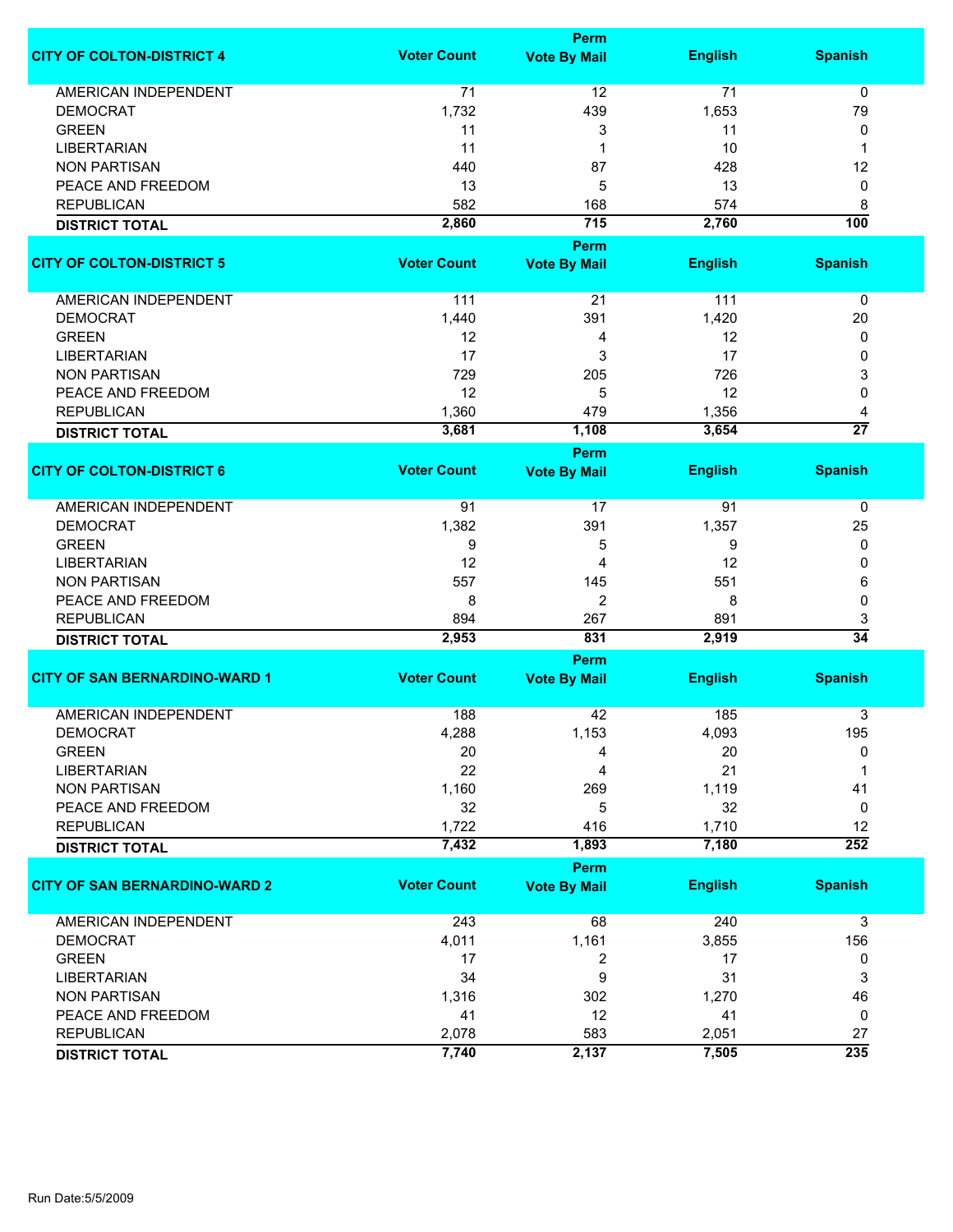|                                      |                    | <b>Perm</b>                 |                |                  |
|--------------------------------------|--------------------|-----------------------------|----------------|------------------|
| <b>CITY OF SAN BERNARDINO-WARD 3</b> | <b>Voter Count</b> | <b>Vote By Mail</b>         | <b>English</b> | <b>Spanish</b>   |
| <b>AMERICAN INDEPENDENT</b>          | 201                | 61                          | 198            | 3                |
| <b>DEMOCRAT</b>                      | 4,587              | 1,415                       | 4,382          | 205              |
| <b>GREEN</b>                         | 23                 | 6                           | 22             | 1                |
| <b>LIBERTARIAN</b>                   | 33                 | 12                          | 33             | 0                |
| <b>NON PARTISAN</b>                  | 1,521              | 423                         | 1,475          | 46               |
| PEACE AND FREEDOM                    | 44                 | 8                           | 42             | 2                |
| <b>REPUBLICAN</b>                    | 2,284              | 764                         | 2,251          | 33               |
| <b>DISTRICT TOTAL</b>                | 8,693              | 2,689                       | 8,403          | $\overline{290}$ |
|                                      |                    | <b>Perm</b>                 |                |                  |
| <b>CITY OF SAN BERNARDINO-WARD 4</b> | <b>Voter Count</b> | <b>Vote By Mail</b>         | <b>English</b> | <b>Spanish</b>   |
|                                      |                    |                             |                |                  |
| AMERICAN INDEPENDENT                 | 372                | 139                         | 372            | 0                |
| <b>DEMOCRAT</b>                      | 5,335              | 2,045                       | 5,282          | 53               |
| <b>GREEN</b>                         | 46                 | 10                          | 46             | 0                |
| <b>LIBERTARIAN</b>                   | 56                 | 21                          | 56             | 0                |
| <b>NON PARTISAN</b>                  | 1,912              | 651                         | 1,899          | 13               |
| PEACE AND FREEDOM                    | 40                 | 9                           | 40             | 0                |
| <b>REPUBLICAN</b>                    | 5,012              | 2,264                       | 4,998          | 14               |
| <b>DISTRICT TOTAL</b>                | 12,773             | 5,139                       | 12,693         | $\overline{80}$  |
|                                      |                    | Perm                        |                |                  |
| <b>CITY OF SAN BERNARDINO-WARD 5</b> | <b>Voter Count</b> | <b>Vote By Mail</b>         | <b>English</b> | <b>Spanish</b>   |
| <b>AMERICAN INDEPENDENT</b>          | 447                | 137                         | 446            | $\mathbf 1$      |
| <b>DEMOCRAT</b>                      | 6,194              | 1,964                       | 6,097          | 97               |
| <b>GREEN</b>                         | 65                 | 16                          | 65             | 0                |
| <b>LIBERTARIAN</b>                   | 56                 | 14                          | 56             | 0                |
| <b>NON PARTISAN</b>                  | 2,437              | 671                         | 2,422          | 15               |
| PEACE AND FREEDOM                    | 44                 | 9                           | 44             | 0                |
| <b>REPUBLICAN</b>                    | 4,736              | 1,649                       | 4,715          | 21               |
| <b>DISTRICT TOTAL</b>                | 13,979             | 4,460                       | 13,845         | 134              |
|                                      |                    | Perm                        |                |                  |
| <b>CITY OF SAN BERNARDINO-WARD 6</b> | <b>Voter Count</b> | <b>Vote By Mail</b>         | <b>English</b> | <b>Spanish</b>   |
| <b>AMERICAN INDEPENDENT</b>          | 194                |                             | 188            |                  |
| <b>DEMOCRAT</b>                      | 5,858              | 47<br>1,627                 | 5,620          | 6<br>238         |
| <b>GREEN</b>                         | 19                 | 2                           | 19             | 0                |
| <b>LIBERTARIAN</b>                   | 20                 | 5                           | 19             | 1                |
| <b>NON PARTISAN</b>                  | 1,401              | 347                         | 1,343          | 58               |
| PEACE AND FREEDOM                    | 47                 | 5                           | 46             | 1                |
| <b>REPUBLICAN</b>                    | 2,112              | 495                         | 2,080          | 32               |
| <b>DISTRICT TOTAL</b>                | 9,651              | 2,528                       | 9,315          | 336              |
|                                      |                    |                             |                |                  |
| <b>CITY OF SAN BERNARDINO-WARD 7</b> | <b>Voter Count</b> | Perm<br><b>Vote By Mail</b> | <b>English</b> | <b>Spanish</b>   |
|                                      |                    |                             |                |                  |
| <b>AMERICAN INDEPENDENT</b>          | 328                | 98                          | 326            | $\overline{c}$   |
| <b>DEMOCRAT</b>                      | 5,164              | 1,727                       | 5,059          | 105              |
| <b>GREEN</b>                         | 33                 | 9                           | 33             | 0                |
| <b>LIBERTARIAN</b>                   | 50                 | 11                          | 50             | 0                |
| <b>NON PARTISAN</b>                  | 1,784              | 500                         | 1,759          | 25               |
| PEACE AND FREEDOM                    | 47                 | 16                          | 45             | 2                |
| <b>REPUBLICAN</b>                    | 3,969              | 1,539                       | 3,939          | 30               |
| <b>DISTRICT TOTAL</b>                | 11,375             | 3,900                       | 11,211         | 164              |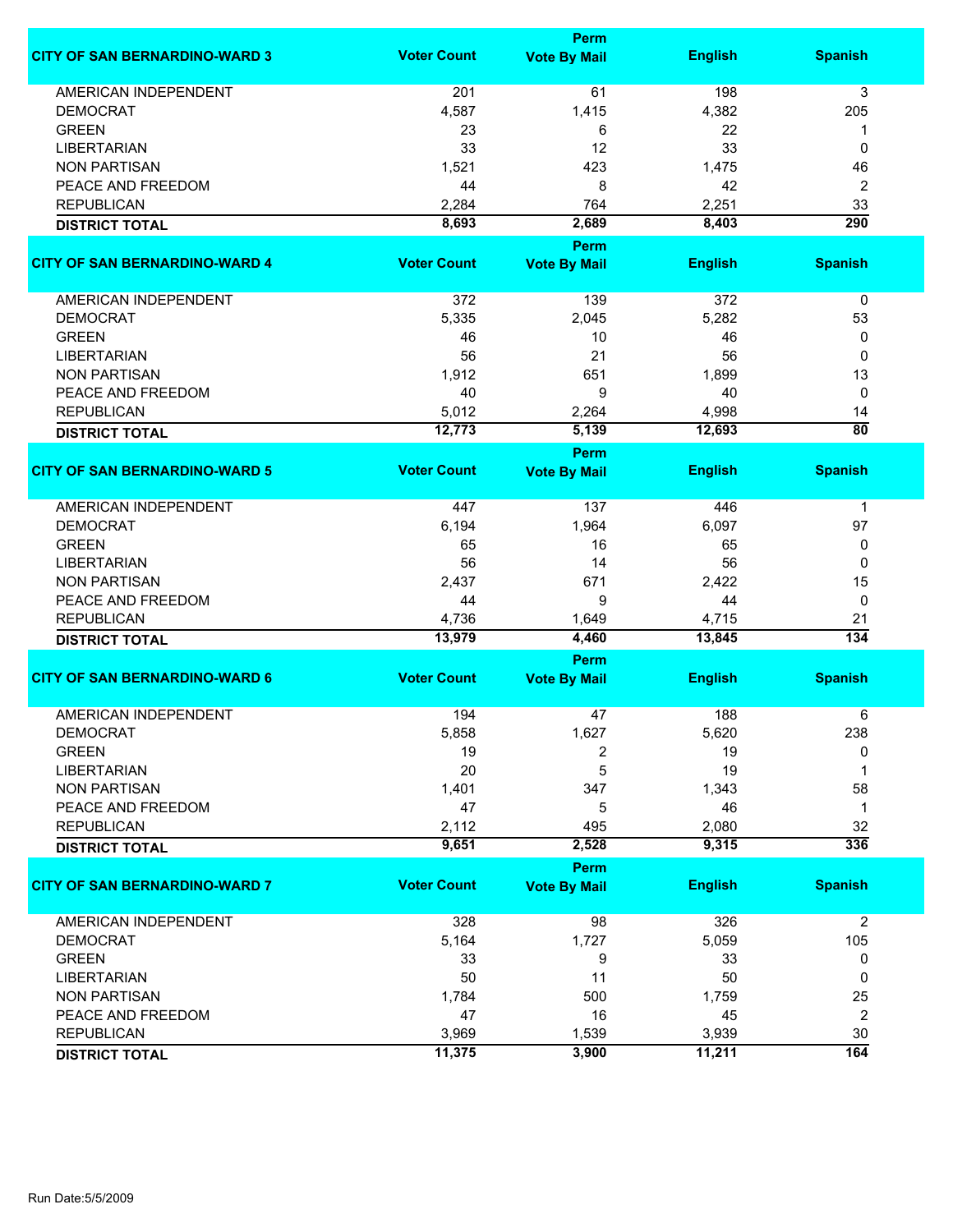|                                     |                    | <b>Perm</b>                 |                |                           |
|-------------------------------------|--------------------|-----------------------------|----------------|---------------------------|
| <b>BD OF ED - AREA A</b>            | <b>Voter Count</b> | <b>Vote By Mail</b>         | <b>English</b> | <b>Spanish</b>            |
| <b>AMERICAN INDEPENDENT</b>         | 6,644              | 2,304                       | 6,621          | 23                        |
| <b>DEMOCRAT</b>                     | 64,074             | 23,190                      | 62,866         | 1,208                     |
| <b>GREEN</b>                        | 552                | 167                         | 547            | 5                         |
| <b>LIBERTARIAN</b>                  | 1,022              | 347                         | 1,017          | 5                         |
| <b>NON PARTISAN</b>                 |                    |                             |                |                           |
|                                     | 33,023             | 10,375                      | 32,761         | 262                       |
| PEACE AND FREEDOM                   | 475                | 135                         | 466            | 9                         |
| <b>REPUBLICAN</b>                   | 77,806             | 32,440                      | 77,538         | 268                       |
| <b>DISTRICT TOTAL</b>               | 183,596            | 68,958                      | 181,816        | 1,780                     |
| <b>BD OF ED - AREA B</b>            | <b>Voter Count</b> | Perm<br><b>Vote By Mail</b> | <b>English</b> | <b>Spanish</b>            |
|                                     |                    |                             |                |                           |
| AMERICAN INDEPENDENT                | 4,340              | 1,345                       | 4,295          | 45                        |
| <b>DEMOCRAT</b>                     | 72,726             | 22,965                      | 70,902         | 1,824                     |
| <b>GREEN</b>                        | 653                | 184                         | 648            | 5                         |
| <b>LIBERTARIAN</b>                  | 749                | 232                         | 742            | $\overline{7}$            |
| <b>NON PARTISAN</b>                 | 31,966             | 9,283                       | 31,548         | 418                       |
| PEACE AND FREEDOM                   | 499                | 91                          | 488            | 11                        |
| <b>REPUBLICAN</b>                   | 69,082             | 27,053                      | 68,686         | 396                       |
| <b>DISTRICT TOTAL</b>               | 180,015            | 61,153                      | 177,309        | 2,706                     |
|                                     |                    | Perm                        |                |                           |
| <b>BD OF ED - AREA C</b>            | <b>Voter Count</b> | <b>Vote By Mail</b>         | <b>English</b> | <b>Spanish</b>            |
| AMERICAN INDEPENDENT                | 3,398              | 986                         | 3,358          | 40                        |
| <b>DEMOCRAT</b>                     | 62,720             | 18,764                      | 60,455         | 2,265                     |
| <b>GREEN</b>                        | 444                | 108                         | 440            | 4                         |
| <b>LIBERTARIAN</b>                  | 540                | 157                         | 531            | 9                         |
| <b>NON PARTISAN</b>                 | 27,542             | 7,741                       | 27,073         | 469                       |
|                                     | 499                | 102                         | 480            | 19                        |
| PEACE AND FREEDOM                   |                    |                             |                |                           |
| <b>REPUBLICAN</b>                   | 50,193             | 17,859                      | 49,833         | 360                       |
| <b>DISTRICT TOTAL</b>               | 145,336            | 45,717                      | 142,170        | 3,166                     |
|                                     |                    | Perm                        |                |                           |
| <b>BD OF ED - AREA D</b>            | <b>Voter Count</b> | <b>Vote By Mail</b>         | <b>English</b> | <b>Spanish</b>            |
| AMERICAN INDEPENDENT                | 3,481              | 1,013                       | 3,439          | 42                        |
| <b>DEMOCRAT</b>                     | 64,327             | 19,641                      | 62,252         | 2,075                     |
| <b>GREEN</b>                        | 365                | 84                          | 365            | 0                         |
| <b>LIBERTARIAN</b>                  | 459                | 119                         | 450            | 9                         |
| <b>NON PARTISAN</b>                 | 20,898             | 5,516                       | 20,419         | 479                       |
| PEACE AND FREEDOM                   | 565                | 118                         | 555            | 10                        |
| <b>REPUBLICAN</b>                   | 39,192             | 13,250                      | 38,866         | 326                       |
| <b>DISTRICT TOTAL</b>               | 129,287            | 39,741                      | 126,346        | 2,941                     |
|                                     |                    | Perm                        |                |                           |
| <b>BD OF ED - AREA E</b>            | <b>Voter Count</b> | <b>Vote By Mail</b>         | <b>English</b> | <b>Spanish</b>            |
| <b>AMERICAN INDEPENDENT</b>         | 5,353              | 1,794                       | 5,327          | 26                        |
| <b>DEMOCRAT</b>                     | 60,966             | 21,548                      | 59,795         | 1,171                     |
| <b>GREEN</b>                        | 729                | 226                         | 723            | 6                         |
| <b>LIBERTARIAN</b>                  | 854                | 279                         | 845            | 9                         |
| <b>NON PARTISAN</b>                 | 30,041             | 9,567                       | 29,781         | 260                       |
| PEACE AND FREEDOM                   | 395                | 109                         | 390            | 5                         |
| <b>REPUBLICAN</b>                   | 69,846             | 28,255                      | 69,613         | 233                       |
| <b>DISTRICT TOTAL</b>               | 168,184            | 61,778                      | 166,474        | 1,710                     |
|                                     |                    | Perm                        |                |                           |
| <b>BD OF ED - AREA 5 RIV (PRIM)</b> | <b>Voter Count</b> | <b>Vote By Mail</b>         | <b>English</b> | <b>Spanish</b>            |
| <b>NON PARTISAN</b>                 | 0                  | 0                           | 0              | 0                         |
| <b>REPUBLICAN</b>                   | 1                  | 1                           | 1              | 0                         |
|                                     | $\overline{1}$     | $\overline{1}$              | $\overline{1}$ | $\overline{\mathfrak{o}}$ |
| <b>DISTRICT TOTAL</b>               |                    |                             |                |                           |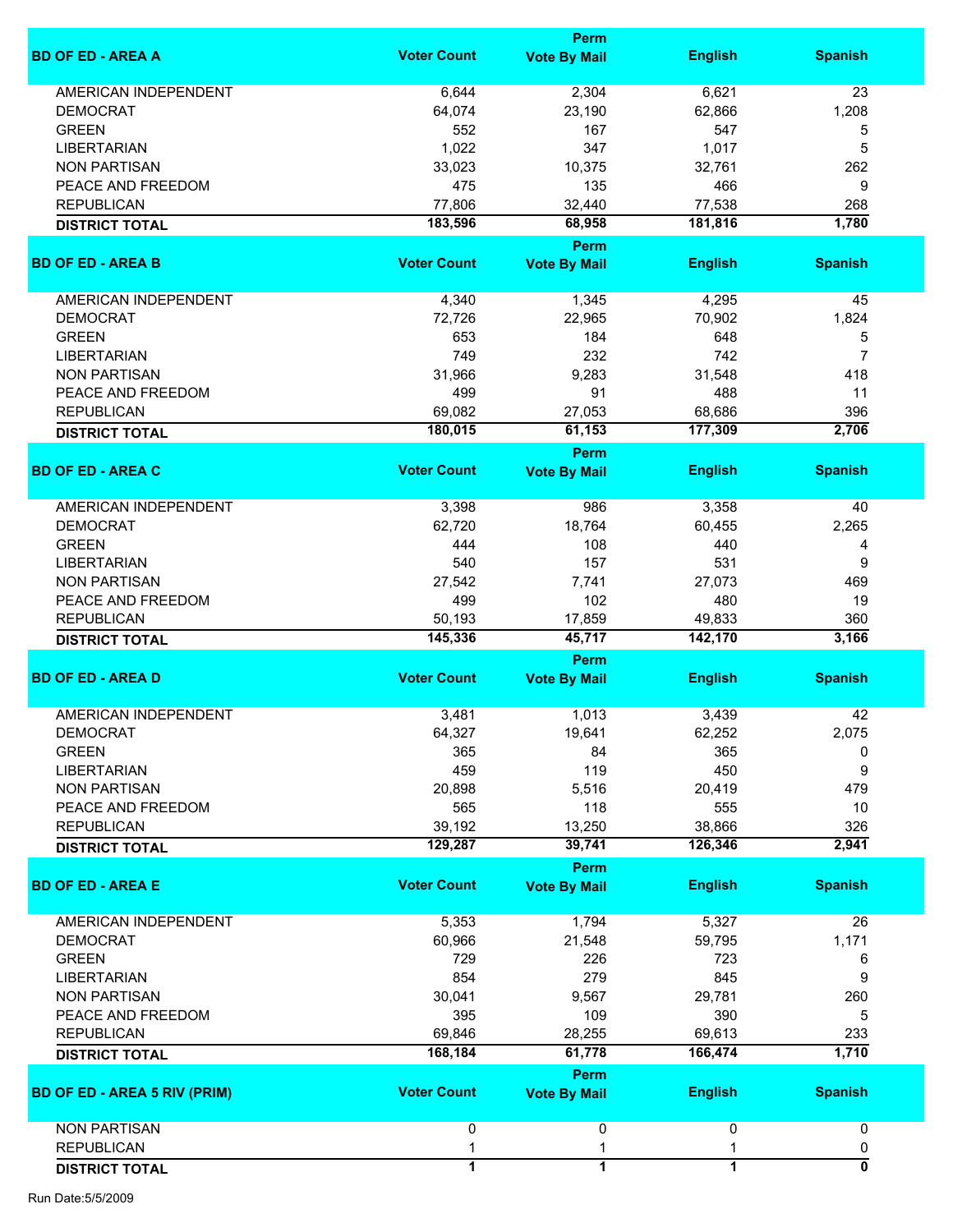|                                     |                    | Perm                |                |                           |
|-------------------------------------|--------------------|---------------------|----------------|---------------------------|
| <b>BD OF ED - AREA 7 KERN (GEN)</b> | <b>Voter Count</b> | <b>Vote By Mail</b> | <b>English</b> | <b>Spanish</b>            |
| AMERICAN INDEPENDENT                | 9                  | 6                   | 9              | 0                         |
| <b>DEMOCRAT</b>                     | 44                 | 40                  | 44             | 0                         |
| <b>GREEN</b>                        | 1                  | 0                   | 1              | 0                         |
| <b>LIBERTARIAN</b>                  | 1                  | 1                   | -1             | 0                         |
| <b>NON PARTISAN</b>                 | 32                 | 30                  | 32             | 0                         |
| <b>REPUBLICAN</b>                   | 83                 | 74                  | 83             | 0                         |
| <b>DISTRICT TOTAL</b>               | 170                | 151                 | 170            | $\overline{\mathfrak{o}}$ |
|                                     |                    | Perm                |                |                           |
| <b>ADELANTO SCHOOL DISTRICT</b>     | <b>Voter Count</b> | <b>Vote By Mail</b> | <b>English</b> | <b>Spanish</b>            |
|                                     |                    |                     |                |                           |
| AMERICAN INDEPENDENT                | 453                | 143                 | 450            | 3                         |
| <b>DEMOCRAT</b>                     | 6,629              | 2,104               | 6,414          | 215                       |
| <b>GREEN</b>                        | 19                 | 3                   | 19             | 0                         |
| <b>LIBERTARIAN</b>                  | 50                 | 14                  | 50             | 0                         |
| <b>NON PARTISAN</b>                 | 2,871              | 870                 | 2,823          | 48                        |
| PEACE AND FREEDOM                   | 46                 | 14                  | 46             | 0                         |
| <b>REPUBLICAN</b>                   |                    | 1,659               | 4,261          |                           |
|                                     | 4,303<br>14,371    | 4,807               | 14,063         | 42<br>308                 |
| <b>DISTRICT TOTAL</b>               |                    |                     |                |                           |
|                                     |                    | Perm                |                |                           |
| <b>ALTA LOMA SCHOOL DISTRICT</b>    | <b>Voter Count</b> | <b>Vote By Mail</b> | <b>English</b> | <b>Spanish</b>            |
| <b>AMERICAN INDEPENDENT</b>         | 839                | 278                 | 832            | 7                         |
| <b>DEMOCRAT</b>                     | 10,405             | 3,501               | 10,300         | 105                       |
| <b>GREEN</b>                        | 120                | 33                  | 120            | 0                         |
| <b>LIBERTARIAN</b>                  | 135                | 41                  | 135            | 0                         |
| <b>NON PARTISAN</b>                 | 5,415              | 1,683               | 5,387          | 28                        |
| PEACE AND FREEDOM                   | 78                 | 20                  | 75             | 3                         |
| <b>REPUBLICAN</b>                   | 15,222             | 6,265               | 15,165         | 57                        |
|                                     | 32,214             | 11,821              | 32,014         | $\overline{200}$          |
| <b>DISTRICT TOTAL</b>               |                    |                     |                |                           |
|                                     |                    | Perm                |                |                           |
| <b>CENTRAL SCHOOL DISTRICT</b>      | <b>Voter Count</b> | <b>Vote By Mail</b> | <b>English</b> | <b>Spanish</b>            |
| <b>AMERICAN INDEPENDENT</b>         | 489                | 158                 | 486            | 3                         |
| <b>DEMOCRAT</b>                     | 7,330              | 2,314               | 7,231          | 99                        |
| <b>GREEN</b>                        | 69                 | 16                  | 67             | 2                         |
| <b>LIBERTARIAN</b>                  | 82                 | 21                  | 81             | 1                         |
| <b>NON PARTISAN</b>                 | 3,485              | 1,003               | 3,460          | 25                        |
| PEACE AND FREEDOM                   | 45                 | 6                   | 44             | 1                         |
| <b>REPUBLICAN</b>                   | 6,782              | 2,547               | 6,752          | 30                        |
| <b>DISTRICT TOTAL</b>               | 18,282             | 6,065               | 18,121         | $\overline{161}$          |
|                                     |                    | Perm                |                |                           |
| <b>CUCAMONGA SCHOOL DISTRICT</b>    | <b>Voter Count</b> |                     | <b>English</b> | <b>Spanish</b>            |
|                                     |                    | <b>Vote By Mail</b> |                |                           |
| AMERICAN INDEPENDENT                | 283                | 72                  | 281            | $\overline{2}$            |
| <b>DEMOCRAT</b>                     | 4,621              | 1,342               | 4,507          | 114                       |
| <b>GREEN</b>                        | 32                 | 5                   | 32             | 0                         |
| <b>LIBERTARIAN</b>                  | 43                 | 9                   | 42             | $\mathbf 1$               |
| <b>NON PARTISAN</b>                 | 1,995              | 527                 | 1,974          | 21                        |
| PEACE AND FREEDOM                   | 28                 | $\overline{7}$      | 28             | 0                         |
| <b>REPUBLICAN</b>                   | 2,713              | 872                 | 2,685          | 28                        |
|                                     | 9,715              | 2,834               | 9,549          | 166                       |
| <b>DISTRICT TOTAL</b>               |                    |                     |                |                           |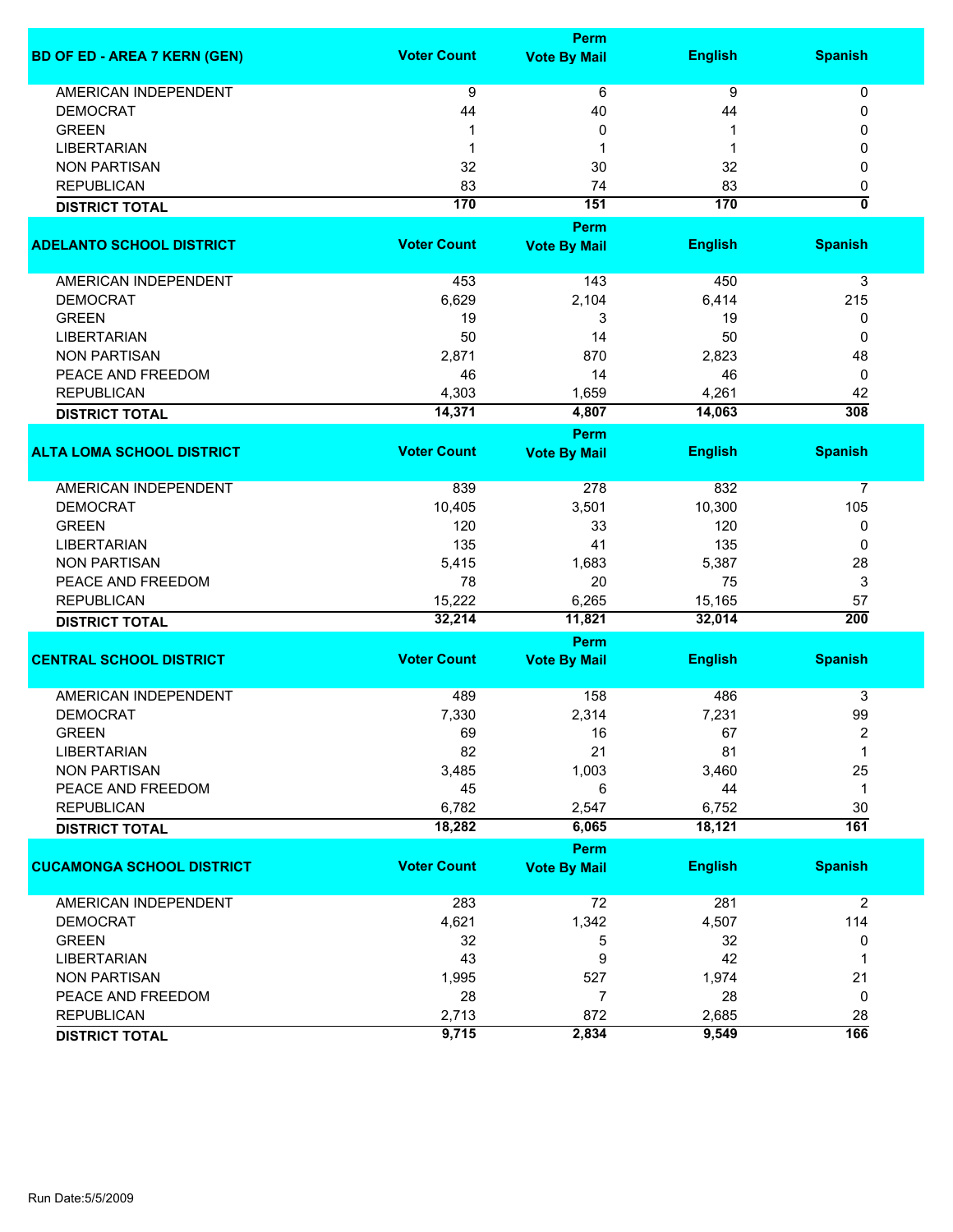|                                          |                    | <b>Perm</b>                 |                |                  |
|------------------------------------------|--------------------|-----------------------------|----------------|------------------|
| <b>ETIWANDA SCHOOL DISTRICT</b>          | <b>Voter Count</b> | <b>Vote By Mail</b>         | <b>English</b> | <b>Spanish</b>   |
| <b>AMERICAN INDEPENDENT</b>              | 927                | 300                         | 921            | 6                |
| <b>DEMOCRAT</b>                          | 15,246             | 4,661                       | 15,081         | 165              |
| <b>GREEN</b>                             | 112                | 36                          | 111            | 1                |
| <b>LIBERTARIAN</b>                       | 145                | 44                          | 145            | 0                |
| <b>NON PARTISAN</b>                      | 7,475              | 2,240                       | 7,425          | 50               |
| PEACE AND FREEDOM                        | 77                 | 21                          | 77             | 0                |
| <b>REPUBLICAN</b>                        | 14,889             | 5,693                       | 14,824         | 65               |
|                                          | 38,871             | 12,995                      | 38,584         | $\overline{287}$ |
| <b>DISTRICT TOTAL</b>                    |                    |                             |                |                  |
| <b>HELENDALE SCHOOL DISTRICT</b>         | <b>Voter Count</b> | <b>Perm</b>                 | <b>English</b> | <b>Spanish</b>   |
|                                          |                    | <b>Vote By Mail</b>         |                |                  |
| <b>AMERICAN INDEPENDENT</b>              | 113                | 52                          | 113            | $\pmb{0}$        |
| <b>DEMOCRAT</b>                          | 866                | 373                         | 863            | 3                |
| <b>GREEN</b>                             | 4                  | 3                           | 4              | 0                |
| <b>LIBERTARIAN</b>                       | 21                 | $\overline{7}$              | 21             | 0                |
| <b>NON PARTISAN</b>                      | 441                | 168                         | 441            | 0                |
| PEACE AND FREEDOM                        | 3                  | $\mathbf 1$                 | 3              | 0                |
| <b>REPUBLICAN</b>                        | 1,717              | 801                         | 1,711          |                  |
|                                          |                    | 1,405                       | 3,156          | 6<br>5           |
| <b>DISTRICT TOTAL</b>                    | 3,165              |                             |                |                  |
| <b>MOUNTAIN VIEW SCHOOL DISTRICT</b>     | <b>Voter Count</b> | Perm<br><b>Vote By Mail</b> | <b>English</b> | <b>Spanish</b>   |
|                                          |                    |                             |                |                  |
| <b>AMERICAN INDEPENDENT</b>              | 205                | 65                          | 204            | 1                |
| <b>DEMOCRAT</b>                          | 3,724              | 1,162                       | 3,607          | 117              |
| <b>GREEN</b>                             | 34                 | 10                          | 33             | 1                |
| <b>LIBERTARIAN</b>                       | 37                 | 12                          | 37             | 0                |
| <b>NON PARTISAN</b>                      | 1,505              | 461                         | 1,485          | 20               |
| PEACE AND FREEDOM                        | 15                 | 4                           | 15             | 0                |
| <b>REPUBLICAN</b>                        | 2,885              | 1,090                       | 2,870          | 15               |
| <b>DISTRICT TOTAL</b>                    | 8,405              | 2,804                       | 8,251          | 154              |
|                                          |                    | Perm                        |                |                  |
| <b>MT BALDY JOINT SCHOOL DISTRICT</b>    | <b>Voter Count</b> | <b>Vote By Mail</b>         | <b>English</b> | <b>Spanish</b>   |
|                                          |                    |                             |                |                  |
| <b>AMERICAN INDEPENDENT</b>              | 9                  | 2                           | 9              | 0                |
| <b>DEMOCRAT</b>                          | 117                | 23                          | 116            |                  |
| <b>GREEN</b>                             | 5                  | 0                           | 5              | 0                |
| <b>LIBERTARIAN</b>                       | 4                  | 0                           | 4              | 0                |
| <b>NON PARTISAN</b>                      | 47                 | 8                           | 47             | 0                |
| PEACE AND FREEDOM                        | 1                  | 0                           | 1              | 0                |
| <b>REPUBLICAN</b>                        | 105                | 36                          | 105            | 0                |
| <b>DISTRICT TOTAL</b>                    | 288                | 69                          | 287            | 7                |
|                                          |                    | Perm                        |                |                  |
| <b>ONTARIO-MONTCLAIR SCHOOL DISTRICT</b> | <b>Voter Count</b> | <b>Vote By Mail</b>         | <b>English</b> | <b>Spanish</b>   |
| <b>AMERICAN INDEPENDENT</b>              | 1,165              | 316                         | 1,143          | 22               |
| <b>DEMOCRAT</b>                          | 26,373             | 7,891                       | 25,063         | 1,310            |
| <b>GREEN</b>                             | 176                | 51                          | 174            | 2                |
| <b>LIBERTARIAN</b>                       | 200                | 56                          | 194            | 6                |
| <b>NON PARTISAN</b>                      | 9,064              | 2,314                       | 8,785          | 279              |
| PEACE AND FREEDOM                        | 218                | 35                          | 212            | 6                |
| <b>REPUBLICAN</b>                        | 15,674             | 5,433                       | 15,478         | 196              |
| <b>DISTRICT TOTAL</b>                    | 52,870             | 16,096                      | 51,049         | 1,821            |
|                                          |                    |                             |                |                  |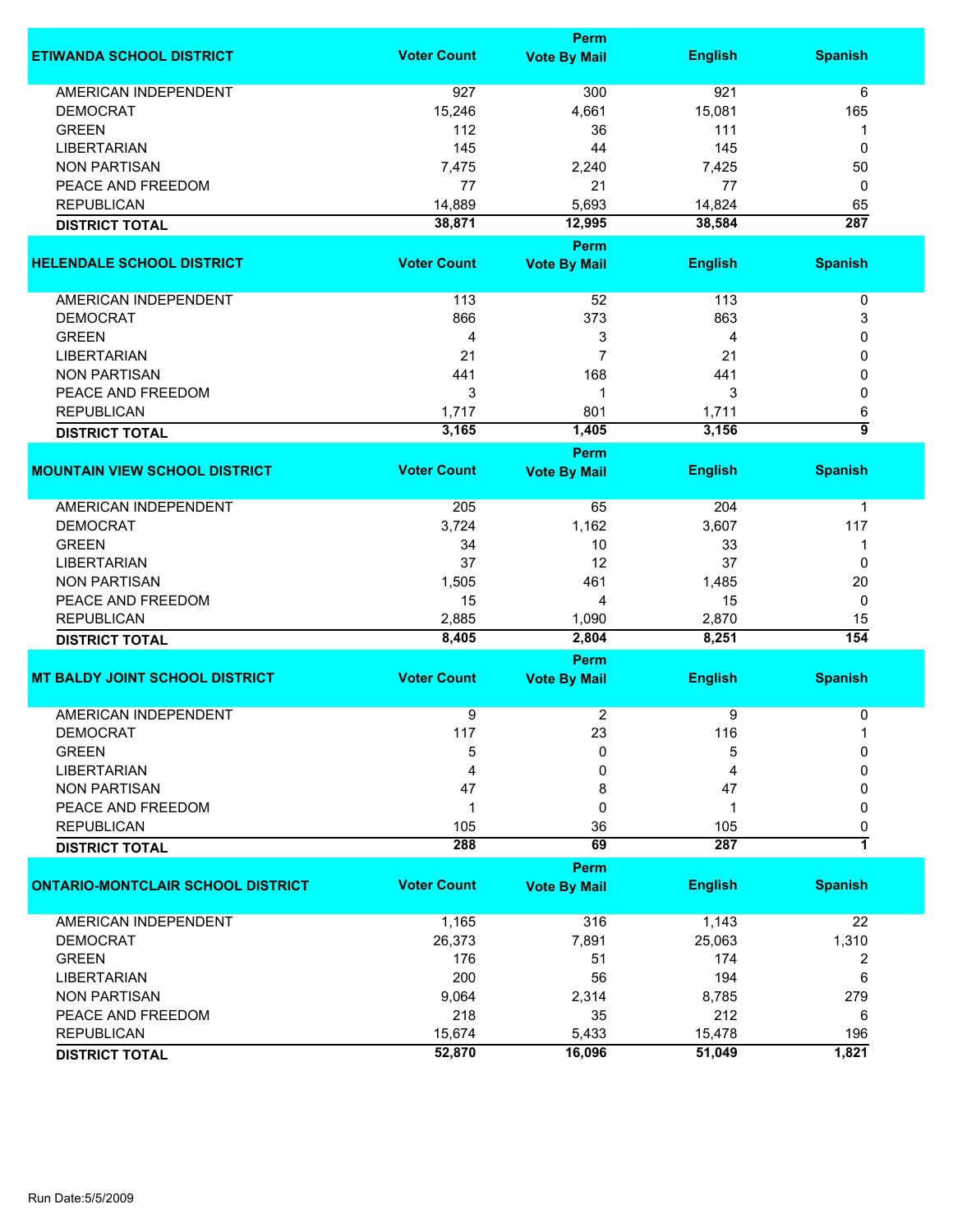|                             |                    | <b>Perm</b>         |                  |                         |
|-----------------------------|--------------------|---------------------|------------------|-------------------------|
| ORO GRANDE SCHOOL DISTRICT  | <b>Voter Count</b> | <b>Vote By Mail</b> | <b>English</b>   | <b>Spanish</b>          |
| <b>AMERICAN INDEPENDENT</b> | 15                 | 12                  | 15               | 0                       |
| <b>DEMOCRAT</b>             | 105                | 94                  | 103              | 2                       |
| <b>GREEN</b>                | 1                  | 1                   | 1                | 0                       |
| <b>LIBERTARIAN</b>          | 1                  | 1                   | 1                | 0                       |
|                             |                    |                     |                  |                         |
| <b>NON PARTISAN</b>         | 76                 | 55                  | 75               |                         |
| PEACE AND FREEDOM           | $\overline{2}$     | 2                   | 2                | 0                       |
| <b>REPUBLICAN</b>           | 120                | 94                  | 119              | 1                       |
| <b>DISTRICT TOTAL</b>       | 320                | 259                 | 316              | 4                       |
|                             |                    | Perm                |                  |                         |
| <b>VICTOR ELEMENTARY</b>    | <b>Voter Count</b> | <b>Vote By Mail</b> | <b>English</b>   | <b>Spanish</b>          |
| AMERICAN INDEPENDENT        | 1,090              | 385                 | 1,083            | 7                       |
| <b>DEMOCRAT</b>             | 13,869             | 4,761               | 13,554           | 315                     |
| <b>GREEN</b>                | 78                 | 18                  | 77               | 1                       |
| <b>LIBERTARIAN</b>          | 131                | 55                  | 127              | 4                       |
| <b>NON PARTISAN</b>         | 6,110              | 1,850               | 6,050            | 60                      |
| PEACE AND FREEDOM           | 91                 | 26                  | 88               | 3                       |
| <b>REPUBLICAN</b>           | 12,308             | 4,855               | 12,257           | 51                      |
|                             | 33,677             | 11,950              | 33,236           | 441                     |
| <b>DISTRICT TOTAL</b>       |                    |                     |                  |                         |
|                             |                    | Perm                |                  |                         |
| <b>APPLE VALLEY UNIFIED</b> | <b>Voter Count</b> | <b>Vote By Mail</b> | <b>English</b>   | <b>Spanish</b>          |
| <b>AMERICAN INDEPENDENT</b> | 1,334              | 496                 | 1,333            | 1                       |
| <b>DEMOCRAT</b>             | 11,367             | 4,486               | 11,242           | 125                     |
| <b>GREEN</b>                | 101                | 29                  | 100              | 1                       |
| <b>LIBERTARIAN</b>          | 176                | 57                  | 176              | 0                       |
| <b>NON PARTISAN</b>         | 6,149              | 1,973               | 6,119            | 30                      |
| PEACE AND FREEDOM           | 87                 | 28                  | 84               | 3                       |
| <b>REPUBLICAN</b>           | 18,085             | 7,822               | 18,040           | 45                      |
| <b>DISTRICT TOTAL</b>       | 37,299             | 14,891              | 37,094           | $\overline{205}$        |
|                             |                    | <b>Perm</b>         |                  |                         |
| <b>BAKER VALLEY UNIFIED</b> | <b>Voter Count</b> | <b>Vote By Mail</b> | <b>English</b>   | <b>Spanish</b>          |
| <b>AMERICAN INDEPENDENT</b> | 10                 | 1                   | 10               | 0                       |
| <b>DEMOCRAT</b>             | 52                 | 20                  | 51               | 1                       |
| <b>GREEN</b>                | $\overline{2}$     | 1                   | $\overline{2}$   | 0                       |
| <b>LIBERTARIAN</b>          |                    | 1                   |                  | 0                       |
| <b>NON PARTISAN</b>         | 58                 | 26                  | 54               |                         |
| PEACE AND FREEDOM           | -1                 | 1                   | 1                | 0                       |
| <b>REPUBLICAN</b>           | 52                 | 19                  | 52               |                         |
|                             | 176                | 69                  | $\overline{171}$ | 0<br>$\overline{\bf 5}$ |
| <b>DISTRICT TOTAL</b>       |                    | <b>Perm</b>         |                  |                         |
| <b>BARSTOW UNIFIED</b>      | <b>Voter Count</b> | <b>Vote By Mail</b> | <b>English</b>   | <b>Spanish</b>          |
|                             |                    |                     |                  |                         |
| <b>AMERICAN INDEPENDENT</b> | 570                | 176                 | 566              | 4                       |
| <b>DEMOCRAT</b>             | 5,330              | 1,790               | 5,267            | 63                      |
| <b>GREEN</b>                | 39                 | 12                  | 39               | 0                       |
| <b>LIBERTARIAN</b>          | 68                 | 21                  | 68               | 0                       |
| <b>NON PARTISAN</b>         | 2,751              | 756                 | 2,738            | 13                      |
| PEACE AND FREEDOM           | 31                 | 8                   | 31               | 0                       |
| <b>REPUBLICAN</b>           | 4,555              | 1,736               | 4,546            | 9                       |
| <b>DISTRICT TOTAL</b>       | 13,344             | 4,499               | 13,255           | $\overline{89}$         |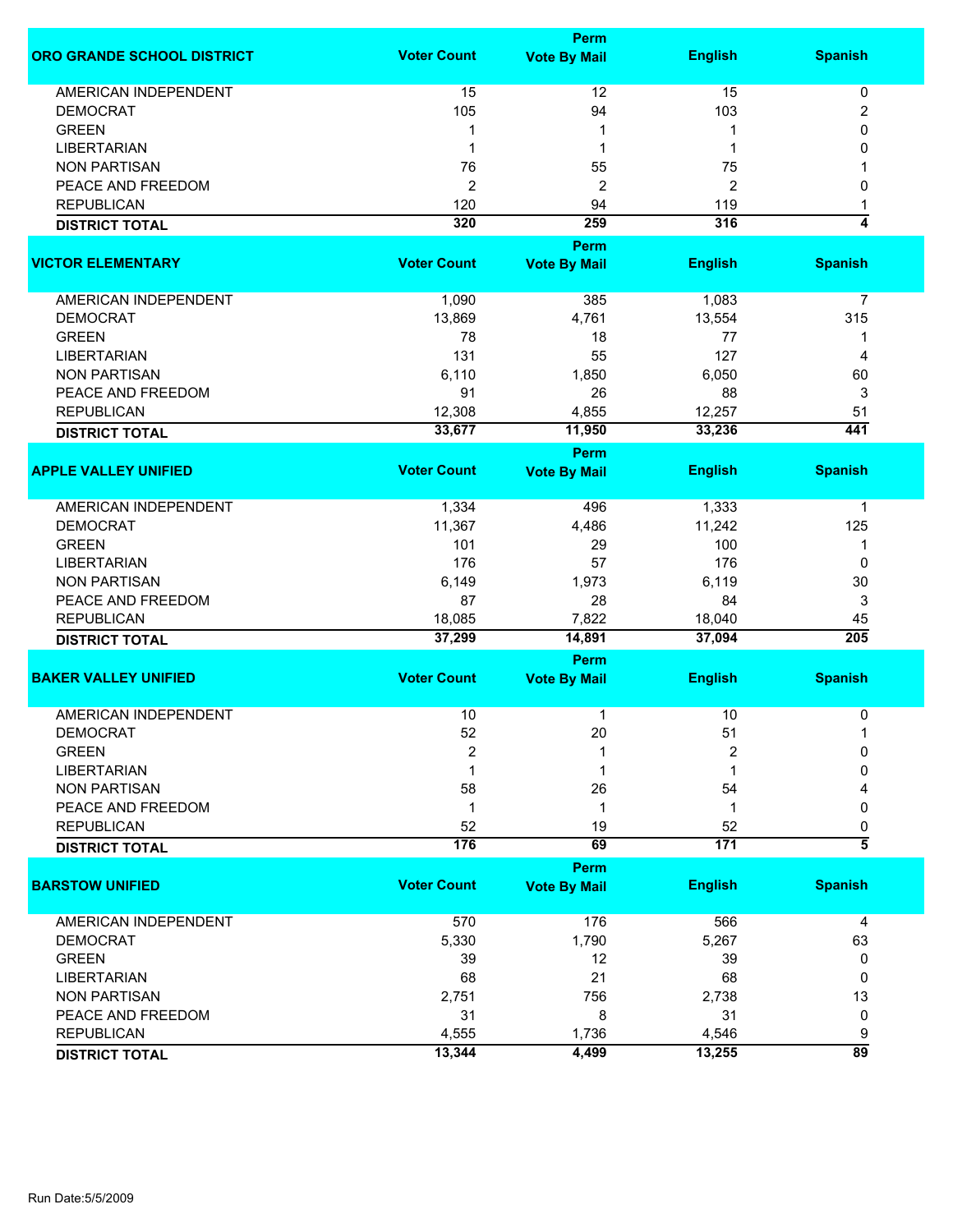|                                  |                     | <b>Perm</b>                 |                |                  |
|----------------------------------|---------------------|-----------------------------|----------------|------------------|
| <b>BEAR VALLEY UNIFIED</b>       | <b>Voter Count</b>  | <b>Vote By Mail</b>         | <b>English</b> | <b>Spanish</b>   |
| <b>AMERICAN INDEPENDENT</b>      | 396                 | 150                         | 396            | 0                |
| <b>DEMOCRAT</b>                  | 2,921               | 1,262                       | 2,900          | 21               |
| <b>GREEN</b>                     | 77                  | 24                          | 77             | 0                |
| <b>LIBERTARIAN</b>               | 82                  | 32                          | 82             | 0                |
|                                  |                     |                             |                |                  |
| <b>NON PARTISAN</b>              | 1,907               | 686                         | 1,900          | 7                |
| PEACE AND FREEDOM                | 32                  | 10                          | 32             | 0                |
| <b>REPUBLICAN</b>                | 5,145               | 2,504                       | 5,141          | 4                |
| <b>DISTRICT TOTAL</b>            | 10,560              | 4,668                       | 10,528         | $\overline{32}$  |
| <b>BEAUMONT UNIFIED</b>          | <b>Voter Count</b>  | Perm<br><b>Vote By Mail</b> | <b>English</b> | <b>Spanish</b>   |
| <b>NON PARTISAN</b>              | $\mathbf 0$         | 0                           | $\mathbf{0}$   | 0                |
|                                  |                     |                             |                |                  |
| <b>REPUBLICAN</b>                | 1<br>$\overline{1}$ | 1                           |                | 0<br>0           |
| <b>DISTRICT TOTAL</b>            |                     | $\overline{1}$              | 1              |                  |
| <b>CHINO VALLEY UNIFIED</b>      | <b>Voter Count</b>  | Perm<br><b>Vote By Mail</b> | <b>English</b> | <b>Spanish</b>   |
| AMERICAN INDEPENDENT             | 1,757               | 548                         | 1,746          | 11               |
| <b>DEMOCRAT</b>                  | 28,031              | 9,061                       | 27,383         | 648              |
|                                  |                     |                             |                |                  |
| <b>GREEN</b>                     | 212                 | 60                          | 210            | 2                |
| <b>LIBERTARIAN</b>               | 304                 | 104                         | 302            | $\overline{2}$   |
| <b>NON PARTISAN</b>              | 14,391              | 4,468                       | 14,271         | 120              |
| PEACE AND FREEDOM                | 191                 | 40                          | 186            | 5                |
| <b>REPUBLICAN</b>                | 31,559              | 12,091                      | 31,434         | 125              |
| <b>DISTRICT TOTAL</b>            | 76,445              | 26,372                      | 75,532         | $\overline{913}$ |
|                                  |                     | Perm                        |                |                  |
| <b>COLTON JOINT UNIFIED</b>      | <b>Voter Count</b>  | <b>Vote By Mail</b>         | <b>English</b> | <b>Spanish</b>   |
|                                  |                     |                             |                |                  |
| AMERICAN INDEPENDENT             | 1,029               | 261                         | 1,016          | 13               |
| <b>DEMOCRAT</b>                  | 20,018              | 5,635                       | 19,277         | 741              |
| <b>GREEN</b>                     | 133                 | 33                          | 128            | 5                |
| <b>LIBERTARIAN</b>               | 150                 | 46                          | 143            | $\overline{7}$   |
| <b>NON PARTISAN</b>              | 7,059               | 1,774                       | 6,885          | 174              |
| PEACE AND FREEDOM                | 133                 | 37                          | 130            | 3                |
|                                  |                     |                             |                |                  |
| <b>REPUBLICAN</b>                | 12,173              | 3,839                       | 12,060         | 113              |
| <b>DISTRICT TOTAL</b>            | 40,695              | 11,625                      | 39,639         | 1,056            |
| <b>COLTON JOINT UNIFIED TA 1</b> | <b>Voter Count</b>  | Perm<br><b>Vote By Mail</b> | <b>English</b> | <b>Spanish</b>   |
|                                  |                     |                             |                |                  |
| <b>AMERICAN INDEPENDENT</b>      | 343                 | 89                          | 333            | 10               |
| <b>DEMOCRAT</b>                  | 7,734               | 2,027                       | 7,328          | 406              |
| <b>GREEN</b>                     | 45                  | 8                           | 42             | 3                |
| <b>LIBERTARIAN</b>               | 48                  | 13                          | 43             | 5                |
| <b>NON PARTISAN</b>              | 2,654               | 597                         | 2,553          | 101              |
| PEACE AND FREEDOM                | 53                  | 14                          | 50             | 3                |
| <b>REPUBLICAN</b>                | 4,205               | 1,134                       | 4,142          | 63               |
|                                  | 15,082              |                             | 14,491         | 591              |
| <b>DISTRICT TOTAL</b>            |                     | 3,882<br>Perm               |                |                  |
|                                  | <b>Voter Count</b>  |                             |                |                  |
| <b>COLTON JOINT UNIFIED TA 2</b> |                     | <b>Vote By Mail</b>         | <b>English</b> | <b>Spanish</b>   |
| <b>AMERICAN INDEPENDENT</b>      | 503                 | 119                         | 500            | 3                |
| <b>DEMOCRAT</b>                  | 9,505               | 2,712                       | 9,193          | 312              |
| <b>GREEN</b>                     | 58                  | 16                          | 56             | 2                |
| <b>LIBERTARIAN</b>               | 68                  | 22                          | 66             | 2                |
| <b>NON PARTISAN</b>              | 3,204               | 816                         | 3,140          | 64               |
|                                  |                     |                             |                |                  |
| PEACE AND FREEDOM                | 56                  | 19                          | 56             | 0                |
| <b>REPUBLICAN</b>                | 5,039               | 1,618                       | 4,993          | 46               |
| <b>DISTRICT TOTAL</b>            | 18,433              | 5,322                       | 18,004         | 429              |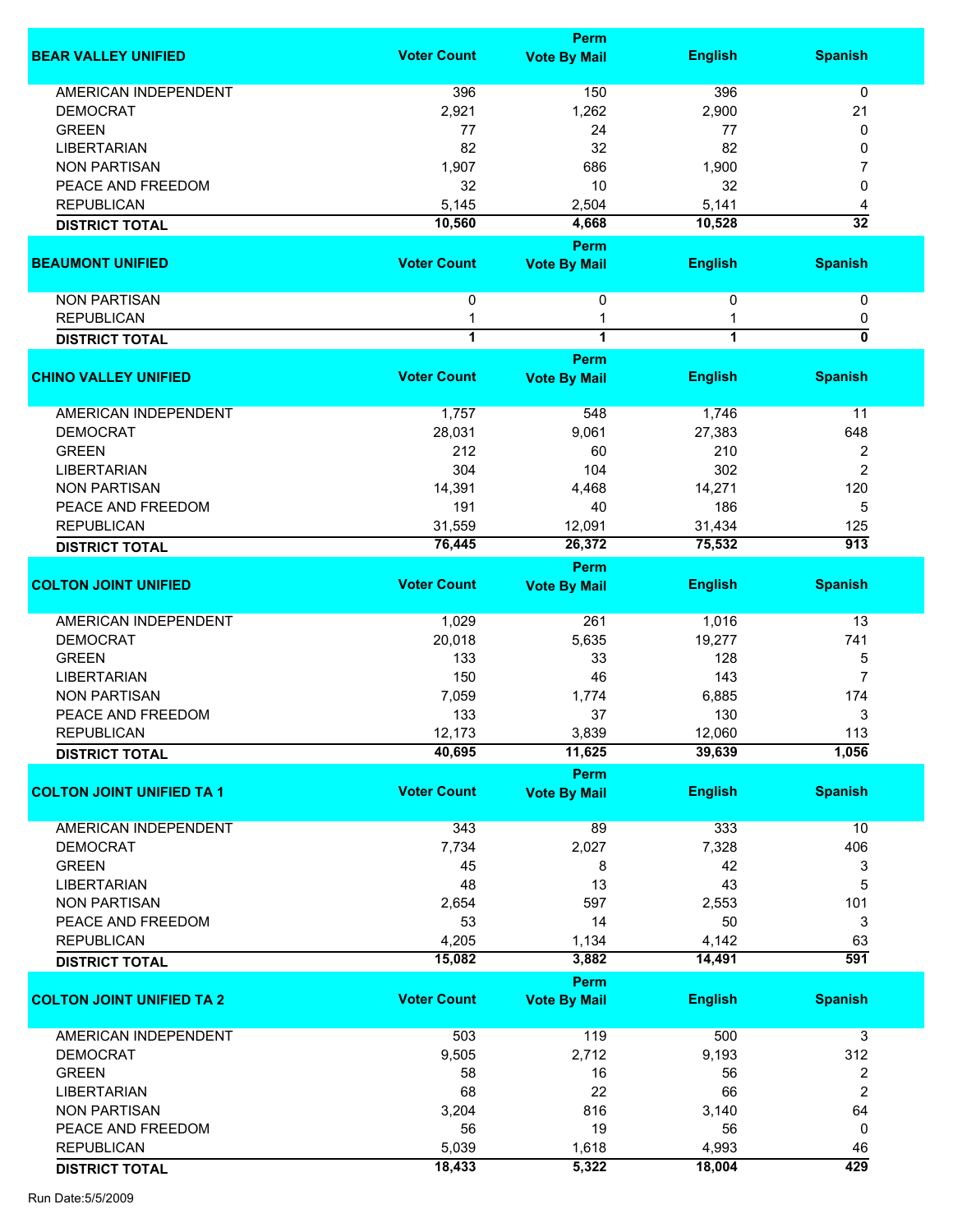|                                  |                    | <b>Perm</b>                        |                  |                        |  |  |
|----------------------------------|--------------------|------------------------------------|------------------|------------------------|--|--|
| <b>COLTON JOINT UNIFIED TA 3</b> | <b>Voter Count</b> | <b>Vote By Mail</b>                | <b>English</b>   | <b>Spanish</b>         |  |  |
| <b>AMERICAN INDEPENDENT</b>      | 183                | 53                                 | 183              | 0                      |  |  |
| <b>DEMOCRAT</b>                  | 2,779              | 896                                | 2,756            | 23                     |  |  |
| <b>GREEN</b>                     | 30                 | 9                                  | 30               | 0                      |  |  |
| <b>LIBERTARIAN</b>               | 34                 | 11                                 | 34               | 0                      |  |  |
|                                  |                    |                                    |                  |                        |  |  |
| <b>NON PARTISAN</b>              | 1,201              | 361                                | 1,192            | 9                      |  |  |
| PEACE AND FREEDOM                | 24                 | 4                                  | 24               | 0                      |  |  |
| <b>REPUBLICAN</b>                | 2,929              | 1,087                              | 2,925            | 4                      |  |  |
| <b>DISTRICT TOTAL</b>            | 7,180              | 2,421                              | 7,144            | $\overline{36}$        |  |  |
| <b>FONTANA UNIFIED</b>           | <b>Voter Count</b> | <b>Perm</b><br><b>Vote By Mail</b> | <b>English</b>   | <b>Spanish</b>         |  |  |
|                                  |                    |                                    |                  |                        |  |  |
| AMERICAN INDEPENDENT             | 1,153              | 301                                | 1,127            | 26                     |  |  |
| <b>DEMOCRAT</b>                  | 26,344             | 7,199                              | 24,958           | 1,386                  |  |  |
| <b>GREEN</b>                     | 166                | 33                                 | 165              | 1                      |  |  |
| <b>LIBERTARIAN</b>               | 156                | 32                                 | 150              | 6                      |  |  |
| <b>NON PARTISAN</b>              | 9,651              | 2,285                              | 9,343            | 308                    |  |  |
| PEACE AND FREEDOM                | 265                | 51                                 | 251              | 14                     |  |  |
| <b>REPUBLICAN</b>                | 13,036             | 3,806                              | 12,844           | 192                    |  |  |
|                                  |                    | 13,707                             |                  | 1,933                  |  |  |
| <b>DISTRICT TOTAL</b>            | 50,771             | <b>Perm</b>                        | 48,838           |                        |  |  |
| <b>HESPERIA UNIFIED</b>          | <b>Voter Count</b> | <b>Vote By Mail</b>                | <b>English</b>   | <b>Spanish</b>         |  |  |
|                                  |                    |                                    |                  |                        |  |  |
| <b>AMERICAN INDEPENDENT</b>      | 1,292              | 418                                | 1,286            | 6                      |  |  |
| <b>DEMOCRAT</b>                  | 13,193             | 4,309                              | 12,840           | 353                    |  |  |
| <b>GREEN</b>                     | 90                 | 22                                 | 88               | $\overline{2}$         |  |  |
| <b>LIBERTARIAN</b>               | 228                | 81                                 | 227              | 1                      |  |  |
| <b>NON PARTISAN</b>              | 6,773              | 1,921                              | 6,690            | 83                     |  |  |
| PEACE AND FREEDOM                | 108                | 26                                 | 106              | $\overline{2}$         |  |  |
|                                  |                    |                                    |                  |                        |  |  |
| <b>REPUBLICAN</b>                | 15,667<br>37,351   | 6,130<br>12,907                    | 15,599<br>36,836 | 68<br>$\overline{515}$ |  |  |
| <b>DISTRICT TOTAL</b>            |                    | Perm                               |                  |                        |  |  |
| <b>LUCERNE VALLEY UNIFIED</b>    | <b>Voter Count</b> | <b>Vote By Mail</b>                | <b>English</b>   | <b>Spanish</b>         |  |  |
|                                  |                    |                                    |                  |                        |  |  |
| <b>AMERICAN INDEPENDENT</b>      | 169                | 74                                 | 169              | 0                      |  |  |
| <b>DEMOCRAT</b>                  | 929                | 424                                | 916              | 13                     |  |  |
| <b>GREEN</b>                     | 20                 | 7                                  | 20               | 0                      |  |  |
| <b>LIBERTARIAN</b>               | 21                 | 4                                  | 21               | 0                      |  |  |
| <b>NON PARTISAN</b>              | 514                | 176                                | 512              | 2                      |  |  |
| PEACE AND FREEDOM                | 5                  | 1                                  | 5                | 0                      |  |  |
| <b>REPUBLICAN</b>                | 1,247              | 590                                | 1,236            | 11                     |  |  |
| <b>DISTRICT TOTAL</b>            | 2,905              | 1,276                              | 2,879            | $\overline{26}$        |  |  |
|                                  |                    | Perm                               |                  |                        |  |  |
| <b>MORONGO UNIFIED</b>           | <b>Voter Count</b> | <b>Vote By Mail</b>                | <b>English</b>   | <b>Spanish</b>         |  |  |
| <b>AMERICAN INDEPENDENT</b>      | 1,134              | 474                                | 1,131            | 3                      |  |  |
| <b>DEMOCRAT</b>                  | 8,209              | 3,740                              | 8,170            | 39                     |  |  |
| <b>GREEN</b>                     | 152                | 66                                 | 152              | 0                      |  |  |
| <b>LIBERTARIAN</b>               | 164                | 61                                 | 163              | 1                      |  |  |
| <b>NON PARTISAN</b>              | 5,468              | 2,108                              | 5,460            | 8                      |  |  |
| PEACE AND FREEDOM                | 58                 | 19                                 | 58               | 0                      |  |  |
| <b>REPUBLICAN</b>                |                    |                                    |                  |                        |  |  |
|                                  | 11,240             | 5,339                              | 11,215           | 25                     |  |  |
| <b>DISTRICT TOTAL</b>            | 26,425             | 11,807                             | 26,349           | $\overline{76}$        |  |  |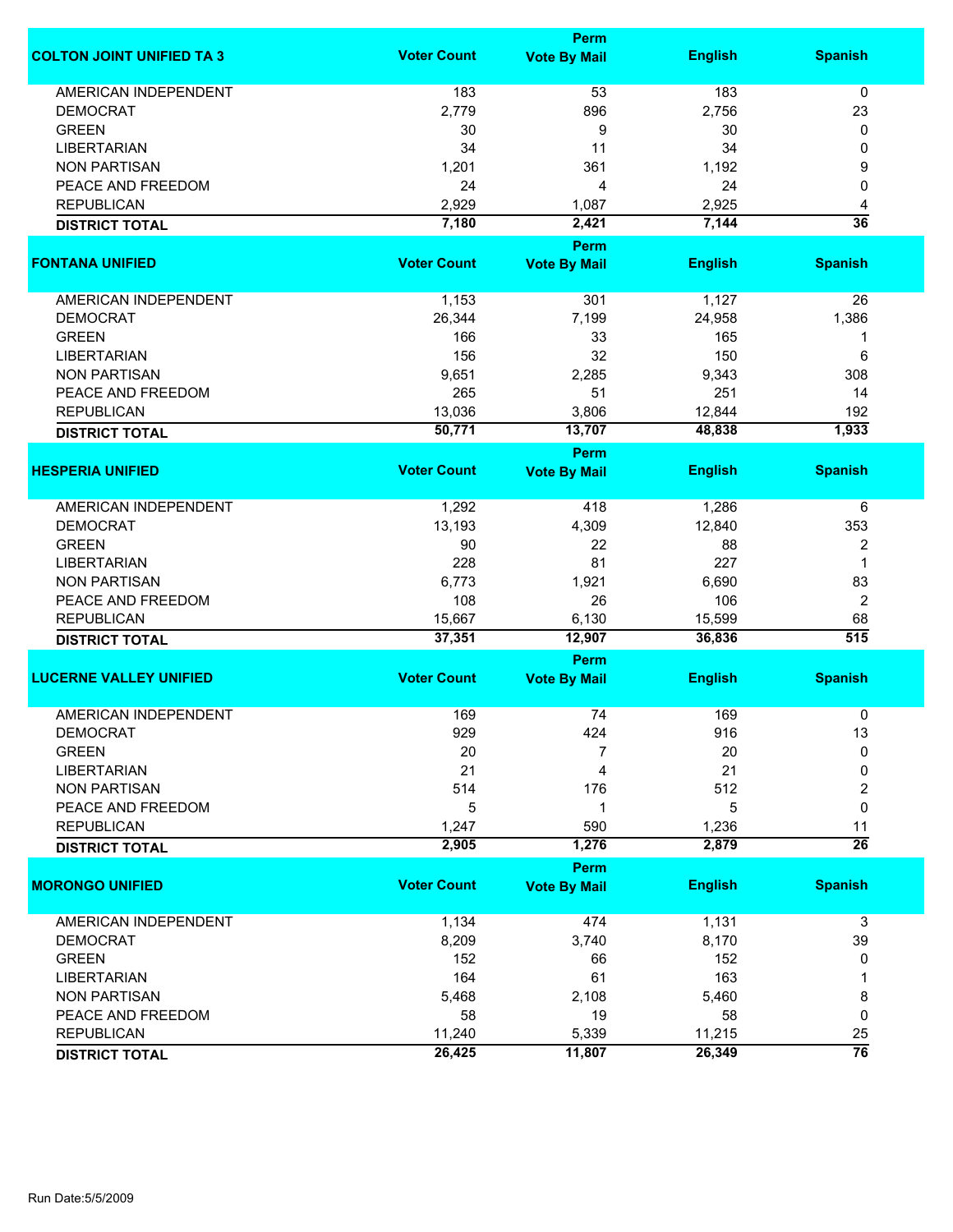|                                          |                     | Perm                  |                 |                           |
|------------------------------------------|---------------------|-----------------------|-----------------|---------------------------|
| <b>MUROC JOINT UNIFIED</b>               | <b>Voter Count</b>  | <b>Vote By Mail</b>   | <b>English</b>  | <b>Spanish</b>            |
| <b>AMERICAN INDEPENDENT</b>              |                     |                       |                 |                           |
| <b>DEMOCRAT</b>                          | 1                   | 1                     | 1               | 0                         |
| <b>NON PARTISAN</b>                      | $\overline{2}$<br>3 | 2<br>3                | 2<br>3          | 0<br>0                    |
| <b>REPUBLICAN</b>                        | 6                   | 6                     | 6               | 0                         |
|                                          | $\overline{12}$     | $\overline{12}$       | $\overline{12}$ | $\overline{\mathbf{0}}$   |
| <b>DISTRICT TOTAL</b>                    |                     |                       |                 |                           |
|                                          |                     | Perm                  |                 |                           |
| <b>MUROC JOINT UNIFIED BA3D</b>          | <b>Voter Count</b>  | <b>Vote By Mail</b>   | <b>English</b>  | <b>Spanish</b>            |
| AMERICAN INDEPENDENT                     | 1                   | 1                     | 1               | 0                         |
| <b>DEMOCRAT</b>                          | $\boldsymbol{2}$    | 2                     | 2               | 0                         |
| <b>NON PARTISAN</b>                      | 3                   | 3                     | 3               | 0                         |
| <b>REPUBLICAN</b>                        | 6                   | 6                     | 6               | 0                         |
| <b>DISTRICT TOTAL</b>                    | $\overline{12}$     | $\overline{12}$       | 12              | $\overline{0}$            |
|                                          |                     | Perm                  |                 |                           |
| <b>NEEDLES UNIFIED</b>                   | <b>Voter Count</b>  | <b>Vote By Mail</b>   | <b>English</b>  | <b>Spanish</b>            |
|                                          |                     |                       |                 |                           |
| AMERICAN INDEPENDENT                     | 137                 | 53                    | 137             | 0                         |
| <b>DEMOCRAT</b>                          | 1,109               | 477                   | 1,101           | 8                         |
| <b>GREEN</b>                             | 2                   | 1                     | 2               | 0                         |
| <b>LIBERTARIAN</b>                       | 15                  | 4                     | 15              | 0                         |
| <b>NON PARTISAN</b>                      | 508                 | 171                   | 508             | 0                         |
| PEACE AND FREEDOM                        | 9                   | 2                     | 9               | 0                         |
| <b>REPUBLICAN</b>                        | 942                 | 460                   | 941             |                           |
| <b>DISTRICT TOTAL</b>                    | 2,722               | 1,168                 | 2,713           | <u>ब</u>                  |
|                                          |                     | Perm                  |                 |                           |
| <b>NEEDLES UNIFIED TA 1</b>              | <b>Voter Count</b>  | <b>Vote By Mail</b>   | <b>English</b>  | <b>Spanish</b>            |
|                                          |                     |                       |                 |                           |
| AMERICAN INDEPENDENT                     | 2                   | 1                     | 2               | 0                         |
| <b>DEMOCRAT</b>                          | $\sqrt{5}$          | 5                     | 5               | 0                         |
| <b>NON PARTISAN</b>                      | 3                   | 3                     | 3               | 0                         |
| <b>REPUBLICAN</b>                        | 14                  | 14                    | 14              | 0                         |
| <b>DISTRICT TOTAL</b>                    | $\overline{24}$     | $\overline{23}$       | $\overline{24}$ | $\overline{\mathfrak{o}}$ |
|                                          |                     | Perm                  |                 |                           |
| <b>NEEDLES UNIFIED TA 2</b>              | <b>Voter Count</b>  | <b>Vote By Mail</b>   | <b>English</b>  | <b>Spanish</b>            |
| <b>AMERICAN INDEPENDENT</b>              |                     |                       |                 |                           |
|                                          | 102                 | 40                    | 102             | 0                         |
| <b>DEMOCRAT</b>                          | 857                 | 326                   | 851             | 6<br>0                    |
| <b>LIBERTARIAN</b>                       | 9                   | $\overline{2}$<br>115 | 9<br>386        | 0                         |
| <b>NON PARTISAN</b><br>PEACE AND FREEDOM | 386                 |                       |                 |                           |
|                                          | 9                   | 2                     | 9               | 0                         |
| <b>REPUBLICAN</b>                        | 586                 | 253<br>738            | 585<br>1,942    | 1<br>7                    |
| <b>DISTRICT TOTAL</b>                    | 1,949               |                       |                 |                           |
|                                          |                     | <b>Perm</b>           |                 |                           |
| <b>NEEDLES UNIFIED TA 3</b>              | <b>Voter Count</b>  | <b>Vote By Mail</b>   | <b>English</b>  | <b>Spanish</b>            |
| <b>AMERICAN INDEPENDENT</b>              | 33                  | 12                    | 33              | 0                         |
| <b>DEMOCRAT</b>                          | 247                 | 146                   | 245             | 2                         |
| <b>GREEN</b>                             | $\overline{2}$      | 1                     | $\overline{2}$  | 0                         |
| <b>LIBERTARIAN</b>                       | 6                   | 2                     | 6               | 0                         |
| <b>NON PARTISAN</b>                      | 119                 | 53                    | 119             | 0                         |
| <b>REPUBLICAN</b>                        | 342                 | 193                   | 342             | 0                         |
|                                          | 749                 | 407                   | 747             | $\overline{2}$            |
| <b>DISTRICT TOTAL</b>                    |                     |                       |                 |                           |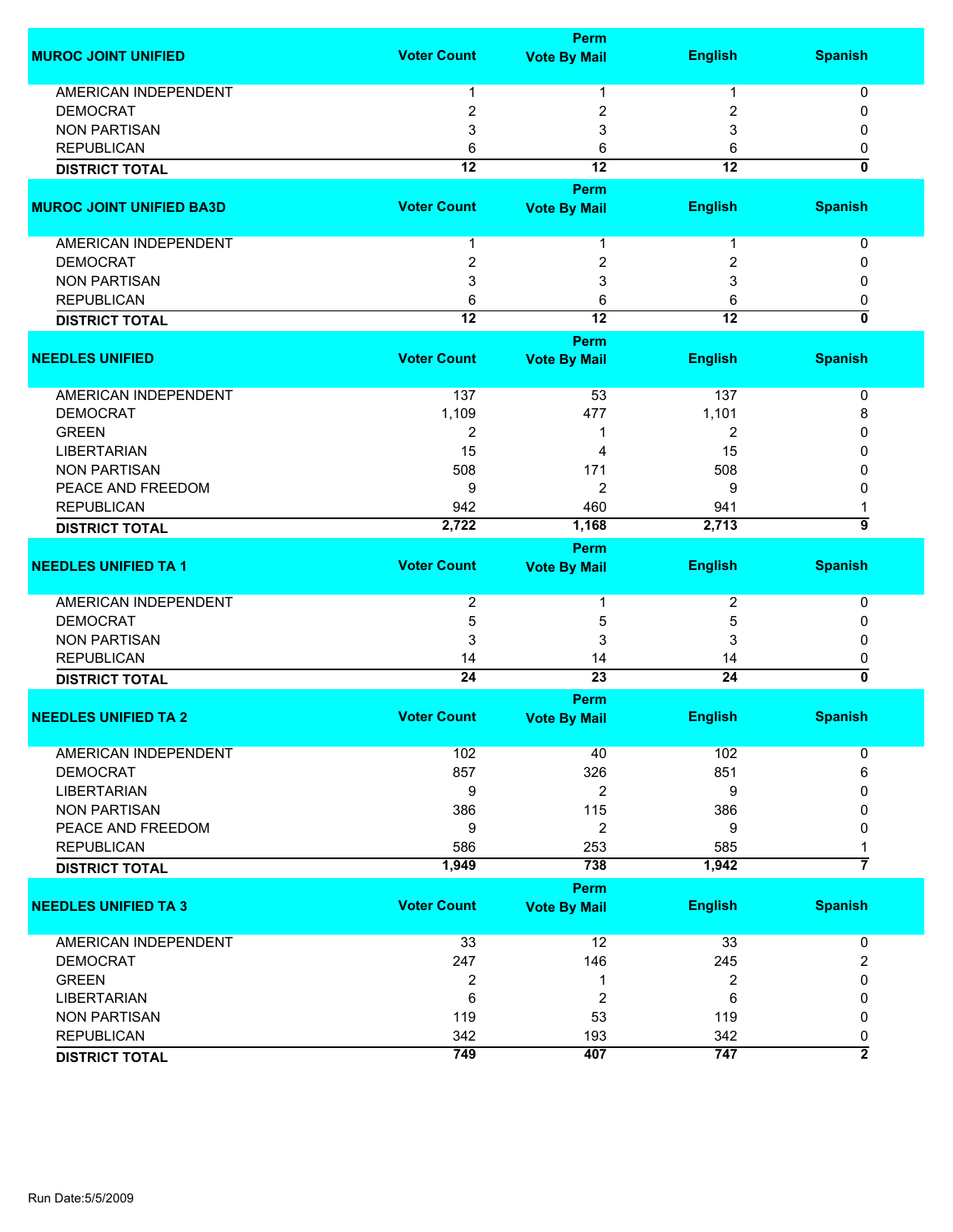|                                      | Perm               |                                    |                |                 |
|--------------------------------------|--------------------|------------------------------------|----------------|-----------------|
| <b>REDLANDS UNIFIED</b>              | <b>Voter Count</b> | <b>Vote By Mail</b>                | <b>English</b> | <b>Spanish</b>  |
| <b>AMERICAN INDEPENDENT</b>          | 1,883              | 609                                | 1,875          | 8               |
| <b>DEMOCRAT</b>                      | 21,974             | 7,815                              | 21,703         | 271             |
| <b>GREEN</b>                         | 268                | 79                                 | 267            | 1               |
| <b>LIBERTARIAN</b>                   | 317                | 97                                 | 316            | 1               |
| <b>NON PARTISAN</b>                  | 11,336             | 3,583                              | 11,286         | 50              |
|                                      |                    |                                    | 130            |                 |
| PEACE AND FREEDOM                    | 132                | 33                                 |                | 2               |
| <b>REPUBLICAN</b>                    | 27,946             | 11,183                             | 27,880         | 66              |
| <b>DISTRICT TOTAL</b>                | 63,856             | 23,399<br>Perm                     | 63,457         | 399             |
| <b>RIALTO UNIFIED</b>                | <b>Voter Count</b> | <b>Vote By Mail</b>                | <b>English</b> | <b>Spanish</b>  |
| AMERICAN INDEPENDENT                 | 992                | 247                                | 970            | 22              |
| <b>DEMOCRAT</b>                      | 23,122             | 6,670                              | 22,258         | 864             |
| <b>GREEN</b>                         | 91                 |                                    | 91             |                 |
|                                      |                    | 22                                 |                | 0               |
| <b>LIBERTARIAN</b>                   | 127                | 31                                 | 125            | 2               |
| <b>NON PARTISAN</b>                  | 6,784              | 1,696                              | 6,598          | 186             |
| PEACE AND FREEDOM                    | 217                | 43                                 | 212            | 5               |
| <b>REPUBLICAN</b>                    | 11,740             | 3,524                              | 11,600         | 140             |
| <b>DISTRICT TOTAL</b>                | 43,073             | 12,233                             | 41,854         | 1,219           |
| <b>RIM OF THE WORLD UNIFIED</b>      | <b>Voter Count</b> | <b>Perm</b><br><b>Vote By Mail</b> | <b>English</b> | <b>Spanish</b>  |
|                                      |                    |                                    |                |                 |
| <b>AMERICAN INDEPENDENT</b>          | 594                | 209                                | 594            | 0               |
| <b>DEMOCRAT</b>                      | 4,483              | 1,940                              | 4,460          | 23              |
| <b>GREEN</b>                         | 115                | 42                                 | 114            | 1               |
| <b>LIBERTARIAN</b>                   | 125                | 50                                 | 125            | 0               |
| <b>NON PARTISAN</b>                  | 2,802              | 1,014                              | 2,797          | 5               |
| PEACE AND FREEDOM                    | 36                 | 10                                 | 36             | 0               |
| <b>REPUBLICAN</b>                    | 8,963              | 4,075                              | 8,948          | 15              |
| <b>DISTRICT TOTAL</b>                | 17,118             | 7,340                              | 17,074         | $\overline{44}$ |
|                                      |                    | Perm                               |                |                 |
| <b>RIM OF THE WORLD UNIFIED TA 1</b> | <b>Voter Count</b> | <b>Vote By Mail</b>                | <b>English</b> | <b>Spanish</b>  |
| <b>AMERICAN INDEPENDENT</b>          | 237                | 80                                 | 237            | 0               |
| DEMOCRAT                             | 1,800              | 780                                | 1,793          |                 |
| <b>GREEN</b>                         | 39                 | 14                                 | 38             |                 |
| <b>LIBERTARIAN</b>                   | 51                 | 18                                 | 51             | 0               |
| <b>NON PARTISAN</b>                  | 1,015              | 365                                | 1,014          |                 |
| PEACE AND FREEDOM                    | 15                 | 5                                  | 15             | 0               |
| <b>REPUBLICAN</b>                    | 2,980              | 1,305                              | 2,975          | 5               |
|                                      | 6,137              | 2,567                              | 6,123          | $\overline{14}$ |
| <b>DISTRICT TOTAL</b>                |                    | Perm                               |                |                 |
| <b>RIM OF THE WORLD UNIFIED TA 2</b> | <b>Voter Count</b> | <b>Vote By Mail</b>                | <b>English</b> | <b>Spanish</b>  |
| <b>AMERICAN INDEPENDENT</b>          | 245                | 94                                 | 245            | $\mathbf 0$     |
| <b>DEMOCRAT</b>                      | 1,767              | 760                                | 1,754          | 13              |
| <b>GREEN</b>                         |                    |                                    |                |                 |
|                                      | 43                 | 16                                 | 43             | 0               |
| <b>LIBERTARIAN</b>                   | 48                 | 23                                 | 48             | 0               |
| <b>NON PARTISAN</b>                  | 1,178              | 445                                | 1,175          | 3               |
| PEACE AND FREEDOM                    | 18                 | 4                                  | 18             | 0               |
| <b>REPUBLICAN</b>                    | 4,261              | 2,074                              | 4,251          | 10              |
| <b>DISTRICT TOTAL</b>                | 7,560              | 3,416                              | 7,534          | $\overline{26}$ |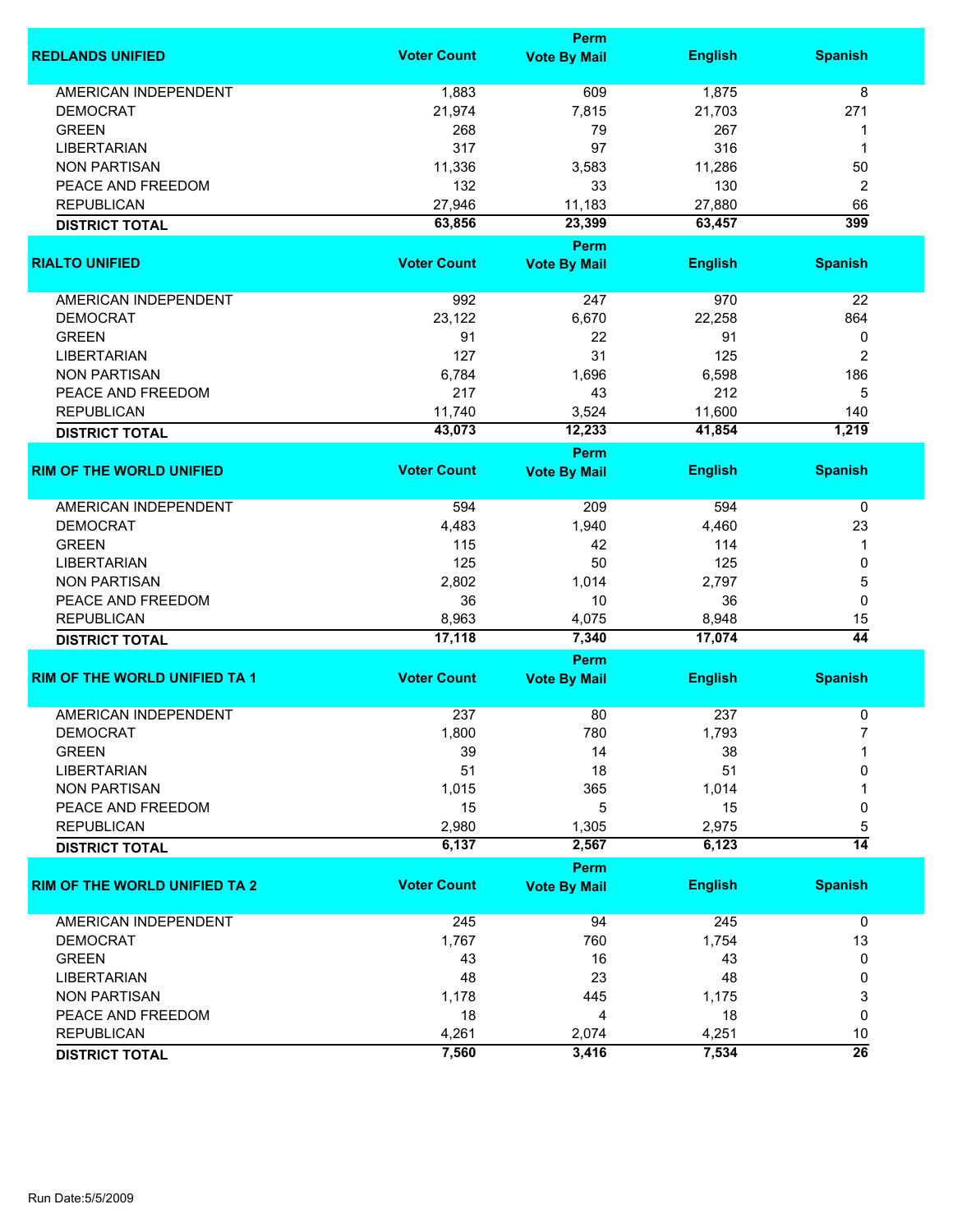|                                      |                    | Perm                        |                |                         |
|--------------------------------------|--------------------|-----------------------------|----------------|-------------------------|
| <b>RIM OF THE WORLD UNIFIED TA 3</b> | <b>Voter Count</b> | <b>Vote By Mail</b>         | <b>English</b> | <b>Spanish</b>          |
|                                      |                    |                             |                |                         |
| <b>AMERICAN INDEPENDENT</b>          | 112                | 35                          | 112            | 0                       |
| <b>DEMOCRAT</b>                      | 916                | 400                         | 913            | 3                       |
| <b>GREEN</b>                         | 33                 | 12                          | 33             | 0                       |
| <b>LIBERTARIAN</b>                   | 26                 | 9                           | 26             | 0                       |
| <b>NON PARTISAN</b>                  | 609                | 204                         | 608            |                         |
| PEACE AND FREEDOM                    | 3                  | 1                           | 3              | 0                       |
| <b>REPUBLICAN</b>                    | 1,722              | 696                         | 1,722          | 0                       |
| <b>DISTRICT TOTAL</b>                | 3,421              | 1,357                       | 3,417          | 4                       |
|                                      |                    | <b>Perm</b>                 |                |                         |
| <b>SAN BERNARDINO CITY UNIFIED</b>   | <b>Voter Count</b> | <b>Vote By Mail</b>         | <b>English</b> | <b>Spanish</b>          |
| AMERICAN INDEPENDENT                 | 2,489              | 766                         | 2,469          | 20                      |
| <b>DEMOCRAT</b>                      | 41,205             | 12,971                      | 39,994         | 1,211                   |
| <b>GREEN</b>                         | 274                | 62                          | 274            | 0                       |
| <b>LIBERTARIAN</b>                   | 332                | 88                          | 325            | 7                       |
| <b>NON PARTISAN</b>                  | 14,114             | 3,820                       | 13,821         | 293                     |
| PEACE AND FREEDOM                    | 348                | 75                          | 343            | 5                       |
|                                      |                    |                             |                |                         |
| <b>REPUBLICAN</b>                    | 27,452             | 9,726                       | 27,266         | 186                     |
| <b>DISTRICT TOTAL</b>                | 86,214             | 27,508                      | 84,492         | 1,722                   |
| <b>SIERRA SANDS UNIFIED</b>          | <b>Voter Count</b> | Perm<br><b>Vote By Mail</b> | <b>English</b> | <b>Spanish</b>          |
|                                      |                    |                             |                |                         |
| AMERICAN INDEPENDENT                 | 8                  | 5                           | 8              | $\pmb{0}$               |
| <b>DEMOCRAT</b>                      | 42                 | 38                          | 42             | 0                       |
| <b>GREEN</b>                         |                    | 0                           |                | 0                       |
| <b>LIBERTARIAN</b>                   |                    |                             |                | 0                       |
| <b>NON PARTISAN</b>                  | 29                 | 27                          | 29             | 0                       |
| <b>REPUBLICAN</b>                    | 77                 | 68                          | 77             | 0                       |
| <b>DISTRICT TOTAL</b>                | 158                | 139                         | 158            | 0                       |
|                                      |                    | Perm                        |                |                         |
| <b>SIERRA SANDS UNIFIED BA1</b>      | <b>Voter Count</b> | <b>Vote By Mail</b>         | <b>English</b> | <b>Spanish</b>          |
| <b>AMERICAN INDEPENDENT</b>          | 3                  | 1                           | 3              | 0                       |
|                                      | 19                 | 17                          |                |                         |
| <b>DEMOCRAT</b>                      |                    |                             | 19             | 0                       |
| <b>LIBERTARIAN</b>                   |                    |                             |                | 0                       |
| <b>NON PARTISAN</b>                  | 5                  | 5                           | 5              | 0                       |
| <b>REPUBLICAN</b>                    | 28                 | 26                          | 28             | 0                       |
| <b>DISTRICT TOTAL</b>                | 56                 | 50                          | 56             | $\overline{\mathbf{0}}$ |
| <b>SIERRA SANDS UNIFIED BA2</b>      | <b>Voter Count</b> | Perm<br><b>Vote By Mail</b> | <b>English</b> | <b>Spanish</b>          |
|                                      |                    |                             |                |                         |
| <b>AMERICAN INDEPENDENT</b>          | 5                  | 4                           | 5              | 0                       |
| <b>DEMOCRAT</b>                      | 23                 | 21                          | 23             | 0                       |
| <b>GREEN</b>                         | 1                  | 0                           |                |                         |
| <b>NON PARTISAN</b>                  | 24                 | 22                          | 24             | 0                       |
| <b>REPUBLICAN</b>                    | 49                 | 42                          | 49             | 0                       |
| <b>DISTRICT TOTAL</b>                | 102                | 89                          | 102            | 0                       |
|                                      |                    | Perm                        |                |                         |
| <b>SILVER VALLEY UNIFIED</b>         | <b>Voter Count</b> | <b>Vote By Mail</b>         | <b>English</b> | <b>Spanish</b>          |
| AMERICAN INDEPENDENT                 | 114                | 37                          | 114            | 0                       |
| <b>DEMOCRAT</b>                      | 874                | 370                         | 861            | 13                      |
| <b>GREEN</b>                         | 2                  | 1                           | 2              | 0                       |
| <b>LIBERTARIAN</b>                   | 28                 | 9                           | 28             | 0                       |
| <b>NON PARTISAN</b>                  | 639                | 283                         | 638            |                         |
|                                      |                    |                             |                |                         |
| PEACE AND FREEDOM                    | $\overline{7}$     | 3                           | 7              | 0                       |
| <b>REPUBLICAN</b>                    | 1,065              | 468                         | 1,063          | 2                       |
| <b>DISTRICT TOTAL</b>                | 2,729              | 1,171                       | 2,713          | $\overline{16}$         |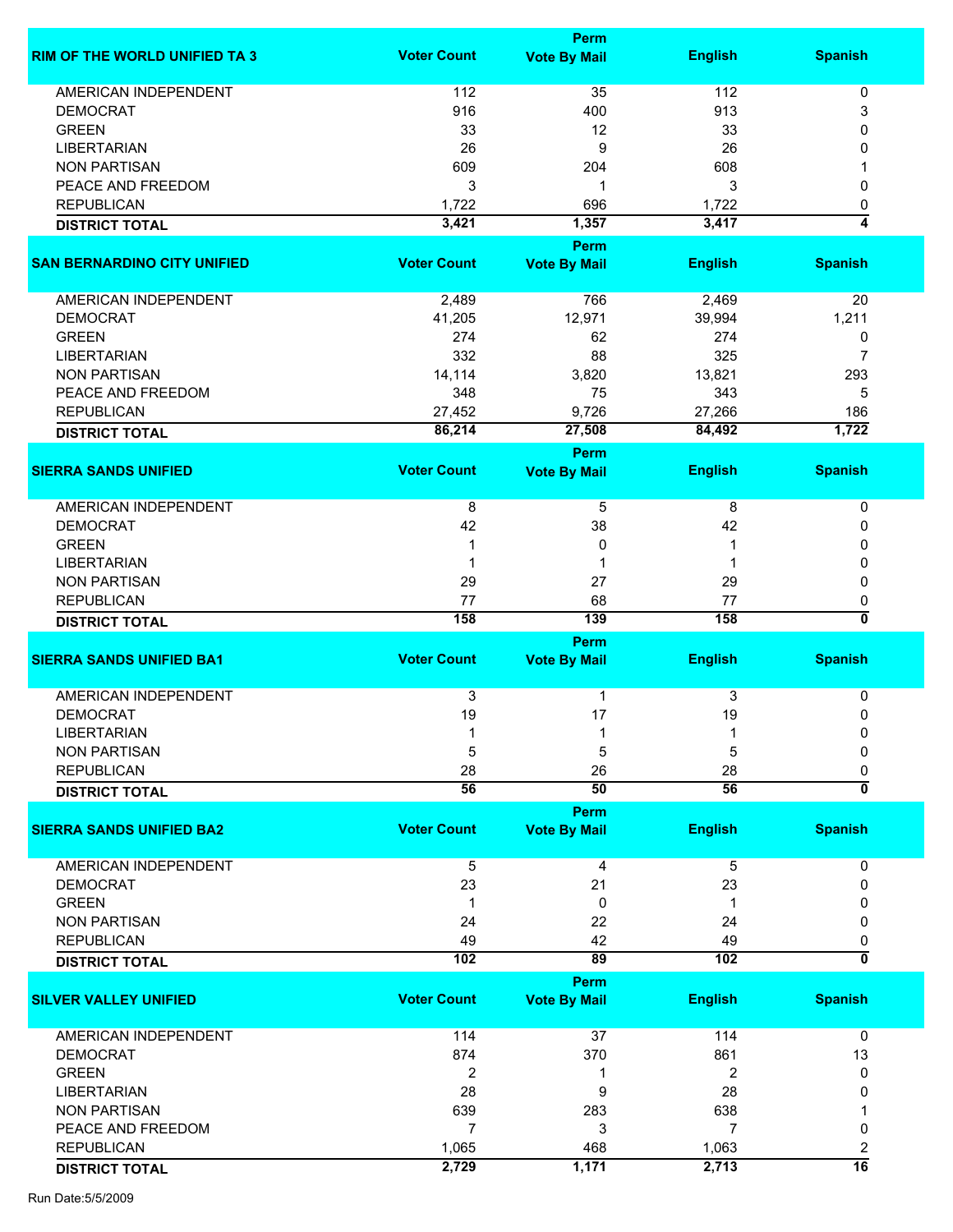|                                   |                    | <b>Perm</b>                 |                |                              |
|-----------------------------------|--------------------|-----------------------------|----------------|------------------------------|
| <b>SILVER VALLEY UNIFIED TA 1</b> | <b>Voter Count</b> | <b>Vote By Mail</b>         | <b>English</b> | <b>Spanish</b>               |
| <b>AMERICAN INDEPENDENT</b>       | 31                 | 6                           | 31             | 0                            |
| <b>DEMOCRAT</b>                   | 177                | 69                          | 174            | 3                            |
| <b>GREEN</b>                      | $\mathbf 1$        | 1                           | 1              | 0                            |
| <b>LIBERTARIAN</b>                | 8                  | 1                           | 8              | 0                            |
| <b>NON PARTISAN</b>               | 151                | 43                          | 151            | 0                            |
| PEACE AND FREEDOM                 | 2                  | 0                           | 2              | 0                            |
| <b>REPUBLICAN</b>                 | 265                |                             | 265            |                              |
|                                   |                    | 96                          |                | 0<br>$\overline{\mathbf{3}}$ |
| <b>DISTRICT TOTAL</b>             | 635                | 216                         | 632            |                              |
|                                   |                    | Perm                        |                |                              |
| <b>SILVER VALLEY UNIFIED TA 2</b> | <b>Voter Count</b> | <b>Vote By Mail</b>         | <b>English</b> | <b>Spanish</b>               |
| AMERICAN INDEPENDENT              | 39                 | 8                           | 39             | 0                            |
| <b>DEMOCRAT</b>                   | 254                | 83                          | 250            | 4                            |
| <b>GREEN</b>                      | 1                  | 0                           | -1             | 0                            |
| <b>LIBERTARIAN</b>                | 11                 | 4                           | 11             | 0                            |
| <b>NON PARTISAN</b>               | 149                | 66                          | 148            |                              |
| PEACE AND FREEDOM                 | 1                  | 1                           | 1              | 0                            |
| <b>REPUBLICAN</b>                 | 348                | 129                         | 346            | 2                            |
|                                   | 803                | 291                         | 796            | $\overline{7}$               |
| <b>DISTRICT TOTAL</b>             |                    |                             |                |                              |
|                                   |                    | <b>Perm</b>                 |                |                              |
| <b>SILVER VALLEY UNIFIED TA 3</b> | <b>Voter Count</b> | <b>Vote By Mail</b>         | <b>English</b> | <b>Spanish</b>               |
| <b>AMERICAN INDEPENDENT</b>       | 44                 | 23                          | 44             | 0                            |
| <b>DEMOCRAT</b>                   | 443                | 218                         | 437            | 6                            |
| <b>LIBERTARIAN</b>                | 9                  | 4                           | 9              | 0                            |
| <b>NON PARTISAN</b>               | 339                | 174                         | 339            | 0                            |
| PEACE AND FREEDOM                 | 4                  | 2                           | 4              | 0                            |
| <b>REPUBLICAN</b>                 | 452                | 243                         | 452            | 0                            |
| <b>DISTRICT TOTAL</b>             | 1,291              | 664                         | 1,285          | $\overline{\bf 6}$           |
|                                   |                    |                             |                |                              |
| <b>SNOWLINE JOINT UNIFIED</b>     | <b>Voter Count</b> | Perm<br><b>Vote By Mail</b> | <b>English</b> | <b>Spanish</b>               |
|                                   |                    |                             |                |                              |
| <b>AMERICAN INDEPENDENT</b>       | 705                | 234                         | 703            | $\overline{c}$               |
| <b>DEMOCRAT</b>                   | 5,001              | 1,962                       | 4,929          | 72                           |
| <b>GREEN</b>                      | 75                 | 24                          | 75             | 0                            |
| <b>LIBERTARIAN</b>                | 148                | 43                          | 148            | 0                            |
| <b>NON PARTISAN</b>               | 3,181              | 1,075                       | 3,166          | 15                           |
| PEACE AND FREEDOM                 | 49                 | 13                          | 48             | 1                            |
| <b>REPUBLICAN</b>                 | 8,495              | 3,623                       | 8,478          | 17                           |
| <b>DISTRICT TOTAL</b>             | 17,654             | 6,974                       | 17,547         | $\overline{107}$             |
|                                   |                    | Perm                        |                |                              |
| <b>TRONA JOINT UNIFIED</b>        | <b>Voter Count</b> | <b>Vote By Mail</b>         | <b>English</b> | <b>Spanish</b>               |
|                                   |                    |                             |                |                              |
| AMERICAN INDEPENDENT              | 48                 | 14                          | 48             | 0                            |
| <b>DEMOCRAT</b>                   | 267                | 80                          | 265            | $\overline{\mathbf{c}}$      |
| <b>GREEN</b>                      | 4                  | 3                           | 4              | 0                            |
| <b>LIBERTARIAN</b>                | 9                  | 0                           | 9              | 0                            |
| <b>NON PARTISAN</b>               | 150                | 37                          | 150            | 0                            |
| <b>REPUBLICAN</b>                 | 287                | 108                         | 287            | 0                            |
| <b>DISTRICT TOTAL</b>             | 765                | 242                         | 763            | $\overline{2}$               |
|                                   |                    |                             |                |                              |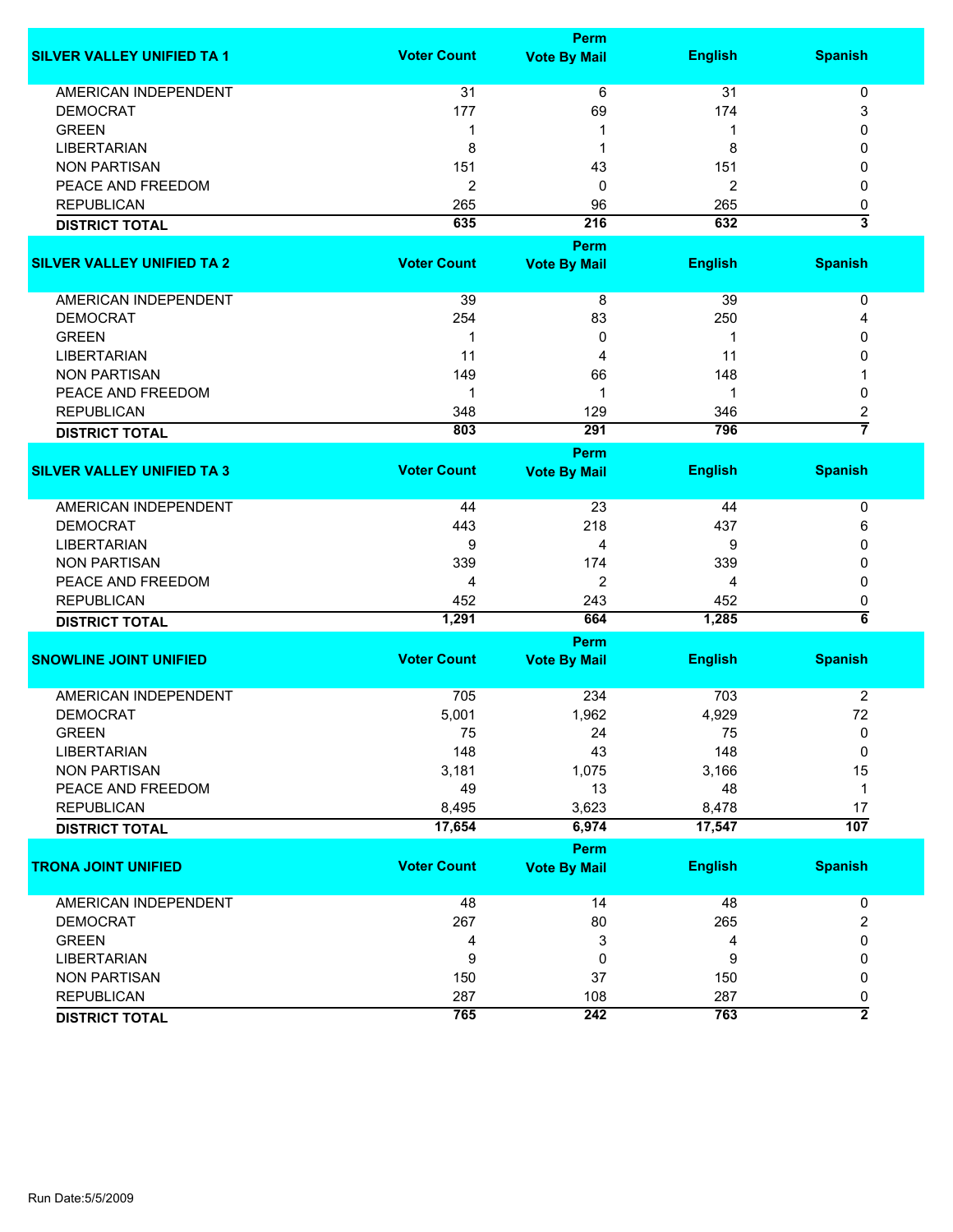|                                  |                    | <b>Perm</b>                 |                |                  |
|----------------------------------|--------------------|-----------------------------|----------------|------------------|
| <b>UPLAND UNIFIED</b>            | <b>Voter Count</b> | <b>Vote By Mail</b>         | <b>English</b> | <b>Spanish</b>   |
| <b>AMERICAN INDEPENDENT</b>      | 911                | 291                         | 904            | $\overline{7}$   |
| <b>DEMOCRAT</b>                  | 13,255             | 4,575                       | 13,111         | 144              |
| <b>GREEN</b>                     | 171                | 48                          | 171            | 0                |
| <b>LIBERTARIAN</b>               | 183                | 70                          | 183            | 0                |
| <b>NON PARTISAN</b>              | 6,480              | 2,035                       | 6,444          | 36               |
| PEACE AND FREEDOM                | 80                 | 9                           | 79             | 1                |
|                                  |                    |                             |                |                  |
| <b>REPUBLICAN</b>                | 16,410             | 7,079                       | 16,362         | 48               |
| <b>DISTRICT TOTAL</b>            | 37,490             | 14,107                      | 37,254         | 236              |
| YUCAIPA-CALIMESA JOINT UNIFIED   | <b>Voter Count</b> | Perm<br><b>Vote By Mail</b> | <b>English</b> | <b>Spanish</b>   |
|                                  |                    |                             |                |                  |
| AMERICAN INDEPENDENT             | 911                | 300                         | 909            | $\overline{2}$   |
| <b>DEMOCRAT</b>                  | 7,844              | 3,096                       | 7,745          | 99               |
| <b>GREEN</b>                     | 99                 | 24                          | 99             | 0                |
| <b>LIBERTARIAN</b>               | 141                | 43                          | 141            | 0                |
| <b>NON PARTISAN</b>              | 4,271              | 1,416                       | 4,250          | 21               |
| PEACE AND FREEDOM                | 40                 | 10                          | 40             | 0                |
| <b>REPUBLICAN</b>                | 13,342             | 5,390                       | 13,317         | 25               |
|                                  | 26,648             | 10,279                      | 26,501         | $\overline{147}$ |
| <b>DISTRICT TOTAL</b>            |                    | <b>Perm</b>                 |                |                  |
| <b>CHAFFEY JOINT UNION HIGH</b>  | <b>Voter Count</b> | <b>Vote By Mail</b>         | <b>English</b> | <b>Spanish</b>   |
| <b>AMERICAN INDEPENDENT</b>      | 3,917              | 1,191                       | 3,876          | 41               |
| <b>DEMOCRAT</b>                  | 67,816             | 20,894                      | 65,905         | 1,911            |
| <b>GREEN</b>                     | 548                | 151                         | 542            |                  |
|                                  |                    |                             |                | 6                |
| <b>LIBERTARIAN</b>               | 646                | 183                         | 638            | 8                |
| <b>NON PARTISAN</b>              | 28,986             | 8,236                       | 28,563         | 423              |
| PEACE AND FREEDOM                | 462                | 93                          | 452            | 10               |
| <b>REPUBLICAN</b>                | 58,270             | 21,936                      | 57,879         | 391              |
| <b>DISTRICT TOTAL</b>            | 160,645            | 52,684                      | 157,855        | 2,790            |
|                                  |                    | <b>Perm</b>                 |                |                  |
| <b>VICTOR VALLEY UNION HIGH</b>  | <b>Voter Count</b> | <b>Vote By Mail</b>         | <b>English</b> | <b>Spanish</b>   |
| <b>AMERICAN INDEPENDENT</b>      | 1,671              | 592                         | 1,661          | 10               |
| <b>DEMOCRAT</b>                  | 21,469             | 7,332                       | 20,934         | 535              |
| <b>GREEN</b>                     | 102                | 25                          | 101            |                  |
| <b>LIBERTARIAN</b>               | 203                | 77                          | 199            | 4                |
| <b>NON PARTISAN</b>              | 9,498              | 2,943                       | 9,389          | 109              |
| PEACE AND FREEDOM                | 142                | 43                          | 139            | 3                |
| <b>REPUBLICAN</b>                | 18,448             | 7,409                       | 18,348         | 100              |
| <b>DISTRICT TOTAL</b>            | 51,533             | 18,421                      | 50,771         | 762              |
|                                  |                    | Perm                        |                |                  |
| <b>BARSTOW COMMUNITY COLLEGE</b> | <b>Voter Count</b> | <b>Vote By Mail</b>         | <b>English</b> | <b>Spanish</b>   |
| <b>AMERICAN INDEPENDENT</b>      | 695                | 215                         | 691            | 4                |
| <b>DEMOCRAT</b>                  | 6,258              | 2,182                       | 6,181          | 77               |
| <b>GREEN</b>                     | 43                 | 14                          | 43             | 0                |
| <b>LIBERTARIAN</b>               | 97                 | 31                          | 97             | 0                |
| <b>NON PARTISAN</b>              | 3,451              | 1,068                       | 3,433          | 18               |
| PEACE AND FREEDOM                | 39                 | 12                          | 39             | 0                |
| <b>REPUBLICAN</b>                | 5,678              | 2,229                       | 5,667          | 11               |
|                                  | 16,261             | 5,751                       | 16,151         | 110              |
| <b>DISTRICT TOTAL</b>            |                    |                             |                |                  |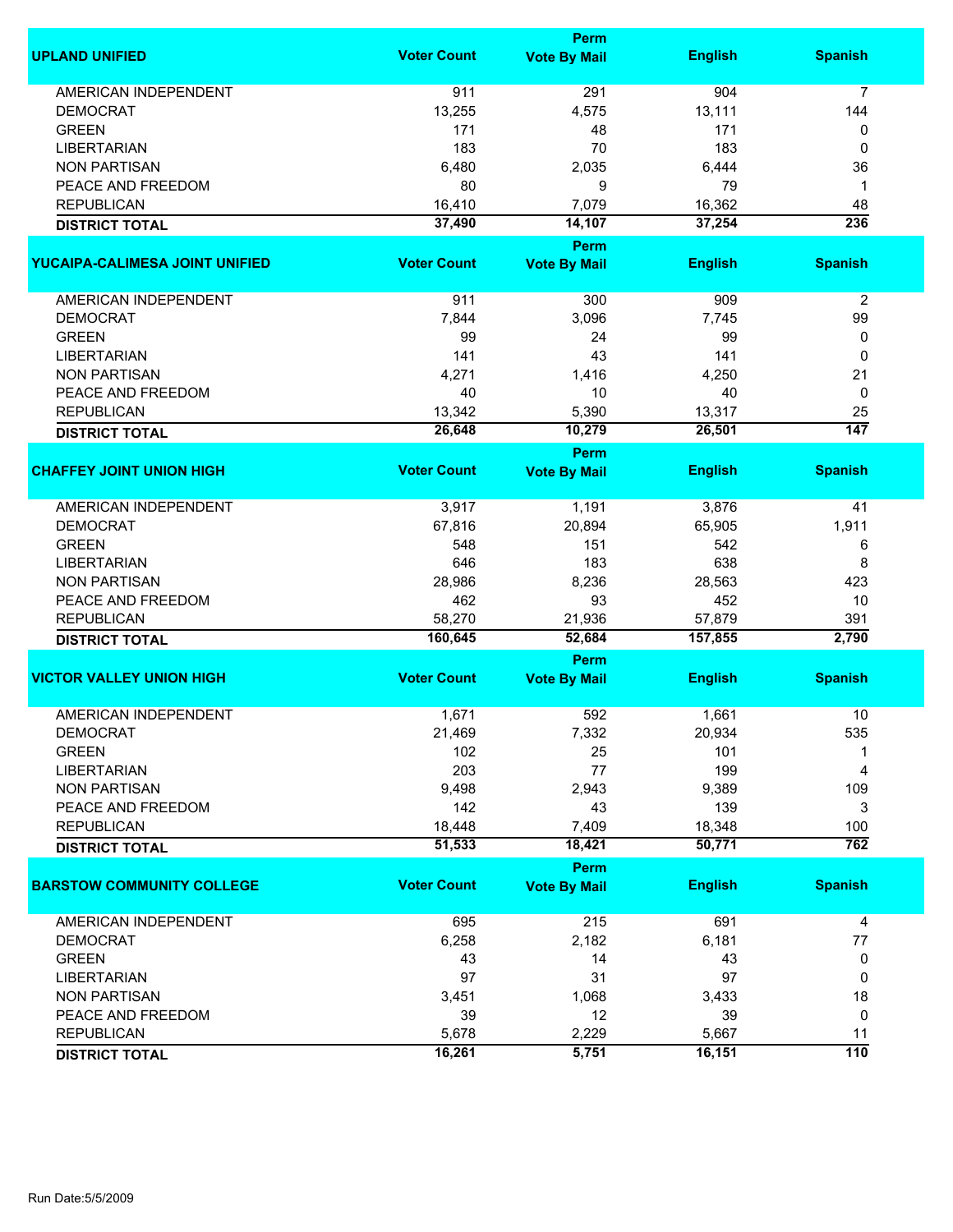|                                           |                    | Perm                        |                |                              |
|-------------------------------------------|--------------------|-----------------------------|----------------|------------------------------|
| <b>CHAFFEY COMMUNITY COLLEGE</b>          | <b>Voter Count</b> | <b>Vote By Mail</b>         | <b>English</b> | <b>Spanish</b>               |
| <b>AMERICAN INDEPENDENT</b>               | 7,738              | 2,331                       | 7,653          | 85                           |
| <b>DEMOCRAT</b>                           | 135,446            | 41,729                      | 131,357        | 4,089                        |
| <b>GREEN</b>                              | 1,097              | 292                         | 1,088          | 9                            |
| <b>LIBERTARIAN</b>                        | 1,289              | 389                         | 1,273          | 16                           |
| <b>NON PARTISAN</b>                       | 59,508             | 17,024                      | 58,621         | 887                          |
| PEACE AND FREEDOM                         | 998                | 193                         | 968            | 30                           |
| <b>REPUBLICAN</b>                         | 119,275            | 44,912                      | 118,519        | 756                          |
| <b>DISTRICT TOTAL</b>                     | 325,351            | 106,870                     | 319,479        | 5,872                        |
|                                           |                    | Perm                        |                |                              |
| <b>COPPER MOUNTAIN COMM COLLEGE</b>       | <b>Voter Count</b> | <b>Vote By Mail</b>         | <b>English</b> | <b>Spanish</b>               |
|                                           |                    |                             |                |                              |
| AMERICAN INDEPENDENT                      | 1,134              | 474                         | 1,131          | 3                            |
| <b>DEMOCRAT</b>                           | 8,209              | 3,740                       | 8,170          | 39                           |
| <b>GREEN</b>                              | 152                | 66                          | 152            | 0                            |
| <b>LIBERTARIAN</b>                        | 164                | 61                          | 163            |                              |
| <b>NON PARTISAN</b>                       | 5,468              | 2,108                       | 5,460          | 8                            |
| PEACE AND FREEDOM                         | 58                 | 19                          | 58             | 0                            |
| <b>REPUBLICAN</b>                         | 11,240             | 5,339                       | 11,215         | 25                           |
| <b>DISTRICT TOTAL</b>                     | 26,425             | 11,807                      | 26,349         | $\overline{76}$              |
|                                           |                    | Perm                        |                |                              |
| <b>KERN COMMUNITY COLLEGE</b>             | <b>Voter Count</b> | <b>Vote By Mail</b>         | <b>English</b> | <b>Spanish</b>               |
| <b>AMERICAN INDEPENDENT</b>               | 56                 | 19                          | 56             | 0                            |
| <b>DEMOCRAT</b>                           | 309                | 118                         | 307            | 2                            |
| <b>GREEN</b>                              | 5                  | 3                           | 5              | 0                            |
|                                           | 10                 | 1                           |                |                              |
| <b>LIBERTARIAN</b>                        |                    |                             | 10             | 0                            |
| <b>NON PARTISAN</b>                       | 179                | 64                          | 179            | 0                            |
| <b>REPUBLICAN</b>                         | 364                | 176                         | 364            | 0<br>$\overline{\mathbf{2}}$ |
| <b>DISTRICT TOTAL</b>                     | 923                | 381                         | 921            |                              |
| <b>PALO VERDE COMMUNITY COLLEGE - TA2</b> | <b>Voter Count</b> | Perm<br><b>Vote By Mail</b> | <b>English</b> | <b>Spanish</b>               |
|                                           |                    |                             |                |                              |
| <b>AMERICAN INDEPENDENT</b>               | 137                | 53                          | 137            | 0                            |
| <b>DEMOCRAT</b>                           | 1,109              | 477                         | 1,101          | 8                            |
| <b>GREEN</b>                              | 2                  |                             | 2              | 0                            |
| LIBERTARIAN                               | 15                 | 4                           | 15             | $\Omega$                     |
| <b>NON PARTISAN</b>                       | 508                | 171                         | 508            | 0                            |
| PEACE AND FREEDOM                         | 9                  | 2                           | 9              | 0                            |
| <b>REPUBLICAN</b>                         | 942                | 460                         | 941            |                              |
| <b>DISTRICT TOTAL</b>                     | 2,722              | 1,168                       | 2,713          | $\overline{9}$               |
|                                           |                    | Perm                        |                |                              |
| <b>SAN BERNARDINO COMMUNITY COLL</b>      | <b>Voter Count</b> | <b>Vote By Mail</b>         | <b>English</b> | <b>Spanish</b>               |
| <b>AMERICAN INDEPENDENT</b>               | 8,294              | 2,542                       | 8,229          | 65                           |
| <b>DEMOCRAT</b>                           | 121,567            | 39,389                      | 118,337        | 3,230                        |
| <b>GREEN</b>                              | 1,057              | 286                         | 1,050          | 7                            |
| <b>LIBERTARIAN</b>                        | 1,274              | 387                         | 1,257          | 17                           |
|                                           |                    |                             |                |                              |
| <b>NON PARTISAN</b>                       | 48,273             | 13,989                      | 47,537         | 736                          |
| PEACE AND FREEDOM                         | 938                | 218                         | 923            | 15                           |
| <b>REPUBLICAN</b>                         | 106,762            | 40,242                      | 106,213        | 549                          |
| <b>DISTRICT TOTAL</b>                     | 288,165            | 97,053                      | 283,546        | 4,619                        |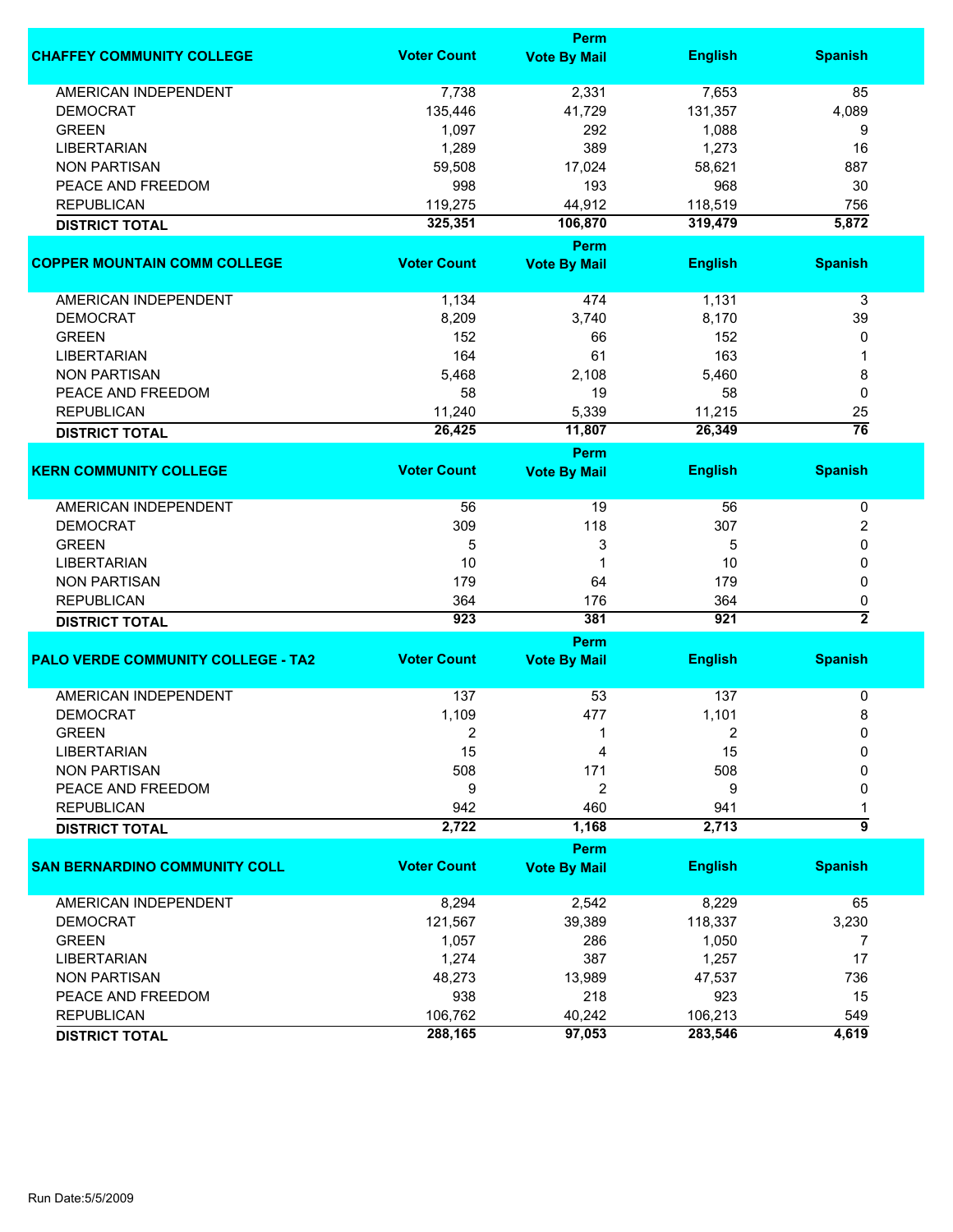|                                     | Perm               |                     |                  |                    |  |
|-------------------------------------|--------------------|---------------------|------------------|--------------------|--|
| <b>VICTOR VALLEY COMMUNITY COLL</b> | <b>Voter Count</b> | <b>Vote By Mail</b> | <b>English</b>   | <b>Spanish</b>     |  |
| <b>AMERICAN INDEPENDENT</b>         | 5,171              | 1,814               | 5,152            | 19                 |  |
| <b>DEMOCRAT</b>                     | 51,959             | 18,513              | 50,861           | 1,098              |  |
| <b>GREEN</b>                        | 388                | 107                 | 384              | 4                  |  |
| <b>LIBERTARIAN</b>                  | 776                | 262                 | 771              | 5                  |  |
| <b>NON PARTISAN</b>                 | 26,115             | 8,088               | 25,876           | 239                |  |
| PEACE AND FREEDOM                   | 391                | 111                 | 382              | 9                  |  |
| <b>REPUBLICAN</b>                   | 61,942             | 25,574              | 61,701           | 241                |  |
| <b>DISTRICT TOTAL</b>               | 146,742            | 54,469              | 145,127          | 1,615              |  |
|                                     |                    | Perm                |                  |                    |  |
| <b>BIG BEAR AIRPORT DIST</b>        | <b>Voter Count</b> | <b>Vote By Mail</b> | <b>English</b>   | <b>Spanish</b>     |  |
| AMERICAN INDEPENDENT                | 374                | 139                 | 374              | 0                  |  |
| <b>DEMOCRAT</b>                     | 2,817              | 1,216               | 2,796            | 21                 |  |
| <b>GREEN</b>                        | 71                 | 21                  | 71               | 0                  |  |
| <b>LIBERTARIAN</b>                  | 80                 | 32                  | 80               | 0                  |  |
|                                     |                    |                     |                  |                    |  |
| <b>NON PARTISAN</b>                 | 1,847              | 661                 | 1,841            | 6                  |  |
| PEACE AND FREEDOM                   | 30                 | 10                  | 30               | 0                  |  |
| <b>REPUBLICAN</b>                   | 4,957              | 2,417               | 4,953            | 4                  |  |
| <b>DISTRICT TOTAL</b>               | 10,176             | 4,496               | 10,145           | $\overline{31}$    |  |
|                                     |                    | Perm                |                  |                    |  |
| <b>YUCCA VALLEY AIRPORT DIST</b>    | <b>Voter Count</b> | <b>Vote By Mail</b> | <b>English</b>   | <b>Spanish</b>     |  |
| <b>AMERICAN INDEPENDENT</b>         | 1                  |                     | $\mathbf 1$      | 0                  |  |
| <b>DEMOCRAT</b>                     | 10                 | 6                   | 10               | 0                  |  |
| <b>NON PARTISAN</b>                 | 15                 | 4                   | 15               | 0                  |  |
| <b>REPUBLICAN</b>                   | 21                 | 12                  | 21               | 0                  |  |
| <b>DISTRICT TOTAL</b>               | 47                 | $\overline{23}$     | 47               | 0                  |  |
|                                     |                    | Perm                |                  |                    |  |
| <b>BAKER CSD</b>                    | <b>Voter Count</b> | <b>Vote By Mail</b> | <b>English</b>   | <b>Spanish</b>     |  |
| <b>AMERICAN INDEPENDENT</b>         | 9                  | 0                   | 9                | 0                  |  |
| <b>DEMOCRAT</b>                     | 36                 | 9                   | 35               | 1                  |  |
| <b>GREEN</b>                        | 1                  | 0                   | 1                | 0                  |  |
| <b>NON PARTISAN</b>                 | 44                 | 14                  | 40               | 4                  |  |
| PEACE AND FREEDOM                   | 1                  | 1                   | 1                | 0                  |  |
| <b>REPUBLICAN</b>                   | 41                 | $10\,$              | 41               | 0                  |  |
| <b>DISTRICT TOTAL</b>               | $\overline{132}$   | $\overline{34}$     | $\overline{127}$ | $\overline{\bf 5}$ |  |
|                                     |                    | Perm                |                  |                    |  |
| <b>BARSTOW HEIGHTS CSD</b>          | <b>Voter Count</b> | <b>Vote By Mail</b> | <b>English</b>   | <b>Spanish</b>     |  |
|                                     |                    |                     |                  |                    |  |
| <b>AMERICAN INDEPENDENT</b>         | 50                 | 15                  | 50               | 0                  |  |
| <b>DEMOCRAT</b>                     | 371                | 131                 | 364              | 7                  |  |
| <b>GREEN</b>                        | 3                  | 1                   | 3                | 0                  |  |
| <b>LIBERTARIAN</b>                  | 3                  | 2                   | 3                | 0                  |  |
| <b>NON PARTISAN</b>                 | 184                | 58                  | 184              | 0                  |  |
| PEACE AND FREEDOM                   | 1                  | 0                   | $\mathbf{1}$     | 0                  |  |
| <b>REPUBLICAN</b>                   | 442                | 193                 | 440              | 2                  |  |
| <b>DISTRICT TOTAL</b>               | 1,054              | 400                 | 1,045            | $\overline{9}$     |  |
|                                     |                    |                     |                  |                    |  |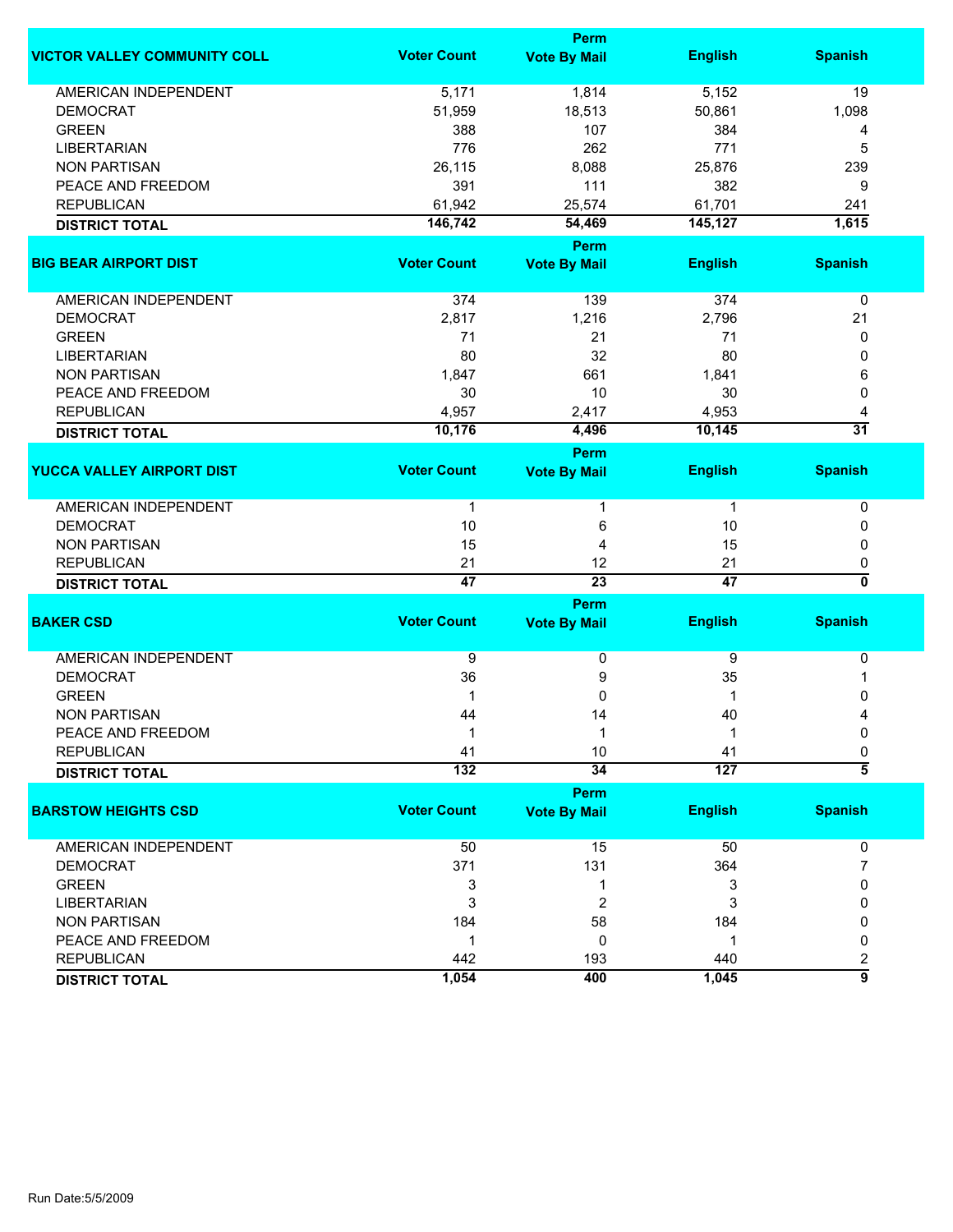|                             |                    | Perm                |                 |                    |
|-----------------------------|--------------------|---------------------|-----------------|--------------------|
| <b>BIG BEAR CITY CSD</b>    | <b>Voter Count</b> | <b>Vote By Mail</b> | <b>English</b>  | <b>Spanish</b>     |
| <b>AMERICAN INDEPENDENT</b> | 260                | 93                  | 260             | $\mathbf 0$        |
| <b>DEMOCRAT</b>             | 1,805              | 716                 | 1,788           | 17                 |
| <b>GREEN</b>                | 44                 | 13                  | 44              | 0                  |
| <b>LIBERTARIAN</b>          | 44                 | 19                  | 44              | 0                  |
| <b>NON PARTISAN</b>         | 1,228              | 416                 | 1,225           | 3                  |
| PEACE AND FREEDOM           | 23                 | $\overline{7}$      | 23              | 0                  |
| <b>REPUBLICAN</b>           | 2,864              | 1,295               | 2,862           | 2                  |
|                             | 6,268              | 2,559               | 6,246           | $\overline{22}$    |
| <b>DISTRICT TOTAL</b>       |                    |                     |                 |                    |
|                             |                    | Perm                |                 |                    |
| <b>BIG RIVER CSD</b>        | <b>Voter Count</b> | <b>Vote By Mail</b> | <b>English</b>  | <b>Spanish</b>     |
| AMERICAN INDEPENDENT        | 22                 | 5                   | $\overline{22}$ | 0                  |
| <b>DEMOCRAT</b>             | 148                | 69                  | 146             | 2                  |
| <b>GREEN</b>                | 1                  | 0                   | 1               | 0                  |
| <b>LIBERTARIAN</b>          | 6                  | $\overline{2}$      | 6               | 0                  |
| <b>NON PARTISAN</b>         | 74                 | 21                  | 74              | 0                  |
| <b>REPUBLICAN</b>           | 220                | 99                  | 220             | 0                  |
| <b>DISTRICT TOTAL</b>       | 471                | 196                 | 469             | $\overline{2}$     |
|                             |                    | Perm                |                 |                    |
| <b>DAGGETT CSD</b>          | <b>Voter Count</b> | <b>Vote By Mail</b> | <b>English</b>  | <b>Spanish</b>     |
|                             |                    |                     |                 |                    |
| <b>AMERICAN INDEPENDENT</b> | 11                 | 9                   | 11              | 0                  |
| <b>DEMOCRAT</b>             | 73                 | 66                  | 72              | 1                  |
| <b>LIBERTARIAN</b>          | 3                  | 2                   | 3               | 0                  |
| <b>NON PARTISAN</b>         | 39                 | 25                  | 39              | 0                  |
| PEACE AND FREEDOM           | 1                  | 1                   | -1              | 0                  |
| <b>REPUBLICAN</b>           | 82                 | 64                  | 82              | 0                  |
| <b>DISTRICT TOTAL</b>       | 209                | 167                 | 208             | 7                  |
|                             |                    | Perm                |                 |                    |
| <b>HELENDALE CSD</b>        | <b>Voter Count</b> | <b>Vote By Mail</b> | <b>English</b>  | <b>Spanish</b>     |
|                             |                    |                     |                 |                    |
| <b>AMERICAN INDEPENDENT</b> | 100                | 43                  | 100             | 0                  |
| <b>DEMOCRAT</b>             | 839                | 358                 | 837             | 2                  |
| <b>GREEN</b>                | 4                  | 3                   | 4               | 0                  |
| LIBERTARIAN                 | 20                 | 7                   | 20              | 0                  |
| <b>NON PARTISAN</b>         | 416                | 150                 | 416             | 0                  |
| PEACE AND FREEDOM           | 3                  | 1                   | 3               | 0                  |
| <b>REPUBLICAN</b>           | 1,675              | 773                 | 1,669           | 6                  |
| <b>DISTRICT TOTAL</b>       | 3,057              | 1,335               | 3,049           | $\overline{\bf 8}$ |
|                             |                    |                     |                 |                    |
| <b>LAKE ARROWHEAD CSD</b>   | <b>Voter Count</b> | Perm                | <b>English</b>  | <b>Spanish</b>     |
|                             |                    | <b>Vote By Mail</b> |                 |                    |
| AMERICAN INDEPENDENT        | 241                | 93                  | 241             | $\mathbf 0$        |
| <b>DEMOCRAT</b>             | 1,742              | 752                 | 1,729           | 13                 |
| <b>GREEN</b>                | 41                 | 15                  | 41              | 0                  |
| <b>LIBERTARIAN</b>          | 48                 | 23                  | 48              | 0                  |
| <b>NON PARTISAN</b>         | 1,154              | 436                 | 1,151           | 3                  |
| PEACE AND FREEDOM           | 18                 | 4                   | 18              | 0                  |
| <b>REPUBLICAN</b>           | 4,201              | 2,043               | 4,191           | 10                 |
| <b>DISTRICT TOTAL</b>       | 7,445              | 3,366               | 7,419           | $\overline{26}$    |
|                             |                    |                     |                 |                    |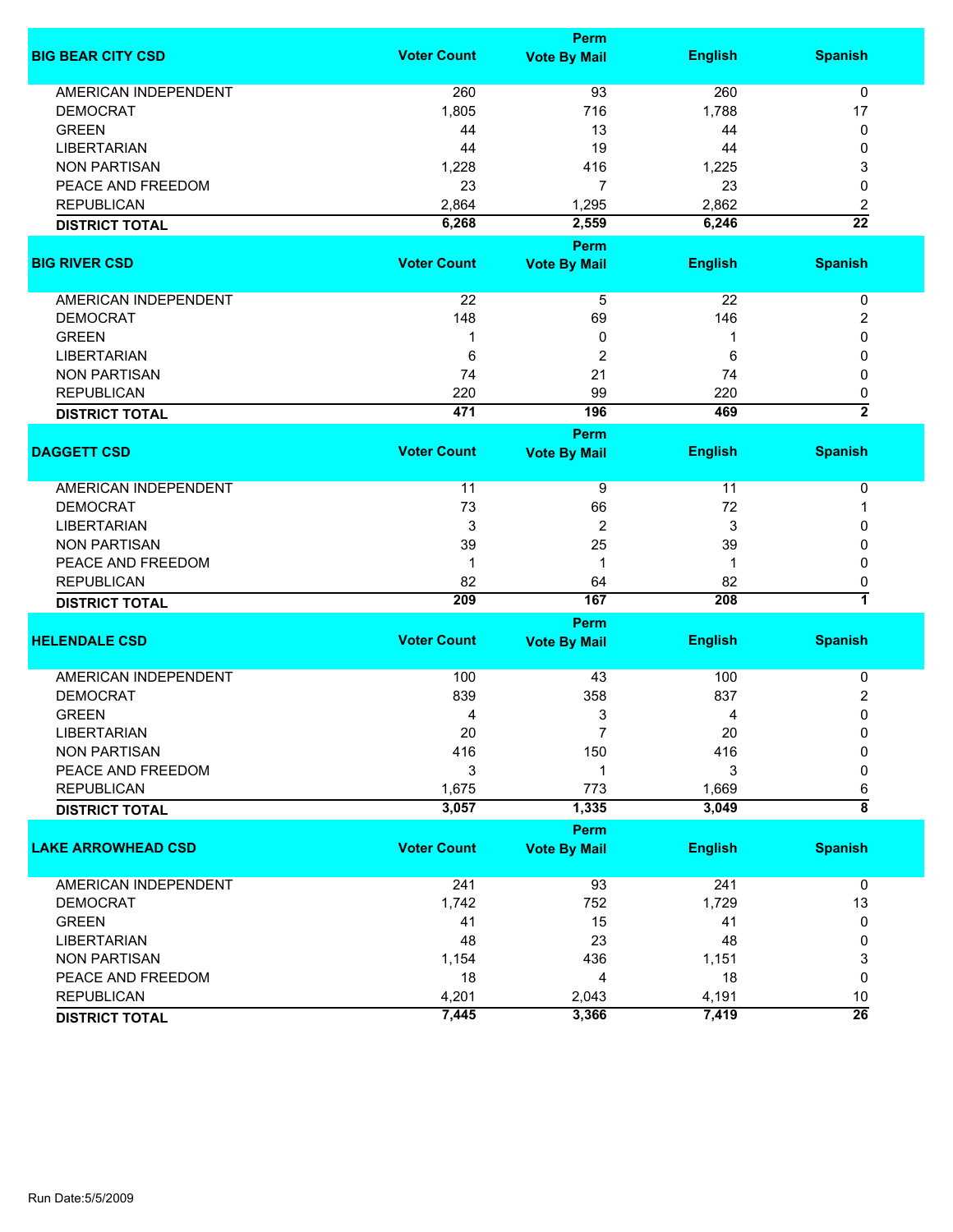|                                  |                    | <b>Perm</b>         |                |                           |
|----------------------------------|--------------------|---------------------|----------------|---------------------------|
| <b>MORONGO VALLEY CSD</b>        | <b>Voter Count</b> | <b>Vote By Mail</b> | <b>English</b> | <b>Spanish</b>            |
| <b>AMERICAN INDEPENDENT</b>      | 74                 | 24                  | 74             | 0                         |
| <b>DEMOCRAT</b>                  | 594                | 266                 | 591            | 3                         |
| <b>GREEN</b>                     |                    |                     |                |                           |
|                                  | 7                  | 3                   | 7              | 0                         |
| <b>LIBERTARIAN</b>               | 21                 | 6                   | 21             | 0                         |
| <b>NON PARTISAN</b>              | 349                | 121                 | 349            | 0                         |
| PEACE AND FREEDOM                | $\overline{2}$     | 0                   | $\overline{2}$ | 0                         |
| <b>REPUBLICAN</b>                | 740                | 328                 | 736            | 4                         |
| <b>DISTRICT TOTAL</b>            | 1,787              | 748                 | 1,780          | 7                         |
|                                  |                    | <b>Perm</b>         |                |                           |
| <b>NEWBERRY CSD</b>              | <b>Voter Count</b> | <b>Vote By Mail</b> | <b>English</b> | <b>Spanish</b>            |
| AMERICAN INDEPENDENT             | 45                 | 9                   | 45             | 0                         |
|                                  |                    |                     |                |                           |
| <b>DEMOCRAT</b>                  | 327                | 107                 | 320            | 7                         |
| <b>GREEN</b>                     | 1                  | 0                   | 1              | 0                         |
| <b>LIBERTARIAN</b>               | 13                 | 5                   | 13             | 0                         |
| <b>NON PARTISAN</b>              | 196                | 83                  | 195            |                           |
| PEACE AND FREEDOM                | 1                  | 1                   | 1              | 0                         |
| <b>REPUBLICAN</b>                | 430                | 155                 | 428            | 2                         |
| <b>DISTRICT TOTAL</b>            | 1,013              | 360                 | 1,003          | 10                        |
|                                  |                    | <b>Perm</b>         |                |                           |
| <b>PHELAN - PINON HILLS CSD</b>  | <b>Voter Count</b> | <b>Vote By Mail</b> | <b>English</b> | <b>Spanish</b>            |
|                                  |                    |                     |                |                           |
| <b>AMERICAN INDEPENDENT</b>      | 445                | 140                 | 443            | $\overline{2}$            |
| <b>DEMOCRAT</b>                  | 2,618              | 1,049               | 2,581          | 37                        |
| <b>GREEN</b>                     | 30                 | 9                   | 30             | 0                         |
| <b>LIBERTARIAN</b>               | 91                 | 26                  | 91             | 0                         |
| <b>NON PARTISAN</b>              | 1,866              | 608                 | 1,857          | 9                         |
| PEACE AND FREEDOM                | 28                 | 11                  |                |                           |
|                                  |                    |                     | 28             | 0                         |
| <b>REPUBLICAN</b>                | 4,891              | 2,075               | 4,880          | 11                        |
| <b>DISTRICT TOTAL</b>            | 9,969              | 3,918               | 9,910          | $\overline{59}$           |
|                                  |                    | <b>Perm</b>         |                |                           |
| <b>RUBIDOUX CSD</b>              | <b>Voter Count</b> | <b>Vote By Mail</b> | <b>English</b> | <b>Spanish</b>            |
| <b>NON PARTISAN</b>              | 0                  | 0                   | 0              | 0                         |
|                                  |                    |                     |                | 0                         |
| <b>DISTRICT TOTAL</b>            | $\bf{0}$           | U<br><b>Perm</b>    | $\bf{0}$       |                           |
| <b>YERMO CSD</b>                 | <b>Voter Count</b> | <b>Vote By Mail</b> | <b>English</b> | <b>Spanish</b>            |
|                                  |                    |                     |                |                           |
| AMERICAN INDEPENDENT             | 38                 | 12                  | 38             | 0                         |
| <b>DEMOCRAT</b>                  | 195                | 72                  | 192            | 3                         |
| <b>GREEN</b>                     | 1                  | 1                   | 1              | 0                         |
| <b>LIBERTARIAN</b>               | 9                  | 2                   | 9              | 0                         |
| <b>NON PARTISAN</b>              | 159                | 48                  | 159            | 0                         |
| PEACE AND FREEDOM                | $\overline{2}$     | 1                   | 2              | 0                         |
| <b>REPUBLICAN</b>                | 255                | 100                 | 255            | 0                         |
| <b>DISTRICT TOTAL</b>            | 659                | 236                 | 656            | $\overline{\overline{3}}$ |
|                                  |                    | Perm                |                |                           |
| <b>APPLE VALLEY FOOTHILL CWD</b> | <b>Voter Count</b> | <b>Vote By Mail</b> | <b>English</b> | <b>Spanish</b>            |
| AMERICAN INDEPENDENT             | 8                  | $\boldsymbol{2}$    | 8              | 0                         |
| <b>DEMOCRAT</b>                  | 78                 | 17                  | 76             | 2                         |
| <b>LIBERTARIAN</b>               | -1                 | 1                   | -1             | 0                         |
| <b>NON PARTISAN</b>              | 52                 | 12                  | 52             | 0                         |
| <b>REPUBLICAN</b>                | 118                | 38                  | 118            | 0                         |
|                                  | 257                | $\overline{70}$     | 255            | $\overline{2}$            |
| <b>DISTRICT TOTAL</b>            |                    |                     |                |                           |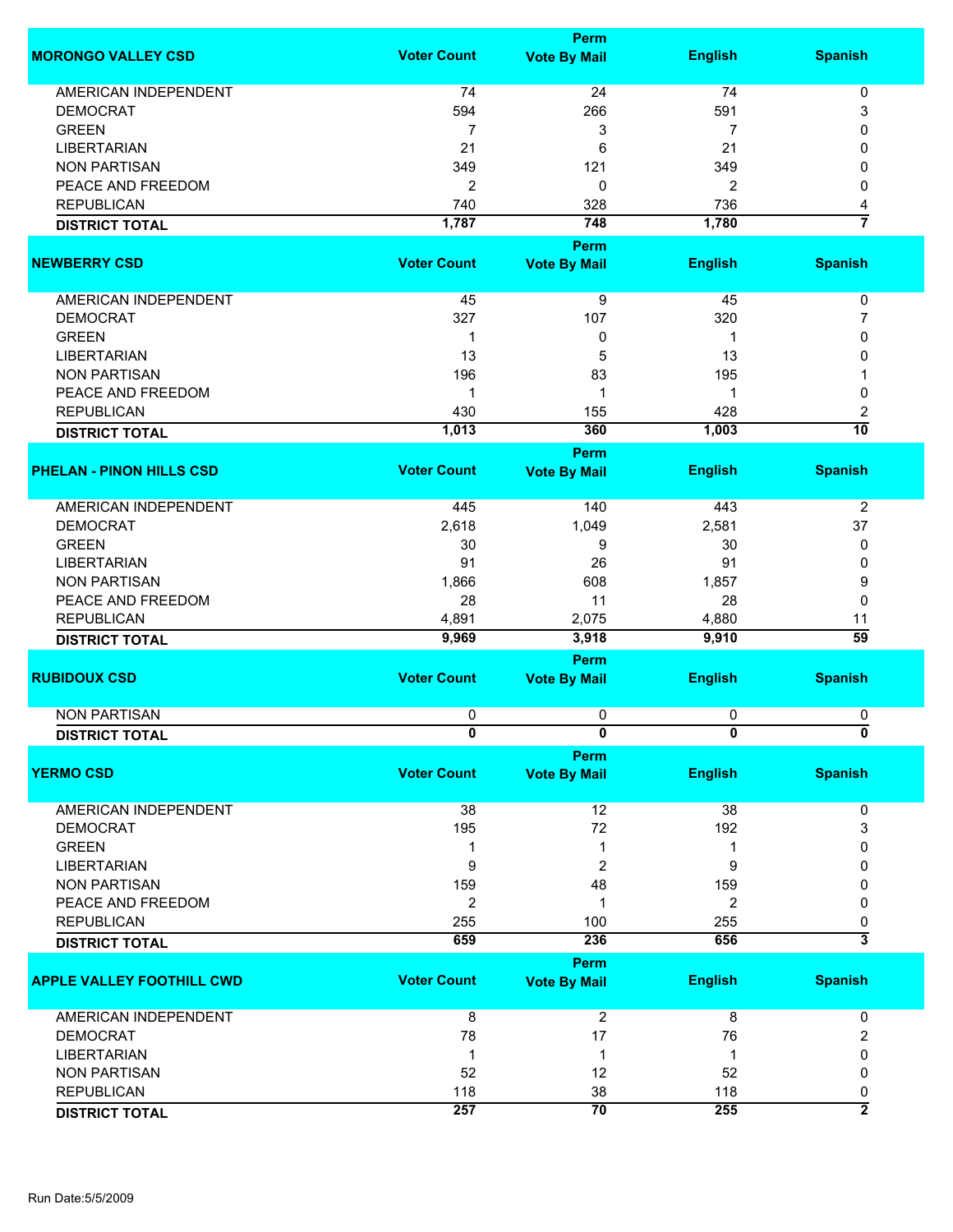|                                 |                    | <b>Perm</b>         |                |                           |
|---------------------------------|--------------------|---------------------|----------------|---------------------------|
| <b>APPLE VALLEY HEIGHTS CWD</b> | <b>Voter Count</b> | <b>Vote By Mail</b> | <b>English</b> | <b>Spanish</b>            |
| <b>AMERICAN INDEPENDENT</b>     | 14                 | 4                   | 14             | 0                         |
| <b>DEMOCRAT</b>                 | 94                 | 38                  | 94             | 0                         |
| <b>GREEN</b>                    | $\overline{2}$     | 1                   | 2              | 0                         |
| <b>LIBERTARIAN</b>              | $\overline{7}$     | 1                   | $\overline{7}$ | 0                         |
| <b>NON PARTISAN</b>             | 63                 | 21                  | 63             | 0                         |
| <b>REPUBLICAN</b>               | 180                | 78                  | 179            | 1                         |
| <b>DISTRICT TOTAL</b>           | 360                | 143                 | 359            | $\overline{\mathbf{1}}$   |
|                                 |                    | <b>Perm</b>         |                |                           |
| <b>ARROWBEAR PARK CWD</b>       | <b>Voter Count</b> | <b>Vote By Mail</b> | <b>English</b> | <b>Spanish</b>            |
| AMERICAN INDEPENDENT            | 20                 | 8                   | 20             | 0                         |
| <b>DEMOCRAT</b>                 | 116                | 56                  | 116            | 0                         |
| <b>GREEN</b>                    | 9                  | 6                   | 9              | 0                         |
| <b>LIBERTARIAN</b>              | 5                  | 1                   | 5              | 0                         |
| <b>NON PARTISAN</b>             | 83                 | 17                  | 83             | 0                         |
| <b>REPUBLICAN</b>               | 192                | 75                  | 192            | 0                         |
| <b>DISTRICT TOTAL</b>           | 425                | 163                 | 425            | $\overline{\mathfrak{o}}$ |
|                                 |                    | Perm                |                |                           |
| <b>CUCAMONGA VALLEY WD</b>      | <b>Voter Count</b> | <b>Vote By Mail</b> | <b>English</b> | <b>Spanish</b>            |
| <b>AMERICAN INDEPENDENT</b>     | 2,349              | 758                 | 2,330          | 19                        |
| <b>DEMOCRAT</b>                 | 34,875             | 11,013              | 34,292         | 583                       |
| <b>GREEN</b>                    | 321                | 87                  | 318            | 3                         |
| <b>LIBERTARIAN</b>              | 376                | 108                 | 374            | 2                         |
| <b>NON PARTISAN</b>             | 16,927             | 5,019               | 16,792         | 135                       |
| PEACE AND FREEDOM               | 228                | 51                  | 223            | 5                         |
| <b>REPUBLICAN</b>               | 36,635             | 14,237              | 36,459         | 176                       |
| <b>DISTRICT TOTAL</b>           | 91,711             | 31,273              | 90,788         | $\overline{923}$          |
|                                 |                    | <b>Perm</b>         |                |                           |
| <b>JUNIPER-RIVIERA CWD</b>      | <b>Voter Count</b> | <b>Vote By Mail</b> | <b>English</b> | <b>Spanish</b>            |
| <b>AMERICAN INDEPENDENT</b>     | 12                 | 9                   | 12             | $\pmb{0}$                 |
| <b>DEMOCRAT</b>                 | 73                 | 38                  | 72             | 1                         |
| <b>GREEN</b>                    | $\mathbf 1$        | 1                   | 1              | 0                         |
| <b>LIBERTARIAN</b>              | 3                  | 3                   | 3              | 0                         |
| <b>NON PARTISAN</b>             | 58                 | 25                  | 58             | 0                         |
| <b>REPUBLICAN</b>               | 133                | 70                  | 133            | 0                         |
|                                 | 280                | 146                 | 279            | 7                         |
| <b>DISTRICT TOTAL</b>           |                    |                     |                |                           |
|                                 |                    | <b>Perm</b>         |                |                           |
| <b>MARIANA RANCHOS CWD</b>      | <b>Voter Count</b> | <b>Vote By Mail</b> | <b>English</b> | <b>Spanish</b>            |
| <b>AMERICAN INDEPENDENT</b>     | 44                 | 16                  | 44             | 0                         |
| <b>DEMOCRAT</b>                 | 165                | 59                  | 165            | 0                         |
| <b>GREEN</b>                    | 4                  | 0                   | 4              | 0                         |
| <b>LIBERTARIAN</b>              | 8                  | $\overline{2}$      | 8              | 0                         |
| <b>NON PARTISAN</b>             | 129                | 36                  | 129            | 0                         |
| PEACE AND FREEDOM               | 3                  | 0                   | 3              | 0                         |
| <b>REPUBLICAN</b>               | 426                | 160                 | 426            | 0                         |
| <b>DISTRICT TOTAL</b>           | 779                | 273                 | 779            | ō                         |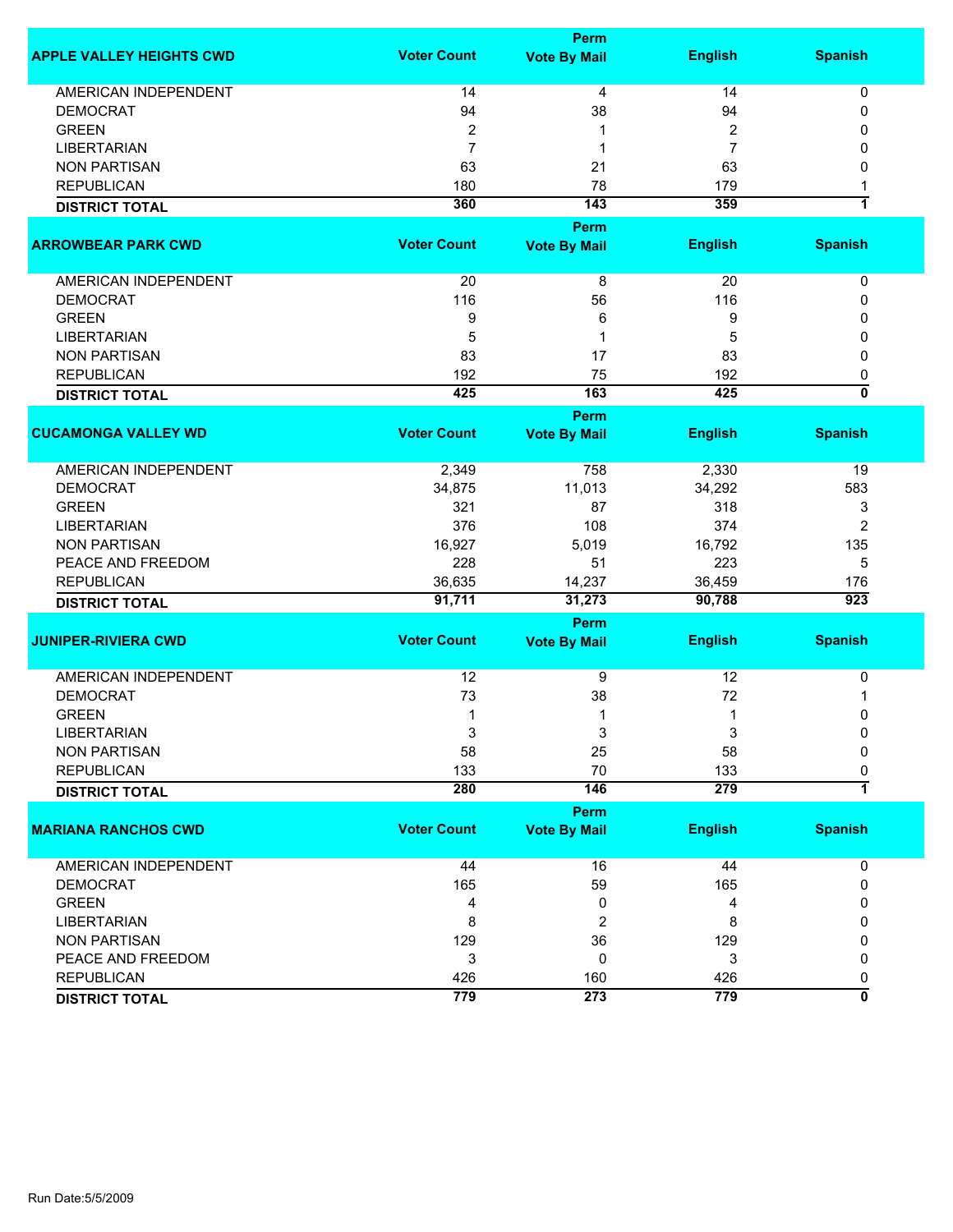|                             | <b>Perm</b>        |                                    |                |                         |  |
|-----------------------------|--------------------|------------------------------------|----------------|-------------------------|--|
| <b>THUNDERBIRD CWD</b>      | <b>Voter Count</b> | <b>Vote By Mail</b>                | <b>English</b> | <b>Spanish</b>          |  |
| <b>AMERICAN INDEPENDENT</b> | 10                 | $\overline{2}$                     | 10             | 0                       |  |
| <b>DEMOCRAT</b>             | 87                 | 20                                 | 85             | 2                       |  |
| <b>GREEN</b>                | 1                  | 0                                  | 1              | 0                       |  |
| <b>LIBERTARIAN</b>          | 5                  | 1                                  | 5              | 0                       |  |
|                             |                    |                                    |                |                         |  |
| <b>NON PARTISAN</b>         | 65                 | 17                                 | 65             | 0                       |  |
| PEACE AND FREEDOM           | 1                  | 1                                  | 1              | 0                       |  |
| <b>REPUBLICAN</b>           | 186                | 50                                 | 186            | 0                       |  |
| <b>DISTRICT TOTAL</b>       | 355                | $\overline{91}$                    | 353            | $\overline{2}$          |  |
|                             |                    | Perm                               |                |                         |  |
| <b>APPLE VALLEY FPD</b>     | <b>Voter Count</b> | <b>Vote By Mail</b>                | <b>English</b> | <b>Spanish</b>          |  |
| AMERICAN INDEPENDENT        | 1,313              | 488                                | 1,312          | 1                       |  |
| <b>DEMOCRAT</b>             | 11,320             | 4,459                              | 11,196         | 124                     |  |
| <b>GREEN</b>                | 98                 | 29                                 | 97             | 1                       |  |
| <b>LIBERTARIAN</b>          | 175                | 56                                 | 175            | 0                       |  |
| <b>NON PARTISAN</b>         | 6,101              | 1,955                              | 6,071          | 30                      |  |
| PEACE AND FREEDOM           | 86                 | 28                                 | 83             | 3                       |  |
| <b>REPUBLICAN</b>           | 17,993             | 7,778                              | 17,948         | 45                      |  |
| <b>DISTRICT TOTAL</b>       | 37,086             | 14,793                             | 36,882         | $\overline{204}$        |  |
|                             |                    | Perm                               |                |                         |  |
| <b>BARSTOW FPD</b>          | <b>Voter Count</b> | <b>Vote By Mail</b>                | <b>English</b> | <b>Spanish</b>          |  |
| <b>AMERICAN INDEPENDENT</b> | 508                | 152                                | 504            | 4                       |  |
| <b>DEMOCRAT</b>             | 5,030              | 1,658                              | 4,973          | 57                      |  |
| <b>GREEN</b>                | 35                 | 12                                 | 35             | 0                       |  |
| <b>LIBERTARIAN</b>          | 53                 | 13                                 | 53             | 0                       |  |
| <b>NON PARTISAN</b>         | 2,539              | 662                                | 2,526          | 13                      |  |
| PEACE AND FREEDOM           | 30                 | $\overline{7}$                     | 30             | 0                       |  |
| <b>REPUBLICAN</b>           | 4,139              | 1,537                              | 4,130          | 9                       |  |
| <b>DISTRICT TOTAL</b>       | 12,334             | 4,041                              | 12,251         | $\overline{83}$         |  |
|                             | Perm               |                                    |                |                         |  |
| <b>BIG BEAR LAKE FPD</b>    | <b>Voter Count</b> | <b>Vote By Mail</b>                | <b>English</b> | <b>Spanish</b>          |  |
| <b>AMERICAN INDEPENDENT</b> | 91                 | 32                                 | 91             | 0                       |  |
| <b>DEMOCRAT</b>             | 812                | 380                                | 809            | 3                       |  |
| <b>GREEN</b>                | 22                 | 6                                  | 22             | 0                       |  |
| <b>LIBERTARIAN</b>          | 33                 | 12                                 | 33             | 0                       |  |
| <b>NON PARTISAN</b>         | 507                | 182                                | 505            |                         |  |
| PEACE AND FREEDOM           |                    |                                    |                | 2                       |  |
| <b>REPUBLICAN</b>           | 5                  | 2                                  | 5              | 0                       |  |
|                             | 1,740<br>3,210     | 900<br>1,514                       | 1,739<br>3,204 | 1<br>$\overline{\bf 6}$ |  |
| <b>DISTRICT TOTAL</b>       |                    |                                    |                |                         |  |
| <b>FONTANA FPD</b>          | <b>Voter Count</b> | <b>Perm</b><br><b>Vote By Mail</b> | <b>English</b> | <b>Spanish</b>          |  |
|                             |                    |                                    |                |                         |  |
| AMERICAN INDEPENDENT        | 1,616              | 438                                | 1,585          | 31                      |  |
| <b>DEMOCRAT</b>             | 35,518             | 9,714                              | 33,951         | 1,567                   |  |
| <b>GREEN</b>                | 217                | 47                                 | 213            | 4                       |  |
| <b>LIBERTARIAN</b>          | 210                | 46                                 | 203            | $\overline{7}$          |  |
| <b>NON PARTISAN</b>         | 13,576             | 3,317                              | 13,214         | 362                     |  |
| PEACE AND FREEDOM           | 302                | 62                                 | 288            | 14                      |  |
| <b>REPUBLICAN</b>           | 19,295             | 5,967                              | 19,055         | 240                     |  |
| <b>DISTRICT TOTAL</b>       | 70,734             | 19,591                             | 68,509         | 2,225                   |  |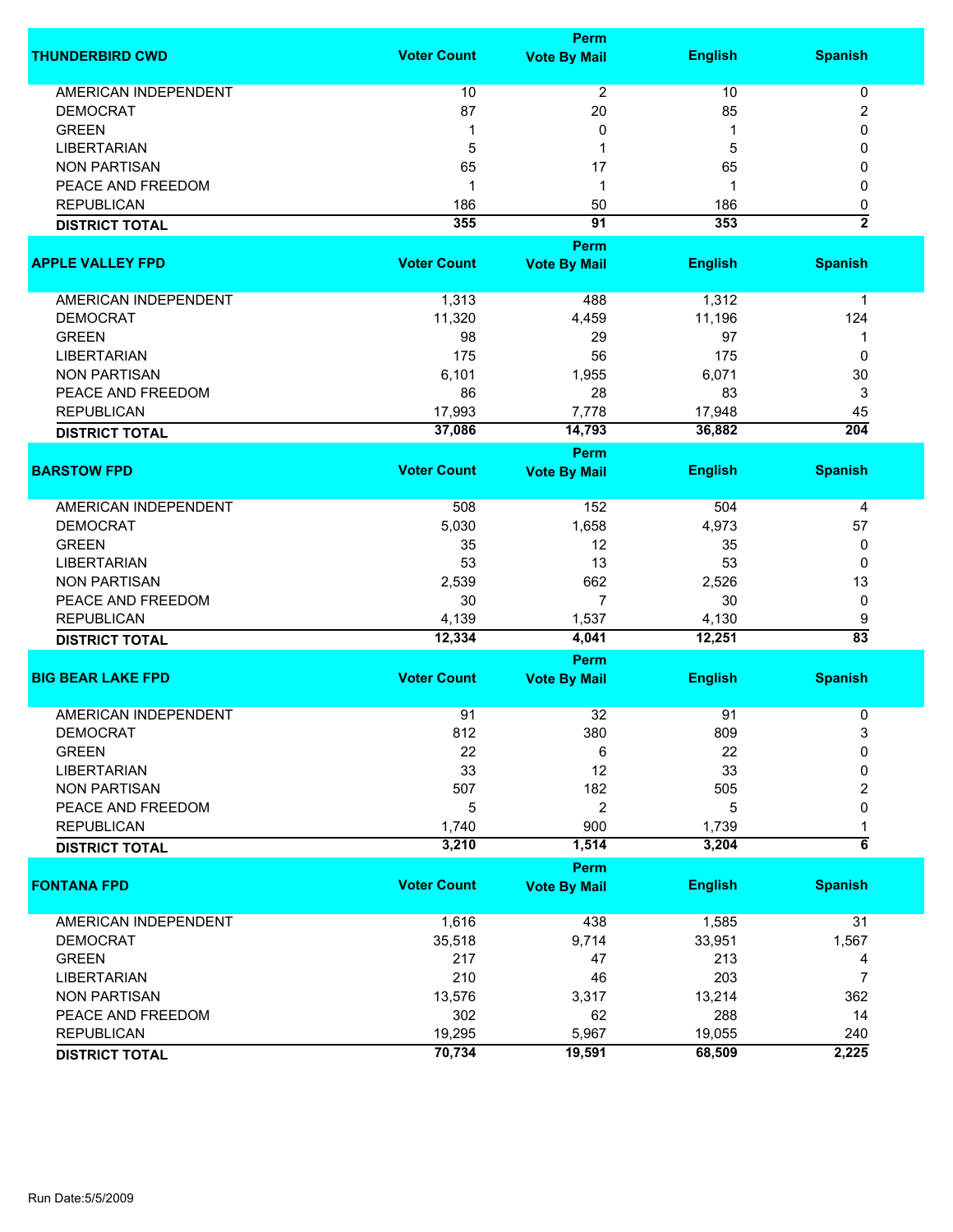|                                  | <b>Perm</b>        |                     |                |                         |  |
|----------------------------------|--------------------|---------------------|----------------|-------------------------|--|
| <b>CHINO VAL INDEPENDENT FPD</b> | <b>Voter Count</b> | <b>Vote By Mail</b> | <b>English</b> | <b>Spanish</b>          |  |
| AMERICAN INDEPENDENT             | 1,622              | 510                 | 1,612          | 10                      |  |
| <b>DEMOCRAT</b>                  | 25,371             | 8,231               | 24,807         | 564                     |  |
| <b>GREEN</b>                     | 194                | 56                  | 192            | $\overline{\mathbf{c}}$ |  |
| <b>LIBERTARIAN</b>               | 287                | 99                  | 286            | 1                       |  |
| <b>NON PARTISAN</b>              | 13,347             | 4,146               | 13,239         | 108                     |  |
| PEACE AND FREEDOM                | 173                | 36                  | 168            | 5                       |  |
| <b>REPUBLICAN</b>                | 29,183             | 11,150              | 29,072         | 111                     |  |
| <b>DISTRICT TOTAL</b>            | 70,177             | 24,228              | 69,376         | 801                     |  |
|                                  |                    | Perm                |                |                         |  |
| <b>CREST FOREST FPD</b>          | <b>Voter Count</b> | <b>Vote By Mail</b> | <b>English</b> | <b>Spanish</b>          |  |
|                                  |                    |                     |                |                         |  |
| AMERICAN INDEPENDENT             | 305                | 100                 | 305            | $\pmb{0}$               |  |
| <b>DEMOCRAT</b>                  | 2,147              | 907                 | 2,133          | 14                      |  |
| <b>GREEN</b>                     | 46                 | 18                  | 45             | 1                       |  |
| <b>LIBERTARIAN</b>               | 66                 | 24                  | 66             | 0                       |  |
| <b>NON PARTISAN</b>              | 1,317              | 464                 | 1,315          | 2                       |  |
| PEACE AND FREEDOM                | 21                 | 6                   | 21             | $\mathbf 0$             |  |
| <b>REPUBLICAN</b>                | 3,944              | 1,694               | 3,938          | 6                       |  |
| <b>DISTRICT TOTAL</b>            | 7,846              | 3,213               | 7,823          | $\overline{23}$         |  |
|                                  |                    | Perm                |                |                         |  |
| <b>HESPERIA FPD</b>              | <b>Voter Count</b> | <b>Vote By Mail</b> | <b>English</b> | <b>Spanish</b>          |  |
| <b>AMERICAN INDEPENDENT</b>      | 1,155              | 367                 | 1,152          | 3                       |  |
| <b>DEMOCRAT</b>                  | 11,914             | 3,854               | 11,593         | 321                     |  |
| <b>GREEN</b>                     | 78                 | 19                  | 77             | 1                       |  |
|                                  | 203                | 75                  | 202            | 1                       |  |
| <b>LIBERTARIAN</b>               |                    |                     |                |                         |  |
| <b>NON PARTISAN</b>              | 6,018              | 1,695               | 5,942          | 76                      |  |
| PEACE AND FREEDOM                | 98                 | 23                  | 97             | $\mathbf 1$             |  |
| <b>REPUBLICAN</b>                | 13,655             | 5,323               | 13,598         | 57                      |  |
| <b>DISTRICT TOTAL</b>            | 33,121             | 11,356              | 32,661         | 460                     |  |
| <b>RANCHO CUCAMONGA FPD</b>      | <b>Voter Count</b> | Perm                |                | <b>Spanish</b>          |  |
|                                  |                    | <b>Vote By Mail</b> | <b>English</b> |                         |  |
| <b>AMERICAN INDEPENDENT</b>      | 2,076              | 675                 | 2,060          | 16                      |  |
| <b>DEMOCRAT</b>                  | 29,168             | 9,373               | 28,810         | 358                     |  |
| <b>GREEN</b>                     | 287                | 78                  | 284            | 3                       |  |
| <b>LIBERTARIAN</b>               | 343                | 101                 | 342            | 1                       |  |
| <b>NON PARTISAN</b>              | 14,669             | 4,433               | 14,579         | 90                      |  |
| PEACE AND FREEDOM                | 183                | 44                  | 179            | 4                       |  |
| <b>REPUBLICAN</b>                | 33,235             | 13,148              | 33,092         | 143                     |  |
| <b>DISTRICT TOTAL</b>            | 79,961             | 27,852              | 79,346         | 615                     |  |
|                                  |                    | Perm                |                |                         |  |
| <b>VICTORVILLE FPD</b>           | <b>Voter Count</b> | <b>Vote By Mail</b> | <b>English</b> | <b>Spanish</b>          |  |
| AMERICAN INDEPENDENT             | 1,181              | 416                 | 1,173          | 8                       |  |
| <b>DEMOCRAT</b>                  | 16,176             | 5,422               | 15,777         | 399                     |  |
| <b>GREEN</b>                     | 75                 | 17                  | 74             | 1                       |  |
| <b>LIBERTARIAN</b>               | 148                | 55                  | 144            | 4                       |  |
| <b>NON PARTISAN</b>              | 6,960              | 2,080               | 6,885          | 75                      |  |
| PEACE AND FREEDOM                | 109                | 31                  | 106            | 3                       |  |
| <b>REPUBLICAN</b>                | 12,617             | 4,782               | 12,548         | 69                      |  |
|                                  | 37,266             | 12,803              | 36,707         | 559                     |  |
| <b>DISTRICT TOTAL</b>            |                    |                     |                |                         |  |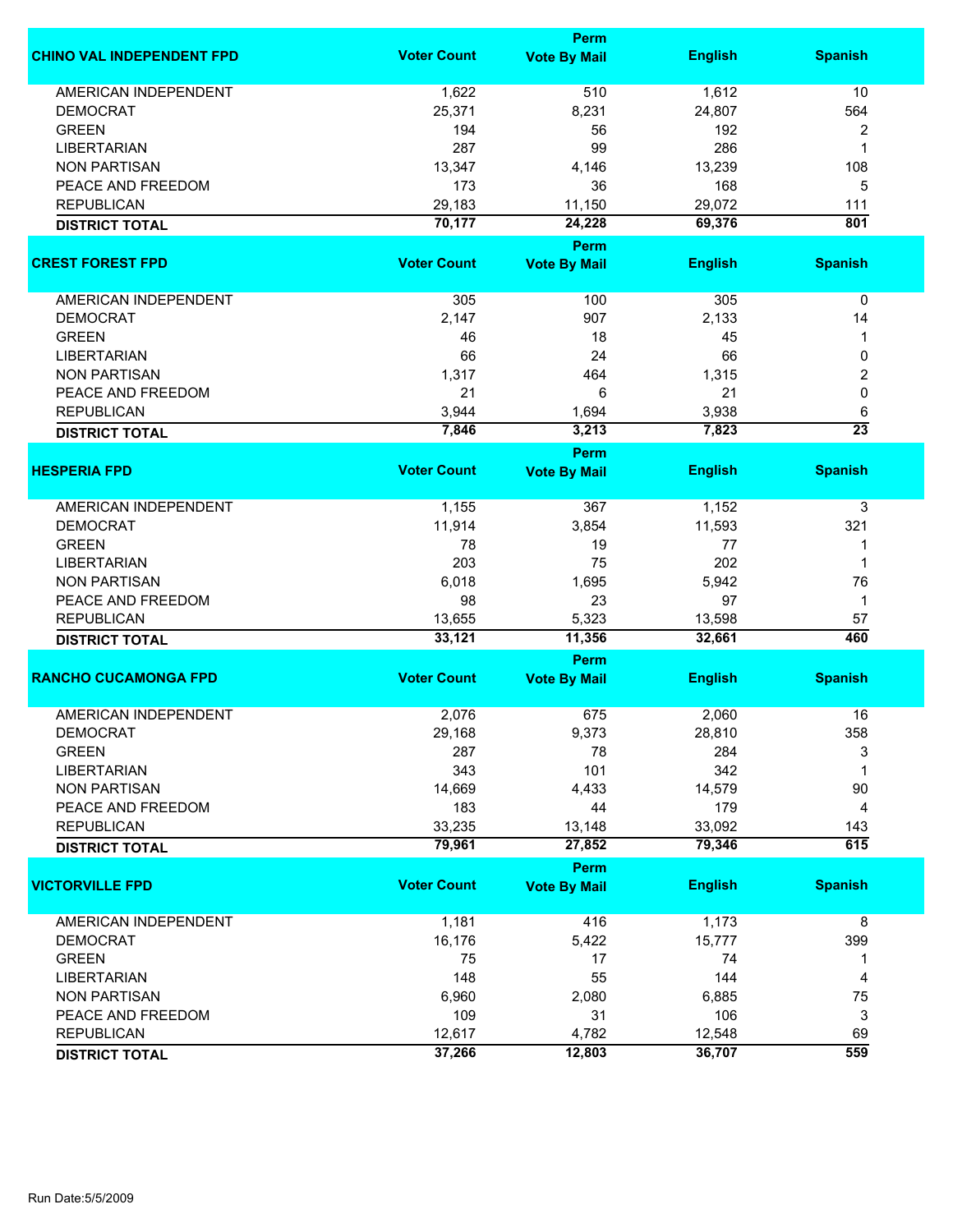|                                         |                    | <b>Perm</b>         |                |                  |
|-----------------------------------------|--------------------|---------------------|----------------|------------------|
| <b>SAN BERNARDINO COUNTY FPD</b>        | <b>Voter Count</b> | <b>Vote By Mail</b> | <b>English</b> | <b>Spanish</b>   |
| <b>AMERICAN INDEPENDENT</b>             | 3,575              | 1,327               | 3,555          | 20               |
| <b>DEMOCRAT</b>                         | 32,514             | 12,504              | 31,867         | 647              |
| <b>GREEN</b>                            | 431                | 148                 | 430            | 1                |
| <b>LIBERTARIAN</b>                      | 582                | 199                 | 574            | 8                |
| <b>NON PARTISAN</b>                     | 17,028             | 5,867               | 16,874         | 154              |
| PEACE AND FREEDOM                       | 260                | 68                  | 255            | 5                |
| <b>REPUBLICAN</b>                       | 42,866             | 18,943              | 42,722         | 144              |
| <b>DISTRICT TOTAL</b>                   | 97,256             | 39,056              | 96,277         | $\overline{979}$ |
|                                         |                    | <b>Perm</b>         |                |                  |
| <b>SBCFPD MOUNTAIN SERVICE ZONE</b>     | <b>Voter Count</b> |                     |                |                  |
|                                         |                    | <b>Vote By Mail</b> | <b>English</b> | <b>Spanish</b>   |
| AMERICAN INDEPENDENT                    | 271                | 112                 | 271            | 0                |
| <b>DEMOCRAT</b>                         | 2,053              | 940                 | 2,046          | 7                |
| <b>GREEN</b>                            | 59                 | 20                  | 59             | 0                |
| <b>LIBERTARIAN</b>                      | 48                 | 21                  | 48             | 0                |
| <b>NON PARTISAN</b>                     | 1,246              | 500                 | 1,241          | 5                |
| PEACE AND FREEDOM                       | 21                 | 5                   | 21             | 0                |
| <b>REPUBLICAN</b>                       | 4,387              | 2,216               | 4,377          | 10               |
| <b>DISTRICT TOTAL</b>                   | 8,085              | 3,814               | 8,063          | $\overline{22}$  |
|                                         |                    | Perm                |                |                  |
| <b>SBCFPD NORTH DESERT SERVICE ZONE</b> | <b>Voter Count</b> | <b>Vote By Mail</b> | <b>English</b> | <b>Spanish</b>   |
| <b>AMERICAN INDEPENDENT</b>             | 1,384              | 504                 | 1,379          | 5                |
| <b>DEMOCRAT</b>                         | 9,655              | 3,938               | 9,531          | 124              |
| <b>GREEN</b>                            | 134                | 42                  | 133            | 1                |
| <b>LIBERTARIAN</b>                      | 250                | 78                  | 250            | 0                |
|                                         |                    |                     |                | 21               |
| <b>NON PARTISAN</b>                     | 6,042              | 2,140               | 6,021          |                  |
| PEACE AND FREEDOM                       | 78                 | 24                  | 76             | 2                |
| <b>REPUBLICAN</b>                       | 16,689             | 7,416               | 16,643         | 46               |
| <b>DISTRICT TOTAL</b>                   | 34,232             | 14,142              | 34,033         | 199              |
|                                         |                    | <b>Perm</b>         |                |                  |
| <b>SBCFPD SOUTH DESERT SERVICE ZONE</b> | <b>Voter Count</b> | <b>Vote By Mail</b> | <b>English</b> | <b>Spanish</b>   |
| <b>AMERICAN INDEPENDENT</b>             | 879                | 390                 | 877            | 2                |
| <b>DEMOCRAT</b>                         | 6,117              | 2,921               | 6,082          | 35               |
| <b>GREEN</b>                            | 118                | 52                  | 118            | 0                |
| <b>LIBERTARIAN</b>                      | 112                | 46                  | 111            |                  |
| <b>NON PARTISAN</b>                     | 3,755              | 1,513               | 3,748          | 7                |
| PEACE AND FREEDOM                       | 39                 | 14                  | 39             | 0                |
| <b>REPUBLICAN</b>                       | 8,307              | 4,171               | 8,297          | 10               |
| <b>DISTRICT TOTAL</b>                   | 19,327             | 9,107               | 19,272         | $\overline{55}$  |
|                                         |                    | Perm                |                |                  |
| <b>SBCFPD VALLEY SERVICE ZONE</b>       | <b>Voter Count</b> | <b>Vote By Mail</b> | <b>English</b> | <b>Spanish</b>   |
| <b>AMERICAN INDEPENDENT</b>             | 1,041              | 321                 | 1,028          | 13               |
| <b>DEMOCRAT</b>                         | 14,689             | 4,705               | 14,208         | 481              |
| <b>GREEN</b>                            | 120                | 34                  | 120            | 0                |
| <b>LIBERTARIAN</b>                      | 172                | 54                  | 165            | 7                |
| <b>NON PARTISAN</b>                     | 5,985              | 1,714               | 5,864          | 121              |
| PEACE AND FREEDOM                       | 122                | 25                  | 119            | 3                |
| <b>REPUBLICAN</b>                       | 13,483             | 5,140               | 13,405         | 78               |
| <b>DISTRICT TOTAL</b>                   | 35,612             | 11,993              | 34,909         | 703              |
|                                         |                    |                     |                |                  |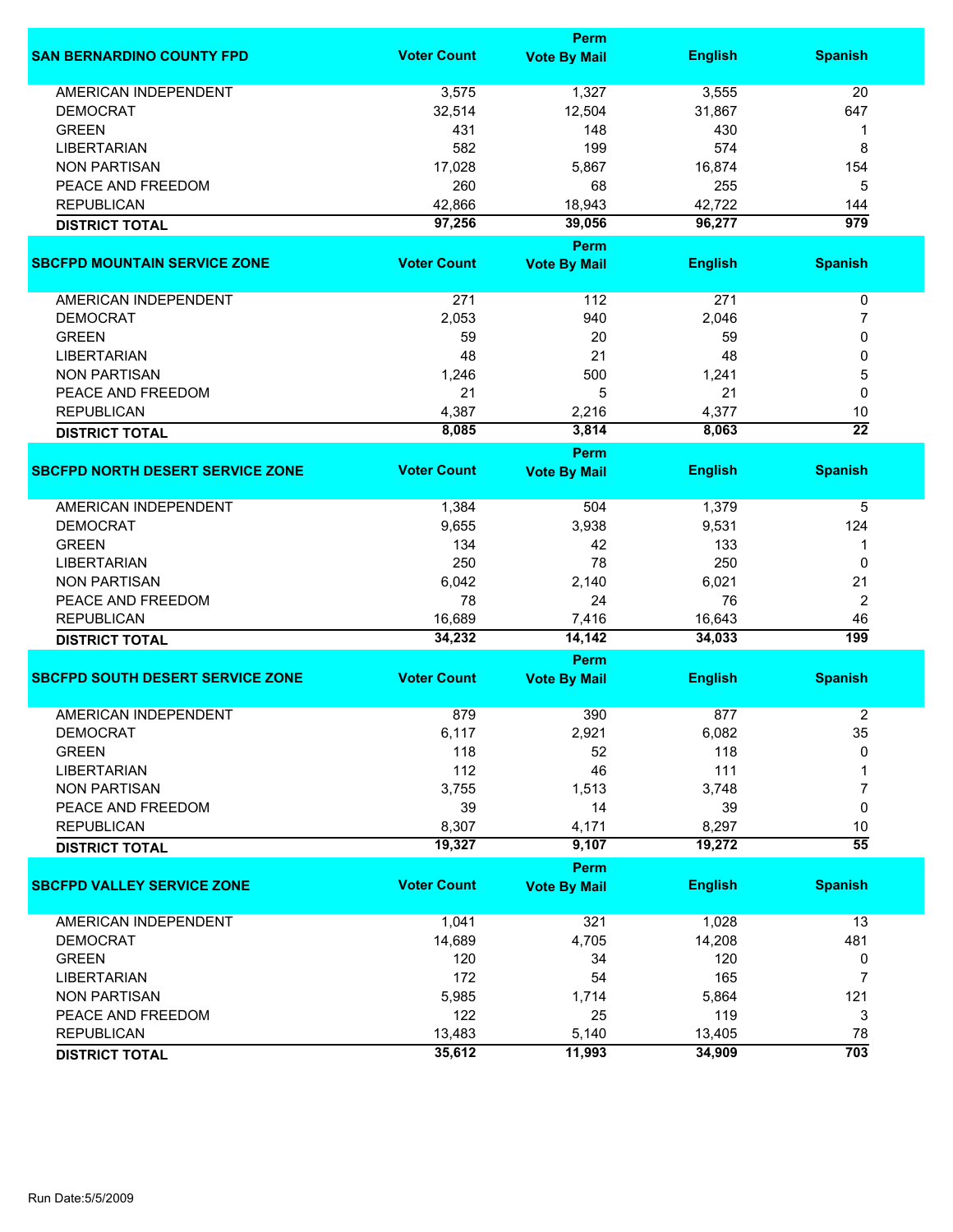|                                |                    | <b>Perm</b>         |                |                 |
|--------------------------------|--------------------|---------------------|----------------|-----------------|
| <b>SBCFPD SERVICE ZONE PM1</b> | <b>Voter Count</b> | <b>Vote By Mail</b> | <b>English</b> | <b>Spanish</b>  |
| <b>AMERICAN INDEPENDENT</b>    | 176                | 74                  | 176            | 0               |
| <b>DEMOCRAT</b>                | 1,414              | 632                 | 1,408          | 6               |
| <b>GREEN</b>                   | 36                 | 12                  | 36             | 0               |
|                                |                    |                     |                |                 |
| <b>LIBERTARIAN</b>             | 33                 | 17                  | 33             | 0               |
| <b>NON PARTISAN</b>            | 875                | 346                 | 873            | 2               |
| PEACE AND FREEDOM              | 12                 | 3                   | 12             | 0               |
| <b>REPUBLICAN</b>              | 3,297              | 1,685               | 3,288          | 9               |
| <b>DISTRICT TOTAL</b>          | 5,843              | 2,769               | 5,826          | $\overline{17}$ |
|                                |                    | Perm                |                |                 |
| <b>SBCFPD SERVICE ZONE FP1</b> | <b>Voter Count</b> | <b>Vote By Mail</b> | <b>English</b> | <b>Spanish</b>  |
| AMERICAN INDEPENDENT           | 3                  | 1                   | 3              | 0               |
| <b>DEMOCRAT</b>                | 18                 | 17                  | 18             | 0               |
| <b>LIBERTARIAN</b>             |                    | 1                   |                | 0               |
| <b>NON PARTISAN</b>            | 5                  | 5                   | 5              | 0               |
| <b>REPUBLICAN</b>              | 28                 | 26                  | 28             | 0               |
|                                | $\overline{55}$    | 50                  | 55             | ō               |
| <b>DISTRICT TOTAL</b>          |                    |                     |                |                 |
|                                |                    | <b>Perm</b>         |                |                 |
| <b>SBCFPD SERVICE ZONE FP2</b> | <b>Voter Count</b> | <b>Vote By Mail</b> | <b>English</b> | <b>Spanish</b>  |
| <b>AMERICAN INDEPENDENT</b>    | 5                  | 4                   | 5              | 0               |
| <b>DEMOCRAT</b>                | 23                 | 21                  | 23             | 0               |
| <b>GREEN</b>                   | 1                  | 0                   |                | 0               |
| <b>NON PARTISAN</b>            | 24                 | 22                  | 24             | 0               |
| <b>REPUBLICAN</b>              | 48                 | 41                  | 48             | 0               |
|                                | 101                | 88                  | 101            | 0               |
| <b>DISTRICT TOTAL</b>          |                    | <b>Perm</b>         |                |                 |
| <b>SBCFPD SERVICE ZONE FP3</b> | <b>Voter Count</b> | <b>Vote By Mail</b> | <b>English</b> | <b>Spanish</b>  |
| <b>AMERICAN INDEPENDENT</b>    | 13                 | 5                   | 12             | 1               |
| <b>DEMOCRAT</b>                | 81                 | 30                  | 76             | 5               |
| <b>LIBERTARIAN</b>             | 1                  | 0                   | 1              | 0               |
| <b>NON PARTISAN</b>            | 56                 | 10                  | 55             |                 |
| PEACE AND FREEDOM              |                    | 0                   |                | 0               |
|                                | 126                | 50                  | 124            |                 |
| <b>REPUBLICAN</b>              | 278                | 95                  | 269            | 2<br>5          |
| <b>DISTRICT TOTAL</b>          |                    | <b>Perm</b>         |                |                 |
| <b>SBCFPD SERVICE ZONE FP5</b> | <b>Voter Count</b> | <b>Vote By Mail</b> | <b>English</b> | <b>Spanish</b>  |
| <b>AMERICAN INDEPENDENT</b>    | 122                | 59                  | 122            | 0               |
| <b>DEMOCRAT</b>                | 924                | 421                 | 920            | 4               |
| <b>GREEN</b>                   |                    |                     |                |                 |
|                                | 5                  | 4                   | 5              | 0               |
| <b>LIBERTARIAN</b>             | 23                 | 9                   | 23             | 0               |
| <b>NON PARTISAN</b>            | 477                | 194                 | 477            | 0               |
| PEACE AND FREEDOM              | 5                  | 3                   | 5              | 0               |
| <b>REPUBLICAN</b>              | 1,803              | 869                 | 1,797          | 6               |
| <b>DISTRICT TOTAL</b>          | 3,359              | 1,559               | 3,349          | 10              |
|                                |                    | <b>Perm</b>         |                |                 |
| <b>SBCFPD SERVICE ZONE FP4</b> | <b>Voter Count</b> | <b>Vote By Mail</b> | <b>English</b> | <b>Spanish</b>  |
| AMERICAN INDEPENDENT           | 31                 | 11                  | 31             | 0               |
| <b>DEMOCRAT</b>                | 176                | 87                  | 175            |                 |
| <b>GREEN</b>                   | 4                  | 3                   | 4              | 0               |
| <b>NON PARTISAN</b>            | 112                | 38                  | 112            | 0               |
| PEACE AND FREEDOM              | 1                  | 1                   | 1              | 0               |
| <b>REPUBLICAN</b>              | 153                | 62                  | 153            | 0               |
| <b>DISTRICT TOTAL</b>          | 477                | 202                 | 476            | $\overline{1}$  |
|                                |                    |                     |                |                 |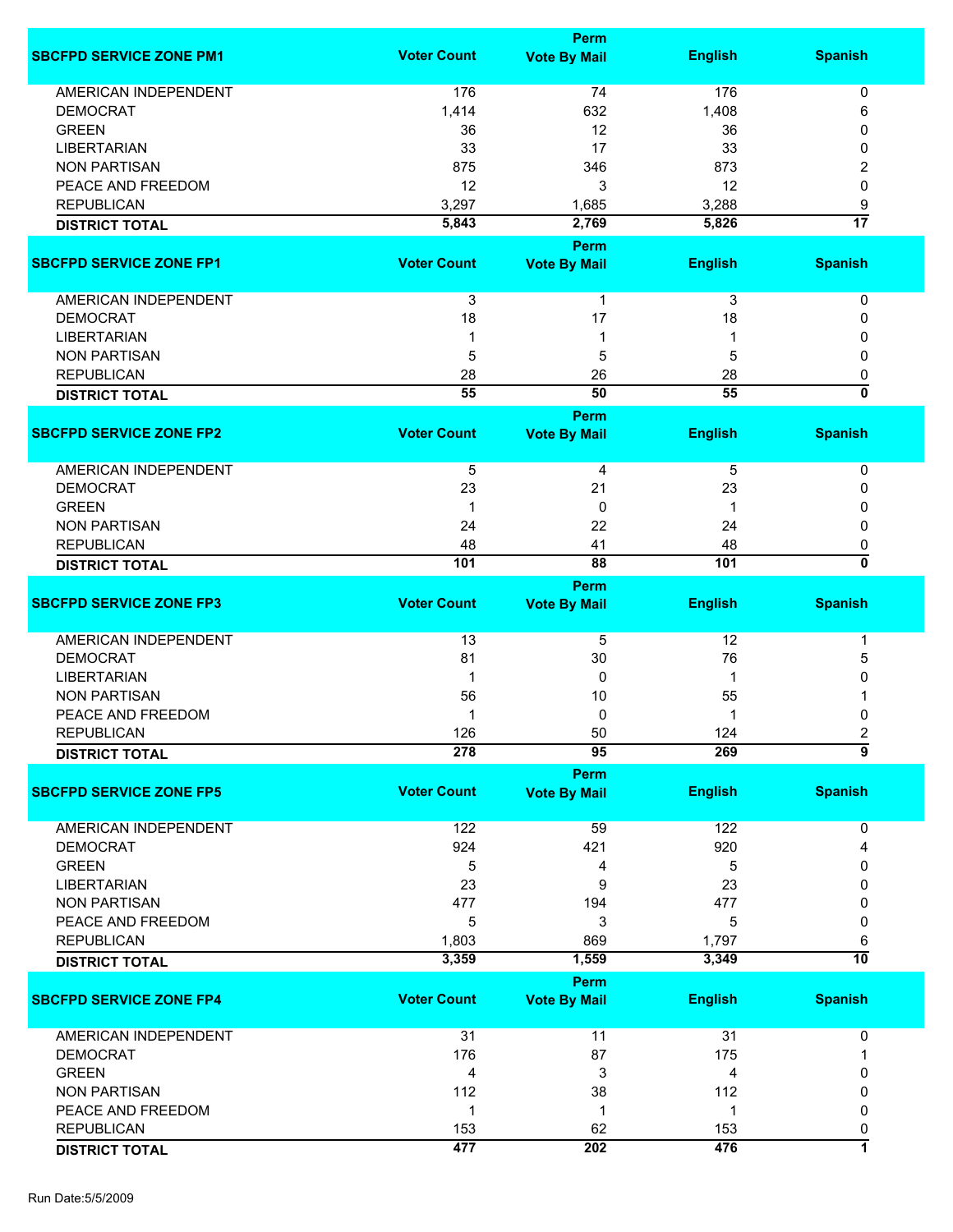|                                |                    | <b>Perm</b>         |                |                  |
|--------------------------------|--------------------|---------------------|----------------|------------------|
| <b>SBCFPD SERVICE ZONE PM2</b> | <b>Voter Count</b> | <b>Vote By Mail</b> | <b>English</b> | <b>Spanish</b>   |
| <b>AMERICAN INDEPENDENT</b>    | 201                | 83                  | 199            | $\overline{2}$   |
| <b>DEMOCRAT</b>                | 3,051              | 1,181               | 2,960          | 91               |
| <b>GREEN</b>                   | 18                 | 5                   | 18             | 0                |
| <b>LIBERTARIAN</b>             | 22                 | 8                   | 21             | 1                |
| <b>NON PARTISAN</b>            | 1,086              | 322                 | 1,066          | 20               |
| PEACE AND FREEDOM              | 25                 | 8                   | 25             | 0                |
| <b>REPUBLICAN</b>              | 2,151              | 956                 | 2,133          | 18               |
|                                | 6,554              | 2,563               | 6,422          | $\overline{132}$ |
| <b>DISTRICT TOTAL</b>          |                    |                     |                |                  |
|                                |                    | Perm                |                |                  |
| <b>SBCFPD SERVICE ZONE PM3</b> | <b>Voter Count</b> | <b>Vote By Mail</b> | <b>English</b> | <b>Spanish</b>   |
| AMERICAN INDEPENDENT           | 13                 | 5                   | 13             | 0                |
| <b>DEMOCRAT</b>                | 71                 | 42                  | 69             | 2                |
| <b>GREEN</b>                   | $\overline{2}$     | 2                   | $\overline{2}$ | 0                |
| <b>LIBERTARIAN</b>             | $\mathbf{1}$       | 1                   | 1              | 0                |
| <b>NON PARTISAN</b>            | 66                 | 28                  | 66             | 0                |
| PEACE AND FREEDOM              | 3                  | 0                   | 3              | 0                |
| <b>REPUBLICAN</b>              | 248                | 128                 | 248            | 0                |
| <b>DISTRICT TOTAL</b>          | 404                | 206                 | 402            | $\overline{2}$   |
|                                |                    |                     |                |                  |
|                                |                    | <b>Perm</b>         |                |                  |
| <b>BEAR VALLEY COMM HD</b>     | <b>Voter Count</b> | <b>Vote By Mail</b> | <b>English</b> | <b>Spanish</b>   |
| <b>AMERICAN INDEPENDENT</b>    | 374                | 139                 | 374            | 0                |
| <b>DEMOCRAT</b>                | 2,817              | 1,216               | 2,796          | 21               |
| <b>GREEN</b>                   | 71                 | 21                  | 71             | 0                |
| <b>LIBERTARIAN</b>             | 80                 | 32                  | 80             | 0                |
| <b>NON PARTISAN</b>            | 1,847              | 661                 | 1,841          | 6                |
| PEACE AND FREEDOM              | 30                 | 10                  | 30             | $\Omega$         |
| <b>REPUBLICAN</b>              | 4,957              | 2,417               | 4,953          | 4                |
| <b>DISTRICT TOTAL</b>          | 10,176             | 4,496               | 10,145         | $\overline{31}$  |
|                                |                    | Perm                |                |                  |
| <b>EAST KERN HD</b>            | <b>Voter Count</b> | <b>Vote By Mail</b> | <b>English</b> | <b>Spanish</b>   |
|                                |                    |                     |                |                  |
| <b>AMERICAN INDEPENDENT</b>    | $\overline{3}$     | 1                   | 3              | 0                |
| <b>DEMOCRAT</b>                | 18                 | 17                  | 18             | 0                |
| <b>LIBERTARIAN</b>             |                    | 1                   |                | 0                |
| <b>NON PARTISAN</b>            | 5                  | 5                   | 5              | 0                |
| <b>REPUBLICAN</b>              | 28                 | 26                  | 28             | 0                |
| <b>DISTRICT TOTAL</b>          | 55                 | 50                  | 55             | ō                |
|                                |                    | Perm                |                |                  |
| <b>HI-DESERT MEMORIAL HD</b>   | <b>Voter Count</b> | <b>Vote By Mail</b> | <b>English</b> | <b>Spanish</b>   |
|                                |                    |                     |                |                  |
| <b>AMERICAN INDEPENDENT</b>    | 1,070              | 454                 | 1,067          | 3                |
| <b>DEMOCRAT</b>                | 7,685              | 3,512               | 7,649          | 36               |
| <b>GREEN</b>                   | 147                | 64                  | 147            | 0                |
| <b>LIBERTARIAN</b>             | 145                | 56                  | 144            |                  |
| <b>NON PARTISAN</b>            | 5,170              | 2,011               | 5,162          | 8                |
| PEACE AND FREEDOM              | 56                 | 19                  | 56             | 0                |
| <b>REPUBLICAN</b>              | 10,587             | 5,074               | 10,566         | 21               |
| <b>DISTRICT TOTAL</b>          | 24,860             | 11,190              | 24,791         | $\overline{69}$  |
|                                |                    |                     |                |                  |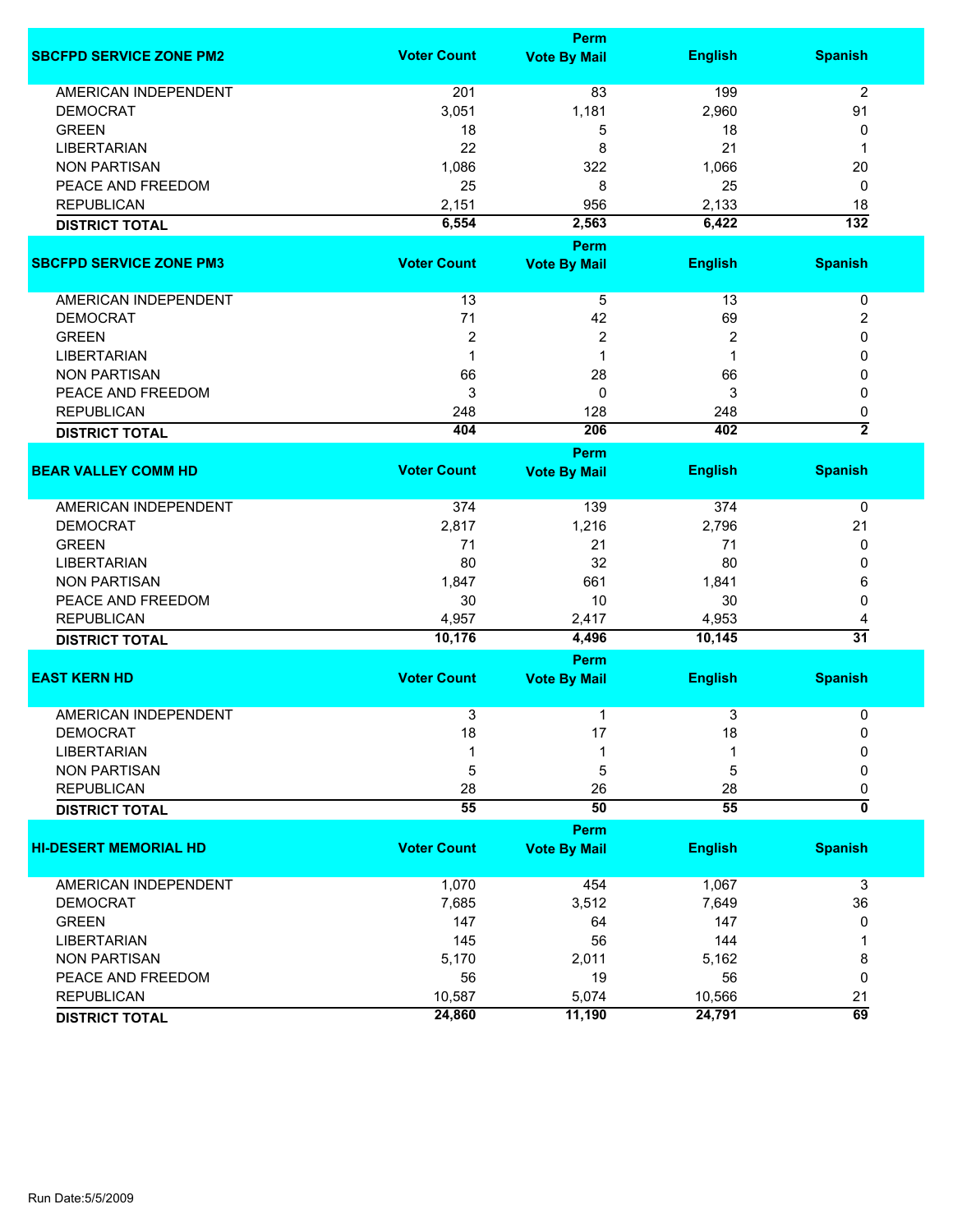|                                    | Perm               |                     |                |                      |  |
|------------------------------------|--------------------|---------------------|----------------|----------------------|--|
| <b>SAN BERNARDINO MOUNTAINS HD</b> | <b>Voter Count</b> | <b>Vote By Mail</b> | <b>English</b> | <b>Spanish</b>       |  |
| <b>AMERICAN INDEPENDENT</b>        | 357                | 129                 | 357            | $\mathbf 0$          |  |
| <b>DEMOCRAT</b>                    | 2,683              | 1,160               | 2,667          | 16                   |  |
| <b>GREEN</b>                       | 76                 | 28                  | 76             | 0                    |  |
| <b>LIBERTARIAN</b>                 | 74                 | 32                  | 74             | 0                    |  |
| <b>NON PARTISAN</b>                | 1,787              | 649                 | 1,783          | 4                    |  |
|                                    |                    |                     |                |                      |  |
| PEACE AND FREEDOM                  | 21                 | 5                   | 21             | 0                    |  |
| <b>REPUBLICAN</b>                  | 5,983              | 2,770               | 5,973          | 10                   |  |
| <b>DISTRICT TOTAL</b>              | 10,981             | 4,773               | 10,951         | $\overline{30}$      |  |
|                                    | <b>Voter Count</b> | Perm                |                |                      |  |
| <b>BIG BEAR MWD</b>                |                    | <b>Vote By Mail</b> | <b>English</b> | <b>Spanish</b>       |  |
| AMERICAN INDEPENDENT               | 374                | 139                 | 374            | $\pmb{0}$            |  |
| <b>DEMOCRAT</b>                    | 2,817              | 1,216               | 2,796          | 21                   |  |
| <b>GREEN</b>                       | 71                 | 21                  | 71             | 0                    |  |
| <b>LIBERTARIAN</b>                 | 80                 | 32                  | 80             | 0                    |  |
| <b>NON PARTISAN</b>                | 1,847              | 661                 | 1,841          | 6                    |  |
| PEACE AND FREEDOM                  | 30                 | 10                  | 30             | 0                    |  |
| <b>REPUBLICAN</b>                  |                    |                     |                |                      |  |
|                                    | 4,957              | 2,417               | 4,953          | 4<br>$\overline{31}$ |  |
| <b>DISTRICT TOTAL</b>              | 10,176             | 4,496<br>Perm       | 10,145         |                      |  |
| <b>BIG BEAR MWD - DIV 1</b>        | <b>Voter Count</b> | <b>Vote By Mail</b> | <b>English</b> | <b>Spanish</b>       |  |
|                                    |                    |                     |                |                      |  |
| <b>AMERICAN INDEPENDENT</b>        | 85                 | 41                  | 85             | 0                    |  |
| <b>DEMOCRAT</b>                    | 540                | 252                 | 534            | 6                    |  |
| <b>GREEN</b>                       | 9                  | 3                   | 9              | 0                    |  |
| <b>LIBERTARIAN</b>                 | 14                 | 5                   | 14             | 0                    |  |
| <b>NON PARTISAN</b>                | 354                | 148                 | 352            | 2                    |  |
| PEACE AND FREEDOM                  | 8                  | $\overline{2}$      | 8              | 0                    |  |
| <b>REPUBLICAN</b>                  | 952                | 472                 | 951            | 1                    |  |
| <b>DISTRICT TOTAL</b>              | 1,962              | 923                 | 1,953          | 5                    |  |
|                                    | Perm               |                     |                |                      |  |
| <b>BIG BEAR MWD - DIV 2</b>        | <b>Voter Count</b> | <b>Vote By Mail</b> | <b>English</b> | <b>Spanish</b>       |  |
| <b>AMERICAN INDEPENDENT</b>        | 59                 | 20                  | 59             | 0                    |  |
| <b>DEMOCRAT</b>                    | 536                | 241                 | 533            | 3                    |  |
| <b>GREEN</b>                       | 16                 | 4                   | 16             | $\Omega$             |  |
| <b>LIBERTARIAN</b>                 | 26                 | 11                  | 26             | 0                    |  |
|                                    |                    | 116                 |                |                      |  |
| <b>NON PARTISAN</b>                | 346                |                     | 345            |                      |  |
| PEACE AND FREEDOM                  | 5                  | 2                   | 5              | 0                    |  |
| <b>REPUBLICAN</b>                  | 1,015              | 513                 | 1,014          |                      |  |
| <b>DISTRICT TOTAL</b>              | 2,003              | 907                 | 1,998          | 5                    |  |
| <b>BIG BEAR MWD - DIV 3</b>        | <b>Voter Count</b> | Perm                |                |                      |  |
|                                    |                    | <b>Vote By Mail</b> | <b>English</b> | <b>Spanish</b>       |  |
| AMERICAN INDEPENDENT               | 67                 | 22                  | 67             | 0                    |  |
| <b>DEMOCRAT</b>                    | 571                | 241                 | 567            | 4                    |  |
| <b>GREEN</b>                       | 12                 | 4                   | 12             | 0                    |  |
| <b>LIBERTARIAN</b>                 | 10                 | 2                   | 10             | 0                    |  |
| <b>NON PARTISAN</b>                | 349                | 127                 | 347            | 2                    |  |
| PEACE AND FREEDOM                  | 3                  | 0                   | 3              | 0                    |  |
| <b>REPUBLICAN</b>                  | 1,169              | 593                 | 1,168          | 1                    |  |
|                                    | 2,181              | 989                 | 2,174          | 7                    |  |
| <b>DISTRICT TOTAL</b>              |                    |                     |                |                      |  |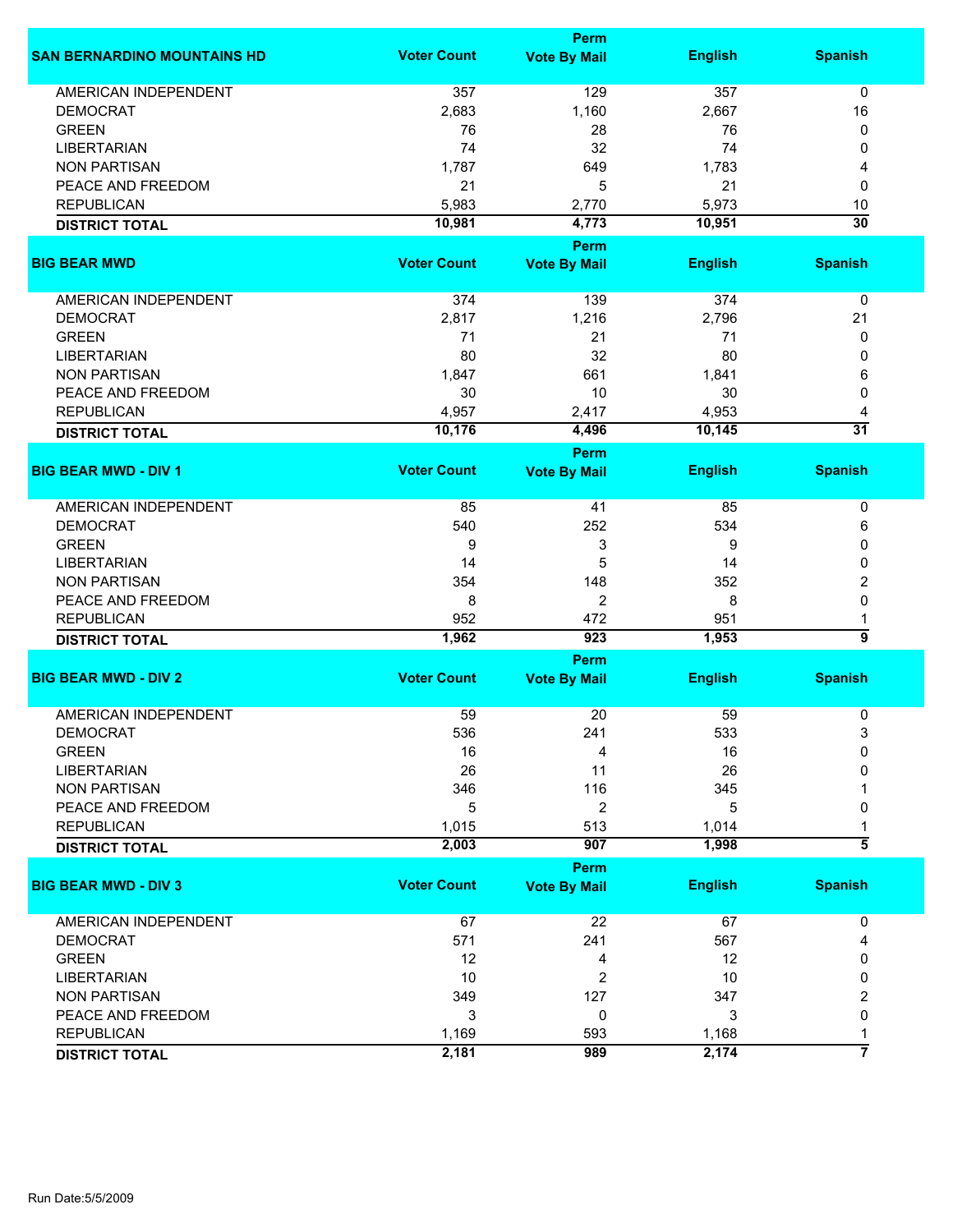|                                       |                    | <b>Perm</b>         |                |                         |
|---------------------------------------|--------------------|---------------------|----------------|-------------------------|
| <b>BIG BEAR MWD - DIV 4</b>           | <b>Voter Count</b> | <b>Vote By Mail</b> | <b>English</b> | <b>Spanish</b>          |
| <b>AMERICAN INDEPENDENT</b>           | 67                 | 27                  | 67             | $\pmb{0}$               |
| <b>DEMOCRAT</b>                       | 593                | 264                 | 588            | 5                       |
| <b>GREEN</b>                          | 16                 | 5                   | 16             | 0                       |
| <b>LIBERTARIAN</b>                    | 14                 | 5                   | 14             | 0                       |
|                                       |                    |                     |                |                         |
| <b>NON PARTISAN</b>                   | 363                | 122                 | 363            | 0                       |
| PEACE AND FREEDOM                     | 9                  | 4                   | 9              | 0                       |
| <b>REPUBLICAN</b>                     | 867                | 412                 | 867            | 0                       |
| <b>DISTRICT TOTAL</b>                 | 1,929              | 839                 | 1,924          | $\overline{\bf 5}$      |
|                                       |                    | Perm                |                |                         |
| <b>BIG BEAR MWD - DIV 5</b>           | <b>Voter Count</b> | <b>Vote By Mail</b> | <b>English</b> | <b>Spanish</b>          |
| AMERICAN INDEPENDENT                  | 96                 | 29                  | 96             | 0                       |
| <b>DEMOCRAT</b>                       | 577                | 218                 | 574            | 3                       |
| <b>GREEN</b>                          | 18                 | 5                   | 18             | 0                       |
| <b>LIBERTARIAN</b>                    | 16                 | 9                   | 16             | 0                       |
| <b>NON PARTISAN</b>                   | 435                | 148                 | 434            |                         |
|                                       |                    |                     |                |                         |
| PEACE AND FREEDOM                     | 5                  | 2                   | 5              | 0                       |
| <b>REPUBLICAN</b>                     | 954                | 427                 | 953            | 1                       |
| <b>DISTRICT TOTAL</b>                 | 2,101              | 838                 | 2,096          | $\overline{\bf{5}}$     |
|                                       |                    | Perm                |                |                         |
| <b>INLAND EMPIRE UTILITIES AGENCY</b> | <b>Voter Count</b> | <b>Vote By Mail</b> | <b>English</b> | <b>Spanish</b>          |
| <b>AMERICAN INDEPENDENT</b>           | 7,696              | 2,308               | 7,610          | 86                      |
| <b>DEMOCRAT</b>                       | 134,348            | 41,355              | 130,270        | 4,078                   |
| <b>GREEN</b>                          | 1,094              | 291                 | 1,085          | 9                       |
| <b>LIBERTARIAN</b>                    | 1,280              | 387                 | 1,264          | 16                      |
| <b>NON PARTISAN</b>                   | 59,073             | 16,877              | 58,182         | 891                     |
| PEACE AND FREEDOM                     | 998                | 194                 | 968            | 30                      |
| <b>REPUBLICAN</b>                     | 118,425            | 44,556              | 117,679        | 746                     |
|                                       | 322,914            | 105,968             | 317,058        | 5,856                   |
| <b>DISTRICT TOTAL</b>                 |                    |                     |                |                         |
|                                       |                    | Perm                |                |                         |
| <b>IE UTILITIES AGENCY DIV 1</b>      | <b>Voter Count</b> | <b>Vote By Mail</b> | <b>English</b> | <b>Spanish</b>          |
| <b>AMERICAN INDEPENDENT</b>           | 1,465              | 441                 | 1,455          | 10                      |
| <b>DEMOCRAT</b>                       | 25,176             | 8,034               | 24,613         | 563                     |
| <b>GREEN</b>                          | 255                | 75                  | 253            | 2                       |
| <b>LIBERTARIAN</b>                    | 301                | 111                 | 298            | 3                       |
|                                       |                    |                     |                |                         |
| <b>NON PARTISAN</b>                   | 11,547             | 3,432               | 11,388         | 159                     |
| PEACE AND FREEDOM                     | 185                | 30                  | 181            | 4                       |
| <b>REPUBLICAN</b>                     | 25,369             | 10,265              | 25,253         | 116                     |
| <b>DISTRICT TOTAL</b>                 | 64,298             | 22,388              | 63,441         | 857                     |
|                                       |                    | Perm                |                |                         |
| <b>IE UTILITIES AGENCY DIV 2</b>      | <b>Voter Count</b> | <b>Vote By Mail</b> | <b>English</b> | <b>Spanish</b>          |
| <b>AMERICAN INDEPENDENT</b>           | 1,233              | 344                 | 1,216          | 17                      |
| <b>DEMOCRAT</b>                       | 25,456             | 7,956               | 24,284         | 1,172                   |
| <b>GREEN</b>                          | 168                | 44                  | 166            | $\overline{\mathbf{c}}$ |
| <b>LIBERTARIAN</b>                    | 185                | 47                  | 180            | 5                       |
| <b>NON PARTISAN</b>                   | 8,983              | 2,467               | 8,780          | 203                     |
| PEACE AND FREEDOM                     | 170                | 32                  | 167            | 3                       |
|                                       |                    |                     |                |                         |
| <b>REPUBLICAN</b>                     | 16,361             | 5,806               | 16,197         | 164                     |
| <b>DISTRICT TOTAL</b>                 | 52,556             | 16,696              | 50,990         | 1,566                   |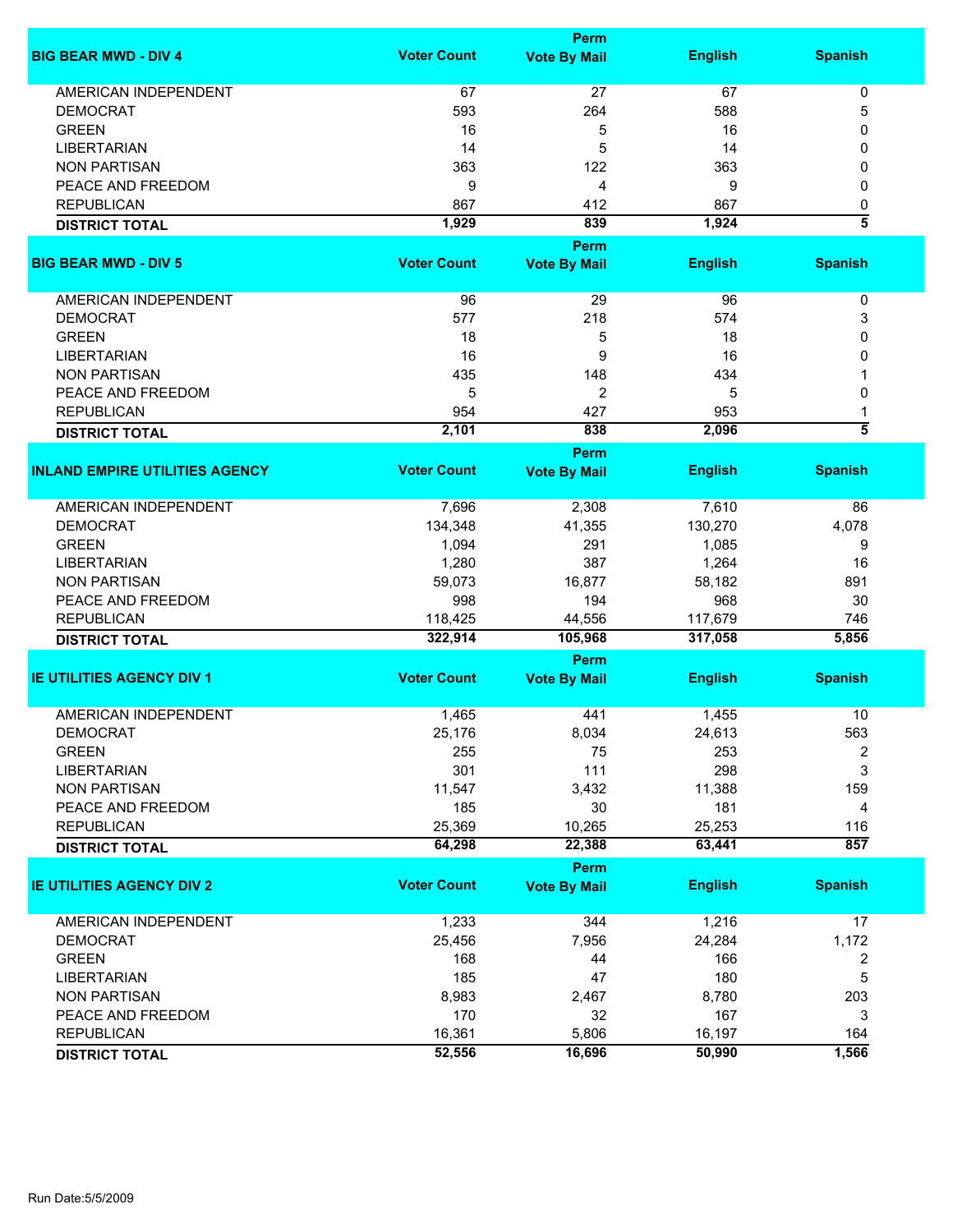|                                  |                    | Perm                        |                |                |
|----------------------------------|--------------------|-----------------------------|----------------|----------------|
| <b>IE UTILITIES AGENCY DIV 3</b> | <b>Voter Count</b> | <b>Vote By Mail</b>         | <b>English</b> | <b>Spanish</b> |
| <b>AMERICAN INDEPENDENT</b>      | 1,448              | 462                         | 1,434          | 14             |
| <b>DEMOCRAT</b>                  | 22,505             | 7,223                       | 21,988         | 517            |
| <b>GREEN</b>                     | 181                | 52                          | 180            | 1              |
| <b>LIBERTARIAN</b>               | 251                | 87                          | 250            | 1              |
| <b>NON PARTISAN</b>              | 11,633             | 3,581                       | 11,534         | 99             |
| PEACE AND FREEDOM                | 159                | 29                          | 154            | 5              |
|                                  |                    |                             |                |                |
| <b>REPUBLICAN</b>                | 25,955             | 10,020                      | 25,843         | 112            |
| <b>DISTRICT TOTAL</b>            | 62,132             | 21,454<br>Perm              | 61,383         | 749            |
| <b>IE UTILITIES AGENCY DIV 4</b> | <b>Voter Count</b> | <b>Vote By Mail</b>         | <b>English</b> | <b>Spanish</b> |
|                                  |                    |                             |                |                |
| AMERICAN INDEPENDENT             | 1,341              | 346                         | 1,313          | 28             |
| <b>DEMOCRAT</b>                  | 29,111             | 8,024                       | 27,698         | 1,413          |
| <b>GREEN</b>                     | 185                | 37                          | 184            | 1              |
| <b>LIBERTARIAN</b>               | 184                | 39                          | 178            | 6              |
| <b>NON PARTISAN</b>              | 10,978             | 2,634                       | 10,656         | 322            |
| PEACE AND FREEDOM                | 282                | 57                          | 268            | 14             |
| <b>REPUBLICAN</b>                | 15,561             | 4,692                       | 15,362         | 199            |
| <b>DISTRICT TOTAL</b>            | 57,642             | 15,829                      | 55,659         | 1,983          |
|                                  |                    | Perm                        |                |                |
| <b>IE UTILITIES AGENCY DIV 5</b> | <b>Voter Count</b> | <b>Vote By Mail</b>         | <b>English</b> | <b>Spanish</b> |
| <b>AMERICAN INDEPENDENT</b>      | 2,209              | 715                         | 2,192          | 17             |
| <b>DEMOCRAT</b>                  | 32,100             | 10,118                      | 31,687         | 413            |
| <b>GREEN</b>                     | 305                | 83                          | 302            | 3              |
| <b>LIBERTARIAN</b>               | 359                | 103                         | 358            | 1              |
| <b>NON PARTISAN</b>              | 15,932             | 4,763                       | 15,824         | 108            |
| PEACE AND FREEDOM                | 202                | 46                          | 198            | $\overline{4}$ |
| <b>REPUBLICAN</b>                | 35,179             | 13,773                      | 35,024         | 155            |
| <b>DISTRICT TOTAL</b>            | 86,286             | 29,601                      | 85,585         | 701            |
|                                  |                    | Perm                        |                |                |
| <b>SAN BERNARDINO VALLEY MWD</b> | <b>Voter Count</b> | <b>Vote By Mail</b>         | <b>English</b> | <b>Spanish</b> |
| <b>AMERICAN INDEPENDENT</b>      | 7,244              | 2,177                       | 7,180          | 64             |
| <b>DEMOCRAT</b>                  | 114,452            | 36,269                      | 111,259        | 3,193          |
| <b>GREEN</b>                     | 847                | 216                         | 841            | 6              |
| <b>LIBERTARIAN</b>               | 1,060              | 300                         | 1,043          | 17             |
| <b>NON PARTISAN</b>              | 43,519             |                             |                | 718            |
|                                  |                    | 12,281                      | 42,801         |                |
| PEACE AND FREEDOM                | 860                | 196                         | 845            | 15             |
| <b>REPUBLICAN</b>                | 92,146             | 33,479                      | 91,609         | 537            |
| <b>DISTRICT TOTAL</b>            | 260,128            | 84,918                      | 255,578        | 4,550          |
| <b>SAN BDNO VAL MWD - DIV 1</b>  | <b>Voter Count</b> | Perm<br><b>Vote By Mail</b> | <b>English</b> | <b>Spanish</b> |
|                                  |                    |                             |                |                |
| AMERICAN INDEPENDENT             | 1,046              | 279                         | 1,024          | 22             |
| <b>DEMOCRAT</b>                  | 24,775             | 7,278                       | 23,837         | 938            |
| <b>GREEN</b>                     | 103                | 23                          | 101            | 2              |
| <b>LIBERTARIAN</b>               | 129                | 32                          | 124            | 5              |
| <b>NON PARTISAN</b>              | 7,344              | 1,864                       | 7,145          | 199            |
| PEACE AND FREEDOM                | 226                | 46                          | 221            | 5              |
| <b>REPUBLICAN</b>                | 13,167             | 3,981                       | 13,014         | 153            |
| <b>DISTRICT TOTAL</b>            | 46,790             | 13,503                      | 45,466         | 1,324          |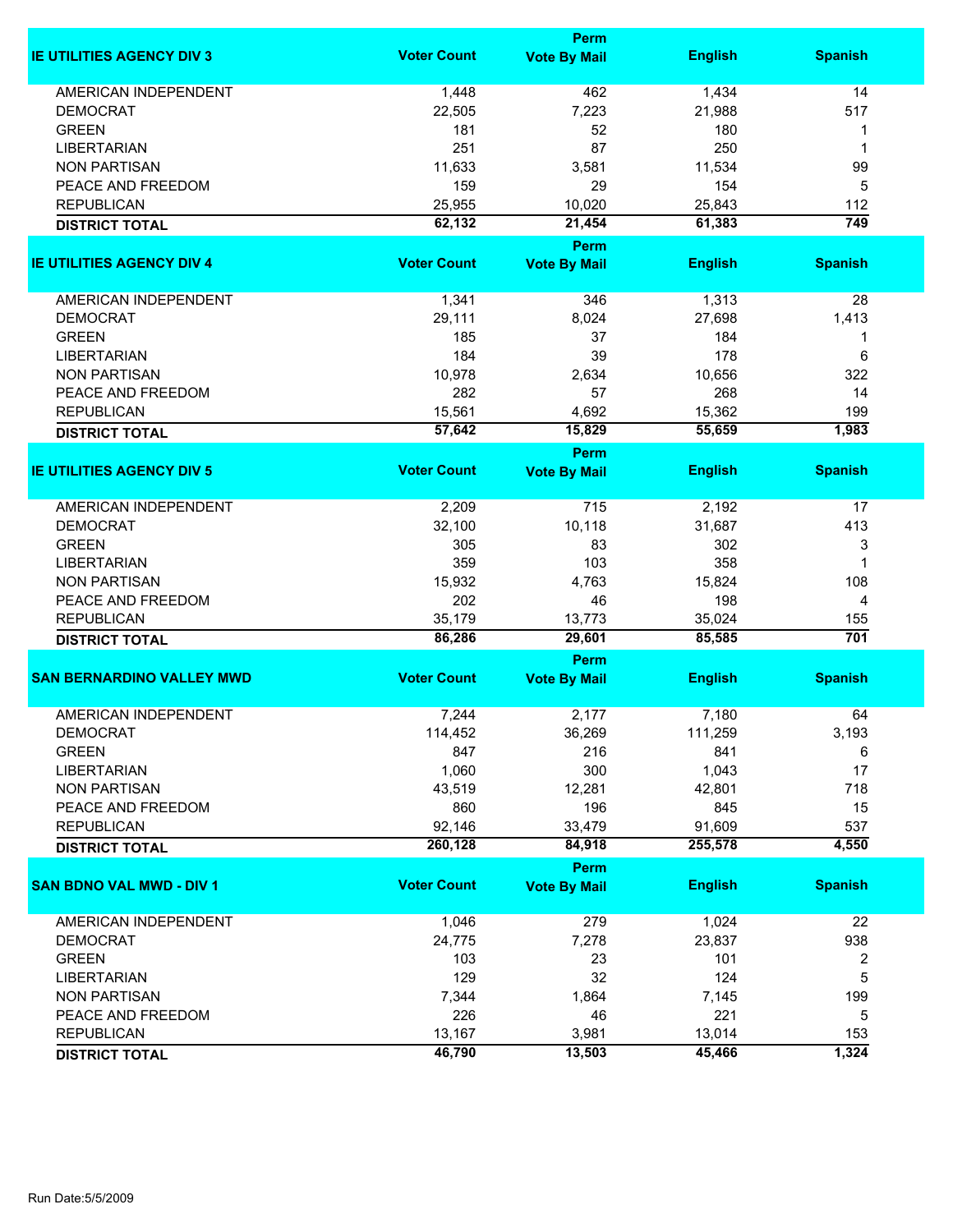|                                              |                    | Perm                        |                |                         |
|----------------------------------------------|--------------------|-----------------------------|----------------|-------------------------|
| <b>SAN BDNO VAL MWD - DIV 2</b>              | <b>Voter Count</b> | <b>Vote By Mail</b>         | <b>English</b> | <b>Spanish</b>          |
| <b>AMERICAN INDEPENDENT</b>                  | 1,002              | 241                         | 982            | 20                      |
| <b>DEMOCRAT</b>                              | 23,128             | 6,192                       | 22,097         | 1,031                   |
| <b>GREEN</b>                                 | 102                | 27                          | 100            | $\overline{\mathbf{c}}$ |
| <b>LIBERTARIAN</b>                           | 134                | 34                          | 125            | 9                       |
| <b>NON PARTISAN</b>                          | 6,776              | 1,531                       | 6,540          | 236                     |
|                                              |                    |                             |                |                         |
| PEACE AND FREEDOM                            | 163                | 36                          | 159            | 4                       |
| <b>REPUBLICAN</b>                            | 9,674              | 2,516                       | 9,537          | 137                     |
| <b>DISTRICT TOTAL</b>                        | 40,979             | 10,577                      | 39,540         | 1,439                   |
| <b>SAN BDNO VAL MWD - DIV 3</b>              | <b>Voter Count</b> | Perm<br><b>Vote By Mail</b> | <b>English</b> | <b>Spanish</b>          |
|                                              |                    |                             |                |                         |
| AMERICAN INDEPENDENT                         | 1,527              | 514                         | 1,517          | 10                      |
| <b>DEMOCRAT</b>                              | 22,812             | 7,597                       | 22,278         | 534                     |
| <b>GREEN</b>                                 | 181                | 43                          | 181            | 0                       |
| <b>LIBERTARIAN</b>                           | 208                | 58                          | 207            | 1                       |
| <b>NON PARTISAN</b>                          | 8,289              | 2,407                       | 8,159          | 130                     |
| PEACE AND FREEDOM                            | 190                | 46                          | 188            | $\overline{2}$          |
|                                              |                    |                             |                |                         |
| <b>REPUBLICAN</b>                            | 17,245             | 6,606                       | 17,143         | 102                     |
| <b>DISTRICT TOTAL</b>                        | 50,452             | 17,271                      | 49,673         | $\overline{779}$        |
| <b>SAN BDNO VAL MWD - DIV 4</b>              | <b>Voter Count</b> | Perm<br><b>Vote By Mail</b> | <b>English</b> | <b>Spanish</b>          |
|                                              |                    |                             |                |                         |
| <b>AMERICAN INDEPENDENT</b>                  | 1,758              | 561                         | 1,753          | 5                       |
| <b>DEMOCRAT</b>                              | 21,979             | 7,554                       | 21,698         | 281                     |
| <b>GREEN</b>                                 | 257                | 68                          | 255            | 2                       |
| <b>LIBERTARIAN</b>                           | 302                | 94                          | 302            | 0                       |
| <b>NON PARTISAN</b>                          | 11,132             | 3,410                       | 11,076         | 56                      |
| PEACE AND FREEDOM                            | 144                | 38                          | 142            | 2                       |
|                                              |                    |                             |                |                         |
| <b>REPUBLICAN</b>                            | 25,340<br>60,912   | 9,980<br>21,705             | 25,270         | 70<br>416               |
| <b>DISTRICT TOTAL</b>                        |                    | Perm                        | 60,496         |                         |
| <b>SAN BDNO VAL MWD - DIV 5</b>              | <b>Voter Count</b> | <b>Vote By Mail</b>         | <b>English</b> | <b>Spanish</b>          |
|                                              |                    |                             |                |                         |
| <b>AMERICAN INDEPENDENT</b>                  | 1,911              | 582                         | 1,904          | 7                       |
| <b>DEMOCRAT</b>                              | 21,758             | 7,648                       | 21,349         | 409                     |
| <b>GREEN</b>                                 | 204                | 55                          | 204            | 0                       |
| <b>LIBERTARIAN</b>                           | 287                | 82                          | 285            | $\overline{2}$          |
| <b>NON PARTISAN</b>                          | 9,978              | 3,069                       | 9,881          | 97                      |
| PEACE AND FREEDOM                            | 137                | 30                          | 135            | 2                       |
| <b>REPUBLICAN</b>                            | 26,720             | 10,396                      | 26,645         | 75                      |
| <b>DISTRICT TOTAL</b>                        | 60,995             | 21,862                      | 60,403         | $\overline{592}$        |
|                                              |                    | Perm                        |                |                         |
| <b>BIG BEAR VALLEY PARK &amp; RECREATION</b> | <b>Voter Count</b> | <b>Vote By Mail</b>         | <b>English</b> | <b>Spanish</b>          |
| AMERICAN INDEPENDENT                         | 374                | 139                         | 374            | 0                       |
| <b>DEMOCRAT</b>                              | 2,817              | 1,216                       | 2,796          | 21                      |
| <b>GREEN</b>                                 | 71                 | 21                          | 71             | 0                       |
| <b>LIBERTARIAN</b>                           | 80                 | 32                          | 80             | 0                       |
|                                              |                    |                             |                |                         |
| <b>NON PARTISAN</b>                          | 1,847              | 661                         | 1,841          | 6                       |
| PEACE AND FREEDOM                            | 30                 | 10                          | 30             | 0                       |
| <b>REPUBLICAN</b>                            | 4,957              | 2,417                       | 4,953          | 4                       |
| <b>DISTRICT TOTAL</b>                        | 10,176             | 4,496                       | 10,145         | $\overline{31}$         |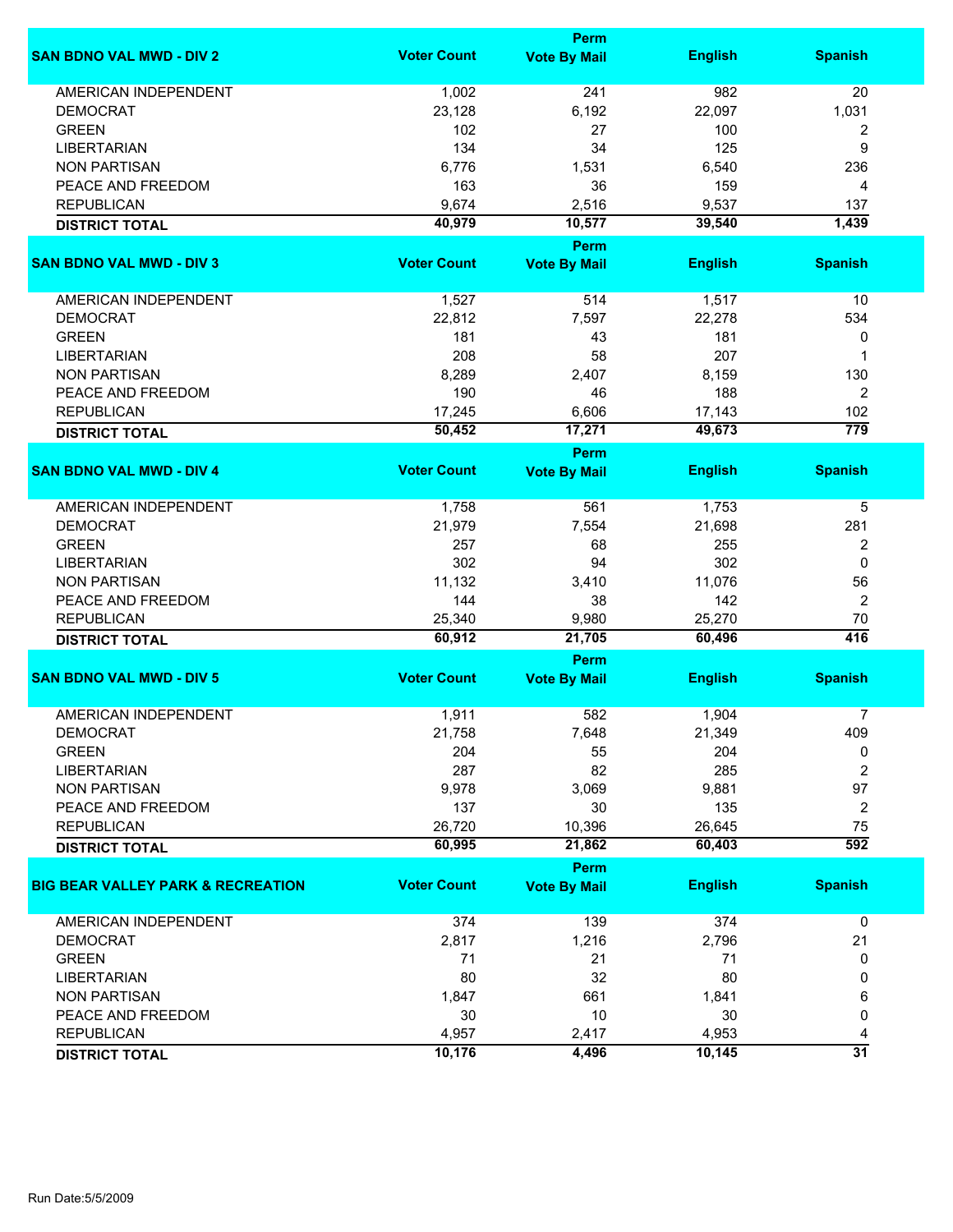|                                               | Perm               |                     |                |                  |  |
|-----------------------------------------------|--------------------|---------------------|----------------|------------------|--|
| <b>BLOOMINGTON PARK &amp; RECREATION</b>      | <b>Voter Count</b> | <b>Vote By Mail</b> | <b>English</b> | <b>Spanish</b>   |  |
| <b>AMERICAN INDEPENDENT</b>                   | 180                | 44                  | 173            | 7                |  |
| <b>DEMOCRAT</b>                               | 3,672              | 970                 | 3,437          | 235              |  |
| <b>GREEN</b>                                  | 24                 | 3                   | 23             | 1                |  |
| <b>LIBERTARIAN</b>                            | 31                 | 9                   | 28             | 3                |  |
| <b>NON PARTISAN</b>                           | 1,276              | 292                 | 1,211          | 65               |  |
| PEACE AND FREEDOM                             | 34                 | 8                   | 31             | 3                |  |
| <b>REPUBLICAN</b>                             | 2,257              | 589                 | 2,227          | 30               |  |
| <b>DISTRICT TOTAL</b>                         | 7,474              | 1,915               | 7,130          | 344              |  |
|                                               |                    | Perm                |                |                  |  |
| <b>HESPERIA PARK &amp; RECREATION</b>         | <b>Voter Count</b> | <b>Vote By Mail</b> | <b>English</b> | <b>Spanish</b>   |  |
|                                               |                    |                     |                |                  |  |
| AMERICAN INDEPENDENT                          | 1,185              | 378                 | 1,182          | 3                |  |
| <b>DEMOCRAT</b>                               | 12,171             | 3,960               | 11,843         | 328              |  |
| <b>GREEN</b>                                  | 81                 | 20                  | 80             | 1                |  |
| <b>LIBERTARIAN</b>                            | 211                | 77                  | 210            | 1                |  |
| <b>NON PARTISAN</b>                           | 6,184              | 1,742               | 6,107          | 77               |  |
| PEACE AND FREEDOM                             | 103                | 24                  | 101            | 2                |  |
| <b>REPUBLICAN</b>                             | 14,162             | 5,534               | 14,102         | 60               |  |
| <b>DISTRICT TOTAL</b>                         | 34,097             | 11,735              | 33,625         | 472              |  |
|                                               |                    | Perm                |                |                  |  |
| <b>RIM OF THE WORLD PARK &amp; RECREATION</b> | <b>Voter Count</b> | <b>Vote By Mail</b> | <b>English</b> | <b>Spanish</b>   |  |
| <b>AMERICAN INDEPENDENT</b>                   | 567                | 199                 | 567            | 0                |  |
| <b>DEMOCRAT</b>                               | 4,280              | 1,852               | 4,257          | 23               |  |
| <b>GREEN</b>                                  | 114                | 42                  | 113            | 1                |  |
| <b>LIBERTARIAN</b>                            | 120                | 49                  | 120            | 0                |  |
| <b>NON PARTISAN</b>                           | 2,715              | 979                 | 2,710          | 5                |  |
| PEACE AND FREEDOM                             | 35                 | 9                   | 35             | 0                |  |
| <b>REPUBLICAN</b>                             | 8,656              | 3,942               | 8,641          | 15               |  |
| <b>DISTRICT TOTAL</b>                         | 16,487             | 7,072               | 16,443         | $\overline{44}$  |  |
|                                               |                    | Perm                |                |                  |  |
| <b>VICTORVILLE PARK &amp; RECREATION</b>      | <b>Voter Count</b> | <b>Vote By Mail</b> | <b>English</b> | <b>Spanish</b>   |  |
| <b>AMERICAN INDEPENDENT</b>                   | 1,300              | 461                 | 1,292          | 8                |  |
| <b>DEMOCRAT</b>                               | 17,394             | 5,908               | 16,987         | 407              |  |
| <b>GREEN</b>                                  | 85                 | 19                  | 84             | 1                |  |
| <b>LIBERTARIAN</b>                            | 162                | 61                  | 158            | 4                |  |
| <b>NON PARTISAN</b>                           | 7,570              | 2,304               | 7,494          | 76               |  |
| PEACE AND FREEDOM                             | 111                | 32                  | 108            | 3                |  |
| <b>REPUBLICAN</b>                             | 15,012             | 5,919               | 14,939         | 73               |  |
| <b>DISTRICT TOTAL</b>                         | 41,634             | 14,704              | 41,062         | $\overline{572}$ |  |
|                                               |                    | <b>Perm</b>         |                |                  |  |
| <b>INLAND EMPIRE RCD</b>                      | <b>Voter Count</b> | <b>Vote By Mail</b> | <b>English</b> | <b>Spanish</b>   |  |
| AMERICAN INDEPENDENT                          | 15,088             | 4,585               | 14,938         | 150              |  |
| <b>DEMOCRAT</b>                               | 247,396            | 77,706              | 240,156        | 7,240            |  |
| <b>GREEN</b>                                  | 1,988              | 521                 | 1,974          | 14               |  |
| <b>LIBERTARIAN</b>                            | 2,383              | 712                 | 2,350          | 33               |  |
| <b>NON PARTISAN</b>                           | 102,722            | 29,379              | 101,118        | 1,604            |  |
| PEACE AND FREEDOM                             | 1,859              | 390                 | 1,814          | 45               |  |
| <b>REPUBLICAN</b>                             | 212,532            | 79,568              | 211,256        | 1,276            |  |
| <b>DISTRICT TOTAL</b>                         | 583,968            | 192,861             | 573,606        | 10,362           |  |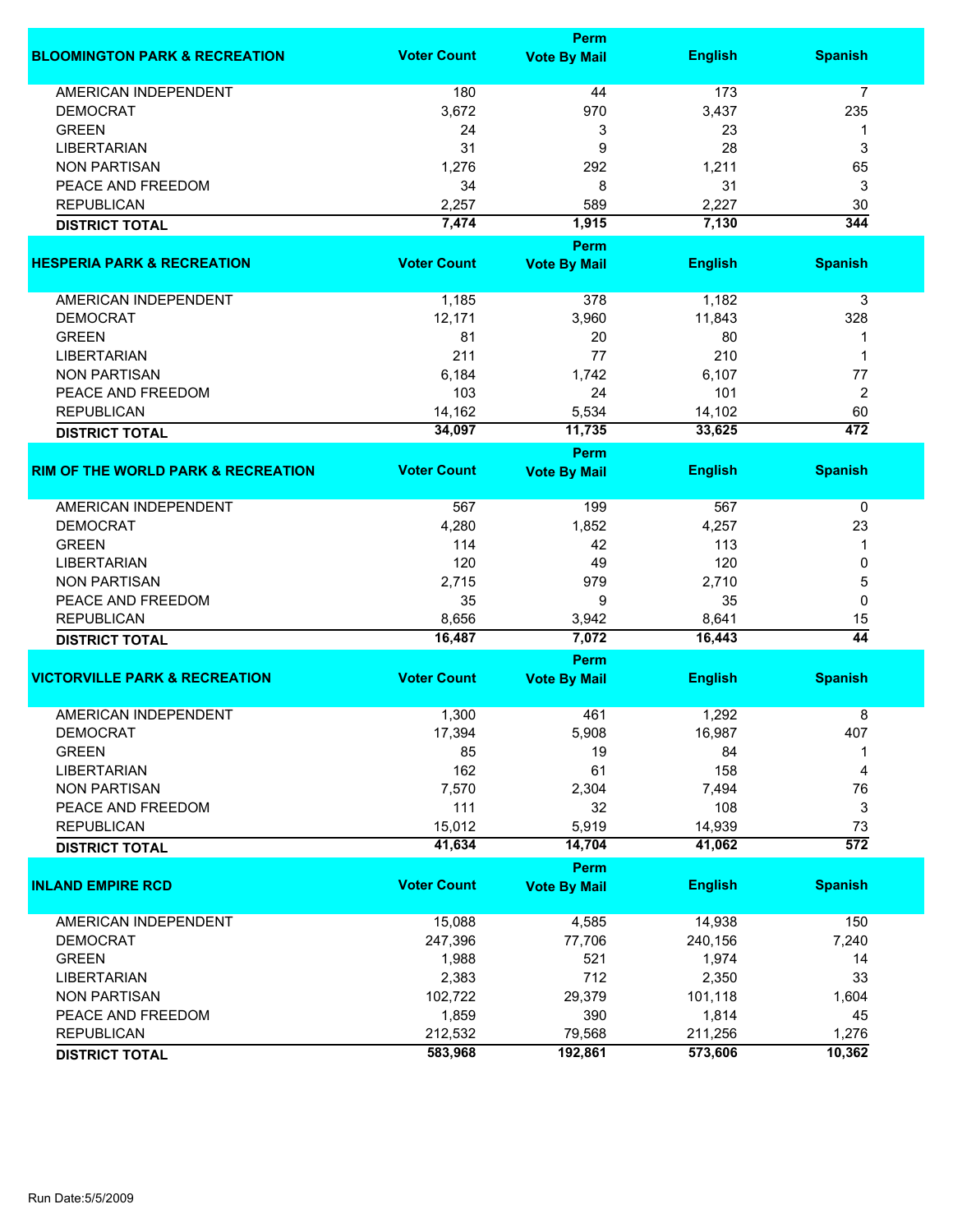|                                      |                    | <b>Perm</b>                 |                |                      |
|--------------------------------------|--------------------|-----------------------------|----------------|----------------------|
| <b>MOJAVE DESERT RCD</b>             | <b>Voter Count</b> | <b>Vote By Mail</b>         | <b>English</b> | <b>Spanish</b>       |
| <b>AMERICAN INDEPENDENT</b>          | 7,476              | 2,681                       | 7,453          | 23                   |
| <b>DEMOCRAT</b>                      | 69,744             | 25,982                      | 68,530         | 1,214                |
| <b>GREEN</b>                         | 687                | 223                         | 682            | 5                    |
| <b>LIBERTARIAN</b>                   | 1,147              | 392                         | 1,141          | 6                    |
| <b>NON PARTISAN</b>                  | 37,279             | 12,109                      | 37,012         | 267                  |
| PEACE AND FREEDOM                    | 514                | 150                         | 505            | 9                    |
| <b>REPUBLICAN</b>                    | 86,887             | 36,863                      | 86,603         | 284                  |
|                                      | 203,734            | 78,400                      | 201,926        | 1,808                |
| <b>DISTRICT TOTAL</b>                |                    | Perm                        |                |                      |
| <b>RIVERSIDE-CORONA RCD</b>          | <b>Voter Count</b> | <b>Vote By Mail</b>         | <b>English</b> | <b>Spanish</b>       |
| AMERICAN INDEPENDENT                 | 367                | 89                          | 367            | 0                    |
| <b>DEMOCRAT</b>                      | 5,337              | 1,595                       | 5,279          | 58                   |
| <b>GREEN</b>                         | 53                 | 16                          | 52             | 1                    |
| <b>LIBERTARIAN</b>                   | 60                 | 18                          | 60             | 0                    |
| <b>NON PARTISAN</b>                  | 2,387              | 698                         | 2,372          | 15                   |
| PEACE AND FREEDOM                    | 41                 | 11                          | 41             | 0                    |
| <b>REPUBLICAN</b>                    | 4,894              | 1,733                       | 4,880          | 14                   |
|                                      | 13,139             | 4,160                       | 13,051         | $\overline{88}$      |
| <b>DISTRICT TOTAL</b>                |                    |                             |                |                      |
| <b>CRESTLINE SANITATION DISTRICT</b> | <b>Voter Count</b> | Perm<br><b>Vote By Mail</b> | <b>English</b> | <b>Spanish</b>       |
|                                      |                    |                             |                |                      |
| <b>AMERICAN INDEPENDENT</b>          | 238                | 80                          | 238            | 0                    |
| <b>DEMOCRAT</b>                      | 1,794              | 775                         | 1,787          | 7                    |
| <b>GREEN</b>                         | 39                 | 15                          | 38             | 1                    |
| <b>LIBERTARIAN</b>                   | 50                 | 17                          | 50             | 0                    |
| <b>NON PARTISAN</b>                  | 1,021              | 367                         | 1,020          |                      |
| PEACE AND FREEDOM                    | 15                 | 5                           | 15             | 0                    |
| <b>REPUBLICAN</b>                    | 2,931              | 1,284                       | 2,926          | 5                    |
| <b>DISTRICT TOTAL</b>                | 6,088              | 2,543                       | 6,074          | $\overline{14}$      |
|                                      |                    | <b>Perm</b>                 |                |                      |
| <b>BIGHORN-DESERT VIEW WA</b>        | <b>Voter Count</b> | <b>Vote By Mail</b>         | <b>English</b> | <b>Spanish</b>       |
| <b>AMERICAN INDEPENDENT</b>          | 97                 | 49                          | 97             | 0                    |
| DEMOCRAI                             | 517                | 247                         | 514            | 3                    |
| <b>GREEN</b>                         | 12                 | 5                           | 12             | 0                    |
| <b>LIBERTARIAN</b>                   | 15                 | 5                           | 15             | 0                    |
| <b>NON PARTISAN</b>                  | 338                | 143                         | 338            | 0                    |
| PEACE AND FREEDOM                    | 1                  | 0                           | 1              | 0                    |
| <b>REPUBLICAN</b>                    | 634                | 307                         | 634            | 0                    |
| <b>DISTRICT TOTAL</b>                | 1,614              | 756                         | 1,611          | 3                    |
|                                      |                    | <b>Perm</b>                 |                |                      |
| <b>CRESTLINE-LAKE ARROWHEAD WA</b>   | <b>Voter Count</b> | <b>Vote By Mail</b>         | <b>English</b> | <b>Spanish</b>       |
| <b>AMERICAN INDEPENDENT</b>          | 459                | 149                         | 459            | 0                    |
| <b>DEMOCRAT</b>                      | 3,386              | 1,444                       | 3,365          | 21                   |
| <b>GREEN</b>                         | 87                 | 36                          | 86             | 1                    |
| <b>LIBERTARIAN</b>                   | 103                | 40                          | 103            | 0                    |
| <b>NON PARTISAN</b>                  | 2,126              | 733                         | 2,121          | 5                    |
| PEACE AND FREEDOM                    | 28                 | 8                           | 28             | 0                    |
|                                      |                    |                             |                |                      |
| <b>REPUBLICAN</b>                    | 6,189              | 2,593                       | 6,181          | 8<br>$\overline{35}$ |
| <b>DISTRICT TOTAL</b>                | 12,378             | 5,003                       | 12,343         |                      |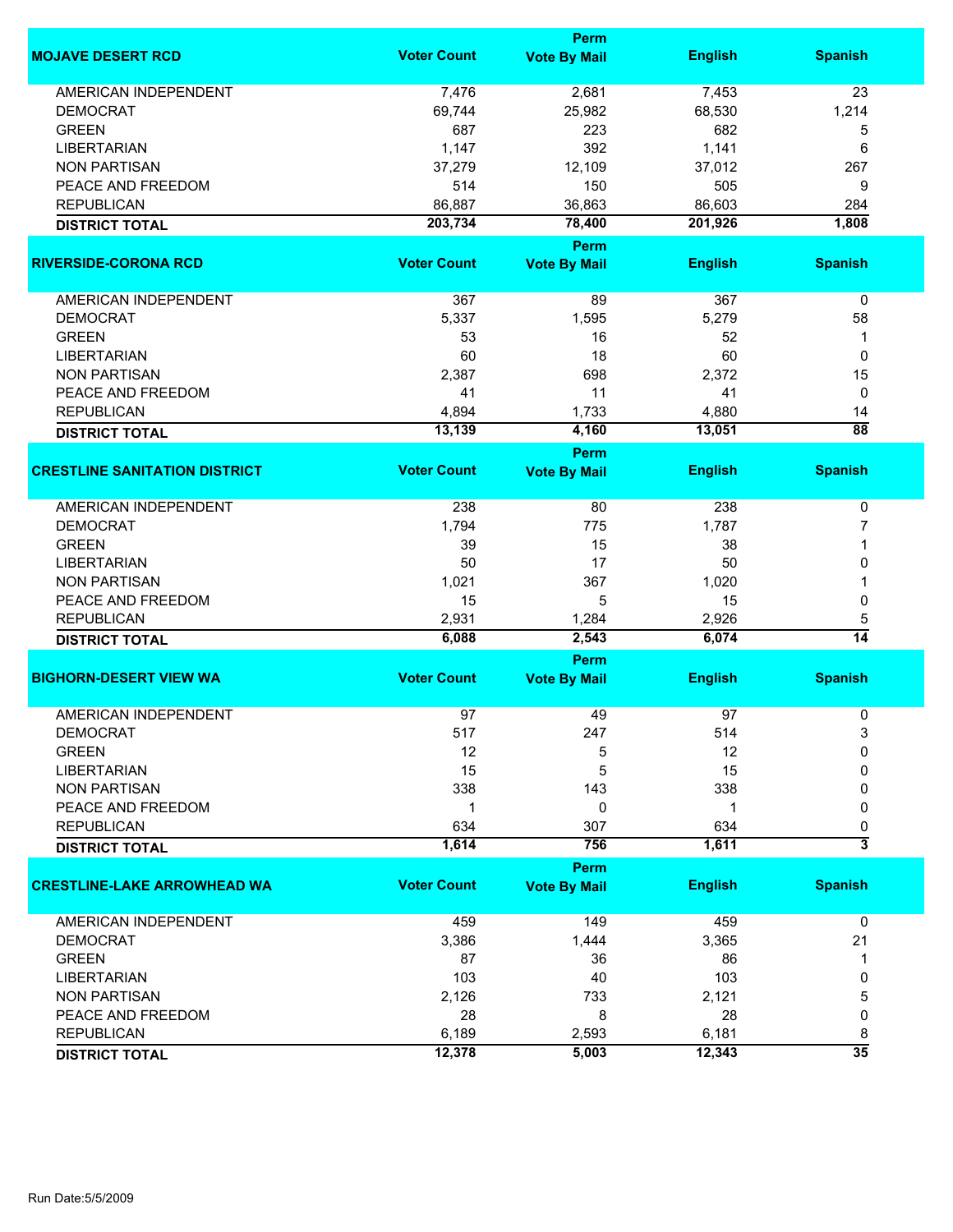|                                      |                    | Perm                        |                |                     |
|--------------------------------------|--------------------|-----------------------------|----------------|---------------------|
| <b>CRESTLINE-LAKE ARROWHEAD WA-1</b> | <b>Voter Count</b> | <b>Vote By Mail</b>         | <b>English</b> | <b>Spanish</b>      |
| <b>AMERICAN INDEPENDENT</b>          | 104                | 35                          | 104            | 0                   |
| <b>DEMOCRAT</b>                      | 657                | 277                         | 654            | 3                   |
| <b>GREEN</b>                         | 11                 | 6                           | 11             | 0                   |
| <b>LIBERTARIAN</b>                   | 18                 | 7                           | 18             | 0                   |
| <b>NON PARTISAN</b>                  |                    |                             | 379            |                     |
|                                      | 379                | 134                         |                | 0                   |
| PEACE AND FREEDOM                    | 4                  | 1                           | 4              | 0                   |
| <b>REPUBLICAN</b>                    | 1,028              | 419                         | 1,026          | 2                   |
| <b>DISTRICT TOTAL</b>                | 2,201              | 879                         | 2,196          | $\overline{\bf{5}}$ |
|                                      |                    | <b>Perm</b>                 |                |                     |
| <b>CRESTLINE-LAKE ARROWHEAD WA-2</b> | <b>Voter Count</b> | <b>Vote By Mail</b>         | <b>English</b> | <b>Spanish</b>      |
| AMERICAN INDEPENDENT                 | 97                 | 31                          | 97             | 0                   |
| <b>DEMOCRAT</b>                      | 811                | 373                         | 807            | 4                   |
| <b>GREEN</b>                         | 17                 | 4                           | 16             |                     |
| <b>LIBERTARIAN</b>                   | 22                 | 6                           | 22             | 0                   |
|                                      |                    |                             |                |                     |
| <b>NON PARTISAN</b>                  | 447                | 157                         | 446            |                     |
| PEACE AND FREEDOM                    | 8                  | 4                           | 8              | 0                   |
| <b>REPUBLICAN</b>                    | 1,414              | 669                         | 1,411          | 3                   |
| <b>DISTRICT TOTAL</b>                | 2,816              | 1,244                       | 2,807          | $\overline{9}$      |
|                                      |                    | Perm                        |                |                     |
| <b>CRESTLINE-LAKE ARROWHEAD WA-3</b> | <b>Voter Count</b> | <b>Vote By Mail</b>         | <b>English</b> | <b>Spanish</b>      |
| AMERICAN INDEPENDENT                 | 111                | 35                          | 111            | 0                   |
| <b>DEMOCRAT</b>                      | 718                | 279                         | 711            | 7                   |
| <b>GREEN</b>                         | 18                 | 8                           | 18             | 0                   |
| <b>LIBERTARIAN</b>                   | 26                 | 11                          | 26             | 0                   |
|                                      |                    |                             |                |                     |
| <b>NON PARTISAN</b>                  | 520                | 181                         | 519            |                     |
| PEACE AND FREEDOM                    | 10                 | 1                           | 10             | 0                   |
| <b>REPUBLICAN</b>                    | 1,580              | 643                         | 1,579          | 1                   |
| <b>DISTRICT TOTAL</b>                | 2,983              | 1,158                       | 2,974          | 5                   |
|                                      |                    | <b>Perm</b>                 |                |                     |
| <b>CRESTLINE-LAKE ARROWHEAD WA-4</b> | <b>Voter Count</b> | <b>Vote By Mail</b>         | <b>English</b> | <b>Spanish</b>      |
| <b>AMERICAN INDEPENDENT</b>          | 75                 | 22                          | 75             | 0                   |
| <b>DEMOCRAT</b>                      | 653                | 280                         | 647            | 6                   |
| <b>GREEN</b>                         | 17                 | 10                          | 17             | 0                   |
| <b>LIBERTARIAN</b>                   | 19                 | 10                          | 19             | 0                   |
| <b>NON PARTISAN</b>                  | 442                | 150                         | 439            | 3                   |
| PEACE AND FREEDOM                    | 6                  | $\overline{2}$              | 6              | 0                   |
| <b>REPUBLICAN</b>                    | 1,161              | 452                         | 1,159          | 2                   |
|                                      | 2,373              | 926                         | 2,362          | $\overline{11}$     |
| <b>DISTRICT TOTAL</b>                |                    |                             |                |                     |
| <b>CRESTLINE-LAKE ARROWHEAD WA-5</b> | <b>Voter Count</b> | Perm<br><b>Vote By Mail</b> | <b>English</b> | <b>Spanish</b>      |
|                                      |                    |                             |                |                     |
| <b>AMERICAN INDEPENDENT</b>          | 72                 | 26                          | 72             | 0                   |
| <b>DEMOCRAT</b>                      | 547                | 235                         | 546            | 1                   |
| <b>GREEN</b>                         | 24                 | 8                           | 24             | 0                   |
| <b>LIBERTARIAN</b>                   | 18                 | 6                           | 18             | 0                   |
| <b>NON PARTISAN</b>                  | 338                | 111                         | 338            | 0                   |
| <b>REPUBLICAN</b>                    | 1,006              | 410                         | 1,006          | 0                   |
|                                      | 2,005              | 796                         | 2,004          | 7                   |
| <b>DISTRICT TOTAL</b>                |                    |                             |                |                     |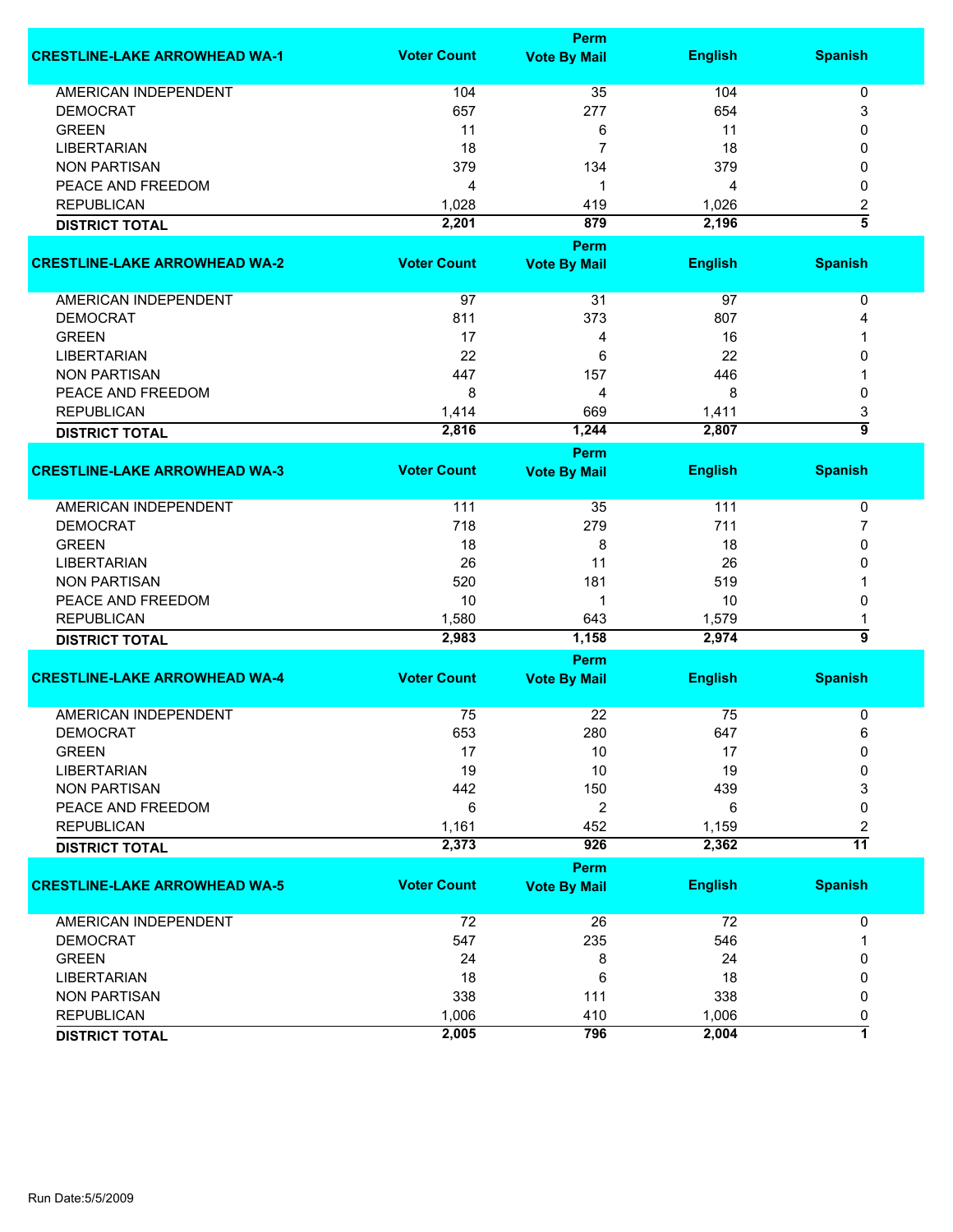|                                    |                    | Perm                |                |                |
|------------------------------------|--------------------|---------------------|----------------|----------------|
| <b>MOJAVE WATER AGENCY</b>         | <b>Voter Count</b> | <b>Vote By Mail</b> | <b>English</b> | <b>Spanish</b> |
| <b>AMERICAN INDEPENDENT</b>        | 6,538              | 2,335               | 6,513          | 25             |
| <b>DEMOCRAT</b>                    | 62,701             | 22,800              | 61,500         | 1,201          |
| <b>GREEN</b>                       | 508                | 152                 | 504            | 4              |
| <b>LIBERTARIAN</b>                 | 946                | 323                 | 940            | 6              |
| <b>NON PARTISAN</b>                | 32,298             | 10,196              | 32,038         | 260            |
| PEACE AND FREEDOM                  | 460                | 135                 | 451            | 9              |
|                                    |                    |                     |                |                |
| <b>REPUBLICAN</b>                  | 73,593             | 30,785              | 73,333         | 260            |
| <b>DISTRICT TOTAL</b>              | 177,044            | 66,726<br>Perm      | 175,279        | 1,765          |
| <b>MOJAVE WATER AGENCY - DIV 1</b> | <b>Voter Count</b> | <b>Vote By Mail</b> | <b>English</b> | <b>Spanish</b> |
|                                    |                    |                     |                |                |
| AMERICAN INDEPENDENT               | 967                | 310                 | 962            | 5              |
| <b>DEMOCRAT</b>                    | 9,782              | 3,282               | 9,523          | 259            |
| <b>GREEN</b>                       | 50                 | 10                  | 50             | 0              |
| <b>LIBERTARIAN</b>                 | 161                | 46                  | 161            | 0              |
| <b>NON PARTISAN</b>                | 5,012              | 1,622               | 4,955          | 57             |
| PEACE AND FREEDOM                  | 79                 | 24                  | 78             | 1              |
| <b>REPUBLICAN</b>                  | 9,841              | 3,950               | 9,783          | 58             |
| <b>DISTRICT TOTAL</b>              | 25,892             | 9,244               | 25,512         | 380            |
|                                    |                    | <b>Perm</b>         |                |                |
| <b>MOJAVE WATER AGENCY - DIV 2</b> | <b>Voter Count</b> | <b>Vote By Mail</b> | <b>English</b> | <b>Spanish</b> |
| <b>AMERICAN INDEPENDENT</b>        | 1,191              | 507                 | 1,189          | $\overline{2}$ |
| <b>DEMOCRAT</b>                    | 8,030              | 3,570               | 7,970          | 60             |
| <b>GREEN</b>                       | 153                | 59                  | 153            | 0              |
| <b>LIBERTARIAN</b>                 | 168                | 58                  | 167            | 1              |
| <b>NON PARTISAN</b>                | 5,024              | 1,873               | 5,010          | 14             |
| PEACE AND FREEDOM                  | 61                 | 17                  | 59             | $\overline{2}$ |
| <b>REPUBLICAN</b>                  | 11,578             | 5,466               | 11,551         | 27             |
| <b>DISTRICT TOTAL</b>              | 26,205             | 11,550              | 26,099         | 106            |
|                                    |                    | Perm                |                |                |
| <b>MOJAVE WATER AGENCY - DIV 3</b> | <b>Voter Count</b> | <b>Vote By Mail</b> | <b>English</b> | <b>Spanish</b> |
| <b>AMERICAN INDEPENDENT</b>        | 1,050              | 351                 | 1,045          | 5              |
| <b>DEMOCRAT</b>                    | 9,150              | 3,301               | 8,960          | 190            |
| <b>GREEN</b>                       | 72                 | 21                  | 70             | 2              |
| <b>LIBERTARIAN</b>                 | 187                | 63                  | 186            | 1              |
| <b>NON PARTISAN</b>                | 5,058              | 1,528               | 5,014          | 44             |
| PEACE AND FREEDOM                  | 71                 | 18                  | 70             | $\mathbf 1$    |
| <b>REPUBLICAN</b>                  | 13,432             | 5,541               | 13,389         | 43             |
| <b>DISTRICT TOTAL</b>              | 29,020             | 10,823              | 28,734         | 286            |
|                                    |                    | Perm                |                |                |
| <b>MOJAVE WATER AGENCY - DIV 4</b> | <b>Voter Count</b> | <b>Vote By Mail</b> | <b>English</b> | <b>Spanish</b> |
| AMERICAN INDEPENDENT               | 849                | 298                 | 844            | 5              |
| <b>DEMOCRAT</b>                    | 11,352             | 3,928               | 11,110         | 242            |
| <b>GREEN</b>                       | 63                 | 15                  | 62             | 1              |
| <b>LIBERTARIAN</b>                 | 96                 | 41                  | 94             | $\overline{2}$ |
| <b>NON PARTISAN</b>                |                    |                     |                | 45             |
|                                    | 4,942              | 1,480               | 4,897          |                |
| PEACE AND FREEDOM                  | 63                 | 22                  | 60             | 3              |
| <b>REPUBLICAN</b>                  | 10,456             | 4,128               | 10,415         | 41             |
| <b>DISTRICT TOTAL</b>              | 27,821             | 9,912               | 27,482         | 339            |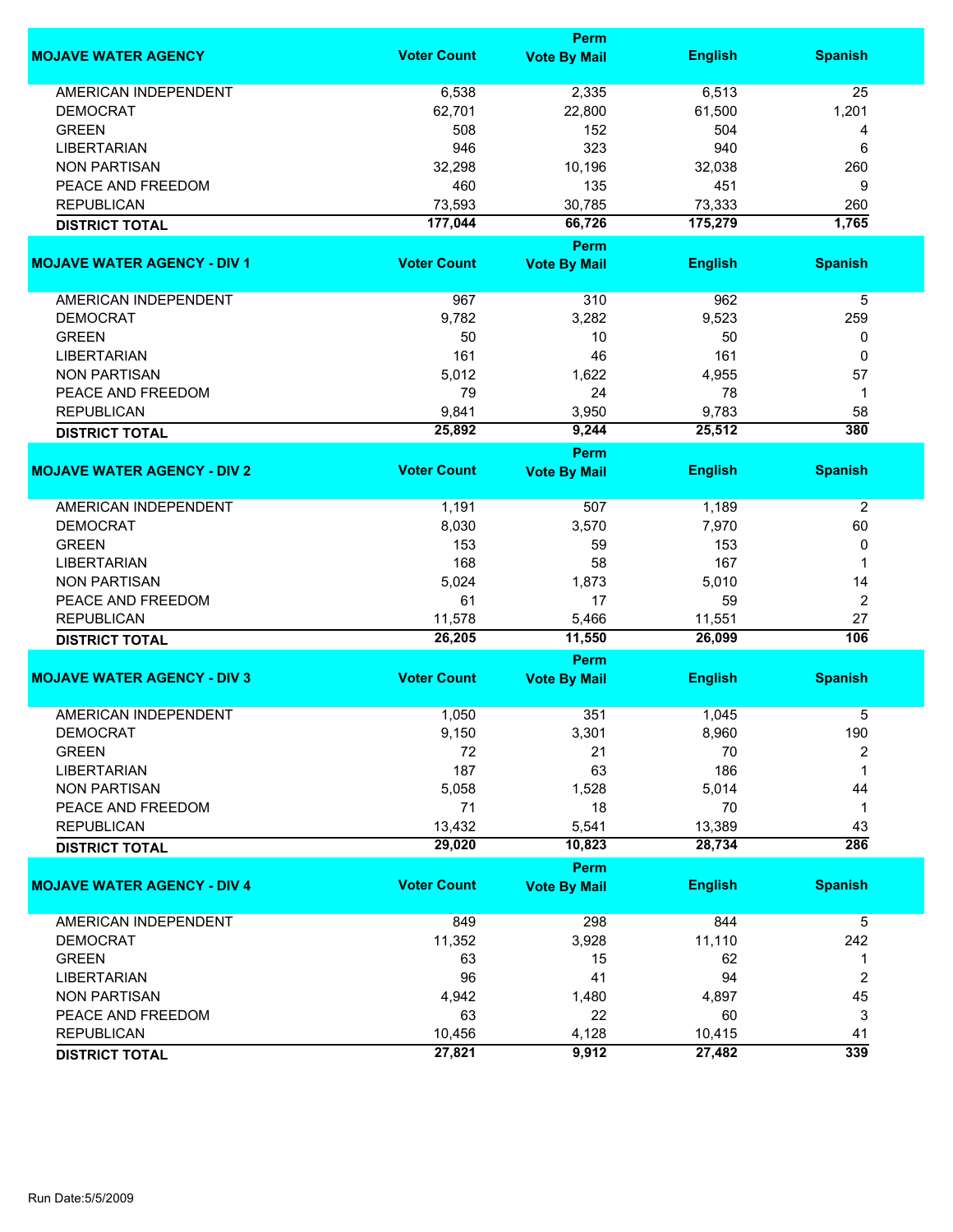|                                    | <b>Perm</b>             |                         |                         |                  |  |
|------------------------------------|-------------------------|-------------------------|-------------------------|------------------|--|
| <b>MOJAVE WATER AGENCY - DIV 5</b> | <b>Voter Count</b>      | <b>Vote By Mail</b>     | <b>English</b>          | <b>Spanish</b>   |  |
| <b>AMERICAN INDEPENDENT</b>        | 947                     | 339                     | 946                     | 1                |  |
| <b>DEMOCRAT</b>                    | 8,212                   | 3,122                   | 8,125                   | 87               |  |
| <b>GREEN</b>                       | 70                      | 18                      | 69                      | 1                |  |
| <b>LIBERTARIAN</b>                 | 110                     | 36                      | 110                     | 0                |  |
|                                    |                         |                         |                         |                  |  |
| <b>NON PARTISAN</b>                | 4,369                   | 1,390                   | 4,346                   | 23               |  |
| PEACE AND FREEDOM                  | 60                      | 20                      | 60                      | 0                |  |
| <b>REPUBLICAN</b>                  | 12,896                  | 5,384                   | 12,867                  | 29               |  |
| <b>DISTRICT TOTAL</b>              | 26,664                  | 10,309                  | 26,523                  | $\overline{141}$ |  |
|                                    |                         | <b>Perm</b>             |                         |                  |  |
| <b>MOJAVE WATER AGENCY - DIV 6</b> | <b>Voter Count</b>      | <b>Vote By Mail</b>     | <b>English</b>          | <b>Spanish</b>   |  |
| AMERICAN INDEPENDENT               | 726                     | 260                     | 721                     | 5                |  |
| <b>DEMOCRAT</b>                    | 7,485                   | 2,625                   | 7,370                   | 115              |  |
| <b>GREEN</b>                       | 47                      | 14                      | 47                      | 0                |  |
|                                    |                         |                         |                         |                  |  |
| <b>LIBERTARIAN</b>                 | 87                      | 33                      | 85                      | 2                |  |
| <b>NON PARTISAN</b>                | 3,696                   | 1,104                   | 3,667                   | 29               |  |
| PEACE AND FREEDOM                  | 56                      | 14                      | 56                      | 0                |  |
| <b>REPUBLICAN</b>                  | 5,825                   | 2,340                   | 5,804                   | 21               |  |
| <b>DISTRICT TOTAL</b>              | 17,922                  | 6,390                   | 17,750                  | $\overline{172}$ |  |
|                                    |                         | Perm                    |                         |                  |  |
| <b>MOJAVE WATER AGENCY - DIV 7</b> | <b>Voter Count</b>      | <b>Vote By Mail</b>     | <b>English</b>          | <b>Spanish</b>   |  |
| <b>AMERICAN INDEPENDENT</b>        | 808                     | 270                     | 806                     | $\overline{2}$   |  |
| <b>DEMOCRAT</b>                    | 8,690                   | 2,972                   | 8,442                   | 248              |  |
| <b>GREEN</b>                       | 53                      | 15                      | 53                      | 0                |  |
|                                    | 137                     | 46                      | 137                     |                  |  |
| <b>LIBERTARIAN</b>                 |                         |                         |                         | 0                |  |
| <b>NON PARTISAN</b>                | 4,197                   | 1,199                   | 4,149                   | 48               |  |
| PEACE AND FREEDOM                  | 70                      | 20                      | 68                      | 2                |  |
| <b>REPUBLICAN</b>                  | 9,565                   | 3,976                   | 9,524                   | 41               |  |
| <b>DISTRICT TOTAL</b>              | 23,520                  | 8,498                   | 23,179                  | 341              |  |
|                                    |                         | Perm                    |                         |                  |  |
| <b>SAN GORGONIO PASS WA</b>        | <b>Voter Count</b>      | <b>Vote By Mail</b>     | <b>English</b>          | <b>Spanish</b>   |  |
| <b>NON PARTISAN</b>                | 0                       | 0                       | 0                       | 0                |  |
| <b>DISTRICT TOTAL</b>              | 0                       | 0                       | 0                       | 0                |  |
|                                    |                         | <b>Perm</b>             |                         |                  |  |
| <b>SAN GORGONIO PASS WA DIV 1</b>  | <b>Voter Count</b>      | <b>Vote By Mail</b>     | <b>English</b>          | <b>Spanish</b>   |  |
| <b>NON PARTISAN</b>                | 0                       | 0                       | 0                       | 0                |  |
| <b>DISTRICT TOTAL</b>              | $\overline{\mathbf{0}}$ | $\overline{\mathbf{0}}$ | $\overline{\mathbf{0}}$ | ō                |  |
|                                    |                         | Perm                    |                         |                  |  |
| <b>CHINO BASIN WCD</b>             | <b>Voter Count</b>      | <b>Vote By Mail</b>     | <b>English</b>          | <b>Spanish</b>   |  |
| AMERICAN INDEPENDENT               | 3,972                   | 1,177                   | 3,928                   | 44               |  |
|                                    |                         |                         |                         |                  |  |
| <b>DEMOCRAT</b>                    | 71,286                  | 22,038                  | 68,938                  | 2,348            |  |
| <b>GREEN</b>                       | 596                     | 164                     | 589                     | 7                |  |
| <b>LIBERTARIAN</b>                 | 690                     | 211                     | 680                     | $10$             |  |
| <b>NON PARTISAN</b>                | 29,236                  | 8,288                   | 28,755                  | 481              |  |
| PEACE AND FREEDOM                  | 495                     | 85                      | 484                     | 11               |  |
| <b>REPUBLICAN</b>                  | 58,515                  | 21,674                  | 58,110                  | 405              |  |
| <b>DISTRICT TOTAL</b>              | 164,790                 | 53,637                  | 161,484                 | 3,306            |  |
|                                    |                         |                         |                         |                  |  |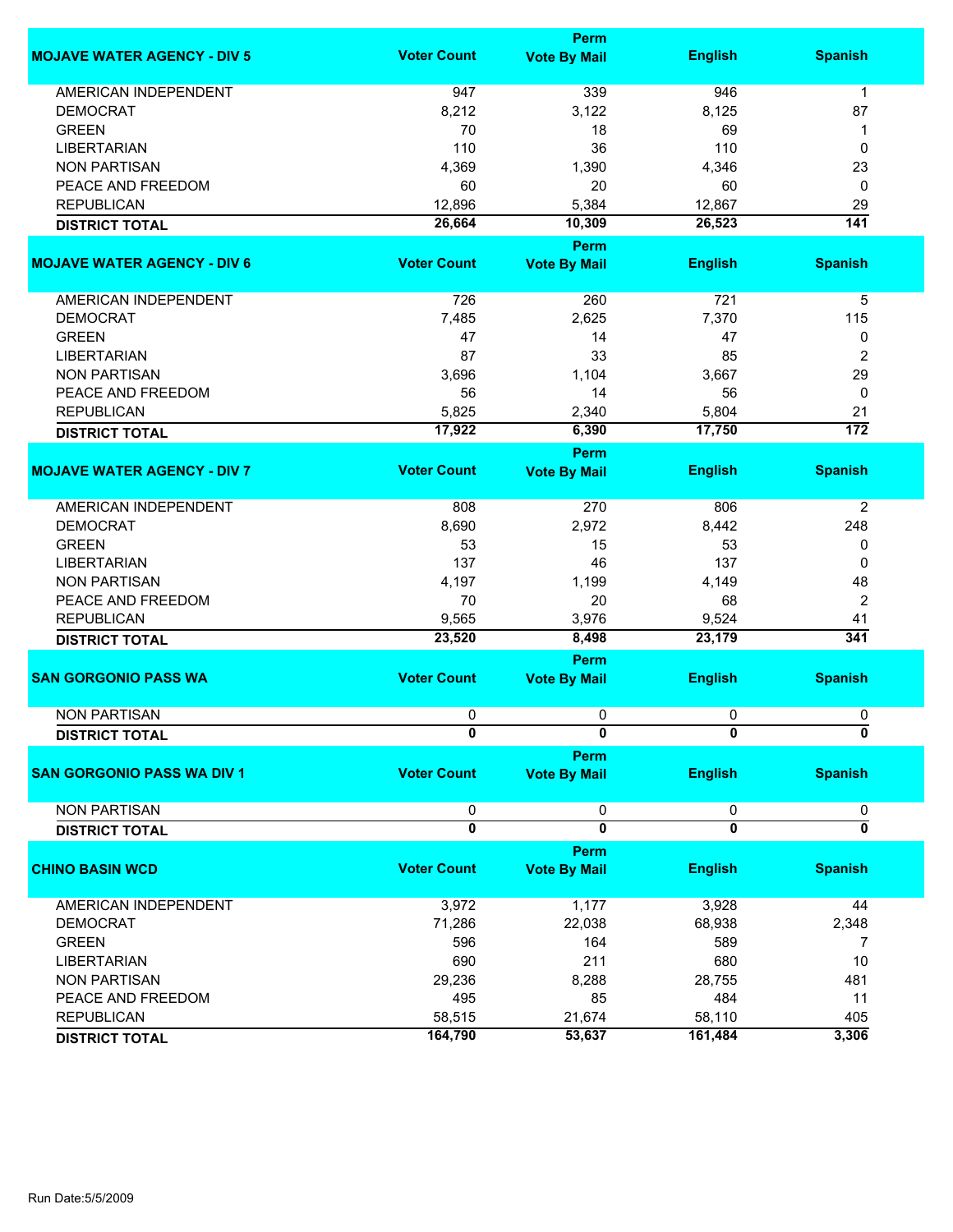|                                | Perm               |                             |                |                  |  |
|--------------------------------|--------------------|-----------------------------|----------------|------------------|--|
| <b>CHINO BASIN WCD - DIV 1</b> | <b>Voter Count</b> | <b>Vote By Mail</b>         | <b>English</b> | <b>Spanish</b>   |  |
| <b>AMERICAN INDEPENDENT</b>    | 683                | 201                         | 676            | $\overline{7}$   |  |
| <b>DEMOCRAT</b>                | 11,493             | 3,598                       | 11,253         | 240              |  |
| <b>GREEN</b>                   | 139                | 37                          | 139            | 0                |  |
| <b>LIBERTARIAN</b>             | 152                | 58                          | 150            | 2                |  |
| <b>NON PARTISAN</b>            | 4,791              | 1,384                       | 4,717          | 74               |  |
|                                |                    |                             |                |                  |  |
| PEACE AND FREEDOM              | 74                 | 10                          | 72             | $\overline{2}$   |  |
| <b>REPUBLICAN</b>              | 10,348             | 4,287                       | 10,298         | 50               |  |
| <b>DISTRICT TOTAL</b>          | 27,680             | 9,575                       | 27,305         | 375              |  |
| <b>CHINO BASIN WCD - DIV 2</b> | <b>Voter Count</b> | Perm<br><b>Vote By Mail</b> | <b>English</b> | <b>Spanish</b>   |  |
|                                |                    |                             |                |                  |  |
| AMERICAN INDEPENDENT           | 772                | 239                         | 767            | 5                |  |
| <b>DEMOCRAT</b>                | 11,841             | 3,712                       | 11,659         | 182              |  |
| <b>GREEN</b>                   | 130                | 37                          | 128            | 2                |  |
| <b>LIBERTARIAN</b>             | 127                | 36                          | 126            | 1                |  |
| <b>NON PARTISAN</b>            | 5,520              | 1,568                       | 5,468          | 52               |  |
| PEACE AND FREEDOM              | 70                 | 11                          | 70             | 0                |  |
| <b>REPUBLICAN</b>              | 10,318             | 3,761                       | 10,264         | 54               |  |
| <b>DISTRICT TOTAL</b>          | 28,778             | 9,364                       | 28,482         | 296              |  |
|                                |                    | <b>Perm</b>                 |                |                  |  |
| <b>CHINO BASIN WCD - DIV 3</b> | <b>Voter Count</b> | <b>Vote By Mail</b>         | <b>English</b> | <b>Spanish</b>   |  |
| <b>AMERICAN INDEPENDENT</b>    | 438                | 119                         | 430            | 8                |  |
| <b>DEMOCRAT</b>                | 9,345              | 2,893                       | 8,844          | 501              |  |
| <b>GREEN</b>                   | 70                 | 18                          | 70             | 0                |  |
| <b>LIBERTARIAN</b>             | 77                 | 15                          | 75             | $\overline{2}$   |  |
| <b>NON PARTISAN</b>            | 3,078              | 792                         | 3,001          | 77               |  |
| PEACE AND FREEDOM              | 63                 | 9                           | 62             | $\mathbf{1}$     |  |
| <b>REPUBLICAN</b>              | 5,498              | 1,885                       | 5,431          | 67               |  |
| <b>DISTRICT TOTAL</b>          | 18,569             | 5,731                       | 17,913         | 656              |  |
|                                |                    | Perm                        |                |                  |  |
| <b>CHINO BASIN WCD - DIV 4</b> | <b>Voter Count</b> | <b>Vote By Mail</b>         | <b>English</b> | <b>Spanish</b>   |  |
| <b>AMERICAN INDEPENDENT</b>    | 412                | 112                         | 404            | 8                |  |
| <b>DEMOCRAT</b>                | 8,676              | 2,682                       | 8,297          | 379              |  |
| <b>GREEN</b>                   | 43                 | 7                           | 43             | 0                |  |
| <b>LIBERTARIAN</b>             | 59                 | 11                          | 57             | $\boldsymbol{2}$ |  |
| <b>NON PARTISAN</b>            | 3,206              | 814                         | 3,131          | 75               |  |
|                                | 71                 |                             |                |                  |  |
| PEACE AND FREEDOM              |                    | 13                          | 70             | $\mathbf 1$      |  |
| <b>REPUBLICAN</b>              | 4,966              | 1,672                       | 4,906          | 60               |  |
| <b>DISTRICT TOTAL</b>          | 17,433             | 5,311                       | 16,908         | $\overline{525}$ |  |
| <b>CHINO BASIN WCD - DIV 5</b> | <b>Voter Count</b> | Perm<br><b>Vote By Mail</b> | <b>English</b> | <b>Spanish</b>   |  |
| AMERICAN INDEPENDENT           | 437                | 134                         | 432            | 5                |  |
| <b>DEMOCRAT</b>                | 9,998              | 2,853                       | 9,531          | 467              |  |
| <b>GREEN</b>                   | 60                 | 18                          | 58             | 2                |  |
| <b>LIBERTARIAN</b>             | 79                 | 23                          | 77             | $\overline{2}$   |  |
| <b>NON PARTISAN</b>            | 3,711              | 1,007                       | 3,612          | 99               |  |
| PEACE AND FREEDOM              | 90                 | 18                          | 88             | 2                |  |
|                                |                    |                             |                |                  |  |
| <b>REPUBLICAN</b>              | 7,695              | 2,618                       | 7,620          | 75               |  |
| <b>DISTRICT TOTAL</b>          | 22,070             | 6,671                       | 21,418         | 652              |  |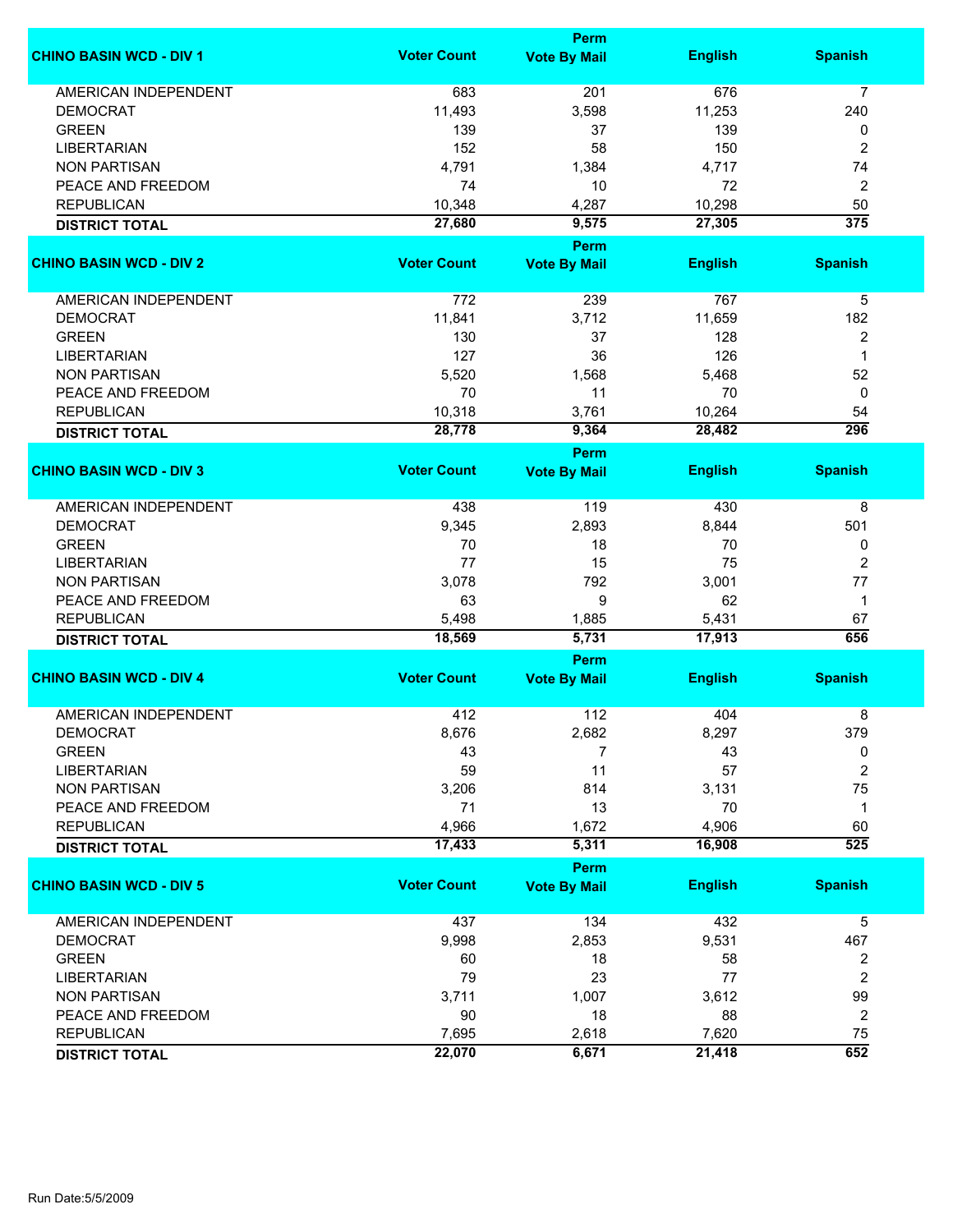|                                       | Perm               |                     |                |                         |  |
|---------------------------------------|--------------------|---------------------|----------------|-------------------------|--|
| <b>CHINO BASIN WCD - DIV 6</b>        | <b>Voter Count</b> | <b>Vote By Mail</b> | <b>English</b> | <b>Spanish</b>          |  |
| <b>AMERICAN INDEPENDENT</b>           | 637                | 187                 | 633            | $\overline{4}$          |  |
| <b>DEMOCRAT</b>                       | 11,216             | 3,573               | 10,858         | 358                     |  |
| <b>GREEN</b>                          | 87                 | 26                  | 85             | $\overline{\mathbf{c}}$ |  |
| <b>LIBERTARIAN</b>                    | 92                 | 32                  | 91             | 1                       |  |
| <b>NON PARTISAN</b>                   | 4,438              | 1,345               | 4,382          | 56                      |  |
| PEACE AND FREEDOM                     | 72                 | 18                  | 70             |                         |  |
|                                       |                    |                     |                | $\overline{2}$          |  |
| <b>REPUBLICAN</b>                     | 9,708              | 3,627               | 9,646          | 62                      |  |
| <b>DISTRICT TOTAL</b>                 | 26,250             | 8,808               | 25,765         | 485                     |  |
|                                       | <b>Voter Count</b> | Perm                |                |                         |  |
| <b>CHINO BASIN WCD - DIV 7</b>        |                    | <b>Vote By Mail</b> | <b>English</b> | <b>Spanish</b>          |  |
| AMERICAN INDEPENDENT                  | 593                | 185                 | 586            | $\overline{7}$          |  |
| <b>DEMOCRAT</b>                       | 8,717              | 2,727               | 8,496          | 221                     |  |
| <b>GREEN</b>                          | 67                 | 21                  | 66             | 1                       |  |
| <b>LIBERTARIAN</b>                    | 104                | 36                  | 104            | $\mathbf 0$             |  |
| <b>NON PARTISAN</b>                   | 4,492              | 1,378               | 4,444          | 48                      |  |
| PEACE AND FREEDOM                     | 55                 | 6                   | 52             | 3                       |  |
| <b>REPUBLICAN</b>                     | 9,982              | 3,824               | 9,945          | 37                      |  |
| <b>DISTRICT TOTAL</b>                 | 24,010             | 8,177               | 23,693         | $\overline{317}$        |  |
|                                       |                    | Perm                |                |                         |  |
| <b>SAN BERNARDINO VALLEY WCD</b>      | <b>Voter Count</b> | <b>Vote By Mail</b> | <b>English</b> | <b>Spanish</b>          |  |
| <b>AMERICAN INDEPENDENT</b>           | 2,863              | 932                 | 2,846          | 17                      |  |
| <b>DEMOCRAT</b>                       | 38,211             | 13,335              | 37,518         | 693                     |  |
| <b>GREEN</b>                          | 358                | 95                  | 356            | 2                       |  |
| <b>LIBERTARIAN</b>                    | 450                | 134                 | 447            | 3                       |  |
| <b>NON PARTISAN</b>                   | 17,009             | 5,151               | 16,854         | 155                     |  |
| PEACE AND FREEDOM                     | 277                | 67                  | 271            | 6                       |  |
| <b>REPUBLICAN</b>                     | 39,136             | 15,417              | 39,003         | 133                     |  |
| <b>DISTRICT TOTAL</b>                 | 98,304             | 35,131              | 97,295         | 1,009                   |  |
|                                       |                    | Perm                |                |                         |  |
| <b>SAN BERNARDINO VLY WCD - DIV 1</b> | <b>Voter Count</b> | <b>Vote By Mail</b> | <b>English</b> | <b>Spanish</b>          |  |
| <b>AMERICAN INDEPENDENT</b>           | 475                | 166                 | 473            | $\overline{2}$          |  |
| <b>DEMOCRAT</b>                       | 5,973              | 2,237               | 5,904          | 69                      |  |
| <b>GREEN</b>                          | 98                 | 33                  | 97             |                         |  |
| <b>LIBERTARIAN</b>                    | 88                 | 27                  | 88             | 0                       |  |
| <b>NON PARTISAN</b>                   | 2,908              | 908                 | 2,894          | 14                      |  |
| PEACE AND FREEDOM                     | 34                 | $\overline{7}$      | 33             | $\mathbf 1$             |  |
| <b>REPUBLICAN</b>                     | 8,590              | 3,586               | 8,573          | 17                      |  |
| <b>DISTRICT TOTAL</b>                 | 18,166             | 6,964               | 18,062         | $\overline{104}$        |  |
|                                       |                    | Perm                |                |                         |  |
| <b>SAN BERNARDINO VLY WCD - DIV 2</b> | <b>Voter Count</b> | <b>Vote By Mail</b> | <b>English</b> | <b>Spanish</b>          |  |
| AMERICAN INDEPENDENT                  | 353                | 109                 | 352            | $\mathbf{1}$            |  |
| <b>DEMOCRAT</b>                       | 4,801              | 1,305               | 4,650          | 151                     |  |
| <b>GREEN</b>                          | 35                 | 6                   | 35             | 0                       |  |
| <b>LIBERTARIAN</b>                    | 44                 | 16                  | 44             | 0                       |  |
| <b>NON PARTISAN</b>                   | 2,034              | 504                 | 2,000          | 34                      |  |
| PEACE AND FREEDOM                     | 34                 | 4                   | 32             | 2                       |  |
| <b>REPUBLICAN</b>                     | 3,655              | 1,153               | 3,630          | 25                      |  |
| <b>DISTRICT TOTAL</b>                 | 10,956             | 3,097               | 10,743         | $\overline{213}$        |  |
|                                       |                    |                     |                |                         |  |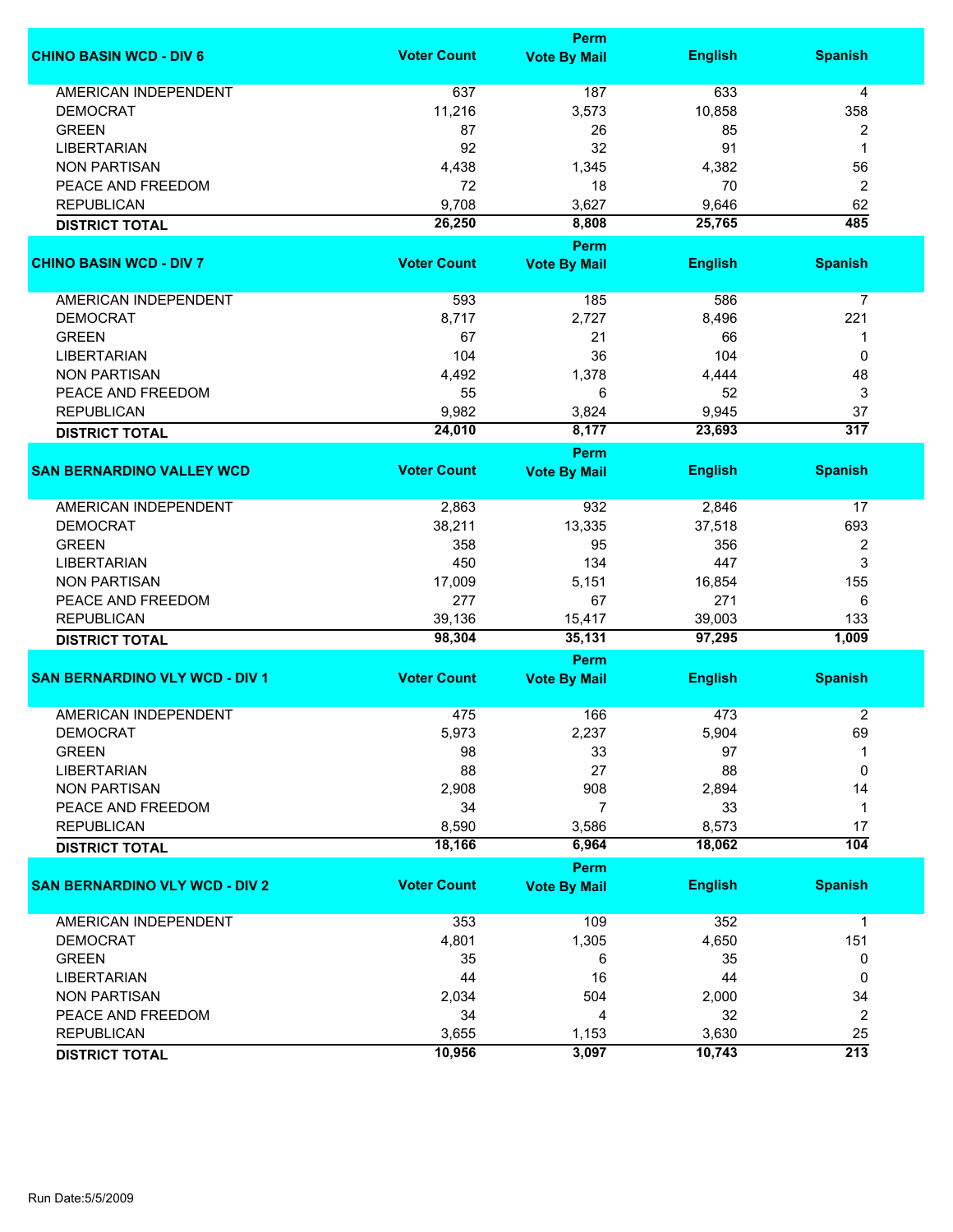|                                       |                    | Perm                |                |                  |
|---------------------------------------|--------------------|---------------------|----------------|------------------|
| <b>SAN BERNARDINO VLY WCD - DIV 3</b> | <b>Voter Count</b> | <b>Vote By Mail</b> | <b>English</b> | <b>Spanish</b>   |
| <b>AMERICAN INDEPENDENT</b>           | 538                | 154                 | 534            | 4                |
| <b>DEMOCRAT</b>                       | 6,943              | 2,441               | 6,838          | 105              |
| <b>GREEN</b>                          | 49                 | 15                  | 49             | 0                |
| <b>LIBERTARIAN</b>                    | 85                 | 23                  | 85             | 0                |
| <b>NON PARTISAN</b>                   | 2,929              | 903                 | 2,904          | 25               |
| PEACE AND FREEDOM                     | 38                 | 8                   | 38             | 0                |
| <b>REPUBLICAN</b>                     | 7,529              | 2,891               | 7,508          | 21               |
| <b>DISTRICT TOTAL</b>                 | 18,111             | 6,435               | 17,956         | 155              |
|                                       |                    | Perm                |                |                  |
| <b>SAN BERNARDINO VLY WCD - DIV 4</b> | <b>Voter Count</b> | <b>Vote By Mail</b> | <b>English</b> | <b>Spanish</b>   |
|                                       |                    |                     |                |                  |
| AMERICAN INDEPENDENT                  | 246                | 65                  | 242            | 4                |
| <b>DEMOCRAT</b>                       | 4,402              | 1,386               | 4,261          | 141              |
| <b>GREEN</b>                          | 23                 | 5                   | 23             | 0                |
| <b>LIBERTARIAN</b>                    | 37                 | 12                  | 35             | 2                |
| <b>NON PARTISAN</b>                   | 1,492              | 392                 | 1,457          | 35               |
| PEACE AND FREEDOM                     | 49                 | 13                  | 47             | 2                |
| <b>REPUBLICAN</b>                     | 2,607              | 940                 | 2,591          | 16               |
| <b>DISTRICT TOTAL</b>                 | 8,856              | 2,813               | 8,656          | $\overline{200}$ |
|                                       |                    | Perm                |                |                  |
| <b>SAN BERNARDINO VLY WCD - DIV 5</b> | <b>Voter Count</b> | <b>Vote By Mail</b> | <b>English</b> | <b>Spanish</b>   |
| <b>AMERICAN INDEPENDENT</b>           | 506                | 155                 | 503            | 3                |
| <b>DEMOCRAT</b>                       | 5,823              | 2,050               | 5,752          | 71               |
| <b>GREEN</b>                          | 63                 | 14                  | 63             | 0                |
| <b>LIBERTARIAN</b>                    | 87                 | 24                  | 86             | $\mathbf 1$      |
| <b>NON PARTISAN</b>                   | 2,652              | 794                 | 2,642          | 10               |
| PEACE AND FREEDOM                     | 36                 | 12                  | 36             | 0                |
| <b>REPUBLICAN</b>                     | 6,937              | 2,632               | 6,924          | 13               |
| <b>DISTRICT TOTAL</b>                 | 16,104             | 5,681               | 16,006         | 98               |
|                                       |                    | Perm                |                |                  |
| <b>SAN BERNARDINO VLY WCD - DIV 6</b> | <b>Voter Count</b> | <b>Vote By Mail</b> | <b>English</b> | <b>Spanish</b>   |
|                                       |                    |                     |                |                  |
| <b>AMERICAN INDEPENDENT</b>           | 370                | 155                 | 368            | $\overline{c}$   |
| <b>DEMOCRAT</b>                       | 5,453              | 2,212               | 5,373          | 80               |
| <b>GREEN</b>                          | 42                 | 13                  | 42             | 0                |
| <b>LIBERTARIAN</b>                    | 48                 | 14                  | 48             | 0                |
| <b>NON PARTISAN</b>                   | 1,953              | 675                 | 1,932          | 21               |
| PEACE AND FREEDOM                     | 46                 | 15                  | 46             | 0                |
| <b>REPUBLICAN</b>                     | 4,823              | 2,181               | 4,803          | 20               |
| <b>DISTRICT TOTAL</b>                 | 12,735             | 5,265               | 12,612         | $\overline{123}$ |
|                                       |                    | Perm                |                |                  |
| <b>SAN BERNARDINO VLY WCD - DIV 7</b> | <b>Voter Count</b> | <b>Vote By Mail</b> | <b>English</b> | <b>Spanish</b>   |
| <b>AMERICAN INDEPENDENT</b>           | 375                | 128                 | 374            | $\mathbf{1}$     |
| <b>DEMOCRAT</b>                       | 4,816              | 1,704               | 4,740          | 76               |
| <b>GREEN</b>                          | 48                 | 9                   | 47             | 1                |
| <b>LIBERTARIAN</b>                    | 61                 | 18                  | 61             | 0                |
| <b>NON PARTISAN</b>                   | 3,041              | 975                 | 3,025          | 16               |
| PEACE AND FREEDOM                     | 40                 | 8                   | 39             | 1                |
| <b>REPUBLICAN</b>                     | 4,995              | 2,034               | 4,974          | 21               |
| <b>DISTRICT TOTAL</b>                 | 13,376             | 4,876               | 13,260         | 116              |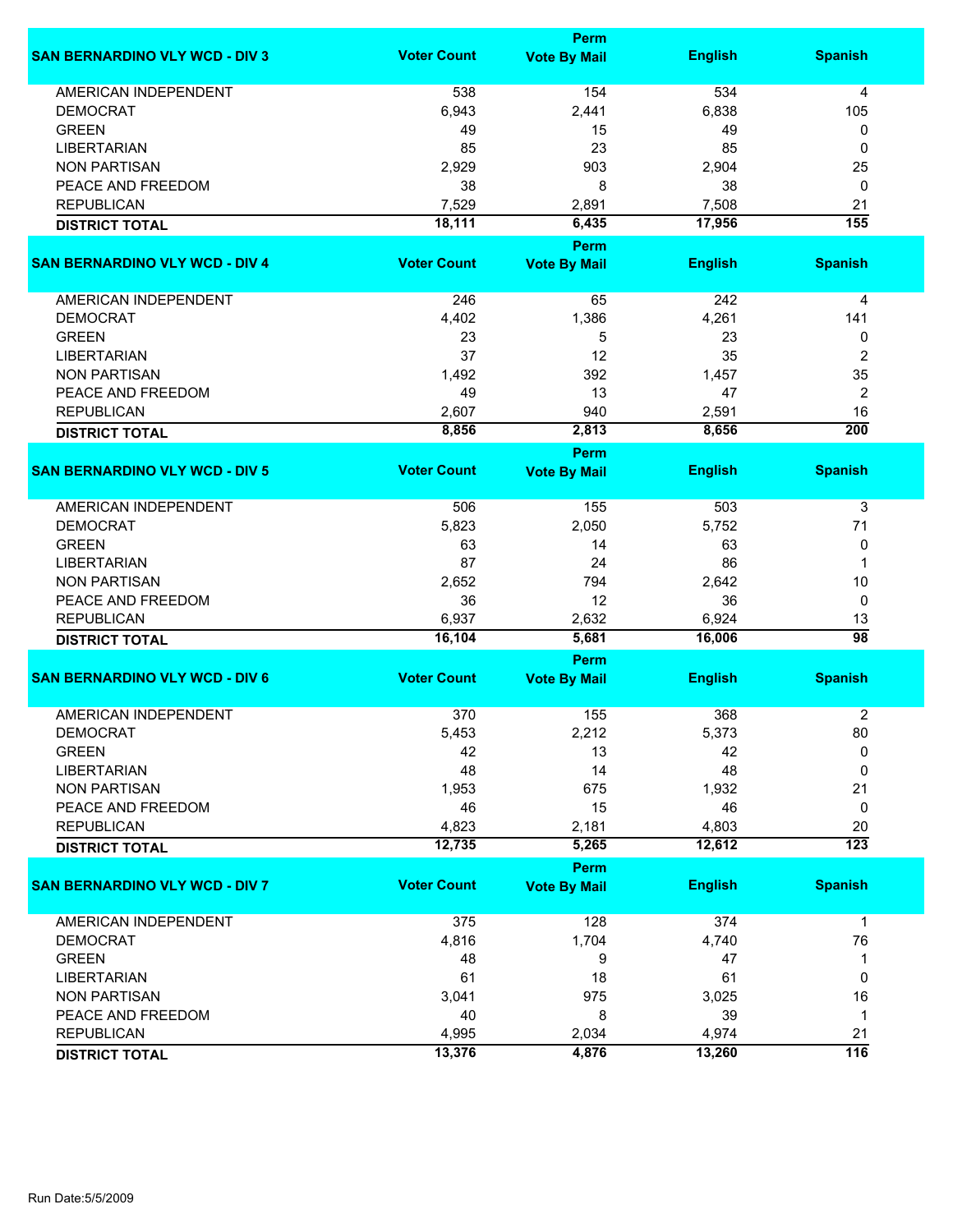|                                        |                    | <b>Perm</b>                 |                |                           |
|----------------------------------------|--------------------|-----------------------------|----------------|---------------------------|
| <b>BEAUMONT-CHERRY VALLEY WD</b>       | <b>Voter Count</b> | <b>Vote By Mail</b>         | <b>English</b> | <b>Spanish</b>            |
| <b>DEMOCRAT</b>                        | 1                  | 1                           | 1              | 0                         |
| <b>NON PARTISAN</b>                    | 0                  | 0                           | 0              | 0                         |
| <b>REPUBLICAN</b>                      | 1                  | 1                           |                | 0                         |
| <b>DISTRICT TOTAL</b>                  | $\overline{2}$     | $\overline{2}$              | $\overline{2}$ | ō                         |
|                                        |                    | Perm                        |                |                           |
| <b>BEAUMONT-CHERRY VALLEY WD DIV 5</b> | <b>Voter Count</b> | <b>Vote By Mail</b>         | <b>English</b> | <b>Spanish</b>            |
| <b>DEMOCRAT</b>                        | $\mathbf 1$        | 1                           | 1              | 0                         |
| <b>NON PARTISAN</b>                    | 0                  | 0                           | 0              | 0                         |
| <b>REPUBLICAN</b>                      |                    | 1                           |                | 0                         |
| <b>DISTRICT TOTAL</b>                  | $\overline{2}$     | $\overline{2}$              | $\overline{2}$ | $\overline{\mathfrak{o}}$ |
| <b>CRESTLINE VILLAGE WD</b>            | <b>Voter Count</b> | Perm<br><b>Vote By Mail</b> | <b>English</b> | <b>Spanish</b>            |
| <b>AMERICAN INDEPENDENT</b>            | 166                | 59                          | 166            | 0                         |
| <b>DEMOCRAT</b>                        | 1,273              | 563                         | 1,269          | 4                         |
| <b>GREEN</b>                           | 29                 | 12                          | 28             |                           |
| <b>LIBERTARIAN</b>                     | 35                 | 13                          | 35             | 0                         |
| <b>NON PARTISAN</b>                    | 710                | 245                         | 709            |                           |
| PEACE AND FREEDOM                      | 12                 | 4                           | 12             | 0                         |
| <b>REPUBLICAN</b>                      | 2,095              | 919                         | 2,090          | 5                         |
| <b>DISTRICT TOTAL</b>                  | 4,320              | 1,815                       | 4,309          | $\overline{11}$           |
|                                        |                    | Perm                        |                |                           |
| <b>EAST VALLEY WD</b>                  | <b>Voter Count</b> | <b>Vote By Mail</b>         | <b>English</b> | <b>Spanish</b>            |
| AMERICAN INDEPENDENT                   | 1,157              | 373                         | 1,149          | 8                         |
| <b>DEMOCRAT</b>                        | 16,688             | 5,795                       | 16,333         | 355                       |
| <b>GREEN</b>                           | 115                | 31                          | 115            | 0                         |
| <b>LIBERTARIAN</b>                     | 169                | 50                          | 168            | 1                         |
| <b>NON PARTISAN</b>                    | 6,379              | 1,900                       | 6,286          | 93                        |
| PEACE AND FREEDOM                      | 124                | 29                          | 122            | $\overline{2}$            |
| <b>REPUBLICAN</b>                      | 14,555             | 5,672                       | 14,490         | 65                        |
| <b>DISTRICT TOTAL</b>                  | 39,187             | 13,850                      | 38,663         | $\overline{524}$          |
|                                        |                    | Perm                        |                |                           |
| <b>HESPERIA WD</b>                     | <b>Voter Count</b> | <b>Vote By Mail</b>         | <b>English</b> | <b>Spanish</b>            |
| <b>AMERICAN INDEPENDENT</b>            | 1,149              | 363                         | 1,146          | 3                         |
| <b>DEMOCRAT</b>                        | 11,862             | 3,844                       | 11,541         | 321                       |
| <b>GREEN</b>                           | 78                 | 19                          | 77             | 1                         |
| <b>LIBERTARIAN</b>                     | 203                | 75                          | 202            | 1                         |
| <b>NON PARTISAN</b>                    | 5,994              | 1,689                       | 5,919          | 75                        |
| PEACE AND FREEDOM                      | 98                 | 23                          | 97             | $\mathbf 1$               |
| <b>REPUBLICAN</b>                      | 13,623             | 5,330                       | 13,566         | 57                        |
| <b>DISTRICT TOTAL</b>                  | 33,007             | 11,343                      | 32,548         | 459                       |
|                                        |                    | Perm                        |                |                           |
| <b>HI-DESERT WD</b>                    | <b>Voter Count</b> | <b>Vote By Mail</b>         | <b>English</b> | <b>Spanish</b>            |
| <b>AMERICAN INDEPENDENT</b>            | 465                | 186                         | 464            | $\mathbf 1$               |
| <b>DEMOCRAT</b>                        | 3,391              | 1,535                       | 3,375          | 16                        |
| <b>GREEN</b>                           | 50                 | 23                          | 50             | 0                         |
| <b>LIBERTARIAN</b>                     | 48                 | 14                          | 47             |                           |
| <b>NON PARTISAN</b>                    | 2,054              | 792                         | 2,048          | 6                         |
| PEACE AND FREEDOM                      | 22                 | 5                           | 22             | 0                         |
| <b>REPUBLICAN</b>                      | 5,215              | 2,531                       | 5,206          | 9                         |
|                                        | 11,245             | 5,086                       | 11,212         | $\overline{33}$           |
| <b>DISTRICT TOTAL</b>                  |                    |                             |                |                           |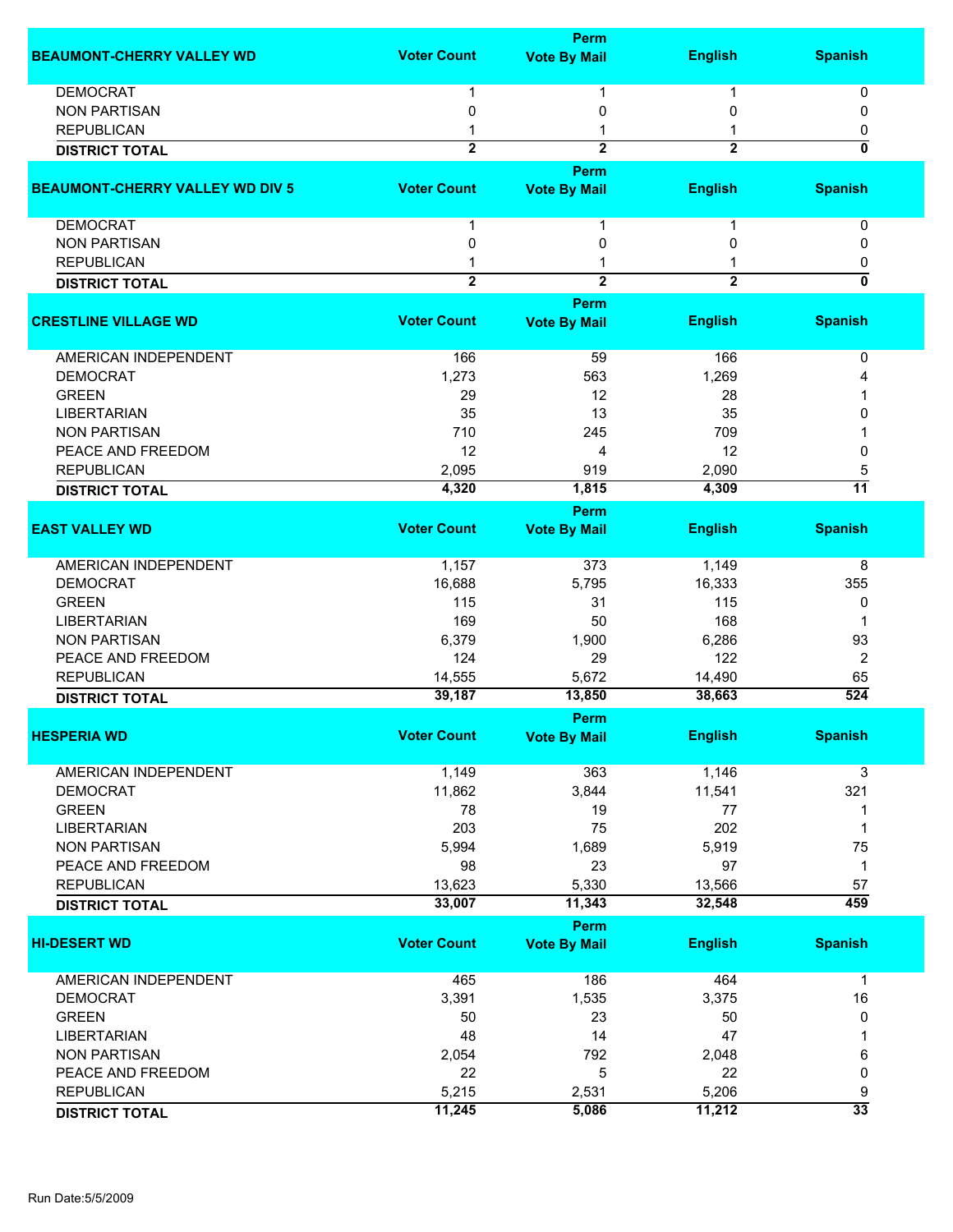|                               |                    | <b>Perm</b>         |                |                           |
|-------------------------------|--------------------|---------------------|----------------|---------------------------|
| <b>INDIAN WELLS VALLEY WD</b> | <b>Voter Count</b> | <b>Vote By Mail</b> | <b>English</b> | <b>Spanish</b>            |
| <b>AMERICAN INDEPENDENT</b>   | 5                  | 4                   | $\overline{5}$ | 0                         |
| <b>DEMOCRAT</b>               | 23                 | 21                  | 23             | 0                         |
| <b>GREEN</b>                  | 1                  | 0                   | 1              | 0                         |
| <b>NON PARTISAN</b>           | 24                 | 22                  | 24             | 0                         |
| <b>REPUBLICAN</b>             | 49                 | 42                  | 49             | 0                         |
| <b>DISTRICT TOTAL</b>         | 102                | 89                  | 102            | $\overline{\mathbf{0}}$   |
| <b>JOSHUA BASIN WD</b>        |                    | <b>Perm</b>         |                |                           |
|                               | <b>Voter Count</b> | <b>Vote By Mail</b> | <b>English</b> | <b>Spanish</b>            |
| <b>AMERICAN INDEPENDENT</b>   | 193                | 96                  | 192            | $\mathbf 1$               |
| <b>DEMOCRAT</b>               | 1,436              | 687                 | 1,424          | 12                        |
| <b>GREEN</b>                  | 46                 | 19                  | 46             | 0                         |
| <b>LIBERTARIAN</b>            | 38                 | 20                  | 38             | 0                         |
| <b>NON PARTISAN</b>           | 927                | 370                 | 927            | 0                         |
| PEACE AND FREEDOM             | 14                 | 8                   | 14             | 0                         |
| <b>REPUBLICAN</b>             | 1,554              | 788                 | 1,553          |                           |
| <b>DISTRICT TOTAL</b>         | 4,208              | 1,988               | 4,194          | $\overline{14}$           |
|                               |                    | <b>Perm</b>         |                |                           |
| <b>MONTE VISTA WD</b>         | <b>Voter Count</b> | <b>Vote By Mail</b> | <b>English</b> | <b>Spanish</b>            |
| <b>AMERICAN INDEPENDENT</b>   | 376                | 102                 | 373            | 3                         |
| <b>DEMOCRAT</b>               | 8,741              | 2,383               | 8,356          | 385                       |
| <b>GREEN</b>                  | 59                 | 20                  | 57             | 2                         |
| <b>LIBERTARIAN</b>            | 88                 | 28                  | 85             | 3                         |
| <b>NON PARTISAN</b>           | 3,176              | 800                 | 3,067          | 109                       |
| PEACE AND FREEDOM             | 81                 | 12                  | 78             | 3                         |
| <b>REPUBLICAN</b>             | 5,625              | 1,875               | 5,568          | 57                        |
| <b>DISTRICT TOTAL</b>         | 18,146             | 5,220               | 17,584         | 562                       |
|                               |                    | <b>Perm</b>         |                |                           |
| <b>ODESSA WATER DISTRICT</b>  | <b>Voter Count</b> | <b>Vote By Mail</b> | <b>English</b> | <b>Spanish</b>            |
| <b>AMERICAN INDEPENDENT</b>   | 348                | 105                 | 345            | 3                         |
| <b>DEMOCRAT</b>               | 3,704              | 1,216               | 3,663          | 41                        |
| <b>GREEN</b>                  | 24                 | 10                  | 24             | 0                         |
| LIBERTARIAN                   | 32                 | 9                   | 32             | 0                         |
| <b>NON PARTISAN</b>           | 1,846              | 477                 | 1,836          | 10                        |
| PEACE AND FREEDOM             | 21                 | 5                   | 21             | 0                         |
| <b>REPUBLICAN</b>             | 2,731              | 973                 | 2,727          | 4                         |
| <b>DISTRICT TOTAL</b>         | 8,706              | 2,795               | 8,648          | $\overline{58}$           |
|                               |                    | <b>Perm</b>         |                |                           |
| <b>RAND COMMUNITIES WD</b>    | <b>Voter Count</b> | <b>Vote By Mail</b> | <b>English</b> | <b>Spanish</b>            |
| AMERICAN INDEPENDENT          | 3                  | 1                   | 3              | 0                         |
| <b>DEMOCRAT</b>               | 19                 | 17                  | 19             | 0                         |
| <b>LIBERTARIAN</b>            |                    | 1                   |                | 0                         |
| <b>NON PARTISAN</b>           | 5                  | 5                   | 5              | 0                         |
| <b>REPUBLICAN</b>             | 28                 | 26                  | 28             | 0                         |
| <b>DISTRICT TOTAL</b>         | $\overline{56}$    | 50                  | 56             | $\overline{\mathfrak{o}}$ |
|                               |                    |                     |                |                           |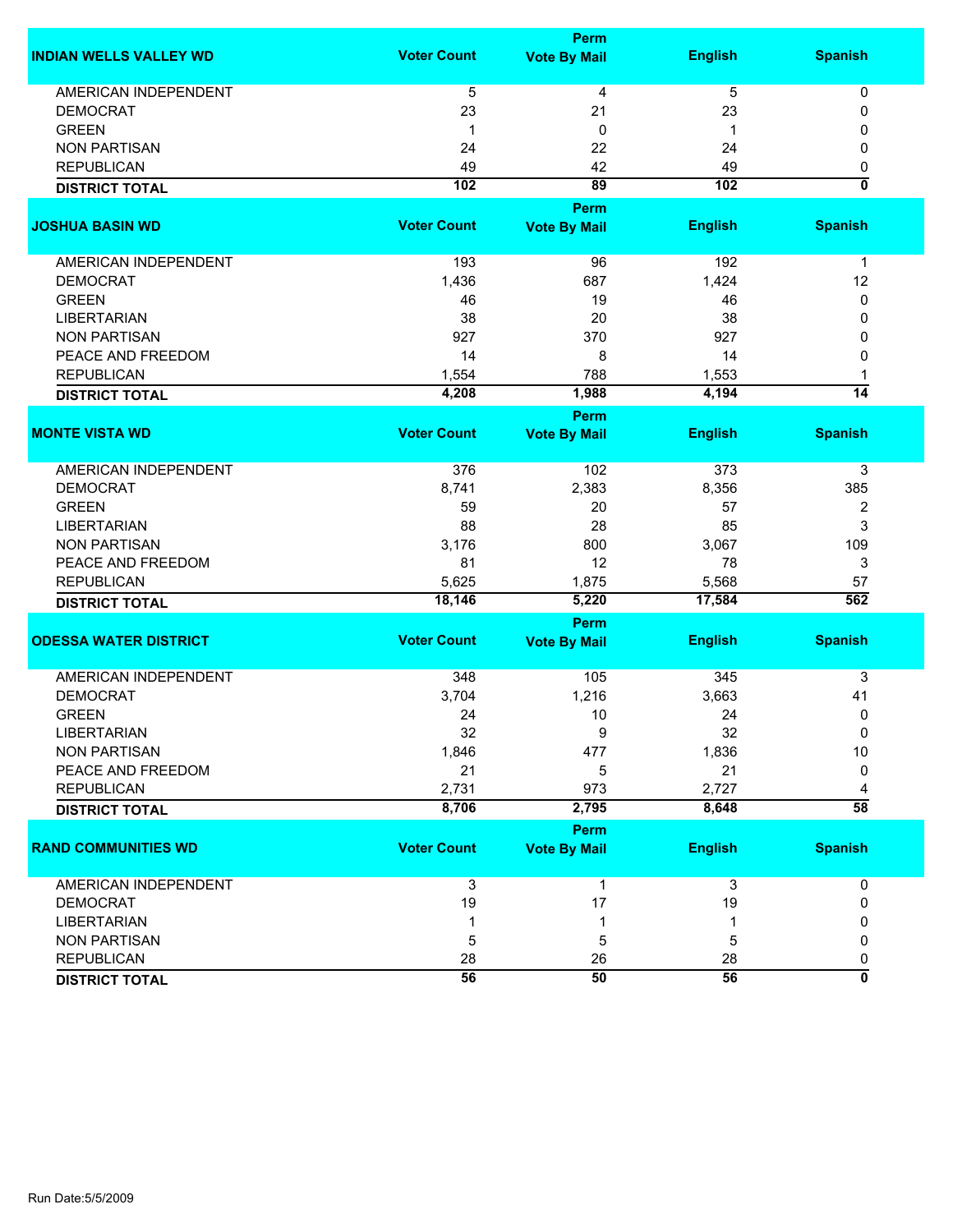|                                          |                    | <b>Perm</b>         |                  |                  |  |  |
|------------------------------------------|--------------------|---------------------|------------------|------------------|--|--|
| <b>RUNNING SPRINGS WD</b>                | <b>Voter Count</b> | <b>Vote By Mail</b> | <b>English</b>   | <b>Spanish</b>   |  |  |
| <b>AMERICAN INDEPENDENT</b>              | 74                 | 22                  | 74               | 0                |  |  |
| <b>DEMOCRAT</b>                          | 718                | 309                 | 715              | 3                |  |  |
| <b>GREEN</b>                             | 20                 | 6                   | 20               | 0                |  |  |
| <b>LIBERTARIAN</b>                       | 17                 | 8                   | 17               | 0                |  |  |
|                                          |                    |                     |                  |                  |  |  |
| <b>NON PARTISAN</b>                      | 477                | 174                 | 476              |                  |  |  |
| PEACE AND FREEDOM                        | 3                  | 1                   | 3                | 0                |  |  |
| <b>REPUBLICAN</b>                        | 1,331              | 535                 | 1,331            | 0                |  |  |
| <b>DISTRICT TOTAL</b>                    | 2,640              | 1,055               | 2,636            | 4                |  |  |
|                                          |                    | <b>Perm</b>         |                  |                  |  |  |
| <b>TWENTYNINE PALMS WD</b>               | <b>Voter Count</b> | <b>Vote By Mail</b> | <b>English</b>   | <b>Spanish</b>   |  |  |
| AMERICAN INDEPENDENT                     | 226                | 86                  | 225              | $\mathbf 1$      |  |  |
| <b>DEMOCRAT</b>                          | 1,764              | 747                 | 1,761            | 3                |  |  |
| <b>GREEN</b>                             | 30                 | 14                  | 30               | 0                |  |  |
| <b>LIBERTARIAN</b>                       | 39                 | 12                  | 39               | 0                |  |  |
|                                          | 1,403              | 492                 |                  |                  |  |  |
| <b>NON PARTISAN</b><br>PEACE AND FREEDOM | 17                 |                     | 1,402<br>17      |                  |  |  |
|                                          |                    | 5                   |                  | 0                |  |  |
| <b>REPUBLICAN</b>                        | 2,449              | 1,038               | 2,440            | 9                |  |  |
| <b>DISTRICT TOTAL</b>                    | 5,928              | 2,394               | 5,914            | $\overline{14}$  |  |  |
|                                          |                    | <b>Perm</b>         |                  |                  |  |  |
| <b>VICTORVILLE WD</b>                    | <b>Voter Count</b> | <b>Vote By Mail</b> | <b>English</b>   | <b>Spanish</b>   |  |  |
| <b>AMERICAN INDEPENDENT</b>              | 1,276              | 447                 | 1,268            | 8                |  |  |
| <b>DEMOCRAT</b>                          | 17,027             | 5,694               | 16,612           | 415              |  |  |
| <b>GREEN</b>                             | 86                 | 19                  | 85               | 1                |  |  |
| <b>LIBERTARIAN</b>                       | 163                | 60                  | 159              | 4                |  |  |
| <b>NON PARTISAN</b>                      | 7,456              | 2,215               | 7,378            | 78               |  |  |
| PEACE AND FREEDOM                        | 122                | 33                  | 118              | 4                |  |  |
|                                          |                    | 5,086               |                  |                  |  |  |
| <b>REPUBLICAN</b>                        | 13,605<br>39,735   | 13,554              | 13,534<br>39,154 | 71<br>581        |  |  |
| <b>DISTRICT TOTAL</b>                    |                    | <b>Perm</b>         |                  |                  |  |  |
| <b>VICTORVILLE WD - IMP DIST 1</b>       | <b>Voter Count</b> | <b>Vote By Mail</b> | <b>English</b>   | <b>Spanish</b>   |  |  |
|                                          |                    |                     |                  |                  |  |  |
| <b>AMERICAN INDEPENDENT</b>              | 996                | 348                 | 989              | 7                |  |  |
| <b>DEMOCRAT</b>                          | 13,137             | 4,388               | 12,813           | 324              |  |  |
| <b>GREEN</b>                             | 70                 | 17                  | 69               |                  |  |  |
| <b>LIBERTARIAN</b>                       | 119                | 48                  | 115              | 4                |  |  |
| <b>NON PARTISAN</b>                      | 5,687              | 1,673               | 5,625            | 62               |  |  |
| PEACE AND FREEDOM                        | 92                 | 25                  | 89               | 3                |  |  |
| <b>REPUBLICAN</b>                        | 9,996              | 3,715               | 9,945            | 51               |  |  |
| <b>DISTRICT TOTAL</b>                    | 30,097             | 10,214              | 29,645           | 452              |  |  |
|                                          |                    | Perm                |                  |                  |  |  |
| <b>VICTORVILLE WD - IMP DIST 2</b>       | <b>Voter Count</b> | <b>Vote By Mail</b> | <b>English</b>   | <b>Spanish</b>   |  |  |
| <b>AMERICAN INDEPENDENT</b>              | 280                | 99                  | 279              | $\mathbf 1$      |  |  |
| <b>DEMOCRAT</b>                          | 3,890              | 1,306               | 3,799            | 91               |  |  |
| <b>GREEN</b>                             | 16                 | 2                   | 16               | 0                |  |  |
| <b>LIBERTARIAN</b>                       | 44                 | 12                  | 44               | 0                |  |  |
| <b>NON PARTISAN</b>                      | 1,769              | 542                 | 1,753            | 16               |  |  |
| PEACE AND FREEDOM                        | 30                 | 8                   | 29               | $\mathbf 1$      |  |  |
|                                          |                    |                     |                  |                  |  |  |
| <b>REPUBLICAN</b>                        | 3,609              | 1,371               | 3,589            | 20               |  |  |
| <b>DISTRICT TOTAL</b>                    | 9,638              | 3,340               | 9,509            | $\overline{129}$ |  |  |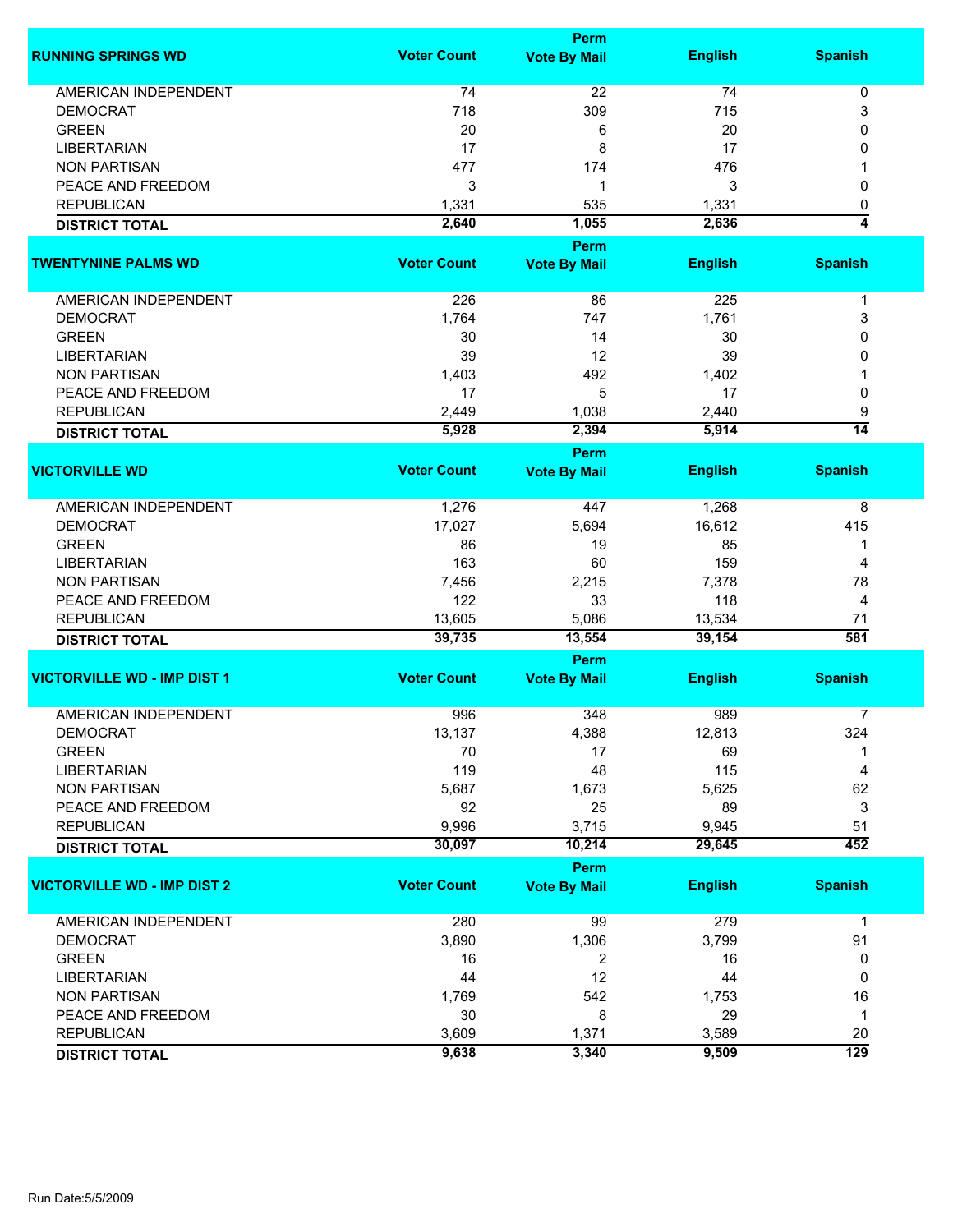|                                  |                    | Perm                               |                |                  |
|----------------------------------|--------------------|------------------------------------|----------------|------------------|
| <b>YUCAIPA VALLEY WD</b>         | <b>Voter Count</b> | <b>Vote By Mail</b>                | <b>English</b> | <b>Spanish</b>   |
| <b>AMERICAN INDEPENDENT</b>      | 896                | 294                                | 894            | 2                |
| <b>DEMOCRAT</b>                  | 7,717              | 3,037                              | 7,618          | 99               |
| <b>GREEN</b>                     | 98                 | 23                                 | 98             | 0                |
| <b>LIBERTARIAN</b>               | 138                | 40                                 | 138            | 0                |
| <b>NON PARTISAN</b>              | 4,137              | 1,362                              | 4,117          | 20               |
| PEACE AND FREEDOM                |                    |                                    |                |                  |
|                                  | 37                 | 10                                 | 37             | 0                |
| <b>REPUBLICAN</b>                | 13,061             | 5,268                              | 13,036         | 25               |
| <b>DISTRICT TOTAL</b>            | 26,084             | 10,034                             | 25,938         | $\overline{146}$ |
| <b>YUCAIPA VALLEY WD - DIV 1</b> | <b>Voter Count</b> | Perm<br><b>Vote By Mail</b>        | <b>English</b> | <b>Spanish</b>   |
|                                  |                    |                                    |                |                  |
| AMERICAN INDEPENDENT             | 250                | 78                                 | 250            | 0                |
| <b>DEMOCRAT</b>                  | 2,019              | 723                                | 1,986          | 33               |
| <b>GREEN</b>                     | 27                 | 5                                  | 27             | 0                |
| <b>LIBERTARIAN</b>               | 37                 | 9                                  | 37             | 0                |
| <b>NON PARTISAN</b>              | 1,173              | 367                                | 1,169          | 4                |
| PEACE AND FREEDOM                | 14                 | 5                                  | 14             | 0                |
| <b>REPUBLICAN</b>                | 3,394              | 1,336                              | 3,386          | 8                |
|                                  | 6,914              | 2,523                              | 6,869          | $\overline{45}$  |
| <b>DISTRICT TOTAL</b>            |                    | <b>Perm</b>                        |                |                  |
| <b>YUCAIPA VALLEY WD - DIV 2</b> | <b>Voter Count</b> | <b>Vote By Mail</b>                | <b>English</b> | <b>Spanish</b>   |
|                                  |                    |                                    |                |                  |
| <b>AMERICAN INDEPENDENT</b>      | 209                | 73                                 | 208            | 1                |
| <b>DEMOCRAT</b>                  | 1,666              | 628                                | 1,647          | 19               |
| <b>GREEN</b>                     | 24                 | 7                                  | 24             | 0                |
| <b>LIBERTARIAN</b>               | 39                 | 14                                 | 39             | 0                |
| <b>NON PARTISAN</b>              | 963                | 312                                | 960            | 3                |
| PEACE AND FREEDOM                | 6                  | $\overline{2}$                     | 6              | 0                |
| <b>REPUBLICAN</b>                | 2,654              | 1,083                              | 2,652          | 2                |
| <b>DISTRICT TOTAL</b>            | 5,561              | 2,119                              | 5,536          | $\overline{25}$  |
|                                  |                    | Perm                               |                |                  |
| <b>YUCAIPA VALLEY WD - DIV 3</b> | <b>Voter Count</b> | <b>Vote By Mail</b>                | <b>English</b> | <b>Spanish</b>   |
| <b>AMERICAN INDEPENDENT</b>      | 202                | 69                                 | 201            | 1                |
| <b>DEMOCRAT</b>                  | 1,837              | 832                                | 1,831          | 6                |
| <b>GREEN</b>                     | 21                 | 5                                  | 21             | 0                |
| <b>LIBERTARIAN</b>               | 23                 | 4                                  | 23             | 0                |
| <b>NON PARTISAN</b>              | 895                | 340                                | 891            |                  |
|                                  |                    |                                    |                |                  |
| PEACE AND FREEDOM                | 8                  |                                    | 8              | 0                |
| <b>REPUBLICAN</b>                | 3,688              | 1,599                              | 3,682          | 6                |
| <b>DISTRICT TOTAL</b>            | 6,674              | 2,850                              | 6,657          | $\overline{17}$  |
| <b>YUCAIPA VALLEY WD - DIV 4</b> | <b>Voter Count</b> | <b>Perm</b><br><b>Vote By Mail</b> | <b>English</b> | <b>Spanish</b>   |
|                                  |                    |                                    |                |                  |
| AMERICAN INDEPENDENT             | 166                | 45                                 | 166            | $\mathbf 0$      |
| <b>DEMOCRAT</b>                  | 1,593              | 585                                | 1,555          | 38               |
| <b>GREEN</b>                     | 22                 | 6                                  | 22             | 0                |
| <b>LIBERTARIAN</b>               | 32                 | 10                                 | 32             | 0                |
| <b>NON PARTISAN</b>              | 769                | 222                                | 760            | 9                |
| PEACE AND FREEDOM                | 8                  | -1                                 | 8              | 0                |
| <b>REPUBLICAN</b>                | 2,076              | 733                                | 2,067          | 9                |
| <b>DISTRICT TOTAL</b>            | 4,666              | 1,602                              | 4,610          | $\overline{56}$  |
|                                  |                    |                                    |                |                  |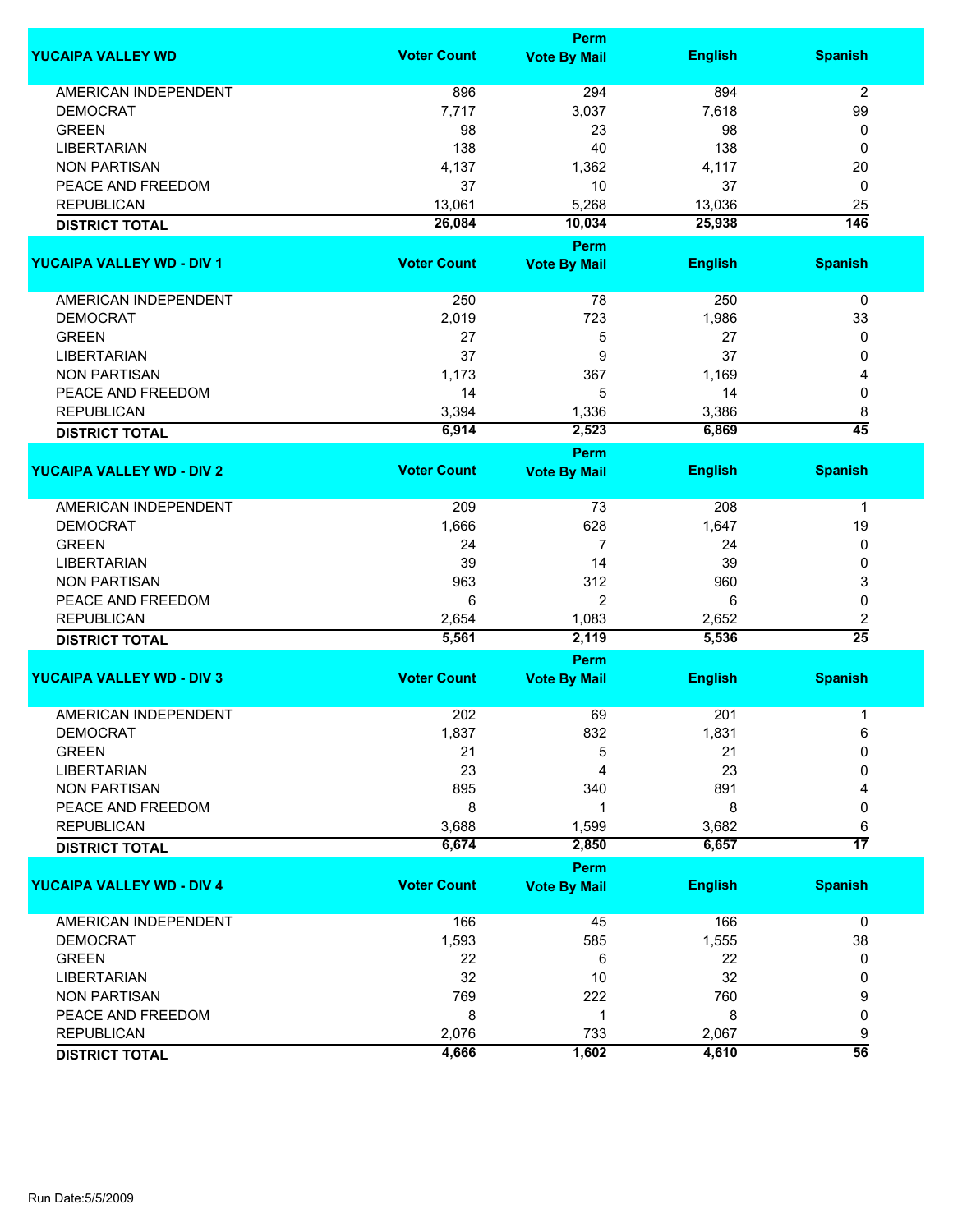|                                   |                    | <b>Perm</b>         |                |                         |  |  |
|-----------------------------------|--------------------|---------------------|----------------|-------------------------|--|--|
| <b>YUCAIPA VALLEY WD - DIV 5</b>  | <b>Voter Count</b> | <b>Vote By Mail</b> | <b>English</b> | <b>Spanish</b>          |  |  |
| <b>AMERICAN INDEPENDENT</b>       | 69                 | 29                  | 69             | 0                       |  |  |
| <b>DEMOCRAT</b>                   | 602                | 269                 | 599            | 3                       |  |  |
| <b>GREEN</b>                      | 4                  | 0                   | 4              | 0                       |  |  |
| <b>LIBERTARIAN</b>                | $\overline{7}$     | 3                   | 7              | 0                       |  |  |
| <b>NON PARTISAN</b>               | 337                | 121                 | 337            | 0                       |  |  |
| PEACE AND FREEDOM                 | 1                  | 1                   |                | 0                       |  |  |
|                                   |                    |                     | 1              |                         |  |  |
| <b>REPUBLICAN</b>                 | 1,249              | 517                 | 1,249          | 0                       |  |  |
| <b>DISTRICT TOTAL</b>             | 2,269              | 940                 | 2,266          | $\overline{\mathbf{3}}$ |  |  |
|                                   | <b>Voter Count</b> | <b>Perm</b>         |                |                         |  |  |
| <b>WEST VALLEY WD</b>             |                    | <b>Vote By Mail</b> | <b>English</b> | <b>Spanish</b>          |  |  |
| AMERICAN INDEPENDENT              | 653                | 178                 | 639            | 14                      |  |  |
| <b>DEMOCRAT</b>                   | 14,256             | 4,147               | 13,723         | 533                     |  |  |
| <b>GREEN</b>                      | 57                 | 12                  | 56             | 1                       |  |  |
| <b>LIBERTARIAN</b>                | 82                 | 19                  | 77             | 5                       |  |  |
| <b>NON PARTISAN</b>               | 4,539              | 1,201               | 4,419          | 120                     |  |  |
| PEACE AND FREEDOM                 | 118                | 26                  | 115            | 3                       |  |  |
| <b>REPUBLICAN</b>                 | 8,023              | 2,511               | 7,930          | 93                      |  |  |
|                                   | 27,728             | 8,094               | 26,959         | 769                     |  |  |
| <b>DISTRICT TOTAL</b>             |                    | <b>Perm</b>         |                |                         |  |  |
| <b>WEST VALLEY VECTOR CONTROL</b> | <b>Voter Count</b> | <b>Vote By Mail</b> | <b>English</b> | <b>Spanish</b>          |  |  |
| <b>AMERICAN INDEPENDENT</b>       | 5,273              | 1,621               | 5,223          | 50                      |  |  |
| <b>DEMOCRAT</b>                   | 88,359             | 27,786              | 85,902         | 2,457                   |  |  |
| <b>GREEN</b>                      | 708                | 196                 | 700            | 8                       |  |  |
| <b>LIBERTARIAN</b>                | 892                | 273                 | 882            | 10                      |  |  |
| <b>NON PARTISAN</b>               | 40,020             | 11,786              | 39,510         | 510                     |  |  |
| PEACE AND FREEDOM                 | 612                | 123                 | 597            | 15                      |  |  |
| <b>REPUBLICAN</b>                 | 83,868             | 31,876              | 83,385         | 483                     |  |  |
| <b>DISTRICT TOTAL</b>             | 219,732            | 73,661              | 216,199        | 3,533                   |  |  |
|                                   |                    | <b>Perm</b>         |                |                         |  |  |
| <b>COUNTY SERVICE AREA 20</b>     | <b>Voter Count</b> | <b>Vote By Mail</b> | <b>English</b> | <b>Spanish</b>          |  |  |
|                                   |                    |                     |                |                         |  |  |
| <b>AMERICAN INDEPENDENT</b>       | 174                | 81                  | 173            | 1                       |  |  |
| <b>DEMOCRAT</b>                   | 1,332              | 617                 | 1,322          | 10                      |  |  |
| <b>GREEN</b>                      | 38                 | 13                  | 38             | 0                       |  |  |
| <b>LIBERTARIAN</b>                | 34                 | 17                  | 34             | 0                       |  |  |
| <b>NON PARTISAN</b>               | 885                | 343                 | 885            | 0                       |  |  |
| PEACE AND FREEDOM                 | 13                 | 7                   | 13             | 0                       |  |  |
| <b>REPUBLICAN</b>                 | 1,472              | 723                 | 1,471          |                         |  |  |
| <b>DISTRICT TOTAL</b>             | 3,948              | 1,801               | 3,936          | $\overline{12}$         |  |  |
|                                   |                    | Perm                |                |                         |  |  |
| <b>COUNTY SERVICE AREA 29</b>     | <b>Voter Count</b> | <b>Vote By Mail</b> | <b>English</b> | <b>Spanish</b>          |  |  |
| <b>AMERICAN INDEPENDENT</b>       | 167                | 67                  | 167            | 0                       |  |  |
| <b>DEMOCRAT</b>                   | 850                | 346                 | 836            | 14                      |  |  |
| <b>GREEN</b>                      | 19                 | 5                   | 19             | 0                       |  |  |
| <b>LIBERTARIAN</b>                | 17                 | 2                   | 17             | 0                       |  |  |
| <b>NON PARTISAN</b>               | 485                | 146                 | 483            | 2                       |  |  |
| PEACE AND FREEDOM                 | 5                  | 1                   | 5              | 0                       |  |  |
| <b>REPUBLICAN</b>                 | 1,168              | 505                 | 1,157          | 11                      |  |  |
| <b>DISTRICT TOTAL</b>             | 2,711              | 1,072               | 2,684          | $\overline{27}$         |  |  |
|                                   |                    |                     |                |                         |  |  |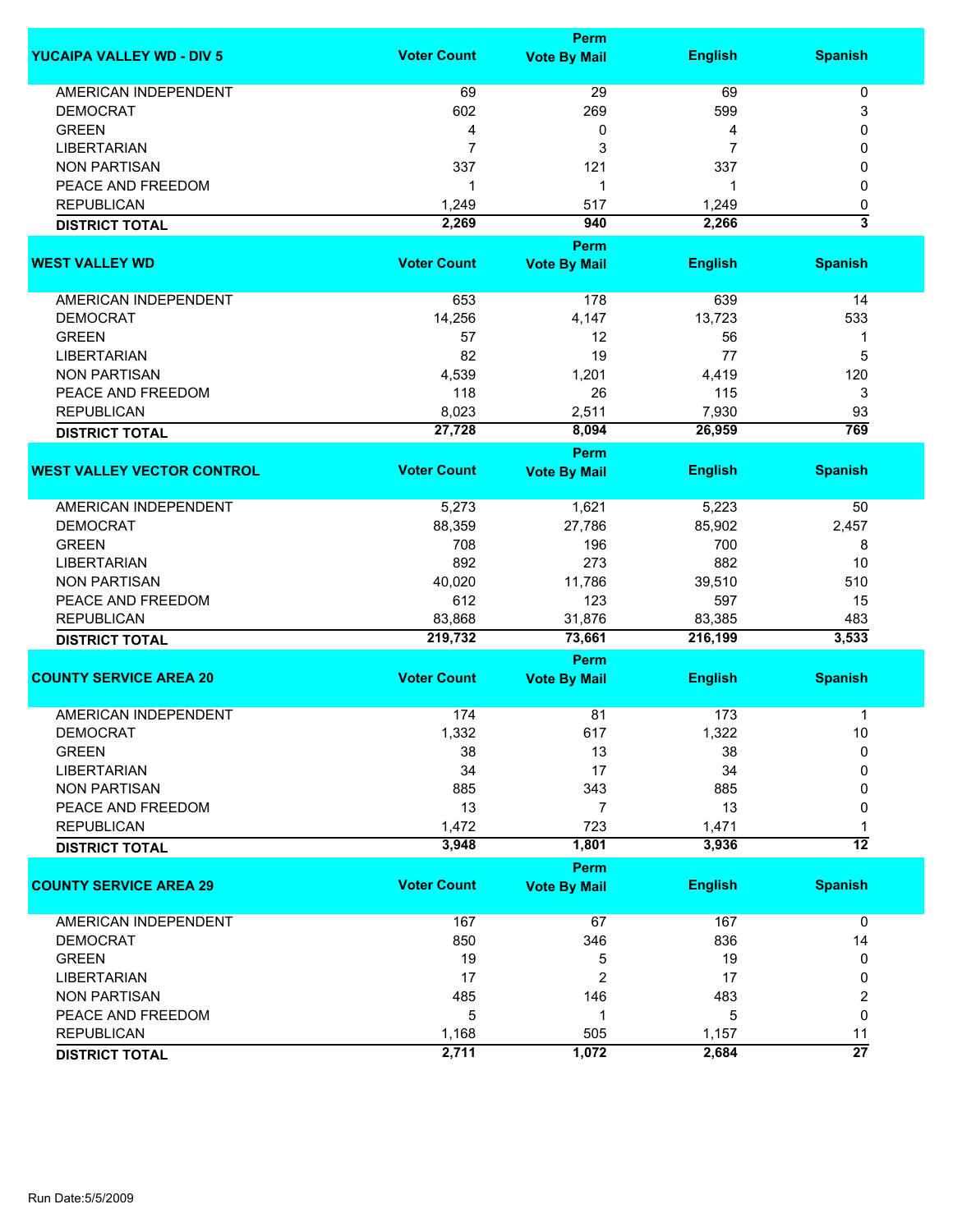|                                         |                    | <b>Perm</b>             |                 |                           |
|-----------------------------------------|--------------------|-------------------------|-----------------|---------------------------|
| <b>COUNTY SERVICE AREA 30</b>           | <b>Voter Count</b> | <b>Vote By Mail</b>     | <b>English</b>  | <b>Spanish</b>            |
| <b>AMERICAN INDEPENDENT</b>             | 3                  | 1                       | 3               | 0                         |
| <b>DEMOCRAT</b>                         | 18                 | 17                      | 18              | 0                         |
| <b>LIBERTARIAN</b>                      |                    |                         |                 |                           |
| <b>NON PARTISAN</b>                     | 5                  | 5                       | 5               | O                         |
| <b>REPUBLICAN</b>                       |                    |                         |                 |                           |
|                                         | 28                 | 26                      | 28              | 0                         |
| <b>DISTRICT TOTAL</b>                   | $\overline{55}$    | 50                      | 55              | $\overline{\mathbf{0}}$   |
|                                         |                    | <b>Perm</b>             |                 |                           |
| <b>COUNTY SERVICE AREA 56</b>           | <b>Voter Count</b> | <b>Vote By Mail</b>     | <b>English</b>  | <b>Spanish</b>            |
| AMERICAN INDEPENDENT                    | 93                 | 30                      | 93              | 0                         |
| <b>DEMOCRAT</b>                         | 744                | 293                     | 742             | 2                         |
| <b>GREEN</b>                            | 33                 | 14                      | 33              | ŋ                         |
| <b>LIBERTARIAN</b>                      | 25                 | 8                       |                 | n                         |
|                                         |                    |                         | 25              |                           |
| <b>NON PARTISAN</b>                     | 442                | 176                     | 442             | n                         |
| PEACE AND FREEDOM                       | 5                  | 0                       | 5               | ŋ                         |
| <b>REPUBLICAN</b>                       | 1,368              | 621                     | 1,366           | 2                         |
| <b>DISTRICT TOTAL</b>                   | 2,710              | 1,142                   | 2,706           | 4                         |
|                                         |                    | <b>Perm</b>             |                 |                           |
| <b>COUNTY SERVICE AREA 70 ZONE HL</b>   | <b>Voter Count</b> | <b>Vote By Mail</b>     | <b>English</b>  | <b>Spanish</b>            |
| AMERICAN INDEPENDENT                    | 1                  | 1                       | 1               | 0                         |
| <b>DEMOCRAT</b>                         | 25                 | 24                      | 25              | 0                         |
| <b>NON PARTISAN</b>                     | 6                  | 6                       | 6               | 0                         |
| <b>REPUBLICAN</b>                       | 44                 | 38                      | 44              | 0                         |
| <b>DISTRICT TOTAL</b>                   | 76                 | 69                      | $\overline{76}$ | 0                         |
|                                         |                    | Perm                    |                 |                           |
| <b>COUNTY SERVICE AREA 70 ZONE J</b>    | <b>Voter Count</b> | <b>Vote By Mail</b>     | <b>English</b>  | <b>Spanish</b>            |
| <b>AMERICAN INDEPENDENT</b>             | 37                 | 13                      | 35              | 2                         |
| <b>DEMOCRAT</b>                         | 322                | 106                     | 320             | 2                         |
| <b>GREEN</b>                            | 4                  | 1                       | 4               | 0                         |
| <b>LIBERTARIAN</b>                      | 4                  | $\overline{2}$          | 4               | 0                         |
| <b>NON PARTISAN</b>                     | 235                | 79                      | 235             |                           |
| PEACE AND FREEDOM                       | 1                  | 1                       | 1               | 0                         |
| <b>REPUBLICAN</b>                       | 657                | 277                     | 654             | 3                         |
| <b>DISTRICT TOTAL</b>                   | 1,260              | 479                     | 1,253           | $\overline{7}$            |
|                                         |                    | <b>Perm</b>             |                 |                           |
| <b>COUNTY SERVICE AREA 70 ZONE M</b>    | <b>Voter Count</b> | <b>Vote By Mail</b>     | <b>English</b>  | <b>Spanish</b>            |
| <b>AMERICAN INDEPENDENT</b>             | 31                 | 11                      | 31              | 0                         |
| <b>DEMOCRAT</b>                         | 176                | 87                      | 175             |                           |
| <b>GREEN</b>                            | 4                  | 3                       | 4               | 0                         |
|                                         |                    |                         |                 |                           |
| <b>NON PARTISAN</b>                     | 112                | 38                      | 112             | 0                         |
| PEACE AND FREEDOM                       | 1                  | 1                       | 1               | 0                         |
| <b>REPUBLICAN</b>                       | 153                | 62                      | 153             | 0                         |
| <b>DISTRICT TOTAL</b>                   | 477                | 202                     | 476             | $\mathbf 1$               |
|                                         |                    | Perm                    |                 |                           |
| <b>COUNTY SERVICE AREA 70 ZONE R-44</b> | <b>Voter Count</b> | <b>Vote By Mail</b>     | <b>English</b>  | <b>Spanish</b>            |
| <b>NON PARTISAN</b>                     | 0                  | 0                       | 0               | $\mathbf 0$               |
| <b>REPUBLICAN</b>                       | 5                  | 4                       | 5               | 0                         |
| <b>DISTRICT TOTAL</b>                   | $\overline{5}$     | $\overline{\mathbf{4}}$ | $\overline{5}$  | $\overline{\mathfrak{o}}$ |
|                                         |                    |                         |                 |                           |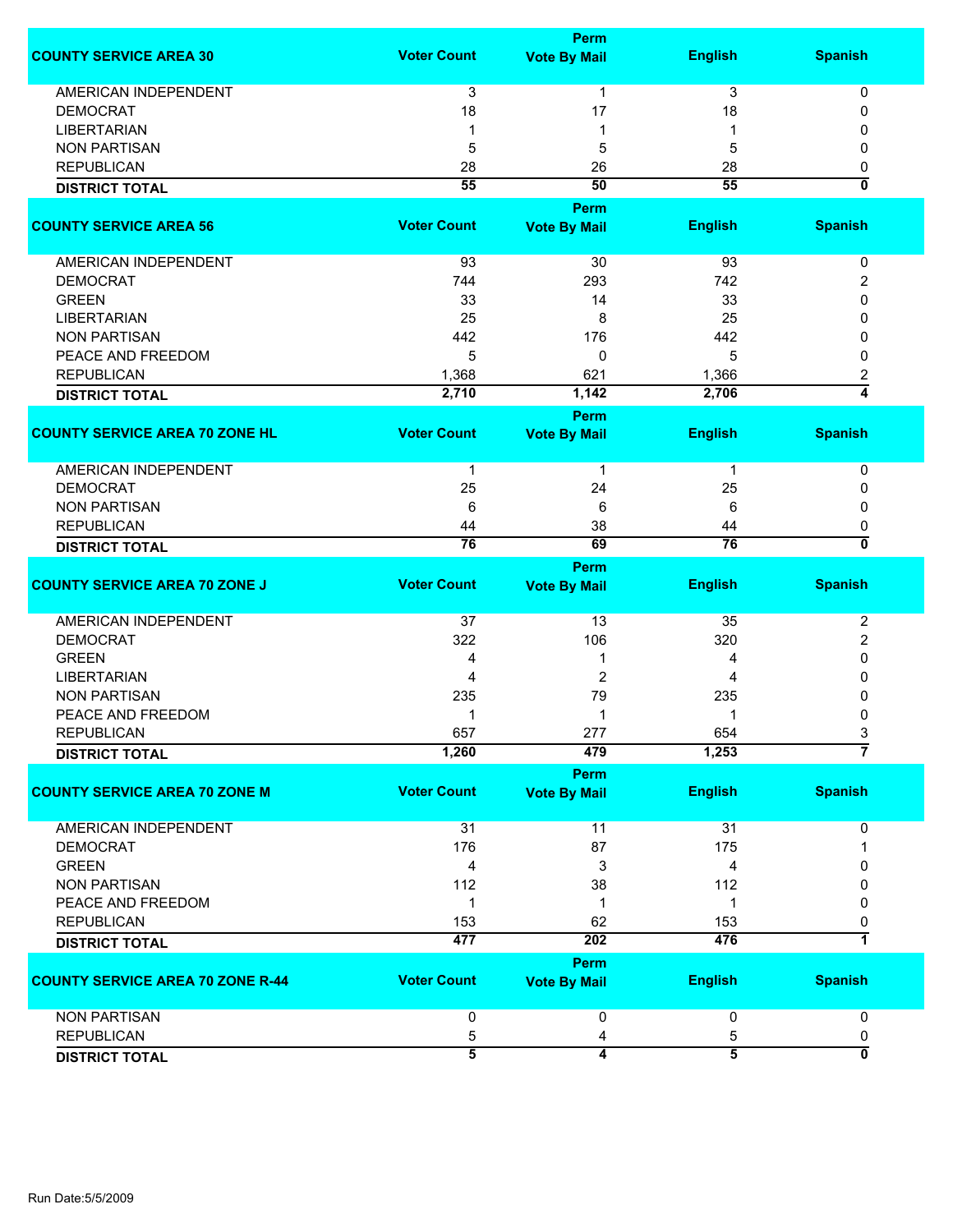|                                        |                    | Perm                |                |                |
|----------------------------------------|--------------------|---------------------|----------------|----------------|
| <b>COUNTY SERVICE AREA 70 ZONE P6</b>  | <b>Voter Count</b> | <b>Vote By Mail</b> | <b>English</b> | <b>Spanish</b> |
| AMERICAN INDEPENDENT                   | 13                 | 5                   | 12             | 1              |
| <b>DEMOCRAT</b>                        | 81                 | 30                  | 76             | 5              |
| <b>LIBERTARIAN</b>                     | 1                  | 0                   | $\mathbf 1$    | 0              |
| <b>NON PARTISAN</b>                    | 56                 | 10                  | 55             |                |
| PEACE AND FREEDOM                      | 1                  | 0                   | 1              | 0              |
| <b>REPUBLICAN</b>                      | 126                | 50                  | 124            | 2              |
|                                        | 278                | $\overline{95}$     | 269            | $\overline{9}$ |
| <b>DISTRICT TOTAL</b>                  |                    | Perm                |                |                |
| <b>COUNTY SERVICE AREA 70 ZONE R-3</b> | <b>Voter Count</b> | <b>Vote By Mail</b> | <b>English</b> | <b>Spanish</b> |
|                                        |                    |                     |                |                |
| AMERICAN INDEPENDENT                   | 21                 | 4                   | 21             | 0              |
| <b>DEMOCRAT</b>                        | 138                | 49                  | 138            | 0              |
| <b>GREEN</b>                           | 3                  | 2                   | 3              | 0              |
| <b>LIBERTARIAN</b>                     | 3                  | 0                   | 3              | 0              |
| <b>NON PARTISAN</b>                    | 102                | 22                  | 101            |                |
| PEACE AND FREEDOM                      | 1                  | 0                   | 1              | 0              |
| <b>REPUBLICAN</b>                      | 186                | 53                  | 186            | 0              |
| <b>DISTRICT TOTAL</b>                  | 454                | 130                 | 453            | $\overline{1}$ |
|                                        |                    | Perm                |                |                |
| <b>COUNTY SERVICE AREA 70 ZONE R15</b> | <b>Voter Count</b> | <b>Vote By Mail</b> | <b>English</b> | <b>Spanish</b> |
|                                        |                    |                     |                |                |
| <b>AMERICAN INDEPENDENT</b>            | 69                 | 31                  | 69             | $\mathbf 0$    |
| <b>DEMOCRAT</b>                        | 381                | 158                 | 379            | 2              |
| <b>GREEN</b>                           | 5                  | 2                   | 5              | 0              |
| <b>LIBERTARIAN</b>                     | 10                 | 5                   | 10             | 0              |
| <b>NON PARTISAN</b>                    | 226                | 89                  | 225            |                |
| PEACE AND FREEDOM                      | 1                  | 0                   | 1              | 0              |
| <b>REPUBLICAN</b>                      | 395                | 182                 | 395            | 0              |
| <b>DISTRICT TOTAL</b>                  | 1,087              | 467                 | 1,084          | 3              |
|                                        |                    | Perm                |                |                |
| <b>COUNTY SERVICE AREA 70 ZONE S7</b>  | <b>Voter Count</b> | <b>Vote By Mail</b> | <b>English</b> | <b>Spanish</b> |
| <b>AMERICAN INDEPENDENT</b>            | 40                 | 8                   | 40             | 0              |
| <b>DEMOCRAT</b>                        | 460                | 133                 | 454            | 6              |
| <b>GREEN</b>                           | 3                  | 1                   | 3              | 0              |
| <b>LIBERTARIAN</b>                     | 8                  |                     | 8              | O              |
| <b>NON PARTISAN</b>                    | 235                | 44                  | 234            |                |
| PEACE AND FREEDOM                      | 2                  | 0                   | $\overline{2}$ | 0              |
| <b>REPUBLICAN</b>                      | 384                | 124                 | 384            | 0              |
|                                        | 1,132              | 311                 | 1,125          | $\overline{7}$ |
| <b>DISTRICT TOTAL</b>                  |                    |                     |                |                |
|                                        |                    | Perm                |                |                |
| <b>COUNTY SERVICE AREA 70 ZONE TV4</b> | <b>Voter Count</b> | <b>Vote By Mail</b> | <b>English</b> | <b>Spanish</b> |
| AMERICAN INDEPENDENT                   | 32                 | 12                  | 32             | 0              |
| <b>DEMOCRAT</b>                        | 190                | 95                  | 189            |                |
| <b>GREEN</b>                           | 4                  | 3                   | 4              | 0              |
| <b>NON PARTISAN</b>                    | 119                | 40                  | 119            | 0              |
| PEACE AND FREEDOM                      | 1                  | $\mathbf 1$         | $\mathbf{1}$   | 0              |
| <b>REPUBLICAN</b>                      | 164                | 67                  | 164            | 0              |
| <b>DISTRICT TOTAL</b>                  | 510                | 218                 | 509            | 7              |
|                                        |                    |                     |                |                |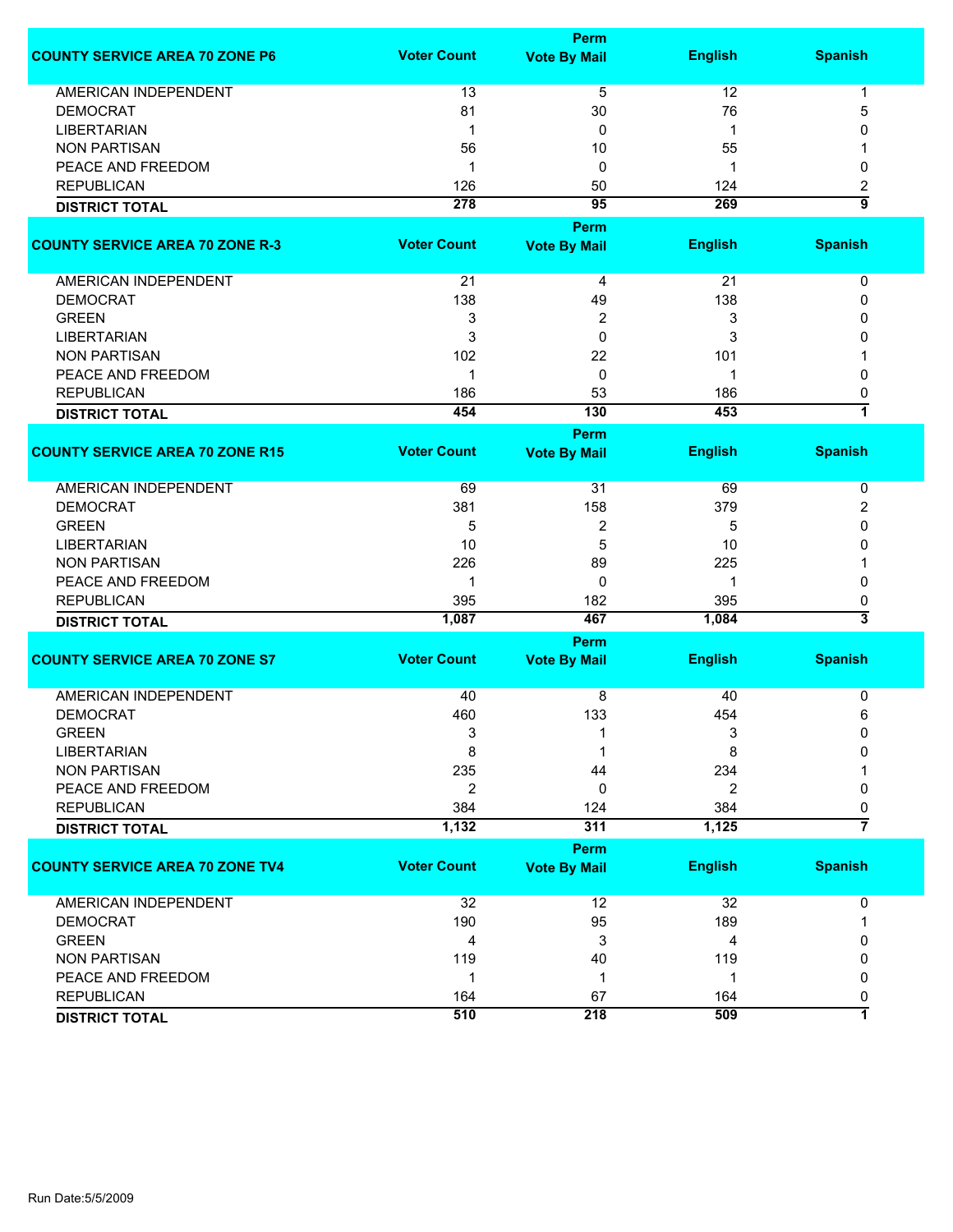|                                        | <b>Perm</b>        |                     |                |                 |
|----------------------------------------|--------------------|---------------------|----------------|-----------------|
| <b>COUNTY SERVICE AREA 70 ZONE TV5</b> | <b>Voter Count</b> | <b>Vote By Mail</b> | <b>English</b> | <b>Spanish</b>  |
| <b>AMERICAN INDEPENDENT</b>            | 237                | 113                 | 236            | $\mathbf{1}$    |
| <b>DEMOCRAT</b>                        | 1,460              | 641                 | 1,453          | 7               |
| <b>GREEN</b>                           | 34                 | 15                  | 34             | 0               |
| <b>LIBERTARIAN</b>                     | 39                 | 22                  | 39             | 0               |
| <b>NON PARTISAN</b>                    | 976                | 371                 | 975            |                 |
| PEACE AND FREEDOM                      | 10                 | 4                   | 10             | 0               |
| <b>REPUBLICAN</b>                      | 1,746              | 822                 | 1,744          | 2               |
| <b>DISTRICT TOTAL</b>                  | 4,502              | 1,988               | 4,491          | $\overline{11}$ |
|                                        |                    | <b>Perm</b>         |                |                 |
| <b>CENSUS TRACT 01.03</b>              | <b>Voter Count</b> | <b>Vote By Mail</b> | <b>English</b> | <b>Spanish</b>  |
| AMERICAN INDEPENDENT                   | 40                 | 9                   | 40             | $\pmb{0}$       |
| <b>DEMOCRAT</b>                        | 772                | 269                 | 767            | 5               |
| <b>GREEN</b>                           | 8                  | 2                   | 8              | 0               |
| <b>LIBERTARIAN</b>                     | 8                  | 5                   | 8              | 0               |
| <b>NON PARTISAN</b>                    | 459                | 151                 | 455            | 4               |
| PEACE AND FREEDOM                      | 4                  | 1                   | 4              | 0               |
| <b>REPUBLICAN</b>                      | 858                | 355                 | 854            | 4               |
| <b>DISTRICT TOTAL</b>                  | 2,149              | 792                 | 2,136          | $\overline{13}$ |
|                                        |                    | Perm                |                |                 |
| <b>CENSUS TRACT 01.04</b>              | <b>Voter Count</b> | <b>Vote By Mail</b> | <b>English</b> | <b>Spanish</b>  |
| AMERICAN INDEPENDENT                   | 77                 | 22                  | 77             | 0               |
| <b>DEMOCRAT</b>                        | 1,286              | 441                 | 1,271          | 15              |
| <b>GREEN</b>                           | 3                  | 0                   | 3              | 0               |
| <b>LIBERTARIAN</b>                     | 10                 | 3                   | 10             | 0               |
| <b>NON PARTISAN</b>                    | 796                | 247                 | 791            | 5               |
| PEACE AND FREEDOM                      | 14                 | 4                   | 14             | $\mathbf 0$     |
| <b>REPUBLICAN</b>                      | 1,348              | 493                 | 1,345          | 3               |
| <b>DISTRICT TOTAL</b>                  | 3,534              | 1,210               | 3,511          | $\overline{23}$ |
|                                        |                    | <b>Perm</b>         |                |                 |
| <b>CENSUS TRACT 01.05</b>              | <b>Voter Count</b> | <b>Vote By Mail</b> | <b>English</b> | <b>Spanish</b>  |
| <b>AMERICAN INDEPENDENT</b>            | 67                 | 28                  | 67             | 0               |
| DEMOCRAT                               | 1,025              | 347                 | 1,016          | 9               |
| <b>GREEN</b>                           | 6                  |                     | 6              | 0               |
| <b>LIBERTARIAN</b>                     | 17                 | 9                   | 17             | 0               |
| <b>NON PARTISAN</b>                    | 762                | 262                 | 760            | 2               |
| PEACE AND FREEDOM                      | $\mathsf 3$        | 1                   | $\overline{2}$ | 1               |
| <b>REPUBLICAN</b>                      | 1,283              | 513                 | 1,280          | 3               |
| <b>DISTRICT TOTAL</b>                  | 3,163              | 1,161               | 3,148          | $\overline{15}$ |
|                                        |                    | <b>Perm</b>         |                |                 |
| <b>CENSUS TRACT 01.06</b>              | <b>Voter Count</b> | <b>Vote By Mail</b> | <b>English</b> | <b>Spanish</b>  |
| <b>AMERICAN INDEPENDENT</b>            | 113                | 38                  | 113            | $\mathbf 0$     |
| <b>DEMOCRAT</b>                        | 1,929              | 718                 | 1,914          | 15              |
| <b>GREEN</b>                           | 17                 | 2                   | 17             | 0               |
| <b>LIBERTARIAN</b>                     | 24                 | 6                   | 24             | 0               |
| <b>NON PARTISAN</b>                    | 1,452              | 492                 | 1,450          | 2               |
| PEACE AND FREEDOM                      | 10                 | 3                   | 10             | 0               |
| <b>REPUBLICAN</b>                      | 2,761              | 1,181               | 2,755          | 6               |
| <b>DISTRICT TOTAL</b>                  | 6,306              | 2,440               | 6,283          | $\overline{23}$ |
|                                        |                    |                     |                |                 |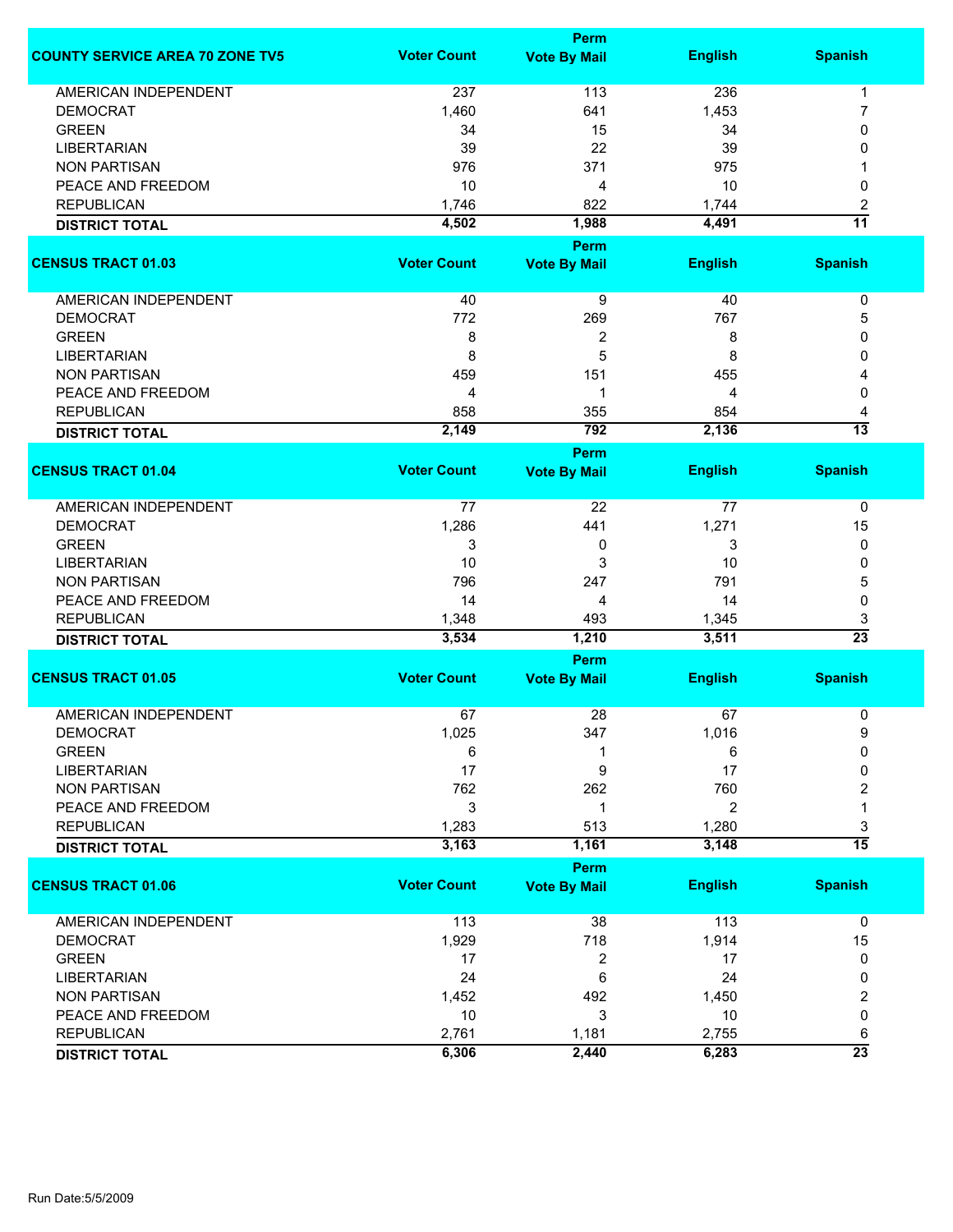|                             |                    | <b>Perm</b>         |                |                                     |
|-----------------------------|--------------------|---------------------|----------------|-------------------------------------|
| <b>CENSUS TRACT 01.07</b>   | <b>Voter Count</b> | <b>Vote By Mail</b> | <b>English</b> | <b>Spanish</b>                      |
| <b>AMERICAN INDEPENDENT</b> | 58                 | 17                  | 58             | $\pmb{0}$                           |
| <b>DEMOCRAT</b>             | 537                | 199                 | 532            | 5                                   |
| <b>GREEN</b>                | 4                  | 1                   | 4              | 0                                   |
| <b>LIBERTARIAN</b>          | 13                 | 6                   | 13             | 0                                   |
| <b>NON PARTISAN</b>         | 283                | 85                  | 280            | 3                                   |
| PEACE AND FREEDOM           |                    | 0                   | 4              | 0                                   |
| <b>REPUBLICAN</b>           | 4                  |                     |                |                                     |
|                             | 822                | 348                 | 820            | $\boldsymbol{2}$<br>$\overline{10}$ |
| <b>DISTRICT TOTAL</b>       | 1,721              | 656                 | 1,711          |                                     |
|                             |                    | <b>Perm</b>         |                |                                     |
| <b>CENSUS TRACT 01.08</b>   | <b>Voter Count</b> | <b>Vote By Mail</b> | <b>English</b> | <b>Spanish</b>                      |
| AMERICAN INDEPENDENT        | 54                 | 18                  | 53             | $\mathbf 1$                         |
| <b>DEMOCRAT</b>             | 871                | 265                 | 870            | 1                                   |
| <b>GREEN</b>                | 3                  | 2                   | 3              | 0                                   |
| <b>LIBERTARIAN</b>          | 13                 | 3                   | 13             | 0                                   |
| <b>NON PARTISAN</b>         | 462                | 122                 | 461            |                                     |
| PEACE AND FREEDOM           | 5                  | 4                   | 5              | 0                                   |
| <b>REPUBLICAN</b>           |                    |                     | 1,127          |                                     |
|                             | 1,131              | 426<br>840          |                | 4<br>7                              |
| <b>DISTRICT TOTAL</b>       | 2,539              |                     | 2,532          |                                     |
| <b>CENSUS TRACT 01.09</b>   | <b>Voter Count</b> | <b>Perm</b>         | <b>English</b> | <b>Spanish</b>                      |
|                             |                    | <b>Vote By Mail</b> |                |                                     |
| <b>AMERICAN INDEPENDENT</b> | 134                | 41                  | 133            | 1                                   |
| <b>DEMOCRAT</b>             | 1,186              | 374                 | 1,173          | 13                                  |
| <b>GREEN</b>                | 10                 | 3                   | 10             | 0                                   |
| <b>LIBERTARIAN</b>          | 29                 | 11                  | 29             | 0                                   |
| <b>NON PARTISAN</b>         | 739                | 225                 | 738            |                                     |
| PEACE AND FREEDOM           | 9                  | $\overline{2}$      | 9              | 0                                   |
| <b>REPUBLICAN</b>           | 1,868              | 735                 | 1,863          | 5                                   |
| <b>DISTRICT TOTAL</b>       | 3,975              | 1,391               | 3,955          | $\overline{20}$                     |
|                             |                    | <b>Perm</b>         |                |                                     |
| <b>CENSUS TRACT 01.10</b>   | <b>Voter Count</b> | <b>Vote By Mail</b> | <b>English</b> | <b>Spanish</b>                      |
|                             |                    |                     |                |                                     |
| <b>AMERICAN INDEPENDENT</b> | 111                | 36                  | 110            | 1                                   |
| <b>DEMOCRAT</b>             | 1,692              | 540                 | 1,629          | 63                                  |
| <b>GREEN</b>                | 20                 | 6                   | 20             | 0                                   |
| <b>LIBERTARIAN</b>          | 19                 | 6                   | 19             | 0                                   |
| <b>NON PARTISAN</b>         | 924                | 291                 | 906            | 18                                  |
| PEACE AND FREEDOM           | 22                 | 1                   | 19             | 3                                   |
| <b>REPUBLICAN</b>           | 1,735              | 724                 | 1,727          | 8                                   |
| <b>DISTRICT TOTAL</b>       | 4,523              | 1,604               | 4,430          | $\overline{93}$                     |
|                             |                    | <b>Perm</b>         |                |                                     |
| <b>CENSUS TRACT 01.11</b>   | <b>Voter Count</b> | <b>Vote By Mail</b> | <b>English</b> | <b>Spanish</b>                      |
| <b>AMERICAN INDEPENDENT</b> | 42                 | 19                  | 42             | 0                                   |
| <b>DEMOCRAT</b>             | 396                | 143                 | 394            | 2                                   |
| <b>GREEN</b>                | 7                  | 4                   | 7              | 0                                   |
| <b>LIBERTARIAN</b>          | 12                 | 5                   | 12             | 0                                   |
| <b>NON PARTISAN</b>         | 251                | 100                 | 251            | 0                                   |
| PEACE AND FREEDOM           | 6                  | 0                   | 6              | 0                                   |
| <b>REPUBLICAN</b>           | 770                | 304                 | 768            | 2                                   |
|                             | 1,484              | 575                 | 1,480          | $\overline{4}$                      |
| <b>DISTRICT TOTAL</b>       |                    |                     |                |                                     |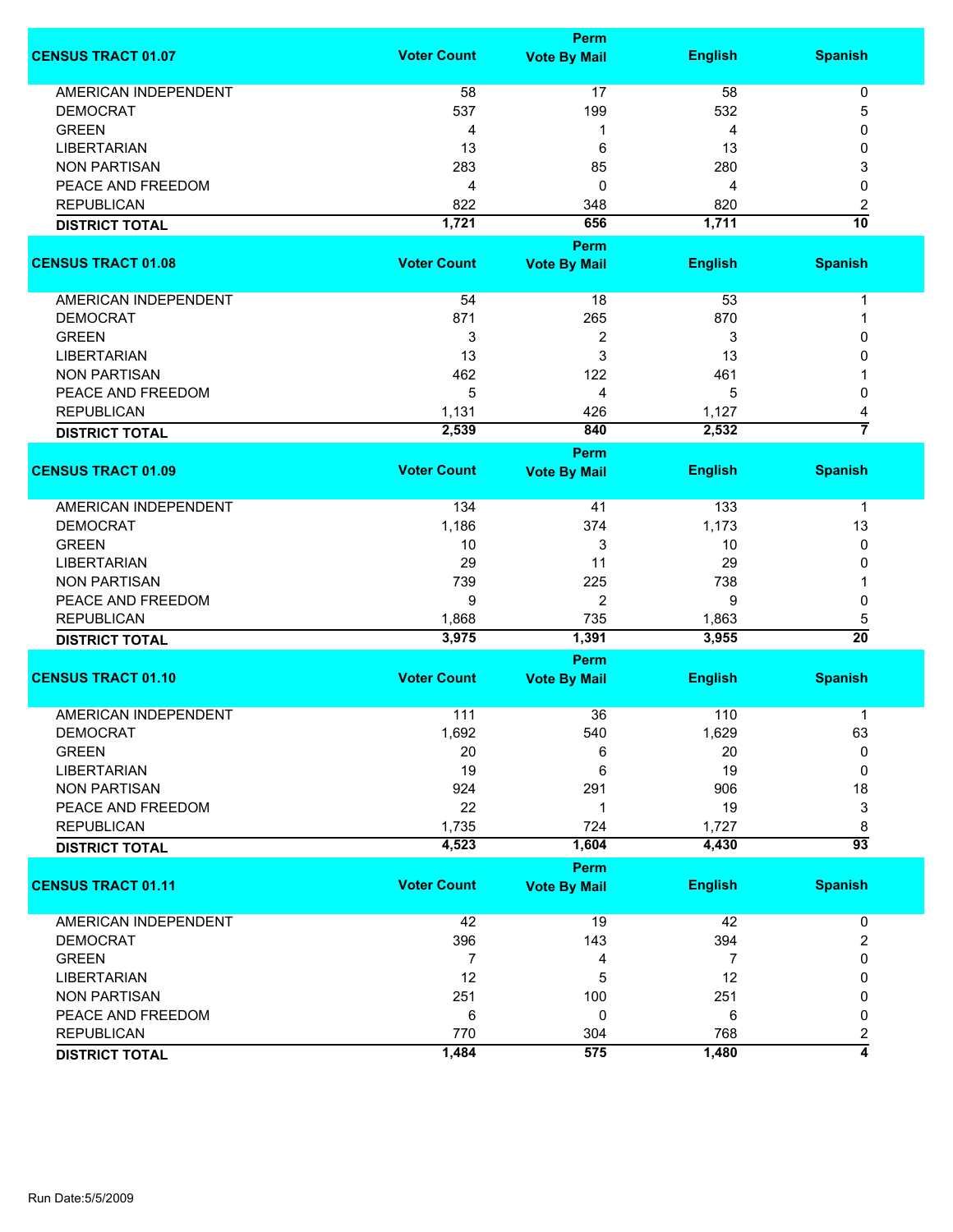|                             |                    | Perm                |                |                 |
|-----------------------------|--------------------|---------------------|----------------|-----------------|
| <b>CENSUS TRACT 01.12</b>   | <b>Voter Count</b> | <b>Vote By Mail</b> | <b>English</b> | <b>Spanish</b>  |
| <b>AMERICAN INDEPENDENT</b> | 171                | 61                  | 170            | $\mathbf 1$     |
| <b>DEMOCRAT</b>             | 2,716              | 958                 | 2,695          | 21              |
| <b>GREEN</b>                | 20                 | 6                   | 20             | 0               |
| <b>LIBERTARIAN</b>          | 25                 | 11                  | 25             | 0               |
| <b>NON PARTISAN</b>         | 1,810              | 646                 | 1,806          | 4               |
| PEACE AND FREEDOM           | 19                 | 2                   | 19             | 0               |
| <b>REPUBLICAN</b>           | 3,582              | 1,457               | 3,577          | 5               |
|                             | 8,343              |                     | 8,312          | $\overline{31}$ |
| <b>DISTRICT TOTAL</b>       |                    | 3,141               |                |                 |
|                             |                    | Perm                |                |                 |
| <b>CENSUS TRACT 02.01</b>   | <b>Voter Count</b> | <b>Vote By Mail</b> | <b>English</b> | <b>Spanish</b>  |
| AMERICAN INDEPENDENT        | 33                 | 4                   | 33             | $\pmb{0}$       |
| <b>DEMOCRAT</b>             | 768                | 188                 | 754            | 14              |
| <b>GREEN</b>                | 8                  | $\overline{2}$      | 8              | 0               |
| <b>LIBERTARIAN</b>          | $\overline{2}$     | 1                   | $\overline{2}$ | 0               |
| <b>NON PARTISAN</b>         | 268                | 64                  | 261            | 7               |
| PEACE AND FREEDOM           | 8                  | 1                   | 8              | 0               |
| <b>REPUBLICAN</b>           | 365                | 100                 | 361            | 4               |
| <b>DISTRICT TOTAL</b>       | 1,452              | 360                 | 1,427          | $\overline{25}$ |
|                             |                    | <b>Perm</b>         |                |                 |
| <b>CENSUS TRACT 02.02</b>   | <b>Voter Count</b> | <b>Vote By Mail</b> | <b>English</b> | <b>Spanish</b>  |
| <b>AMERICAN INDEPENDENT</b> | 166                | 44                  | 165            | 1               |
| <b>DEMOCRAT</b>             | 3,684              | 982                 | 3,512          | 172             |
| <b>GREEN</b>                | 30                 | 9                   | 29             | 1               |
| <b>LIBERTARIAN</b>          | 46                 | 15                  | 44             | $\overline{2}$  |
| <b>NON PARTISAN</b>         | 1,250              | 303                 | 1,200          | 50              |
| PEACE AND FREEDOM           | 32                 |                     | 31             | $\mathbf 1$     |
|                             |                    | 5                   |                |                 |
| <b>REPUBLICAN</b>           | 1,905              | 657                 | 1,884          | 21<br>248       |
| <b>DISTRICT TOTAL</b>       | 7,113              | 2,015<br>Perm       | 6,865          |                 |
| <b>CENSUS TRACT 03.01</b>   | <b>Voter Count</b> | <b>Vote By Mail</b> | <b>English</b> | <b>Spanish</b>  |
| <b>AMERICAN INDEPENDENT</b> |                    |                     |                |                 |
|                             | 28                 | 7                   | 27             | 1               |
| <b>DEMOCRAT</b>             | 855                | 197                 | 820            | 35              |
| <b>LIBERTARIAN</b>          | $\overline{7}$     | 3                   | 6              | 1               |
| <b>NON PARTISAN</b>         | 317                | 80                  | 305            | 12              |
| PEACE AND FREEDOM           | 17                 | 2                   | 16             | $\mathbf 1$     |
| <b>REPUBLICAN</b>           | 387                | 114                 | 377            | 10              |
| <b>DISTRICT TOTAL</b>       | 1,611              | 403                 | 1,551          | $\overline{60}$ |
|                             | <b>Voter Count</b> | Perm                |                |                 |
| <b>CENSUS TRACT 03.03</b>   |                    | <b>Vote By Mail</b> | <b>English</b> | <b>Spanish</b>  |
| AMERICAN INDEPENDENT        | 28                 | 3                   | 27             | $\mathbf{1}$    |
| <b>DEMOCRAT</b>             | 868                | 192                 | 809            | 59              |
| <b>GREEN</b>                | 4                  | 1                   | 4              | 0               |
| <b>LIBERTARIAN</b>          | 8                  | 3                   | 8              | 0               |
| <b>NON PARTISAN</b>         | 314                | 59                  | 297            | 17              |
| PEACE AND FREEDOM           | 10                 | 0                   | 10             | 0               |
| <b>REPUBLICAN</b>           | 471                | 144                 | 463            | 8               |
| <b>DISTRICT TOTAL</b>       | 1,703              | 402                 | 1,618          | $\overline{85}$ |
|                             |                    |                     |                |                 |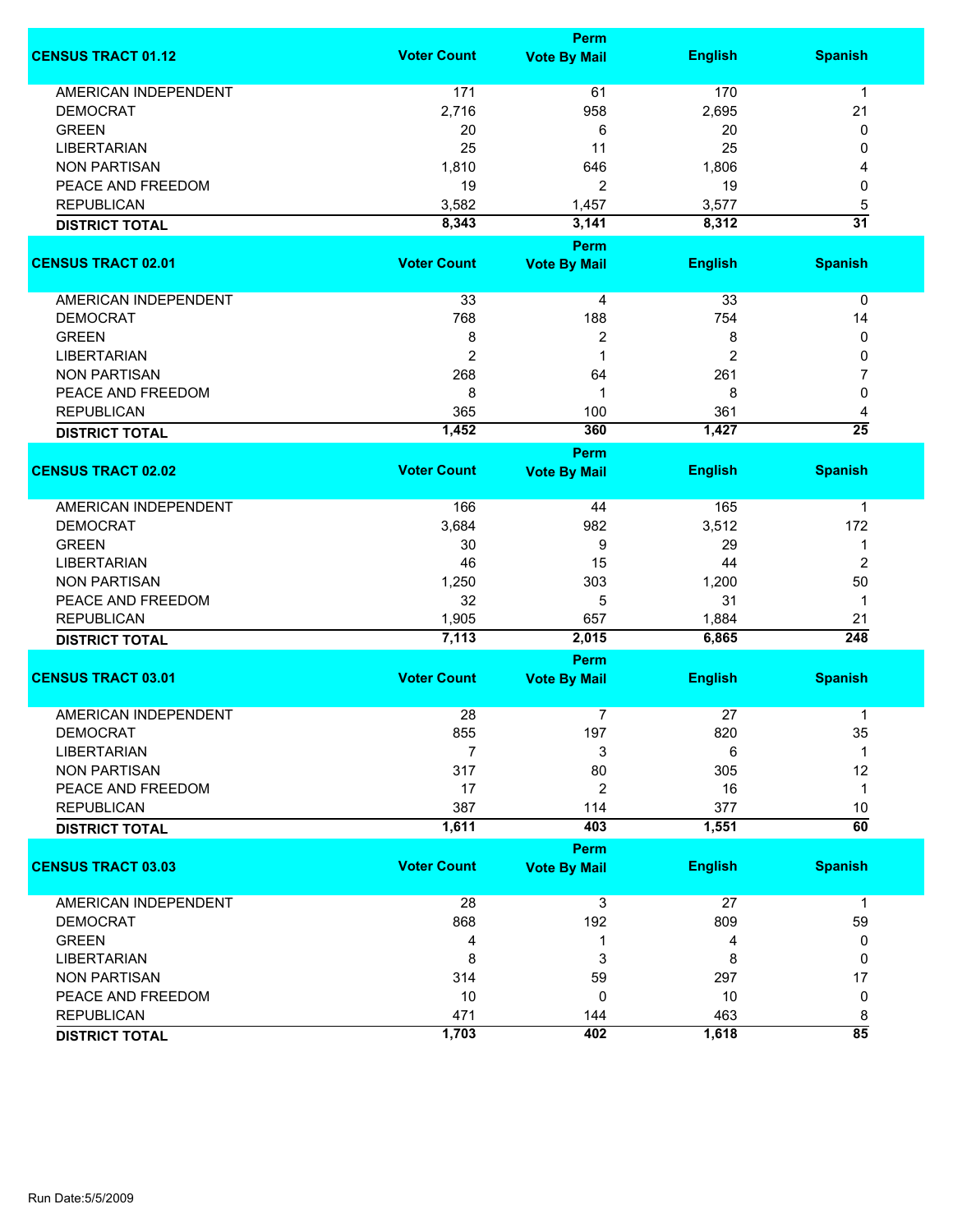|                             |                    | <b>Perm</b>                        |                |                  |
|-----------------------------|--------------------|------------------------------------|----------------|------------------|
| <b>CENSUS TRACT 03.04</b>   | <b>Voter Count</b> | <b>Vote By Mail</b>                | <b>English</b> | <b>Spanish</b>   |
| <b>AMERICAN INDEPENDENT</b> | 32                 | 13                                 | 32             | 0                |
| <b>DEMOCRAT</b>             | 907                | 275                                | 862            | 45               |
| <b>GREEN</b>                | 5                  | 2                                  | 5              | 0                |
| <b>LIBERTARIAN</b>          | 5                  | $\overline{c}$                     | 5              | 0                |
| <b>NON PARTISAN</b>         |                    | 112                                |                |                  |
|                             | 367                |                                    | 355            | 12               |
| PEACE AND FREEDOM           | 6                  | 2                                  | 5              | 1                |
| <b>REPUBLICAN</b>           | 717                | 220                                | 708            | 9                |
| <b>DISTRICT TOTAL</b>       | 2,039              | 626                                | 1,972          | $\overline{67}$  |
| <b>CENSUS TRACT 04.01</b>   | <b>Voter Count</b> | <b>Perm</b><br><b>Vote By Mail</b> | <b>English</b> | <b>Spanish</b>   |
|                             |                    |                                    |                |                  |
| AMERICAN INDEPENDENT        | 84                 | 25                                 | 83             | $\mathbf 1$      |
| <b>DEMOCRAT</b>             | 1,193              | 366                                | 1,161          | 32               |
| <b>GREEN</b>                | 14                 | 8                                  | 13             | 1                |
| <b>LIBERTARIAN</b>          | 13                 | 2                                  | 13             | 0                |
| <b>NON PARTISAN</b>         | 519                | 112                                | 507            | 12               |
| PEACE AND FREEDOM           | 1                  | 1                                  | 1              | 0                |
| <b>REPUBLICAN</b>           | 1,368              | 460                                | 1,366          | $\boldsymbol{2}$ |
|                             | 3,192              | 974                                | 3,144          | $\overline{48}$  |
| <b>DISTRICT TOTAL</b>       |                    | Perm                               |                |                  |
| <b>CENSUS TRACT 04.02</b>   | <b>Voter Count</b> | <b>Vote By Mail</b>                | <b>English</b> | <b>Spanish</b>   |
|                             |                    |                                    |                |                  |
| <b>AMERICAN INDEPENDENT</b> | 82                 | 30                                 | 82             | 0                |
| <b>DEMOCRAT</b>             | 1,702              | 531                                | 1,642          | 60               |
| <b>GREEN</b>                | 14                 | 4                                  | 14             | 0                |
| <b>LIBERTARIAN</b>          | 14                 | 1                                  | 14             | 0                |
| <b>NON PARTISAN</b>         | 655                | 211                                | 649            | 6                |
| PEACE AND FREEDOM           | 10                 | 1                                  | 10             | 0                |
| <b>REPUBLICAN</b>           | 1,697              | 625                                | 1,695          | 2                |
| <b>DISTRICT TOTAL</b>       | 4,174              | 1,403                              | 4,106          | 68               |
|                             |                    | Perm                               |                |                  |
| <b>CENSUS TRACT 05.00</b>   | <b>Voter Count</b> | <b>Vote By Mail</b>                | <b>English</b> | <b>Spanish</b>   |
|                             |                    |                                    |                |                  |
| <b>AMERICAN INDEPENDENT</b> | 175                | 47                                 | 172            | 3                |
| <b>DEMOCRAT</b>             | 3,172              | 930                                | 3,077          | 95               |
| <b>GREEN</b>                | 22                 | 4                                  | 22             | 0                |
| <b>LIBERTARIAN</b>          | 35                 | 12                                 | 35             | 0                |
| <b>NON PARTISAN</b>         | 1,339              | 375                                | 1,328          | 11               |
| PEACE AND FREEDOM           | 15                 | 1                                  | 15             | 0                |
| <b>REPUBLICAN</b>           | 3,172              | 1,129                              | 3,152          | 20               |
| <b>DISTRICT TOTAL</b>       | 7,930              | 2,498                              | 7,801          | $\overline{129}$ |
|                             |                    | <b>Perm</b>                        |                |                  |
| <b>CENSUS TRACT 06.01</b>   | <b>Voter Count</b> | <b>Vote By Mail</b>                | <b>English</b> | <b>Spanish</b>   |
| <b>AMERICAN INDEPENDENT</b> | 108                | 31                                 | 107            | $\mathbf{1}$     |
| <b>DEMOCRAT</b>             | 1,910              | 557                                | 1,851          | 59               |
| <b>GREEN</b>                | 13                 | 1                                  | 13             | 0                |
| <b>LIBERTARIAN</b>          | 19                 | 5                                  | 18             | 1                |
| <b>NON PARTISAN</b>         | 710                | 177                                | 701            | 9                |
| PEACE AND FREEDOM           | 12                 | 6                                  | 12             | 0                |
| <b>REPUBLICAN</b>           | 1,821              | 652                                | 1,808          | 13               |
|                             | 4,593              |                                    |                | $\overline{83}$  |
| <b>DISTRICT TOTAL</b>       |                    | 1,429                              | 4,510          |                  |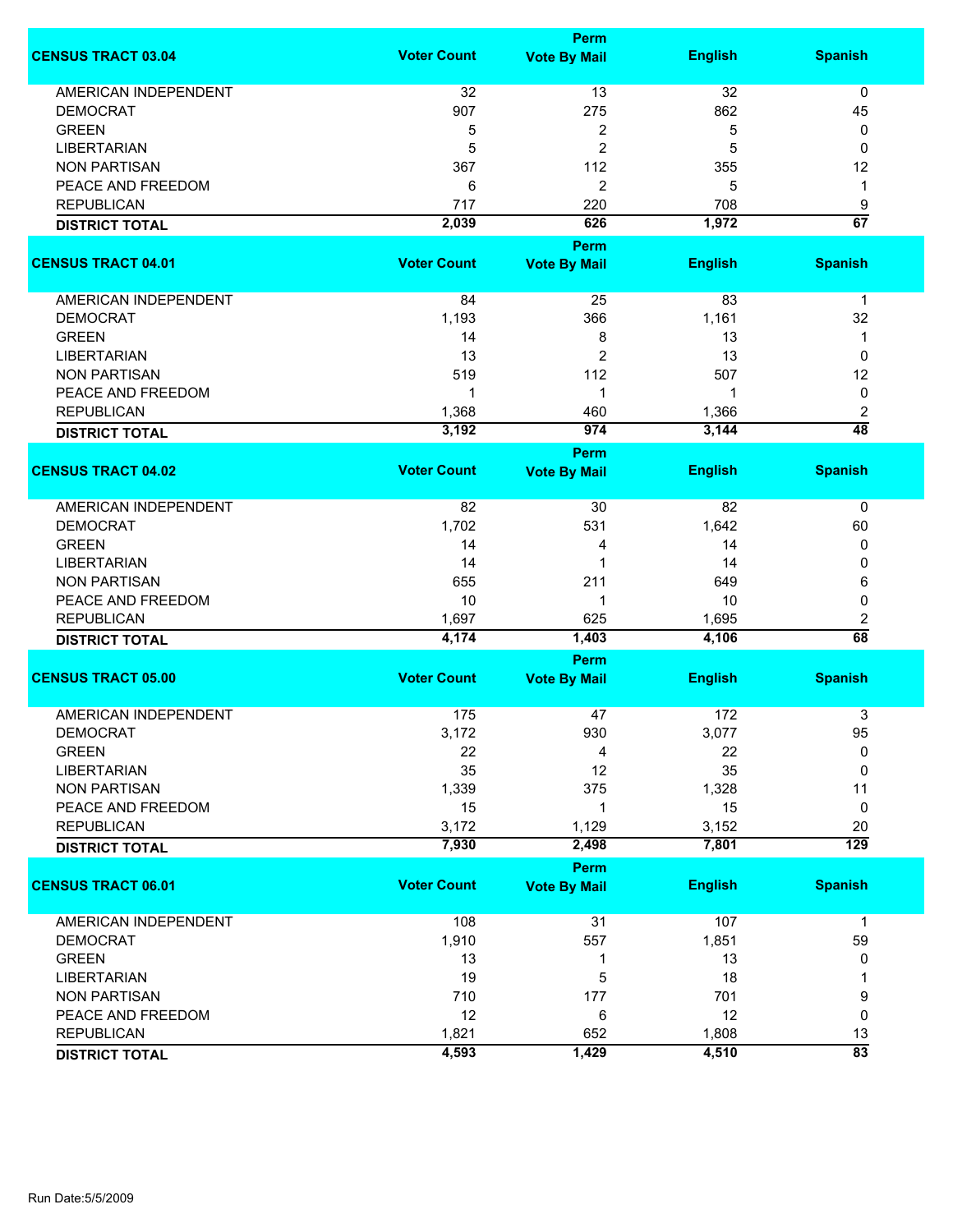|                             |                    | Perm                |                |                         |
|-----------------------------|--------------------|---------------------|----------------|-------------------------|
| <b>CENSUS TRACT 06.02</b>   | <b>Voter Count</b> | <b>Vote By Mail</b> | <b>English</b> | <b>Spanish</b>          |
| <b>AMERICAN INDEPENDENT</b> | 57                 | 14                  | 57             | 0                       |
| <b>DEMOCRAT</b>             | 1,433              | 403                 | 1,342          | 91                      |
| <b>GREEN</b>                | 5                  | 2                   | 5              | 0                       |
| <b>LIBERTARIAN</b>          | 9                  | 3                   | 9              | 0                       |
| <b>NON PARTISAN</b>         | 501                | 125                 | 486            | 15                      |
| PEACE AND FREEDOM           | 11                 | 2                   | 11             | 0                       |
| <b>REPUBLICAN</b>           | 884                | 225                 | 868            | 16                      |
|                             | 2,900              | 774                 | 2,778          | $\overline{122}$        |
| <b>DISTRICT TOTAL</b>       |                    |                     |                |                         |
|                             |                    | Perm                |                |                         |
| <b>CENSUS TRACT 07.00</b>   | <b>Voter Count</b> | <b>Vote By Mail</b> | <b>English</b> | <b>Spanish</b>          |
| AMERICAN INDEPENDENT        | 5                  | $\mathbf{1}$        | 5              | 0                       |
| <b>DEMOCRAT</b>             | 92                 | 27                  | 91             |                         |
| <b>NON PARTISAN</b>         | 50                 | 14                  | 49             |                         |
| <b>REPUBLICAN</b>           | 113                | 52                  | 113            | 0                       |
| <b>DISTRICT TOTAL</b>       | 260                | 94                  | 258            | $\overline{2}$          |
|                             |                    | Perm                |                |                         |
| <b>CENSUS TRACT 08.04</b>   | <b>Voter Count</b> | <b>Vote By Mail</b> | <b>English</b> | <b>Spanish</b>          |
|                             |                    |                     |                |                         |
| AMERICAN INDEPENDENT        | 68                 | 21                  | 68             | 0                       |
| <b>DEMOCRAT</b>             | 520                | 170                 | 514            | 6                       |
| <b>GREEN</b>                | 9                  | 2                   | 9              | 0                       |
| <b>LIBERTARIAN</b>          | 17                 | 6                   | 17             | 0                       |
| <b>NON PARTISAN</b>         | 388                | 115                 | 388            | 0                       |
| PEACE AND FREEDOM           | $\overline{2}$     | 0                   | 2              | 0                       |
| <b>REPUBLICAN</b>           | 1,210              | 501                 | 1,208          | $\overline{\mathbf{c}}$ |
| <b>DISTRICT TOTAL</b>       | 2,214              | 815                 | 2,206          | $\overline{\bf 8}$      |
|                             |                    | <b>Perm</b>         |                |                         |
| <b>CENSUS TRACT 08.05</b>   | <b>Voter Count</b> | <b>Vote By Mail</b> | <b>English</b> | <b>Spanish</b>          |
| <b>AMERICAN INDEPENDENT</b> | 112                | 37                  | 112            | 0                       |
| <b>DEMOCRAT</b>             | 1,554              | 631                 | 1,550          | 4                       |
| <b>GREEN</b>                | 13                 | 4                   | 13             | 0                       |
| <b>LIBERTARIAN</b>          | 13                 | 5                   | 13             | 0                       |
| NON PARTISAN                | 832                | 274                 | 829            | 3                       |
| PEACE AND FREEDOM           | 10                 |                     | 10             | 0                       |
|                             | 2,604              | 1,219               | 2,601          |                         |
| <b>REPUBLICAN</b>           | 5,138              | 2,171               | 5,128          | 3<br>$\overline{10}$    |
| <b>DISTRICT TOTAL</b>       |                    |                     |                |                         |
|                             |                    | <b>Perm</b>         |                |                         |
| <b>CENSUS TRACT 08.06</b>   | <b>Voter Count</b> | <b>Vote By Mail</b> | <b>English</b> | <b>Spanish</b>          |
| <b>AMERICAN INDEPENDENT</b> | 115                | 32                  | 114            | $\mathbf{1}$            |
| <b>DEMOCRAT</b>             | 1,604              | 631                 | 1,590          | 14                      |
| <b>GREEN</b>                | 21                 | 8                   | 21             | 0                       |
| <b>LIBERTARIAN</b>          | 18                 | 9                   | 18             | 0                       |
| <b>NON PARTISAN</b>         | 796                | 271                 | 794            | 2                       |
| PEACE AND FREEDOM           | 15                 | 3                   | 15             | 0                       |
| <b>REPUBLICAN</b>           | 2,488              | 1,150               | 2,481          | 7                       |
| <b>DISTRICT TOTAL</b>       | 5,057              | 2,104               | 5,033          | $\overline{24}$         |
|                             |                    |                     |                |                         |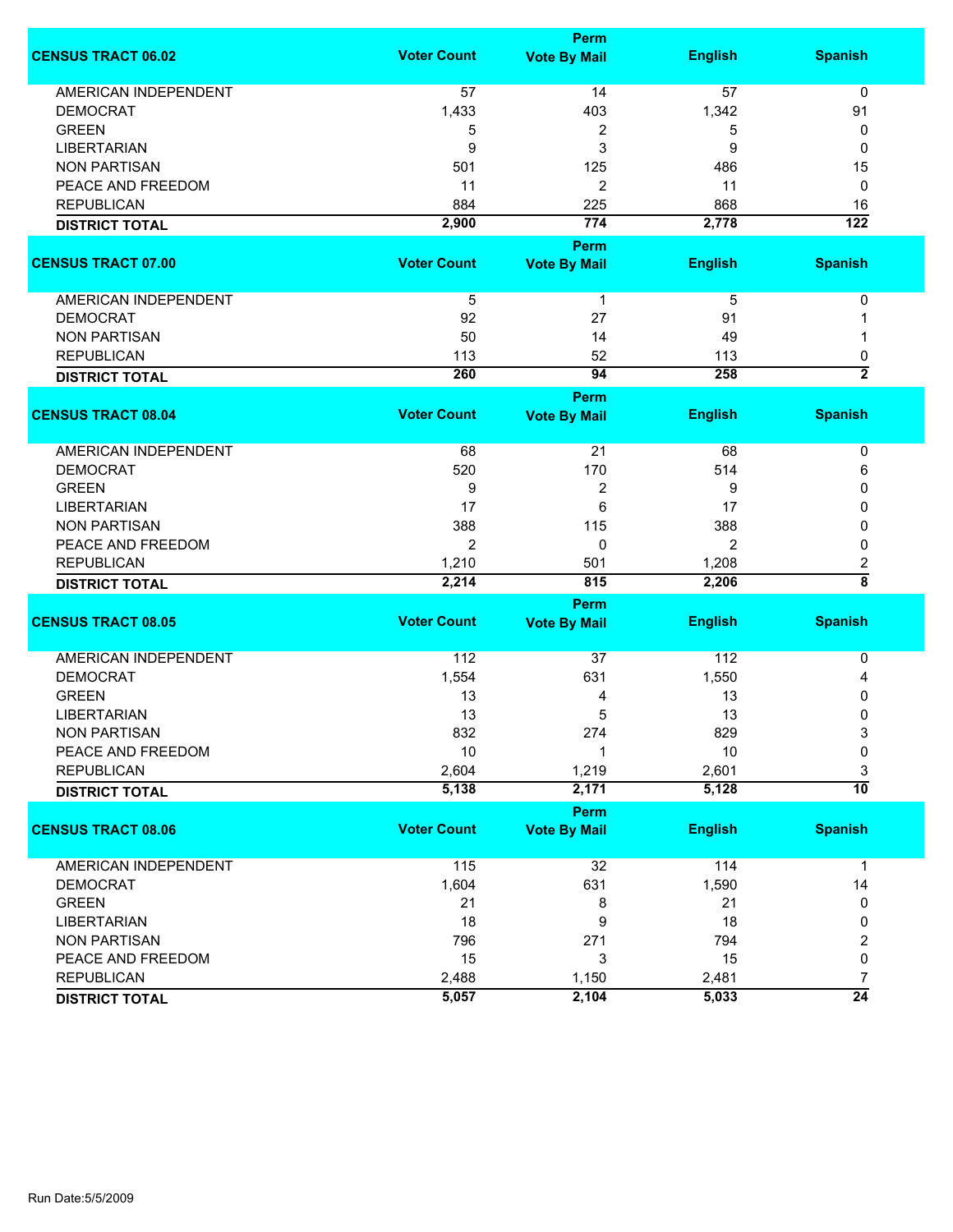|                                         |                    | Perm                        |                |                      |  |  |
|-----------------------------------------|--------------------|-----------------------------|----------------|----------------------|--|--|
| <b>CENSUS TRACT 08.07</b>               | <b>Voter Count</b> | <b>Vote By Mail</b>         | <b>English</b> | <b>Spanish</b>       |  |  |
| <b>AMERICAN INDEPENDENT</b>             | 113                | 41                          | 112            | $\mathbf 1$          |  |  |
| <b>DEMOCRAT</b>                         | 1,579              | 621                         | 1,567          | 12                   |  |  |
| <b>GREEN</b>                            | 13                 | 3                           | 13             | 0                    |  |  |
| <b>LIBERTARIAN</b>                      | 27                 | 12                          | 27             | 0                    |  |  |
| <b>NON PARTISAN</b>                     | 913                | 330                         | 910            | 3                    |  |  |
| PEACE AND FREEDOM                       |                    |                             | 6              | 0                    |  |  |
|                                         | 6                  | 2                           |                |                      |  |  |
| <b>REPUBLICAN</b>                       | 2,889              | 1,335                       | 2,885          | 4                    |  |  |
| <b>DISTRICT TOTAL</b>                   | 5,540              | 2,344                       | 5,520          | $\overline{20}$      |  |  |
| <b>CENSUS TRACT 08.08</b>               | <b>Voter Count</b> | Perm<br><b>Vote By Mail</b> | <b>English</b> | <b>Spanish</b>       |  |  |
| <b>AMERICAN INDEPENDENT</b>             | 60                 | 14                          | 60             | 0                    |  |  |
| <b>DEMOCRAT</b>                         | 1,229              | 412                         | 1,213          | 16                   |  |  |
| <b>GREEN</b>                            |                    |                             | 21             |                      |  |  |
|                                         | 21                 | 6                           |                | 0                    |  |  |
| <b>LIBERTARIAN</b>                      | 12                 | 3                           | 12             | 0                    |  |  |
| <b>NON PARTISAN</b>                     | 545                | 156                         | 543            | 2                    |  |  |
| PEACE AND FREEDOM                       | 8                  | 0                           | 8              | 0                    |  |  |
| <b>REPUBLICAN</b>                       | 1,262              | 510                         | 1,255          | 7                    |  |  |
| <b>DISTRICT TOTAL</b>                   | 3,137              | 1,101                       | 3,112          | $\overline{25}$      |  |  |
|                                         |                    | <b>Perm</b>                 |                |                      |  |  |
| <b>CENSUS TRACT 08.09</b>               | <b>Voter Count</b> | <b>Vote By Mail</b>         | <b>English</b> | <b>Spanish</b>       |  |  |
| <b>AMERICAN INDEPENDENT</b>             | 149                | 48                          | 147            | $\overline{2}$       |  |  |
| <b>DEMOCRAT</b>                         | 1,941              | 738                         | 1,930          | 11                   |  |  |
| <b>GREEN</b>                            | 32                 | 8                           | 32             | 0                    |  |  |
| <b>LIBERTARIAN</b>                      | 24                 | 8                           | 24             | 0                    |  |  |
| <b>NON PARTISAN</b>                     | 905                | 313                         | 901            | 4                    |  |  |
| PEACE AND FREEDOM                       | 11                 | 1                           | 11             | 0                    |  |  |
|                                         |                    |                             |                |                      |  |  |
| <b>REPUBLICAN</b>                       | 2,533<br>5,595     | 1,142<br>2,258              | 2,525<br>5,570 | 8<br>$\overline{25}$ |  |  |
| <b>DISTRICT TOTAL</b>                   |                    | Perm                        |                |                      |  |  |
| <b>CENSUS TRACT 08.10</b>               | <b>Voter Count</b> | <b>Vote By Mail</b>         | <b>English</b> | <b>Spanish</b>       |  |  |
|                                         |                    |                             |                |                      |  |  |
| <b>AMERICAN INDEPENDENT</b><br>DEMOCRAT | 135                | 39                          | 133            | $\boldsymbol{2}$     |  |  |
| <b>GREEN</b>                            | 2,166              | 602                         | 2,126          | 40<br>0              |  |  |
|                                         | 31                 | 6                           | 31             |                      |  |  |
| <b>LIBERTARIAN</b>                      | 28                 | 11                          | 28             | 0                    |  |  |
| <b>NON PARTISAN</b>                     | 981                | 249                         | 970            | 11                   |  |  |
| PEACE AND FREEDOM                       | 12                 | 0                           | 12             | 0                    |  |  |
| <b>REPUBLICAN</b>                       | 1,613              | 608                         | 1,606          | $\overline{7}$       |  |  |
| <b>DISTRICT TOTAL</b>                   | 4,966              | 1,515                       | 4,906          | $\overline{60}$      |  |  |
|                                         |                    | Perm                        |                |                      |  |  |
| <b>CENSUS TRACT 08.11</b>               | <b>Voter Count</b> | <b>Vote By Mail</b>         | <b>English</b> | <b>Spanish</b>       |  |  |
| <b>AMERICAN INDEPENDENT</b>             | 67                 | 23                          | 66             | $\mathbf{1}$         |  |  |
| <b>DEMOCRAT</b>                         | 1,232              | 336                         | 1,216          | 16                   |  |  |
| <b>GREEN</b>                            | 15                 | 4                           | 15             | 0                    |  |  |
| <b>LIBERTARIAN</b>                      | 27                 | 9                           | 27             | 0                    |  |  |
| <b>NON PARTISAN</b>                     | 549                | 157                         | 545            | 4                    |  |  |
| PEACE AND FREEDOM                       | $\overline{7}$     | 1                           | 6              | 1                    |  |  |
| <b>REPUBLICAN</b>                       | 986                | 326                         | 981            | 5                    |  |  |
| <b>DISTRICT TOTAL</b>                   | 2,883              | 856                         | 2,856          | $\overline{27}$      |  |  |
|                                         |                    |                             |                |                      |  |  |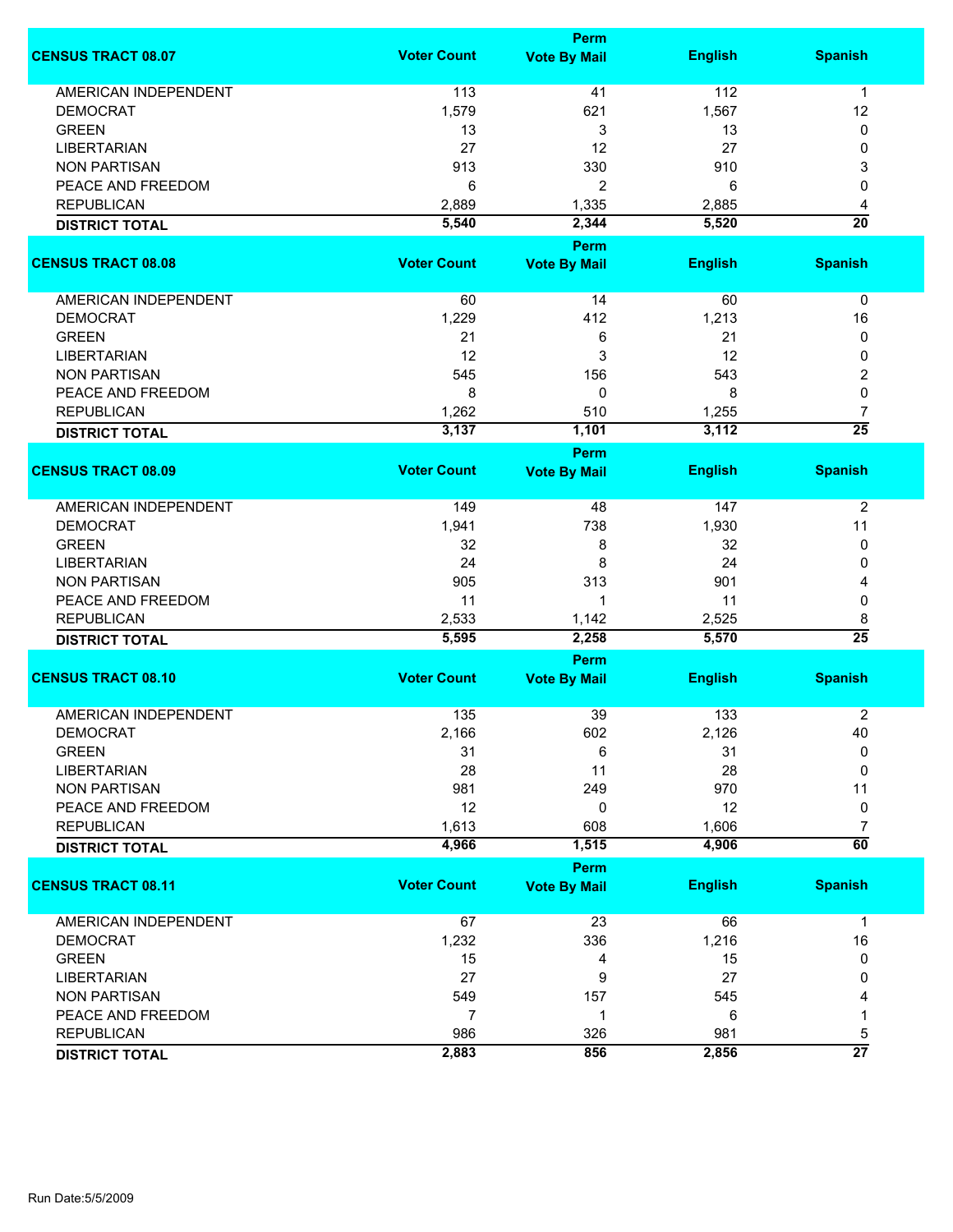|                             |                    | <b>Perm</b>         |                |                      |
|-----------------------------|--------------------|---------------------|----------------|----------------------|
| <b>CENSUS TRACT 08.12</b>   | <b>Voter Count</b> | <b>Vote By Mail</b> | <b>English</b> | <b>Spanish</b>       |
| <b>AMERICAN INDEPENDENT</b> | 62                 | 19                  | 61             | 1                    |
| <b>DEMOCRAT</b>             | 686                | 223                 | 677            | 9                    |
| <b>GREEN</b>                | $\overline{7}$     | 2                   | 7              | 0                    |
| <b>LIBERTARIAN</b>          | 12                 | 2                   | 12             | 0                    |
| <b>NON PARTISAN</b>         | 351                | 82                  | 349            | 2                    |
| PEACE AND FREEDOM           | 4                  | 0                   |                | 0                    |
| <b>REPUBLICAN</b>           |                    |                     | 4              |                      |
|                             | 1,012              | 425                 | 1,004          | 8<br>$\overline{20}$ |
| <b>DISTRICT TOTAL</b>       | 2,134              | 753                 | 2,114          |                      |
|                             |                    | <b>Perm</b>         |                |                      |
| <b>CENSUS TRACT 09.00</b>   | <b>Voter Count</b> | <b>Vote By Mail</b> | <b>English</b> | <b>Spanish</b>       |
| AMERICAN INDEPENDENT        | 126                | 44                  | 126            | $\pmb{0}$            |
| <b>DEMOCRAT</b>             | 2,074              | 624                 | 2,040          | 34                   |
| <b>GREEN</b>                | 26                 | 11                  | 26             | 0                    |
| <b>LIBERTARIAN</b>          | 21                 | 9                   | 21             | 0                    |
| <b>NON PARTISAN</b>         | 870                | 243                 | 858            | 12                   |
| PEACE AND FREEDOM           |                    | 4                   |                |                      |
|                             | 13                 |                     | 13             | 0                    |
| <b>REPUBLICAN</b>           | 1,369              | 499                 | 1,360          | 9<br>$\overline{55}$ |
| <b>DISTRICT TOTAL</b>       | 4,499              | 1,434               | 4,444          |                      |
| <b>CENSUS TRACT 10.00</b>   | <b>Voter Count</b> | Perm                |                |                      |
|                             |                    | <b>Vote By Mail</b> | <b>English</b> | <b>Spanish</b>       |
| <b>AMERICAN INDEPENDENT</b> | 84                 | 27                  | 83             | 1                    |
| <b>DEMOCRAT</b>             | 1,561              | 448                 | 1,492          | 69                   |
| <b>GREEN</b>                | 12                 | 6                   | 11             | 1                    |
| <b>LIBERTARIAN</b>          | 11                 | 6                   | 11             | 0                    |
| <b>NON PARTISAN</b>         | 572                | 152                 | 556            | 16                   |
| PEACE AND FREEDOM           | 13                 | 4                   | 13             | 0                    |
| <b>REPUBLICAN</b>           | 893                | 306                 | 883            | 10                   |
| <b>DISTRICT TOTAL</b>       | 3,146              | 949                 | 3,049          | $\overline{97}$      |
|                             |                    | <b>Perm</b>         |                |                      |
| <b>CENSUS TRACT 11.00</b>   | <b>Voter Count</b> | <b>Vote By Mail</b> | <b>English</b> | <b>Spanish</b>       |
|                             |                    |                     |                |                      |
| <b>AMERICAN INDEPENDENT</b> | 130                | 41                  | 128            | $\overline{2}$       |
| <b>DEMOCRAT</b>             | 2,442              | 759                 | 2,366          | 76                   |
| <b>GREEN</b>                | 19                 | 7                   | 19             | 0                    |
| <b>LIBERTARIAN</b>          | 23                 | 5                   | 23             | 0                    |
| <b>NON PARTISAN</b>         | 732                | 222                 | 722            | 10                   |
| PEACE AND FREEDOM           | 7                  | 1                   | 7              | 0                    |
| <b>REPUBLICAN</b>           | 2,000              | 720                 | 1,989          | 11                   |
| <b>DISTRICT TOTAL</b>       | 5,353              | 1,755               | 5,254          | 99                   |
|                             |                    | <b>Perm</b>         |                |                      |
| <b>CENSUS TRACT 12.00</b>   | <b>Voter Count</b> | <b>Vote By Mail</b> | <b>English</b> | <b>Spanish</b>       |
| <b>AMERICAN INDEPENDENT</b> | 73                 | 15                  | 72             | $\mathbf 1$          |
| <b>DEMOCRAT</b>             | 966                | 305                 | 937            | 29                   |
| <b>GREEN</b>                | 14                 | 2                   | 14             | 0                    |
| <b>LIBERTARIAN</b>          | 8                  | 0                   | 8              | 0                    |
| <b>NON PARTISAN</b>         | 377                | 89                  | 374            | 3                    |
| PEACE AND FREEDOM           | 12                 | 1                   | 12             | 0                    |
| <b>REPUBLICAN</b>           | 859                | 296                 | 848            | 11                   |
|                             | 2,309              | 708                 | 2,265          | $\overline{44}$      |
| <b>DISTRICT TOTAL</b>       |                    |                     |                |                      |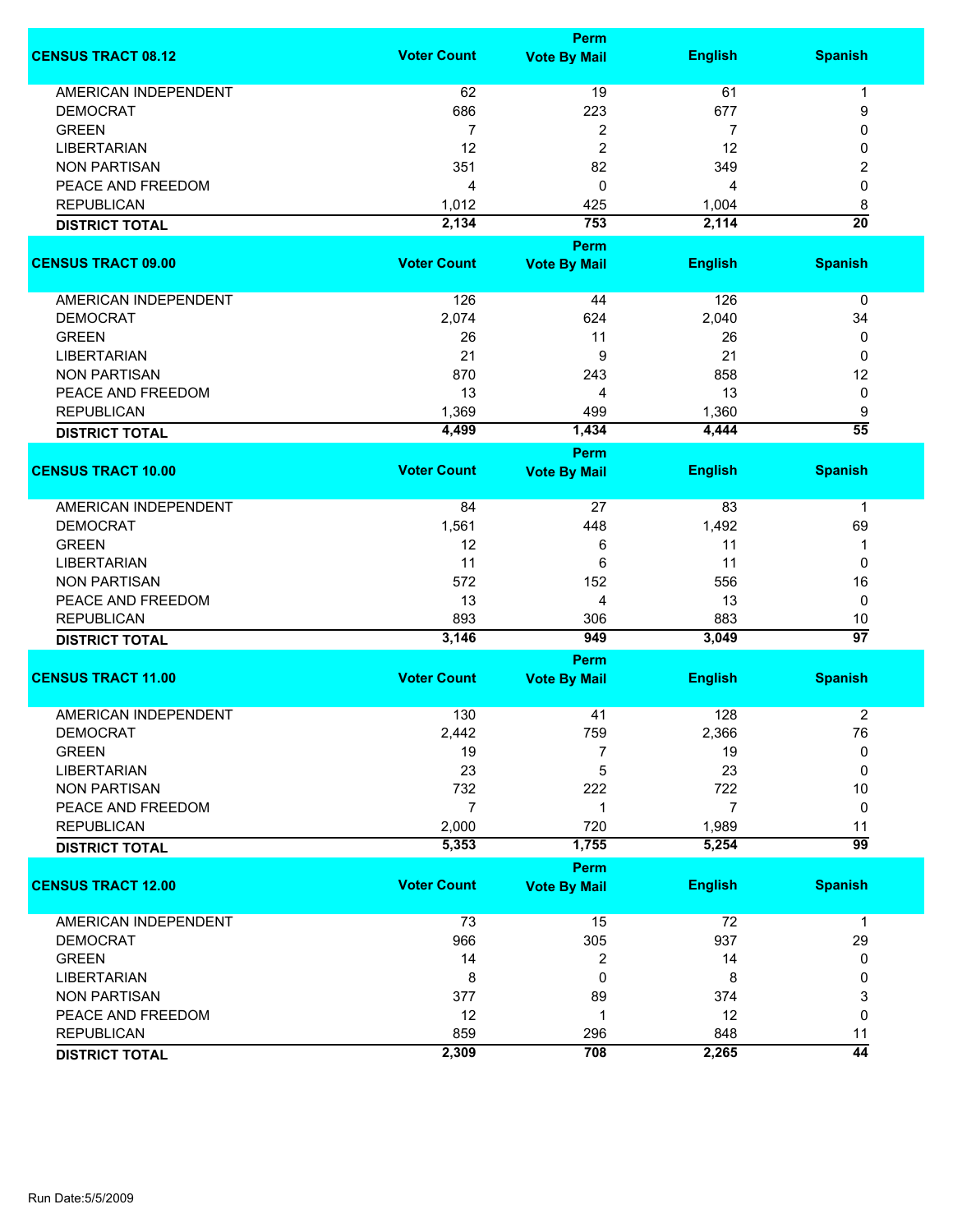|                             |                    | <b>Perm</b>          |                |                  |
|-----------------------------|--------------------|----------------------|----------------|------------------|
| <b>CENSUS TRACT 13.01</b>   | <b>Voter Count</b> | <b>Vote By Mail</b>  | <b>English</b> | <b>Spanish</b>   |
| <b>AMERICAN INDEPENDENT</b> | 69                 | 18                   | 68             | $\mathbf{1}$     |
| <b>DEMOCRAT</b>             | 1,906              | 586                  | 1,790          | 116              |
| <b>GREEN</b>                | 9                  | 3                    | 9              | 0                |
| <b>LIBERTARIAN</b>          | 12                 | 3                    | 11             | 1                |
| <b>NON PARTISAN</b>         | 588                | 138                  | 565            | 23               |
| PEACE AND FREEDOM           | 15                 | 1                    | 15             | 0                |
| <b>REPUBLICAN</b>           | 823                | 270                  | 816            | 7                |
|                             |                    |                      |                |                  |
| <b>DISTRICT TOTAL</b>       | 3,422              | 1,019<br><b>Perm</b> | 3,274          | $\overline{148}$ |
| <b>CENSUS TRACT 13.03</b>   | <b>Voter Count</b> | <b>Vote By Mail</b>  | <b>English</b> | <b>Spanish</b>   |
| AMERICAN INDEPENDENT        | 96                 | 27                   | 94             | $\overline{2}$   |
| <b>DEMOCRAT</b>             | 2,125              | 648                  | 1,965          | 160              |
| <b>GREEN</b>                | 12                 | 2                    | 12             | 0                |
| <b>LIBERTARIAN</b>          | 14                 | 5                    | 13             | 1                |
| <b>NON PARTISAN</b>         | 708                | 173                  | 683            | 25               |
| PEACE AND FREEDOM           | 18                 | 3                    | 17             | 1                |
| <b>REPUBLICAN</b>           | 994                | 317                  | 976            | 18               |
| <b>DISTRICT TOTAL</b>       | 3,967              | 1,175                | 3,760          | 207              |
|                             |                    | <b>Perm</b>          |                |                  |
| <b>CENSUS TRACT 13.04</b>   | <b>Voter Count</b> | <b>Vote By Mail</b>  | <b>English</b> | <b>Spanish</b>   |
| AMERICAN INDEPENDENT        | 88                 | 28                   | 88             | 0                |
| <b>DEMOCRAT</b>             | 1,633              | 521                  | 1,589          | 44               |
| <b>GREEN</b>                | 12                 | 2                    | 12             | 0                |
| <b>LIBERTARIAN</b>          | 16                 | 4                    | 16             | 0                |
| <b>NON PARTISAN</b>         | 632                | 175                  | 629            | 3                |
| PEACE AND FREEDOM           | 14                 | 3                    | 14             | $\mathbf 0$      |
| <b>REPUBLICAN</b>           | 1,013              | 343                  | 1,001          | 12               |
| <b>DISTRICT TOTAL</b>       | 3,408              | 1,076                | 3,349          | $\overline{59}$  |
|                             |                    | <b>Perm</b>          |                |                  |
| <b>CENSUS TRACT 14.00</b>   | <b>Voter Count</b> | <b>Vote By Mail</b>  | <b>English</b> | <b>Spanish</b>   |
| <b>AMERICAN INDEPENDENT</b> | 17                 | 3                    | 16             | 1                |
| DEMOCRAT                    | 359                | 142                  | 350            | 9                |
| <b>GREEN</b>                | 4                  | 2                    | 4              | 0                |
| <b>LIBERTARIAN</b>          | 5                  | 0                    | 5              | 0                |
| <b>NON PARTISAN</b>         | 137                | 37                   | 136            |                  |
| PEACE AND FREEDOM           | 4                  | 1                    | 4              | 0                |
| <b>REPUBLICAN</b>           | 206                | 78                   | 202            | 4                |
| <b>DISTRICT TOTAL</b>       | 732                | 263                  | 717            | $\overline{15}$  |
|                             |                    | <b>Perm</b>          |                |                  |
| <b>CENSUS TRACT 15.00</b>   | <b>Voter Count</b> | <b>Vote By Mail</b>  | <b>English</b> | <b>Spanish</b>   |
| <b>AMERICAN INDEPENDENT</b> | 53                 | 15                   | 52             | $\mathbf{1}$     |
| <b>DEMOCRAT</b>             | 1,547              | 453                  | 1,436          | 111              |
| <b>GREEN</b>                | 12                 | 2                    | 12             | 0                |
| <b>LIBERTARIAN</b>          | 15                 | $\overline{2}$       | 15             | 0                |
| <b>NON PARTISAN</b>         | 536                | 133                  | 521            | 15               |
| PEACE AND FREEDOM           | $\overline{7}$     | $\overline{2}$       | 7              | 0                |
| <b>REPUBLICAN</b>           | 616                | 204                  | 600            | 16               |
| <b>DISTRICT TOTAL</b>       | 2,786              | 811                  | 2,643          | $\overline{143}$ |
|                             |                    |                      |                |                  |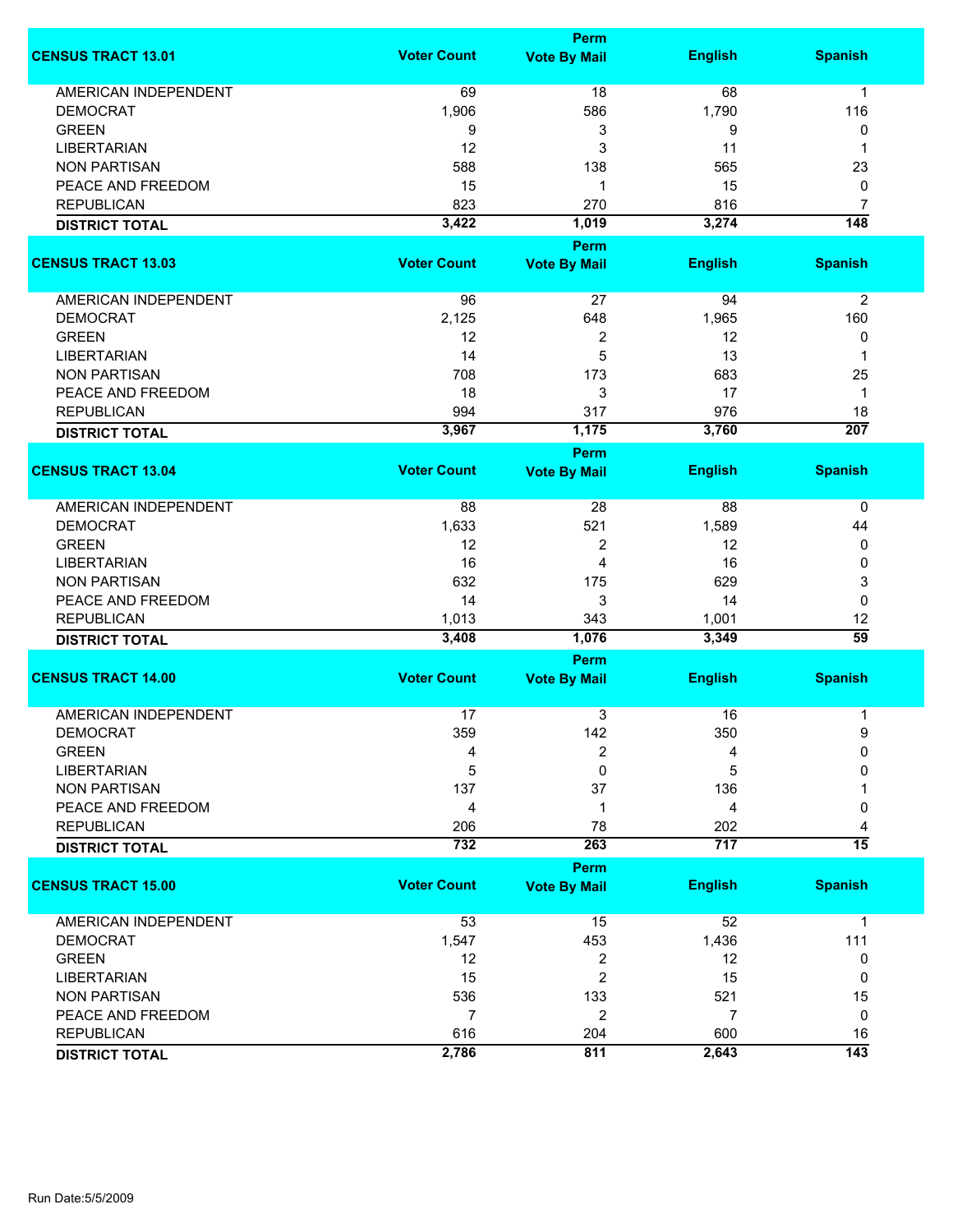|                             | <b>Perm</b>        |                     |                |                 |  |
|-----------------------------|--------------------|---------------------|----------------|-----------------|--|
| <b>CENSUS TRACT 16.00</b>   | <b>Voter Count</b> | <b>Vote By Mail</b> | <b>English</b> | <b>Spanish</b>  |  |
| <b>AMERICAN INDEPENDENT</b> | 16                 | 2                   | 15             | $\mathbf{1}$    |  |
| <b>DEMOCRAT</b>             | 576                | 166                 | 526            | 50              |  |
| <b>GREEN</b>                | $\overline{2}$     | 0                   | 2              | 0               |  |
| <b>LIBERTARIAN</b>          | 1                  | 0                   | 1              | 0               |  |
|                             |                    |                     |                |                 |  |
| <b>NON PARTISAN</b>         | 198                | 42                  | 190            | 8               |  |
| PEACE AND FREEDOM           | 7                  | 0                   | 6              |                 |  |
| <b>REPUBLICAN</b>           | 274                | 69                  | 270            | 4               |  |
| <b>DISTRICT TOTAL</b>       | 1,074              | 279                 | 1,010          | 64              |  |
| <b>CENSUS TRACT 17.01</b>   | <b>Voter Count</b> | <b>Perm</b>         |                | <b>Spanish</b>  |  |
|                             |                    | <b>Vote By Mail</b> | <b>English</b> |                 |  |
| AMERICAN INDEPENDENT        | 135                | 44                  | 129            | 6               |  |
| <b>DEMOCRAT</b>             | 2,924              | 919                 | 2,798          | 126             |  |
| <b>GREEN</b>                | 12                 | 4                   | 12             | 0               |  |
| <b>LIBERTARIAN</b>          | 12                 | 2                   | 12             | 0               |  |
| <b>NON PARTISAN</b>         | 1,044              | 259                 | 1,012          | 32              |  |
| PEACE AND FREEDOM           | 25                 | 4                   | 25             | $\mathbf 0$     |  |
| <b>REPUBLICAN</b>           | 1,955              | 727                 | 1,938          | 17              |  |
|                             | 6,107              | 1,959               | 5,926          | 181             |  |
| <b>DISTRICT TOTAL</b>       |                    | <b>Perm</b>         |                |                 |  |
| <b>CENSUS TRACT 17.02</b>   | <b>Voter Count</b> | <b>Vote By Mail</b> | <b>English</b> | <b>Spanish</b>  |  |
|                             |                    |                     |                |                 |  |
| <b>AMERICAN INDEPENDENT</b> | 36                 | 13                  | 35             | $\mathbf 1$     |  |
| <b>DEMOCRAT</b>             | 799                | 329                 | 779            | 20              |  |
| <b>GREEN</b>                | 7                  | 2                   | 7              | 0               |  |
| <b>LIBERTARIAN</b>          | 5                  | $\overline{c}$      | 5              | 0               |  |
| <b>NON PARTISAN</b>         | 307                | 104                 | 300            | 7               |  |
| PEACE AND FREEDOM           | 4                  | 0                   | 4              | 0               |  |
| <b>REPUBLICAN</b>           | 956                | 432                 | 949            | 7               |  |
|                             | 2,114              | 882                 | 2,079          | $\overline{35}$ |  |
| <b>DISTRICT TOTAL</b>       |                    | <b>Perm</b>         |                |                 |  |
| <b>CENSUS TRACT 17.03</b>   | <b>Voter Count</b> | <b>Vote By Mail</b> | <b>English</b> | <b>Spanish</b>  |  |
|                             |                    |                     |                |                 |  |
| <b>AMERICAN INDEPENDENT</b> | 65                 | 22                  | 65             | 0               |  |
| <b>DEMOCRAT</b>             | 1,202              | 398                 | 1,165          | 37              |  |
| <b>GREEN</b>                | 18                 | 4                   | 18             | $\mathbf{0}$    |  |
| <b>LIBERTARIAN</b>          | 14                 | 8                   | 14             | 0               |  |
| <b>NON PARTISAN</b>         | 470                | 134                 | 466            |                 |  |
| PEACE AND FREEDOM           | 8                  | 2                   | $\overline{7}$ |                 |  |
| <b>REPUBLICAN</b>           | 1,237              | 426                 | 1,229          | 8               |  |
| <b>DISTRICT TOTAL</b>       | 3,014              | 994                 | 2,964          | $\overline{50}$ |  |
|                             |                    | Perm                |                |                 |  |
| <b>CENSUS TRACT 18.01</b>   | <b>Voter Count</b> | <b>Vote By Mail</b> | <b>English</b> | <b>Spanish</b>  |  |
| <b>AMERICAN INDEPENDENT</b> | 63                 | 11                  | 61             | $\overline{2}$  |  |
| <b>DEMOCRAT</b>             | 1,918              | 640                 | 1,759          | 159             |  |
| <b>GREEN</b>                | 9                  | 1                   | 9              | 0               |  |
| <b>LIBERTARIAN</b>          | 10                 | 1                   | 9              | 1               |  |
| <b>NON PARTISAN</b>         | 554                | 131                 | 525            | 29              |  |
| PEACE AND FREEDOM           | 19                 | 3                   | 19             | 0               |  |
| <b>REPUBLICAN</b>           | 781                | 242                 | 764            | 17              |  |
|                             | 3,354              | 1,029               | 3,146          | 208             |  |
| <b>DISTRICT TOTAL</b>       |                    |                     |                |                 |  |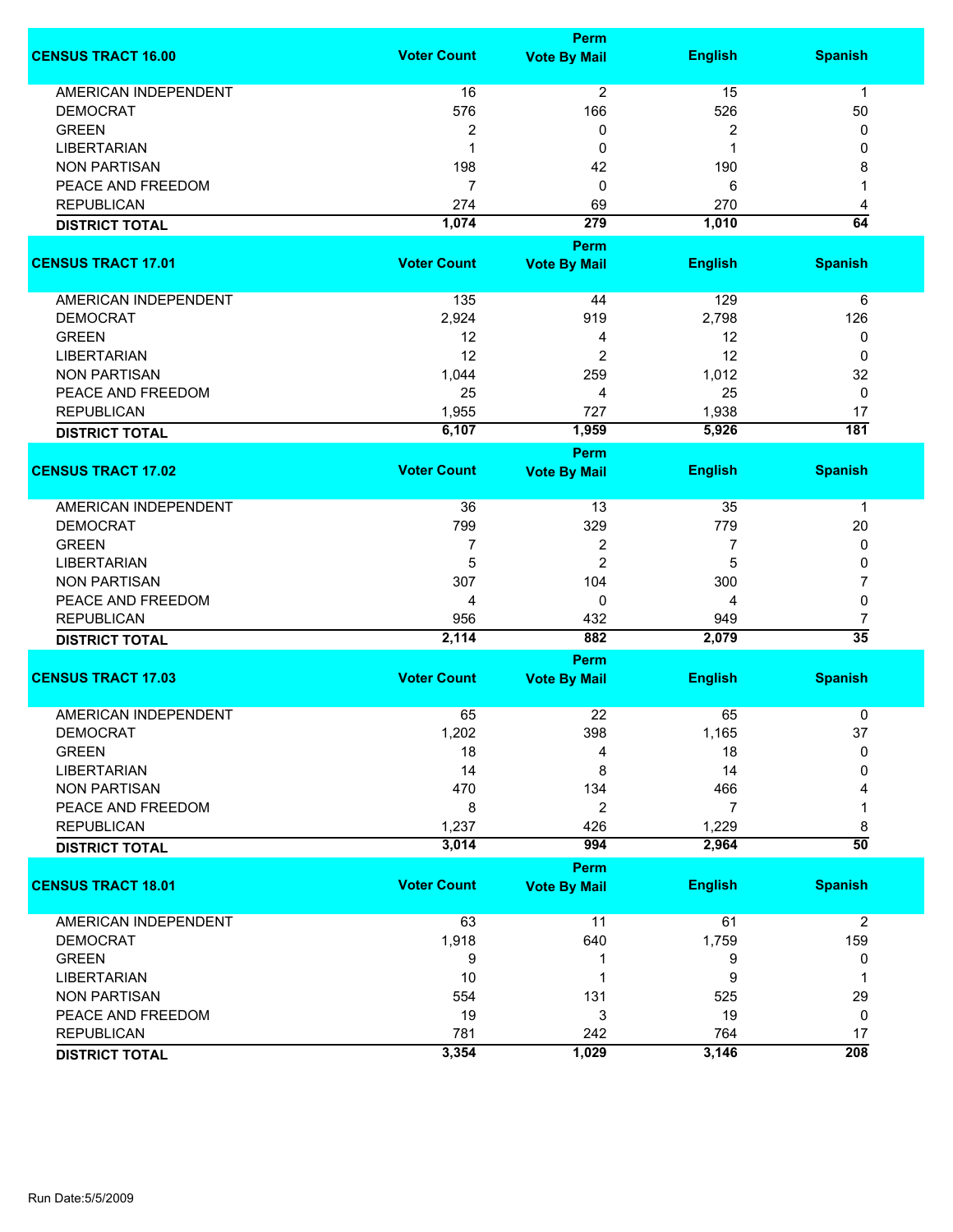|                             |                    | Perm                               |                |                  |
|-----------------------------|--------------------|------------------------------------|----------------|------------------|
| <b>CENSUS TRACT 18.02</b>   | <b>Voter Count</b> | <b>Vote By Mail</b>                | <b>English</b> | <b>Spanish</b>   |
| <b>AMERICAN INDEPENDENT</b> | 183                | 51                                 | 182            | 1                |
| <b>DEMOCRAT</b>             | 3,711              | 1,170                              | 3,579          | 132              |
| <b>GREEN</b>                | 22                 | 7                                  | 22             | 0                |
| <b>LIBERTARIAN</b>          | 24                 | 5                                  | 23             | 1                |
| <b>NON PARTISAN</b>         | 1,377              | 417                                | 1,359          | 18               |
| PEACE AND FREEDOM           | 24                 | 5                                  | 23             | $\mathbf{1}$     |
|                             |                    |                                    |                |                  |
| <b>REPUBLICAN</b>           | 2,870              | 1,109                              | 2,845          | 25               |
| <b>DISTRICT TOTAL</b>       | 8,211              | 2,764                              | 8,033          | $\overline{178}$ |
| <b>CENSUS TRACT 18.03</b>   | <b>Voter Count</b> | Perm<br><b>Vote By Mail</b>        | <b>English</b> | <b>Spanish</b>   |
|                             |                    |                                    |                |                  |
| AMERICAN INDEPENDENT        | 27                 | $\overline{7}$                     | 27             | $\pmb{0}$        |
| <b>DEMOCRAT</b>             | 485                | 163                                | 474            | 11               |
| <b>GREEN</b>                | 3                  | $\overline{2}$                     | 3              | 0                |
| <b>LIBERTARIAN</b>          | $\overline{4}$     | $\overline{2}$                     | 4              | 0                |
| <b>NON PARTISAN</b>         | 142                | 47                                 | 140            | $\boldsymbol{2}$ |
| PEACE AND FREEDOM           | 1                  | 0                                  | 1              | 0                |
| <b>REPUBLICAN</b>           | 423                | 172                                | 418            | 5                |
|                             | 1,085              | 393                                | 1,067          | $\overline{18}$  |
| <b>DISTRICT TOTAL</b>       |                    |                                    |                |                  |
| <b>CENSUS TRACT 19.00</b>   | <b>Voter Count</b> | <b>Perm</b><br><b>Vote By Mail</b> | <b>English</b> | <b>Spanish</b>   |
|                             |                    |                                    |                |                  |
| <b>AMERICAN INDEPENDENT</b> | 261                | 79                                 | 260            | 1                |
| <b>DEMOCRAT</b>             | 3,941              | 1,237                              | 3,865          | 76               |
| <b>GREEN</b>                | 25                 | 9                                  | 24             | 1                |
| <b>LIBERTARIAN</b>          | 35                 | 7                                  | 35             | 0                |
| <b>NON PARTISAN</b>         | 1,860              | 595                                | 1,841          | 19               |
| PEACE AND FREEDOM           | 32                 | 9                                  | 32             | 0                |
| <b>REPUBLICAN</b>           | 4,221              | 1,599                              | 4,205          | 16               |
| <b>DISTRICT TOTAL</b>       | 10,375             | 3,535                              | 10,262         | $\overline{113}$ |
|                             |                    | Perm                               |                |                  |
| <b>CENSUS TRACT 20.02</b>   | <b>Voter Count</b> | <b>Vote By Mail</b>                | <b>English</b> | <b>Spanish</b>   |
| <b>AMERICAN INDEPENDENT</b> | 170                | 71                                 | 169            | 1                |
| <b>DEMOCRAT</b>             | 2,062              | 695                                | 2,041          | 21               |
| <b>GREEN</b>                | 28                 | 9                                  | 28             | 0                |
| <b>LIBERTARIAN</b>          | 29                 | 6                                  | 29             | 0                |
| <b>NON PARTISAN</b>         | 1,164              | 393                                | 1,158          | 6                |
| PEACE AND FREEDOM           | 20                 | 5                                  | 19             | 1                |
|                             |                    |                                    |                |                  |
| <b>REPUBLICAN</b>           | 3,559              | 1,499                              | 3,551          | 8                |
| <b>DISTRICT TOTAL</b>       | 7,032              | 2,678                              | 6,995          | $\overline{37}$  |
|                             |                    | Perm                               |                |                  |
| <b>CENSUS TRACT 20.03</b>   | <b>Voter Count</b> | <b>Vote By Mail</b>                | <b>English</b> | <b>Spanish</b>   |
| AMERICAN INDEPENDENT        | 209                | 74                                 | 209            | 0                |
| <b>DEMOCRAT</b>             | 2,511              | 983                                | 2,491          | 20               |
| <b>GREEN</b>                | 30                 | 11                                 | 30             | 0                |
| <b>LIBERTARIAN</b>          | 33                 | 14                                 | 33             | 0                |
| <b>NON PARTISAN</b>         | 1,325              | 467                                | 1,319          | 6                |
| PEACE AND FREEDOM           | 17                 | 6                                  | 17             | 0                |
| <b>REPUBLICAN</b>           | 4,328              | 1,949                              | 4,320          | 8                |
|                             | 8,453              | 3,504                              | 8,419          | $\overline{34}$  |
| <b>DISTRICT TOTAL</b>       |                    |                                    |                |                  |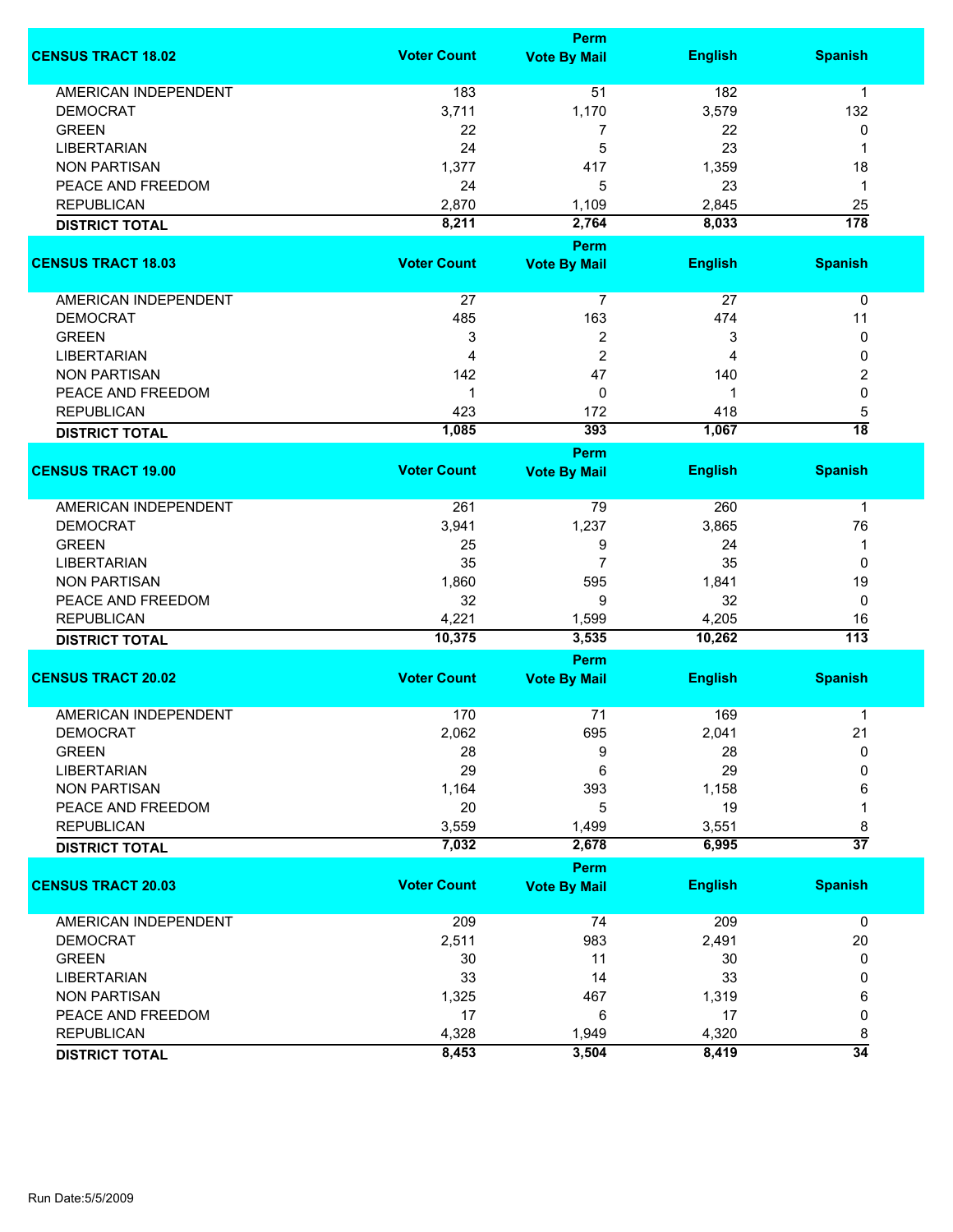|                             |                    | Perm                               |                |                      |
|-----------------------------|--------------------|------------------------------------|----------------|----------------------|
| <b>CENSUS TRACT 20.04</b>   | <b>Voter Count</b> | <b>Vote By Mail</b>                | <b>English</b> | <b>Spanish</b>       |
| <b>AMERICAN INDEPENDENT</b> | 132                | 35                                 | 130            | $\overline{2}$       |
| <b>DEMOCRAT</b>             | 1,580              | 461                                | 1,565          | 15                   |
| <b>GREEN</b>                | 19                 | 3                                  | 19             | 0                    |
| <b>LIBERTARIAN</b>          | 15                 | $\overline{c}$                     | 15             | 0                    |
| <b>NON PARTISAN</b>         | 884                | 255                                | 881            | 3                    |
| PEACE AND FREEDOM           | 10                 |                                    |                |                      |
|                             |                    | 0                                  | 10             | 0                    |
| <b>REPUBLICAN</b>           | 1,990              | 804                                | 1,983          | 7                    |
| <b>DISTRICT TOTAL</b>       | 4,630              | 1,560                              | 4,603          | $\overline{27}$      |
| <b>CENSUS TRACT 20.05</b>   | <b>Voter Count</b> | Perm<br><b>Vote By Mail</b>        | <b>English</b> | <b>Spanish</b>       |
|                             |                    |                                    |                |                      |
| AMERICAN INDEPENDENT        | 292                | 95                                 | 290            | $\overline{2}$       |
| <b>DEMOCRAT</b>             | 4,137              | 1,359                              | 4,082          | 55                   |
| <b>GREEN</b>                | 38                 | 8                                  | 37             | 1                    |
| <b>LIBERTARIAN</b>          | 45                 | 14                                 | 45             | 0                    |
| <b>NON PARTISAN</b>         | 1,924              | 565                                | 1,911          | 13                   |
| PEACE AND FREEDOM           | 32                 | 8                                  | 29             | 3                    |
| <b>REPUBLICAN</b>           | 4,313              |                                    | 4,291          | 22                   |
|                             |                    | 1,646                              |                | $\overline{96}$      |
| <b>DISTRICT TOTAL</b>       | 10,781             | 3,695                              | 10,685         |                      |
| <b>CENSUS TRACT 20.06</b>   | <b>Voter Count</b> | <b>Perm</b><br><b>Vote By Mail</b> | <b>English</b> | <b>Spanish</b>       |
|                             |                    |                                    |                |                      |
| <b>AMERICAN INDEPENDENT</b> | 193                | 65                                 | 192            | $\mathbf 1$          |
| <b>DEMOCRAT</b>             | 3,283              | 1,044                              | 3,258          | 25                   |
| <b>GREEN</b>                | 29                 | 12                                 | 29             | 0                    |
| <b>LIBERTARIAN</b>          | 35                 | 16                                 | 35             | 0                    |
| <b>NON PARTISAN</b>         | 1,655              | 504                                | 1,642          | 13                   |
|                             | 15                 | $\overline{2}$                     | 15             |                      |
| PEACE AND FREEDOM           |                    |                                    |                | 0                    |
| <b>REPUBLICAN</b>           | 2,750              | 1,030<br>2,673                     | 2,741<br>7,912 | 9<br>$\overline{48}$ |
| <b>DISTRICT TOTAL</b>       | 7,960              |                                    |                |                      |
| <b>CENSUS TRACT 20.07</b>   | <b>Voter Count</b> | Perm<br><b>Vote By Mail</b>        | <b>English</b> | <b>Spanish</b>       |
|                             |                    |                                    |                |                      |
| <b>AMERICAN INDEPENDENT</b> | 395                | 134                                | 392            | 3                    |
| <b>DEMOCRAT</b>             | 5,880              | 1,804                              | 5,828          | 52                   |
| <b>GREEN</b>                | 66                 | 22                                 | 65             | 1                    |
| <b>LIBERTARIAN</b>          | 68                 | 19                                 | 68             | 0                    |
| <b>NON PARTISAN</b>         | 3,086              | 964                                | 3,070          | 16                   |
| PEACE AND FREEDOM           | 27                 | 10                                 | 27             | 0                    |
| <b>REPUBLICAN</b>           | 6,667              | 2,592                              | 6,629          | 38                   |
| <b>DISTRICT TOTAL</b>       | 16,189             | 5,545                              | 16,079         | $\overline{110}$     |
|                             |                    | Perm                               |                |                      |
| <b>CENSUS TRACT 020.08</b>  | <b>Voter Count</b> | <b>Vote By Mail</b>                | <b>English</b> | <b>Spanish</b>       |
| <b>AMERICAN INDEPENDENT</b> | 133                | 40                                 | 132            | $\mathbf{1}$         |
| <b>DEMOCRAT</b>             | 2,932              | 745                                | 2,877          | 55                   |
| <b>GREEN</b>                | 18                 | 5                                  | 18             | 0                    |
| <b>LIBERTARIAN</b>          | 16                 | $\overline{2}$                     | 16             | 0                    |
| <b>NON PARTISAN</b>         | 1,263              | 330                                | 1,245          | 18                   |
| PEACE AND FREEDOM           | 19                 | $\overline{2}$                     | 19             | 0                    |
| <b>REPUBLICAN</b>           | 1,952              | 632                                | 1,940          | 12                   |
|                             |                    | 1,756                              | 6,247          | $\overline{86}$      |
| <b>DISTRICT TOTAL</b>       | 6,333              |                                    |                |                      |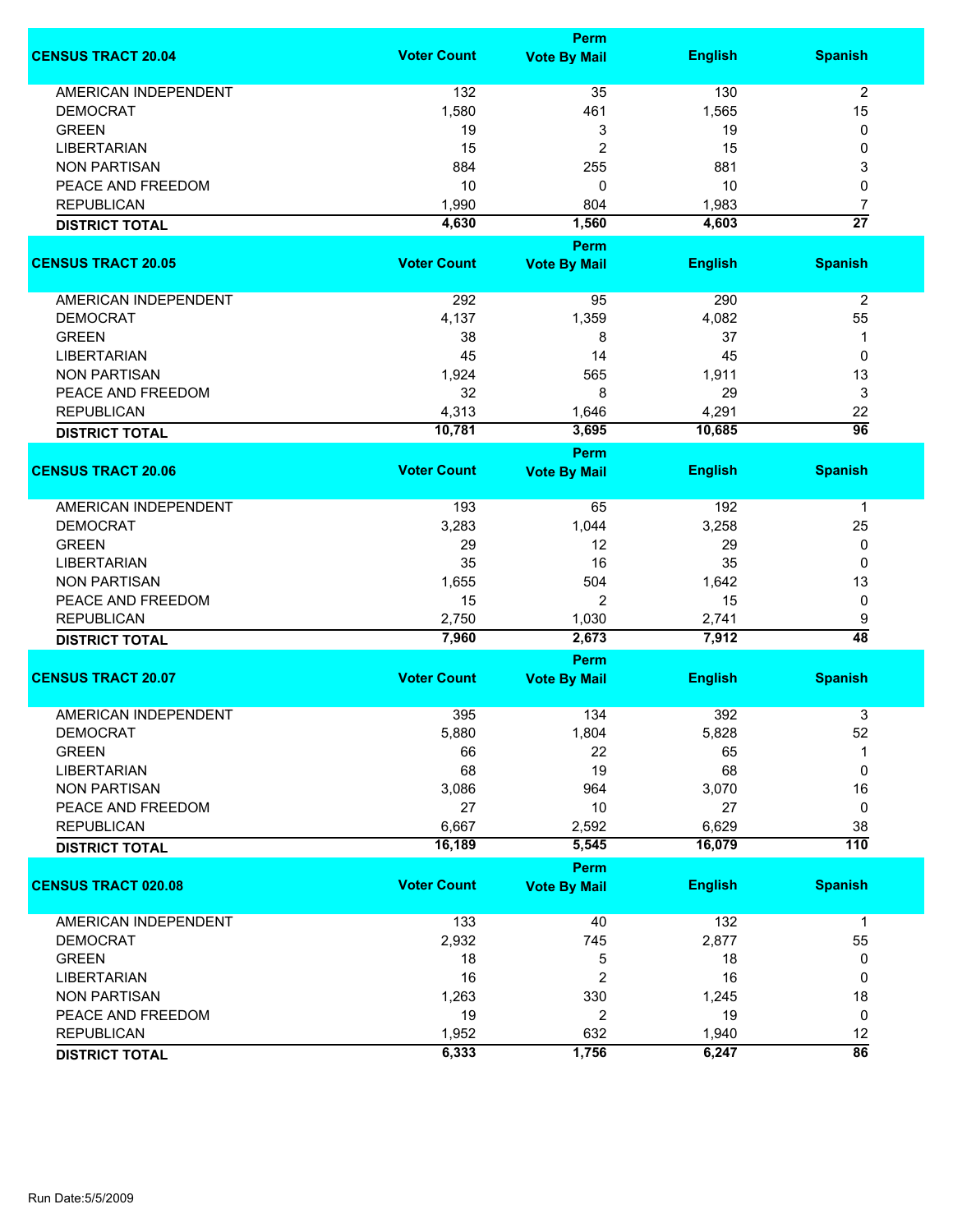|                             | Perm               |                                    |                 |                        |  |
|-----------------------------|--------------------|------------------------------------|-----------------|------------------------|--|
| <b>CENSUS TRACT 020.09</b>  | <b>Voter Count</b> | <b>Vote By Mail</b>                | <b>English</b>  | <b>Spanish</b>         |  |
| <b>AMERICAN INDEPENDENT</b> | 286                | 77                                 | 282             | 4                      |  |
| <b>DEMOCRAT</b>             | 3,675              | 1,184                              | 3,643           | 32                     |  |
| <b>GREEN</b>                | 28                 | 5                                  | 28              | 0                      |  |
| <b>LIBERTARIAN</b>          | 43                 | 17                                 | 43              | 0                      |  |
| <b>NON PARTISAN</b>         | 1,927              | 595                                | 1,921           | 6                      |  |
| PEACE AND FREEDOM           |                    |                                    |                 |                        |  |
|                             | 18                 | 4                                  | 18              | 0                      |  |
| <b>REPUBLICAN</b>           | 5,086              | 1,979                              | 5,071           | 15                     |  |
| <b>DISTRICT TOTAL</b>       | 11,063             | 3,861                              | 11,006          | $\overline{57}$        |  |
| <b>CENSUS TRACT 020.10</b>  | <b>Voter Count</b> | Perm<br><b>Vote By Mail</b>        | <b>English</b>  | <b>Spanish</b>         |  |
|                             |                    |                                    |                 |                        |  |
| AMERICAN INDEPENDENT        | 95                 | 27                                 | 95              | $\pmb{0}$              |  |
| <b>DEMOCRAT</b>             | 1,496              | 477                                | 1,484           | 12                     |  |
| <b>GREEN</b>                | 5                  | 3                                  | 5               | 0                      |  |
| <b>LIBERTARIAN</b>          | 9                  | 3                                  | 9               | 0                      |  |
| <b>NON PARTISAN</b>         | 706                | 215                                | 703             | 3                      |  |
| PEACE AND FREEDOM           |                    | 1                                  | 6               |                        |  |
|                             | 6                  |                                    |                 | 0                      |  |
| <b>REPUBLICAN</b>           | 1,334              | 491                                | 1,327           | 7                      |  |
| <b>DISTRICT TOTAL</b>       | 3,651              | 1,217                              | 3,629           | $\overline{22}$        |  |
| <b>CENSUS TRACT 021.00</b>  | <b>Voter Count</b> | <b>Perm</b><br><b>Vote By Mail</b> | <b>English</b>  | <b>Spanish</b>         |  |
|                             |                    |                                    |                 |                        |  |
| <b>AMERICAN INDEPENDENT</b> | 335                | 96                                 | 333             | $\overline{2}$         |  |
| <b>DEMOCRAT</b>             | 5,104              | 1,501                              | 4,989           | 115                    |  |
| <b>GREEN</b>                | 39                 | 5                                  | 38              | 1                      |  |
| <b>LIBERTARIAN</b>          | 54                 | 8                                  | 52              | $\overline{2}$         |  |
| <b>NON PARTISAN</b>         | 2,284              | 589                                | 2,257           | 27                     |  |
|                             |                    | 6                                  | 32              |                        |  |
| PEACE AND FREEDOM           | 32                 |                                    |                 | 0                      |  |
| <b>REPUBLICAN</b>           | 3,228<br>11,076    | 1,066<br>3,271                     | 3,204<br>10,905 | 24<br>$\overline{171}$ |  |
| <b>DISTRICT TOTAL</b>       |                    | Perm                               |                 |                        |  |
| <b>CENSUS TRACT 022.01</b>  | <b>Voter Count</b> | <b>Vote By Mail</b>                | <b>English</b>  | <b>Spanish</b>         |  |
|                             |                    |                                    |                 |                        |  |
| <b>AMERICAN INDEPENDENT</b> | 122                | 37                                 | 121             | 1                      |  |
| <b>DEMOCRAT</b>             | 2,096              | 686                                | 2,024           | 72                     |  |
| <b>GREEN</b>                | 20                 | 5                                  | 19              | 1                      |  |
| <b>LIBERTARIAN</b>          | 17                 | 10                                 | 17              | 0                      |  |
| <b>NON PARTISAN</b>         | 869                | 262                                | 859             | 10                     |  |
| PEACE AND FREEDOM           | $\overline{7}$     | 2                                  | 7               | 0                      |  |
| <b>REPUBLICAN</b>           | 1,610              | 616                                | 1,601           | 9                      |  |
| <b>DISTRICT TOTAL</b>       | 4,741              | 1,618                              | 4,648           | $\overline{93}$        |  |
|                             |                    | Perm                               |                 |                        |  |
| <b>CENSUS TRACT 022.03</b>  | <b>Voter Count</b> | <b>Vote By Mail</b>                | <b>English</b>  | <b>Spanish</b>         |  |
| AMERICAN INDEPENDENT        | 17                 | $\overline{7}$                     | 17              | 0                      |  |
| <b>DEMOCRAT</b>             | 264                | 71                                 | 260             | 4                      |  |
| <b>GREEN</b>                | 1                  | 0                                  | 1               | 0                      |  |
| <b>LIBERTARIAN</b>          | 4                  |                                    | 4               | 0                      |  |
| <b>NON PARTISAN</b>         |                    |                                    |                 |                        |  |
|                             | 103                | 22                                 | 102             |                        |  |
| PEACE AND FREEDOM           | 3                  | $\overline{2}$                     | 3               | 0                      |  |
| <b>REPUBLICAN</b>           | 146                | 54                                 | 146             | 0                      |  |
| <b>DISTRICT TOTAL</b>       | 538                | 157                                | 533             | $\overline{\bf 5}$     |  |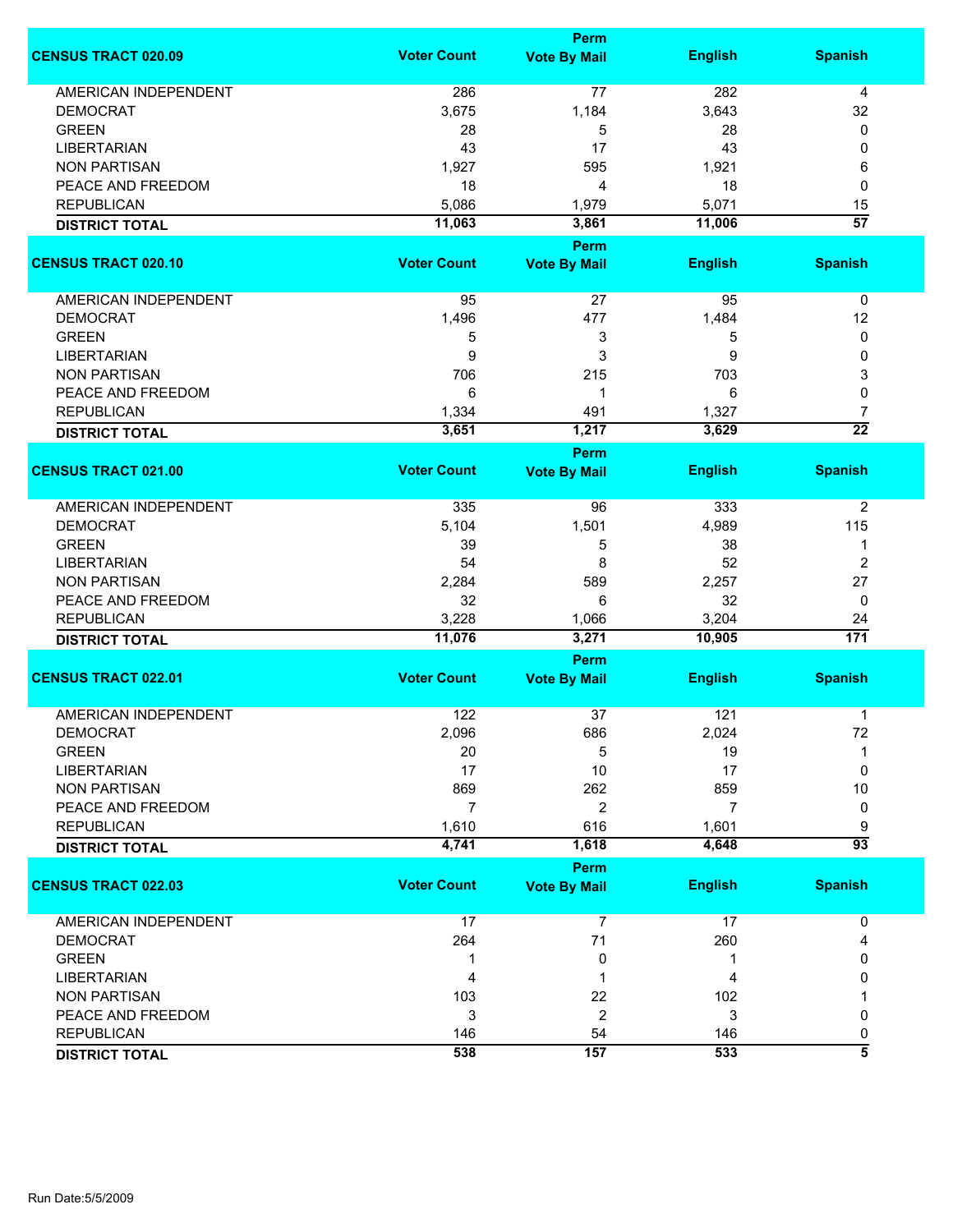|                             | <b>Perm</b>        |                     |                |                  |  |
|-----------------------------|--------------------|---------------------|----------------|------------------|--|
| <b>CENSUS TRACT 022.04</b>  | <b>Voter Count</b> | <b>Vote By Mail</b> | <b>English</b> | <b>Spanish</b>   |  |
| <b>AMERICAN INDEPENDENT</b> | 37                 | $\overline{9}$      | 34             | $\overline{3}$   |  |
| <b>DEMOCRAT</b>             | 831                | 210                 | 781            | 50               |  |
| <b>GREEN</b>                | 11                 | 3                   | 11             | 0                |  |
| <b>LIBERTARIAN</b>          | 5                  | 0                   | 5              | 0                |  |
| <b>NON PARTISAN</b>         | 352                | 74                  | 343            | 9                |  |
| PEACE AND FREEDOM           | 11                 | 3                   | 10             | 1                |  |
| <b>REPUBLICAN</b>           | 366                | 93                  | 360            | 6                |  |
|                             | 1,613              | 392                 | 1,544          | 69               |  |
| <b>DISTRICT TOTAL</b>       |                    |                     |                |                  |  |
|                             | <b>Voter Count</b> | Perm                |                |                  |  |
| <b>CENSUS TRACT 023.01</b>  |                    | <b>Vote By Mail</b> | <b>English</b> | <b>Spanish</b>   |  |
| AMERICAN INDEPENDENT        | 67                 | 18                  | 67             | 0                |  |
| <b>DEMOCRAT</b>             | 1,554              | 401                 | 1,479          | 75               |  |
| <b>GREEN</b>                | 16                 | 2                   | 16             | 0                |  |
| <b>LIBERTARIAN</b>          | 11                 | $\mathbf 1$         | 11             | 0                |  |
| <b>NON PARTISAN</b>         | 614                | 138                 | 586            | 28               |  |
| PEACE AND FREEDOM           | 18                 | 1                   | 16             | $\boldsymbol{2}$ |  |
| <b>REPUBLICAN</b>           | 737                | 188                 | 728            | $\boldsymbol{9}$ |  |
| <b>DISTRICT TOTAL</b>       | 3,017              | 749                 | 2,903          | $\overline{114}$ |  |
|                             |                    | <b>Perm</b>         |                |                  |  |
| <b>CENSUS TRACT 23.02</b>   | <b>Voter Count</b> | <b>Vote By Mail</b> | <b>English</b> | <b>Spanish</b>   |  |
| <b>AMERICAN INDEPENDENT</b> | 83                 | 17                  | 81             | $\overline{2}$   |  |
| <b>DEMOCRAT</b>             | 1,818              | 473                 | 1,721          | 97               |  |
| <b>GREEN</b>                | 9                  | 1                   | 9              | 0                |  |
| <b>LIBERTARIAN</b>          | 9                  | 1                   | 9              | 0                |  |
| <b>NON PARTISAN</b>         | 635                | 149                 | 623            | 12               |  |
| PEACE AND FREEDOM           | 15                 | 4                   | 14             | $\mathbf 1$      |  |
| <b>REPUBLICAN</b>           | 913                | 258                 | 899            | 14               |  |
| <b>DISTRICT TOTAL</b>       | 3,482              | 903                 | 3,356          | $\overline{126}$ |  |
|                             | <b>Perm</b>        |                     |                |                  |  |
| <b>CENSUS TRACT 23.03</b>   | <b>Voter Count</b> | <b>Vote By Mail</b> | <b>English</b> | <b>Spanish</b>   |  |
| <b>AMERICAN INDEPENDENT</b> | 270                | 88                  | 267            | 3                |  |
| <b>DEMOCRAT</b>             | 5,380              | 1,588               | 5,260          | 120              |  |
| <b>GREEN</b>                | 30                 | 6                   | 30             | 0                |  |
| <b>LIBERTARIAN</b>          | 44                 | 12                  | 44             | 0                |  |
| <b>NON PARTISAN</b>         | 2,185              | 604                 | 2,161          | 24               |  |
| PEACE AND FREEDOM           | 38                 | 9                   | 37             | 1                |  |
| <b>REPUBLICAN</b>           | 3,539              | 1,276               | 3,518          | 21               |  |
| <b>DISTRICT TOTAL</b>       | 11,486             | 3,583               | 11,317         | 169              |  |
|                             |                    | Perm                |                |                  |  |
| <b>CENSUS TRACT 24.01</b>   | <b>Voter Count</b> | <b>Vote By Mail</b> | <b>English</b> | <b>Spanish</b>   |  |
| <b>AMERICAN INDEPENDENT</b> | 58                 | 10                  | 57             | $\mathbf 1$      |  |
| <b>DEMOCRAT</b>             | 1,094              | 233                 | 995            | 99               |  |
| <b>GREEN</b>                | 4                  | 0                   | 4              | 0                |  |
| <b>LIBERTARIAN</b>          | 9                  | 3                   | 7              | $\overline{2}$   |  |
| <b>NON PARTISAN</b>         | 424                | 75                  | 408            | 16               |  |
| PEACE AND FREEDOM           | 17                 | $\boldsymbol{2}$    | 16             | 1                |  |
| <b>REPUBLICAN</b>           | 477                | 95                  | 466            | 11               |  |
| <b>DISTRICT TOTAL</b>       | 2,083              | 418                 | 1,953          | $\overline{130}$ |  |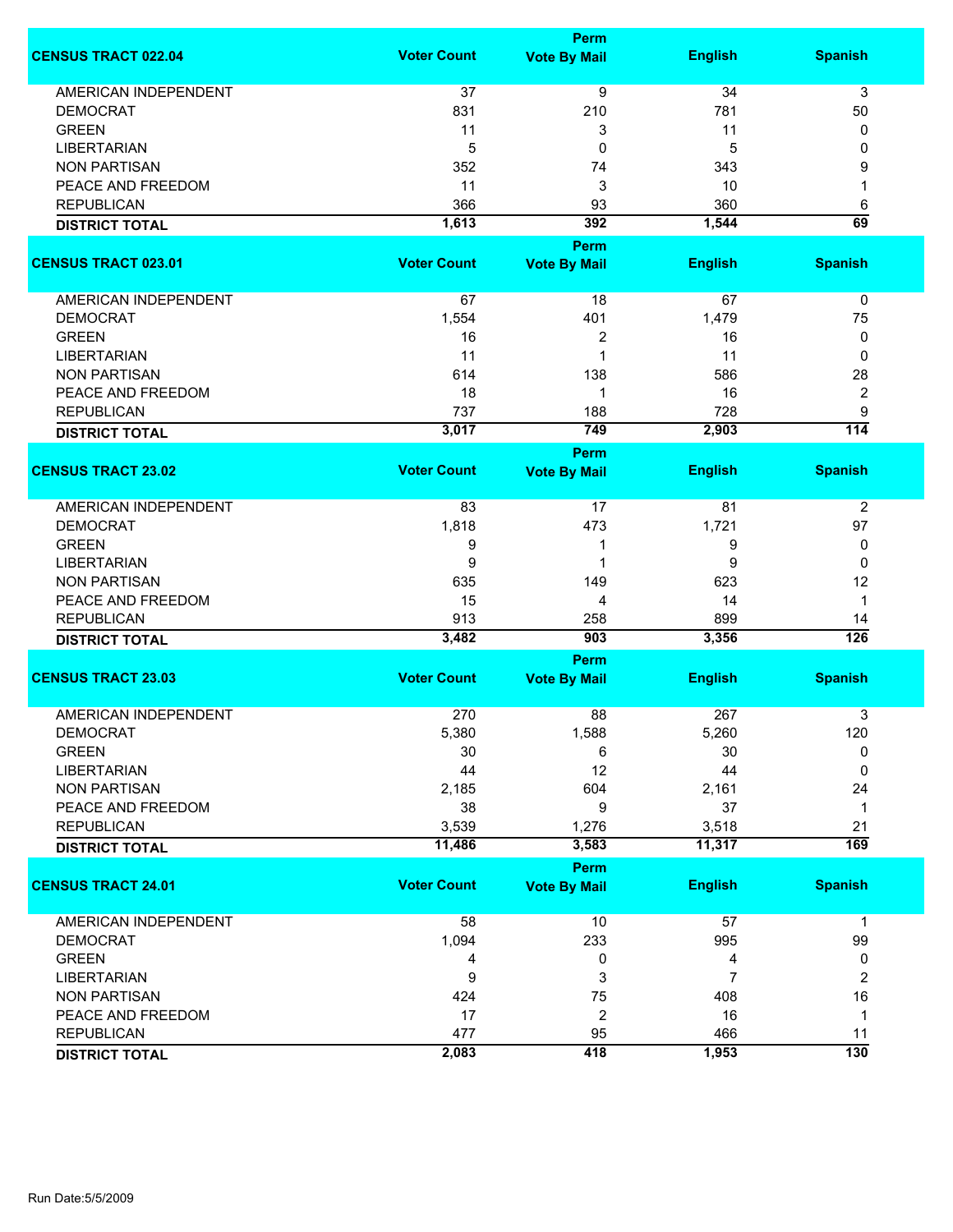| <b>Perm</b>        |                                                                                                                                                                                                                                        |                                                                                                                                                                                                                                                                                       |                                                                                                                                                                                                                                 |
|--------------------|----------------------------------------------------------------------------------------------------------------------------------------------------------------------------------------------------------------------------------------|---------------------------------------------------------------------------------------------------------------------------------------------------------------------------------------------------------------------------------------------------------------------------------------|---------------------------------------------------------------------------------------------------------------------------------------------------------------------------------------------------------------------------------|
| <b>Voter Count</b> | <b>Vote By Mail</b>                                                                                                                                                                                                                    | <b>English</b>                                                                                                                                                                                                                                                                        | <b>Spanish</b>                                                                                                                                                                                                                  |
|                    |                                                                                                                                                                                                                                        |                                                                                                                                                                                                                                                                                       | $\mathbf{1}$                                                                                                                                                                                                                    |
|                    |                                                                                                                                                                                                                                        |                                                                                                                                                                                                                                                                                       | 73                                                                                                                                                                                                                              |
|                    |                                                                                                                                                                                                                                        |                                                                                                                                                                                                                                                                                       | 0                                                                                                                                                                                                                               |
|                    |                                                                                                                                                                                                                                        |                                                                                                                                                                                                                                                                                       | 1                                                                                                                                                                                                                               |
|                    |                                                                                                                                                                                                                                        |                                                                                                                                                                                                                                                                                       | 19                                                                                                                                                                                                                              |
|                    |                                                                                                                                                                                                                                        |                                                                                                                                                                                                                                                                                       | 0                                                                                                                                                                                                                               |
|                    |                                                                                                                                                                                                                                        |                                                                                                                                                                                                                                                                                       | 8                                                                                                                                                                                                                               |
|                    |                                                                                                                                                                                                                                        |                                                                                                                                                                                                                                                                                       | $\overline{102}$                                                                                                                                                                                                                |
|                    |                                                                                                                                                                                                                                        |                                                                                                                                                                                                                                                                                       |                                                                                                                                                                                                                                 |
|                    |                                                                                                                                                                                                                                        |                                                                                                                                                                                                                                                                                       |                                                                                                                                                                                                                                 |
|                    |                                                                                                                                                                                                                                        |                                                                                                                                                                                                                                                                                       | <b>Spanish</b>                                                                                                                                                                                                                  |
| 35                 | 10                                                                                                                                                                                                                                     | 32                                                                                                                                                                                                                                                                                    | 3                                                                                                                                                                                                                               |
|                    |                                                                                                                                                                                                                                        |                                                                                                                                                                                                                                                                                       | 69                                                                                                                                                                                                                              |
|                    |                                                                                                                                                                                                                                        |                                                                                                                                                                                                                                                                                       | 0                                                                                                                                                                                                                               |
|                    |                                                                                                                                                                                                                                        |                                                                                                                                                                                                                                                                                       | 0                                                                                                                                                                                                                               |
|                    |                                                                                                                                                                                                                                        |                                                                                                                                                                                                                                                                                       | 14                                                                                                                                                                                                                              |
|                    |                                                                                                                                                                                                                                        |                                                                                                                                                                                                                                                                                       | 1                                                                                                                                                                                                                               |
|                    |                                                                                                                                                                                                                                        |                                                                                                                                                                                                                                                                                       | 6                                                                                                                                                                                                                               |
|                    |                                                                                                                                                                                                                                        |                                                                                                                                                                                                                                                                                       | $\overline{93}$                                                                                                                                                                                                                 |
|                    |                                                                                                                                                                                                                                        |                                                                                                                                                                                                                                                                                       |                                                                                                                                                                                                                                 |
| <b>Voter Count</b> | <b>Vote By Mail</b>                                                                                                                                                                                                                    | <b>English</b>                                                                                                                                                                                                                                                                        | <b>Spanish</b>                                                                                                                                                                                                                  |
| 44                 | 8                                                                                                                                                                                                                                      | 41                                                                                                                                                                                                                                                                                    | 3                                                                                                                                                                                                                               |
| 1,154              | 318                                                                                                                                                                                                                                    |                                                                                                                                                                                                                                                                                       | 89                                                                                                                                                                                                                              |
| 6                  | 0                                                                                                                                                                                                                                      | 6                                                                                                                                                                                                                                                                                     | 0                                                                                                                                                                                                                               |
|                    | 0                                                                                                                                                                                                                                      | 3                                                                                                                                                                                                                                                                                     | $\Omega$                                                                                                                                                                                                                        |
|                    |                                                                                                                                                                                                                                        |                                                                                                                                                                                                                                                                                       | 17                                                                                                                                                                                                                              |
|                    |                                                                                                                                                                                                                                        |                                                                                                                                                                                                                                                                                       | $\overline{2}$                                                                                                                                                                                                                  |
|                    |                                                                                                                                                                                                                                        |                                                                                                                                                                                                                                                                                       | 11                                                                                                                                                                                                                              |
|                    |                                                                                                                                                                                                                                        |                                                                                                                                                                                                                                                                                       | $\overline{122}$                                                                                                                                                                                                                |
|                    |                                                                                                                                                                                                                                        |                                                                                                                                                                                                                                                                                       |                                                                                                                                                                                                                                 |
| <b>Voter Count</b> | <b>Vote By Mail</b>                                                                                                                                                                                                                    | <b>English</b>                                                                                                                                                                                                                                                                        | <b>Spanish</b>                                                                                                                                                                                                                  |
|                    |                                                                                                                                                                                                                                        |                                                                                                                                                                                                                                                                                       |                                                                                                                                                                                                                                 |
|                    |                                                                                                                                                                                                                                        |                                                                                                                                                                                                                                                                                       | 1<br>78                                                                                                                                                                                                                         |
|                    |                                                                                                                                                                                                                                        |                                                                                                                                                                                                                                                                                       | 1                                                                                                                                                                                                                               |
|                    |                                                                                                                                                                                                                                        |                                                                                                                                                                                                                                                                                       | 0                                                                                                                                                                                                                               |
|                    |                                                                                                                                                                                                                                        |                                                                                                                                                                                                                                                                                       | 21                                                                                                                                                                                                                              |
|                    |                                                                                                                                                                                                                                        |                                                                                                                                                                                                                                                                                       |                                                                                                                                                                                                                                 |
|                    |                                                                                                                                                                                                                                        |                                                                                                                                                                                                                                                                                       | 1                                                                                                                                                                                                                               |
|                    |                                                                                                                                                                                                                                        |                                                                                                                                                                                                                                                                                       | 9                                                                                                                                                                                                                               |
|                    |                                                                                                                                                                                                                                        |                                                                                                                                                                                                                                                                                       | $\overline{111}$                                                                                                                                                                                                                |
|                    |                                                                                                                                                                                                                                        |                                                                                                                                                                                                                                                                                       |                                                                                                                                                                                                                                 |
|                    |                                                                                                                                                                                                                                        |                                                                                                                                                                                                                                                                                       | <b>Spanish</b>                                                                                                                                                                                                                  |
| 45                 | 6                                                                                                                                                                                                                                      | 45                                                                                                                                                                                                                                                                                    | $\mathbf 0$                                                                                                                                                                                                                     |
| 1,336              | 290                                                                                                                                                                                                                                    | 1,278                                                                                                                                                                                                                                                                                 | 58                                                                                                                                                                                                                              |
| 7                  | 2                                                                                                                                                                                                                                      | 6                                                                                                                                                                                                                                                                                     | 1                                                                                                                                                                                                                               |
| $\overline{7}$     | 4                                                                                                                                                                                                                                      | 7                                                                                                                                                                                                                                                                                     | 0                                                                                                                                                                                                                               |
| 452                | 98                                                                                                                                                                                                                                     | 441                                                                                                                                                                                                                                                                                   | 11                                                                                                                                                                                                                              |
| 18                 | 3                                                                                                                                                                                                                                      | 18                                                                                                                                                                                                                                                                                    | 0                                                                                                                                                                                                                               |
| 549                | 132                                                                                                                                                                                                                                    | 539                                                                                                                                                                                                                                                                                   | 10                                                                                                                                                                                                                              |
| 2,414              | 535                                                                                                                                                                                                                                    | 2,334                                                                                                                                                                                                                                                                                 | $\overline{80}$                                                                                                                                                                                                                 |
|                    | 44<br>1,040<br>8<br>11<br>337<br>15<br>473<br>1,928<br><b>Voter Count</b><br>949<br>4<br>5<br>329<br>12<br>282<br>1,616<br>3<br>412<br>10<br>443<br>2,072<br>75<br>1,693<br>11<br>8<br>660<br>12<br>957<br>3,416<br><b>Voter Count</b> | $\overline{9}$<br>239<br>0<br>2<br>62<br>5<br>98<br>415<br>Perm<br><b>Vote By Mail</b><br>240<br>0<br>0<br>75<br>1<br>65<br>391<br><b>Perm</b><br>90<br>$\overline{2}$<br>119<br>537<br>Perm<br>28<br>524<br>6<br>3<br>180<br>4<br>333<br>1,078<br><b>Perm</b><br><b>Vote By Mail</b> | 43<br>967<br>8<br>10<br>318<br>15<br>465<br>1,826<br><b>English</b><br>880<br>4<br>5<br>315<br>11<br>276<br>1,523<br>1,065<br>395<br>8<br>432<br>1,950<br>74<br>1,615<br>10<br>8<br>639<br>11<br>948<br>3,305<br><b>English</b> |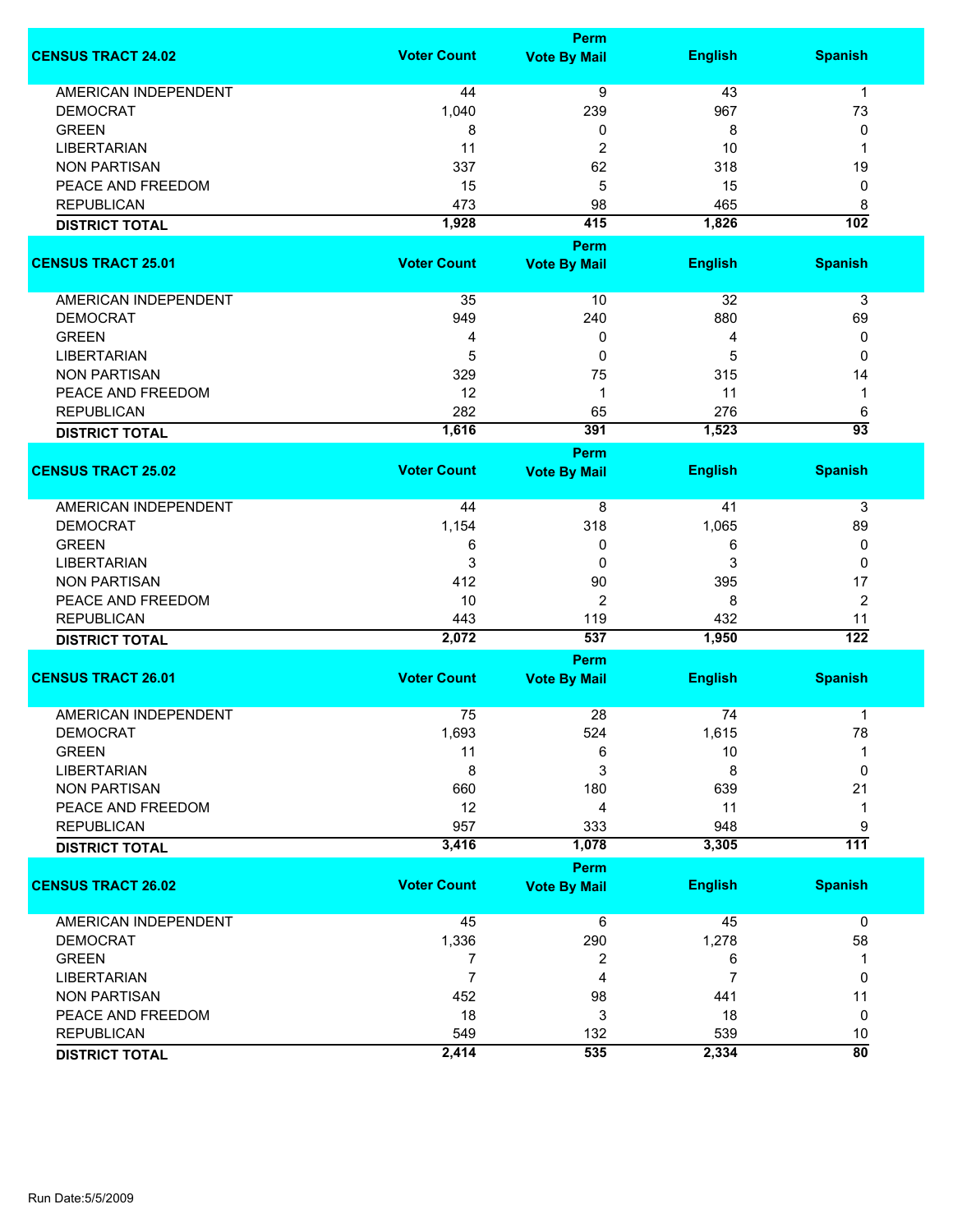|                             | Perm               |                                    |                |                       |  |
|-----------------------------|--------------------|------------------------------------|----------------|-----------------------|--|
| <b>CENSUS TRACT 26.03</b>   | <b>Voter Count</b> | <b>Vote By Mail</b>                | <b>English</b> | <b>Spanish</b>        |  |
| <b>AMERICAN INDEPENDENT</b> | 152                | 34                                 | 148            | 4                     |  |
| <b>DEMOCRAT</b>             | 3,623              | 859                                | 3,477          | 146                   |  |
| <b>GREEN</b>                | 14                 | 5                                  | 14             | 0                     |  |
| <b>LIBERTARIAN</b>          | 18                 | 4                                  | 16             | 2                     |  |
| <b>NON PARTISAN</b>         | 1,288              | 286                                | 1,245          | 43                    |  |
| PEACE AND FREEDOM           | 23                 | 5                                  | 23             | 0                     |  |
| <b>REPUBLICAN</b>           |                    |                                    |                |                       |  |
|                             | 1,553              | 413                                | 1,517          | 36                    |  |
| <b>DISTRICT TOTAL</b>       | 6,671              | 1,606<br>Perm                      | 6,440          | 231                   |  |
| <b>CENSUS TRACT 27.01</b>   | <b>Voter Count</b> | <b>Vote By Mail</b>                | <b>English</b> | <b>Spanish</b>        |  |
|                             |                    |                                    |                |                       |  |
| AMERICAN INDEPENDENT        | 171                | 58                                 | 169            | $\overline{2}$        |  |
| <b>DEMOCRAT</b>             | 3,383              | 1,071                              | 3,326          | 57                    |  |
| <b>GREEN</b>                | 14                 | 4                                  | 14             | 0                     |  |
| <b>LIBERTARIAN</b>          | 10                 | 2                                  | 9              | 1                     |  |
| <b>NON PARTISAN</b>         | 1,263              | 379                                | 1,248          | 15                    |  |
| PEACE AND FREEDOM           | 19                 | 9                                  | 19             | 0                     |  |
| <b>REPUBLICAN</b>           | 2,127              | 777                                | 2,110          | 17                    |  |
|                             | 6,987              | 2,300                              | 6,895          | $\overline{92}$       |  |
| <b>DISTRICT TOTAL</b>       |                    |                                    |                |                       |  |
| <b>CENSUS TRACT 27.02</b>   | <b>Voter Count</b> | <b>Perm</b><br><b>Vote By Mail</b> | <b>English</b> | <b>Spanish</b>        |  |
|                             |                    |                                    |                |                       |  |
| <b>AMERICAN INDEPENDENT</b> | 130                | 33                                 | 129            | $\mathbf 1$           |  |
| <b>DEMOCRAT</b>             | 2,759              | 903                                | 2,697          | 62                    |  |
| <b>GREEN</b>                | 11                 | 2                                  | 11             | 0                     |  |
| <b>LIBERTARIAN</b>          | 16                 | 4                                  | 16             | 0                     |  |
| <b>NON PARTISAN</b>         | 841                | 259                                | 828            | 13                    |  |
| PEACE AND FREEDOM           | 19                 | 0                                  | 19             | 0                     |  |
|                             | 1,702              | 671                                |                |                       |  |
| <b>REPUBLICAN</b>           | 5,478              | 1,872                              | 1,689<br>5,389 | 13<br>$\overline{89}$ |  |
| <b>DISTRICT TOTAL</b>       |                    |                                    |                |                       |  |
| <b>CENSUS TRACT 28.00</b>   | <b>Voter Count</b> | Perm                               |                | <b>Spanish</b>        |  |
|                             |                    | <b>Vote By Mail</b>                | <b>English</b> |                       |  |
| <b>AMERICAN INDEPENDENT</b> | 81                 | 24                                 | 78             | 3                     |  |
| <b>DEMOCRAT</b>             | 1,699              | 396                                | 1,611          | 88                    |  |
| <b>GREEN</b>                | 7                  |                                    | 7              | $\Omega$              |  |
| <b>LIBERTARIAN</b>          | 12                 | 4                                  | 11             | 1                     |  |
| <b>NON PARTISAN</b>         | 655                | 140                                | 628            | 27                    |  |
| PEACE AND FREEDOM           | 13                 | 3                                  | 12             | $\mathbf 1$           |  |
| <b>REPUBLICAN</b>           | 783                | 196                                | 771            | 12                    |  |
| <b>DISTRICT TOTAL</b>       | 3,250              | 764                                | 3,118          | $\overline{132}$      |  |
|                             |                    | Perm                               |                |                       |  |
| <b>CENSUS TRACT 29.01</b>   | <b>Voter Count</b> | <b>Vote By Mail</b>                | <b>English</b> | <b>Spanish</b>        |  |
| <b>AMERICAN INDEPENDENT</b> | 29                 | 6                                  | 28             | $\mathbf{1}$          |  |
| <b>DEMOCRAT</b>             | 614                | 170                                | 573            | 41                    |  |
| <b>GREEN</b>                | 6                  | 0                                  | 6              | 0                     |  |
|                             |                    |                                    | $\overline{2}$ |                       |  |
| <b>LIBERTARIAN</b>          | 3                  |                                    |                |                       |  |
| <b>NON PARTISAN</b>         | 237                | 51                                 | 231            | 6                     |  |
| PEACE AND FREEDOM           | 5                  | $\overline{2}$                     | 5              | 0                     |  |
| <b>REPUBLICAN</b>           | 324                | 103                                | 319            | 5                     |  |
| <b>DISTRICT TOTAL</b>       | 1,218              | 333                                | 1,164          | $\overline{54}$       |  |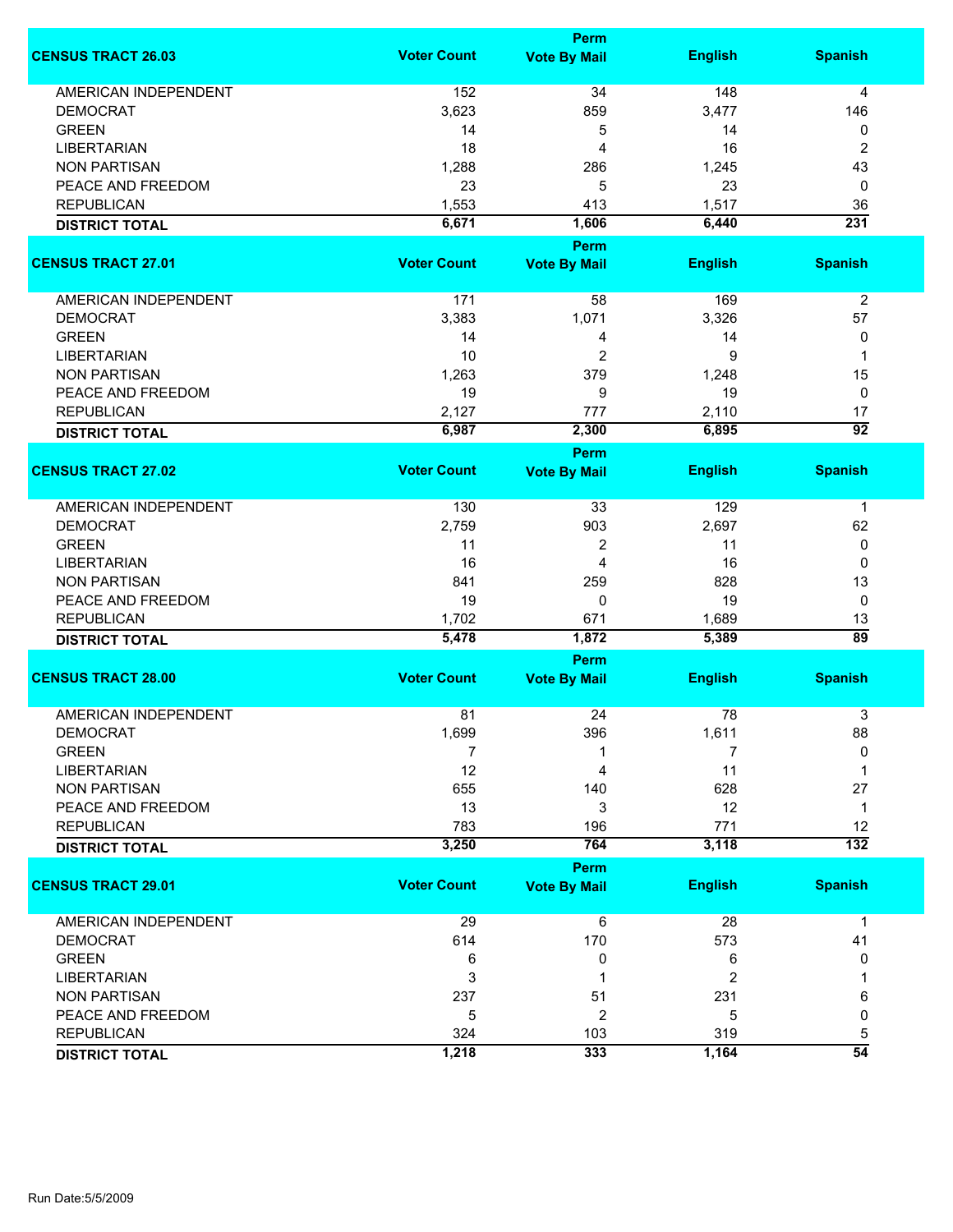|                             | <b>Perm</b>        |                                    |                |                         |  |
|-----------------------------|--------------------|------------------------------------|----------------|-------------------------|--|
| <b>CENSUS TRACT 29.02</b>   | <b>Voter Count</b> | <b>Vote By Mail</b>                | <b>English</b> | <b>Spanish</b>          |  |
| <b>AMERICAN INDEPENDENT</b> | 30                 | 11                                 | 30             | $\pmb{0}$               |  |
| <b>DEMOCRAT</b>             | 1,005              | 304                                | 952            | 53                      |  |
| <b>GREEN</b>                | 7                  | 1                                  | 7              | 0                       |  |
| <b>LIBERTARIAN</b>          | 8                  | 1                                  | 8              | 0                       |  |
|                             |                    |                                    |                |                         |  |
| <b>NON PARTISAN</b>         | 327                | 79                                 | 312            | 15                      |  |
| PEACE AND FREEDOM           | $\overline{7}$     | 0                                  | 7              | 0                       |  |
| <b>REPUBLICAN</b>           | 509                | 151                                | 502            | $\overline{7}$          |  |
| <b>DISTRICT TOTAL</b>       | 1,893              | 547                                | 1,818          | $\overline{75}$         |  |
|                             |                    | Perm                               |                |                         |  |
| <b>CENSUS TRACT 30.00</b>   | <b>Voter Count</b> | <b>Vote By Mail</b>                | <b>English</b> | <b>Spanish</b>          |  |
| AMERICAN INDEPENDENT        | 14                 | 3                                  | 14             | 0                       |  |
| <b>DEMOCRAT</b>             | 488                | 171                                | 453            | 35                      |  |
| <b>GREEN</b>                | 4                  | 1                                  | 4              | 0                       |  |
| <b>LIBERTARIAN</b>          | $\overline{2}$     | 1                                  | 2              | 0                       |  |
| <b>NON PARTISAN</b>         | 159                | 45                                 | 153            | 6                       |  |
| PEACE AND FREEDOM           | 8                  | 4                                  | 7              |                         |  |
| <b>REPUBLICAN</b>           | 261                | 80                                 | 257            | 4                       |  |
|                             | 936                | 305                                | 890            | 46                      |  |
| <b>DISTRICT TOTAL</b>       |                    | <b>Perm</b>                        |                |                         |  |
| <b>CENSUS TRACT 31.00</b>   | <b>Voter Count</b> | <b>Vote By Mail</b>                | <b>English</b> | <b>Spanish</b>          |  |
|                             |                    |                                    |                |                         |  |
| <b>AMERICAN INDEPENDENT</b> | 54                 | 12                                 | 54             | 0                       |  |
| <b>DEMOCRAT</b>             | 1,192              | 311                                | 1,124          | 68                      |  |
| <b>GREEN</b>                | 11                 | 1                                  | 11             | 0                       |  |
| <b>LIBERTARIAN</b>          | 5                  | $\mathbf{0}$                       | 5              | $\Omega$                |  |
| <b>NON PARTISAN</b>         | 497                | 106                                | 482            | 15                      |  |
| PEACE AND FREEDOM           | 19                 | 2                                  | 18             | $\mathbf{1}$            |  |
| <b>REPUBLICAN</b>           | 596                | 162                                | 585            | 11                      |  |
| <b>DISTRICT TOTAL</b>       | 2,374              | 594                                | 2,279          | $\overline{95}$         |  |
|                             |                    | <b>Perm</b>                        |                |                         |  |
| <b>CENSUS TRACT 32.00</b>   | <b>Voter Count</b> | <b>Vote By Mail</b>                | <b>English</b> | <b>Spanish</b>          |  |
| <b>AMERICAN INDEPENDENT</b> | 74                 | 22                                 | 74             | 0                       |  |
| <b>DEMOCRAT</b>             | 1,419              | 449                                | 1,348          | 71                      |  |
| <b>GREEN</b>                | 11                 | 3                                  | 11             | $\mathbf 0$             |  |
| <b>LIBERTARIAN</b>          | $\boldsymbol{9}$   | 1                                  | 9              | 0                       |  |
| <b>NON PARTISAN</b>         | 476                | 112                                | 457            | 19                      |  |
| PEACE AND FREEDOM           | $\overline{7}$     | $\overline{c}$                     | 6              | $\mathbf 1$             |  |
| <b>REPUBLICAN</b>           | 798                |                                    |                |                         |  |
|                             | 2,794              | 281<br>870                         | 784<br>2,689   | 14<br>105               |  |
| <b>DISTRICT TOTAL</b>       |                    |                                    |                |                         |  |
| <b>CENSUS TRACT 33.00</b>   | <b>Voter Count</b> | <b>Perm</b><br><b>Vote By Mail</b> | <b>English</b> | <b>Spanish</b>          |  |
|                             |                    |                                    |                |                         |  |
| <b>AMERICAN INDEPENDENT</b> | 63                 | 20                                 | 59             | 4                       |  |
| <b>DEMOCRAT</b>             | 1,597              | 537                                | 1,498          | 99                      |  |
| <b>GREEN</b>                | 12                 | 4                                  | 10             | $\overline{\mathbf{c}}$ |  |
| <b>LIBERTARIAN</b>          | 5                  | 3                                  | 5              | $\mathbf 0$             |  |
| <b>NON PARTISAN</b>         | 529                | 135                                | 510            | 19                      |  |
| PEACE AND FREEDOM           | 11                 | 3                                  | 11             | 0                       |  |
| <b>REPUBLICAN</b>           | 817                | 264                                | 806            | 11                      |  |
| <b>DISTRICT TOTAL</b>       | 3,034              | 966                                | 2,899          | $\overline{135}$        |  |
|                             |                    |                                    |                |                         |  |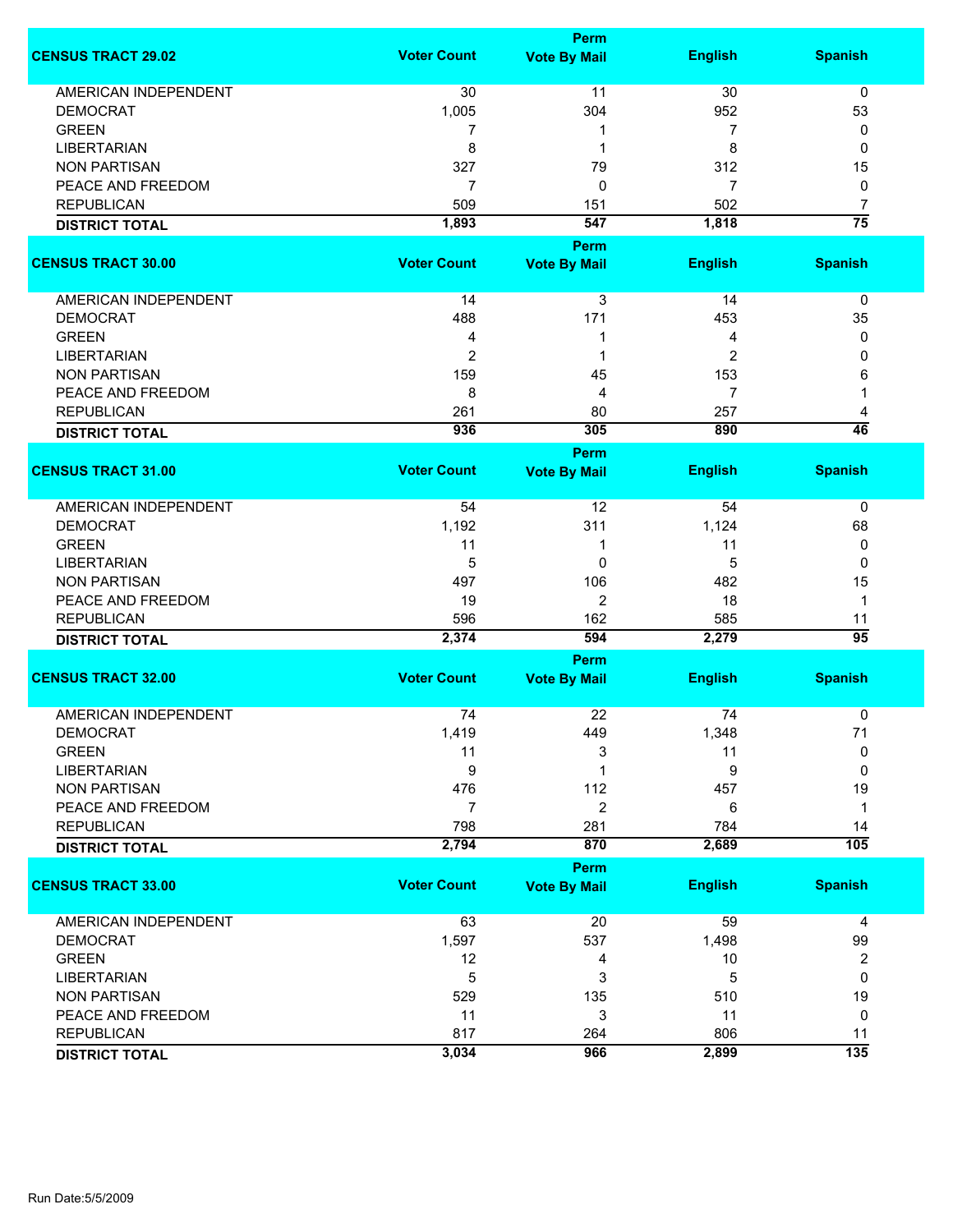|                             |                    | <b>Perm</b>         |                |                      |  |
|-----------------------------|--------------------|---------------------|----------------|----------------------|--|
| <b>CENSUS TRACT 34.00</b>   | <b>Voter Count</b> | <b>Vote By Mail</b> | <b>English</b> | <b>Spanish</b>       |  |
| <b>AMERICAN INDEPENDENT</b> | 48                 | 6                   | 47             | $\mathbf{1}$         |  |
| <b>DEMOCRAT</b>             | 1,291              | 324                 | 1,234          | 57                   |  |
|                             |                    |                     |                |                      |  |
| <b>GREEN</b>                | 8                  | 1                   | 8              | 0                    |  |
| <b>LIBERTARIAN</b>          | 11                 | 0                   | 11             | 0                    |  |
| <b>NON PARTISAN</b>         | 430                | 95                  | 408            | 22                   |  |
| PEACE AND FREEDOM           | 20                 | 5                   | 20             | 0                    |  |
| <b>REPUBLICAN</b>           | 633                | 142                 | 627            | 6                    |  |
| <b>DISTRICT TOTAL</b>       | 2,441              | $\overline{573}$    | 2,355          | $\overline{86}$      |  |
|                             |                    | <b>Perm</b>         |                |                      |  |
| <b>CENSUS TRACT 34.01</b>   | <b>Voter Count</b> | <b>Vote By Mail</b> | <b>English</b> | <b>Spanish</b>       |  |
|                             |                    |                     |                |                      |  |
| AMERICAN INDEPENDENT        | 59                 | 11                  | 58             | $\mathbf 1$          |  |
| <b>DEMOCRAT</b>             | 1,168              | 347                 | 1,105          | 63                   |  |
| <b>GREEN</b>                | 10                 | 1                   | 10             | 0                    |  |
| <b>LIBERTARIAN</b>          | $\overline{7}$     | 0                   | 7              | 0                    |  |
| <b>NON PARTISAN</b>         | 395                | 79                  | 386            | 9                    |  |
| PEACE AND FREEDOM           | 12                 | 2                   | 12             | 0                    |  |
| <b>REPUBLICAN</b>           | 692                | 202                 | 682            | 10                   |  |
| <b>DISTRICT TOTAL</b>       | 2,343              | 642                 | 2,260          | $\overline{83}$      |  |
|                             |                    |                     |                |                      |  |
|                             |                    | <b>Perm</b>         |                |                      |  |
| <b>CENSUS TRACT 34.02</b>   | <b>Voter Count</b> | <b>Vote By Mail</b> | <b>English</b> | <b>Spanish</b>       |  |
| <b>AMERICAN INDEPENDENT</b> | 31                 | 11                  | 31             | 0                    |  |
| <b>DEMOCRAT</b>             | 417                | 130                 | 398            | 19                   |  |
| <b>GREEN</b>                | 3                  | 1                   | 3              | 0                    |  |
| <b>LIBERTARIAN</b>          | 3                  | 2                   | 3              | 0                    |  |
| <b>NON PARTISAN</b>         | 171                | 33                  | 166            | 5                    |  |
| PEACE AND FREEDOM           | 3                  | 0                   | 3              | 0                    |  |
|                             |                    |                     |                |                      |  |
| <b>REPUBLICAN</b>           | 278                | 59<br>236           | 276<br>880     | 2<br>$\overline{26}$ |  |
| <b>DISTRICT TOTAL</b>       | 906                |                     |                |                      |  |
|                             |                    | <b>Perm</b>         |                |                      |  |
| <b>CENSUS TRACT 34.03</b>   | <b>Voter Count</b> | <b>Vote By Mail</b> | <b>English</b> | <b>Spanish</b>       |  |
| <b>AMERICAN INDEPENDENT</b> | 9                  | 0                   | 9              | 0                    |  |
|                             |                    |                     |                |                      |  |
| <b>DEMOCRAT</b>             | 150                | 55                  | 142            | 8                    |  |
| <b>LIBERTARIAN</b>          | -1                 | 0                   | 1              | 0                    |  |
| <b>NON PARTISAN</b>         | 60                 | 15                  | 58             | 2                    |  |
| <b>REPUBLICAN</b>           | 117                | 42                  | 116            | 1                    |  |
| <b>DISTRICT TOTAL</b>       | 337                | 112                 | 326            | $\overline{11}$      |  |
|                             |                    | Perm                |                |                      |  |
| <b>CENSUS TRACT 35.01</b>   | <b>Voter Count</b> | <b>Vote By Mail</b> | <b>English</b> | <b>Spanish</b>       |  |
|                             |                    |                     |                |                      |  |
| <b>AMERICAN INDEPENDENT</b> | 107                | 27                  | 105            | $\overline{2}$       |  |
| <b>DEMOCRAT</b>             | 2,436              | 690                 | 2,326          | 110                  |  |
| <b>GREEN</b>                | 14                 | 4                   | 14             | 0                    |  |
| <b>LIBERTARIAN</b>          | 10                 | 2                   | 10             | 0                    |  |
| <b>NON PARTISAN</b>         | 730                | 158                 | 706            | 24                   |  |
| PEACE AND FREEDOM           | 34                 | 7                   | 34             | 0                    |  |
| <b>REPUBLICAN</b>           | 1,271              | 325                 | 1,261          | 10                   |  |
| <b>DISTRICT TOTAL</b>       | 4,602              | 1,213               | 4,456          | $\overline{146}$     |  |
|                             |                    |                     |                |                      |  |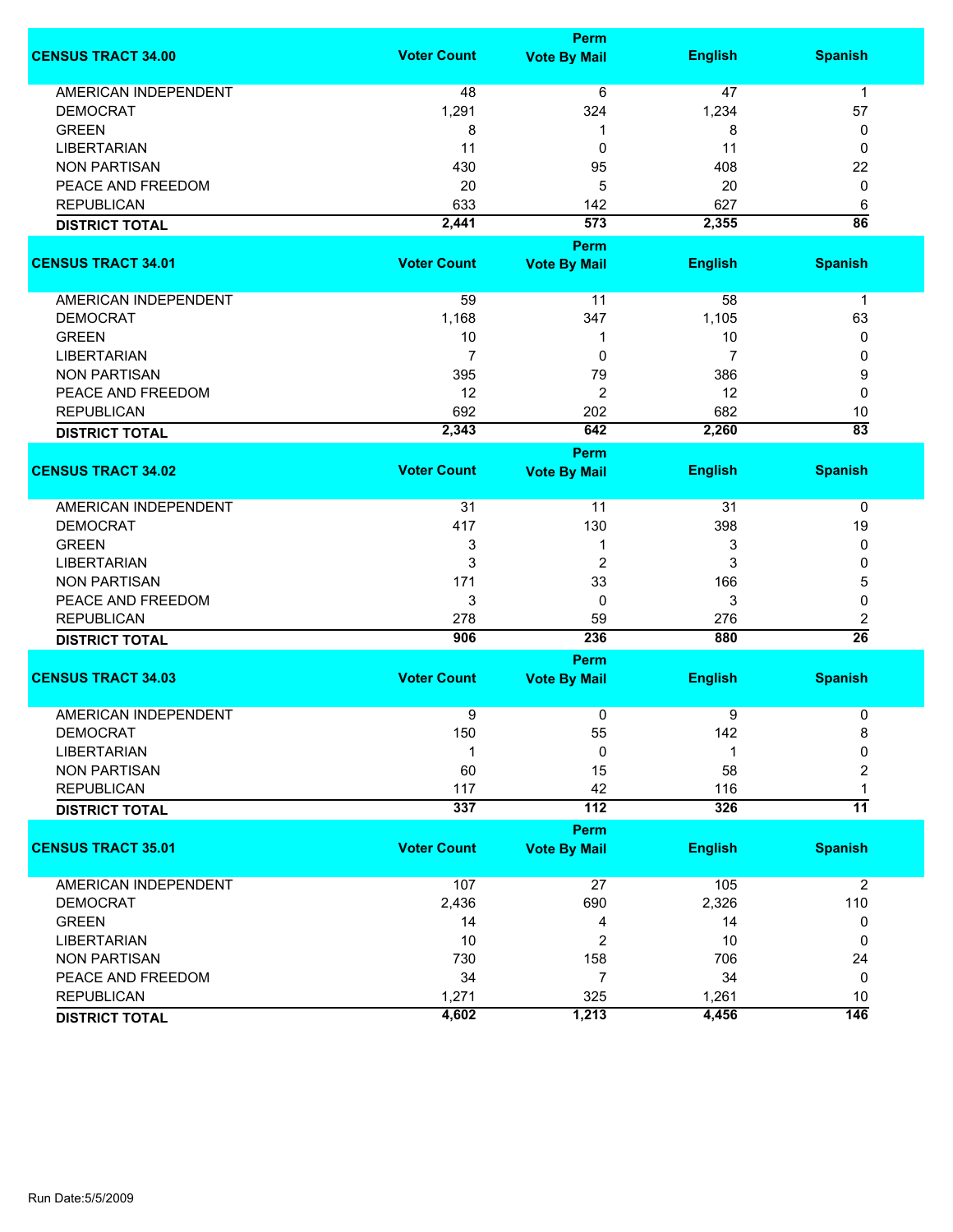|                             |                    | <b>Perm</b>                        |                |                      |
|-----------------------------|--------------------|------------------------------------|----------------|----------------------|
| <b>CENSUS TRACT 35.02</b>   | <b>Voter Count</b> | <b>Vote By Mail</b>                | <b>English</b> | <b>Spanish</b>       |
| <b>AMERICAN INDEPENDENT</b> | 109                | 23                                 | 106            | 3                    |
| <b>DEMOCRAT</b>             | 2,950              | 746                                | 2,833          | 117                  |
| <b>GREEN</b>                | 5                  | 1                                  | 5              | 0                    |
| <b>LIBERTARIAN</b>          | 21                 | 3                                  | 20             | 1                    |
| <b>NON PARTISAN</b>         | 842                | 185                                | 821            | 21                   |
| PEACE AND FREEDOM           |                    | $\overline{7}$                     | 34             | 1                    |
|                             | 35                 |                                    |                |                      |
| <b>REPUBLICAN</b>           | 1,428              | 362                                | 1,416          | 12                   |
| <b>DISTRICT TOTAL</b>       | 5,390              | 1,327                              | 5,235          | 155                  |
| <b>CENSUS TRACT 36.01</b>   | <b>Voter Count</b> | <b>Perm</b><br><b>Vote By Mail</b> | <b>English</b> | <b>Spanish</b>       |
|                             |                    |                                    |                |                      |
| AMERICAN INDEPENDENT        | 138                | 31                                 | 134            | 4                    |
| <b>DEMOCRAT</b>             | 3,176              | 874                                | 3,007          | 169                  |
| <b>GREEN</b>                | 16                 | 4                                  | 16             | 0                    |
| <b>LIBERTARIAN</b>          | 18                 | 2                                  | 17             | 1                    |
| <b>NON PARTISAN</b>         | 1,052              | 281                                | 1,014          | 38                   |
| PEACE AND FREEDOM           | 21                 | 6                                  | 21             | 0                    |
| <b>REPUBLICAN</b>           | 1,618              | 421                                | 1,586          | 32                   |
| <b>DISTRICT TOTAL</b>       | 6,039              | 1,619                              | 5,795          | $\overline{244}$     |
|                             |                    | <b>Perm</b>                        |                |                      |
| <b>CENSUS TRACT 36.02</b>   | <b>Voter Count</b> | <b>Vote By Mail</b>                | <b>English</b> | <b>Spanish</b>       |
| AMERICAN INDEPENDENT        | 107                | 29                                 | 106            | 1                    |
| <b>DEMOCRAT</b>             | 2,510              | 696                                | 2,381          | 129                  |
| <b>GREEN</b>                | 15                 | 1                                  | 15             | 0                    |
| <b>LIBERTARIAN</b>          | 9                  | $\mathbf 0$                        | $\overline{7}$ | 2                    |
| <b>NON PARTISAN</b>         | 734                | 177                                | 706            | 28                   |
| PEACE AND FREEDOM           | 24                 | 4                                  | 24             | $\mathbf 0$          |
| <b>REPUBLICAN</b>           | 1,468              | 374                                | 1,442          | 26                   |
|                             | 4,867              | 1,281                              | 4,681          | 186                  |
| <b>DISTRICT TOTAL</b>       |                    | <b>Perm</b>                        |                |                      |
| <b>CENSUS TRACT 37.00</b>   | <b>Voter Count</b> | <b>Vote By Mail</b>                | <b>English</b> | <b>Spanish</b>       |
| <b>AMERICAN INDEPENDENT</b> | 42                 | 12                                 | 38             | 4                    |
| DEMOCRAT                    | 599                | 210                                | 574            | 25                   |
| <b>GREEN</b>                | $\overline{2}$     | 0                                  | 2              | 0                    |
| <b>LIBERTARIAN</b>          | 3                  | 3                                  | 3              | 0                    |
| <b>NON PARTISAN</b>         | 155                | 27                                 | 150            | 5                    |
| PEACE AND FREEDOM           | 6                  | 1                                  | 5              |                      |
|                             |                    |                                    |                |                      |
| <b>REPUBLICAN</b>           | 285<br>1,092       | 65<br>318                          | 281<br>1,053   | 4<br>$\overline{39}$ |
| <b>DISTRICT TOTAL</b>       |                    | <b>Perm</b>                        |                |                      |
| <b>CENSUS TRACT 38.00</b>   | <b>Voter Count</b> | <b>Vote By Mail</b>                | <b>English</b> | <b>Spanish</b>       |
| <b>AMERICAN INDEPENDENT</b> | 115                | 26                                 | 113            | $\overline{2}$       |
| <b>DEMOCRAT</b>             | 3,228              | 953                                | 3,125          | 103                  |
| <b>GREEN</b>                | 11                 | 4                                  | 11             | 0                    |
| <b>LIBERTARIAN</b>          | 18                 | 3                                  | 18             | 0                    |
| <b>NON PARTISAN</b>         | 798                | 221                                | 779            | 19                   |
| PEACE AND FREEDOM           | 23                 | 3                                  | 22             | 1                    |
|                             |                    |                                    |                |                      |
| <b>REPUBLICAN</b>           | 1,481              | 461                                | 1,466          | 15                   |
| <b>DISTRICT TOTAL</b>       | 5,674              | 1,671                              | 5,534          | $\overline{140}$     |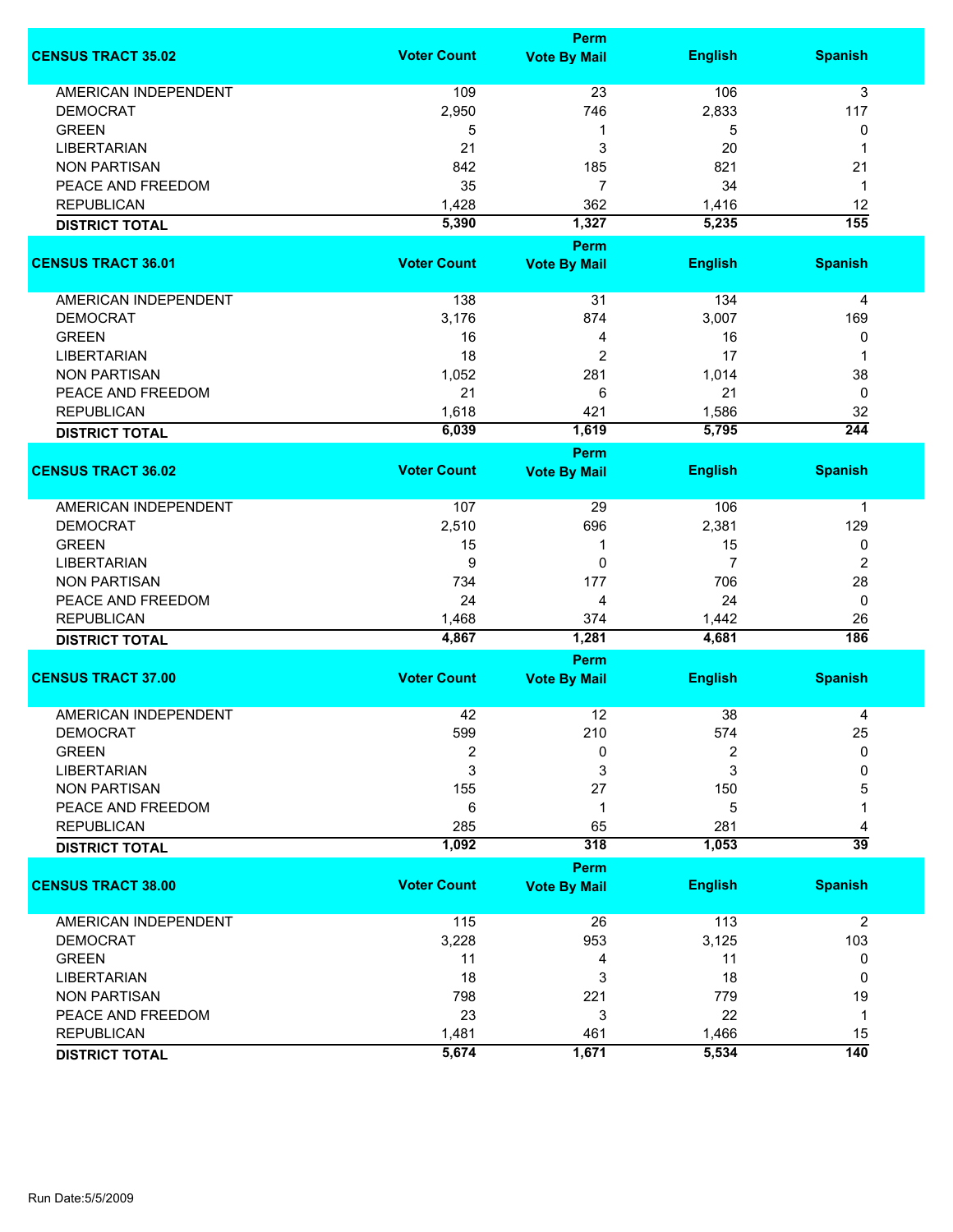|                             |                    | <b>Perm</b>                        |                |                      |
|-----------------------------|--------------------|------------------------------------|----------------|----------------------|
| <b>CENSUS TRACT 39.00</b>   | <b>Voter Count</b> | <b>Vote By Mail</b>                | <b>English</b> | <b>Spanish</b>       |
| <b>AMERICAN INDEPENDENT</b> | 34                 | 5                                  | 34             | 0                    |
| <b>DEMOCRAT</b>             | 899                | 267                                | 854            | 45                   |
| <b>GREEN</b>                | 3                  | 0                                  | 3              | 0                    |
| <b>LIBERTARIAN</b>          | 6                  | 2                                  | 6              | 0                    |
| <b>NON PARTISAN</b>         | 285                | 64                                 | 276            | 9                    |
| PEACE AND FREEDOM           | 14                 | 3                                  | 14             | 0                    |
| <b>REPUBLICAN</b>           | 409                |                                    | 401            |                      |
|                             | 1,650              | 125<br>466                         | 1,588          | 8<br>62              |
| <b>DISTRICT TOTAL</b>       |                    | <b>Perm</b>                        |                |                      |
| <b>CENSUS TRACT 40.00</b>   | <b>Voter Count</b> | <b>Vote By Mail</b>                | <b>English</b> | <b>Spanish</b>       |
|                             |                    |                                    |                |                      |
| AMERICAN INDEPENDENT        | 128                | 34                                 | 122            | 6                    |
| <b>DEMOCRAT</b>             | 2,351              | 652                                | 2,210          | 141                  |
| <b>GREEN</b>                | 13                 | 5                                  | 13             | 0                    |
| <b>LIBERTARIAN</b>          | 28                 | 8                                  | 27             | 1                    |
| <b>NON PARTISAN</b>         | 855                | 207                                | 826            | 29                   |
| PEACE AND FREEDOM           | 24                 | 5                                  | 21             | 3                    |
| <b>REPUBLICAN</b>           | 1,523              | 439                                | 1,506          | 17                   |
| <b>DISTRICT TOTAL</b>       | 4,922              | 1,350                              | 4,725          | $\overline{197}$     |
|                             |                    | <b>Perm</b>                        |                |                      |
| <b>CENSUS TRACT 41.00</b>   | <b>Voter Count</b> | <b>Vote By Mail</b>                | <b>English</b> | <b>Spanish</b>       |
| <b>AMERICAN INDEPENDENT</b> | 121                | 23                                 | 119            | $\overline{2}$       |
| <b>DEMOCRAT</b>             | 2,285              | 541                                | 2,139          | 146                  |
| <b>GREEN</b>                | 9                  | 1                                  | 9              | 0                    |
| <b>LIBERTARIAN</b>          | 21                 | 3                                  | 20             | 1                    |
| <b>NON PARTISAN</b>         | 854                | 178                                | 821            | 33                   |
| PEACE AND FREEDOM           | 33                 | 4                                  | 33             | 0                    |
| <b>REPUBLICAN</b>           | 1,256              | 290                                | 1,246          | 10                   |
| <b>DISTRICT TOTAL</b>       | 4,579              | 1,040                              | 4,387          | $\overline{192}$     |
|                             |                    | Perm                               |                |                      |
| <b>CENSUS TRACT 42.01</b>   | <b>Voter Count</b> | <b>Vote By Mail</b>                | <b>English</b> | <b>Spanish</b>       |
| <b>AMERICAN INDEPENDENT</b> | 37                 | 7                                  | 37             | 0                    |
| <b>DEMOCRAT</b>             | 1,461              | 424                                | 1,417          | 44                   |
| <b>GREEN</b>                | Δ                  |                                    |                | $\mathbf{0}$         |
| <b>LIBERTARIAN</b>          |                    | 0                                  |                | $\Omega$             |
| <b>NON PARTISAN</b>         | 302                | 76                                 | 292            | 10                   |
|                             |                    |                                    |                |                      |
| PEACE AND FREEDOM           | 10                 | 3                                  | 9              | 1                    |
| <b>REPUBLICAN</b>           | 433                | 79<br>590                          | 427            | 6<br>$\overline{61}$ |
| <b>DISTRICT TOTAL</b>       | 2,248              |                                    | 2,187          |                      |
| <b>CENSUS TRACT 42.02</b>   | <b>Voter Count</b> | <b>Perm</b><br><b>Vote By Mail</b> | <b>English</b> | <b>Spanish</b>       |
|                             |                    |                                    |                |                      |
| <b>AMERICAN INDEPENDENT</b> | 50                 | 13                                 | 49             | 1                    |
| <b>DEMOCRAT</b>             | 1,320              | 339                                | 1,283          | 37                   |
| <b>GREEN</b>                | 5                  | 0                                  | 5              | 0                    |
| <b>LIBERTARIAN</b>          | 6                  | 0                                  | 5              |                      |
| <b>NON PARTISAN</b>         | 255                | 66                                 | 246            | 9                    |
| PEACE AND FREEDOM           | 6                  | 0                                  | 6              | 0                    |
| <b>REPUBLICAN</b>           | 366                | 67                                 | 363            | 3                    |
| <b>DISTRICT TOTAL</b>       | 2,008              | 485                                | 1,957          | $\overline{51}$      |
|                             |                    |                                    |                |                      |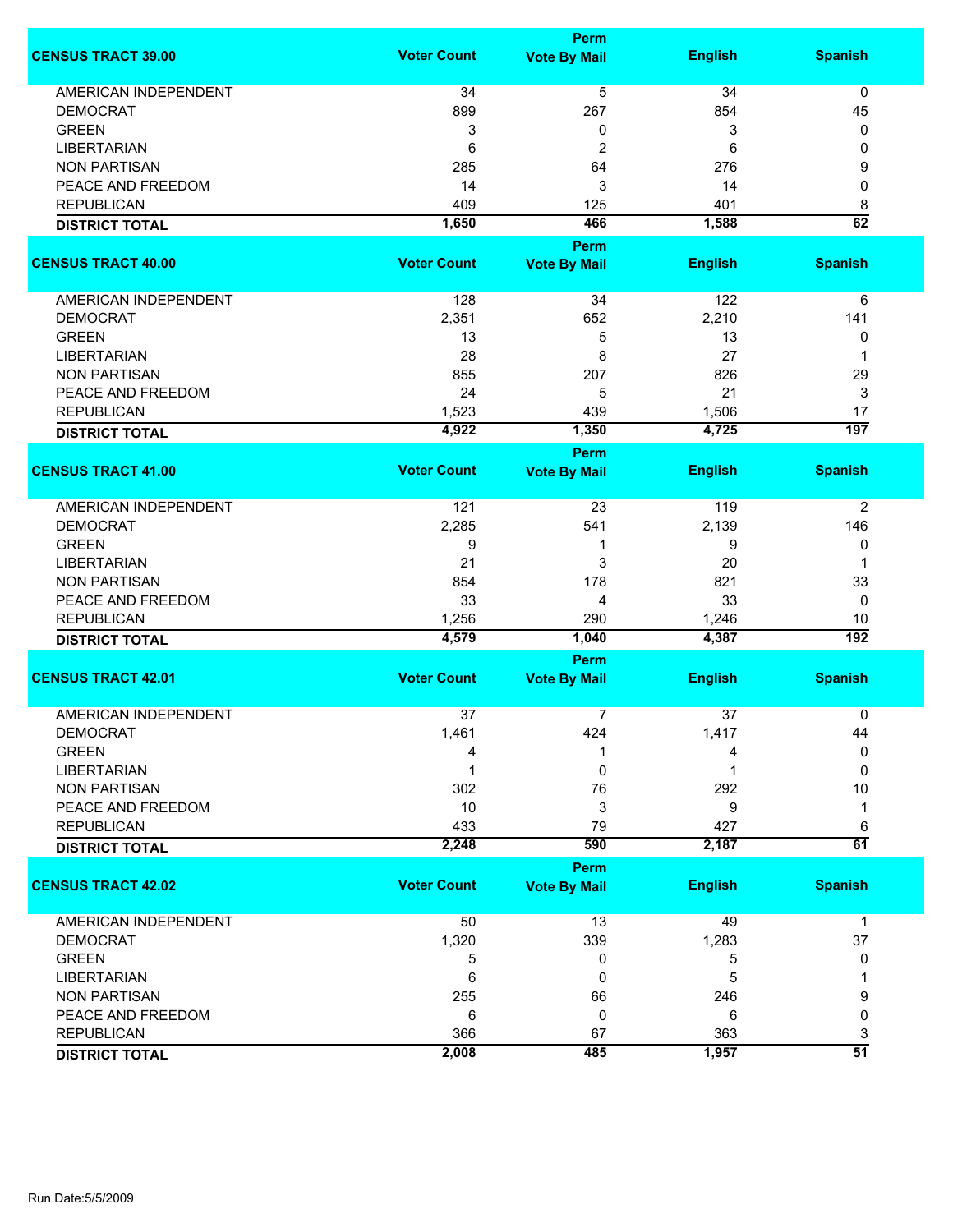|                             | <b>Perm</b>        |                     |                 |                      |
|-----------------------------|--------------------|---------------------|-----------------|----------------------|
| <b>CENSUS TRACT 43.00</b>   | <b>Voter Count</b> | <b>Vote By Mail</b> | <b>English</b>  | <b>Spanish</b>       |
| <b>AMERICAN INDEPENDENT</b> | 68                 | 17                  | 66              | $\overline{2}$       |
| <b>DEMOCRAT</b>             | 2,111              | 608                 | 2,030           | 81                   |
| <b>GREEN</b>                |                    | 0                   | 6               | 0                    |
|                             | 6                  |                     |                 |                      |
| <b>LIBERTARIAN</b>          | 3                  | 2                   | 3               | 0                    |
| <b>NON PARTISAN</b>         | 427                | 114                 | 412             | 15                   |
| PEACE AND FREEDOM           | 16                 | 2                   | 16              | 0                    |
| <b>REPUBLICAN</b>           | 663                | 181                 | 656             | 7                    |
| <b>DISTRICT TOTAL</b>       | 3,294              | 924                 | 3,189           | $\overline{105}$     |
| <b>CENSUS TRACT 44.01</b>   | <b>Voter Count</b> | <b>Perm</b>         | <b>English</b>  | <b>Spanish</b>       |
|                             |                    | <b>Vote By Mail</b> |                 |                      |
| AMERICAN INDEPENDENT        | 22                 | 3                   | $\overline{21}$ | $\mathbf 1$          |
| <b>DEMOCRAT</b>             | 757                | 225                 | 722             | 35                   |
| <b>GREEN</b>                | 5                  | 1                   | 5               | 0                    |
| LIBERTARIAN                 | 6                  | 3                   | 6               | 0                    |
| <b>NON PARTISAN</b>         | 214                | 40                  | 207             | 7                    |
| PEACE AND FREEDOM           | 8                  | 1                   | 8               | 0                    |
|                             |                    |                     |                 |                      |
| <b>REPUBLICAN</b>           | 391                | 116                 | 387             | 4<br>$\overline{47}$ |
| <b>DISTRICT TOTAL</b>       | 1,403              | 389<br><b>Perm</b>  | 1,356           |                      |
| <b>CENSUS TRACT 44.02</b>   | <b>Voter Count</b> | <b>Vote By Mail</b> | <b>English</b>  | <b>Spanish</b>       |
|                             |                    |                     |                 |                      |
| AMERICAN INDEPENDENT        | 69                 | 21                  | 68              | 1                    |
| <b>DEMOCRAT</b>             | 1,814              | 496                 | 1,722           | 92                   |
| <b>GREEN</b>                | 4                  | 2                   | 4               | 0                    |
| <b>LIBERTARIAN</b>          | 13                 | 6                   | 13              | 0                    |
| <b>NON PARTISAN</b>         | 528                | 115                 | 503             | 25                   |
|                             |                    | 3                   |                 |                      |
| PEACE AND FREEDOM           | 19                 |                     | 17              | $\overline{2}$       |
| <b>REPUBLICAN</b>           | 823                | 240                 | 807             | 16                   |
| <b>DISTRICT TOTAL</b>       | 3,270              | 883                 | 3,134           | 136                  |
|                             |                    | Perm                |                 |                      |
| <b>CENSUS TRACT 45.02</b>   | <b>Voter Count</b> | <b>Vote By Mail</b> | <b>English</b>  | <b>Spanish</b>       |
| <b>AMERICAN INDEPENDENT</b> | 267                | 90                  | 266             | 1                    |
| DEMOCRAT                    | 3,532              | 1,141               | 3,485           | 47                   |
| <b>GREEN</b>                | 38                 | 13                  | 38              | 0                    |
| <b>LIBERTARIAN</b>          | 38                 | 13                  | 38              | 0                    |
| <b>NON PARTISAN</b>         | 1,400              | 394                 | 1,384           | 16                   |
| PEACE AND FREEDOM           | 16                 | 5                   | 16              | 0                    |
| <b>REPUBLICAN</b>           | 2,722              | 1,036               | 2,707           | 15                   |
| <b>DISTRICT TOTAL</b>       | 8,013              | 2,692               | 7,934           | $\overline{79}$      |
|                             |                    | <b>Perm</b>         |                 |                      |
| <b>CENSUS TRACT 45.03</b>   | <b>Voter Count</b> | <b>Vote By Mail</b> | <b>English</b>  | <b>Spanish</b>       |
|                             |                    |                     |                 |                      |
| <b>AMERICAN INDEPENDENT</b> | 60                 | 25                  | 60              | 0                    |
| <b>DEMOCRAT</b>             | 663                | 217                 | 655             | 8                    |
| <b>GREEN</b>                | 9                  | 2                   | 9               | 0                    |
| <b>LIBERTARIAN</b>          | $\overline{7}$     | $\overline{2}$      | 7               | 0                    |
| <b>NON PARTISAN</b>         | 308                | 96                  | 306             | 2                    |
| PEACE AND FREEDOM           | 8                  | 2                   | 8               | 0                    |
| <b>REPUBLICAN</b>           | 822                | 297                 | 820             | 2                    |
|                             | 1,877              | 641                 | 1,865           | $\overline{12}$      |
| <b>DISTRICT TOTAL</b>       |                    |                     |                 |                      |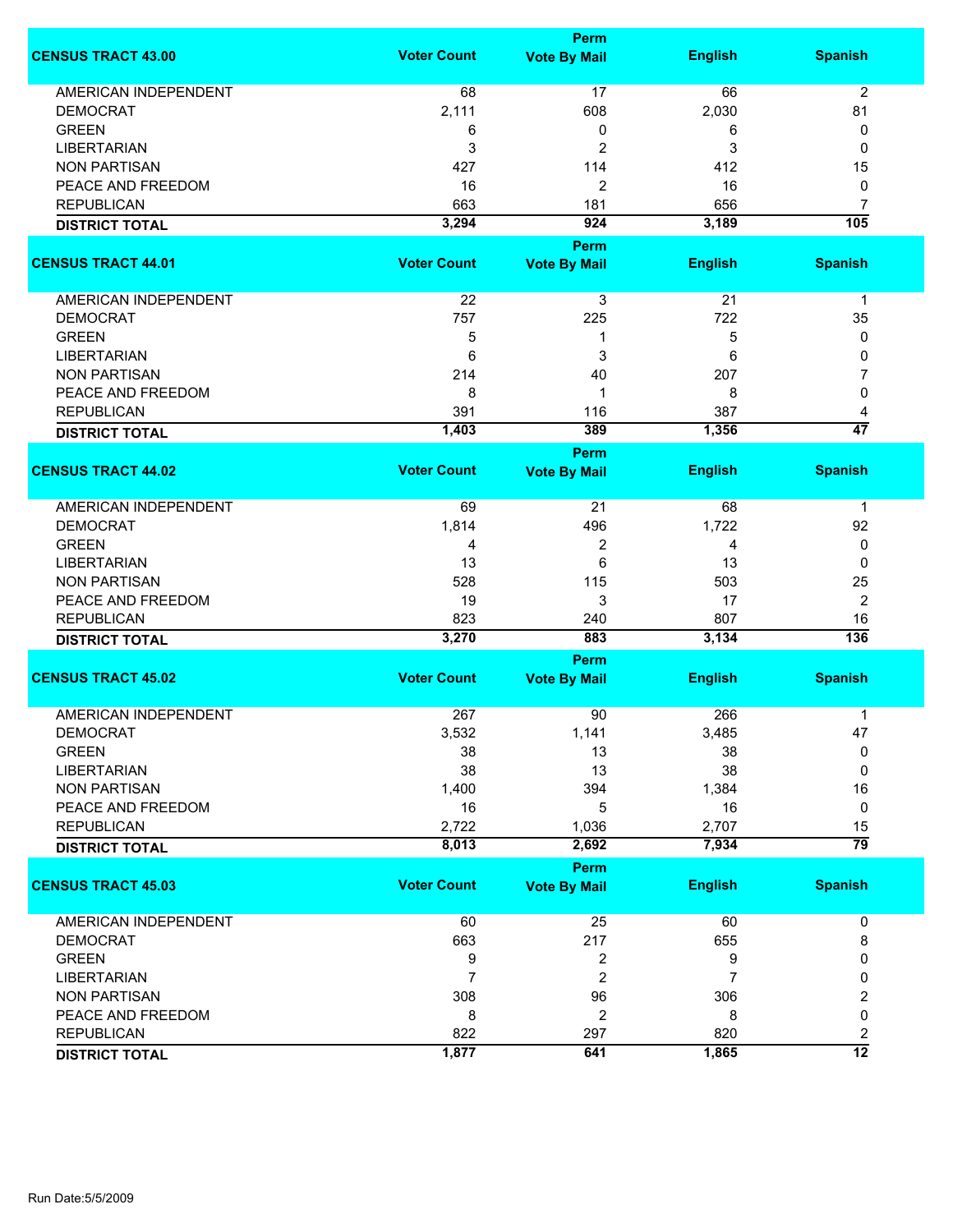|                             | <b>Perm</b>        |                      |                |                      |  |
|-----------------------------|--------------------|----------------------|----------------|----------------------|--|
| <b>CENSUS TRACT 45.04</b>   | <b>Voter Count</b> | <b>Vote By Mail</b>  | <b>English</b> | <b>Spanish</b>       |  |
| <b>AMERICAN INDEPENDENT</b> | 133                | 35                   | 132            | $\mathbf{1}$         |  |
| <b>DEMOCRAT</b>             | 1,536              | 520                  | 1,518          | 18                   |  |
| <b>GREEN</b>                | 18                 | 4                    | 18             | 0                    |  |
| <b>LIBERTARIAN</b>          | 11                 | 2                    | 11             | 0                    |  |
| <b>NON PARTISAN</b>         | 635                | 169                  | 632            | 3                    |  |
| PEACE AND FREEDOM           | 13                 | 3                    | 13             | 0                    |  |
|                             |                    |                      |                |                      |  |
| <b>REPUBLICAN</b>           | 1,322              | 467                  | 1,319          | 3                    |  |
| <b>DISTRICT TOTAL</b>       | 3,668              | 1,200<br><b>Perm</b> | 3,643          | $\overline{25}$      |  |
| <b>CENSUS TRACT 46.01</b>   | <b>Voter Count</b> | <b>Vote By Mail</b>  | <b>English</b> | <b>Spanish</b>       |  |
| AMERICAN INDEPENDENT        | 87                 | 25                   | 87             | $\pmb{0}$            |  |
| <b>DEMOCRAT</b>             | 1,312              | 370                  |                |                      |  |
|                             |                    |                      | 1,283          | 29                   |  |
| <b>GREEN</b>                | 12                 | 1                    | 12             | 0                    |  |
| <b>LIBERTARIAN</b>          | 10                 | 4                    | 10             | 0                    |  |
| <b>NON PARTISAN</b>         | 531                | 151                  | 527            | 4                    |  |
| PEACE AND FREEDOM           | 9                  | 2                    | 9              | 0                    |  |
| <b>REPUBLICAN</b>           | 938                | 350                  | 931            | 7                    |  |
| <b>DISTRICT TOTAL</b>       | 2,899              | 903                  | 2,859          | $\overline{40}$      |  |
|                             |                    | <b>Perm</b>          |                |                      |  |
| <b>CENSUS TRACT 46.02</b>   | <b>Voter Count</b> | <b>Vote By Mail</b>  | <b>English</b> | <b>Spanish</b>       |  |
| <b>AMERICAN INDEPENDENT</b> | 138                | 49                   | 138            | 0                    |  |
| <b>DEMOCRAT</b>             | 2,146              | 681                  | 2,088          | 58                   |  |
| <b>GREEN</b>                | 13                 | 3                    | 13             | 0                    |  |
| <b>LIBERTARIAN</b>          | 20                 | 4                    | 20             | 0                    |  |
| <b>NON PARTISAN</b>         | 710                | 190                  | 700            | 10                   |  |
| PEACE AND FREEDOM           | 9                  | $\mathbf 0$          | 9              | 0                    |  |
| <b>REPUBLICAN</b>           | 1,454              | 461                  | 1,443          | 11                   |  |
| <b>DISTRICT TOTAL</b>       | 4,490              | 1,388                | 4,411          | $\overline{79}$      |  |
|                             |                    | Perm                 |                |                      |  |
| <b>CENSUS TRACT 47.00</b>   | <b>Voter Count</b> | <b>Vote By Mail</b>  | <b>English</b> | <b>Spanish</b>       |  |
| <b>AMERICAN INDEPENDENT</b> | 37                 | 12                   | 36             | 1                    |  |
| <b>DEMOCRAT</b>             | 934                | 249                  | 892            | 42                   |  |
| <b>GREEN</b>                |                    |                      |                | $\mathbf{0}$         |  |
| <b>LIBERTARIAN</b>          | 4                  | 0                    | 4              | $\Omega$             |  |
| <b>NON PARTISAN</b>         | 255                | 53                   | 237            | 18                   |  |
| PEACE AND FREEDOM           | 7                  | $\overline{2}$       | 7              | 0                    |  |
| <b>REPUBLICAN</b>           | 342                | 67                   | 334            |                      |  |
| <b>DISTRICT TOTAL</b>       | 1,580              | 384                  | 1,511          | 8<br>$\overline{69}$ |  |
|                             |                    | <b>Perm</b>          |                |                      |  |
| <b>CENSUS TRACT 48.00</b>   | <b>Voter Count</b> | <b>Vote By Mail</b>  | <b>English</b> | <b>Spanish</b>       |  |
| AMERICAN INDEPENDENT        | 18                 | $\overline{2}$       | 18             | $\mathbf 0$          |  |
| <b>DEMOCRAT</b>             | 513                | 111                  | 482            | 31                   |  |
| <b>GREEN</b>                | $\overline{2}$     | 1                    | 2              | 0                    |  |
| <b>LIBERTARIAN</b>          |                    | 0                    | 1              | 0                    |  |
| <b>NON PARTISAN</b>         | 110                | 16                   | 107            | 3                    |  |
| PEACE AND FREEDOM           | 3                  | 1                    | 3              | 0                    |  |
| <b>REPUBLICAN</b>           | 158                | 25                   |                |                      |  |
|                             | 805                | 156                  | 156<br>769     | 2<br>$\overline{36}$ |  |
| <b>DISTRICT TOTAL</b>       |                    |                      |                |                      |  |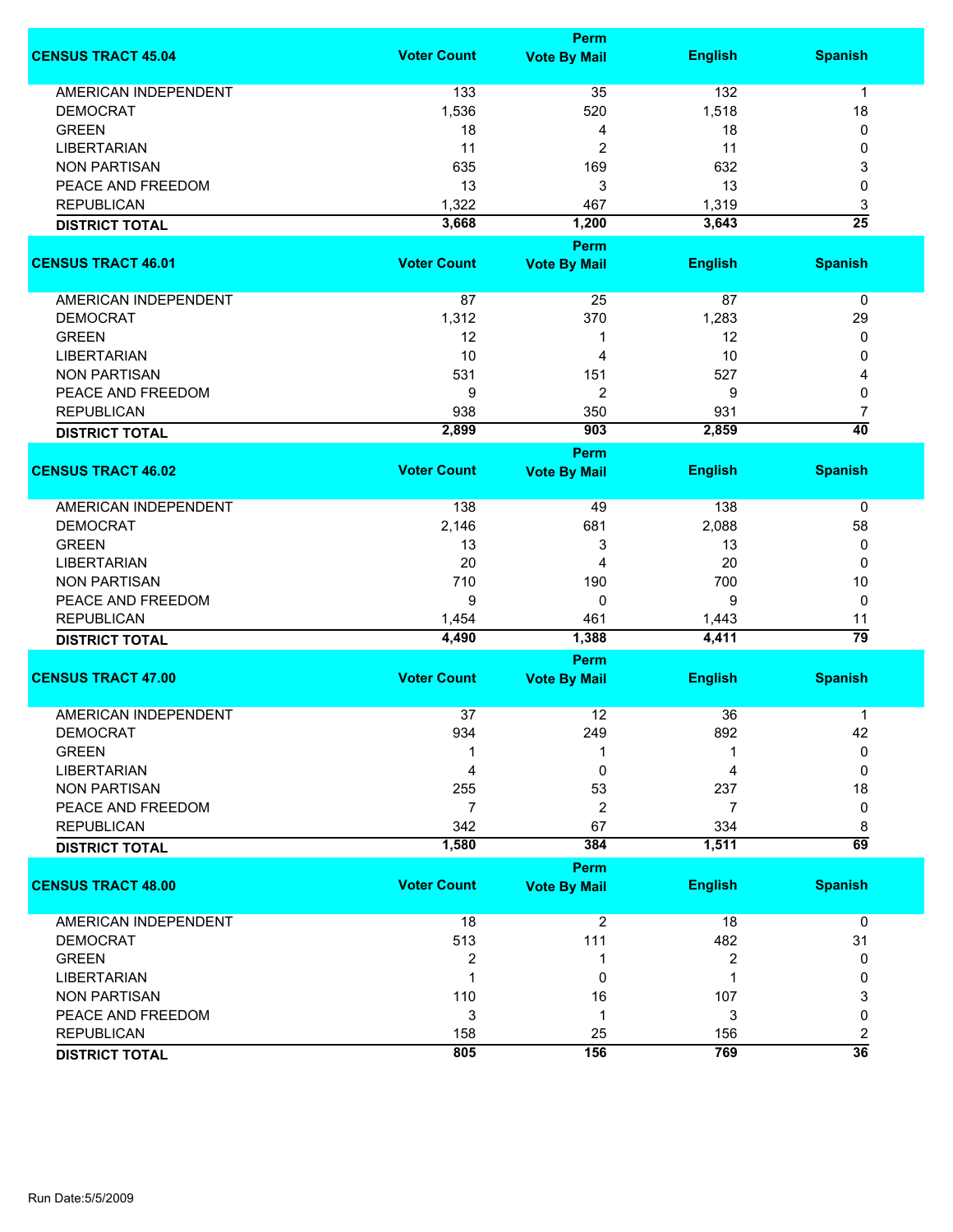|                             |                    | <b>Perm</b>                        |                |                      |
|-----------------------------|--------------------|------------------------------------|----------------|----------------------|
| <b>CENSUS TRACT 49.00</b>   | <b>Voter Count</b> | <b>Vote By Mail</b>                | <b>English</b> | <b>Spanish</b>       |
| <b>AMERICAN INDEPENDENT</b> | 39                 | 10                                 | 38             | $\mathbf{1}$         |
| <b>DEMOCRAT</b>             | 965                | 227                                | 907            | 58                   |
| <b>GREEN</b>                | 5                  | 1                                  | 5              | 0                    |
| <b>LIBERTARIAN</b>          | 5                  | 1                                  | 5              | 0                    |
|                             |                    |                                    |                |                      |
| <b>NON PARTISAN</b>         | 281                | 62                                 | 266            | 15                   |
| PEACE AND FREEDOM           | 9                  | 1                                  | 9              | 0                    |
| <b>REPUBLICAN</b>           | 386                | 89                                 | 379            | $\overline{7}$       |
| <b>DISTRICT TOTAL</b>       | 1,690              | 391                                | 1,609          | $\overline{81}$      |
|                             |                    | Perm                               |                |                      |
| <b>CENSUS TRACT 50.00</b>   | <b>Voter Count</b> | <b>Vote By Mail</b>                | <b>English</b> | <b>Spanish</b>       |
| AMERICAN INDEPENDENT        | 8                  | 3                                  | 8              | 0                    |
| <b>DEMOCRAT</b>             | 388                | 132                                | 365            | 23                   |
| <b>GREEN</b>                | 4                  | 2                                  | 4              | 0                    |
| <b>LIBERTARIAN</b>          | 1                  | 0                                  | 1              | 0                    |
| <b>NON PARTISAN</b>         | 85                 | 13                                 | 81             | 4                    |
| PEACE AND FREEDOM           | 4                  | 0                                  | 4              | 0                    |
|                             |                    |                                    |                |                      |
| <b>REPUBLICAN</b>           | 138<br>628         | 40<br>190                          | 134<br>597     | 4<br>$\overline{31}$ |
| <b>DISTRICT TOTAL</b>       |                    |                                    |                |                      |
| <b>CENSUS TRACT 51.00</b>   | <b>Voter Count</b> | <b>Perm</b><br><b>Vote By Mail</b> | <b>English</b> | <b>Spanish</b>       |
|                             |                    |                                    |                |                      |
| <b>AMERICAN INDEPENDENT</b> | 107                | 32                                 | 107            | 0                    |
| <b>DEMOCRAT</b>             | 1,608              | 558                                | 1,584          | 24                   |
| <b>GREEN</b>                | 12                 | 3                                  | 12             | 0                    |
| <b>LIBERTARIAN</b>          | 15                 | 4                                  | 15             | 0                    |
| <b>NON PARTISAN</b>         | 580                | 166                                | 574            | 6                    |
| PEACE AND FREEDOM           | 18                 | 4                                  | 18             | 0                    |
| <b>REPUBLICAN</b>           | 1,516              | 612                                | 1,509          | 7                    |
| <b>DISTRICT TOTAL</b>       | 3,856              | 1,379                              | 3,819          | $\overline{37}$      |
|                             |                    | Perm                               |                |                      |
| <b>CENSUS TRACT 52.00</b>   | <b>Voter Count</b> | <b>Vote By Mail</b>                | <b>English</b> | <b>Spanish</b>       |
|                             |                    |                                    |                |                      |
| <b>AMERICAN INDEPENDENT</b> | 52                 | 18                                 | 52             | 0                    |
| <b>DEMOCRAT</b>             | 790                | 279                                | 777            | 13                   |
| <b>GREEN</b>                | 7                  | 2                                  | 7              | $\mathbf 0$          |
| <b>LIBERTARIAN</b>          | $\boldsymbol{9}$   | 3                                  | 9              | 0                    |
| <b>NON PARTISAN</b>         | 313                | 89                                 | 311            | 2                    |
| PEACE AND FREEDOM           | 4                  | 1                                  | 4              | 0                    |
| <b>REPUBLICAN</b>           | 630                | 260                                | 627            | 3                    |
| <b>DISTRICT TOTAL</b>       | 1,805              | 652                                | 1,787          | $\overline{18}$      |
|                             |                    | <b>Perm</b>                        |                |                      |
| <b>CENSUS TRACT 53.00</b>   | <b>Voter Count</b> | <b>Vote By Mail</b>                | <b>English</b> | <b>Spanish</b>       |
| <b>AMERICAN INDEPENDENT</b> | 49                 | 11                                 | 49             | $\mathbf 0$          |
| <b>DEMOCRAT</b>             | 867                | 286                                | 832            | 35                   |
| <b>GREEN</b>                | 7                  | 1                                  | 7              | 0                    |
| <b>LIBERTARIAN</b>          | $\overline{7}$     | 1                                  | $\overline{7}$ | 0                    |
| <b>NON PARTISAN</b>         | 262                | 60                                 | 253            | 9                    |
| PEACE AND FREEDOM           | 11                 | 3                                  | 11             | 0                    |
| <b>REPUBLICAN</b>           | 515                | 175                                | 507            | 8                    |
|                             | 1,718              | 537                                | 1,666          | $\overline{52}$      |
| <b>DISTRICT TOTAL</b>       |                    |                                    |                |                      |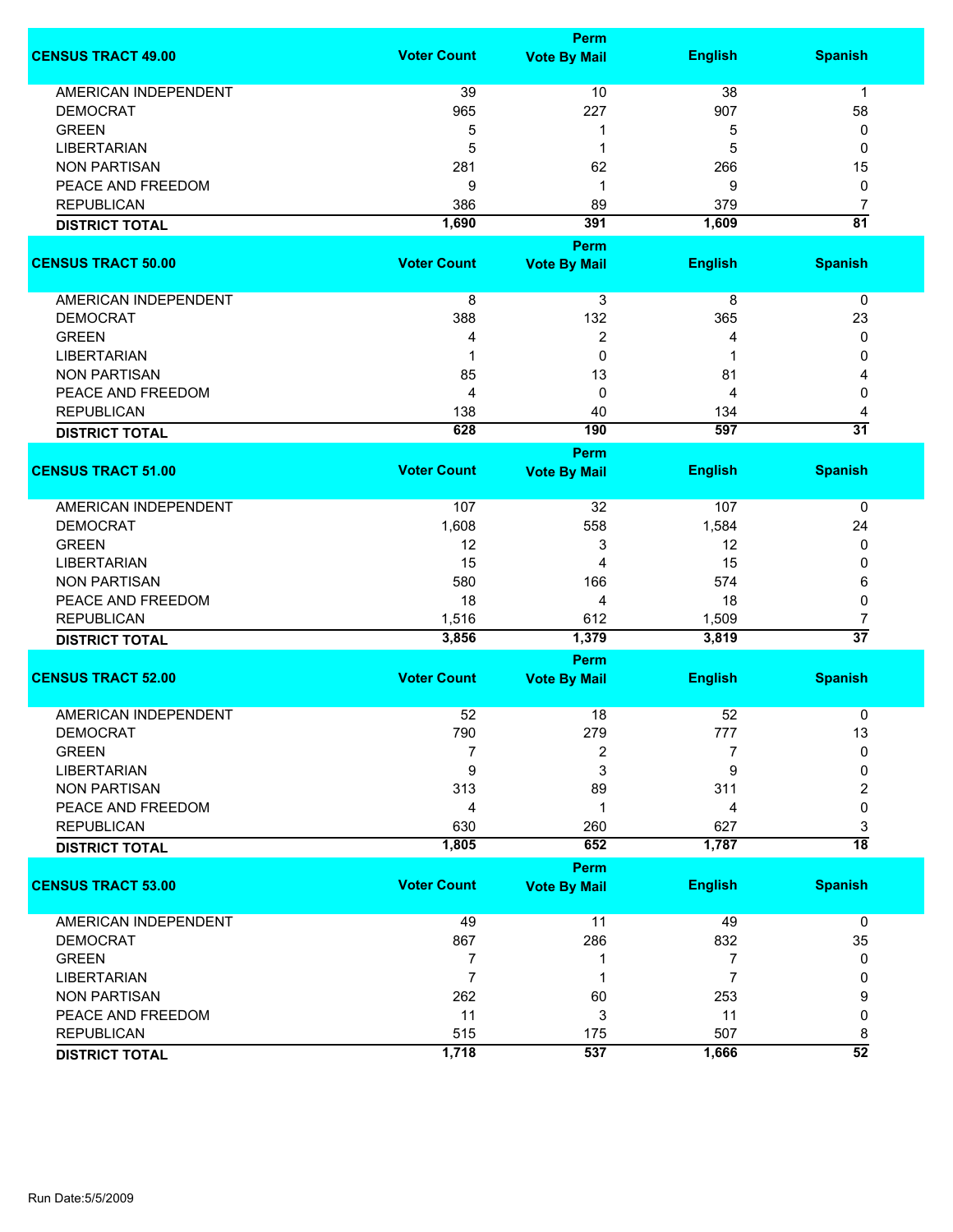|                             |                    | <b>Perm</b>         |                |                      |
|-----------------------------|--------------------|---------------------|----------------|----------------------|
| <b>CENSUS TRACT 54.00</b>   | <b>Voter Count</b> | <b>Vote By Mail</b> | <b>English</b> | <b>Spanish</b>       |
| <b>AMERICAN INDEPENDENT</b> | 56                 | 15                  | 55             | $\mathbf{1}$         |
| <b>DEMOCRAT</b>             | 918                | 255                 | 881            | 37                   |
| <b>GREEN</b>                | 7                  | 0                   | 7              | 0                    |
| <b>LIBERTARIAN</b>          | 6                  | 2                   | 6              | 0                    |
| <b>NON PARTISAN</b>         | 294                | 79                  | 280            | 14                   |
| PEACE AND FREEDOM           | 6                  | $\overline{c}$      | 6              | 0                    |
|                             |                    |                     |                |                      |
| <b>REPUBLICAN</b>           | 447                | 119                 | 439            | 8                    |
| <b>DISTRICT TOTAL</b>       | 1,734              | 472                 | 1,674          | $\overline{60}$      |
|                             |                    | Perm                |                |                      |
| <b>CENSUS TRACT 55.00</b>   | <b>Voter Count</b> | <b>Vote By Mail</b> | <b>English</b> | <b>Spanish</b>       |
| AMERICAN INDEPENDENT        | 69                 | 21                  | 68             | 1                    |
| <b>DEMOCRAT</b>             | 953                | 252                 | 914            | 39                   |
| <b>GREEN</b>                | 6                  | 2                   | 6              | 0                    |
| <b>LIBERTARIAN</b>          | $\overline{7}$     | 3                   | 7              | 0                    |
| <b>NON PARTISAN</b>         | 348                | 65                  | 340            | 8                    |
|                             |                    | 3                   |                |                      |
| PEACE AND FREEDOM           | 12                 |                     | 12             | 0                    |
| <b>REPUBLICAN</b>           | 499                | 112                 | 491            | 8<br>$\overline{56}$ |
| <b>DISTRICT TOTAL</b>       | 1,894              | 458                 | 1,838          |                      |
|                             |                    | <b>Perm</b>         |                |                      |
| <b>CENSUS TRACT 56.00</b>   | <b>Voter Count</b> | <b>Vote By Mail</b> | <b>English</b> | <b>Spanish</b>       |
| <b>AMERICAN INDEPENDENT</b> | 44                 | 8                   | 44             | 0                    |
| <b>DEMOCRAT</b>             | 848                | 182                 | 813            | 35                   |
| <b>GREEN</b>                | 1                  | 0                   | 1              | 0                    |
| <b>LIBERTARIAN</b>          | 13                 | 3                   | 10             | 3                    |
| <b>NON PARTISAN</b>         | 283                | 47                  | 271            | 12                   |
| PEACE AND FREEDOM           | 12                 | 3                   | 12             | 0                    |
| <b>REPUBLICAN</b>           | 402                | 86                  | 397            | 5                    |
| <b>DISTRICT TOTAL</b>       | 1,603              | 329                 | 1,548          | $\overline{55}$      |
|                             |                    | Perm                |                |                      |
| <b>CENSUS TRACT 57.00</b>   | <b>Voter Count</b> | <b>Vote By Mail</b> | <b>English</b> | <b>Spanish</b>       |
|                             |                    |                     |                |                      |
| <b>AMERICAN INDEPENDENT</b> | 11                 | 4                   | 11             | 0                    |
| <b>DEMOCRAT</b>             | 235                | 103                 | 219            | $16\,$               |
| <b>NON PARTISAN</b>         | 67                 | 23                  | 64             | 3                    |
| PEACE AND FREEDOM           | $\overline{2}$     | 0                   | $\overline{2}$ | 0                    |
| <b>REPUBLICAN</b>           | 102                | 36                  | 102            | 0                    |
| <b>DISTRICT TOTAL</b>       | 417                | 166                 | 398            | 19                   |
|                             |                    |                     |                |                      |
|                             |                    | <b>Perm</b>         |                |                      |
| <b>CENSUS TRACT 58.00</b>   | <b>Voter Count</b> | <b>Vote By Mail</b> | <b>English</b> | <b>Spanish</b>       |
| <b>AMERICAN INDEPENDENT</b> | 30                 | $\overline{9}$      | 30             | $\mathbf 0$          |
| <b>DEMOCRAT</b>             | 518                | 133                 | 502            | 16                   |
| <b>GREEN</b>                | 5                  | 1                   | 5              | 0                    |
| <b>LIBERTARIAN</b>          | 1                  | 0                   |                | 0                    |
| <b>NON PARTISAN</b>         | 153                | 34                  | 150            | 3                    |
| PEACE AND FREEDOM           | $\overline{2}$     | 0                   | $\overline{2}$ | 0                    |
| <b>REPUBLICAN</b>           | 258                | 68                  | 257            | 1                    |
| <b>DISTRICT TOTAL</b>       | 967                | 245                 | 947            | $\overline{20}$      |
|                             |                    |                     |                |                      |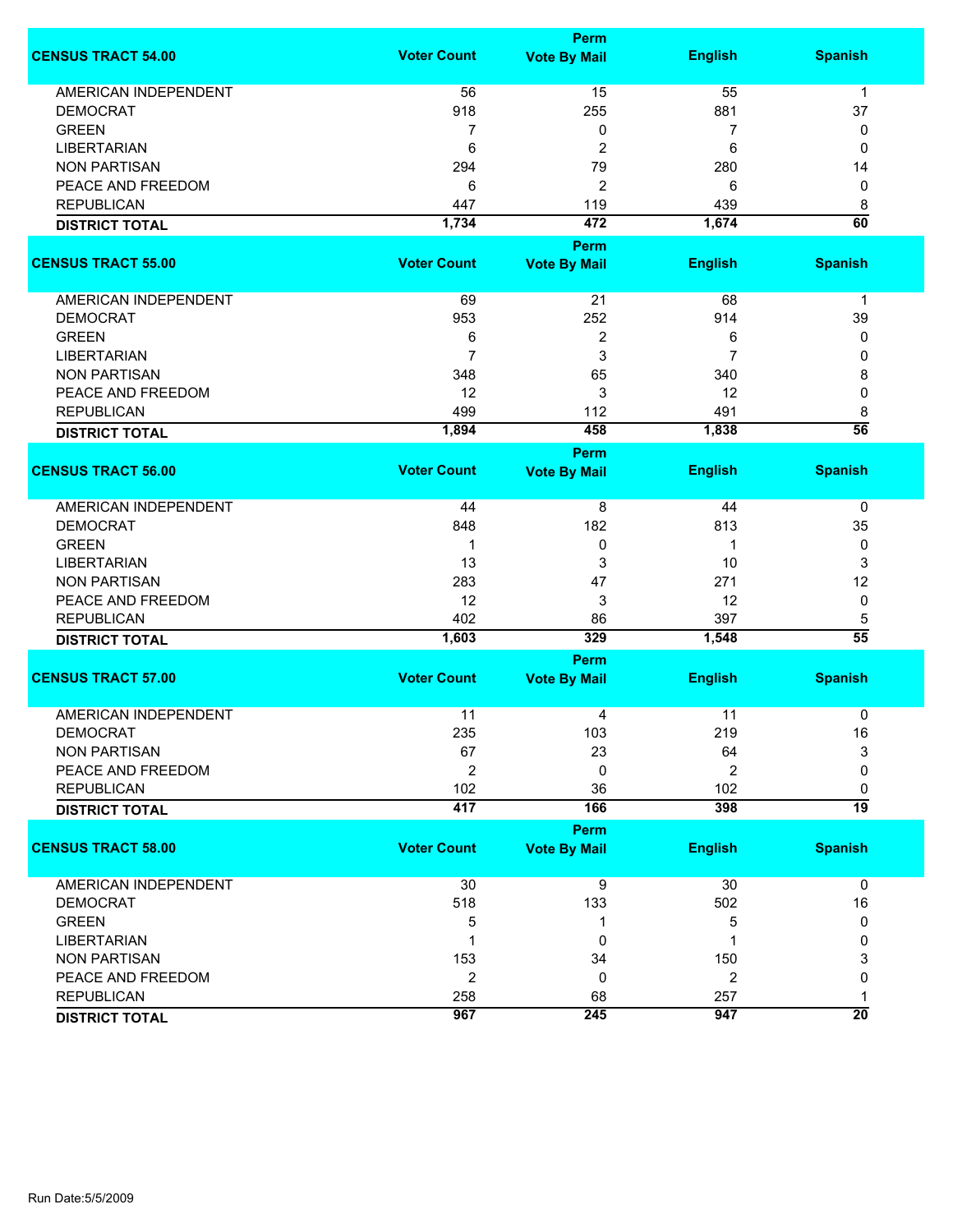|                                        |                    | <b>Perm</b>           |                |                          |
|----------------------------------------|--------------------|-----------------------|----------------|--------------------------|
| <b>CENSUS TRACT 59.00</b>              | <b>Voter Count</b> | <b>Vote By Mail</b>   | <b>English</b> | <b>Spanish</b>           |
| <b>AMERICAN INDEPENDENT</b>            | 9                  | 3                     | 9              | 0                        |
| <b>DEMOCRAT</b>                        | 165                | 49                    | 161            | 4                        |
| <b>LIBERTARIAN</b>                     | 2                  | 0                     | 2              | 0                        |
| <b>NON PARTISAN</b>                    | 48                 | 13                    | 46             |                          |
|                                        | $\mathbf 1$        |                       | 1              | 2                        |
| PEACE AND FREEDOM<br><b>REPUBLICAN</b> |                    | 0                     |                | 0                        |
|                                        | 88                 | 25<br>$\overline{90}$ | 88             | 0<br>$\overline{\bf{6}}$ |
| <b>DISTRICT TOTAL</b>                  | 313                |                       | 307            |                          |
|                                        |                    | Perm                  |                |                          |
| <b>CENSUS TRACT 60.00</b>              | <b>Voter Count</b> | <b>Vote By Mail</b>   | <b>English</b> | <b>Spanish</b>           |
|                                        |                    |                       |                |                          |
| AMERICAN INDEPENDENT                   | 13                 | 4                     | 12             | 1                        |
| <b>DEMOCRAT</b>                        | 208                | 72                    | 206            | 2                        |
| <b>GREEN</b>                           | 1                  | 0                     | 1              | 0                        |
| <b>LIBERTARIAN</b>                     | $\overline{c}$     | 0                     | 2              | 0                        |
| <b>NON PARTISAN</b>                    | 62                 | 23                    | 60             | 2                        |
| PEACE AND FREEDOM                      | $\mathbf 1$        | 0                     | 1              | 0                        |
| <b>REPUBLICAN</b>                      | 111                | 33                    | 110            | 1                        |
| <b>DISTRICT TOTAL</b>                  | 398                | $\overline{132}$      | 392            | $\overline{\bf{6}}$      |
|                                        |                    | Perm                  |                |                          |
| <b>CENSUS TRACT 61.00</b>              | <b>Voter Count</b> | <b>Vote By Mail</b>   | <b>English</b> | <b>Spanish</b>           |
| <b>AMERICAN INDEPENDENT</b>            | 121                | 60                    | 120            | 1                        |
| <b>DEMOCRAT</b>                        | 1,573              | 762                   | 1,534          | 39                       |
| <b>GREEN</b>                           | 10                 | 4                     | 10             | 0                        |
| <b>LIBERTARIAN</b>                     | 12                 | 4                     | 12             | 0                        |
|                                        |                    |                       |                |                          |
| <b>NON PARTISAN</b>                    | 588                | 239                   | 583            | 5                        |
| PEACE AND FREEDOM                      | 14                 | 6                     | 14             | 0                        |
| <b>REPUBLICAN</b>                      | 1,371              | 698                   | 1,367          | 4                        |
| <b>DISTRICT TOTAL</b>                  | 3,689              | 1,773                 | 3,640          | 49                       |
|                                        |                    | Perm                  |                |                          |
| <b>CENSUS TRACT 62.01</b>              | <b>Voter Count</b> | <b>Vote By Mail</b>   | <b>English</b> | <b>Spanish</b>           |
| <b>AMERICAN INDEPENDENT</b>            | 39                 | 15                    | 39             | 0                        |
| <b>DEMOCRAT</b>                        | 635                | 257                   | 624            | 11                       |
| <b>GREEN</b>                           | 1                  | 0                     | $\mathbf 1$    | 0                        |
| <b>LIBERTARIAN</b>                     | $\overline{7}$     | $\overline{2}$        | 7              | 0                        |
| <b>NON PARTISAN</b>                    | 230                | 81                    | 227            | 3                        |
| PEACE AND FREEDOM                      | 8                  | 3                     | 6              | 2                        |
| <b>REPUBLICAN</b>                      | 512                | 229                   | 507            | 5                        |
| <b>DISTRICT TOTAL</b>                  | 1,432              | 587                   | 1,411          | $\overline{21}$          |
|                                        |                    | Perm                  |                |                          |
| <b>CENSUS TRACT 62.02</b>              | <b>Voter Count</b> | <b>Vote By Mail</b>   | <b>English</b> | <b>Spanish</b>           |
|                                        |                    |                       |                |                          |
| AMERICAN INDEPENDENT                   | 77                 | 32                    | 75             | $\overline{2}$           |
| <b>DEMOCRAT</b>                        | 1,186              | 373                   | 1,169          | 17                       |
| <b>GREEN</b>                           | 4                  | -1                    | 4              | 0                        |
| <b>LIBERTARIAN</b>                     | 9                  | 4                     | 9              | 0                        |
| <b>NON PARTISAN</b>                    | 308                | 91                    | 301            | 7                        |
| PEACE AND FREEDOM                      | 16                 | 6                     | 16             | 0                        |
| <b>REPUBLICAN</b>                      | 751                | 277                   | 746            | 5                        |
| <b>DISTRICT TOTAL</b>                  | 2,351              | 784                   | 2,320          | $\overline{31}$          |
|                                        |                    |                       |                |                          |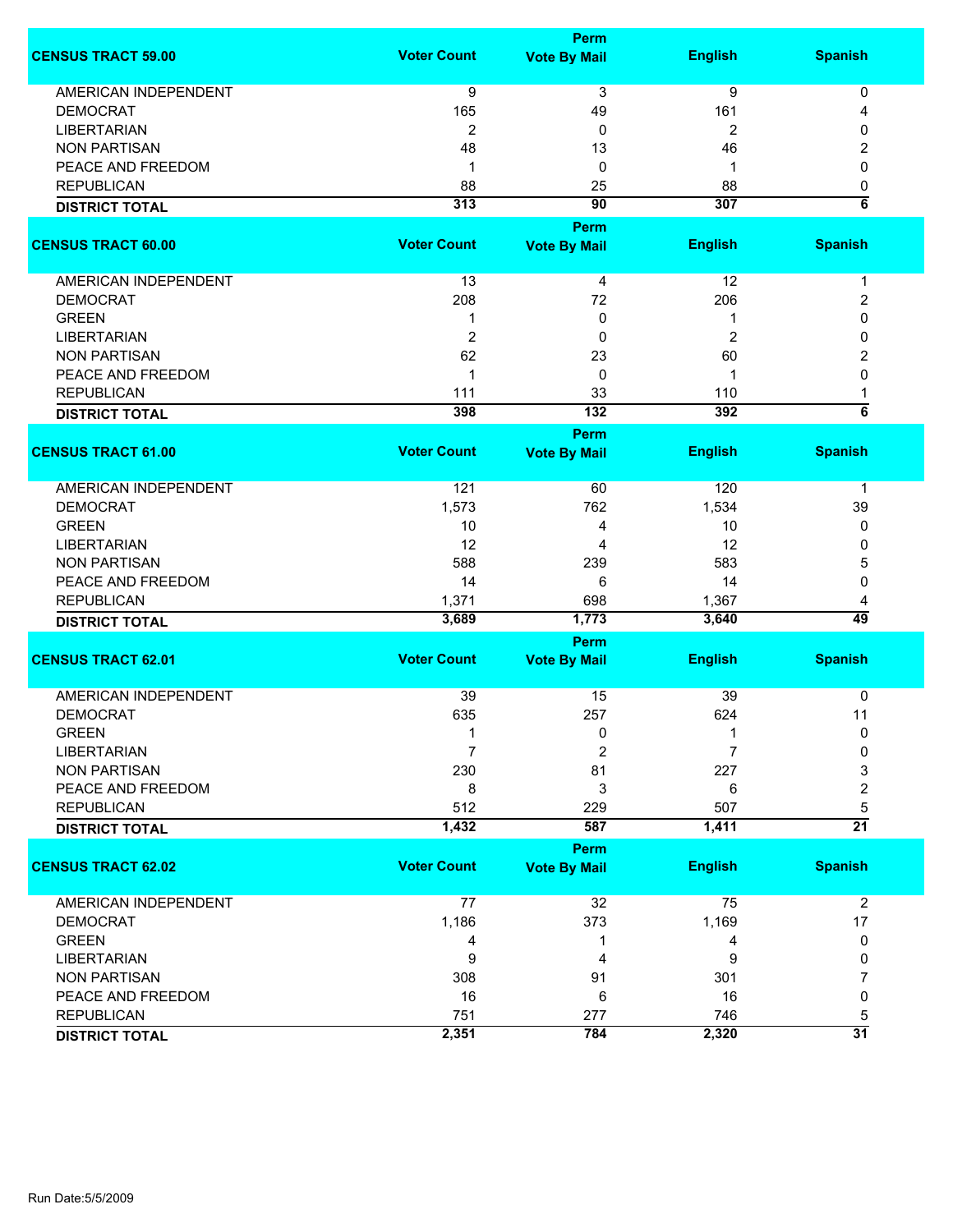|                             |                    | <b>Perm</b>             |                |                                   |
|-----------------------------|--------------------|-------------------------|----------------|-----------------------------------|
| <b>CENSUS TRACT 63.01</b>   | <b>Voter Count</b> | <b>Vote By Mail</b>     | <b>English</b> | <b>Spanish</b>                    |
| <b>AMERICAN INDEPENDENT</b> | 43                 | 13                      | 42             | $\mathbf{1}$                      |
| <b>DEMOCRAT</b>             | 781                | 280                     | 762            | 19                                |
| <b>GREEN</b>                | 5                  | 1                       | 5              | 0                                 |
|                             |                    | 1                       |                | 1                                 |
| <b>LIBERTARIAN</b>          | 6                  |                         | 5              |                                   |
| <b>NON PARTISAN</b>         | 241                | 71                      | 234            | 7                                 |
| PEACE AND FREEDOM           | $\overline{7}$     | 3                       | 7              | 0                                 |
| <b>REPUBLICAN</b>           | 424                | 171                     | 423            | 1                                 |
| <b>DISTRICT TOTAL</b>       | 1,507              | 540                     | 1,478          | $\overline{29}$                   |
|                             |                    | Perm                    |                |                                   |
| <b>CENSUS TRACT 63.02</b>   | <b>Voter Count</b> | <b>Vote By Mail</b>     | <b>English</b> | <b>Spanish</b>                    |
| AMERICAN INDEPENDENT        | 77                 | 24                      | 77             | 0                                 |
| <b>DEMOCRAT</b>             | 1,190              | 374                     | 1,150          | 40                                |
| <b>GREEN</b>                | 9                  | 1                       | 9              | 0                                 |
| <b>LIBERTARIAN</b>          | 11                 | 4                       | 11             | 0                                 |
| <b>NON PARTISAN</b>         | 464                | 120                     | 452            | 12                                |
| PEACE AND FREEDOM           | 17                 | 6                       | 17             | 0                                 |
|                             |                    |                         |                |                                   |
| <b>REPUBLICAN</b>           | 751                | 283                     | 744            | $\overline{7}$<br>$\overline{59}$ |
| <b>DISTRICT TOTAL</b>       | 2,519              | 812                     | 2,460          |                                   |
|                             |                    | Perm                    |                |                                   |
| <b>CENSUS TRACT 64.01</b>   | <b>Voter Count</b> | <b>Vote By Mail</b>     | <b>English</b> | <b>Spanish</b>                    |
| <b>AMERICAN INDEPENDENT</b> | 17                 | 4                       | 16             | $\mathbf 1$                       |
| <b>DEMOCRAT</b>             | 347                | 79                      | 324            | 23                                |
| <b>GREEN</b>                | 1                  | 0                       | 1              | 0                                 |
| <b>LIBERTARIAN</b>          | $\overline{2}$     | 1                       | $\overline{c}$ | 0                                 |
| <b>NON PARTISAN</b>         | 108                | 20                      | 102            | 6                                 |
| PEACE AND FREEDOM           | 6                  | 0                       | 6              | 0                                 |
| <b>REPUBLICAN</b>           | 179                | 42                      | 178            | 1                                 |
| <b>DISTRICT TOTAL</b>       | 660                | 146                     | 629            | $\overline{31}$                   |
|                             |                    | Perm                    |                |                                   |
| <b>CENSUS TRACT 64.02</b>   | <b>Voter Count</b> | <b>Vote By Mail</b>     | <b>English</b> | <b>Spanish</b>                    |
|                             |                    |                         |                |                                   |
| <b>AMERICAN INDEPENDENT</b> | 54                 | 15                      | 54             | 0                                 |
| <b>DEMOCRAT</b>             | 722                | 183                     | 691            | 31                                |
| <b>GREEN</b>                |                    | 1                       |                | 0                                 |
| <b>LIBERTARIAN</b>          | 6                  | 2                       | 6              | 0                                 |
| <b>NON PARTISAN</b>         | 268                | 51                      | 262            | 6                                 |
| PEACE AND FREEDOM           | 6                  | 0                       | 5              |                                   |
| <b>REPUBLICAN</b>           | 443                | 148                     | 439            | 4                                 |
| <b>DISTRICT TOTAL</b>       | 1,500              | 400                     | 1,458          | $\overline{42}$                   |
|                             |                    | <b>Perm</b>             |                |                                   |
| <b>CENSUS TRACT 65.00</b>   | <b>Voter Count</b> | <b>Vote By Mail</b>     | <b>English</b> | <b>Spanish</b>                    |
| AMERICAN INDEPENDENT        | 42                 | $\overline{\mathbf{c}}$ | 41             | 1                                 |
| <b>DEMOCRAT</b>             | 849                | 217                     | 811            | 38                                |
| <b>GREEN</b>                | 7                  | 3                       | 7              | 0                                 |
| <b>LIBERTARIAN</b>          | $\overline{7}$     | 2                       | 6              |                                   |
| <b>NON PARTISAN</b>         | 285                | 58                      | 277            | 8                                 |
| PEACE AND FREEDOM           | 15                 | 0                       | 15             | $\mathbf 0$                       |
| <b>REPUBLICAN</b>           | 476                | 119                     | 473            | 3                                 |
| <b>DISTRICT TOTAL</b>       | 1,681              | 401                     | 1,630          | $\overline{51}$                   |
|                             |                    |                         |                |                                   |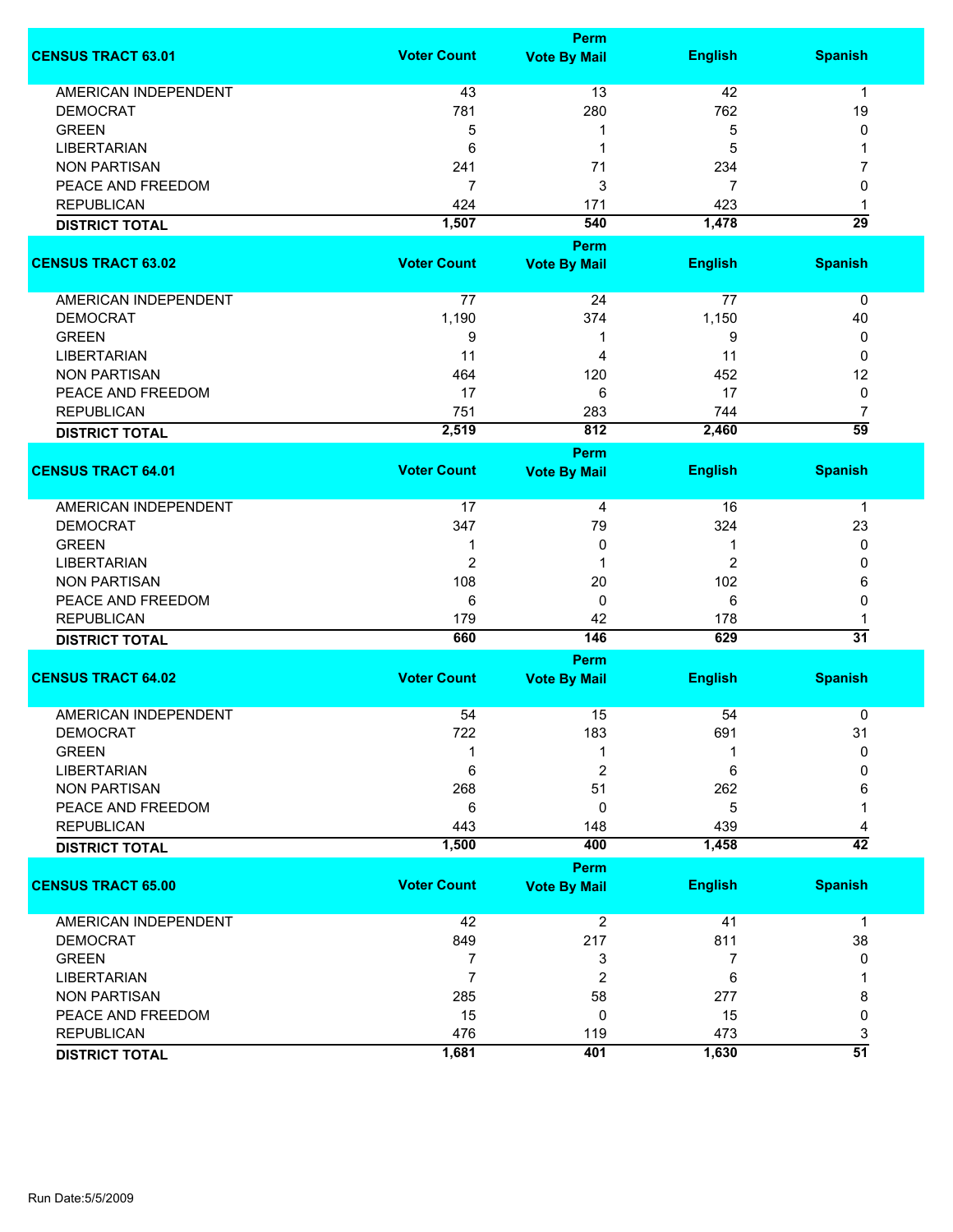|                             |                    | Perm                        |                |                          |
|-----------------------------|--------------------|-----------------------------|----------------|--------------------------|
| <b>CENSUS TRACT 66.00</b>   | <b>Voter Count</b> | <b>Vote By Mail</b>         | <b>English</b> | <b>Spanish</b>           |
| <b>AMERICAN INDEPENDENT</b> | 133                | 34                          | 130            | 3                        |
| <b>DEMOCRAT</b>             | 3,110              | 852                         | 2,998          | 112                      |
| <b>GREEN</b>                | 15                 | 4                           | 15             | 0                        |
| <b>LIBERTARIAN</b>          | 12                 | 2                           | 11             | 1                        |
|                             |                    |                             |                |                          |
| <b>NON PARTISAN</b>         | 816                | 195                         | 788            | 28                       |
| PEACE AND FREEDOM           | 12                 | $\overline{7}$              | 12             | 0                        |
| <b>REPUBLICAN</b>           | 1,230              | 328                         | 1,219          | 11                       |
| <b>DISTRICT TOTAL</b>       | 5,328              | 1,422                       | 5,173          | 155                      |
|                             |                    | <b>Perm</b>                 |                |                          |
| <b>CENSUS TRACT 67.00</b>   | <b>Voter Count</b> | <b>Vote By Mail</b>         | <b>English</b> | <b>Spanish</b>           |
| AMERICAN INDEPENDENT        | 46                 | 15                          | 46             | 0                        |
| <b>DEMOCRAT</b>             | 878                | 225                         | 832            | 46                       |
| <b>GREEN</b>                | -1                 | 0                           | 1              | 0                        |
| <b>LIBERTARIAN</b>          | 3                  | $\overline{2}$              | 3              | 0                        |
| <b>NON PARTISAN</b>         | 251                | 66                          | 246            | 5                        |
| PEACE AND FREEDOM           | 5                  | 0                           | 5              | 0                        |
| <b>REPUBLICAN</b>           | 337                |                             | 330            | 7                        |
|                             |                    | 84                          |                | $\overline{58}$          |
| <b>DISTRICT TOTAL</b>       | 1,521              | 392                         | 1,463          |                          |
| <b>CENSUS TRACT 68.00</b>   | <b>Voter Count</b> | Perm<br><b>Vote By Mail</b> | <b>English</b> | <b>Spanish</b>           |
|                             |                    |                             |                |                          |
| <b>AMERICAN INDEPENDENT</b> | 11                 | 0                           | 11             | 0                        |
| <b>DEMOCRAT</b>             | 163                | 46                          | 158            | 5                        |
| <b>GREEN</b>                | $\overline{2}$     | 0                           | 2              | 0                        |
| <b>LIBERTARIAN</b>          | $\mathbf{1}$       | 0                           | 1              | 0                        |
| <b>NON PARTISAN</b>         | 51                 | 12                          | 51             | 0                        |
| PEACE AND FREEDOM           | 2                  | 0                           | 2              | 0                        |
| <b>REPUBLICAN</b>           | 81                 | 32                          |                |                          |
|                             | 311                | $\overline{90}$             | 81<br>306      | 0<br>$\overline{\bf{5}}$ |
| <b>DISTRICT TOTAL</b>       |                    | <b>Perm</b>                 |                |                          |
| <b>CENSUS TRACT 69.00</b>   | <b>Voter Count</b> | <b>Vote By Mail</b>         | <b>English</b> | <b>Spanish</b>           |
|                             |                    |                             |                |                          |
| <b>AMERICAN INDEPENDENT</b> | 23                 | 4                           | 23             | 0                        |
| <b>DEMOCRAT</b>             | 708                | 175                         | 671            | 37                       |
| <b>GREEN</b>                | 3                  | 2                           | 3              | 0                        |
| <b>LIBERTARIAN</b>          | 5                  | 1                           | 4              |                          |
| <b>NON PARTISAN</b>         | 157                | 27                          | 155            | 2                        |
| PEACE AND FREEDOM           | 6                  | 3                           | 6              | 0                        |
| <b>REPUBLICAN</b>           | 210                | 47                          | 206            | 4                        |
| <b>DISTRICT TOTAL</b>       | 1,112              | 259                         | 1,068          | $\overline{44}$          |
|                             |                    | <b>Perm</b>                 |                |                          |
| <b>CENSUS TRACT 70.00</b>   | <b>Voter Count</b> | <b>Vote By Mail</b>         | <b>English</b> | <b>Spanish</b>           |
| AMERICAN INDEPENDENT        | 60                 | 13                          | 60             | 0                        |
| <b>DEMOCRAT</b>             | 1,467              | 414                         | 1,397          | 70                       |
| <b>GREEN</b>                | 12                 | 2                           | 11             | 1                        |
| <b>LIBERTARIAN</b>          | 11                 | 5                           | 11             | 0                        |
| <b>NON PARTISAN</b>         | 439                | 82                          | 419            | 20                       |
| PEACE AND FREEDOM           | 9                  | 2                           | 9              | 0                        |
| <b>REPUBLICAN</b>           | 504                | 133                         | 493            | 11                       |
| <b>DISTRICT TOTAL</b>       | 2,502              | 651                         | 2,400          | $\overline{102}$         |
|                             |                    |                             |                |                          |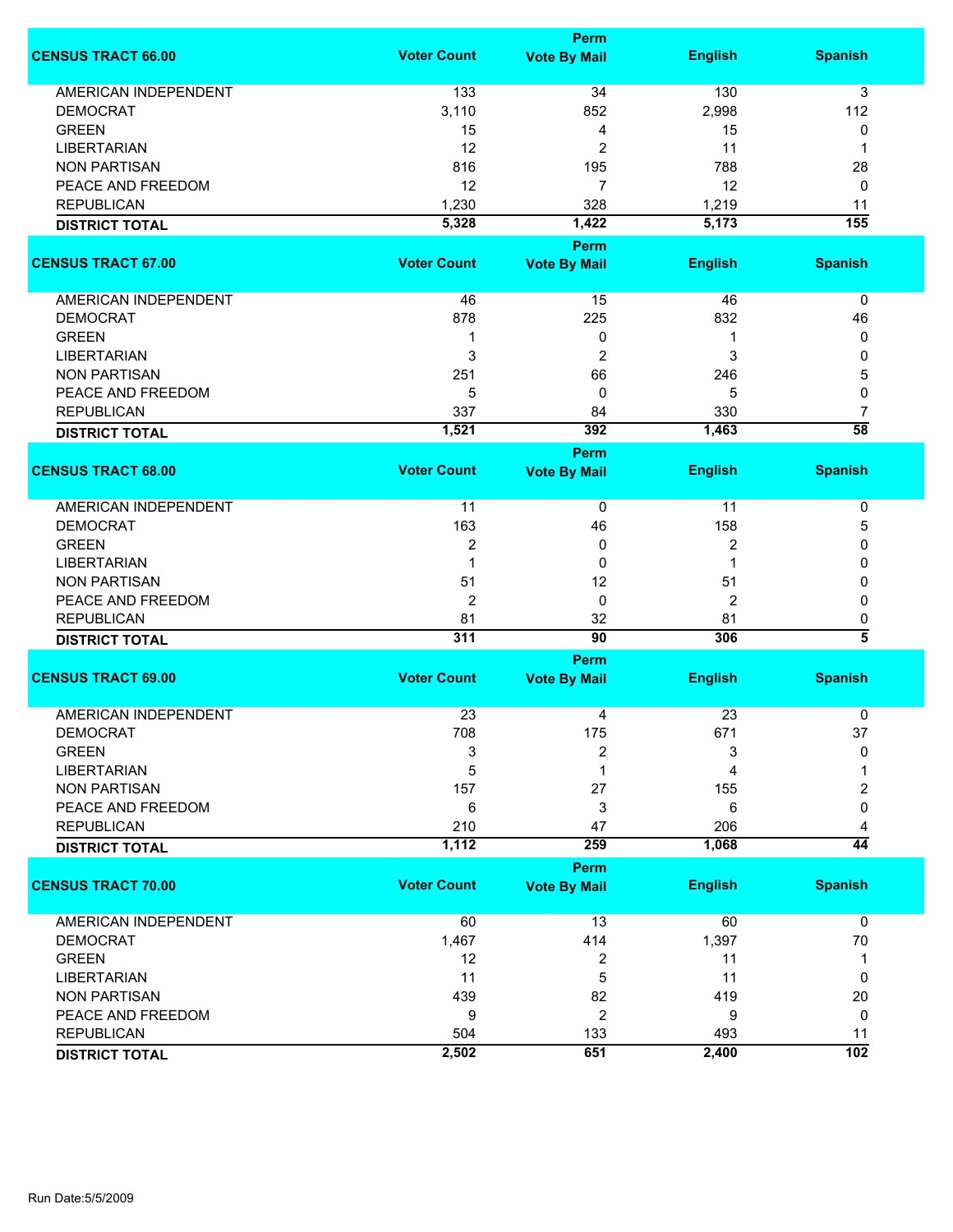|                             |                    | <b>Perm</b>             |                |                         |
|-----------------------------|--------------------|-------------------------|----------------|-------------------------|
| <b>CENSUS TRACT 71.01</b>   | <b>Voter Count</b> | <b>Vote By Mail</b>     | <b>English</b> | <b>Spanish</b>          |
| <b>AMERICAN INDEPENDENT</b> | 65                 | 15                      | 65             | 0                       |
| <b>DEMOCRAT</b>             | 823                | 236                     | 810            | 13                      |
| <b>GREEN</b>                |                    | 3                       | 5              | 0                       |
|                             | 5                  |                         |                |                         |
| <b>LIBERTARIAN</b>          | 9                  | 3                       | 9              | 0                       |
| <b>NON PARTISAN</b>         | 342                | 82                      | 337            | 5                       |
| PEACE AND FREEDOM           | $\overline{2}$     | 1                       | 2              | 0                       |
| <b>REPUBLICAN</b>           | 535                | 144                     | 531            | 4                       |
| <b>DISTRICT TOTAL</b>       | 1,781              | 484                     | 1,759          | $\overline{22}$         |
|                             |                    | Perm                    |                |                         |
| <b>CENSUS TRACT 71.02</b>   | <b>Voter Count</b> | <b>Vote By Mail</b>     | <b>English</b> | <b>Spanish</b>          |
| AMERICAN INDEPENDENT        | 147                | 30                      | 147            | 0                       |
| <b>DEMOCRAT</b>             | 1,925              | 484                     | 1,904          | 21                      |
|                             |                    |                         |                |                         |
| <b>GREEN</b>                | 26                 | 6                       | 25             | 1                       |
| <b>LIBERTARIAN</b>          | 17                 | 4                       | 17             | 0                       |
| <b>NON PARTISAN</b>         | 882                | 252                     | 877            | 5                       |
| PEACE AND FREEDOM           | 16                 | 4                       | 16             | 0                       |
| <b>REPUBLICAN</b>           | 1,544              | 504                     | 1,538          | 6                       |
| <b>DISTRICT TOTAL</b>       | 4,557              | 1,284                   | 4,524          | $\overline{33}$         |
|                             |                    | Perm                    |                |                         |
| <b>CENSUS TRACT 71.04</b>   | <b>Voter Count</b> | <b>Vote By Mail</b>     | <b>English</b> | <b>Spanish</b>          |
| <b>AMERICAN INDEPENDENT</b> | 49                 | 15                      | 49             | 0                       |
| <b>DEMOCRAT</b>             | 873                | 303                     | 869            | 4                       |
| <b>GREEN</b>                | 7                  | 2                       | 7              | 0                       |
| <b>LIBERTARIAN</b>          | 17                 | $\overline{7}$          | 17             | 0                       |
| <b>NON PARTISAN</b>         | 398                | 129                     | 398            | 0                       |
| PEACE AND FREEDOM           | 11                 | $\overline{c}$          | 11             | 0                       |
| <b>REPUBLICAN</b>           | 1,186              | 454                     | 1,184          | 2                       |
|                             | 2,541              | 912                     | 2,535          | $\overline{6}$          |
| <b>DISTRICT TOTAL</b>       |                    |                         |                |                         |
|                             |                    | <b>Perm</b>             |                |                         |
| <b>CENSUS TRACT 71.05</b>   | <b>Voter Count</b> | <b>Vote By Mail</b>     | <b>English</b> | <b>Spanish</b>          |
| <b>AMERICAN INDEPENDENT</b> | 49                 | 12                      | 49             | 0                       |
| <b>DEMOCRAT</b>             | 522                | 190                     | 517            | 5                       |
| <b>GREEN</b>                | 3                  | 1                       | 3              | $\Omega$                |
| <b>LIBERTARIAN</b>          | 4                  | 1                       | 4              | 0                       |
| <b>NON PARTISAN</b>         | 291                | 100                     | 290            |                         |
| PEACE AND FREEDOM           | 3                  | 2                       | 3              | 0                       |
| <b>REPUBLICAN</b>           | 553                |                         |                |                         |
|                             | 1,425              | 250<br>556              | 551<br>1,417   | 2<br>$\overline{\bf 8}$ |
| <b>DISTRICT TOTAL</b>       |                    |                         |                |                         |
|                             |                    | <b>Perm</b>             |                |                         |
| <b>CENSUS TRACT 71.06</b>   | <b>Voter Count</b> | <b>Vote By Mail</b>     | <b>English</b> | <b>Spanish</b>          |
| <b>AMERICAN INDEPENDENT</b> | 47                 | 12                      | 47             | 0                       |
| <b>DEMOCRAT</b>             | 840                | 268                     | 834            | 6                       |
| <b>GREEN</b>                | 8                  | $\overline{\mathbf{c}}$ | 8              | 0                       |
| <b>LIBERTARIAN</b>          | 9                  | 2                       | 9              | 0                       |
| <b>NON PARTISAN</b>         | 323                | 85                      | 321            | 2                       |
| PEACE AND FREEDOM           | 4                  | 1                       | 4              | 0                       |
| <b>REPUBLICAN</b>           | 798                | 271                     | 798            | 0                       |
| <b>DISTRICT TOTAL</b>       | 2,029              | 641                     | 2,021          | $\overline{\bf 8}$      |
|                             |                    |                         |                |                         |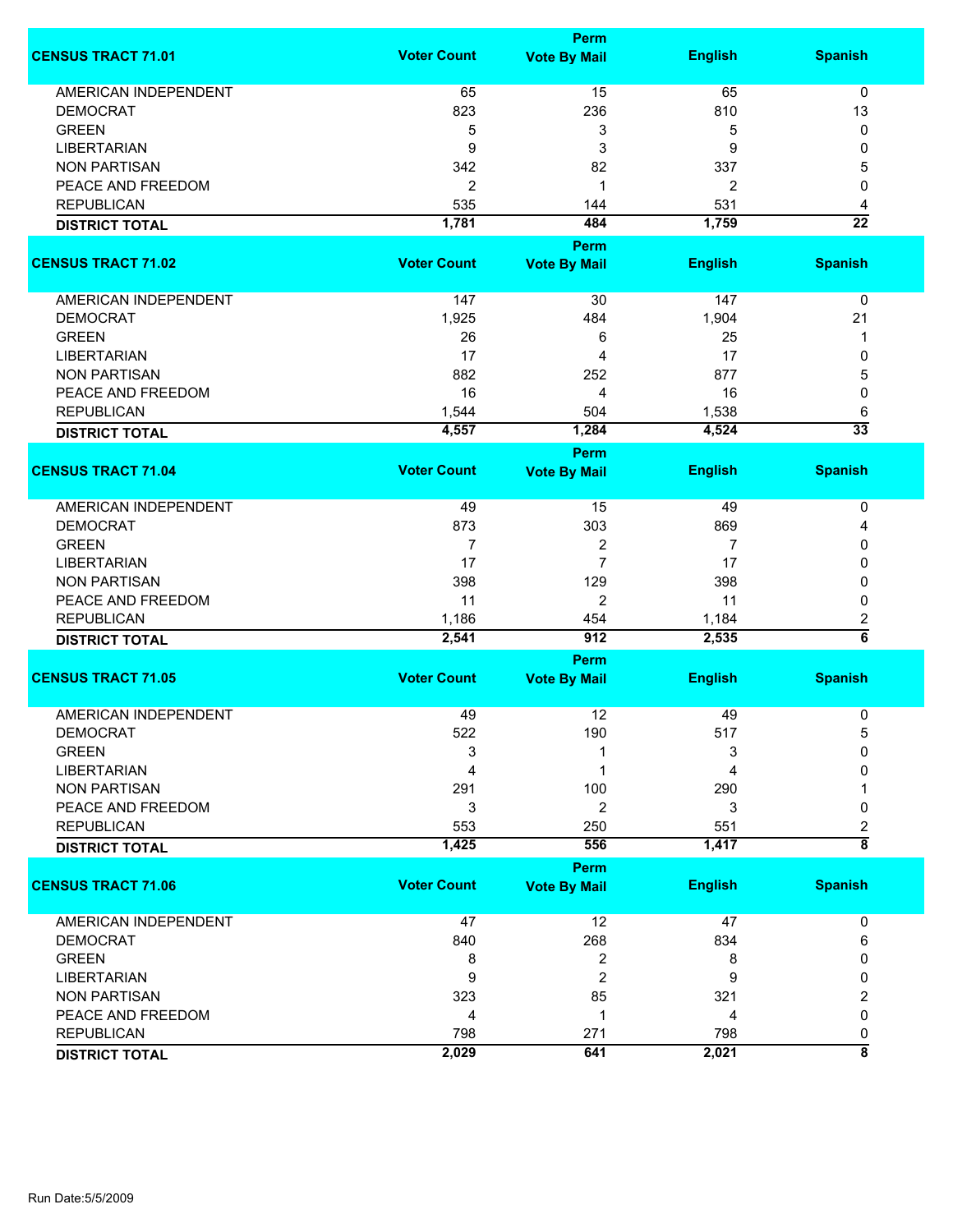|                             |                    | <b>Perm</b>          |                |                       |
|-----------------------------|--------------------|----------------------|----------------|-----------------------|
| <b>CENSUS TRACT 72.00</b>   | <b>Voter Count</b> | <b>Vote By Mail</b>  | <b>English</b> | <b>Spanish</b>        |
| <b>AMERICAN INDEPENDENT</b> | 67                 | 16                   | 66             | $\mathbf{1}$          |
| <b>DEMOCRAT</b>             | 996                | 404                  | 962            | 34                    |
| <b>GREEN</b>                | 4                  | 0                    | 4              | 0                     |
| <b>LIBERTARIAN</b>          | 10                 | 3                    | 10             | 0                     |
| <b>NON PARTISAN</b>         | 465                | 172                  | 460            | 5                     |
| PEACE AND FREEDOM           | 6                  | 2                    | 6              | 0                     |
| <b>REPUBLICAN</b>           |                    |                      | 631            |                       |
|                             | 635                | 260                  |                | 4                     |
| <b>DISTRICT TOTAL</b>       | 2,183              | 857<br><b>Perm</b>   | 2,139          | $\overline{44}$       |
| <b>CENSUS TRACT 73.01</b>   | <b>Voter Count</b> | <b>Vote By Mail</b>  | <b>English</b> | <b>Spanish</b>        |
| AMERICAN INDEPENDENT        | 172                | 71                   | 172            | 0                     |
| <b>DEMOCRAT</b>             | 1,916              | 628                  | 1,890          | 26                    |
| <b>GREEN</b>                | 22                 | 6                    | 22             | 0                     |
| <b>LIBERTARIAN</b>          | 33                 | 10                   | 33             | 0                     |
| <b>NON PARTISAN</b>         | 1,284              | 379                  | 1,281          | 3                     |
| PEACE AND FREEDOM           |                    |                      |                | 1                     |
|                             | 18                 | 3                    | 17             |                       |
| <b>REPUBLICAN</b>           | 1,806              | 710                  | 1,795          | 11<br>$\overline{41}$ |
| <b>DISTRICT TOTAL</b>       | 5,251              | 1,807<br><b>Perm</b> | 5,210          |                       |
| <b>CENSUS TRACT 73.02</b>   | <b>Voter Count</b> | <b>Vote By Mail</b>  | <b>English</b> | <b>Spanish</b>        |
| <b>AMERICAN INDEPENDENT</b> | 118                | 38                   | 118            | 0                     |
| <b>DEMOCRAT</b>             | 1,518              | 574                  | 1,511          | 7                     |
| <b>GREEN</b>                | 17                 | 4                    | 17             | 0                     |
| <b>LIBERTARIAN</b>          | 24                 | 10                   | 24             | 0                     |
| <b>NON PARTISAN</b>         | 1,176              | 414                  | 1,169          | 7                     |
|                             |                    |                      |                |                       |
| PEACE AND FREEDOM           | 10                 | 4                    | 10             | 0                     |
| <b>REPUBLICAN</b>           | 2,390              | 1,067                | 2,384          | 6                     |
| <b>DISTRICT TOTAL</b>       | 5,253              | 2,111                | 5,233          | $\overline{20}$       |
|                             |                    | Perm                 |                |                       |
| <b>CENSUS TRACT 74.03</b>   | <b>Voter Count</b> | <b>Vote By Mail</b>  | <b>English</b> | <b>Spanish</b>        |
| <b>AMERICAN INDEPENDENT</b> | 88                 | 28                   | 88             | 0                     |
| <b>DEMOCRAT</b>             | 1,427              | 493                  | 1,412          | 15                    |
| <b>GREEN</b>                | 12                 | 2                    | 12             | 0                     |
| <b>LIBERTARIAN</b>          | 13                 | 1                    | 13             | 0                     |
| <b>NON PARTISAN</b>         | 535                | 145                  | 533            | 2                     |
| PEACE AND FREEDOM           | $\overline{7}$     | 2                    | 7              | $\mathbf 0$           |
| <b>REPUBLICAN</b>           | 1,242              | 513                  | 1,234          | 8                     |
| <b>DISTRICT TOTAL</b>       | 3,324              | 1,184                | 3,299          | $\overline{25}$       |
|                             |                    | Perm                 |                |                       |
| <b>CENSUS TRACT 74.04</b>   | <b>Voter Count</b> | <b>Vote By Mail</b>  | <b>English</b> | <b>Spanish</b>        |
| AMERICAN INDEPENDENT        | 70                 | 24                   | 70             | 0                     |
| <b>DEMOCRAT</b>             | 1,070              | 403                  | 1,064          | 6                     |
| <b>GREEN</b>                | 12                 | 3                    | 12             | 0                     |
| <b>LIBERTARIAN</b>          | 14                 | 4                    | 14             | 0                     |
| <b>NON PARTISAN</b>         | 402                | 140                  | 399            | 3                     |
| PEACE AND FREEDOM           | $\overline{7}$     | 0                    | 7              | 0                     |
| <b>REPUBLICAN</b>           | 1,173              | 496                  | 1,173          | 0                     |
| <b>DISTRICT TOTAL</b>       | 2,748              | 1,070                | 2,739          | 5                     |
|                             |                    |                      |                |                       |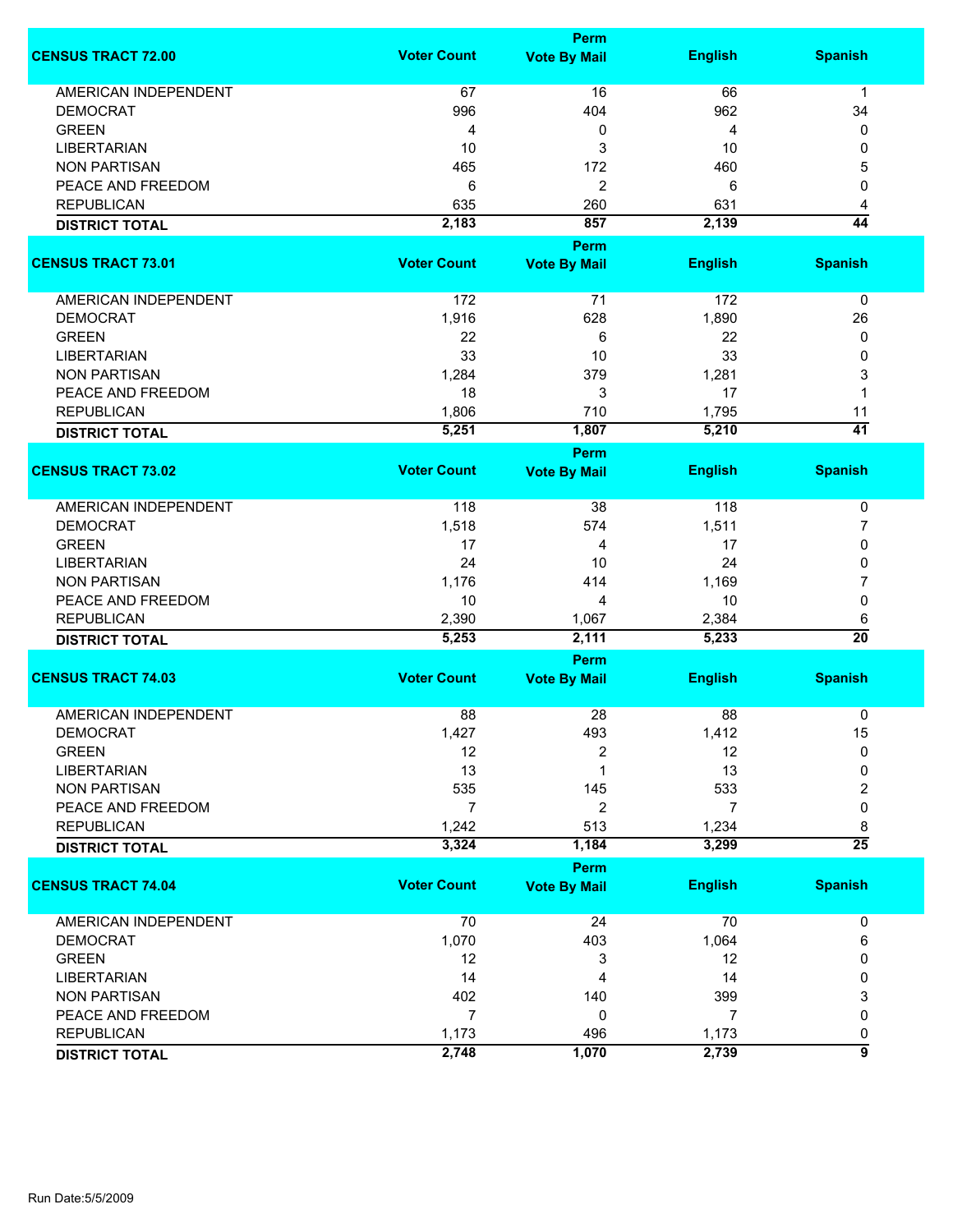|                             | Perm               |                     |                |                 |  |
|-----------------------------|--------------------|---------------------|----------------|-----------------|--|
| <b>CENSUS TRACT 74.06</b>   | <b>Voter Count</b> | <b>Vote By Mail</b> | <b>English</b> | <b>Spanish</b>  |  |
| <b>AMERICAN INDEPENDENT</b> | 149                | 47                  | 147            | $\overline{2}$  |  |
| <b>DEMOCRAT</b>             | 2,148              | 761                 | 2,099          | 49              |  |
| <b>GREEN</b>                | 12                 | 2                   | 12             | 0               |  |
| <b>LIBERTARIAN</b>          | 25                 | 5                   | 25             | 0               |  |
| <b>NON PARTISAN</b>         | 787                | 229                 | 773            |                 |  |
|                             |                    |                     |                | 14              |  |
| PEACE AND FREEDOM           | 17                 | 3                   | 17             | 0               |  |
| <b>REPUBLICAN</b>           | 1,772              | 673                 | 1,766          | 6               |  |
| <b>DISTRICT TOTAL</b>       | 4,910              | 1,720               | 4,839          | $\overline{71}$ |  |
| <b>CENSUS TRACT 74.07</b>   | <b>Voter Count</b> | <b>Perm</b>         | <b>English</b> | <b>Spanish</b>  |  |
|                             |                    | <b>Vote By Mail</b> |                |                 |  |
| AMERICAN INDEPENDENT        | 29                 | $\mathbf{1}$        | 29             | $\pmb{0}$       |  |
| <b>DEMOCRAT</b>             | 414                | 127                 | 405            | 9               |  |
| <b>GREEN</b>                | $\overline{2}$     | 1                   | $\overline{2}$ | 0               |  |
| <b>LIBERTARIAN</b>          | 6                  | 0                   | 6              | 0               |  |
| <b>NON PARTISAN</b>         | 164                | 34                  | 164            | 0               |  |
| PEACE AND FREEDOM           | $\mathbf 1$        | 1                   | 1              | 0               |  |
| <b>REPUBLICAN</b>           | 258                | 89                  | 256            | 2               |  |
|                             | 874                | 253                 | 863            | $\overline{11}$ |  |
| <b>DISTRICT TOTAL</b>       |                    | Perm                |                |                 |  |
| <b>CENSUS TRACT 74.08</b>   | <b>Voter Count</b> | <b>Vote By Mail</b> | <b>English</b> | <b>Spanish</b>  |  |
| <b>AMERICAN INDEPENDENT</b> | 27                 | 8                   | 27             | 0               |  |
| <b>DEMOCRAT</b>             | 611                | 179                 | 588            | 23              |  |
| <b>GREEN</b>                | -1                 | 0                   | 1              | 0               |  |
| <b>LIBERTARIAN</b>          | 1                  | 0                   | -1             | 0               |  |
| <b>NON PARTISAN</b>         | 207                | 51                  | 201            | 6               |  |
|                             |                    |                     |                |                 |  |
| PEACE AND FREEDOM           | 1                  | 0                   | 1              | 0               |  |
| <b>REPUBLICAN</b>           | 380                | 128                 | 377            | 3               |  |
| <b>DISTRICT TOTAL</b>       | 1,228              | 366                 | 1,196          | $\overline{32}$ |  |
|                             |                    | <b>Perm</b>         |                |                 |  |
| <b>CENSUS TRACT 75.00</b>   | <b>Voter Count</b> | <b>Vote By Mail</b> | <b>English</b> | <b>Spanish</b>  |  |
| <b>AMERICAN INDEPENDENT</b> | 9                  | 8                   | 9              | 0               |  |
| <b>DEMOCRAT</b>             | 79                 | 65                  | 79             | 0               |  |
| <b>GREEN</b>                | 3                  | 1                   | 3              | 0               |  |
| <b>LIBERTARIAN</b>          | $\overline{2}$     | 2                   | 2              | 0               |  |
| <b>NON PARTISAN</b>         | 39                 | 27                  | 38             |                 |  |
| PEACE AND FREEDOM           | $\overline{2}$     | 1                   | 2              | 0               |  |
| <b>REPUBLICAN</b>           | 52                 | 46                  | 52             | 0               |  |
| <b>DISTRICT TOTAL</b>       | 186                | 150                 | 185            | $\overline{1}$  |  |
|                             |                    | Perm                |                |                 |  |
| <b>CENSUS TRACT 76.01</b>   | <b>Voter Count</b> | <b>Vote By Mail</b> | <b>English</b> | <b>Spanish</b>  |  |
| <b>AMERICAN INDEPENDENT</b> | 39                 | 9                   | 39             | 0               |  |
| <b>DEMOCRAT</b>             | 758                | 184                 | 722            | 36              |  |
| <b>GREEN</b>                | 4                  | 0                   | 4              | 0               |  |
| <b>LIBERTARIAN</b>          | 4                  | 3                   | 4              | 0               |  |
| <b>NON PARTISAN</b>         | 266                | 61                  | 259            | 7               |  |
| PEACE AND FREEDOM           | 8                  | 2                   | 8              | 0               |  |
| <b>REPUBLICAN</b>           | 463                | 137                 | 457            | 6               |  |
|                             | 1,542              | 396                 | 1,493          | $\overline{49}$ |  |
| <b>DISTRICT TOTAL</b>       |                    |                     |                |                 |  |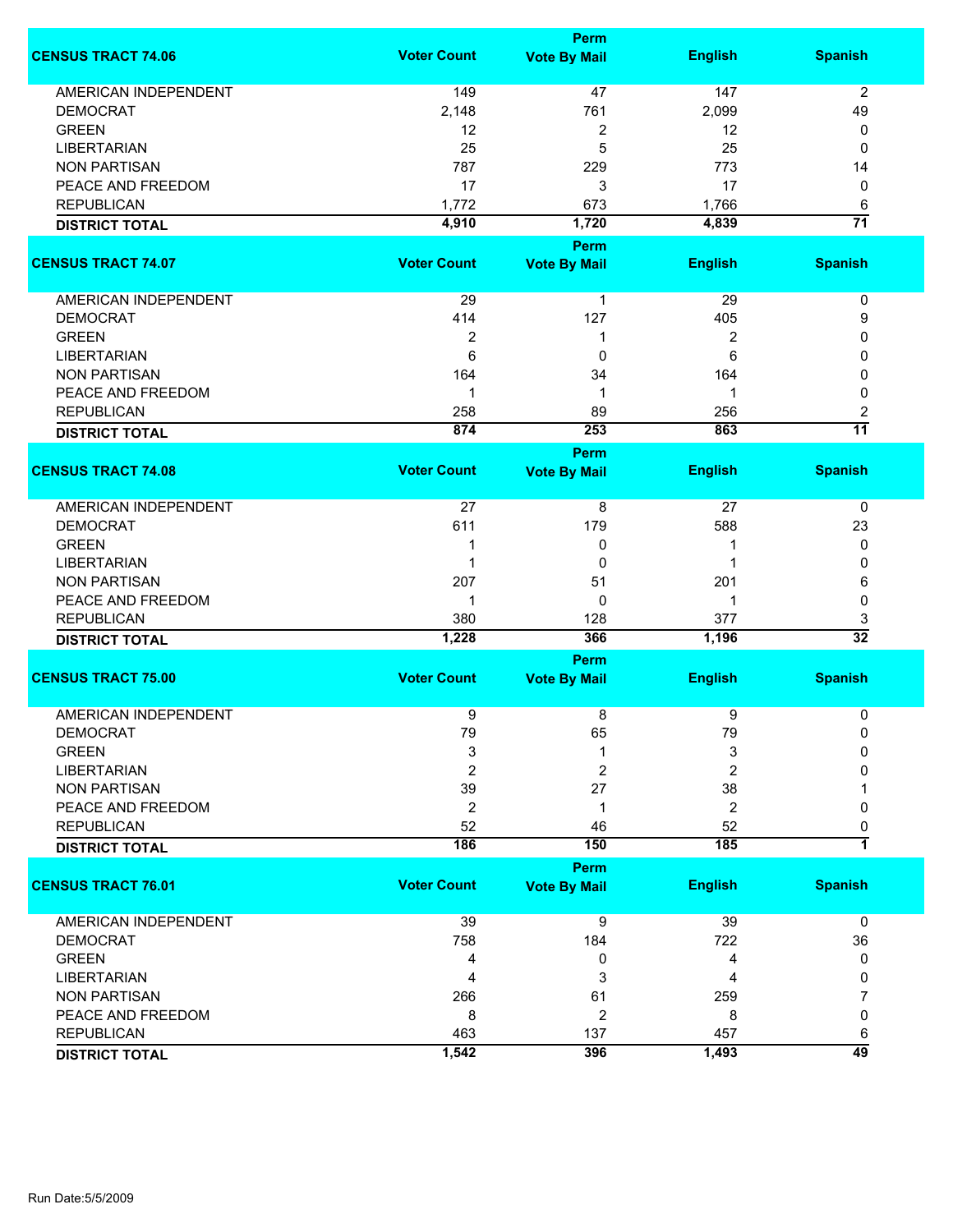|                             |                    | <b>Perm</b>         |                |                 |
|-----------------------------|--------------------|---------------------|----------------|-----------------|
| <b>CENSUS TRACT 76.02</b>   | <b>Voter Count</b> | <b>Vote By Mail</b> | <b>English</b> | <b>Spanish</b>  |
|                             |                    |                     |                |                 |
| <b>AMERICAN INDEPENDENT</b> | 86                 | 27                  | 86             | 0               |
| <b>DEMOCRAT</b>             | 1,678              | 508                 | 1,632          | 46              |
| <b>GREEN</b>                | 11                 | 0                   | 11             | 0               |
| <b>LIBERTARIAN</b>          | 11                 | 3                   | 11             | 0               |
| <b>NON PARTISAN</b>         | 618                | 153                 | 606            | 12              |
| PEACE AND FREEDOM           | 9                  | 2                   | 8              | 1               |
| <b>REPUBLICAN</b>           | 1,182              | 357                 | 1,174          | 8               |
|                             | 3,595              | 1,050               | 3,528          | $\overline{67}$ |
| <b>DISTRICT TOTAL</b>       |                    |                     |                |                 |
|                             |                    | Perm                |                |                 |
| <b>CENSUS TRACT 77.00</b>   | <b>Voter Count</b> | <b>Vote By Mail</b> | <b>English</b> | <b>Spanish</b>  |
| <b>DEMOCRAT</b>             | 1                  | 1                   |                | 0               |
| <b>NON PARTISAN</b>         | 1                  | 1                   |                | 0               |
|                             | $\overline{2}$     | $\overline{2}$      | $\overline{2}$ | $\overline{0}$  |
| <b>DISTRICT TOTAL</b>       |                    |                     |                |                 |
|                             |                    | Perm                |                |                 |
| <b>CENSUS TRACT 78.00</b>   | <b>Voter Count</b> | <b>Vote By Mail</b> | <b>English</b> | <b>Spanish</b>  |
| AMERICAN INDEPENDENT        | 82                 | 31                  | 81             | 1               |
| <b>DEMOCRAT</b>             | 699                | 203                 | 694            | 5               |
| <b>GREEN</b>                | 9                  |                     | 9              | 0               |
|                             |                    |                     |                | $\mathbf{0}$    |
| LIBERTARIAN                 | 9                  | 4                   | 9              |                 |
| <b>NON PARTISAN</b>         | 424                | 128                 | 422            | 2               |
| PEACE AND FREEDOM           | 5                  | 0                   | 5              | 0               |
| <b>REPUBLICAN</b>           | 780                | 279                 | 777            | 3               |
| <b>DISTRICT TOTAL</b>       | 2,008              | 646                 | 1,997          | $\overline{11}$ |
|                             |                    | Perm                |                |                 |
| <b>CENSUS TRACT 79.01</b>   | <b>Voter Count</b> | <b>Vote By Mail</b> | <b>English</b> | <b>Spanish</b>  |
|                             |                    |                     |                |                 |
| AMERICAN INDEPENDENT        | 138                | 35                  | 136            | $\overline{2}$  |
| <b>DEMOCRAT</b>             | 1,623              | 575                 | 1,611          | 12              |
| <b>GREEN</b>                | 17                 | 6                   | 17             | 0               |
|                             | 25                 |                     |                |                 |
| <b>LIBERTARIAN</b>          |                    | 6                   | 25             | 0               |
| <b>NON PARTISAN</b>         | 742                | 257                 | 741            |                 |
| PEACE AND FREEDOM           | 9                  | 1                   | 9              | 0               |
| <b>REPUBLICAN</b>           | 2,247              | 891                 | 2,242          | 5               |
| <b>DISTRICT TOTAL</b>       | 4,801              | 1,771               | 4,781          | $\overline{20}$ |
|                             |                    | Perm                |                |                 |
| <b>CENSUS TRACT 79.02</b>   | <b>Voter Count</b> | <b>Vote By Mail</b> | <b>English</b> | <b>Spanish</b>  |
| <b>AMERICAN INDEPENDENT</b> | 198                | 62                  | 198            | 0               |
| <b>DEMOCRAT</b>             | 2,259              | 859                 | 2,241          | 18              |
| <b>GREEN</b>                | 16                 | $\overline{7}$      | 16             | 0               |
| <b>LIBERTARIAN</b>          | 26                 | 10                  | 26             | 0               |
|                             |                    |                     |                |                 |
| <b>NON PARTISAN</b>         | 1,053              | 351                 | 1,047          | 6               |
| PEACE AND FREEDOM           | 8                  | 2                   | 8              | 0               |
| <b>REPUBLICAN</b>           | 2,829              | 1,106               | 2,824          | 5               |
| <b>DISTRICT TOTAL</b>       | 6,389              | 2,397               | 6,360          | $\overline{29}$ |
|                             |                    | Perm                |                |                 |
| <b>CENSUS TRACT 80.01</b>   | <b>Voter Count</b> | <b>Vote By Mail</b> | <b>English</b> | <b>Spanish</b>  |
|                             |                    |                     |                |                 |
| <b>AMERICAN INDEPENDENT</b> | 92                 | 30                  | 92             | $\mathbf 0$     |
| <b>DEMOCRAT</b>             | 1,296              | 353                 | 1,251          | 45              |
| <b>GREEN</b>                | 6                  | 1                   | 6              | 0               |
| <b>LIBERTARIAN</b>          | 9                  | 5                   | 9              | 0               |
| <b>NON PARTISAN</b>         | 479                | 118                 | 472            | 7               |
| PEACE AND FREEDOM           | $\overline{7}$     | 1                   | $\overline{7}$ | 0               |
| <b>REPUBLICAN</b>           | 974                | 301                 | 970            | 4               |
|                             | 2,863              | 809                 | 2,807          | $\overline{56}$ |
| <b>DISTRICT TOTAL</b>       |                    |                     |                |                 |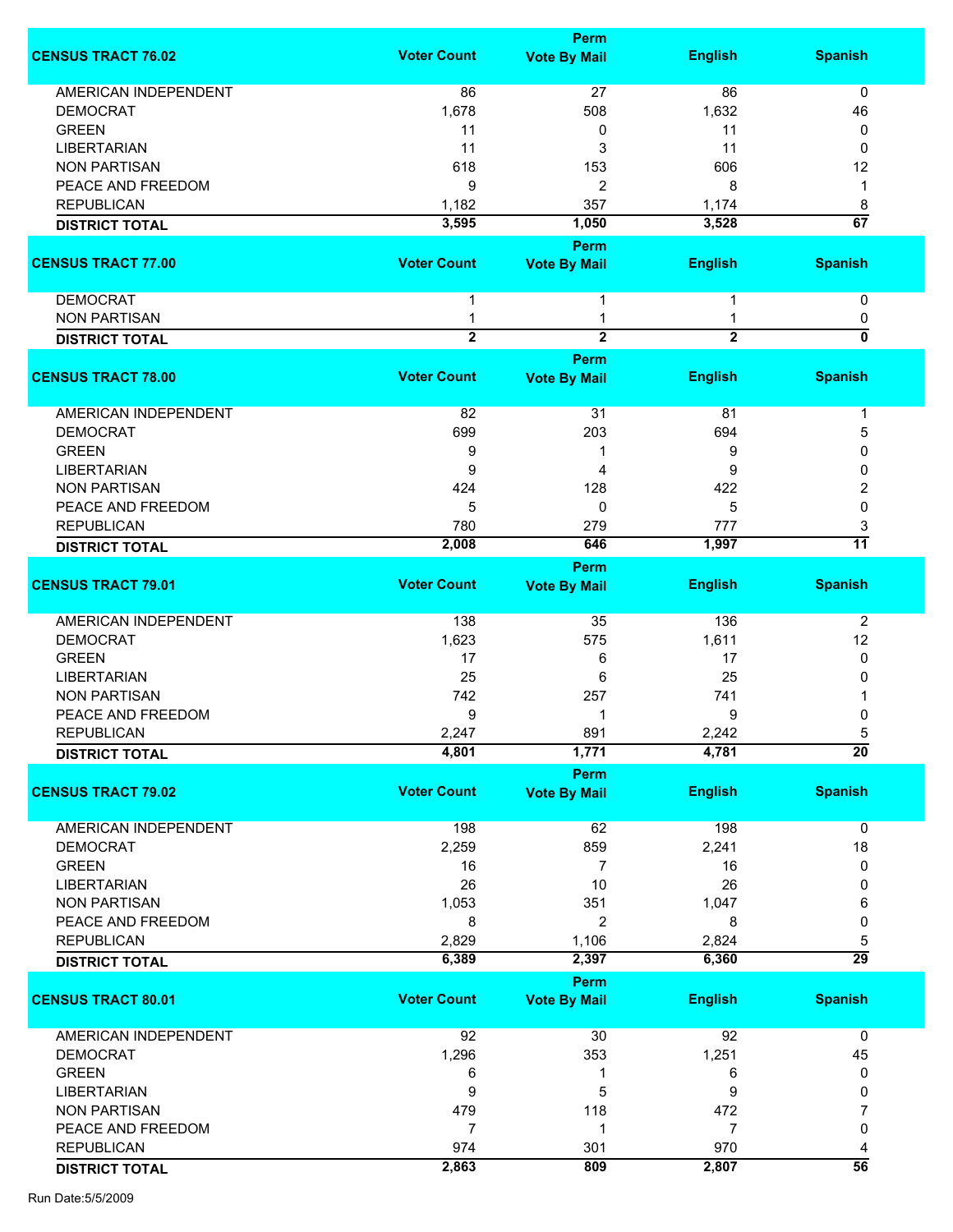|                             |                    | <b>Perm</b>                 |                |                         |
|-----------------------------|--------------------|-----------------------------|----------------|-------------------------|
| <b>CENSUS TRACT 80.02</b>   | <b>Voter Count</b> | <b>Vote By Mail</b>         | <b>English</b> | <b>Spanish</b>          |
| <b>AMERICAN INDEPENDENT</b> | 76                 | 22                          | 74             | $\overline{2}$          |
| <b>DEMOCRAT</b>             | 1,238              | 336                         | 1,179          | 59                      |
| <b>GREEN</b>                | 12                 | 6                           | 12             | 0                       |
| <b>LIBERTARIAN</b>          | $\overline{7}$     | 0                           | 7              | 0                       |
| <b>NON PARTISAN</b>         | 434                | 88                          | 422            | 12                      |
|                             |                    |                             |                |                         |
| PEACE AND FREEDOM           | 6                  | 1                           | 5              | 1                       |
| <b>REPUBLICAN</b>           | 620                | 190                         | 616            | 4                       |
| <b>DISTRICT TOTAL</b>       | 2,393              | 643                         | 2,315          | $\overline{78}$         |
| <b>CENSUS TRACT 81.00</b>   | <b>Voter Count</b> | <b>Perm</b>                 | <b>English</b> | <b>Spanish</b>          |
|                             |                    | <b>Vote By Mail</b>         |                |                         |
| AMERICAN INDEPENDENT        | 51                 | 17                          | 51             | $\pmb{0}$               |
| <b>DEMOCRAT</b>             | 518                | 165                         | 516            | 2                       |
| <b>GREEN</b>                | 14                 | 4                           | 14             | 0                       |
| <b>LIBERTARIAN</b>          | 14                 | 4                           | 14             | 0                       |
| <b>NON PARTISAN</b>         | 312                | 94                          | 311            |                         |
| PEACE AND FREEDOM           | $\overline{2}$     | 1                           | 2              | 0                       |
|                             |                    |                             |                |                         |
| <b>REPUBLICAN</b>           | 527                | 180                         | 526            |                         |
| <b>DISTRICT TOTAL</b>       | 1,438              | 465                         | 1,434          | $\overline{4}$          |
| <b>CENSUS TRACT 82.00</b>   | <b>Voter Count</b> | <b>Perm</b>                 | <b>English</b> | <b>Spanish</b>          |
|                             |                    | <b>Vote By Mail</b>         |                |                         |
| <b>AMERICAN INDEPENDENT</b> | 104                | 37                          | 104            | 0                       |
| <b>DEMOCRAT</b>             | 1,110              | 441                         | 1,105          | 5                       |
| <b>GREEN</b>                | 29                 | 6                           | 29             | 0                       |
| <b>LIBERTARIAN</b>          | 16                 | 6                           | 16             | 0                       |
| <b>NON PARTISAN</b>         | 534                | 166                         | 533            | 1                       |
|                             |                    |                             | 6              |                         |
| PEACE AND FREEDOM           | 6                  | 2                           |                | 0                       |
| <b>REPUBLICAN</b>           | 1,512              | 649                         | 1,510          | 2<br>$\overline{\bf 8}$ |
| <b>DISTRICT TOTAL</b>       | 3,311              | 1,307                       | 3,303          |                         |
| <b>CENSUS TRACT 83.01</b>   | <b>Voter Count</b> | Perm<br><b>Vote By Mail</b> | <b>English</b> | <b>Spanish</b>          |
|                             |                    |                             |                |                         |
| <b>AMERICAN INDEPENDENT</b> | 105                | 34                          | 105            | 0                       |
| <b>DEMOCRAT</b>             | 1,249              | 459                         | 1,238          | 11                      |
| <b>GREEN</b>                | 18                 | 5                           | 17             |                         |
| <b>LIBERTARIAN</b>          | 20                 | 4                           | 20             | 0                       |
| <b>NON PARTISAN</b>         | 659                | 188                         | 658            |                         |
| PEACE AND FREEDOM           | 9                  | 0                           | 9              | 0                       |
| <b>REPUBLICAN</b>           | 1,690              | 685                         | 1,687          | 3                       |
| <b>DISTRICT TOTAL</b>       | 3,750              | 1,375                       | 3,734          | $\overline{16}$         |
|                             |                    | Perm                        |                |                         |
| <b>CENSUS TRACT 83.02</b>   | <b>Voter Count</b> | <b>Vote By Mail</b>         | <b>English</b> | <b>Spanish</b>          |
| AMERICAN INDEPENDENT        | 55                 | 21                          | 55             | 0                       |
| <b>DEMOCRAT</b>             | 669                | 292                         | 665            | 4                       |
| <b>GREEN</b>                | 9                  | 1                           | 9              | 0                       |
| <b>LIBERTARIAN</b>          | 11                 | 1                           | 11             | 0                       |
| <b>NON PARTISAN</b>         | 346                | 115                         | 346            | 0                       |
| PEACE AND FREEDOM           | $\overline{2}$     | 0                           | $\overline{2}$ | 0                       |
|                             |                    |                             |                |                         |
| <b>REPUBLICAN</b>           | 1,200              | 506                         | 1,197          | 3<br>$\overline{7}$     |
| <b>DISTRICT TOTAL</b>       | 2,292              | 936                         | 2,285          |                         |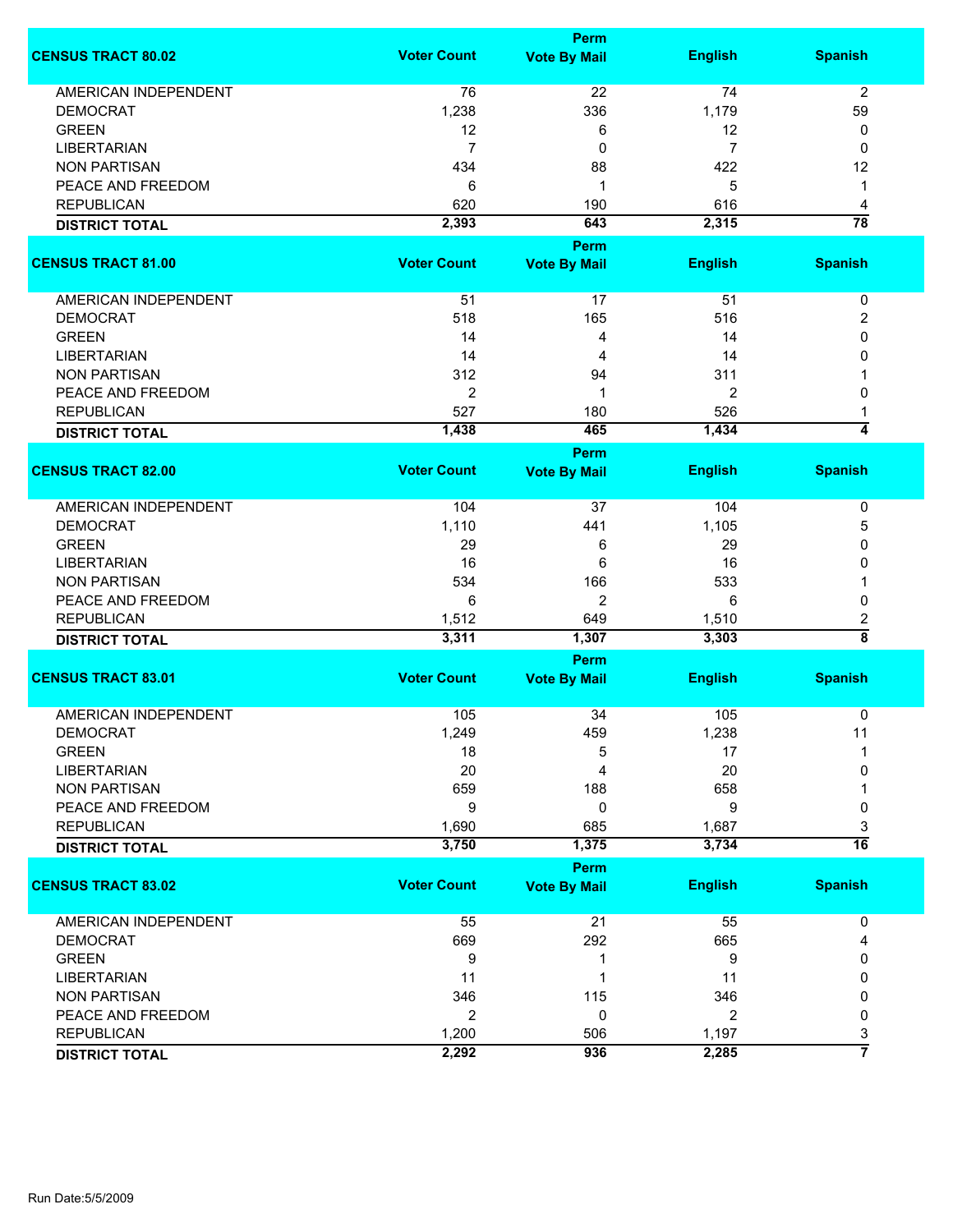|                             | <b>Perm</b>        |                             |                |                    |
|-----------------------------|--------------------|-----------------------------|----------------|--------------------|
| <b>CENSUS TRACT 84.01</b>   | <b>Voter Count</b> | <b>Vote By Mail</b>         | <b>English</b> | <b>Spanish</b>     |
| <b>AMERICAN INDEPENDENT</b> | 156                | 51                          | 155            | $\mathbf{1}$       |
| <b>DEMOCRAT</b>             | 1,838              | 660                         | 1,811          | 27                 |
| <b>GREEN</b>                | 20                 | 2                           | 20             | 0                  |
| <b>LIBERTARIAN</b>          | 21                 | 4                           | 21             | 0                  |
| <b>NON PARTISAN</b>         | 842                | 219                         | 839            | 3                  |
| PEACE AND FREEDOM           | 14                 |                             |                | 0                  |
|                             |                    | 4                           | 14             |                    |
| <b>REPUBLICAN</b>           | 1,903              | 718                         | 1,896          | 7                  |
| <b>DISTRICT TOTAL</b>       | 4,794              | 1,658<br><b>Perm</b>        | 4,756          | $\overline{38}$    |
| <b>CENSUS TRACT 84.02</b>   | <b>Voter Count</b> | <b>Vote By Mail</b>         | <b>English</b> | <b>Spanish</b>     |
| AMERICAN INDEPENDENT        | 92                 | 27                          | 92             | $\pmb{0}$          |
| <b>DEMOCRAT</b>             | 1,369              | 553                         | 1,365          | 4                  |
| <b>GREEN</b>                | 15                 | 0                           | 15             | 0                  |
| <b>LIBERTARIAN</b>          | 25                 | 8                           | 25             | 0                  |
| <b>NON PARTISAN</b>         | 573                | 194                         | 572            |                    |
| PEACE AND FREEDOM           | $\overline{7}$     | 4                           | $\overline{7}$ | 0                  |
| <b>REPUBLICAN</b>           | 1,801              | 723                         | 1,801          | 0                  |
|                             | 3,882              | 1,509                       | 3,877          | $\overline{5}$     |
| <b>DISTRICT TOTAL</b>       |                    | Perm                        |                |                    |
| <b>CENSUS TRACT 84.03</b>   | <b>Voter Count</b> | <b>Vote By Mail</b>         | <b>English</b> | <b>Spanish</b>     |
| AMERICAN INDEPENDENT        | 105                | 29                          | 105            | 0                  |
| <b>DEMOCRAT</b>             | 1,148              | 452                         | 1,142          | 6                  |
| <b>GREEN</b>                | 12                 | 6                           | 12             | 0                  |
| <b>LIBERTARIAN</b>          | 21                 | 10                          | 21             | 0                  |
| <b>NON PARTISAN</b>         | 574                | 205                         | 572            | 2                  |
| PEACE AND FREEDOM           | 6                  | 1                           | 6              | 0                  |
| <b>REPUBLICAN</b>           |                    | 795                         |                |                    |
|                             | 1,965              |                             | 1,964<br>3,822 | 1<br>5             |
| <b>DISTRICT TOTAL</b>       | 3,831              | 1,498                       |                |                    |
| <b>CENSUS TRACT 84.04</b>   | <b>Voter Count</b> | Perm<br><b>Vote By Mail</b> | <b>English</b> | <b>Spanish</b>     |
|                             |                    |                             |                |                    |
| <b>AMERICAN INDEPENDENT</b> | 35                 | 12                          | 34             | 1                  |
| DEMOCRAT                    | 407                | 121                         | 401            | 6                  |
| <b>GREEN</b>                | 6                  | 2                           | 6              | 0                  |
| <b>LIBERTARIAN</b>          | 4                  | 1                           | 4              | 0                  |
| <b>NON PARTISAN</b>         | 193                | 48                          | 193            | 0                  |
| PEACE AND FREEDOM           | 3                  | 1                           | 3              | 0                  |
| <b>REPUBLICAN</b>           | 345                | 93                          | 343            | 2                  |
| <b>DISTRICT TOTAL</b>       | 993                | 278                         | 984            | 5                  |
|                             |                    | <b>Perm</b>                 |                |                    |
| <b>CENSUS TRACT 85.00</b>   | <b>Voter Count</b> | <b>Vote By Mail</b>         | <b>English</b> | <b>Spanish</b>     |
| <b>AMERICAN INDEPENDENT</b> | 130                | 51                          | 130            | 0                  |
| <b>DEMOCRAT</b>             | 1,550              | 623                         | 1,548          | 2                  |
| <b>GREEN</b>                | 25                 | 13                          | 25             | 0                  |
| <b>LIBERTARIAN</b>          | 26                 | 9                           | 26             | 0                  |
| <b>NON PARTISAN</b>         | 892                | 336                         | 891            |                    |
| PEACE AND FREEDOM           | 8                  | 4                           | 8              | 0                  |
| <b>REPUBLICAN</b>           | 3,482              | 1,569                       | 3,477          | 5                  |
| <b>DISTRICT TOTAL</b>       | 6,113              | 2,605                       | 6,105          | $\overline{\bf 8}$ |
|                             |                    |                             |                |                    |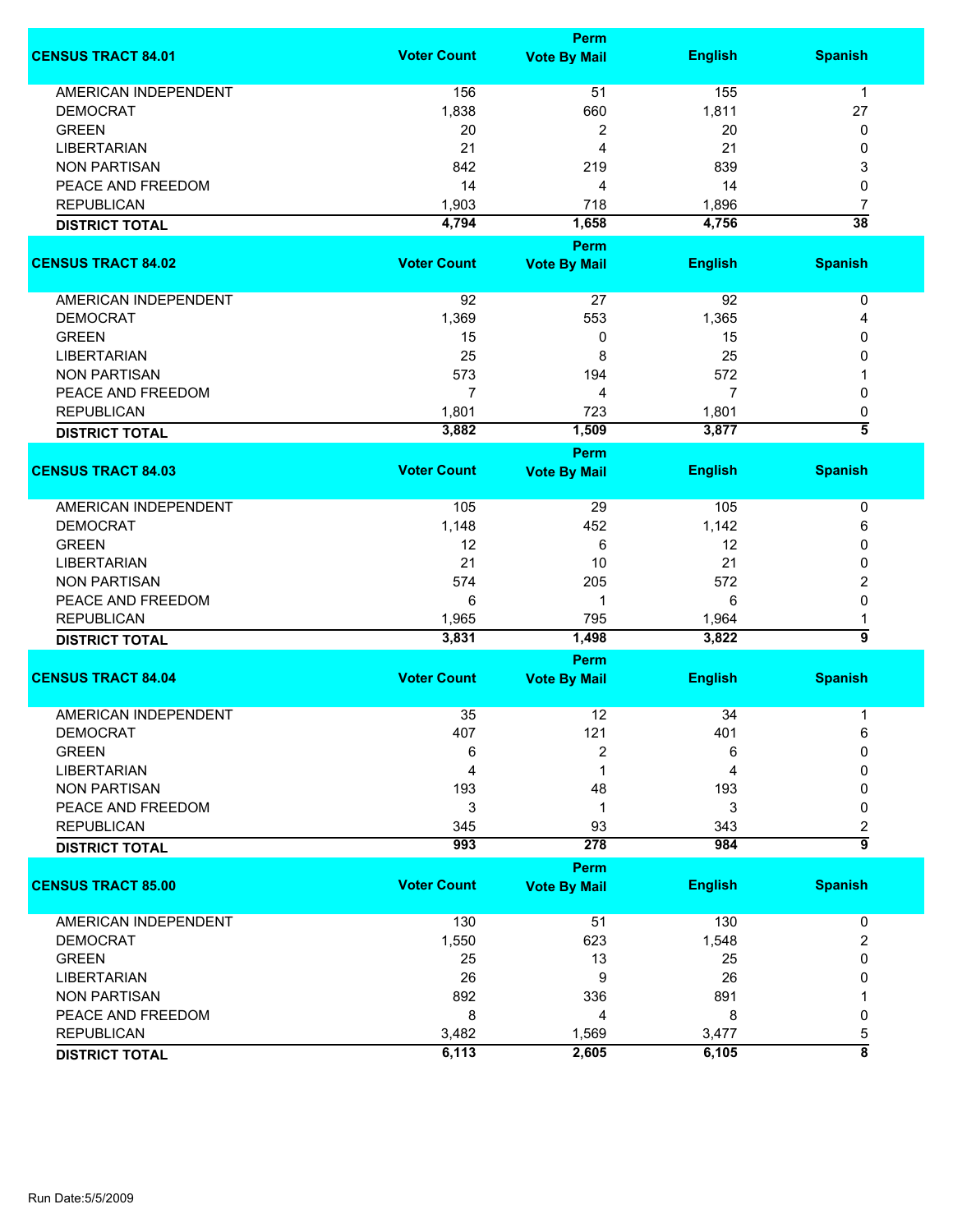|                             | <b>Perm</b>        |                     |                |                 |  |
|-----------------------------|--------------------|---------------------|----------------|-----------------|--|
| <b>CENSUS TRACT 86.00</b>   | <b>Voter Count</b> | <b>Vote By Mail</b> | <b>English</b> | <b>Spanish</b>  |  |
| <b>AMERICAN INDEPENDENT</b> | 145                | 43                  | 144            | $\mathbf{1}$    |  |
| <b>DEMOCRAT</b>             | 1,462              | 474                 | 1,443          | 19              |  |
| <b>GREEN</b>                | 15                 | 6                   | 15             | 0               |  |
| <b>LIBERTARIAN</b>          | 25                 | 6                   | 24             | 1               |  |
| <b>NON PARTISAN</b>         | 746                | 237                 | 743            | 3               |  |
| PEACE AND FREEDOM           | 8                  | 2                   | 8              | 0               |  |
| <b>REPUBLICAN</b>           | 2,022              | 779                 | 2,019          | 3               |  |
|                             | 4,423              | 1,547               | 4,396          | $\overline{27}$ |  |
| <b>DISTRICT TOTAL</b>       |                    | <b>Perm</b>         |                |                 |  |
| <b>CENSUS TRACT 87.03</b>   | <b>Voter Count</b> | <b>Vote By Mail</b> | <b>English</b> | <b>Spanish</b>  |  |
| AMERICAN INDEPENDENT        | 183                | 73                  | 183            | $\pmb{0}$       |  |
| <b>DEMOCRAT</b>             | 1,490              | 703                 | 1,482          | 8               |  |
| <b>GREEN</b>                | 13                 | 4                   | 13             | 0               |  |
| <b>LIBERTARIAN</b>          | 20                 | 5                   | 20             | 0               |  |
| <b>NON PARTISAN</b>         | 855                | 344                 | 853            | 2               |  |
| PEACE AND FREEDOM           | 9                  | 1                   | 9              | 0               |  |
| <b>REPUBLICAN</b>           | 3,534              | 1,583               | 3,532          | 2               |  |
| <b>DISTRICT TOTAL</b>       | 6,104              | 2,713               | 6,092          | $\overline{12}$ |  |
|                             |                    | <b>Perm</b>         |                |                 |  |
| <b>CENSUS TRACT 87.04</b>   | <b>Voter Count</b> | <b>Vote By Mail</b> | <b>English</b> | <b>Spanish</b>  |  |
| AMERICAN INDEPENDENT        | 158                | 45                  | 158            | 0               |  |
| <b>DEMOCRAT</b>             | 1,312              | 501                 | 1,297          | 15              |  |
| <b>GREEN</b>                | 15                 | 3                   | 15             | 0               |  |
| <b>LIBERTARIAN</b>          | 16                 | 3                   | 16             | 0               |  |
| <b>NON PARTISAN</b>         | 665                | 202                 | 664            | 1               |  |
| PEACE AND FREEDOM           | $\overline{7}$     | 3                   | 7              | 0               |  |
| <b>REPUBLICAN</b>           | 1,905              | 771                 | 1,898          | 7               |  |
| <b>DISTRICT TOTAL</b>       | 4,078              | 1,528               | 4,055          | $\overline{23}$ |  |
|                             | <b>Perm</b>        |                     |                |                 |  |
| <b>CENSUS TRACT 87.05</b>   | <b>Voter Count</b> | <b>Vote By Mail</b> | <b>English</b> | <b>Spanish</b>  |  |
| <b>AMERICAN INDEPENDENT</b> | 81                 | 24                  | 81             | 0               |  |
| DEMOCRAT                    | 603                | 183                 | 586            | 17              |  |
| <b>GREEN</b>                | 10                 | 2                   | 10             | 0               |  |
| <b>LIBERTARIAN</b>          | 16                 | 3                   | 16             | 0               |  |
| <b>NON PARTISAN</b>         | 319                | 84                  | 316            | 3               |  |
| PEACE AND FREEDOM           | 6                  | 2                   | 6              | 0               |  |
| <b>REPUBLICAN</b>           | 762                | 275                 | 759            | 3               |  |
| <b>DISTRICT TOTAL</b>       | 1,797              | 573                 | 1,774          | $\overline{23}$ |  |
|                             |                    | <b>Perm</b>         |                |                 |  |
| <b>CENSUS TRACT 87.06</b>   | <b>Voter Count</b> | <b>Vote By Mail</b> | <b>English</b> | <b>Spanish</b>  |  |
| <b>AMERICAN INDEPENDENT</b> | 184                | 63                  | 184            | 0               |  |
| <b>DEMOCRAT</b>             | 1,703              | 704                 | 1,695          | 8               |  |
| <b>GREEN</b>                | 17                 | 5                   | 17             | 0               |  |
| <b>LIBERTARIAN</b>          | 25                 | 10                  | 25             | 0               |  |
| <b>NON PARTISAN</b>         | 979                | 359                 | 976            | 3               |  |
| PEACE AND FREEDOM           | 5                  | 1                   | 5              | 0               |  |
| <b>REPUBLICAN</b>           | 3,208              | 1,357               | 3,205          | 3               |  |
| <b>DISTRICT TOTAL</b>       | 6,121              | 2,499               | 6,107          | $\overline{14}$ |  |
|                             |                    |                     |                |                 |  |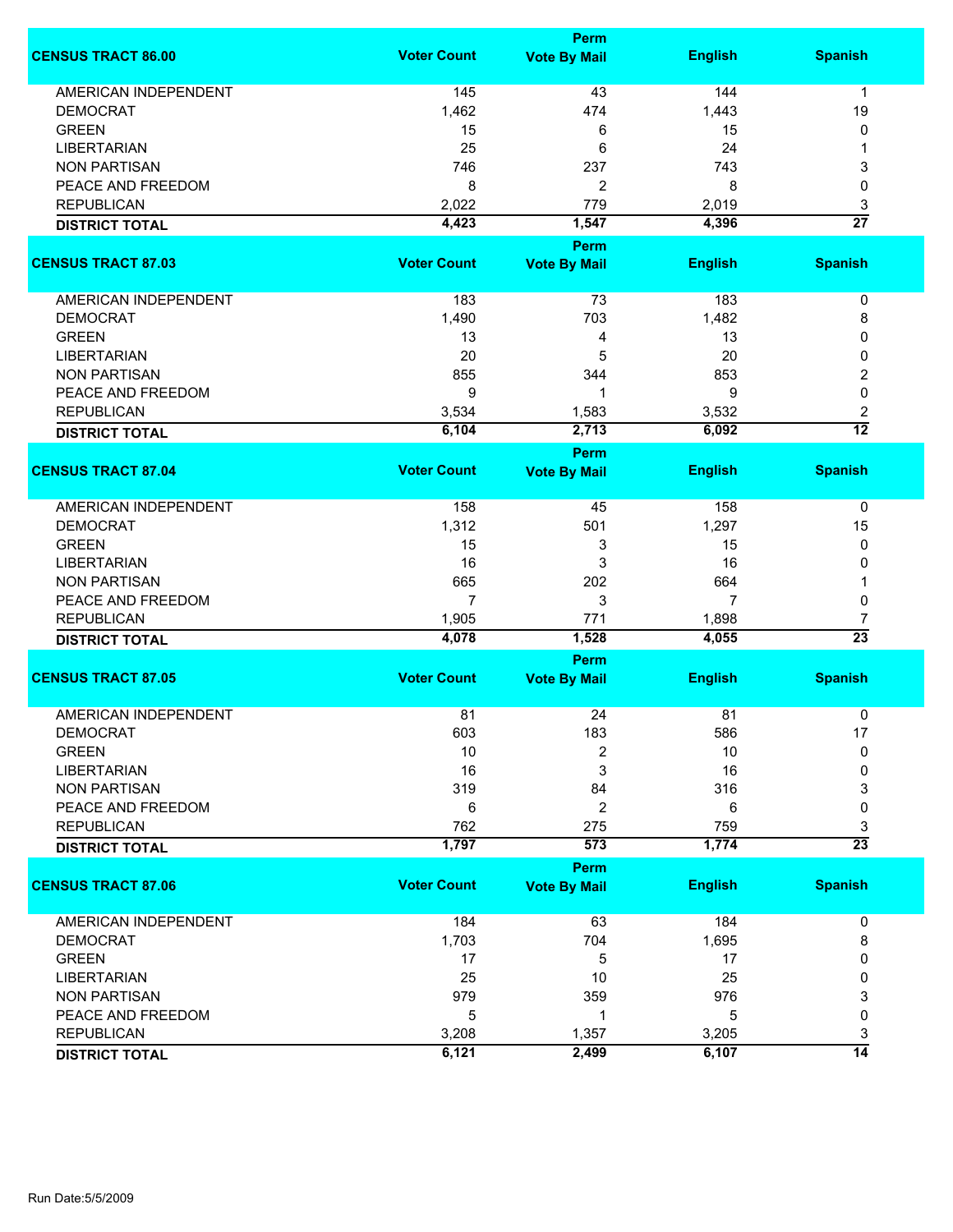|                             |                              | <b>Perm</b>                    |                              |                                |
|-----------------------------|------------------------------|--------------------------------|------------------------------|--------------------------------|
| <b>CENSUS TRACT 87.07</b>   | <b>Voter Count</b>           | <b>Vote By Mail</b>            | <b>English</b>               | <b>Spanish</b>                 |
| <b>AMERICAN INDEPENDENT</b> | 132                          | 34                             | 131                          | 1                              |
| <b>DEMOCRAT</b>             | 1,278                        | 491                            | 1,242                        | 36                             |
| <b>GREEN</b>                | 15                           | 7                              | 15                           | 0                              |
| <b>LIBERTARIAN</b>          | 23                           | 7                              | 23                           | 0                              |
| <b>NON PARTISAN</b>         | 581                          |                                |                              |                                |
|                             |                              | 175                            | 574                          | 7                              |
| PEACE AND FREEDOM           | 5                            | 1                              | 5                            | 0                              |
| <b>REPUBLICAN</b>           | 1,497                        | 540                            | 1,492                        | 5                              |
| <b>DISTRICT TOTAL</b>       | 3,531                        | 1,255                          | 3,482                        | 49                             |
|                             |                              | Perm                           |                              |                                |
| <b>CENSUS TRACT 87.08</b>   | <b>Voter Count</b>           | <b>Vote By Mail</b>            | <b>English</b>               | <b>Spanish</b>                 |
| AMERICAN INDEPENDENT        | 59                           | 22                             | 58                           | 1                              |
| <b>DEMOCRAT</b>             | 572                          | 214                            | 567                          | 5                              |
| <b>GREEN</b>                | 12                           | 2                              | 12                           | 0                              |
| <b>LIBERTARIAN</b>          | 10                           | 5                              | 10                           | 0                              |
| <b>NON PARTISAN</b>         | 258                          | 67                             | 257                          |                                |
|                             |                              |                                |                              |                                |
| PEACE AND FREEDOM           | 1                            | 0                              | -1                           | 0                              |
| <b>REPUBLICAN</b>           | 950                          | 333                            | 947                          | 3                              |
| <b>DISTRICT TOTAL</b>       | 1,862                        | 643                            | 1,852                        | $\overline{10}$                |
|                             |                              | Perm                           |                              |                                |
| <b>CENSUS TRACT 88.00</b>   | <b>Voter Count</b>           | <b>Vote By Mail</b>            | <b>English</b>               | <b>Spanish</b>                 |
| AMERICAN INDEPENDENT        | 108                          | 39                             | 108                          | $\pmb{0}$                      |
| <b>DEMOCRAT</b>             | 799                          | 273                            | 789                          | 10                             |
| <b>GREEN</b>                | 17                           | 2                              | 17                           | 0                              |
| <b>LIBERTARIAN</b>          | 31                           | 10                             | 31                           | 0                              |
|                             |                              |                                |                              |                                |
| <b>NON PARTISAN</b>         | 525                          | 162                            | 522                          | 3                              |
| PEACE AND FREEDOM           | 6                            | 2                              | 6                            | 0                              |
| <b>REPUBLICAN</b>           | 1,321                        | 513                            | 1,319                        | 2                              |
| <b>DISTRICT TOTAL</b>       | 2,807                        | 1,001                          | 2,792                        | $\overline{15}$                |
|                             |                              | Perm                           |                              |                                |
| <b>CENSUS TRACT 89.01</b>   | <b>Voter Count</b>           | <b>Vote By Mail</b>            | <b>English</b>               | <b>Spanish</b>                 |
| AMERICAN INDEPENDENT        | 56                           | 19                             | 56                           | 0                              |
| <b>DEMOCRAT</b>             | 309                          | 118                            | 307                          | $\overline{\mathbf{c}}$        |
| <b>GREEN</b>                | 5                            | 3                              | 5                            | 0                              |
| <b>LIBERTARIAN</b>          | 10                           | 1                              | 10                           | 0                              |
| <b>NON PARTISAN</b>         | 179                          | 64                             | 179                          | 0                              |
| <b>REPUBLICAN</b>           | 364                          | 176                            | 364                          |                                |
|                             |                              |                                |                              | 0<br>$\overline{2}$            |
| <b>DISTRICT TOTAL</b>       | 923                          | 381                            | 921                          |                                |
| <b>CENSUS TRACT 91.02</b>   | <b>Voter Count</b>           | Perm<br><b>Vote By Mail</b>    | <b>English</b>               | <b>Spanish</b>                 |
|                             |                              |                                |                              |                                |
| <b>NON PARTISAN</b>         | 0<br>$\overline{\mathbf{0}}$ | 0<br>$\overline{\mathfrak{o}}$ | 0<br>$\overline{\mathbf{0}}$ | 0<br>$\overline{\mathfrak{o}}$ |
| <b>DISTRICT TOTAL</b>       |                              | Perm                           |                              |                                |
| <b>CENSUS TRACT 91.04</b>   | <b>Voter Count</b>           | <b>Vote By Mail</b>            | <b>English</b>               | <b>Spanish</b>                 |
| <b>AMERICAN INDEPENDENT</b> | 455                          | 141                            | 451                          | 4                              |
| <b>DEMOCRAT</b>             | 6,042                        | 1,859                          | 5,830                        | 212                            |
| <b>GREEN</b>                | 22                           | 4                              | 22                           | 0                              |
| <b>LIBERTARIAN</b>          | 50                           | 18                             | 50                           | 0                              |
|                             |                              |                                |                              |                                |
| <b>NON PARTISAN</b>         | 2,630                        | 778                            | 2,580                        | 50                             |
| PEACE AND FREEDOM           | 34                           | 10                             | 34                           | 0                              |
| <b>REPUBLICAN</b>           | 3,541                        | 1,299                          | 3,503                        | 38                             |
| <b>DISTRICT TOTAL</b>       | 12,774                       | 4,109                          | 12,470                       | 304                            |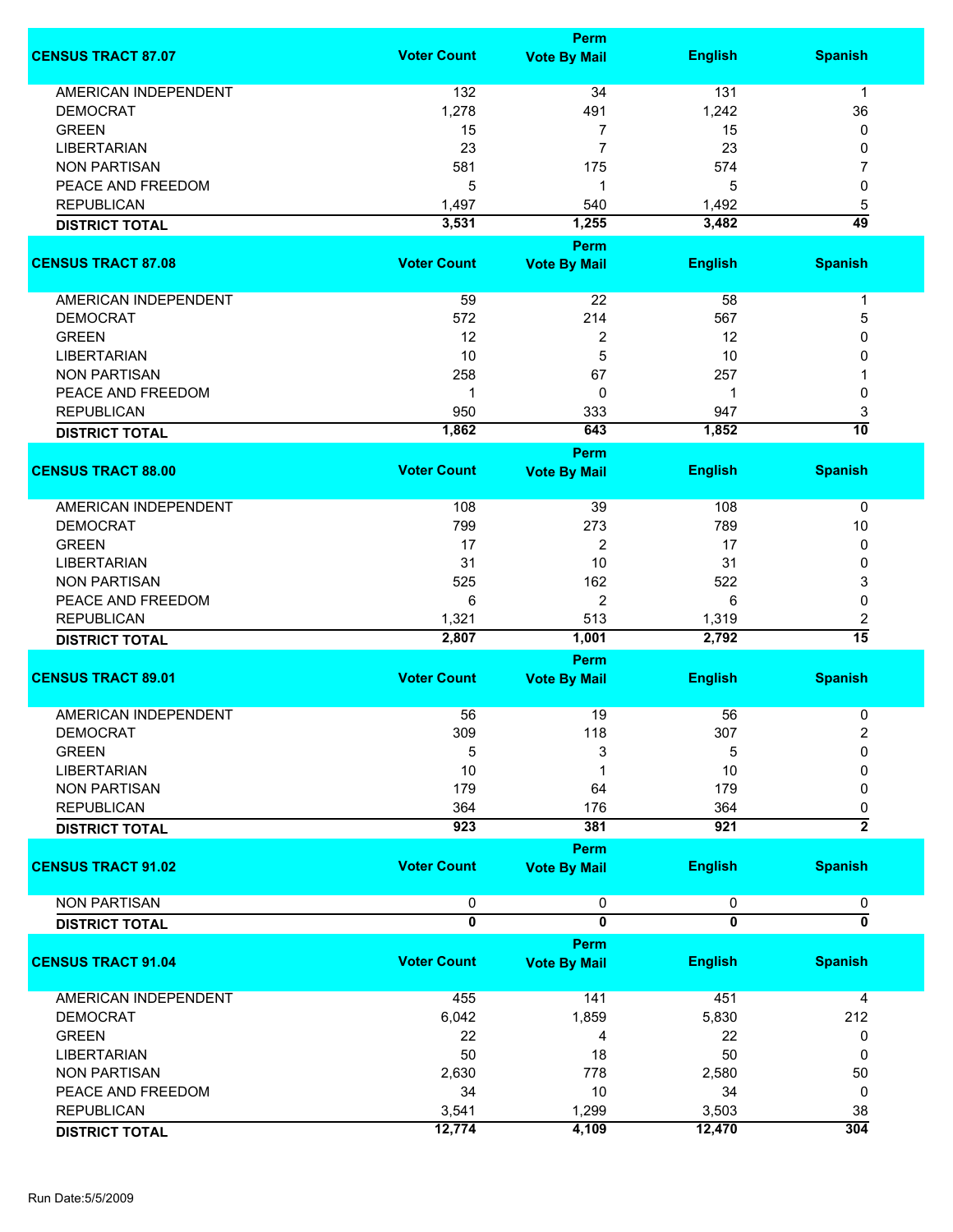|                             | Perm               |                             |                |                  |  |
|-----------------------------|--------------------|-----------------------------|----------------|------------------|--|
| <b>CENSUS TRACT 91.05</b>   | <b>Voter Count</b> | <b>Vote By Mail</b>         | <b>English</b> | <b>Spanish</b>   |  |
| <b>AMERICAN INDEPENDENT</b> | 304                | 106                         | 304            | $\mathbf 0$      |  |
| <b>DEMOCRAT</b>             | 3,871              | 1,306                       | 3,789          | 82               |  |
| <b>GREEN</b>                | 17                 | 4                           | 17             | 0                |  |
| <b>LIBERTARIAN</b>          | 40                 | 11                          | 40             | 0                |  |
| <b>NON PARTISAN</b>         | 1,844              | 587                         | 1,825          | 19               |  |
| PEACE AND FREEDOM           |                    | 9                           |                |                  |  |
|                             | 34                 |                             | 32             | 2                |  |
| <b>REPUBLICAN</b>           | 3,886              | 1,516                       | 3,865          | 21               |  |
| <b>DISTRICT TOTAL</b>       | 9,996              | 3,539                       | 9,872          | $\overline{124}$ |  |
| <b>CENSUS TRACT 91.06</b>   | <b>Voter Count</b> | Perm<br><b>Vote By Mail</b> | <b>English</b> | <b>Spanish</b>   |  |
|                             |                    |                             |                |                  |  |
| <b>AMERICAN INDEPENDENT</b> | 254                | 77                          | 253            | $\mathbf{1}$     |  |
| <b>DEMOCRAT</b>             | 1,494              | 579                         | 1,471          | 23               |  |
| <b>GREEN</b>                | 13                 | 2                           | 13             | 0                |  |
| <b>LIBERTARIAN</b>          | 39                 | 9                           | 39             | 0                |  |
| <b>NON PARTISAN</b>         | 1,043              | 326                         | 1,039          | 4                |  |
| PEACE AND FREEDOM           | 16                 | 7                           | 16             | 0                |  |
| <b>REPUBLICAN</b>           | 2,690              | 1,149                       | 2,683          | 7                |  |
|                             | 5,549              | 2,149                       | 5,514          | $\overline{35}$  |  |
| <b>DISTRICT TOTAL</b>       |                    | <b>Perm</b>                 |                |                  |  |
| <b>CENSUS TRACT 91.07</b>   | <b>Voter Count</b> | <b>Vote By Mail</b>         | <b>English</b> | <b>Spanish</b>   |  |
|                             |                    |                             |                |                  |  |
| <b>AMERICAN INDEPENDENT</b> | 143                | 53                          | 142            | $\mathbf{1}$     |  |
| <b>DEMOCRAT</b>             | 852                | 360                         | 841            | 11               |  |
| <b>GREEN</b>                | 15                 | 5                           | 15             | 0                |  |
| <b>LIBERTARIAN</b>          | 47                 | 16                          | 47             | 0                |  |
| <b>NON PARTISAN</b>         | 646                | 221                         | 644            | 2                |  |
| PEACE AND FREEDOM           | 10                 | 3                           | 10             | 0                |  |
| <b>REPUBLICAN</b>           | 1,698              | 723                         | 1,697          | 1                |  |
| <b>DISTRICT TOTAL</b>       | 3,411              | 1,381                       | 3,396          | $\overline{15}$  |  |
|                             |                    | Perm                        |                |                  |  |
| <b>CENSUS TRACT 92.00</b>   | <b>Voter Count</b> | <b>Vote By Mail</b>         | <b>English</b> | <b>Spanish</b>   |  |
|                             |                    |                             |                |                  |  |
| <b>AMERICAN INDEPENDENT</b> | 136                | 47                          | 136            | 0                |  |
| DEMOCRAT                    | 1,137              | 463                         | 1,132          | 5                |  |
| <b>GREEN</b>                | 41                 | 15                          | 41             | 0                |  |
| <b>LIBERTARIAN</b>          | 35                 | 12                          | 35             | 0                |  |
| <b>NON PARTISAN</b>         | 663                | 261                         | 663            | 0                |  |
| PEACE AND FREEDOM           | 7                  | 0                           | 7              | 0                |  |
| <b>REPUBLICAN</b>           | 1,975              | 947                         | 1,971          | 4                |  |
| <b>DISTRICT TOTAL</b>       | 3,994              | 1,745                       | 3,985          | $\overline{9}$   |  |
|                             |                    | Perm                        |                |                  |  |
| <b>CENSUS TRACT 93.00</b>   | <b>Voter Count</b> | <b>Vote By Mail</b>         | <b>English</b> | <b>Spanish</b>   |  |
| <b>AMERICAN INDEPENDENT</b> | 29                 | 8                           | 29             | 0                |  |
| <b>DEMOCRAT</b>             | 206                | 85                          | 203            | 3                |  |
| <b>GREEN</b>                | 1                  | 0                           | 1              | 0                |  |
| <b>LIBERTARIAN</b>          | 4                  | 0                           | 4              | 0                |  |
| <b>NON PARTISAN</b>         | 111                | 33                          | 111            | 0                |  |
| PEACE AND FREEDOM           | 3                  | 1                           | 3              | 0                |  |
| <b>REPUBLICAN</b>           | 206                | 88                          | 204            | 2                |  |
|                             | 560                | 215                         | 555            | $\overline{5}$   |  |
| <b>DISTRICT TOTAL</b>       |                    |                             |                |                  |  |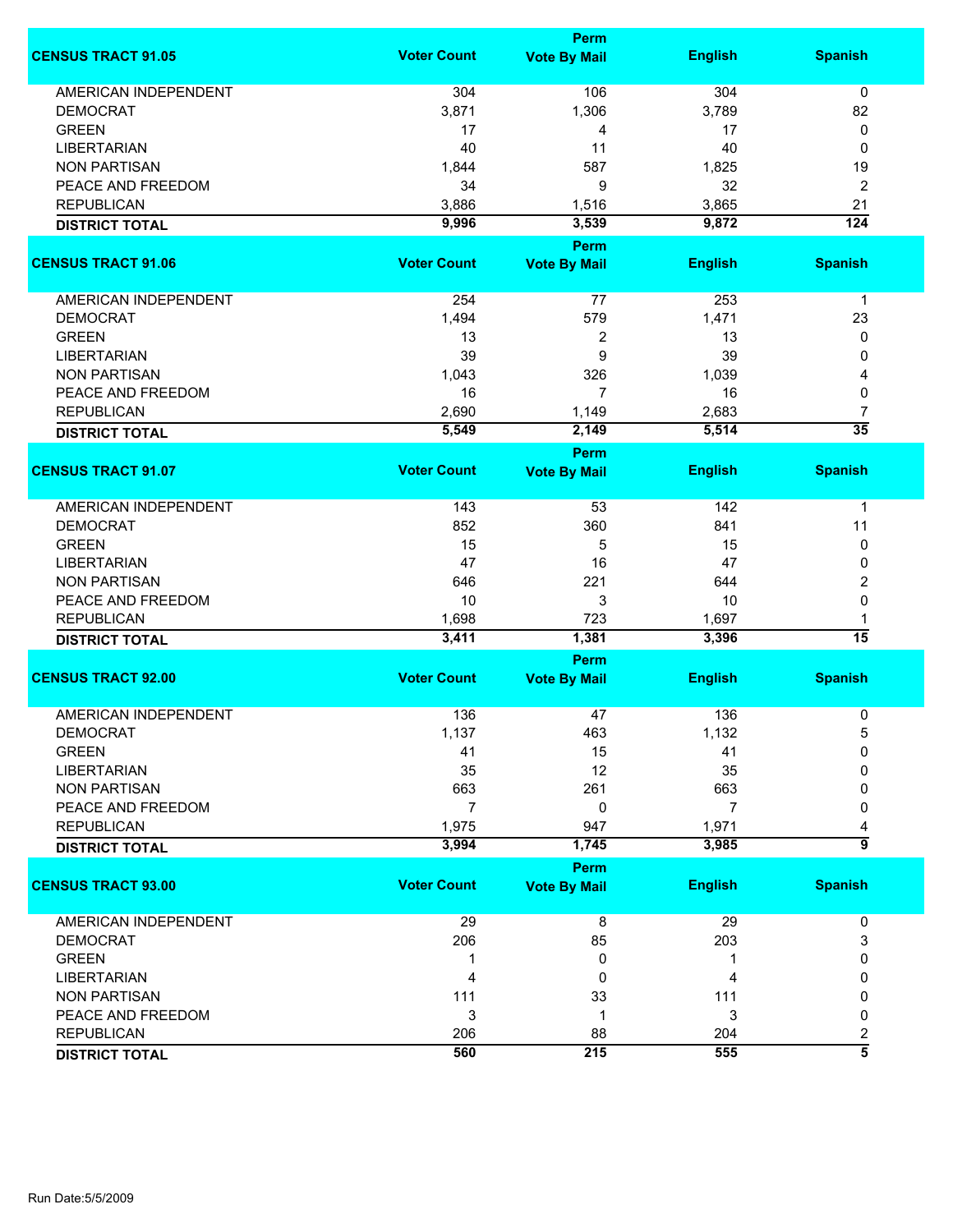|                             |                    | <b>Perm</b>         |                |                      |
|-----------------------------|--------------------|---------------------|----------------|----------------------|
| <b>CENSUS TRACT 94.00</b>   | <b>Voter Count</b> | <b>Vote By Mail</b> | <b>English</b> | <b>Spanish</b>       |
| AMERICAN INDEPENDENT        | 58                 | 14                  | 56             | $\overline{c}$       |
| <b>DEMOCRAT</b>             | 440                | 143                 | 436            | 4                    |
| <b>GREEN</b>                | 6                  | 4                   | 6              | 0                    |
| <b>LIBERTARIAN</b>          | 4                  | $\overline{2}$      | 4              | 0                    |
| <b>NON PARTISAN</b>         | 197                | 53                  | 197            |                      |
|                             |                    |                     |                | 0                    |
| PEACE AND FREEDOM           | 5                  | 0                   | 5              | 0                    |
| <b>REPUBLICAN</b>           | 259                | 98                  | 259            | 0                    |
| <b>DISTRICT TOTAL</b>       | 969                | 314                 | 963            | $\overline{\bf 6}$   |
|                             |                    | Perm                |                |                      |
| <b>CENSUS TRACT 95.00</b>   | <b>Voter Count</b> | <b>Vote By Mail</b> | <b>English</b> | <b>Spanish</b>       |
| AMERICAN INDEPENDENT        | 115                | 35                  | 114            | $\mathbf 1$          |
| <b>DEMOCRAT</b>             | 1,127              | 395                 | 1,110          | 17                   |
| <b>GREEN</b>                | 5                  | 2                   | 5              | 0                    |
| <b>LIBERTARIAN</b>          | 10                 | 0                   | 10             | 0                    |
|                             |                    |                     |                |                      |
| <b>NON PARTISAN</b>         | 557                | 149                 | 554            | 3                    |
| PEACE AND FREEDOM           | 6                  | 2                   | 6              | 0                    |
| <b>REPUBLICAN</b>           | 786                | 268                 | 784            | 2                    |
| <b>DISTRICT TOTAL</b>       | 2,606              | 851                 | 2,583          | $\overline{23}$      |
|                             |                    | <b>Perm</b>         |                |                      |
| <b>CENSUS TRACT 97.07</b>   | <b>Voter Count</b> | <b>Vote By Mail</b> | <b>English</b> | <b>Spanish</b>       |
| <b>AMERICAN INDEPENDENT</b> | 103                | 52                  | 103            | 0                    |
| <b>DEMOCRAT</b>             | 1,138              | 611                 | 1,126          | 12                   |
| <b>GREEN</b>                | 7                  | 4                   | 7              | 0                    |
| <b>LIBERTARIAN</b>          | 11                 | 3                   | 11             | 0                    |
| <b>NON PARTISAN</b>         | 453                | 181                 | 453            | 0                    |
| PEACE AND FREEDOM           | 3                  | $\overline{2}$      | 3              | 0                    |
|                             |                    |                     |                |                      |
| <b>REPUBLICAN</b>           | 1,882<br>3,597     | 1,109<br>1,962      | 1,877<br>3,580 | 5<br>$\overline{17}$ |
| <b>DISTRICT TOTAL</b>       |                    |                     |                |                      |
| <b>CENSUS TRACT 97.08</b>   | <b>Voter Count</b> | Perm                | <b>English</b> | <b>Spanish</b>       |
|                             |                    | <b>Vote By Mail</b> |                |                      |
| <b>AMERICAN INDEPENDENT</b> | 116                | 50                  | 116            | 0                    |
| <b>DEMOCRAT</b>             | 629                | 255                 | 625            | 4                    |
| <b>GREEN</b>                | 12                 | 2                   | 12             | 0                    |
| <b>LIBERTARIAN</b>          | 25                 | 9                   | 25             | 0                    |
| <b>NON PARTISAN</b>         | 461                | 155                 | 460            |                      |
| PEACE AND FREEDOM           | 8                  | 0                   | 7              |                      |
| <b>REPUBLICAN</b>           | 1,274              | 533                 | 1,273          | 1                    |
|                             | 2,525              | 1,004               | 2,518          | $\overline{7}$       |
| <b>DISTRICT TOTAL</b>       |                    |                     |                |                      |
| <b>CENSUS TRACT 97.09</b>   | <b>Voter Count</b> | <b>Perm</b>         |                |                      |
|                             |                    | <b>Vote By Mail</b> | <b>English</b> | <b>Spanish</b>       |
| AMERICAN INDEPENDENT        | 88                 | 24                  | 88             | 0                    |
| <b>DEMOCRAT</b>             | 891                | 298                 | 876            | 15                   |
| <b>GREEN</b>                | 5                  | 4                   | 5              | 0                    |
| <b>LIBERTARIAN</b>          | 15                 | 3                   | 15             | 0                    |
| <b>NON PARTISAN</b>         | 495                | 121                 | 489            | 6                    |
| PEACE AND FREEDOM           | 10                 | 4                   | 9              | 1                    |
| <b>REPUBLICAN</b>           | 1,019              | 364                 | 1,010          | 9                    |
|                             | 2,523              | 818                 | 2,492          | $\overline{31}$      |
| <b>DISTRICT TOTAL</b>       |                    |                     |                |                      |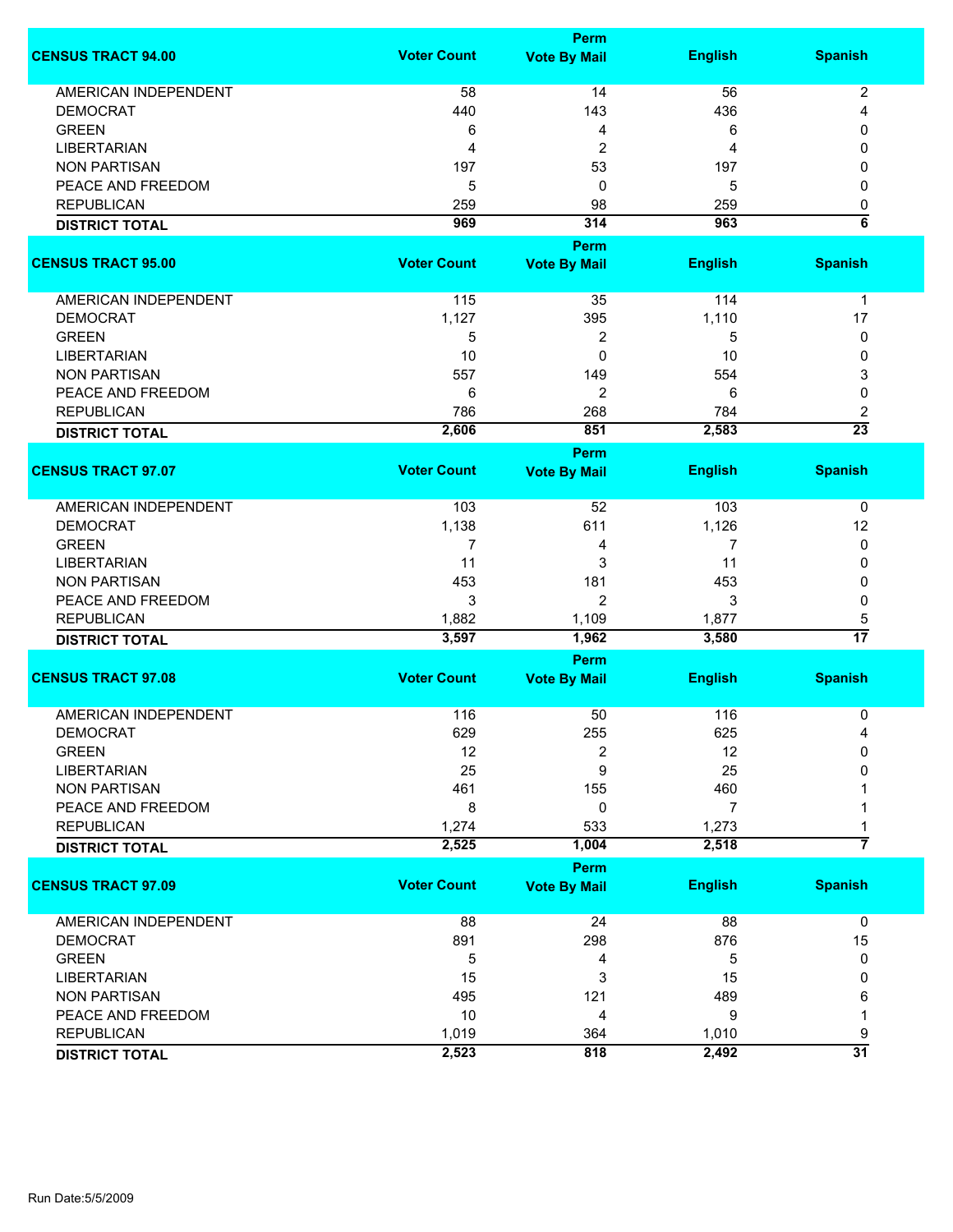|                             |                    | Perm                               |                |                      |
|-----------------------------|--------------------|------------------------------------|----------------|----------------------|
| <b>CENSUS TRACT 97.10</b>   | <b>Voter Count</b> | <b>Vote By Mail</b>                | <b>English</b> | <b>Spanish</b>       |
| <b>AMERICAN INDEPENDENT</b> | 125                | 40                                 | 124            | 1                    |
| <b>DEMOCRAT</b>             | 923                | 289                                | 911            | 12                   |
| <b>GREEN</b>                | 3                  | 1                                  | 3              | 0                    |
| <b>LIBERTARIAN</b>          | 12                 | 2                                  | 12             | 0                    |
| <b>NON PARTISAN</b>         | 494                | 139                                | 489            | 5                    |
|                             |                    |                                    |                |                      |
| PEACE AND FREEDOM           | 4                  | 0                                  | 4              | 0                    |
| <b>REPUBLICAN</b>           | 881                | 278                                | 878            | 3                    |
| <b>DISTRICT TOTAL</b>       | 2,442              | 749                                | 2,421          | $\overline{21}$      |
|                             |                    | <b>Perm</b>                        |                |                      |
| <b>CENSUS TRACT 97.11</b>   | <b>Voter Count</b> | <b>Vote By Mail</b>                | <b>English</b> | <b>Spanish</b>       |
| AMERICAN INDEPENDENT        | 164                | $\overline{71}$                    | 164            | $\pmb{0}$            |
| <b>DEMOCRAT</b>             | 1,584              | 678                                | 1,579          | 5                    |
| <b>GREEN</b>                | 13                 | 2                                  | 13             | 0                    |
| <b>LIBERTARIAN</b>          | 17                 | $\overline{7}$                     | 17             | 0                    |
| <b>NON PARTISAN</b>         | 812                | 287                                | 808            | 4                    |
| PEACE AND FREEDOM           | 11                 | 4                                  | 11             | 0                    |
| <b>REPUBLICAN</b>           |                    |                                    |                |                      |
|                             | 2,723              | 1,311                              | 2,717          | 6<br>$\overline{15}$ |
| <b>DISTRICT TOTAL</b>       | 5,324              | 2,360                              | 5,309          |                      |
| <b>CENSUS TRACT 97.12</b>   | <b>Voter Count</b> | <b>Perm</b><br><b>Vote By Mail</b> | <b>English</b> | <b>Spanish</b>       |
|                             |                    |                                    |                |                      |
| <b>AMERICAN INDEPENDENT</b> | 87                 | 26                                 | 87             | 0                    |
| <b>DEMOCRAT</b>             | 831                | 270                                | 821            | 10                   |
| <b>GREEN</b>                | 7                  | 2                                  | 7              | 0                    |
| <b>LIBERTARIAN</b>          | 9                  | 3                                  | 9              | 0                    |
| <b>NON PARTISAN</b>         | 477                | 123                                | 474            | 3                    |
| PEACE AND FREEDOM           | 5                  | $\overline{2}$                     | 5              | 0                    |
| <b>REPUBLICAN</b>           | 942                | 314                                | 940            | 2                    |
| <b>DISTRICT TOTAL</b>       | 2,358              | 740                                | 2,343          | $\overline{15}$      |
|                             |                    | Perm                               |                |                      |
| <b>CENSUS TRACT 97.13</b>   | <b>Voter Count</b> | <b>Vote By Mail</b>                | <b>English</b> | <b>Spanish</b>       |
| <b>AMERICAN INDEPENDENT</b> | 105                | 34                                 | 105            |                      |
|                             |                    |                                    |                | 0                    |
| <b>DEMOCRAT</b>             | 903                | 314                                | 887            | 16                   |
| <b>GREEN</b>                | 11                 | 0                                  | 10             |                      |
| <b>LIBERTARIAN</b>          | 20                 | 5                                  | 20             | 0                    |
| <b>NON PARTISAN</b>         | 513                | 150                                | 508            | 5                    |
| PEACE AND FREEDOM           | 12                 | 4                                  | 12             | 0                    |
| <b>REPUBLICAN</b>           | 1,384              | 506                                | 1,378          | 6                    |
| <b>DISTRICT TOTAL</b>       | 2,948              | 1,013                              | 2,920          | $\overline{28}$      |
|                             |                    | <b>Perm</b>                        |                |                      |
| <b>CENSUS TRACT 97.14</b>   | <b>Voter Count</b> | <b>Vote By Mail</b>                | <b>English</b> | <b>Spanish</b>       |
| <b>AMERICAN INDEPENDENT</b> | 82                 | 21                                 | 82             | $\mathbf 0$          |
| <b>DEMOCRAT</b>             | 599                | 214                                | 588            | 11                   |
| <b>GREEN</b>                | 4                  | 0                                  | 4              | 0                    |
| <b>LIBERTARIAN</b>          | 8                  | 1                                  | 8              | 0                    |
| <b>NON PARTISAN</b>         | 288                | 85                                 | 287            |                      |
|                             |                    |                                    |                |                      |
| PEACE AND FREEDOM           | 4                  | 2                                  | 4              | 0                    |
| <b>REPUBLICAN</b>           | 833                | 328                                | 833            | 0                    |
| <b>DISTRICT TOTAL</b>       | 1,818              | 651                                | 1,806          | $\overline{12}$      |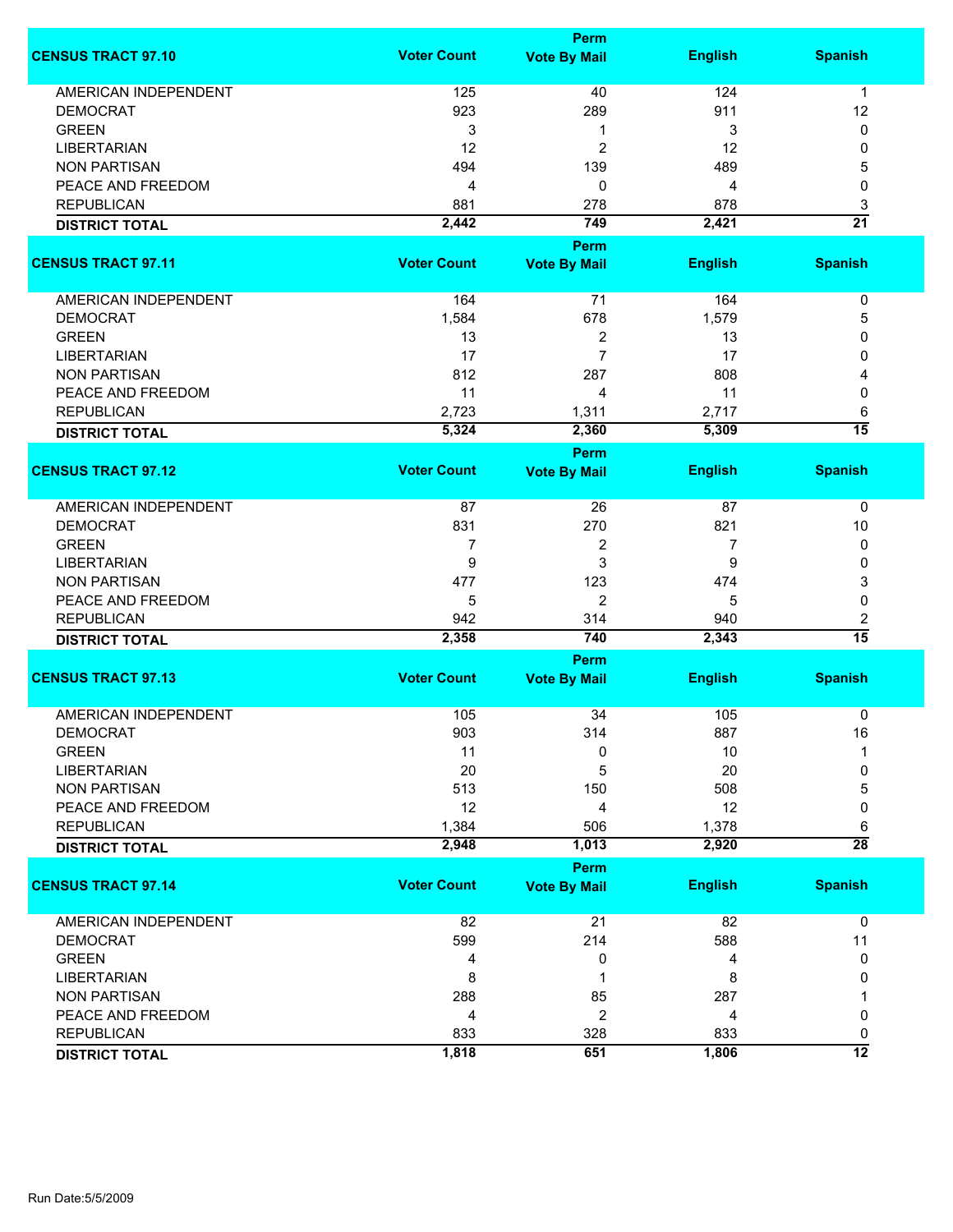|                                            |                    | <b>Perm</b>                        |                |                      |
|--------------------------------------------|--------------------|------------------------------------|----------------|----------------------|
| <b>CENSUS TRACT 97.15</b>                  | <b>Voter Count</b> | <b>Vote By Mail</b>                | <b>English</b> | <b>Spanish</b>       |
| <b>AMERICAN INDEPENDENT</b>                | 148                | 67                                 | 148            | 0                    |
| <b>DEMOCRAT</b>                            | 1,273              | 531                                | 1,262          | 11                   |
| <b>GREEN</b>                               | 13                 | 4                                  | 13             | 0                    |
| <b>LIBERTARIAN</b>                         | 15                 | 8                                  | 15             | 0                    |
| <b>NON PARTISAN</b>                        | 666                | 245                                | 663            |                      |
|                                            | $\overline{7}$     |                                    |                | 3                    |
| PEACE AND FREEDOM                          |                    | 2                                  | 7              | 0                    |
| <b>REPUBLICAN</b>                          | 2,584              | 1,216                              | 2,579          | 5                    |
| <b>DISTRICT TOTAL</b>                      | 4,706              | 2,073                              | 4,687          | $\overline{19}$      |
| <b>CENSUS TRACT 97.16</b>                  | <b>Voter Count</b> | <b>Perm</b><br><b>Vote By Mail</b> | <b>English</b> | <b>Spanish</b>       |
|                                            |                    |                                    |                |                      |
| AMERICAN INDEPENDENT                       | 99                 | 39                                 | 99             | 0                    |
| <b>DEMOCRAT</b>                            | 955                | 367                                | 943            | 12                   |
| <b>GREEN</b>                               | $\overline{7}$     | 1                                  | 7              | 0                    |
| <b>LIBERTARIAN</b>                         | 14                 | $\overline{7}$                     | 14             | 0                    |
| <b>NON PARTISAN</b>                        | 509                | 152                                | 508            | 1                    |
| PEACE AND FREEDOM                          | 13                 | 5                                  | 13             | 0                    |
| <b>REPUBLICAN</b>                          | 1,103              | 451                                | 1,101          | 2                    |
| <b>DISTRICT TOTAL</b>                      | 2,700              | 1,022                              | 2,685          | $\overline{15}$      |
|                                            |                    | <b>Perm</b>                        |                |                      |
| <b>CENSUS TRACT 97.17</b>                  | <b>Voter Count</b> | <b>Vote By Mail</b>                | <b>English</b> | <b>Spanish</b>       |
| <b>AMERICAN INDEPENDENT</b>                | 73                 | 20                                 | 73             | 0                    |
| <b>DEMOCRAT</b>                            | 580                | 232                                | 577            | 3                    |
| <b>GREEN</b>                               | 5                  | $\overline{c}$                     | 5              | 0                    |
| <b>LIBERTARIAN</b>                         | 8                  | 2                                  | 8              | 0                    |
| <b>NON PARTISAN</b>                        | 338                | 116                                | 338            | 0                    |
| PEACE AND FREEDOM                          | 1                  | 1                                  | -1             | 0                    |
| <b>REPUBLICAN</b>                          | 1,219              | 466                                | 1,216          | 3                    |
| <b>DISTRICT TOTAL</b>                      | 2,224              | 839                                | 2,218          | $\overline{\bf{6}}$  |
|                                            |                    | Perm                               |                |                      |
| <b>CENSUS TRACT 98.00</b>                  | <b>Voter Count</b> | <b>Vote By Mail</b>                | <b>English</b> | <b>Spanish</b>       |
| <b>AMERICAN INDEPENDENT</b>                | 50                 | 20                                 | 49             | 1                    |
| <b>DEMOCRAT</b>                            | 549                | 189                                | 535            | 14                   |
| <b>GREEN</b>                               | 2                  | 0                                  | 2              | $\mathbf{0}$         |
| <b>LIBERTARIAN</b>                         | $\overline{7}$     | 4                                  | 5              | 2                    |
| <b>NON PARTISAN</b>                        | 236                | 66                                 | 235            | 1                    |
| PEACE AND FREEDOM                          | 5                  | 1                                  | 5              | 0                    |
|                                            |                    |                                    |                |                      |
| <b>REPUBLICAN</b><br><b>DISTRICT TOTAL</b> | 281<br>1,130       | 94<br>374                          | 278<br>1,109   | 3<br>$\overline{21}$ |
|                                            |                    | Perm                               |                |                      |
| <b>CENSUS TRACT 99.01</b>                  | <b>Voter Count</b> | <b>Vote By Mail</b>                | <b>English</b> | <b>Spanish</b>       |
| <b>AMERICAN INDEPENDENT</b>                | 174                | 54                                 | 173            | $\mathbf{1}$         |
| <b>DEMOCRAT</b>                            | 2,610              | 845                                | 2,553          | 57                   |
| <b>GREEN</b>                               | 12                 | 3                                  | 11             | 1                    |
| <b>LIBERTARIAN</b>                         | 17                 | 8                                  | 17             | 0                    |
| <b>NON PARTISAN</b>                        | 1,066              | 276                                | 1,054          | 12                   |
| PEACE AND FREEDOM                          | 25                 | 6                                  | 24             | 1                    |
| <b>REPUBLICAN</b>                          | 1,637              | 578                                | 1,631          | 6                    |
|                                            | 5,541              | 1,770                              | 5,463          | $\overline{78}$      |
| <b>DISTRICT TOTAL</b>                      |                    |                                    |                |                      |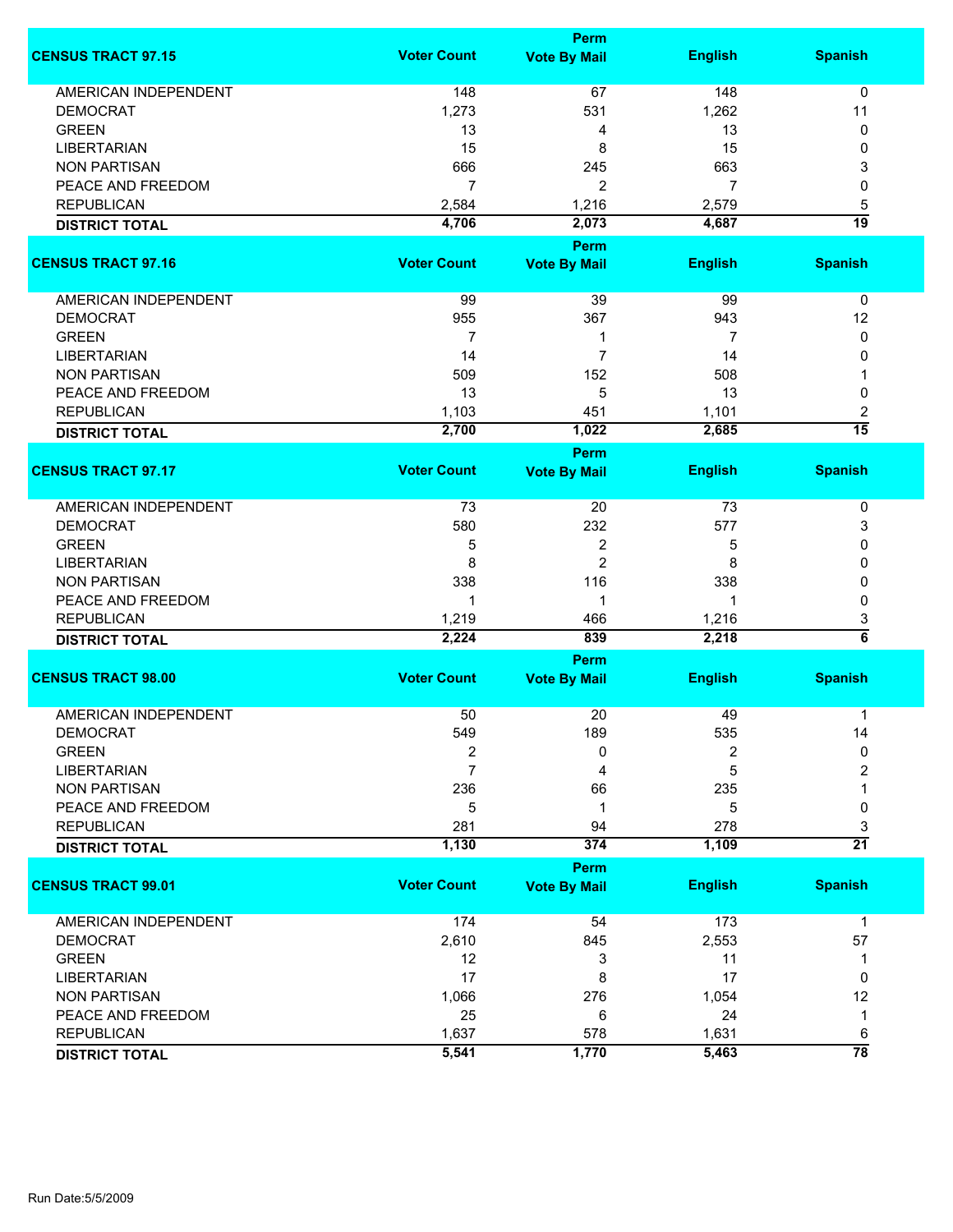|                             |                    | Perm                        |                |                  |  |
|-----------------------------|--------------------|-----------------------------|----------------|------------------|--|
| <b>CENSUS TRACT 99.02</b>   | <b>Voter Count</b> | <b>Vote By Mail</b>         | <b>English</b> | <b>Spanish</b>   |  |
| <b>AMERICAN INDEPENDENT</b> | 233                | 83                          | 231            | $\overline{2}$   |  |
| <b>DEMOCRAT</b>             | 3,677              | 1,213                       | 3,598          | 79               |  |
| <b>GREEN</b>                | 23                 | 4                           | 23             | 0                |  |
| <b>LIBERTARIAN</b>          | 34                 | 12                          | 33             | 1                |  |
| <b>NON PARTISAN</b>         | 1,608              | 492                         | 1,591          | 17               |  |
| PEACE AND FREEDOM           | 20                 | 4                           | 19             | $\mathbf 1$      |  |
|                             |                    |                             |                |                  |  |
| <b>REPUBLICAN</b>           | 3,170              | 1,157                       | 3,157          | 13               |  |
| <b>DISTRICT TOTAL</b>       | 8,765              | 2,965                       | 8,652          | $\overline{113}$ |  |
| <b>CENSUS TRACT 99.03</b>   | <b>Voter Count</b> | Perm<br><b>Vote By Mail</b> | <b>English</b> | <b>Spanish</b>   |  |
|                             |                    |                             |                |                  |  |
| AMERICAN INDEPENDENT        | 148                | 48                          | 146            | $\overline{2}$   |  |
| <b>DEMOCRAT</b>             | 1,499              | 586                         | 1,464          | 35               |  |
| <b>GREEN</b>                | 8                  | 2                           | 8              | 0                |  |
| <b>LIBERTARIAN</b>          | 10                 | 6                           | 10             | 0                |  |
| <b>NON PARTISAN</b>         | 721                | 204                         | 711            | 10               |  |
| PEACE AND FREEDOM           | 10                 | 3                           | 10             | 0                |  |
| <b>REPUBLICAN</b>           | 1,411              | 556                         | 1,402          | 9                |  |
|                             | 3,807              | 1,405                       | 3,751          | $\overline{56}$  |  |
| <b>DISTRICT TOTAL</b>       |                    | <b>Perm</b>                 |                |                  |  |
| <b>CENSUS TRACT 100.03</b>  | <b>Voter Count</b> | <b>Vote By Mail</b>         | <b>English</b> | <b>Spanish</b>   |  |
|                             |                    |                             |                |                  |  |
| <b>AMERICAN INDEPENDENT</b> | 220                | 79                          | 220            | 0                |  |
| <b>DEMOCRAT</b>             | 2,552              | 907                         | 2,473          | 79               |  |
| <b>GREEN</b>                | 14                 | 5                           | 14             | 0                |  |
| <b>LIBERTARIAN</b>          | 27                 | 9                           | 26             | 1                |  |
| <b>NON PARTISAN</b>         | 1,109              | 357                         | 1,101          | 8                |  |
| PEACE AND FREEDOM           | 18                 | 8                           | 18             | 0                |  |
| <b>REPUBLICAN</b>           | 2,267              | 879                         | 2,258          | 9                |  |
| <b>DISTRICT TOTAL</b>       | 6,207              | 2,244                       | 6,110          | $\overline{97}$  |  |
|                             | Perm               |                             |                |                  |  |
| <b>CENSUS TRACT 100.04</b>  | <b>Voter Count</b> | <b>Vote By Mail</b>         | <b>English</b> | <b>Spanish</b>   |  |
| <b>AMERICAN INDEPENDENT</b> | 122                | 48                          | 122            | 0                |  |
| <b>DEMOCRAT</b>             | 1,240              | 501                         | 1,232          | 8                |  |
| <b>GREEN</b>                | 10                 | 2                           | 10             | 0                |  |
| <b>LIBERTARIAN</b>          | 14                 | 6                           | 14             | 0                |  |
|                             | 617                | 230                         | 616            |                  |  |
| <b>NON PARTISAN</b>         |                    |                             |                |                  |  |
| PEACE AND FREEDOM           | $\overline{c}$     | 1                           | $\overline{2}$ | 0                |  |
| <b>REPUBLICAN</b>           | 2,444              | 1,177                       | 2,440          | 4                |  |
| <b>DISTRICT TOTAL</b>       | 4,449              | 1,965                       | 4,436          | $\overline{13}$  |  |
|                             |                    | Perm                        |                |                  |  |
| <b>CENSUS TRACT 100.09</b>  | <b>Voter Count</b> | <b>Vote By Mail</b>         | <b>English</b> | <b>Spanish</b>   |  |
| <b>AMERICAN INDEPENDENT</b> | 52                 | 15                          | 51             | $\mathbf{1}$     |  |
| <b>DEMOCRAT</b>             | 529                | 187                         | 514            | 15               |  |
| <b>GREEN</b>                | 3                  | 1                           | 3              | 0                |  |
| <b>LIBERTARIAN</b>          | 15                 | 2                           | 15             | 0                |  |
| <b>NON PARTISAN</b>         | 244                | 68                          | 241            | 3                |  |
|                             |                    | 0                           |                | 0                |  |
| PEACE AND FREEDOM           | 2                  |                             | 2              |                  |  |
| <b>REPUBLICAN</b>           | 618                | 236                         | 615            | 3                |  |
| <b>DISTRICT TOTAL</b>       | 1,463              | 509                         | 1,441          | $\overline{22}$  |  |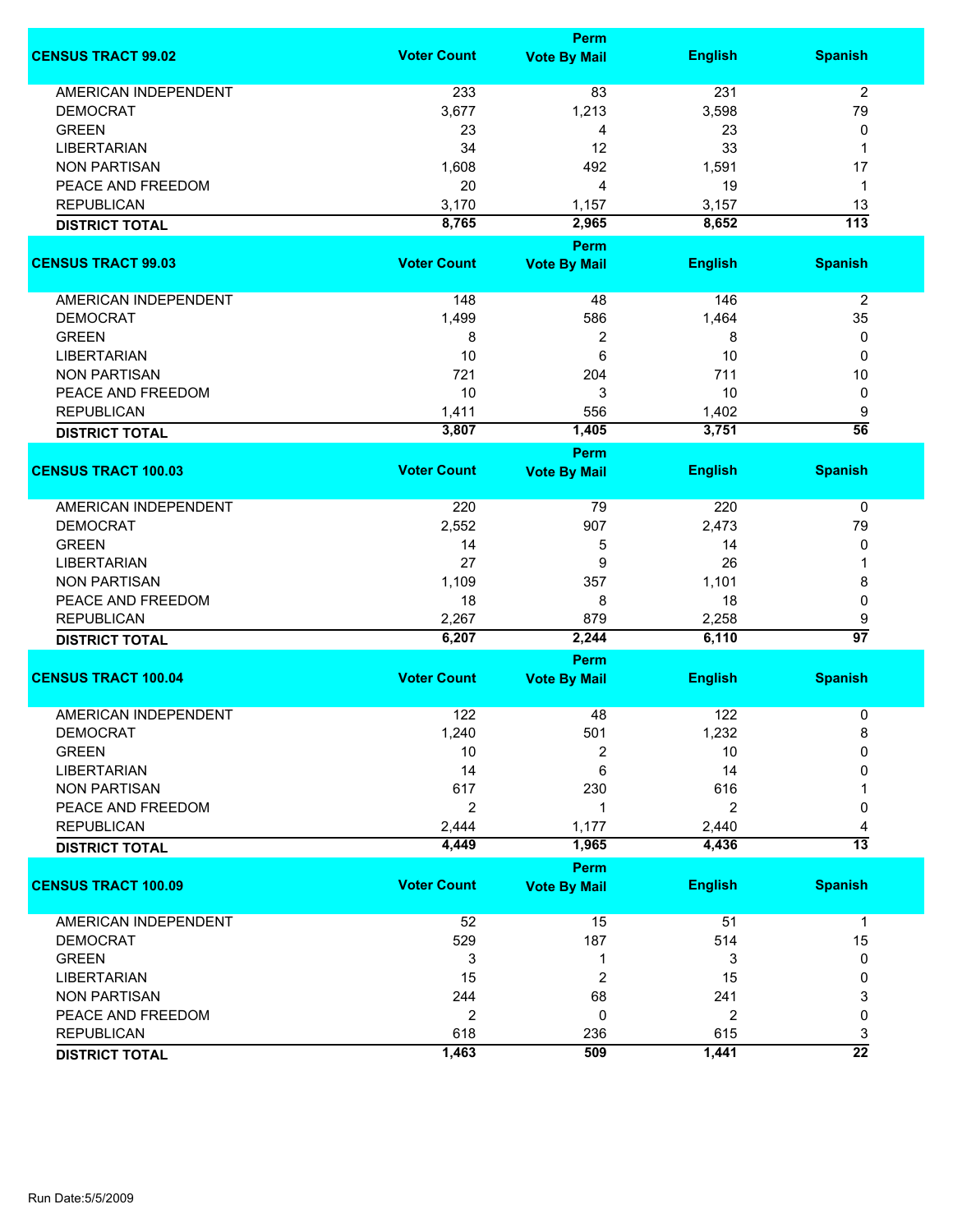|                             |                    | <b>Perm</b>                 |                |                 |
|-----------------------------|--------------------|-----------------------------|----------------|-----------------|
| <b>CENSUS TRACT 100.10</b>  | <b>Voter Count</b> | <b>Vote By Mail</b>         | <b>English</b> | <b>Spanish</b>  |
| <b>AMERICAN INDEPENDENT</b> | 71                 | 22                          | 71             | 0               |
| <b>DEMOCRAT</b>             | 853                | 270                         | 830            | 23              |
| <b>GREEN</b>                | 4                  | 1                           | 4              | 0               |
| <b>LIBERTARIAN</b>          | 16                 | 6                           | 16             | 0               |
| <b>NON PARTISAN</b>         | 379                | 106                         | 372            | 7               |
| PEACE AND FREEDOM           | 6                  | 1                           | 6              | 0               |
| <b>REPUBLICAN</b>           | 916                | 345                         | 911            | 5               |
| <b>DISTRICT TOTAL</b>       | 2,245              | 751                         | 2,210          | $\overline{35}$ |
|                             |                    | Perm                        |                |                 |
| <b>CENSUS TRACT 100.11</b>  | <b>Voter Count</b> | <b>Vote By Mail</b>         | <b>English</b> | <b>Spanish</b>  |
|                             |                    |                             |                |                 |
| AMERICAN INDEPENDENT        | 60                 | 15                          | 60             | 0               |
| <b>DEMOCRAT</b>             | 588                | 154                         | 570            | 18              |
| <b>GREEN</b>                | 1                  | 0                           | 1              | 0               |
| <b>LIBERTARIAN</b>          | $\overline{2}$     | 0                           | 2              | 0               |
| <b>NON PARTISAN</b>         | 312                | 68                          | 308            | 4               |
| PEACE AND FREEDOM           | 4                  | 1                           | 4              | 0               |
| <b>REPUBLICAN</b>           | 544                | 196                         | 543            | 1               |
|                             | 1,511              | 434                         | 1,488          | $\overline{23}$ |
| <b>DISTRICT TOTAL</b>       |                    |                             |                |                 |
| <b>CENSUS TRACT 100.12</b>  | <b>Voter Count</b> | Perm<br><b>Vote By Mail</b> | <b>English</b> | <b>Spanish</b>  |
|                             |                    |                             |                |                 |
| <b>AMERICAN INDEPENDENT</b> | 57                 | 17                          | 57             | 0               |
| <b>DEMOCRAT</b>             | 686                | 213                         | 671            | 15              |
| <b>GREEN</b>                | $\overline{2}$     | 1                           | 2              | 0               |
| <b>LIBERTARIAN</b>          | 14                 | 4                           | 14             | 0               |
| <b>NON PARTISAN</b>         | 388                | 110                         | 380            | 8               |
| PEACE AND FREEDOM           | 4                  | 1                           | 4              | 0               |
| <b>REPUBLICAN</b>           | 857                | 326                         | 851            | 6               |
| <b>DISTRICT TOTAL</b>       | 2,008              | 672                         | 1,979          | $\overline{29}$ |
|                             |                    | <b>Perm</b>                 |                |                 |
| <b>CENSUS TRACT 100.13</b>  | <b>Voter Count</b> | <b>Vote By Mail</b>         | <b>English</b> | <b>Spanish</b>  |
| <b>AMERICAN INDEPENDENT</b> | 121                | 40                          | 120            | 1               |
| <b>DEMOCRAT</b>             | 1,108              | 378                         | 1,073          | 35              |
| <b>GREEN</b>                | 15                 | 4                           | 15             | 0               |
| <b>LIBERTARIAN</b>          | 23                 | 10                          | 23             | 0               |
| <b>NON PARTISAN</b>         | 629                | 173                         | 621            | 8               |
|                             |                    |                             |                |                 |
| PEACE AND FREEDOM           | 13                 | $\overline{2}$              | 13             | 0               |
| <b>REPUBLICAN</b>           | 1,331              | 522                         | 1,326          | 5               |
| <b>DISTRICT TOTAL</b>       | 3,240              | 1,129                       | 3,191          | $\overline{49}$ |
|                             |                    | <b>Perm</b>                 |                |                 |
| <b>CENSUS TRACT 100.14</b>  | <b>Voter Count</b> | <b>Vote By Mail</b>         | <b>English</b> | <b>Spanish</b>  |
| <b>AMERICAN INDEPENDENT</b> | 44                 | 12                          | 44             | 0               |
| <b>DEMOCRAT</b>             | 532                | 145                         | 513            | 19              |
| <b>GREEN</b>                | 4                  | 0                           | 4              | 0               |
| <b>LIBERTARIAN</b>          | 13                 | 7                           | 13             | 0               |
| <b>NON PARTISAN</b>         | 238                | 69                          | 234            | 4               |
| PEACE AND FREEDOM           | 6                  | 4                           | 6              | 0               |
| <b>REPUBLICAN</b>           | 346                | 128                         | 345            | 1               |
| <b>DISTRICT TOTAL</b>       | 1,183              | 365                         | 1,159          | $\overline{24}$ |
|                             |                    |                             |                |                 |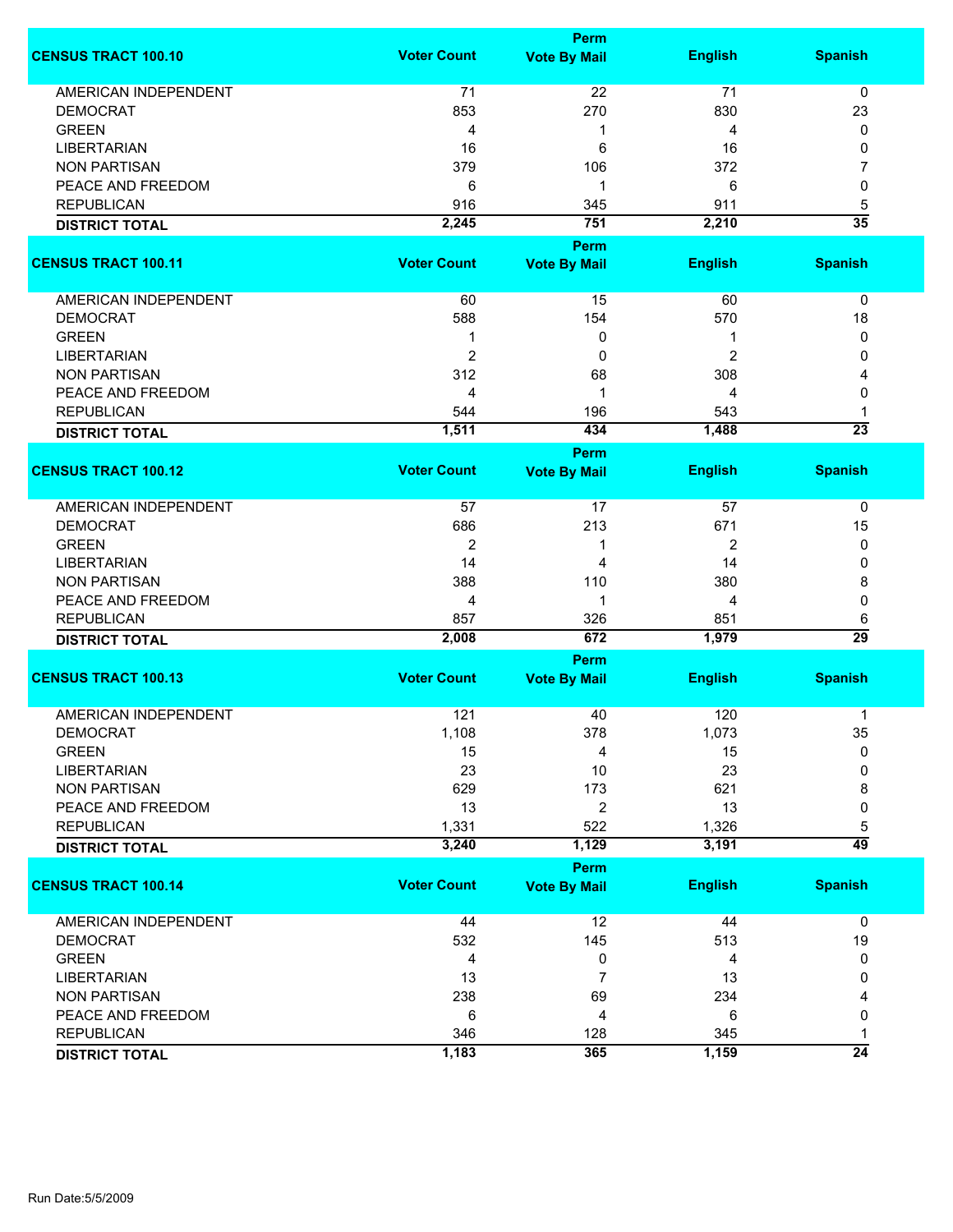|                             |                    | <b>Perm</b>                        |                |                      |
|-----------------------------|--------------------|------------------------------------|----------------|----------------------|
| <b>CENSUS TRACT 100.15</b>  | <b>Voter Count</b> | <b>Vote By Mail</b>                | <b>English</b> | <b>Spanish</b>       |
| <b>AMERICAN INDEPENDENT</b> | 65                 | 16                                 | 65             | $\mathbf 0$          |
| <b>DEMOCRAT</b>             | 763                | 225                                | 736            | 27                   |
| <b>GREEN</b>                | 6                  | 0                                  | 6              | 0                    |
| <b>LIBERTARIAN</b>          | 10                 | 4                                  | 10             | 0                    |
| <b>NON PARTISAN</b>         | 390                | 99                                 | 386            | 4                    |
| PEACE AND FREEDOM           |                    |                                    |                |                      |
|                             | 5                  | 0                                  | 5              | 0                    |
| <b>REPUBLICAN</b>           | 816                | 293                                | 810            | 6                    |
| <b>DISTRICT TOTAL</b>       | 2,055              | 637                                | 2,018          | $\overline{37}$      |
|                             |                    | <b>Perm</b>                        |                |                      |
| <b>CENSUS TRACT 100.16</b>  | <b>Voter Count</b> | <b>Vote By Mail</b>                | <b>English</b> | <b>Spanish</b>       |
| AMERICAN INDEPENDENT        | 75                 | 27                                 | 75             | 0                    |
| <b>DEMOCRAT</b>             | 734                | 203                                | 709            | 25                   |
| <b>GREEN</b>                | 3                  | 0                                  | 3              | 0                    |
| <b>LIBERTARIAN</b>          | 13                 | 5                                  | 13             | 0                    |
| <b>NON PARTISAN</b>         | 332                | 89                                 | 328            |                      |
| PEACE AND FREEDOM           | 12                 | 4                                  | 11             |                      |
| <b>REPUBLICAN</b>           | 636                | 227                                | 635            |                      |
|                             |                    |                                    |                | $\overline{31}$      |
| <b>DISTRICT TOTAL</b>       | 1,805              | 555                                | 1,774          |                      |
| <b>CENSUS TRACT 100.17</b>  | <b>Voter Count</b> | <b>Perm</b><br><b>Vote By Mail</b> | <b>English</b> | <b>Spanish</b>       |
|                             |                    |                                    |                |                      |
| <b>AMERICAN INDEPENDENT</b> | 188                | 65                                 | 186            | 2                    |
| <b>DEMOCRAT</b>             | 1,824              | 614                                | 1,774          | 50                   |
| <b>GREEN</b>                | 16                 | 4                                  | 15             | 1                    |
| <b>LIBERTARIAN</b>          | 29                 | 8                                  | 28             | 1                    |
| <b>NON PARTISAN</b>         | 1,008              | 279                                | 998            | 10                   |
| PEACE AND FREEDOM           | 17                 | 3                                  | 16             | 1                    |
| <b>REPUBLICAN</b>           | 2,488              | 947                                |                |                      |
|                             | 5,570              | 1,920                              | 2,480<br>5,497 | 8<br>$\overline{73}$ |
| <b>DISTRICT TOTAL</b>       |                    | Perm                               |                |                      |
| <b>CENSUS TRACT 100.18</b>  | <b>Voter Count</b> | <b>Vote By Mail</b>                | <b>English</b> | <b>Spanish</b>       |
|                             |                    |                                    |                |                      |
| <b>AMERICAN INDEPENDENT</b> | 69                 | 18                                 | 68             | 1                    |
| <b>DEMOCRAT</b>             | 888                | 258                                | 867            | 21                   |
| <b>GREEN</b>                | 3                  | 1                                  | 3              | $\Omega$             |
| <b>LIBERTARIAN</b>          | $\overline{7}$     | $\overline{c}$                     | 7              | 0                    |
| <b>NON PARTISAN</b>         | 455                | 127                                | 449            | 6                    |
| PEACE AND FREEDOM           | 5                  | 0                                  | 5              | 0                    |
| <b>REPUBLICAN</b>           | 949                | 391                                | 944            | 5                    |
| <b>DISTRICT TOTAL</b>       | 2,376              | 797                                | 2,343          | $\overline{33}$      |
|                             |                    | <b>Perm</b>                        |                |                      |
| <b>CENSUS TRACT 100.19</b>  | <b>Voter Count</b> | <b>Vote By Mail</b>                | <b>English</b> | <b>Spanish</b>       |
| <b>AMERICAN INDEPENDENT</b> | 76                 | 29                                 | 75             | $\mathbf{1}$         |
| <b>DEMOCRAT</b>             | 744                | 287                                | 725            | 19                   |
| <b>GREEN</b>                | 4                  | 0                                  | 4              | 0                    |
| <b>LIBERTARIAN</b>          | 12                 | 8                                  | 12             | 0                    |
| <b>NON PARTISAN</b>         | 350                | 108                                | 341            | 9                    |
| PEACE AND FREEDOM           | 3                  | 1                                  | 3              | 0                    |
|                             |                    |                                    |                |                      |
| <b>REPUBLICAN</b>           | 842                | 353                                | 836            | 6<br>$\overline{35}$ |
| <b>DISTRICT TOTAL</b>       | 2,031              | 786                                | 1,996          |                      |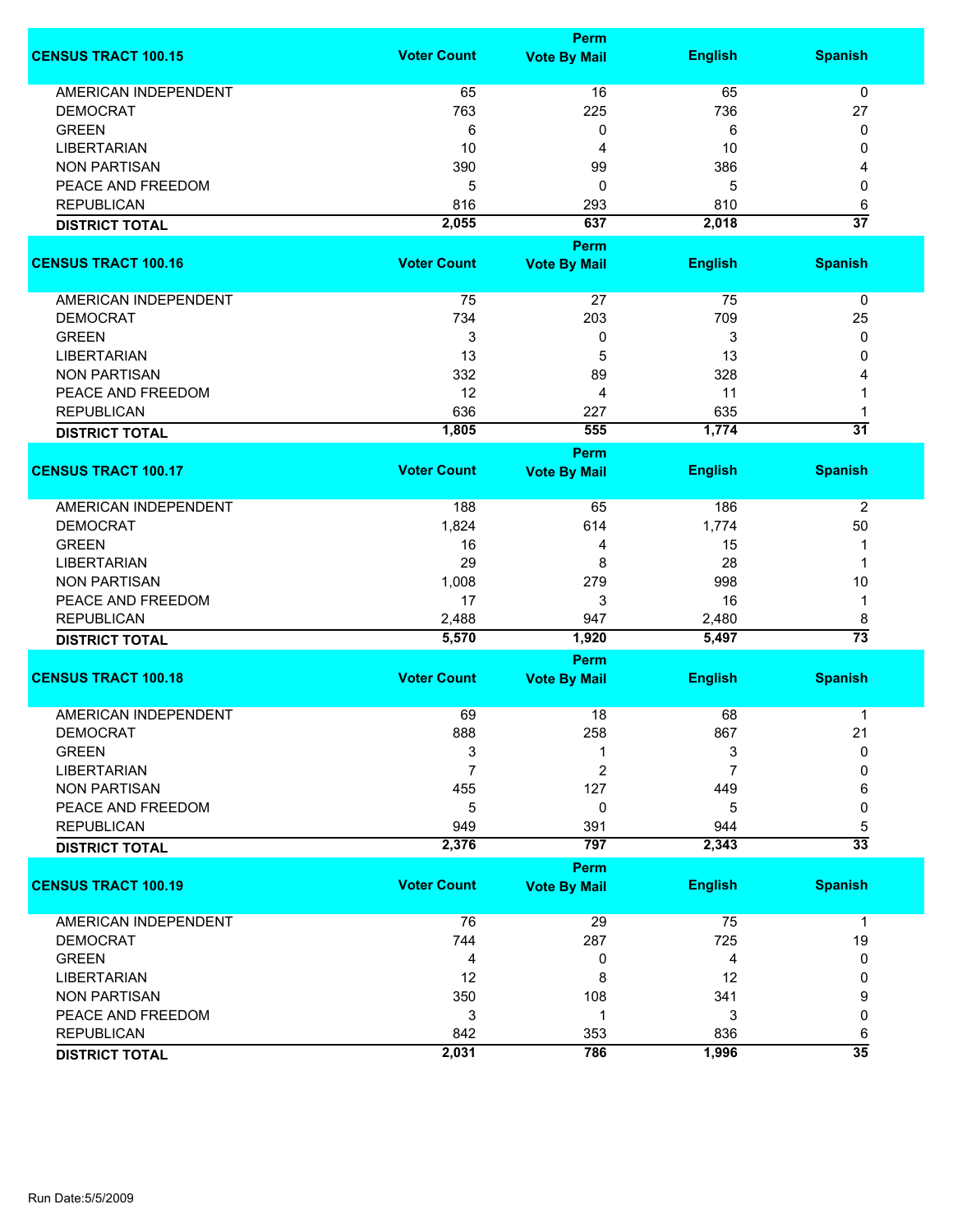|                             |                    | <b>Perm</b>                 |                |                         |
|-----------------------------|--------------------|-----------------------------|----------------|-------------------------|
| <b>CENSUS TRACT 100.20</b>  | <b>Voter Count</b> | <b>Vote By Mail</b>         | <b>English</b> | <b>Spanish</b>          |
| <b>AMERICAN INDEPENDENT</b> | 95                 | 33                          | 95             | 0                       |
| <b>DEMOCRAT</b>             | 888                | 304                         | 867            | 21                      |
| <b>GREEN</b>                | 6                  | 3                           | 5              | 1                       |
| <b>LIBERTARIAN</b>          | 15                 | 3                           | 15             | 0                       |
|                             |                    |                             |                |                         |
| <b>NON PARTISAN</b>         | 461                | 122                         | 456            | 5                       |
| PEACE AND FREEDOM           | 5                  | 2                           | 5              | 0                       |
| <b>REPUBLICAN</b>           | 902                | 361                         | 898            | 4                       |
| <b>DISTRICT TOTAL</b>       | 2,372              | 828                         | 2,341          | $\overline{31}$         |
|                             |                    | <b>Perm</b>                 |                |                         |
| <b>CENSUS TRACT 100.21</b>  | <b>Voter Count</b> | <b>Vote By Mail</b>         | <b>English</b> | <b>Spanish</b>          |
| <b>AMERICAN INDEPENDENT</b> | 99                 | 38                          | 99             | 0                       |
| <b>DEMOCRAT</b>             | 950                | 337                         | 930            | 20                      |
| <b>GREEN</b>                | 10                 | 3                           | 10             | 0                       |
| <b>LIBERTARIAN</b>          | 24                 | 9                           | 24             | 0                       |
| <b>NON PARTISAN</b>         | 486                | 140                         | 483            | 3                       |
| PEACE AND FREEDOM           | 9                  | $\overline{2}$              | 9              | 0                       |
| <b>REPUBLICAN</b>           | 1,459              | 594                         | 1,456          | 3                       |
|                             | 3,037              | 1,123                       | 3,011          | $\overline{26}$         |
| <b>DISTRICT TOTAL</b>       |                    |                             |                |                         |
| <b>CENSUS TRACT 100.22</b>  | <b>Voter Count</b> | Perm<br><b>Vote By Mail</b> | <b>English</b> | <b>Spanish</b>          |
|                             |                    |                             |                |                         |
| <b>AMERICAN INDEPENDENT</b> | 63                 | 24                          | 63             | 0                       |
| <b>DEMOCRAT</b>             | 638                | 231                         | 633            | 5                       |
| <b>GREEN</b>                | 4                  | 1                           | 4              | 0                       |
| <b>LIBERTARIAN</b>          | 11                 | 0                           | 11             | 0                       |
| <b>NON PARTISAN</b>         | 348                | 93                          | 346            | 2                       |
| PEACE AND FREEDOM           | 10                 | 2                           | 10             | $\mathbf 0$             |
| <b>REPUBLICAN</b>           | 991                | 366                         | 991            | 0                       |
| <b>DISTRICT TOTAL</b>       | 2,065              | 717                         | 2,058          | 7                       |
|                             |                    | <b>Perm</b>                 |                |                         |
| <b>CENSUS TRACT 100.23</b>  | <b>Voter Count</b> | <b>Vote By Mail</b>         | <b>English</b> | <b>Spanish</b>          |
|                             |                    |                             |                |                         |
| <b>AMERICAN INDEPENDENT</b> | 94                 | 27                          | 94             | 0                       |
| <b>DEMOCRAT</b>             | 855                | 268                         | 827            | 28                      |
| <b>GREEN</b>                | 6                  | 2                           | 6              | 0                       |
| <b>LIBERTARIAN</b>          | 22                 | 9                           | 22             | 0                       |
| <b>NON PARTISAN</b>         | 426                | 117                         | 421            | 5                       |
| PEACE AND FREEDOM           | 4                  | 2                           | 4              | 0                       |
| <b>REPUBLICAN</b>           | 1,120              | 409                         | 1,111          | 9                       |
| <b>DISTRICT TOTAL</b>       | 2,527              | 834                         | 2,485          | $\overline{42}$         |
|                             |                    | <b>Perm</b>                 |                |                         |
| <b>CENSUS TRACT 100.24</b>  | <b>Voter Count</b> | <b>Vote By Mail</b>         | <b>English</b> | <b>Spanish</b>          |
| <b>AMERICAN INDEPENDENT</b> | 98                 | 31                          | 98             | 0                       |
| <b>DEMOCRAT</b>             | 744                | 286                         | 734            | $10$                    |
| <b>GREEN</b>                | 5                  | 1                           | 5              | 0                       |
| <b>LIBERTARIAN</b>          | 14                 | 6                           | 14             | 0                       |
| <b>NON PARTISAN</b>         | 424                | 169                         | 424            | 0                       |
| PEACE AND FREEDOM           | $\overline{7}$     | 1                           | 7              | 0                       |
| <b>REPUBLICAN</b>           | 1,304              | 619                         | 1,302          | $\overline{\mathbf{c}}$ |
|                             | 2,596              | 1,113                       | 2,584          | $\overline{12}$         |
| <b>DISTRICT TOTAL</b>       |                    |                             |                |                         |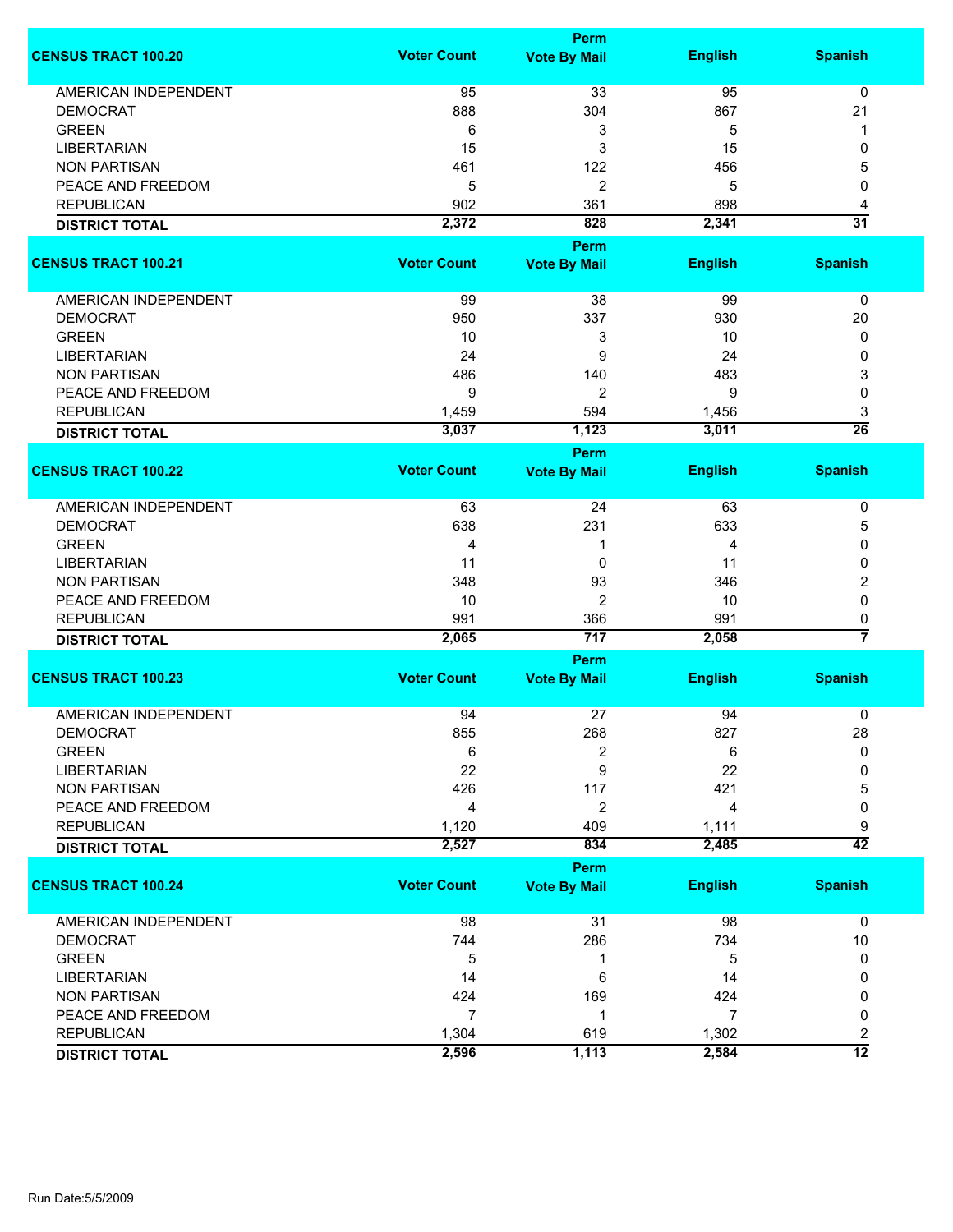|                                    |                    | <b>Perm</b>         |                |                      |
|------------------------------------|--------------------|---------------------|----------------|----------------------|
| <b>CENSUS TRACT 103.00</b>         | <b>Voter Count</b> | <b>Vote By Mail</b> | <b>English</b> | <b>Spanish</b>       |
| <b>AMERICAN INDEPENDENT</b>        | 80                 | 20                  | 80             | 0                    |
| <b>DEMOCRAT</b>                    | 688                | 267                 | 678            | 10                   |
| <b>GREEN</b>                       | 3                  | -1                  | 3              | 0                    |
| <b>LIBERTARIAN</b>                 | 18                 | $\overline{7}$      | 18             | 0                    |
| <b>NON PARTISAN</b>                | 518                | 244                 | 513            | 5                    |
| PEACE AND FREEDOM                  | 5                  | 2                   | 5              | 0                    |
| <b>REPUBLICAN</b>                  | 824                | 352                 | 822            | 2                    |
| <b>DISTRICT TOTAL</b>              | 2,136              | 893                 | 2,119          | $\overline{17}$      |
|                                    |                    |                     |                |                      |
|                                    |                    | <b>Perm</b>         |                |                      |
| <b>CENSUS TRACT 104.02</b>         | <b>Voter Count</b> | <b>Vote By Mail</b> | <b>English</b> | <b>Spanish</b>       |
| AMERICAN INDEPENDENT               | 11                 | 5                   | 11             | 0                    |
| <b>DEMOCRAT</b>                    | 107                | 59                  | 107            | 0                    |
| <b>GREEN</b>                       | 1                  | 0                   | 1              | 0                    |
| <b>LIBERTARIAN</b>                 | $\boldsymbol{2}$   |                     | 2              | 0                    |
| <b>NON PARTISAN</b>                | 148                | 86                  | 148            | 0                    |
| <b>REPUBLICAN</b>                  | 228                | 125                 | 226            | 2                    |
| <b>DISTRICT TOTAL</b>              | 497                | 276                 | 495            | $\overline{2}$       |
|                                    |                    | <b>Perm</b>         |                |                      |
| <b>CENSUS TRACT 104.03</b>         | <b>Voter Count</b> |                     | <b>English</b> | <b>Spanish</b>       |
|                                    |                    | <b>Vote By Mail</b> |                |                      |
| <b>AMERICAN INDEPENDENT</b>        | 171                | 78                  | 170            | 1                    |
| <b>DEMOCRAT</b>                    | 1,342              | 620                 | 1,332          | 10                   |
| <b>GREEN</b>                       | 32                 | 10                  | 32             | 0                    |
| <b>LIBERTARIAN</b>                 | 35                 | 18                  | 35             | 0                    |
| <b>NON PARTISAN</b>                | 883                | 340                 | 883            | 0                    |
| PEACE AND FREEDOM                  | 14                 | 7                   | 14             | 0                    |
| <b>REPUBLICAN</b>                  | 1,469              | 703                 | 1,468          |                      |
| <b>DISTRICT TOTAL</b>              | 3,946              | 1,776               | 3,934          | 12                   |
|                                    |                    | Perm                |                |                      |
| <b>CENSUS TRACT 104.05</b>         | <b>Voter Count</b> | <b>Vote By Mail</b> | <b>English</b> | <b>Spanish</b>       |
| <b>AMERICAN INDEPENDENT</b>        | 236                | 105                 | 236            |                      |
|                                    |                    |                     | 1,506          | 0                    |
| <b>DEMOCRAT</b>                    | 1,513              | 744                 |                | 7                    |
| <b>GREEN</b><br><b>LIBERTARIAN</b> | 22<br>40           | 9<br>16             | 22<br>40       | 0<br>O               |
| <b>NON PARTISAN</b>                | 932                | 391                 | 931            |                      |
|                                    |                    |                     |                |                      |
| PEACE AND FREEDOM                  | 4                  | 0                   | 4              | 0                    |
| <b>REPUBLICAN</b>                  | 1,878              | 947                 | 1,873          | 5<br>$\overline{13}$ |
| <b>DISTRICT TOTAL</b>              | 4,625              | 2,212               | 4,612          |                      |
|                                    |                    | Perm                |                |                      |
| <b>CENSUS TRACT 104.09</b>         | <b>Voter Count</b> | <b>Vote By Mail</b> | <b>English</b> | <b>Spanish</b>       |
| <b>AMERICAN INDEPENDENT</b>        | 65                 | 21                  | 65             | 0                    |
| <b>DEMOCRAT</b>                    | 387                | 188                 | 386            | 1                    |
| <b>GREEN</b>                       | 6                  | 3                   | 6              | 0                    |
| <b>LIBERTARIAN</b>                 | 12                 | 3                   | 12             | 0                    |
| <b>NON PARTISAN</b>                | 261                | 99                  | 261            | 0                    |
| PEACE AND FREEDOM                  | 5                  | 3                   | 5              | 0                    |
| <b>REPUBLICAN</b>                  | 469                | 191                 | 469            | 0                    |
| <b>DISTRICT TOTAL</b>              | 1,205              | 508                 | 1,204          | 7                    |
|                                    |                    |                     |                |                      |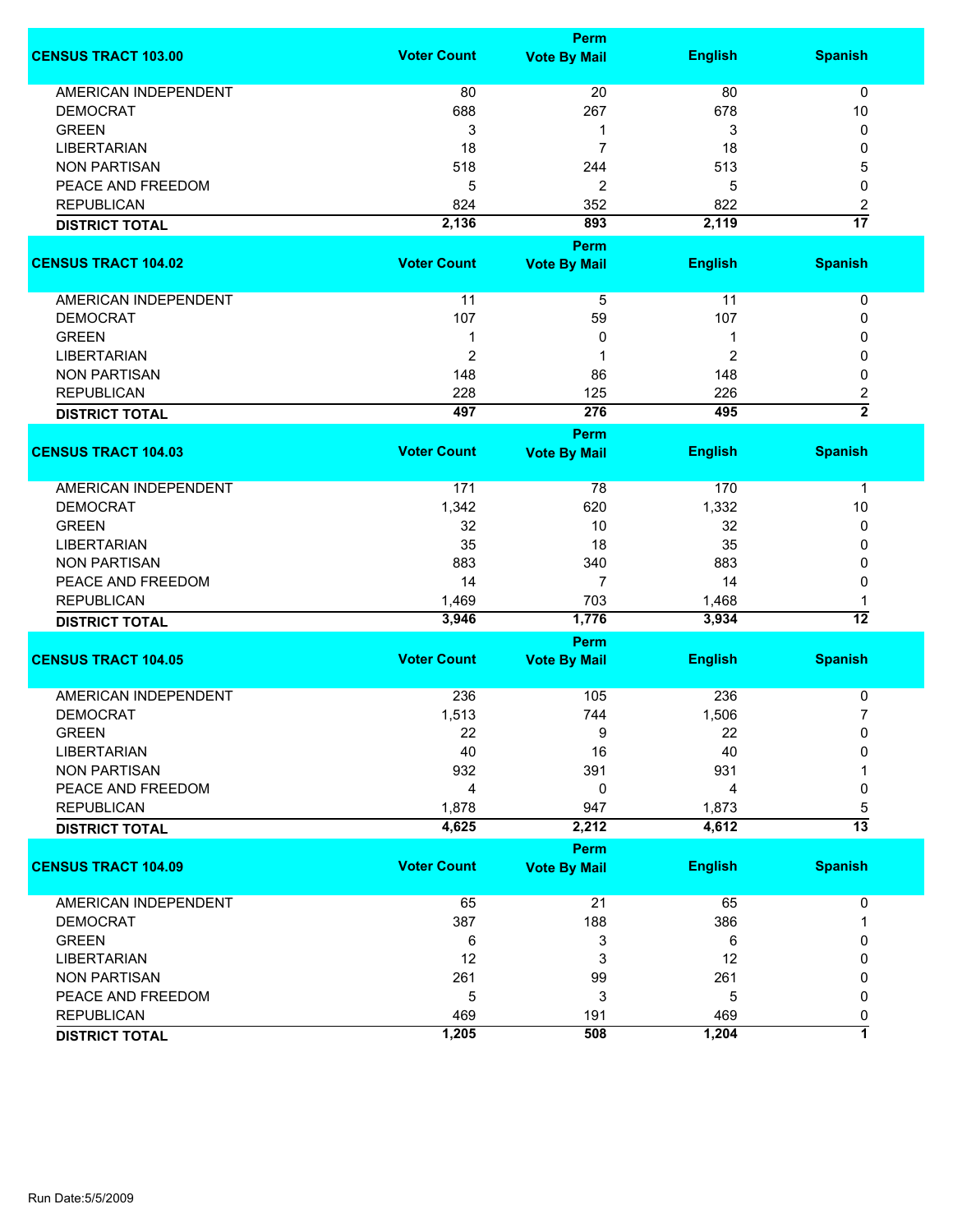|                             |                    | <b>Perm</b>         |                |                     |
|-----------------------------|--------------------|---------------------|----------------|---------------------|
| <b>CENSUS TRACT 104.10</b>  | <b>Voter Count</b> | <b>Vote By Mail</b> | <b>English</b> | <b>Spanish</b>      |
| <b>AMERICAN INDEPENDENT</b> | 66                 | 34                  | 66             | 0                   |
| <b>DEMOCRAT</b>             | 442                | 170                 | 442            | 0                   |
| <b>GREEN</b>                | 8                  | 4                   | 8              | 0                   |
| <b>LIBERTARIAN</b>          | $\overline{7}$     | 3                   | 7              | 0                   |
|                             |                    |                     |                |                     |
| <b>NON PARTISAN</b>         | 293                | 95                  | 293            | 0                   |
| PEACE AND FREEDOM           | 4                  | 1                   | 4              | 0                   |
| <b>REPUBLICAN</b>           | 591                | 279                 | 590            | 1                   |
| <b>DISTRICT TOTAL</b>       | 1,411              | 586                 | 1,410          | 1                   |
|                             |                    | <b>Perm</b>         |                |                     |
| <b>CENSUS TRACT 104.11</b>  | <b>Voter Count</b> | <b>Vote By Mail</b> | <b>English</b> | <b>Spanish</b>      |
| <b>AMERICAN INDEPENDENT</b> | 130                | 43                  | 129            | $\mathbf 1$         |
| <b>DEMOCRAT</b>             | 975                | 472                 | 970            | 5                   |
| <b>GREEN</b>                | 18                 | 9                   | 18             | 0                   |
| <b>LIBERTARIAN</b>          | 14                 | 3                   | 14             | 0                   |
| <b>NON PARTISAN</b>         | 552                | 232                 | 552            | 0                   |
| PEACE AND FREEDOM           | 6                  | 2                   | 6              | 0                   |
|                             |                    |                     |                |                     |
| <b>REPUBLICAN</b>           | 1,436              | 711                 | 1,435          | 1<br>$\overline{7}$ |
| <b>DISTRICT TOTAL</b>       | 3,131              | 1,472               | 3,124          |                     |
|                             | <b>Voter Count</b> | Perm                |                |                     |
| <b>CENSUS TRACT 104.12</b>  |                    | <b>Vote By Mail</b> | <b>English</b> | <b>Spanish</b>      |
| <b>AMERICAN INDEPENDENT</b> | 165                | 61                  | 165            | 0                   |
| <b>DEMOCRAT</b>             | 1,210              | 549                 | 1,206          | 4                   |
| <b>GREEN</b>                | 13                 | 5                   | 13             | 0                   |
| <b>LIBERTARIAN</b>          | 18                 | 5                   | 18             | 0                   |
| <b>NON PARTISAN</b>         | 762                | 273                 | 759            | 3                   |
| PEACE AND FREEDOM           | 6                  | 1                   | 6              | 0                   |
| <b>REPUBLICAN</b>           | 2,244              | 1,072               | 2,239          | 5                   |
| <b>DISTRICT TOTAL</b>       | 4,418              | 1,966               | 4,406          | $\overline{12}$     |
|                             |                    | Perm                |                |                     |
| <b>CENSUS TRACT 104.13</b>  | <b>Voter Count</b> | <b>Vote By Mail</b> | <b>English</b> | <b>Spanish</b>      |
|                             |                    |                     |                |                     |
| <b>AMERICAN INDEPENDENT</b> | 100                | 50                  | 100            | 0                   |
| <b>DEMOCRAT</b>             | 745                | 334                 | 738            |                     |
| <b>GREEN</b>                | 12                 | 5                   | 12             | 0                   |
| <b>LIBERTARIAN</b>          | 9                  | 2                   | 8              |                     |
| <b>NON PARTISAN</b>         | 426                | 180                 | 423            | 3                   |
| PEACE AND FREEDOM           | 5                  | 1                   | 5              | 0                   |
| <b>REPUBLICAN</b>           | 887                | 452                 | 885            | 2                   |
| <b>DISTRICT TOTAL</b>       | 2,184              | 1,024               | 2,171          | $\overline{13}$     |
|                             |                    | <b>Perm</b>         |                |                     |
| <b>CENSUS TRACT 104.14</b>  | <b>Voter Count</b> | <b>Vote By Mail</b> | <b>English</b> | <b>Spanish</b>      |
| <b>AMERICAN INDEPENDENT</b> | 85                 | 28                  | 84             | 1                   |
| <b>DEMOCRAT</b>             | 600                | 242                 | 599            | 1                   |
| <b>GREEN</b>                | 12                 | 6                   | 12             | 0                   |
| <b>LIBERTARIAN</b>          | 12                 | 3                   | 12             | 0                   |
| <b>NON PARTISAN</b>         | 469                | 160                 | 469            | 0                   |
| PEACE AND FREEDOM           | 8                  | 1                   | 8              | 0                   |
| <b>REPUBLICAN</b>           | 778                | 328                 | 776            | 2                   |
|                             | 1,964              | 768                 | 1,960          | 4                   |
| <b>DISTRICT TOTAL</b>       |                    |                     |                |                     |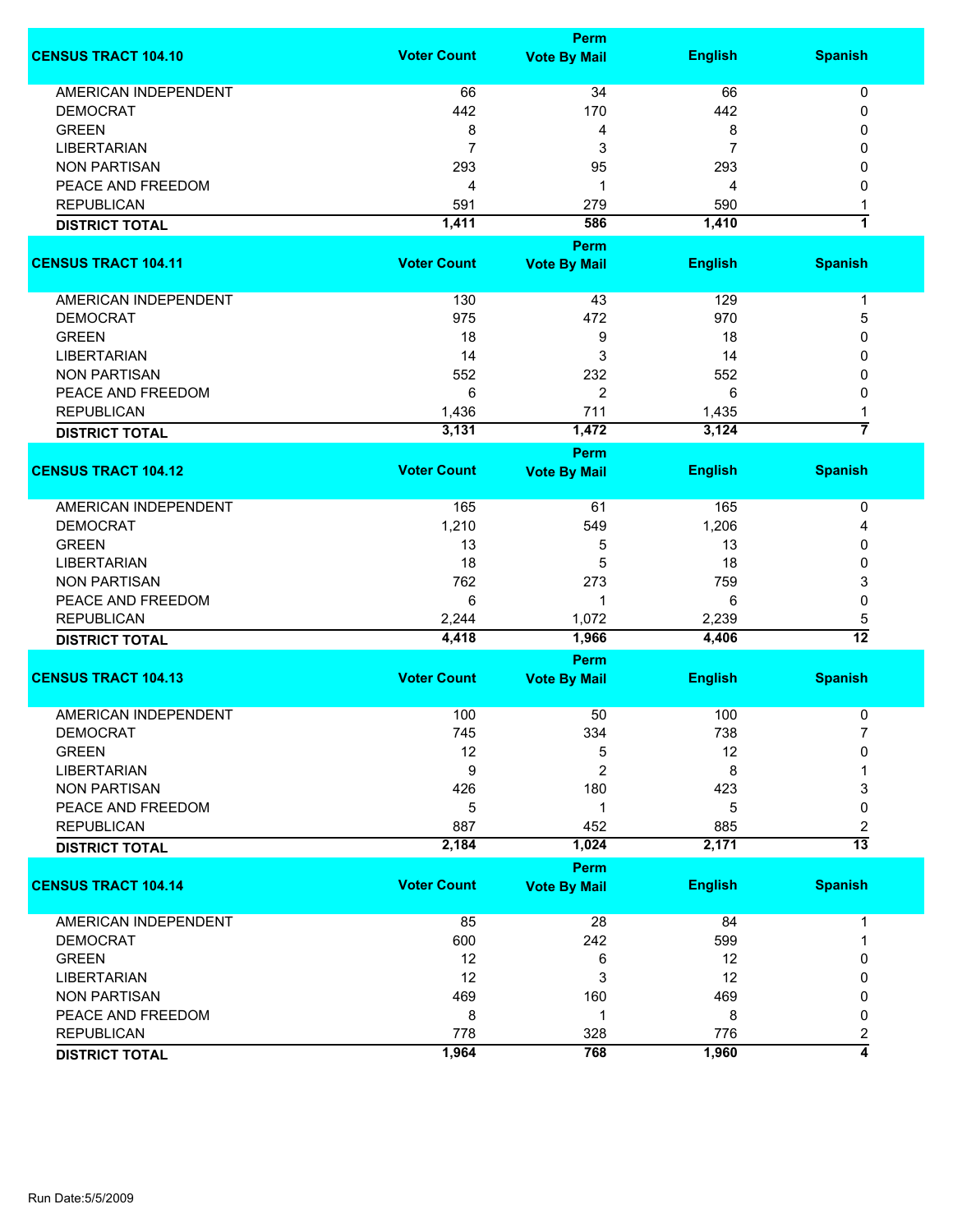|                             |                    | <b>Perm</b>         |                |                                    |
|-----------------------------|--------------------|---------------------|----------------|------------------------------------|
| <b>CENSUS TRACT 104.15</b>  | <b>Voter Count</b> | <b>Vote By Mail</b> | <b>English</b> | <b>Spanish</b>                     |
| AMERICAN INDEPENDENT        | 52                 | 22                  | 52             | $\pmb{0}$                          |
| <b>DEMOCRAT</b>             | 586                | 242                 | 584            | 2                                  |
| <b>GREEN</b>                | 5                  | 2                   | 5              | 0                                  |
| <b>LIBERTARIAN</b>          | 4                  | 1                   | 4              | 0                                  |
| <b>NON PARTISAN</b>         | 526                | 180                 | 525            |                                    |
| PEACE AND FREEDOM           | $\overline{2}$     | 1                   | 2              | 0                                  |
| <b>REPUBLICAN</b>           | 827                | 349                 | 822            | 5                                  |
|                             |                    |                     |                | $\overline{\overline{\mathbf{8}}}$ |
| <b>DISTRICT TOTAL</b>       | 2,002              | 797                 | 1,994          |                                    |
|                             |                    | Perm                |                |                                    |
| <b>CENSUS TRACT 104.16</b>  | <b>Voter Count</b> | <b>Vote By Mail</b> | <b>English</b> | <b>Spanish</b>                     |
| AMERICAN INDEPENDENT        | 80                 | 41                  | 80             | 0                                  |
| <b>DEMOCRAT</b>             | 487                | 241                 | 485            | 2                                  |
| <b>GREEN</b>                | 26                 | 15                  | 26             | 0                                  |
| <b>LIBERTARIAN</b>          | 16                 | 8                   | 16             | 0                                  |
| <b>NON PARTISAN</b>         | 327                | 128                 | 327            |                                    |
|                             |                    |                     |                | 0                                  |
| PEACE AND FREEDOM           | 4                  | 2                   | 4              | 0                                  |
| <b>REPUBLICAN</b>           | 678                | 339                 | 676            | 2                                  |
| <b>DISTRICT TOTAL</b>       | 1,618              | 774                 | 1,614          | $\overline{4}$                     |
|                             |                    | <b>Perm</b>         |                |                                    |
| <b>CENSUS TRACT 105.00</b>  | <b>Voter Count</b> | <b>Vote By Mail</b> | <b>English</b> | <b>Spanish</b>                     |
| <b>AMERICAN INDEPENDENT</b> | 35                 | 14                  | 35             | 0                                  |
| <b>DEMOCRAT</b>             | 250                | 147                 | 248            | 2                                  |
| <b>GREEN</b>                | $\overline{2}$     | 1                   | 2              | 0                                  |
| <b>LIBERTARIAN</b>          | 6                  | $\overline{c}$      | 6              | 0                                  |
| <b>NON PARTISAN</b>         | 118                | 52                  | 118            | 0                                  |
| <b>REPUBLICAN</b>           | 352                | 202                 | 352            | 0                                  |
|                             | 763                | 418                 | 761            | $\overline{2}$                     |
| <b>DISTRICT TOTAL</b>       |                    |                     |                |                                    |
|                             |                    | Perm                |                |                                    |
| <b>CENSUS TRACT 106.00</b>  | <b>Voter Count</b> | <b>Vote By Mail</b> | <b>English</b> | <b>Spanish</b>                     |
| <b>AMERICAN INDEPENDENT</b> | 20                 | 6                   | 20             | 0                                  |
| <b>DEMOCRAT</b>             | 221                | 73                  | 220            | 1                                  |
| <b>LIBERTARIAN</b>          | -1                 | 0                   | 1              | 0                                  |
| <b>NON PARTISAN</b>         | 99                 | 31                  | 99             | $\Omega$                           |
| PEACE AND FREEDOM           | 1                  | 0                   | 1              | 0                                  |
| <b>REPUBLICAN</b>           | 149                | 69                  | 148            | 1                                  |
|                             | 491                | 179                 | 489            | $\overline{2}$                     |
| <b>DISTRICT TOTAL</b>       |                    |                     |                |                                    |
|                             |                    | <b>Perm</b>         |                |                                    |
| <b>CENSUS TRACT 107.00</b>  | <b>Voter Count</b> | <b>Vote By Mail</b> | <b>English</b> | <b>Spanish</b>                     |
| AMERICAN INDEPENDENT        | 80                 | 32                  | 80             | 0                                  |
| <b>DEMOCRAT</b>             | 629                | 249                 | 624            | 5                                  |
| <b>LIBERTARIAN</b>          | 8                  | $\boldsymbol{2}$    | 8              | 0                                  |
| <b>NON PARTISAN</b>         | 286                | 83                  | 286            | 0                                  |
| PEACE AND FREEDOM           | 8                  | $\overline{2}$      | 8              | 0                                  |
| <b>REPUBLICAN</b>           |                    |                     |                |                                    |
|                             | 426                | 174                 | 426            | 0<br>$\overline{\bf 5}$            |
| <b>DISTRICT TOTAL</b>       | 1,437              | 542                 | 1,432          |                                    |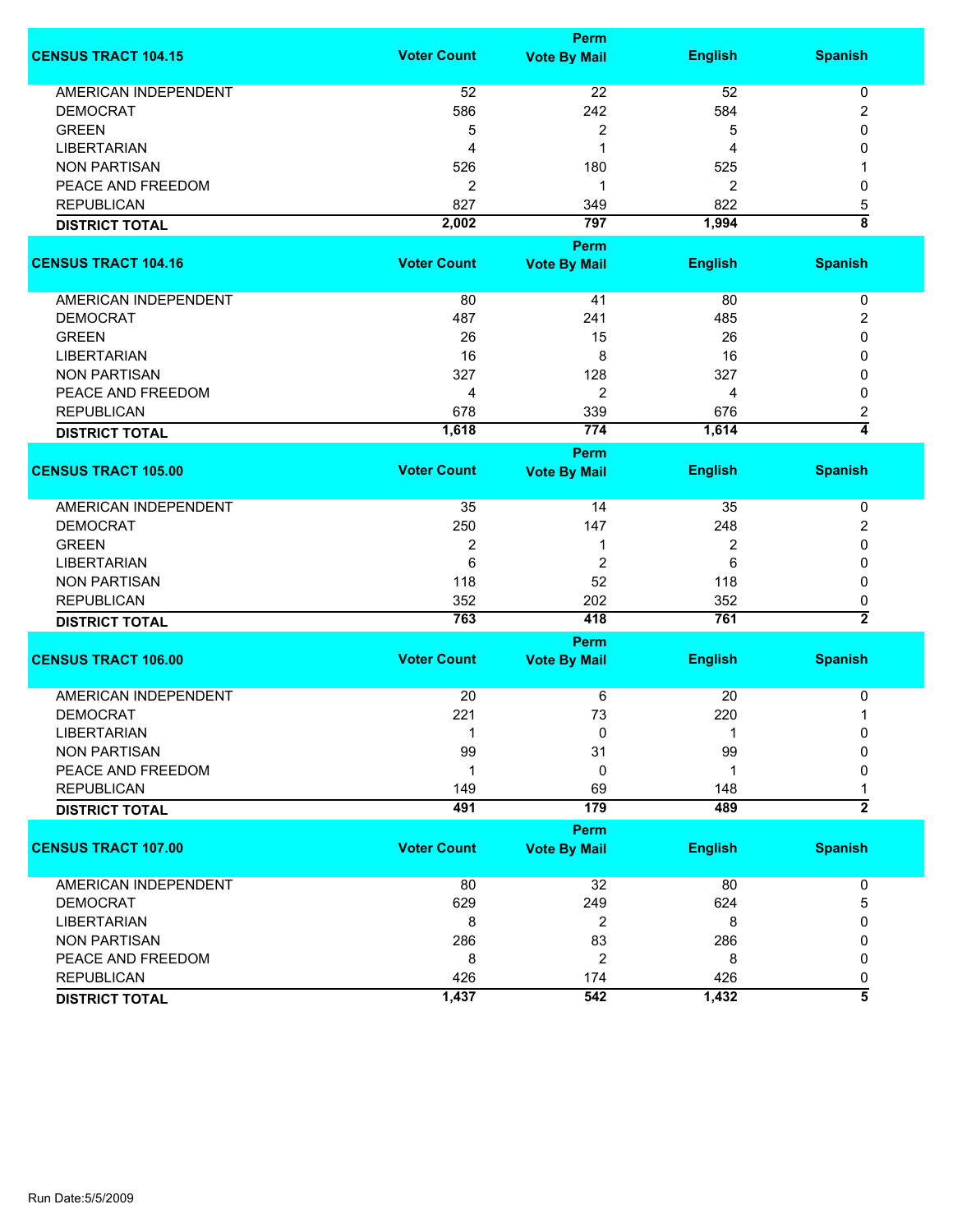|                             | <b>Perm</b>        |                      |                |                 |  |
|-----------------------------|--------------------|----------------------|----------------|-----------------|--|
| <b>CENSUS TRACT 108.01</b>  | <b>Voter Count</b> | <b>Vote By Mail</b>  | <b>English</b> | <b>Spanish</b>  |  |
| <b>AMERICAN INDEPENDENT</b> | 141                | 45                   | 141            | 0               |  |
| <b>DEMOCRAT</b>             | 1,146              | 504                  | 1,142          | 4               |  |
| <b>GREEN</b>                | 26                 | 9                    | 25             |                 |  |
| <b>LIBERTARIAN</b>          | 28                 | 9                    | 28             | 0               |  |
| <b>NON PARTISAN</b>         | 616                | 215                  | 615            |                 |  |
| PEACE AND FREEDOM           | 10                 | 4                    | 10             | 0               |  |
|                             |                    |                      |                |                 |  |
| <b>REPUBLICAN</b>           | 1,903              | 838                  | 1,898          | 5               |  |
| <b>DISTRICT TOTAL</b>       | 3,870              | 1,624<br><b>Perm</b> | 3,859          | $\overline{11}$ |  |
| <b>CENSUS TRACT 108.02</b>  | <b>Voter Count</b> | <b>Vote By Mail</b>  | <b>English</b> | <b>Spanish</b>  |  |
|                             |                    |                      |                |                 |  |
| AMERICAN INDEPENDENT        | 107                | 40                   | 107            | 0               |  |
| <b>DEMOCRAT</b>             | 831                | 368                  | 828            | 3               |  |
| <b>GREEN</b>                | 18                 | $\overline{7}$       | 18             | 0               |  |
| <b>LIBERTARIAN</b>          | 24                 | 9                    | 24             | 0               |  |
| <b>NON PARTISAN</b>         | 451                | 176                  | 451            | 0               |  |
| PEACE AND FREEDOM           | 7                  | 1                    | 7              | 0               |  |
| <b>REPUBLICAN</b>           | 1,325              | 620                  | 1,324          |                 |  |
| <b>DISTRICT TOTAL</b>       | 2,763              | 1,221                | 2,759          | $\overline{4}$  |  |
|                             |                    | <b>Perm</b>          |                |                 |  |
| <b>CENSUS TRACT 109.00</b>  | <b>Voter Count</b> | <b>Vote By Mail</b>  | <b>English</b> | <b>Spanish</b>  |  |
|                             |                    |                      |                |                 |  |
| <b>AMERICAN INDEPENDENT</b> | 188                | 70                   | 188            | 0               |  |
| <b>DEMOCRAT</b>             | 1,269              | 561                  | 1,264          | 5               |  |
| <b>GREEN</b>                | 31                 | 7                    | 31             | 0               |  |
| <b>LIBERTARIAN</b>          | 27                 | 13                   | 27             | 0               |  |
| <b>NON PARTISAN</b>         | 886                | 358                  | 885            |                 |  |
| PEACE AND FREEDOM           | 11                 | 2                    | 11             | 0               |  |
| <b>REPUBLICAN</b>           | 3,327              | 1,672                | 3,318          | 9               |  |
| <b>DISTRICT TOTAL</b>       | 5,739              | 2,683                | 5,724          | $\overline{15}$ |  |
|                             | Perm               |                      |                |                 |  |
| <b>CENSUS TRACT 110.00</b>  | <b>Voter Count</b> | <b>Vote By Mail</b>  | <b>English</b> | <b>Spanish</b>  |  |
| <b>AMERICAN INDEPENDENT</b> | 70                 | 33                   | 70             | 0               |  |
| <b>DEMOCRAT</b>             | 634                | 292                  | 626            | 8               |  |
| <b>GREEN</b>                | 13                 | 9                    | 13             | 0               |  |
| <b>LIBERTARIAN</b>          | 23                 |                      | 23             | 0               |  |
|                             |                    | 11                   |                |                 |  |
| <b>NON PARTISAN</b>         | 354                | 120                  | 352            | 2               |  |
| PEACE AND FREEDOM           | 8                  | $\overline{2}$       | 8              | 0               |  |
| <b>REPUBLICAN</b>           | 1,146              | 546                  | 1,144          | 2               |  |
| <b>DISTRICT TOTAL</b>       | 2,248              | 1,013                | 2,236          | $\overline{12}$ |  |
|                             |                    | Perm                 |                |                 |  |
| <b>CENSUS TRACT 111.00</b>  | <b>Voter Count</b> | <b>Vote By Mail</b>  | <b>English</b> | <b>Spanish</b>  |  |
| AMERICAN INDEPENDENT        | 115                | 35                   | 115            | 0               |  |
| <b>DEMOCRAT</b>             | 942                | 412                  | 939            | 3               |  |
| <b>GREEN</b>                | 33                 | 12                   | 33             | 0               |  |
| <b>LIBERTARIAN</b>          | 26                 | 9                    | 26             | 0               |  |
| <b>NON PARTISAN</b>         | 614                | 205                  | 613            |                 |  |
| PEACE AND FREEDOM           | 3                  | 1                    | 3              | 0               |  |
| <b>REPUBLICAN</b>           | 1,750              | 708                  | 1,750          | 0               |  |
| <b>DISTRICT TOTAL</b>       | 3,483              | 1,382                | 3,479          | 4               |  |
|                             |                    |                      |                |                 |  |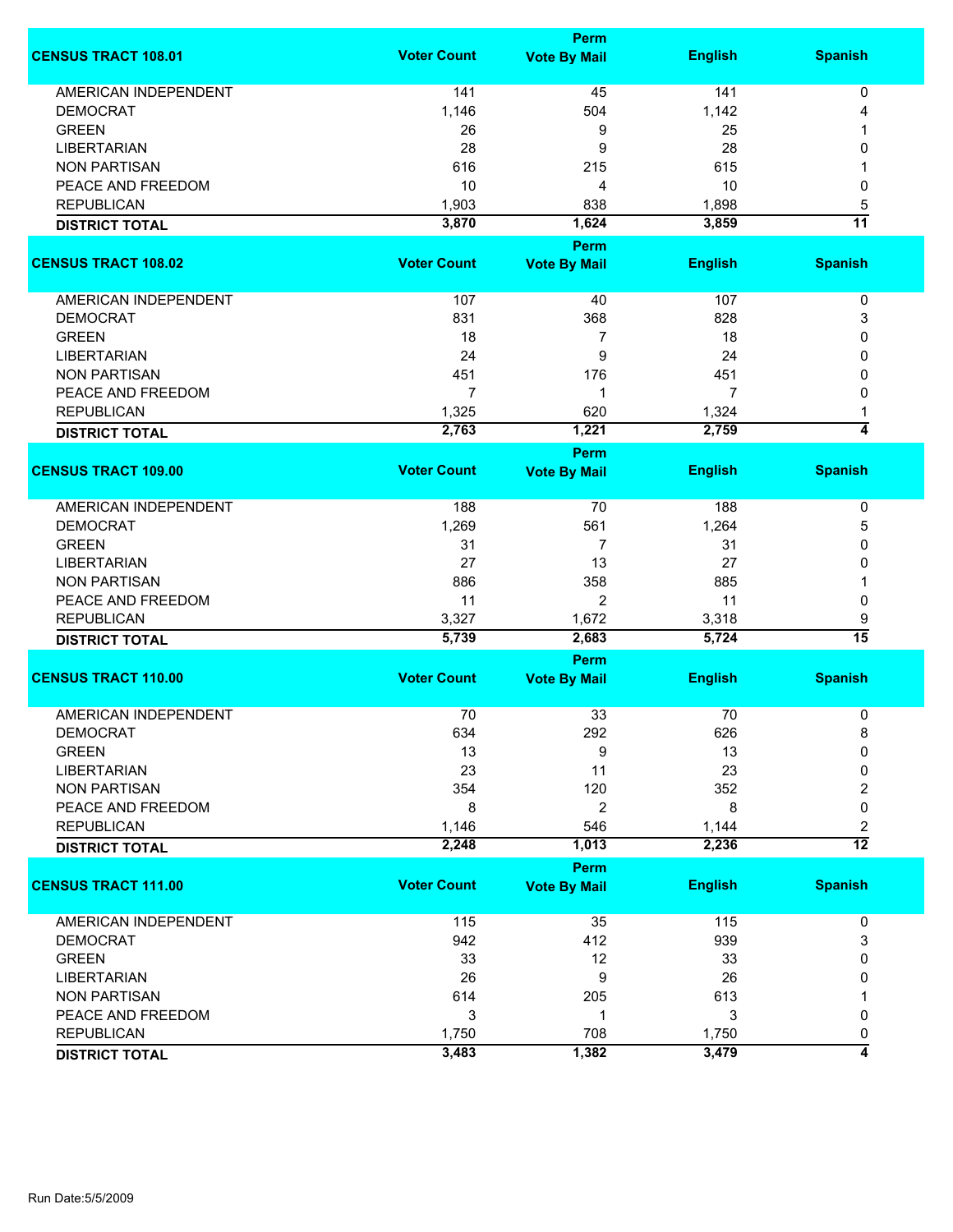|                             |                    | <b>Perm</b>         |                |                     |
|-----------------------------|--------------------|---------------------|----------------|---------------------|
| <b>CENSUS TRACT 112.01</b>  | <b>Voter Count</b> | <b>Vote By Mail</b> | <b>English</b> | <b>Spanish</b>      |
| <b>AMERICAN INDEPENDENT</b> | 60                 | 20                  | 60             | 0                   |
| <b>DEMOCRAT</b>             | 442                | 221                 | 441            |                     |
| <b>GREEN</b>                | 13                 | 5                   | 13             | 0                   |
| <b>LIBERTARIAN</b>          | 18                 | 8                   | 18             | 0                   |
|                             |                    |                     | 268            |                     |
| <b>NON PARTISAN</b>         | 269                | 114                 |                |                     |
| <b>REPUBLICAN</b>           | 1,065              | 553                 | 1,065          | 0<br>$\overline{2}$ |
| <b>DISTRICT TOTAL</b>       | 1,867              | 921                 | 1,865          |                     |
|                             |                    | <b>Perm</b>         |                |                     |
| <b>CENSUS TRACT 112.02</b>  | <b>Voter Count</b> | <b>Vote By Mail</b> | <b>English</b> | <b>Spanish</b>      |
|                             |                    |                     |                |                     |
| AMERICAN INDEPENDENT        | 30                 | 11                  | 30             | 0                   |
| <b>DEMOCRAT</b>             | 358                | 154                 | 356            | 2                   |
| <b>GREEN</b>                | 9                  | -1                  | 9              | 0                   |
| <b>LIBERTARIAN</b>          | 15                 | 4                   | 15             | 0                   |
| <b>NON PARTISAN</b>         | 231                | 66                  | 230            |                     |
| PEACE AND FREEDOM           | 5                  | 2                   | 5              | 0                   |
| <b>REPUBLICAN</b>           | 659                | 335                 | 658            | 1                   |
| <b>DISTRICT TOTAL</b>       | 1,307              | 573                 | 1,303          | 4                   |
|                             |                    | <b>Perm</b>         |                |                     |
| <b>CENSUS TRACT 113.00</b>  | <b>Voter Count</b> | <b>Vote By Mail</b> | <b>English</b> | <b>Spanish</b>      |
| <b>AMERICAN INDEPENDENT</b> | 42                 | 21                  | 42             | 0                   |
| <b>DEMOCRAT</b>             | 292                | 132                 | 290            | 2                   |
| <b>GREEN</b>                | 4                  | 1                   | 4              | 0                   |
| <b>LIBERTARIAN</b>          | 7                  | 3                   | 7              | 0                   |
| <b>NON PARTISAN</b>         | 162                | 71                  | 160            | 2                   |
| PEACE AND FREEDOM           | 2                  | 0                   | 2              | 0                   |
|                             |                    |                     |                |                     |
| <b>REPUBLICAN</b>           | 515                | 254                 | 515            | 0<br>4              |
| <b>DISTRICT TOTAL</b>       | 1,024              | 482                 | 1,020          |                     |
|                             |                    | Perm                |                |                     |
| <b>CENSUS TRACT 114.00</b>  | <b>Voter Count</b> | <b>Vote By Mail</b> | <b>English</b> | <b>Spanish</b>      |
| <b>AMERICAN INDEPENDENT</b> | 241                | 86                  | 241            | 0                   |
| <b>DEMOCRAT</b>             | 1,713              | 704                 | 1,697          | 16                  |
| <b>GREEN</b>                | 45                 | 14                  | 45             | 0                   |
| <b>LIBERTARIAN</b>          | 40                 | 17                  | 40             | 0                   |
| <b>NON PARTISAN</b>         | 1,178              | 408                 | 1,176          | 2                   |
| PEACE AND FREEDOM           | 23                 | 8                   | 23             | 0                   |
| <b>REPUBLICAN</b>           | 2,702              | 1,263               | 2,699          | 3                   |
|                             | 5,942              | 2,500               | 5,921          | $\overline{21}$     |
| <b>DISTRICT TOTAL</b>       |                    |                     |                |                     |
|                             |                    | Perm                |                |                     |
| <b>CENSUS TRACT 115.00</b>  | <b>Voter Count</b> | <b>Vote By Mail</b> | <b>English</b> | <b>Spanish</b>      |
| AMERICAN INDEPENDENT        | 55                 | 20                  | 55             | 0                   |
| <b>DEMOCRAT</b>             | 343                | 138                 | 343            | 0                   |
| <b>GREEN</b>                | 14                 | 6                   | 14             | 0                   |
| <b>LIBERTARIAN</b>          | 8                  | 3                   | 8              | 0                   |
| <b>NON PARTISAN</b>         | 219                | 76                  | 217            | 2                   |
| PEACE AND FREEDOM           | $\overline{7}$     | -1                  | $\overline{7}$ | 0                   |
| <b>REPUBLICAN</b>           | 575                | 241                 | 575            | 0                   |
| <b>DISTRICT TOTAL</b>       | 1,221              | 485                 | 1,219          | $\overline{2}$      |
|                             |                    |                     |                |                     |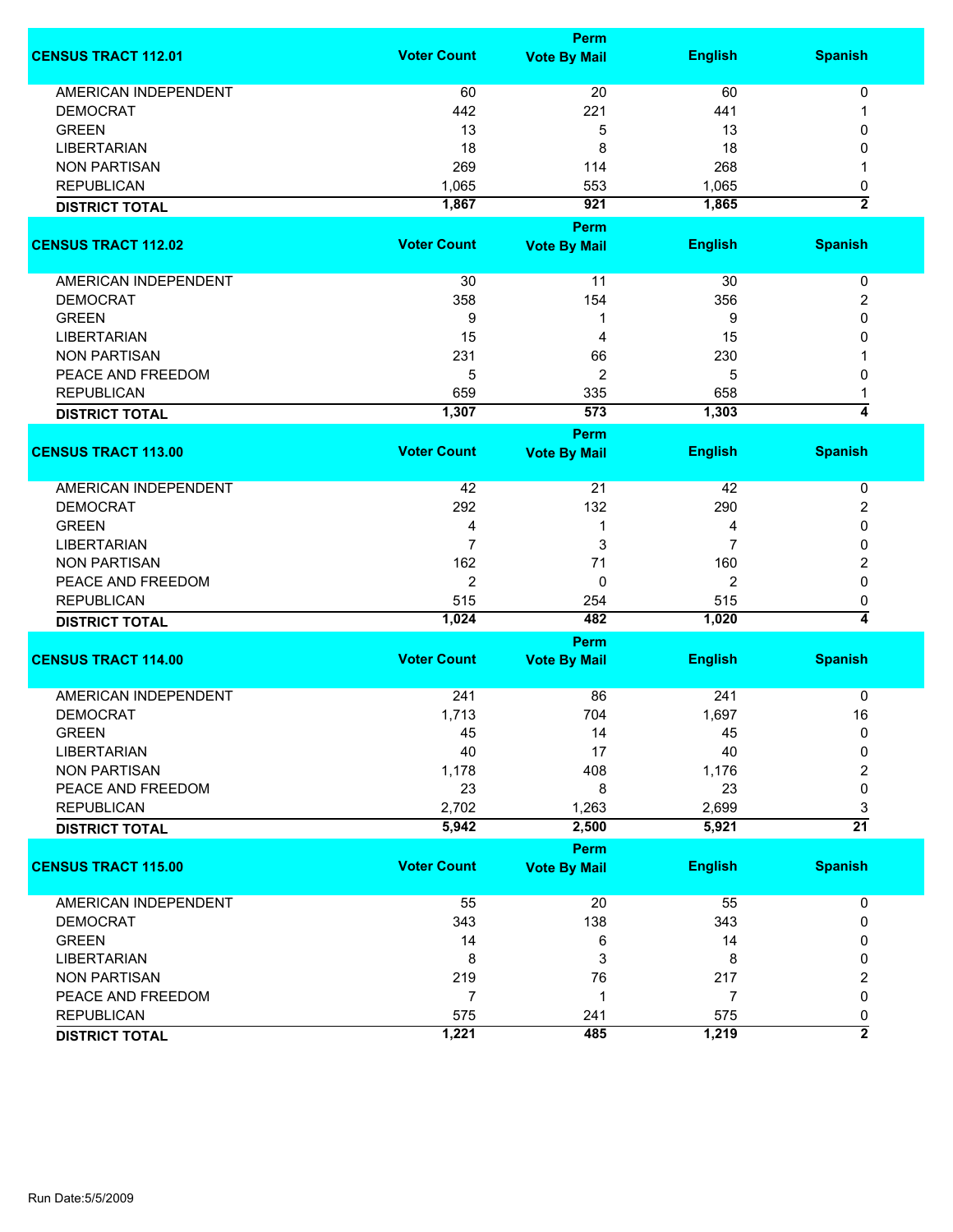|                             |                    | <b>Perm</b>                        |                |                         |  |  |
|-----------------------------|--------------------|------------------------------------|----------------|-------------------------|--|--|
| <b>CENSUS TRACT 116.00</b>  | <b>Voter Count</b> | <b>Vote By Mail</b>                | <b>English</b> | <b>Spanish</b>          |  |  |
| <b>AMERICAN INDEPENDENT</b> | 134                | 51                                 | 134            | 0                       |  |  |
| <b>DEMOCRAT</b>             | 1,026              | 429                                | 1,018          | 8                       |  |  |
| <b>GREEN</b>                | 5                  | 4                                  | 5              | 0                       |  |  |
| <b>LIBERTARIAN</b>          | 31                 | 9                                  | 31             | 0                       |  |  |
| <b>NON PARTISAN</b>         |                    |                                    | 567            |                         |  |  |
|                             | 567                | 200                                |                | 0                       |  |  |
| PEACE AND FREEDOM           | 6                  | 3                                  | 6              | 0                       |  |  |
| <b>REPUBLICAN</b>           | 1,897              | 841                                | 1,891          | 6                       |  |  |
| <b>DISTRICT TOTAL</b>       | 3,666              | 1,537                              | 3,652          | $\overline{14}$         |  |  |
| <b>CENSUS TRACT 117.00</b>  | <b>Voter Count</b> | <b>Perm</b><br><b>Vote By Mail</b> | <b>English</b> | <b>Spanish</b>          |  |  |
|                             |                    |                                    |                |                         |  |  |
| AMERICAN INDEPENDENT        | 27                 | 22                                 | 27             | 0                       |  |  |
| <b>DEMOCRAT</b>             | 148                | 125                                | 147            | 1                       |  |  |
| <b>GREEN</b>                | 1                  | 1                                  | 1              | 0                       |  |  |
| <b>LIBERTARIAN</b>          | $\overline{2}$     | $\overline{2}$                     | 2              | 0                       |  |  |
| <b>NON PARTISAN</b>         | 113                | 79                                 | 112            |                         |  |  |
| PEACE AND FREEDOM           | 3                  | 3                                  | 3              | 0                       |  |  |
| <b>REPUBLICAN</b>           | 225                | 178                                | 224            |                         |  |  |
|                             | 519                | 410                                | 516            | $\overline{\mathbf{3}}$ |  |  |
| <b>DISTRICT TOTAL</b>       |                    | <b>Perm</b>                        |                |                         |  |  |
| <b>CENSUS TRACT 118.00</b>  | <b>Voter Count</b> | <b>Vote By Mail</b>                | <b>English</b> | <b>Spanish</b>          |  |  |
|                             |                    |                                    |                |                         |  |  |
| <b>AMERICAN INDEPENDENT</b> | 127                | 41                                 | 127            | 0                       |  |  |
| <b>DEMOCRAT</b>             | 1,086              | 375                                | 1,071          | 15                      |  |  |
| <b>GREEN</b>                | 9                  | 3                                  | 9              | 0                       |  |  |
| <b>LIBERTARIAN</b>          | 16                 | 5                                  | 16             | 0                       |  |  |
| <b>NON PARTISAN</b>         | 608                | 171                                | 605            | 3                       |  |  |
| PEACE AND FREEDOM           | 6                  | 1                                  | 6              | 0                       |  |  |
| <b>REPUBLICAN</b>           | 1,145              | 459                                | 1,143          | 2                       |  |  |
| <b>DISTRICT TOTAL</b>       | 2,997              | 1,055                              | 2,977          | $\overline{20}$         |  |  |
|                             |                    | Perm                               |                |                         |  |  |
| <b>CENSUS TRACT 119.00</b>  | <b>Voter Count</b> | <b>Vote By Mail</b>                | <b>English</b> | <b>Spanish</b>          |  |  |
| <b>AMERICAN INDEPENDENT</b> | 79                 | 27                                 | 78             | 1                       |  |  |
| <b>DEMOCRAT</b>             | 477                | 159                                | 473            | 4                       |  |  |
| <b>GREEN</b>                | 7                  | 0                                  | 7              | 0                       |  |  |
| <b>LIBERTARIAN</b>          | 16                 | 7                                  | 16             | 0                       |  |  |
| <b>NON PARTISAN</b>         | 301                | 102                                | 301            | 0                       |  |  |
| PEACE AND FREEDOM           | $\mathbf 1$        | 0                                  | 1              | 0                       |  |  |
|                             |                    |                                    |                |                         |  |  |
| <b>REPUBLICAN</b>           | 613<br>1,494       | 243<br>538                         | 612<br>1,488   | $6\overline{6}$         |  |  |
| <b>DISTRICT TOTAL</b>       |                    | Perm                               |                |                         |  |  |
| <b>CENSUS TRACT 120.00</b>  | <b>Voter Count</b> | <b>Vote By Mail</b>                | <b>English</b> | <b>Spanish</b>          |  |  |
|                             |                    |                                    |                |                         |  |  |
| <b>AMERICAN INDEPENDENT</b> | 164                | 52                                 | 164            | $\mathbf 0$             |  |  |
| <b>DEMOCRAT</b>             | 1,970              | 612                                | 1,952          | 18                      |  |  |
| <b>GREEN</b>                | 11                 | 3                                  | 11             | 0                       |  |  |
| <b>LIBERTARIAN</b>          | 17                 | 6                                  | 17             | 0                       |  |  |
| <b>NON PARTISAN</b>         | 966                | 238                                | 959            | 7                       |  |  |
| PEACE AND FREEDOM           | 9                  | 3                                  | 9              | 0                       |  |  |
| <b>REPUBLICAN</b>           | 1,512              | 550                                | 1,510          | 2                       |  |  |
| <b>DISTRICT TOTAL</b>       | 4,649              | 1,464                              | 4,622          | $\overline{27}$         |  |  |
|                             |                    |                                    |                |                         |  |  |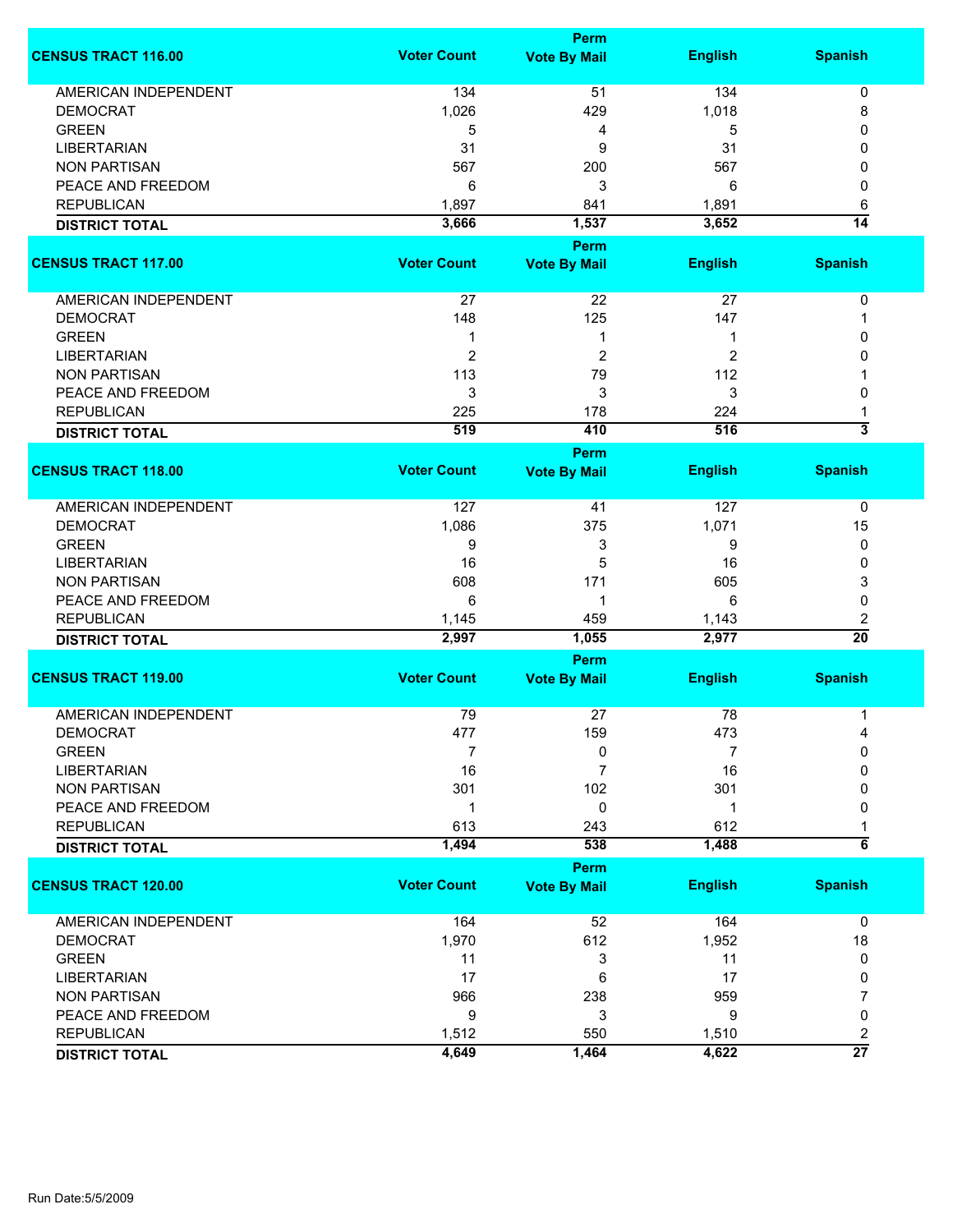|                             |                    | Perm                |                  |                         |
|-----------------------------|--------------------|---------------------|------------------|-------------------------|
| <b>CENSUS TRACT 121.00</b>  | <b>Voter Count</b> | <b>Vote By Mail</b> | <b>English</b>   | <b>Spanish</b>          |
| <b>AMERICAN INDEPENDENT</b> | 308                | 127                 | 308              | 0                       |
| <b>DEMOCRAT</b>             | 2,019              | 852                 | 1,989            | 30                      |
| <b>GREEN</b>                | 32                 | 12                  | 32               | 0                       |
| <b>LIBERTARIAN</b>          | 44                 | 12                  | 44               | 0                       |
| <b>NON PARTISAN</b>         |                    | 384                 | 1,124            |                         |
|                             | 1,127              |                     |                  | 3                       |
| PEACE AND FREEDOM           | 17                 | 4                   | 16               | 1                       |
| <b>REPUBLICAN</b>           | 3,419              | 1,518               | 3,406            | 13                      |
| <b>DISTRICT TOTAL</b>       | 6,966              | 2,909               | 6,919            | $\overline{47}$         |
|                             | <b>Voter Count</b> | Perm                |                  |                         |
| <b>REGION 1A</b>            |                    | <b>Vote By Mail</b> | <b>English</b>   | <b>Spanish</b>          |
| AMERICAN INDEPENDENT        | 2,970              | 947                 | 2,954            | 16                      |
| <b>DEMOCRAT</b>             | 31,459             | 10,389              | 30,763           | 696                     |
| <b>GREEN</b>                | 211                | 59                  | 209              | 2                       |
| <b>LIBERTARIAN</b>          | 461                | 139                 | 459              | $\overline{2}$          |
| <b>NON PARTISAN</b>         | 15,588             | 4,577               | 15,438           | 150                     |
|                             | 219                | 57                  | 213              |                         |
| PEACE AND FREEDOM           |                    |                     |                  | 6                       |
| <b>REPUBLICAN</b>           | 31,512             | 12,166              | 31,380           | 132                     |
| <b>DISTRICT TOTAL</b>       | 82,420             | 28,334              | 81,416           | 1,004                   |
|                             |                    | <b>Perm</b>         |                  |                         |
| <b>REGION 1B</b>            | <b>Voter Count</b> | <b>Vote By Mail</b> | <b>English</b>   | <b>Spanish</b>          |
| <b>AMERICAN INDEPENDENT</b> | 3,225              | 1,162               | 3,217            | 8                       |
| <b>DEMOCRAT</b>             | 29,043             | 10,912              | 28,564           | 479                     |
| <b>GREEN</b>                | 252                | 76                  | 250              | 2                       |
| <b>LIBERTARIAN</b>          | 453                | 156                 | 450              | 3                       |
| <b>NON PARTISAN</b>         | 15,459             | 4,841               | 15,353           | 106                     |
| PEACE AND FREEDOM           | 230                | 68                  | 227              | 3                       |
|                             |                    |                     |                  |                         |
| <b>REPUBLICAN</b>           | 38,606<br>87,268   | 16,244<br>33,459    | 38,478<br>86,539 | 128<br>$\overline{729}$ |
| <b>DISTRICT TOTAL</b>       |                    | Perm                |                  |                         |
| <b>REGION 2A</b>            | <b>Voter Count</b> | <b>Vote By Mail</b> | <b>English</b>   | <b>Spanish</b>          |
|                             |                    |                     |                  |                         |
| <b>AMERICAN INDEPENDENT</b> | 2,297              | 741                 | 2,283            | 14                      |
| <b>DEMOCRAT</b>             | 33,634             | 11,239              | 33,078           | 556                     |
| <b>GREEN</b>                | 333                | 89                  | 331              | 2                       |
| <b>LIBERTARIAN</b>          | 385                | 121                 | 382              | 3                       |
| <b>NON PARTISAN</b>         | 16,120             | 4,861               | 15,995           | 125                     |
| PEACE AND FREEDOM           | 227                | 49                  | 223              | 4                       |
| <b>REPUBLICAN</b>           | 36,584             | 14,967              | 36,429           | 155                     |
| <b>DISTRICT TOTAL</b>       | 89,580             | 32,067              | 88,721           | 859                     |
|                             |                    | Perm                |                  |                         |
| <b>REGION 2B</b>            | <b>Voter Count</b> | <b>Vote By Mail</b> | <b>English</b>   | <b>Spanish</b>          |
| <b>AMERICAN INDEPENDENT</b> | 2,612              | 736                 | 2,565            | 47                      |
| <b>DEMOCRAT</b>             | 50,441             | 14,243              | 48,533           | 1,908                   |
| <b>GREEN</b>                | 351                | 83                  | 346              | 5                       |
| <b>LIBERTARIAN</b>          | 363                | 92                  | 352              | 11                      |
| <b>NON PARTISAN</b>         | 20,406             | 5,339               | 19,966           | 440                     |
| PEACE AND FREEDOM           | 401                | 86                  | 383              | 18                      |
|                             |                    |                     |                  |                         |
| <b>REPUBLICAN</b>           | 35,486             | 11,979              | 35,152           | 334                     |
| <b>DISTRICT TOTAL</b>       | 110,060            | 32,558              | 107,297          | 2,763                   |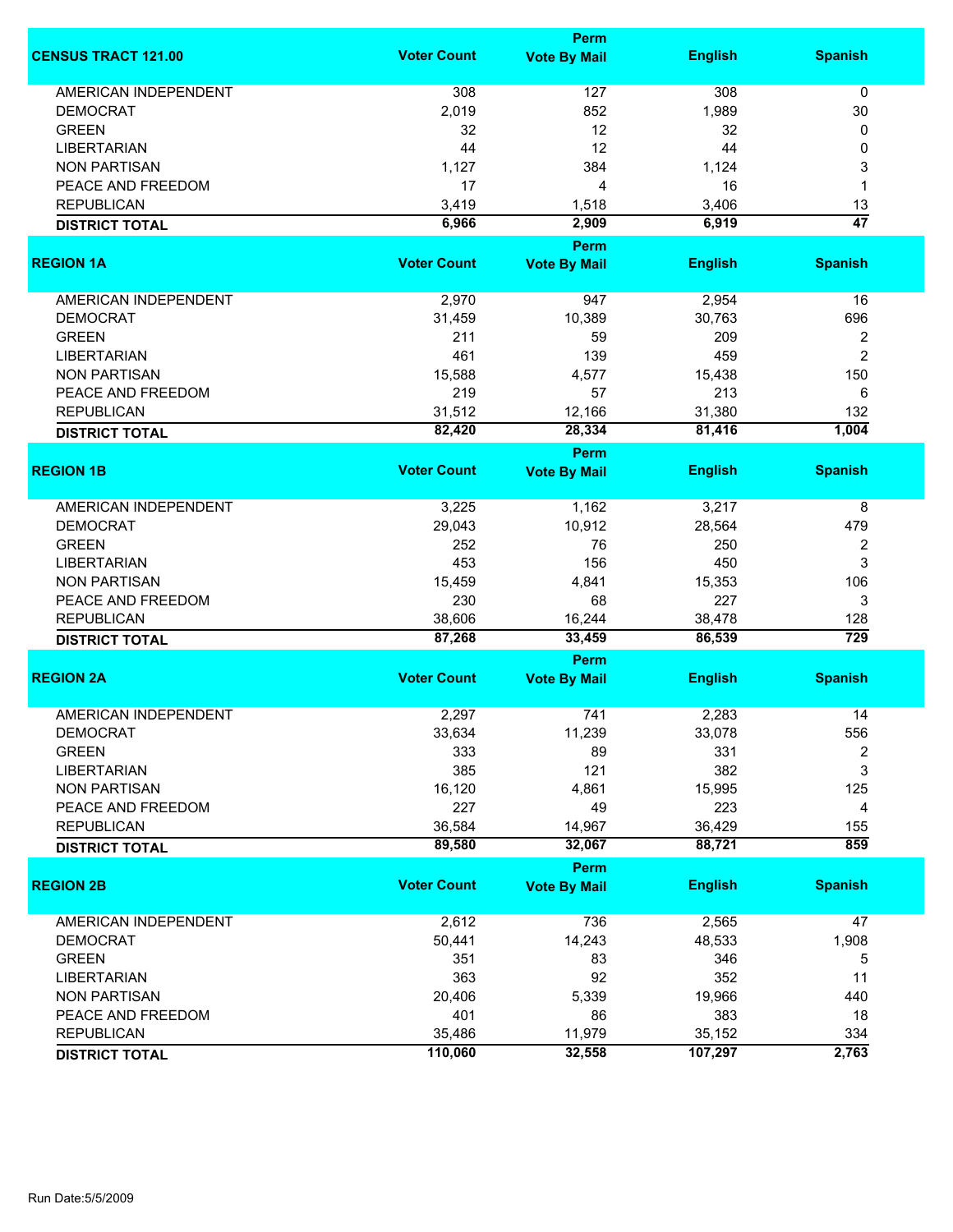|                             |                    | Perm                        |                |                 |
|-----------------------------|--------------------|-----------------------------|----------------|-----------------|
| <b>REGION 3A</b>            | <b>Voter Count</b> | <b>Vote By Mail</b>         | <b>English</b> | <b>Spanish</b>  |
| <b>AMERICAN INDEPENDENT</b> | 3,226              | 1,017                       | 3,213          | 13              |
| <b>DEMOCRAT</b>             | 42,799             | 14,360                      | 42,118         | 681             |
| <b>GREEN</b>                | 419                | 109                         | 417            | 2               |
| <b>LIBERTARIAN</b>          | 512                | 149                         | 510            | $\overline{c}$  |
| <b>NON PARTISAN</b>         |                    | 5,661                       |                |                 |
|                             | 19,190             |                             | 19,030         | 160             |
| PEACE AND FREEDOM           | 310                | 72                          | 304            | 6               |
| <b>REPUBLICAN</b>           | 45,087             | 17,450                      | 44,940         | 147             |
| <b>DISTRICT TOTAL</b>       | 111,543            | 38,818                      | 110,532        | 1,011           |
| <b>REGION 3B</b>            | <b>Voter Count</b> | Perm<br><b>Vote By Mail</b> | <b>English</b> | <b>Spanish</b>  |
|                             |                    |                             |                |                 |
| AMERICAN INDEPENDENT        | 2,736              | 996                         | 2,732          | 4               |
| <b>DEMOCRAT</b>             | 21,229             | 8,928                       | 21,054         | 175             |
| <b>GREEN</b>                | 401                | 132                         | 400            | 1               |
| <b>LIBERTARIAN</b>          | 466                | 168                         | 465            | 1               |
| <b>NON PARTISAN</b>         | 12,649             | 4,492                       | 12,609         | 40              |
| PEACE AND FREEDOM           | 148                | 42                          | 148            | 0               |
| <b>REPUBLICAN</b>           | 35,556             | 15,741                      | 35,499         | 57              |
|                             | 73,185             | 30,499                      | 72,907         | $\frac{1}{278}$ |
| <b>DISTRICT TOTAL</b>       |                    | <b>Perm</b>                 |                |                 |
| <b>REGION 4A</b>            | <b>Voter Count</b> | <b>Vote By Mail</b>         | <b>English</b> | <b>Spanish</b>  |
|                             |                    |                             |                |                 |
| <b>AMERICAN INDEPENDENT</b> | 1,422              | 448                         | 1,412          | 10              |
| <b>DEMOCRAT</b>             | 21,793             | 7,118                       | 21,348         | 445             |
| <b>GREEN</b>                | 164                | 48                          | 162            | 2               |
| <b>LIBERTARIAN</b>          | 257                | 92                          | 256            | 1               |
| <b>NON PARTISAN</b>         | 11,886             | 3,720                       | 11,793         | 93              |
| PEACE AND FREEDOM           | 152                | 32                          | 148            | 4               |
| <b>REPUBLICAN</b>           | 25,561             | 9,828                       | 25,464         | 97              |
| <b>DISTRICT TOTAL</b>       | 61,235             | 21,286                      | 60,583         | 652             |
|                             |                    | Perm                        |                |                 |
| <b>REGION 4B</b>            | <b>Voter Count</b> | <b>Vote By Mail</b>         | <b>English</b> | <b>Spanish</b>  |
| <b>AMERICAN INDEPENDENT</b> |                    |                             |                |                 |
|                             | 1,818              | 514                         | 1,792          | 26              |
| <b>DEMOCRAT</b>             | 37,447             | 11,278                      | 35,939         | 1,508           |
| <b>GREEN</b>                | 295                | 81                          | 292            | 3               |
| <b>LIBERTARIAN</b>          | 326                | 97                          | 320            | 6               |
| <b>NON PARTISAN</b>         | 13,842             | 3,749                       | 13,528         | 314             |
| PEACE AND FREEDOM           | 270                | 45                          | 263            | 7               |
| <b>REPUBLICAN</b>           | 26,085             | 9,432                       | 25,858         | 227             |
| <b>DISTRICT TOTAL</b>       | 80,083             | 25,196                      | 77,992         | 2,091           |
|                             |                    | <b>Perm</b>                 |                |                 |
| <b>REGION 5A</b>            | <b>Voter Count</b> | <b>Vote By Mail</b>         | <b>English</b> | <b>Spanish</b>  |
| <b>AMERICAN INDEPENDENT</b> | 1,240              | 290                         | 1,216          | 24              |
| <b>DEMOCRAT</b>             | 29,818             | 8,318                       | 28,598         | 1,220           |
| <b>GREEN</b>                | 130                | 33                          | 129            | 1               |
| <b>LIBERTARIAN</b>          | 174                | 41                          | 170            | 4               |
| <b>NON PARTISAN</b>         | 8,640              | 2,033                       | 8,377          | 263             |
| PEACE AND FREEDOM           | 260                | 51                          | 255            |                 |
|                             |                    |                             |                | 5               |
| <b>REPUBLICAN</b>           | 14,231             | 3,946                       | 14,056         | 175             |
| <b>DISTRICT TOTAL</b>       | 54,493             | 14,712                      | 52,801         | 1,692           |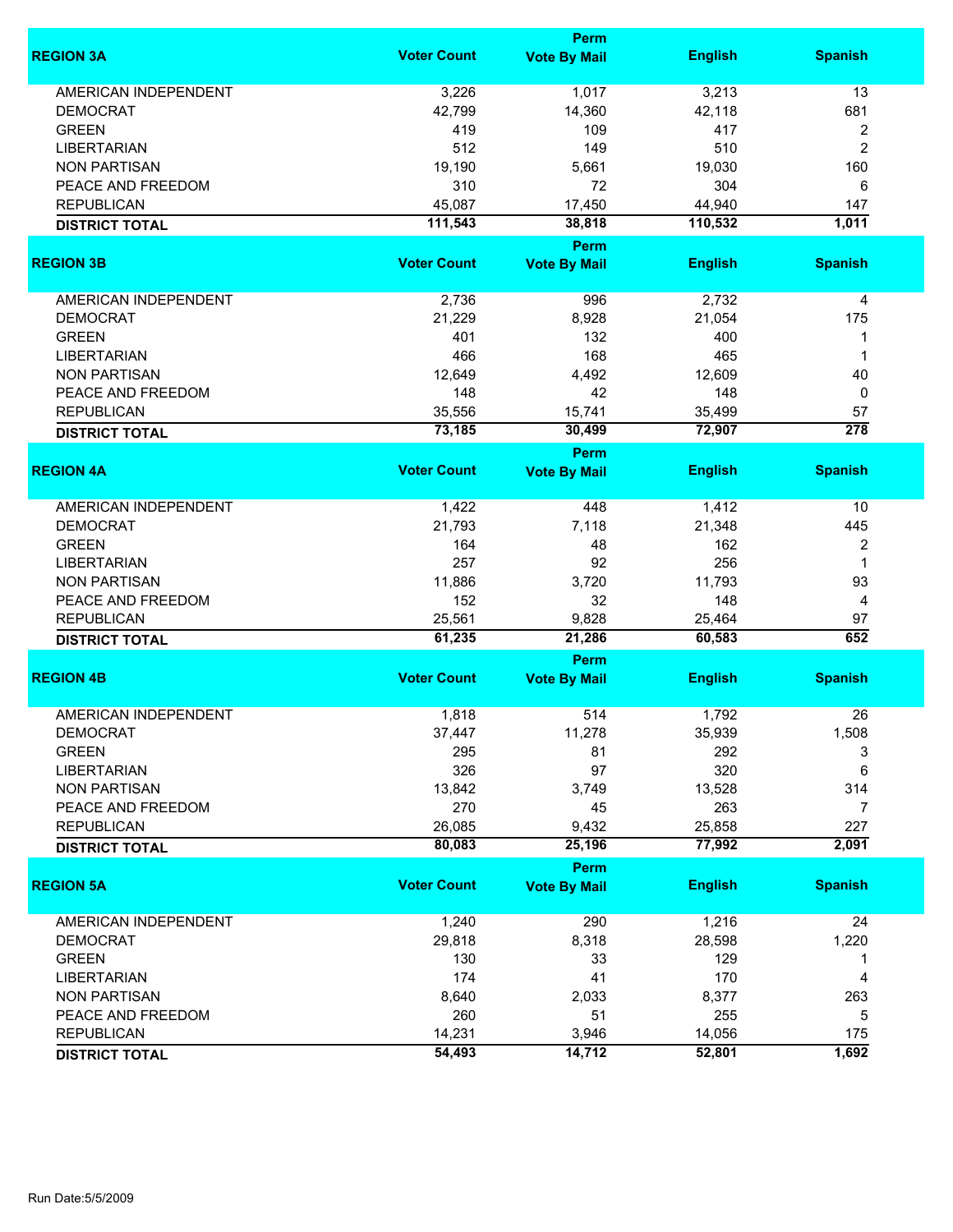|                             |                    | <b>Perm</b>         |                  |                           |
|-----------------------------|--------------------|---------------------|------------------|---------------------------|
| <b>REGION 5B</b>            | <b>Voter Count</b> | <b>Vote By Mail</b> | <b>English</b>   | <b>Spanish</b>            |
| AMERICAN INDEPENDENT        | 1,290              | 345                 | 1,277            | 13                        |
| <b>DEMOCRAT</b>             | 22,737             | 6,409               | 21,956           | 781                       |
| <b>GREEN</b>                | 146                | 28                  | 146              | 0                         |
| <b>LIBERTARIAN</b>          | 162                | 34                  | 156              | 6                         |
| <b>NON PARTISAN</b>         | 7,438              | 1,827               | 7,257            | 181                       |
| PEACE AND FREEDOM           | 186                | 36                  | 185              | 1                         |
| <b>REPUBLICAN</b>           | 12,707             | 3,711               | 12,601           | 106                       |
| <b>DISTRICT TOTAL</b>       | 44,666             | 12,390              | 43,578           | 1,088                     |
|                             |                    | Perm                |                  |                           |
| <b>ALTA LOMA AREA</b>       | <b>Voter Count</b> | <b>Vote By Mail</b> | <b>English</b>   | <b>Spanish</b>            |
|                             |                    |                     |                  |                           |
| AMERICAN INDEPENDENT        |                    | 0                   |                  | 0                         |
| <b>DEMOCRAT</b>             | 5                  | 4                   | 5                | 0                         |
| <b>NON PARTISAN</b>         | 3                  | 1                   | 3                | 0                         |
| <b>REPUBLICAN</b>           | 25                 | 18                  | 25               | 0                         |
| <b>DISTRICT TOTAL</b>       | $\overline{34}$    | $\overline{23}$     | 34               | 0                         |
|                             |                    | Perm                |                  |                           |
| <b>AMBOY AREA</b>           | <b>Voter Count</b> | <b>Vote By Mail</b> | <b>English</b>   | <b>Spanish</b>            |
| <b>NON PARTISAN</b>         | 0                  | 0                   | 0                | 0                         |
| <b>REPUBLICAN</b>           | 4                  | 4                   | 4                | 0                         |
| <b>DISTRICT TOTAL</b>       | 4                  | 4                   | 4                | 0                         |
|                             |                    | <b>Perm</b>         |                  |                           |
| <b>ARGUS AREA</b>           | <b>Voter Count</b> | <b>Vote By Mail</b> | <b>English</b>   | <b>Spanish</b>            |
|                             |                    |                     |                  |                           |
| <b>AMERICAN INDEPENDENT</b> | 6                  | 1                   | 6                | 0                         |
| <b>DEMOCRAT</b>             | 33                 | 9                   | 33               | 0                         |
| <b>LIBERTARIAN</b>          | $\overline{2}$     | 0                   | 2                | 0                         |
| <b>NON PARTISAN</b>         | 20                 | 6                   | 20               | 0                         |
| <b>REPUBLICAN</b>           | 35                 | 12                  | 35               | 0                         |
| <b>DISTRICT TOTAL</b>       | 96                 | $\overline{28}$     | 96               | $\overline{\mathfrak{o}}$ |
|                             |                    | <b>Perm</b>         |                  |                           |
| <b>ARROWHEAD FARMS AREA</b> | <b>Voter Count</b> | <b>Vote By Mail</b> | <b>English</b>   | <b>Spanish</b>            |
|                             |                    |                     |                  |                           |
| <b>AMERICAN INDEPENDENT</b> | 52                 | 27                  | 51               | 1                         |
| <b>DEMOCRAT</b>             | 523                | 179                 | 508              | 15                        |
| <b>GREEN</b>                | 9                  | 6                   | 9                | 0                         |
| <b>LIBERTARIAN</b>          | 5                  | 1                   | 5                | 0                         |
| <b>NON PARTISAN</b>         | 247                | 87                  | 240              | 7                         |
| PEACE AND FREEDOM           | 1                  | 1                   | -1               | 0                         |
| <b>REPUBLICAN</b>           | 431                | 206                 | 426              | 5                         |
| <b>DISTRICT TOTAL</b>       | 1,268              | 507                 | 1,240            | $\overline{28}$           |
|                             |                    | <b>Perm</b>         |                  |                           |
| <b>BAKER AREA</b>           | <b>Voter Count</b> | <b>Vote By Mail</b> | <b>English</b>   | <b>Spanish</b>            |
| AMERICAN INDEPENDENT        | 9                  | 0                   | 9                | 0                         |
| <b>DEMOCRAT</b>             | 39                 | 11                  | 38               | 1                         |
| <b>GREEN</b>                | $\mathbf{1}$       | 0                   | 1                | 0                         |
| <b>NON PARTISAN</b>         | 44                 | 14                  | 40               |                           |
| PEACE AND FREEDOM           | $\mathbf 1$        | 1                   | 1                | 0                         |
| <b>REPUBLICAN</b>           | 42                 | 10                  | 42               | 0                         |
| <b>DISTRICT TOTAL</b>       | 136                | 36                  | $\overline{131}$ | $\overline{\bf 5}$        |
|                             |                    |                     |                  |                           |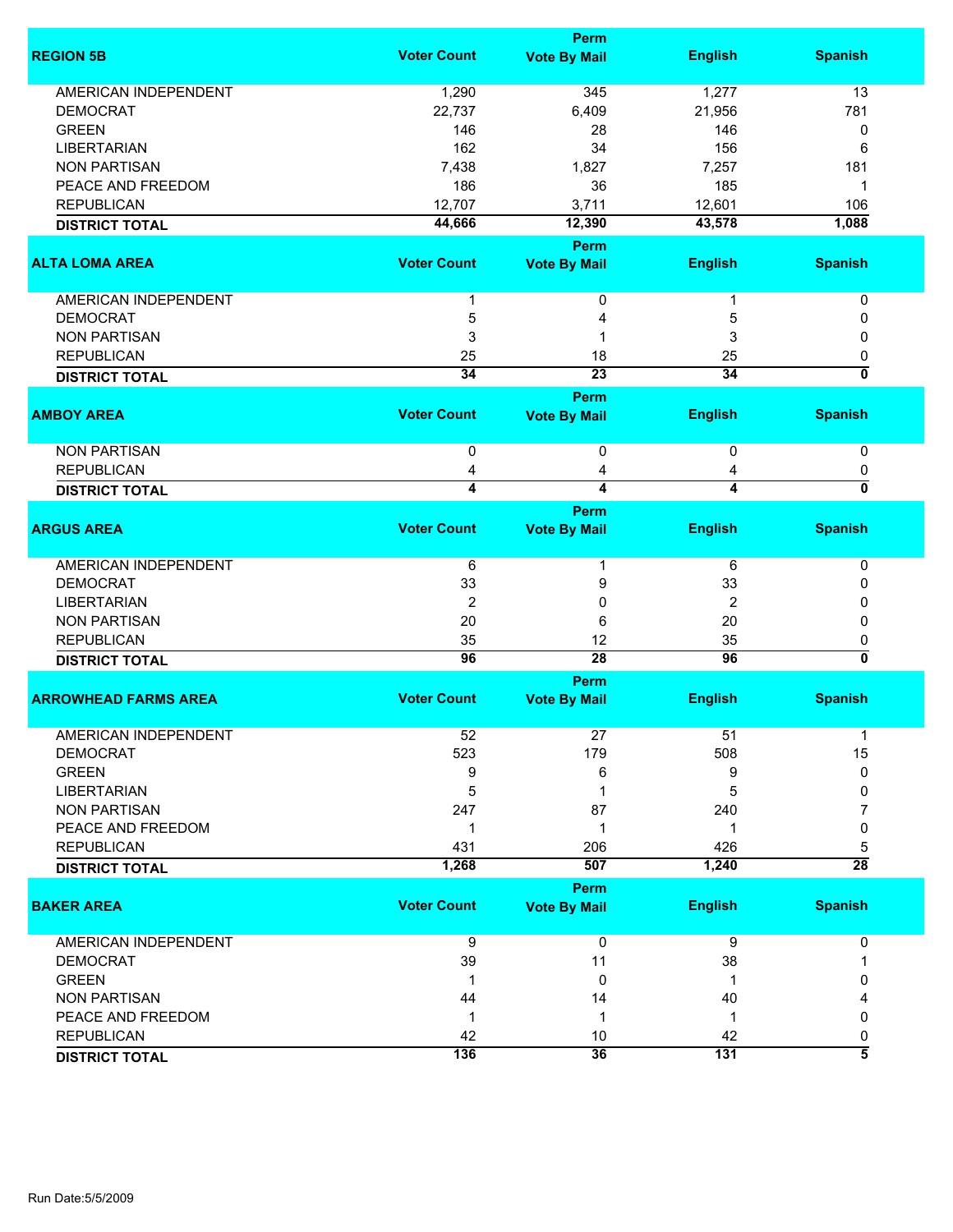|                             |                    | <b>Perm</b>         |                  |                 |
|-----------------------------|--------------------|---------------------|------------------|-----------------|
| <b>BALDY MESA AREA</b>      | <b>Voter Count</b> | <b>Vote By Mail</b> | <b>English</b>   | <b>Spanish</b>  |
| <b>AMERICAN INDEPENDENT</b> | 191                | 64                  | 189              | $\overline{2}$  |
| <b>DEMOCRAT</b>             | 1,166              | 426                 | 1,153            | 13              |
| <b>GREEN</b>                | 14                 | 4                   | 14               | 0               |
| <b>LIBERTARIAN</b>          | 32                 | 9                   | 32               | 0               |
| <b>NON PARTISAN</b>         | 806                | 258                 | 803              | 3               |
| PEACE AND FREEDOM           | 11                 | 2                   | 10               |                 |
| <b>REPUBLICAN</b>           | 2,401              | 957                 | 2,396            | 5               |
|                             | 4,621              | 1,720               | 4,597            | $\overline{24}$ |
| <b>DISTRICT TOTAL</b>       |                    |                     |                  |                 |
|                             |                    | Perm                |                  |                 |
| <b>BEAR VALLEY AREA</b>     | <b>Voter Count</b> | <b>Vote By Mail</b> | <b>English</b>   | <b>Spanish</b>  |
| AMERICAN INDEPENDENT        | 18                 | 10                  | 18               | 0               |
| <b>DEMOCRAT</b>             | 139                | 67                  | 138              | 1               |
| <b>GREEN</b>                | 2                  | 0                   | 2                | 0               |
| <b>LIBERTARIAN</b>          | 1                  | 1                   |                  | 0               |
| <b>NON PARTISAN</b>         | 66                 | 34                  | 65               |                 |
| <b>REPUBLICAN</b>           | 221                | 126                 | 221              | 0               |
| <b>DISTRICT TOTAL</b>       | 447                | 238                 | 445              | $\overline{2}$  |
|                             |                    | Perm                |                  |                 |
| <b>BEECHER AREA</b>         | <b>Voter Count</b> | <b>Vote By Mail</b> | <b>English</b>   | <b>Spanish</b>  |
|                             |                    |                     |                  |                 |
| AMERICAN INDEPENDENT        | 1                  | 1                   | 1                | 0               |
| <b>DEMOCRAT</b>             | $\boldsymbol{2}$   | 2                   | $\boldsymbol{2}$ | 0               |
| <b>NON PARTISAN</b>         | 3                  | 3                   | 3                | 0               |
| <b>REPUBLICAN</b>           | 6                  | 6                   | 6                | 0               |
| <b>DISTRICT TOTAL</b>       | $\overline{12}$    | $\overline{12}$     | $\overline{12}$  | 0               |
|                             |                    | <b>Perm</b>         |                  |                 |
| <b>BELL MOUNTAIN AREA</b>   | <b>Voter Count</b> | <b>Vote By Mail</b> | <b>English</b>   | <b>Spanish</b>  |
| <b>AMERICAN INDEPENDENT</b> | 5                  | 3                   | 5                | 0               |
| <b>DEMOCRAT</b>             | 44                 | 27                  | 43               | 1               |
| <b>GREEN</b>                | 2                  | 0                   | 2                | 0               |
| <b>LIBERTARIAN</b>          | 4                  | 3                   | 4                | 0               |
| <b>NON PARTISAN</b>         | 24                 | 14                  | 24               | 0               |
| PEACE AND FREEDOM           | 1                  | 1                   | 1                | 0               |
| <b>REPUBLICAN</b>           | 97                 | 57                  | 97               | 0               |
| <b>DISTRICT TOTAL</b>       | 177                | 105                 | 176              | 1               |
|                             |                    | <b>Perm</b>         |                  |                 |
| <b>BIG BEAR CITY AREA</b>   | <b>Voter Count</b> | <b>Vote By Mail</b> | <b>English</b>   | <b>Spanish</b>  |
| <b>AMERICAN INDEPENDENT</b> | 267                | 99                  | 267              | $\mathbf 0$     |
| <b>DEMOCRAT</b>             | 1,875              | 776                 | 1,858            | 17              |
| <b>GREEN</b>                | 47                 | 15                  | 47               | 0               |
| <b>LIBERTARIAN</b>          | 47                 | 20                  | 47               | 0               |
| <b>NON PARTISAN</b>         |                    | 448                 |                  |                 |
|                             | 1,279              |                     | 1,276            | 3<br>0          |
| PEACE AND FREEDOM           | 25                 | 8                   | 25               |                 |
| <b>REPUBLICAN</b>           | 3,011              | 1,402               | 3,008            | 3               |
| <b>DISTRICT TOTAL</b>       | 6,551              | 2,768               | 6,528            | $\overline{23}$ |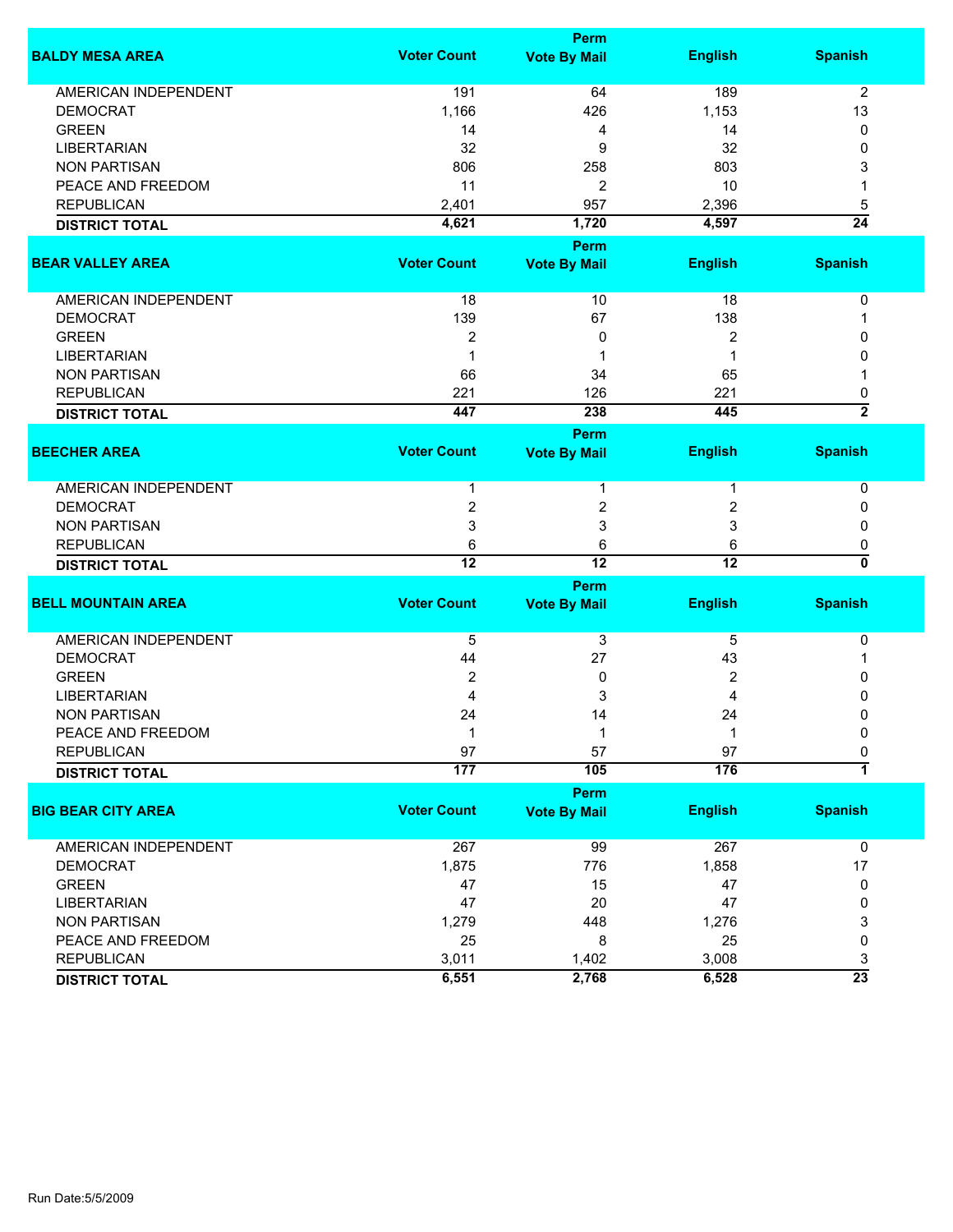|                             |                    | Perm                        |                |                              |
|-----------------------------|--------------------|-----------------------------|----------------|------------------------------|
| <b>BLOOMINGTON AREA</b>     | <b>Voter Count</b> | <b>Vote By Mail</b>         | <b>English</b> | <b>Spanish</b>               |
| <b>AMERICAN INDEPENDENT</b> | 172                | 40                          | 165            | 7                            |
| <b>DEMOCRAT</b>             | 3,442              | 892                         | 3,220          | 222                          |
|                             |                    |                             |                |                              |
| <b>GREEN</b>                | 20                 | 3                           | 20             | 0                            |
| <b>LIBERTARIAN</b>          | 31                 | 9                           | 28             | 3                            |
| <b>NON PARTISAN</b>         | 1,195              | 272                         | 1,136          | 59                           |
| PEACE AND FREEDOM           | 34                 | 8                           | 31             | 3                            |
| <b>REPUBLICAN</b>           | 2,119              | 547                         | 2,090          | 29                           |
| <b>DISTRICT TOTAL</b>       | 7,013              | 1,771                       | 6,690          | 323                          |
|                             |                    | <b>Perm</b>                 |                |                              |
| <b>BLUE JAY AREA</b>        | <b>Voter Count</b> | <b>Vote By Mail</b>         | <b>English</b> | <b>Spanish</b>               |
| AMERICAN INDEPENDENT        | 5                  | 1                           | 5              | 0                            |
| <b>DEMOCRAT</b>             | 35                 | 18                          | 32             | 3                            |
| <b>GREEN</b>                | 1                  | 1                           | 1              | 0                            |
|                             |                    |                             |                |                              |
| <b>LIBERTARIAN</b>          | 3                  |                             | 3              | 0                            |
| <b>NON PARTISAN</b>         | 21                 | 6                           | 21             | 0                            |
| PEACE AND FREEDOM           | 1                  | 0                           | 1              | 0                            |
| <b>REPUBLICAN</b>           | 71                 | 30                          | 71             | 0                            |
| <b>DISTRICT TOTAL</b>       | 137                | 57                          | 134            | $\overline{\mathbf{3}}$      |
|                             |                    | <b>Perm</b>                 |                |                              |
| <b>CEDAR GLEN AREA</b>      | <b>Voter Count</b> | <b>Vote By Mail</b>         | <b>English</b> | <b>Spanish</b>               |
| <b>AMERICAN INDEPENDENT</b> | 11                 | 2                           | 11             | 0                            |
| <b>DEMOCRAT</b>             | 82                 | 31                          | 80             | 2                            |
| <b>GREEN</b>                | $\overline{2}$     | 1                           | 2              | 0                            |
| <b>LIBERTARIAN</b>          | $\overline{2}$     | 2                           | 2              | 0                            |
| <b>NON PARTISAN</b>         | 57                 | 18                          | 56             |                              |
|                             |                    |                             |                |                              |
| PEACE AND FREEDOM           | $\overline{2}$     | 0                           | $\overline{2}$ | 0                            |
| <b>REPUBLICAN</b>           | 114                | 40                          | 112            | 2<br>$\overline{5}$          |
| <b>DISTRICT TOTAL</b>       | 270                | 94                          | 265            |                              |
|                             |                    | Perm                        |                |                              |
| <b>CEDARPINES PARK AREA</b> | <b>Voter Count</b> | <b>Vote By Mail</b>         | <b>English</b> | <b>Spanish</b>               |
| <b>AMERICAN INDEPENDENT</b> | 27                 | 10                          | 27             | 0                            |
| <b>DEMOCRAT</b>             | 203                | 88                          | 203            | 0                            |
| <b>GREEN</b>                |                    | 0                           |                | $\Omega$                     |
| <b>LIBERTARIAN</b>          | 5                  | 1                           | 5              | 0                            |
| <b>NON PARTISAN</b>         | 87                 | 35                          | 87             | 0                            |
| PEACE AND FREEDOM           | 1                  | 1                           | -1             | 0                            |
|                             |                    |                             |                |                              |
| <b>REPUBLICAN</b>           | 307                | 133                         | 307<br>631     | 0<br>$\overline{\mathbf{0}}$ |
| <b>DISTRICT TOTAL</b>       | 631                | 268                         |                |                              |
| <b>CENTRAL AREA</b>         | <b>Voter Count</b> | Perm<br><b>Vote By Mail</b> | <b>English</b> | <b>Spanish</b>               |
|                             |                    |                             |                |                              |
| <b>AMERICAN INDEPENDENT</b> | 66                 | 18                          | 65             | $\mathbf 1$                  |
| <b>DEMOCRAT</b>             | 1,069              | 306                         | 1,024          | 45                           |
| <b>GREEN</b>                | 7                  | 1                           | 7              | 0                            |
| <b>LIBERTARIAN</b>          | 9                  | 4                           | 8              | 1                            |
| <b>NON PARTISAN</b>         | 390                | 82                          | 379            | 11                           |
| PEACE AND FREEDOM           | 13                 | 3                           | 13             | 0                            |
| <b>REPUBLICAN</b>           | 653                | 234                         | 646            | $\overline{7}$               |
|                             | 2,207              | 648                         | 2,142          | 65                           |
| <b>DISTRICT TOTAL</b>       |                    |                             |                |                              |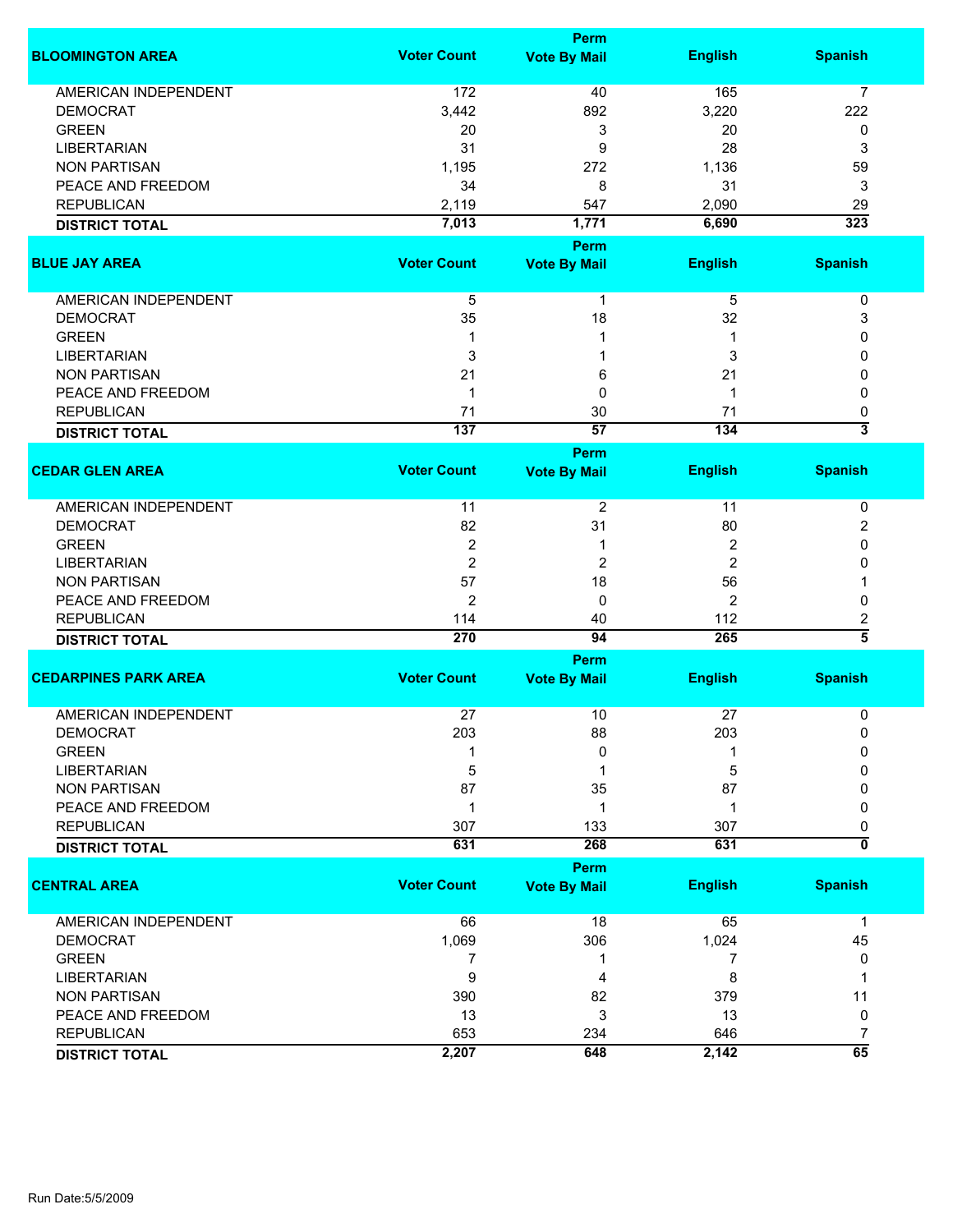|                             |                         | Perm                    |                |                         |
|-----------------------------|-------------------------|-------------------------|----------------|-------------------------|
| <b>CIMA AREA</b>            | <b>Voter Count</b>      | <b>Vote By Mail</b>     | <b>English</b> | <b>Spanish</b>          |
| <b>DEMOCRAT</b>             | 3                       |                         | 3              | 0                       |
| <b>NON PARTISAN</b>         | $\overline{c}$          |                         | 2              | 0                       |
| <b>REPUBLICAN</b>           | 2                       |                         | 2              | 0                       |
| <b>DISTRICT TOTAL</b>       | $\overline{\mathbf{7}}$ | $\overline{\mathbf{3}}$ | $\overline{7}$ | $\overline{\mathbf{0}}$ |
|                             |                         | Perm                    |                |                         |
| <b>CRAFTON AREA</b>         | <b>Voter Count</b>      | <b>Vote By Mail</b>     | <b>English</b> | <b>Spanish</b>          |
| <b>AMERICAN INDEPENDENT</b> | 42                      | 13                      | 41             | 1                       |
| <b>DEMOCRAT</b>             | 384                     | 132                     | 379            | 5                       |
| <b>GREEN</b>                | 5                       | 2                       | 5              | 0                       |
| <b>LIBERTARIAN</b>          | 5                       | 3                       | 5              | 0                       |
| <b>NON PARTISAN</b>         | 219                     | 87                      | 217            | 2                       |
| PEACE AND FREEDOM           | 2                       | 1                       | 2              | $\mathbf{0}$            |
| <b>REPUBLICAN</b>           | 599                     | 269                     | 599            | 0                       |
| <b>DISTRICT TOTAL</b>       | 1,256                   | 507                     | 1,248          | $\overline{\bf 8}$      |
|                             |                         | Perm                    |                |                         |
| <b>CRESTLINE AREA</b>       | <b>Voter Count</b>      | <b>Vote By Mail</b>     | <b>English</b> | <b>Spanish</b>          |
| AMERICAN INDEPENDENT        | 171                     | 59                      | 171            | 0                       |
| <b>DEMOCRAT</b>             | 1,328                   | 589                     | 1,324          |                         |
| <b>GREEN</b>                | 32                      | 11                      | 31             |                         |
| <b>LIBERTARIAN</b>          | 41                      | 15                      | 41             | 0                       |
| <b>NON PARTISAN</b>         | 766                     | 274                     | 765            |                         |
|                             |                         |                         |                |                         |
| PEACE AND FREEDOM           | 12                      | 4                       | 12             | 0                       |
| <b>REPUBLICAN</b>           | 2,261                   | 1,012                   | 2,256          | 5<br>$\overline{11}$    |
| <b>DISTRICT TOTAL</b>       | 4,611                   | 1,964                   | 4,600          |                         |
| <b>DAGGETT AREA</b>         | <b>Voter Count</b>      | Perm                    |                | <b>Spanish</b>          |
|                             |                         | <b>Vote By Mail</b>     | <b>English</b> |                         |
| <b>AMERICAN INDEPENDENT</b> | 11                      | 9                       | 11             | 0                       |
| <b>DEMOCRAT</b>             | 71                      | 64                      | 70             |                         |
| <b>LIBERTARIAN</b>          | 3                       | $\overline{2}$          | 3              | 0                       |
| <b>NON PARTISAN</b>         | 39                      | 25                      | 39             | 0                       |
| PEACE AND FREEDOM           |                         | 1                       | 1              | 0                       |
| <b>REPUBLICAN</b>           | 81                      | 63                      | 81             | 0                       |
| <b>DISTRICT TOTAL</b>       | 206                     | 164                     | 205            | $\overline{\mathbf{1}}$ |
|                             |                         | Perm                    |                |                         |
| <b>DEL ROSA AREA</b>        | <b>Voter Count</b>      | <b>Vote By Mail</b>     | <b>English</b> | <b>Spanish</b>          |
| AMERICAN INDEPENDENT        | 137                     | 66                      | 136            | $\mathbf 1$             |
| <b>DEMOCRAT</b>             | 1,999                   | 890                     | 1,953          | 46                      |
| <b>GREEN</b>                | 11                      | 4                       | 11             | 0                       |
| <b>LIBERTARIAN</b>          | 13                      | 4                       | 13             | 0                       |
| <b>NON PARTISAN</b>         | 699                     | 241                     | 690            | 9                       |
| PEACE AND FREEDOM           | 12                      | 5                       | 12             | 0                       |
| <b>REPUBLICAN</b>           | 1,517                   | 739                     | 1,506          | 11                      |
| <b>DISTRICT TOTAL</b>       | 4,388                   | 1,949                   | 4,321          | 67                      |
|                             |                         | Perm                    |                |                         |
| <b>DEVORE AREA</b>          | <b>Voter Count</b>      | <b>Vote By Mail</b>     | <b>English</b> | <b>Spanish</b>          |
| AMERICAN INDEPENDENT        | 37                      | 16                      | 37             | 0                       |
| <b>DEMOCRAT</b>             | 332                     | 167                     | 330            | $\overline{c}$          |
| <b>GREEN</b>                | 6                       | 1                       | 6              | 0                       |
| <b>LIBERTARIAN</b>          | 4                       | 2                       | 4              | 0                       |
| <b>NON PARTISAN</b>         | 195                     | 94                      | 194            |                         |
| PEACE AND FREEDOM           | 1                       | 0                       | -1             | 0                       |
| <b>REPUBLICAN</b>           | 589                     | 285                     | 588            |                         |
|                             | 1,164                   | 565                     | 1,160          | 4                       |
| <b>DISTRICT TOTAL</b>       |                         |                         |                |                         |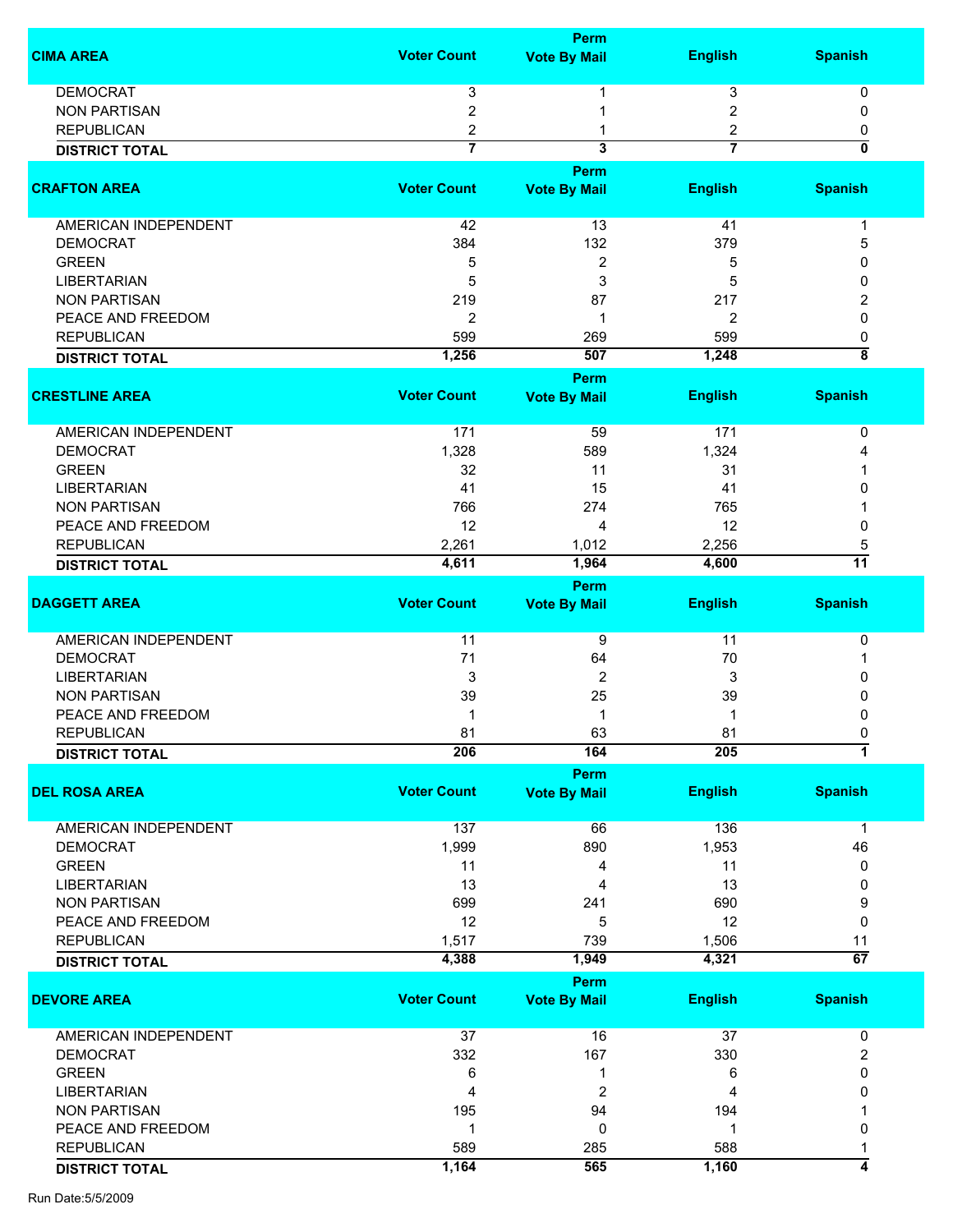|                                   |                    | Perm                    |                 |                           |
|-----------------------------------|--------------------|-------------------------|-----------------|---------------------------|
| <b>APPLE VALLEY EAST AREA</b>     | <b>Voter Count</b> | <b>Vote By Mail</b>     | <b>English</b>  | <b>Spanish</b>            |
| <b>AMERICAN INDEPENDENT</b>       | 88                 | 36                      | 88              | 0                         |
|                                   |                    |                         |                 |                           |
| <b>DEMOCRAT</b>                   | 562                | 215                     | 552             | 10                        |
| <b>GREEN</b>                      | 6                  | 1                       | 6               | 0                         |
| <b>LIBERTARIAN</b>                | 16                 | 8                       | 16              | 0                         |
| <b>NON PARTISAN</b>               | 464                | 153                     | 463             |                           |
| PEACE AND FREEDOM                 | 5                  | 1                       | 3               | 2                         |
| <b>REPUBLICAN</b>                 | 1,067              | 440                     | 1,066           | 1                         |
| <b>DISTRICT TOTAL</b>             | 2,208              | 854                     | 2,194           | $\overline{14}$           |
|                                   |                    | <b>Perm</b>             |                 |                           |
| <b>BARSTOW EAST AREA</b>          | <b>Voter Count</b> | <b>Vote By Mail</b>     | <b>English</b>  | <b>Spanish</b>            |
|                                   |                    |                         |                 |                           |
| AMERICAN INDEPENDENT              | $\overline{2}$     | 1                       | $\overline{2}$  | 0                         |
| <b>DEMOCRAT</b>                   | 25                 | 14                      | 25              | 0                         |
| <b>LIBERTARIAN</b>                | 1                  | 0                       | 1               | 0                         |
| <b>NON PARTISAN</b>               | 13                 | 6                       | 13              | 0                         |
| <b>REPUBLICAN</b>                 | 54                 | 36                      | 54              | 0                         |
| <b>DISTRICT TOTAL</b>             | $\overline{95}$    | $\overline{57}$         | $\overline{95}$ | $\overline{\mathfrak{o}}$ |
|                                   |                    | Perm                    |                 |                           |
| <b>EL MIRAGE AREA</b>             | <b>Voter Count</b> | <b>Vote By Mail</b>     | <b>English</b>  | <b>Spanish</b>            |
|                                   |                    |                         |                 |                           |
| <b>AMERICAN INDEPENDENT</b>       | 14                 | 5                       | 13              | 1                         |
| <b>DEMOCRAT</b>                   | 90                 | 39                      | 85              | 5                         |
| <b>LIBERTARIAN</b>                | 4                  | $\overline{2}$          | 4               | 0                         |
| <b>NON PARTISAN</b>               | 64                 | 13                      | 63              |                           |
| PEACE AND FREEDOM                 | 3                  | $\overline{2}$          | 3               | 0                         |
| <b>REPUBLICAN</b>                 | 141                | 57                      | 139             | $\overline{\mathbf{c}}$   |
|                                   | 316                | 118                     | 307             | $\overline{\mathsf{g}}$   |
| <b>DISTRICT TOTAL</b>             |                    |                         |                 |                           |
|                                   |                    | <b>Perm</b>             |                 |                           |
| <b>HIGHLAND EAST AREA</b>         | <b>Voter Count</b> | <b>Vote By Mail</b>     | <b>English</b>  | <b>Spanish</b>            |
| <b>NON PARTISAN</b>               | 0                  | 0                       | 0               | 0                         |
| <b>DISTRICT TOTAL</b>             | $\overline{0}$     | $\overline{\mathbf{0}}$ | $\overline{0}$  | $\overline{\mathbf{0}}$   |
|                                   |                    |                         |                 |                           |
|                                   |                    | <b>Perm</b>             |                 |                           |
| <b>TWENTYNINE PALMS EAST AREA</b> | <b>Voter Count</b> | <b>Vote By Mail</b>     | <b>English</b>  | <b>Spanish</b>            |
| <b>AMERICAN INDEPENDENT</b>       | 32                 | 12                      | 32              | 0                         |
| <b>DEMOCRAT</b>                   | 190                | 95                      | 189             |                           |
| <b>GREEN</b>                      | 4                  | 3                       | 4               | 0                         |
| <b>NON PARTISAN</b>               |                    |                         |                 |                           |
|                                   | 119                | 40                      | 119             | 0                         |
| PEACE AND FREEDOM                 | 1                  | 1                       | 1               | 0                         |
| <b>REPUBLICAN</b>                 | 164                | 67                      | 164             | 0                         |
| <b>DISTRICT TOTAL</b>             | 510                | 218                     | 509             | $\overline{\mathbf{1}}$   |
|                                   |                    | <b>Perm</b>             |                 |                           |
| <b>ENCHANTMENT AREA</b>           | <b>Voter Count</b> | <b>Vote By Mail</b>     | <b>English</b>  | <b>Spanish</b>            |
| AMERICAN INDEPENDENT              | 39                 | 11                      | 39              | 0                         |
| <b>DEMOCRAT</b>                   | 269                | 103                     | 266             | 3                         |
|                                   |                    |                         |                 |                           |
| <b>GREEN</b>                      | 6                  | 3                       | 6               | 0                         |
| <b>LIBERTARIAN</b>                | 5                  | $\overline{c}$          | 5               | 0                         |
| <b>NON PARTISAN</b>               | 162                | 56                      | 162             | 0                         |
| PEACE AND FREEDOM                 | $\overline{c}$     | 0                       | $\overline{c}$  | 0                         |
| <b>REPUBLICAN</b>                 | 412                | 160                     | 412             | 0                         |
| <b>DISTRICT TOTAL</b>             | 895                | 335                     | 892             | $\overline{\overline{3}}$ |
|                                   |                    |                         |                 |                           |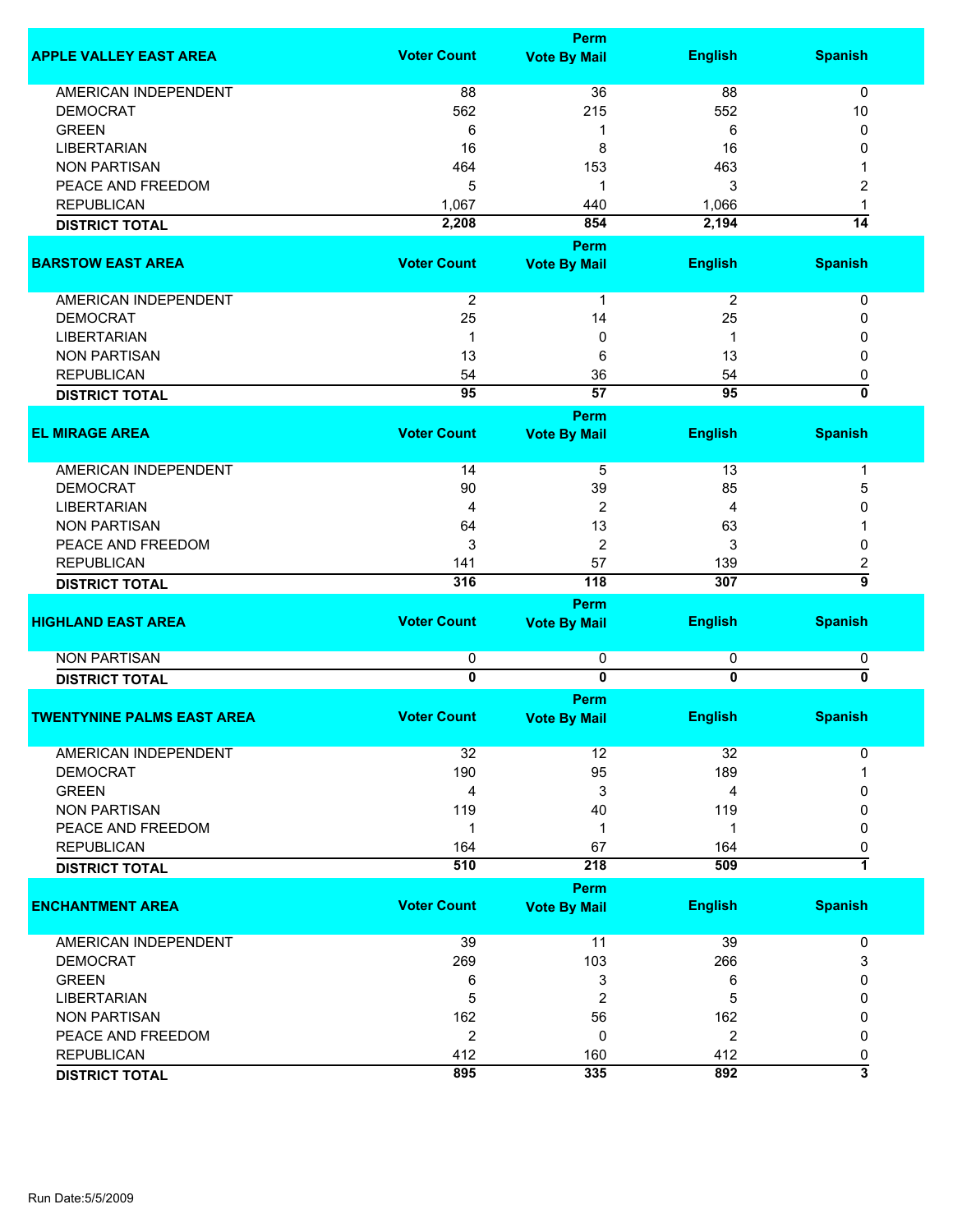|                                            |                    | Perm                  |                         |                     |
|--------------------------------------------|--------------------|-----------------------|-------------------------|---------------------|
| <b>ETIWANDA AREA</b>                       | <b>Voter Count</b> | <b>Vote By Mail</b>   | <b>English</b>          | <b>Spanish</b>      |
| <b>NON PARTISAN</b>                        | 0                  | 0                     | $\mathbf 0$             | 0                   |
| <b>REPUBLICAN</b>                          | 10                 | 9                     | 10                      | 0                   |
| <b>DISTRICT TOTAL</b>                      | $\overline{10}$    | $\overline{9}$        | $\overline{10}$         | 0                   |
|                                            |                    | Perm                  |                         |                     |
| <b>ESSEX AREA</b>                          | <b>Voter Count</b> | <b>Vote By Mail</b>   | <b>English</b>          | <b>Spanish</b>      |
| <b>AMERICAN INDEPENDENT</b>                | $\boldsymbol{2}$   | 1                     | $\overline{\mathbf{c}}$ | 0                   |
| <b>DEMOCRAT</b>                            | 5                  | 5                     | 5                       | 0                   |
| <b>NON PARTISAN</b>                        | 3                  | 3                     | 3                       | 0                   |
| <b>REPUBLICAN</b>                          | 8                  | 8                     | 8                       | 0                   |
| <b>DISTRICT TOTAL</b>                      | $\overline{18}$    | $\overline{17}$       | $\overline{18}$         | 0                   |
|                                            |                    | Perm                  |                         |                     |
| <b>FLAMINGO HEIGHTS AREA</b>               | <b>Voter Count</b> | <b>Vote By Mail</b>   | <b>English</b>          | <b>Spanish</b>      |
| <b>AMERICAN INDEPENDENT</b>                | 34                 | 14                    | 34                      | $\pmb{0}$           |
| <b>DEMOCRAT</b>                            | 217                | 93                    | 215                     | 2                   |
| <b>GREEN</b>                               | 5                  |                       | 5                       | 0                   |
| <b>LIBERTARIAN</b>                         | 4                  | 1                     | 4                       | 0                   |
| <b>NON PARTISAN</b>                        | 149                | 57                    | 149                     | 0                   |
| <b>REPUBLICAN</b>                          | 266                | 106                   | 266                     | 0                   |
| <b>DISTRICT TOTAL</b>                      | 675                | 272                   | 673                     | $\overline{2}$      |
|                                            |                    | Perm                  |                         |                     |
| <b>FOREST HOME AREA</b>                    | <b>Voter Count</b> | <b>Vote By Mail</b>   | <b>English</b>          | <b>Spanish</b>      |
| <b>AMERICAN INDEPENDENT</b>                | 31                 | 8                     | 31                      | 0                   |
| <b>DEMOCRAT</b>                            | 218                | 82                    | 218                     | 0                   |
| <b>GREEN</b>                               | 8                  | 3                     | 8                       | 0                   |
| <b>LIBERTARIAN</b>                         | 6                  | 3                     | 6                       | 0                   |
| <b>NON PARTISAN</b>                        | 139                | 44                    | 138                     |                     |
| PEACE AND FREEDOM                          |                    |                       |                         |                     |
|                                            | 5                  | 1                     | 5                       | 0                   |
| <b>REPUBLICAN</b>                          | 318<br>725         | 112<br>253            | 318<br>724              | 0<br>$\overline{1}$ |
| <b>DISTRICT TOTAL</b>                      |                    | Perm                  |                         |                     |
| <b>GREEN VALLEY LAKE AREA</b>              | <b>Voter Count</b> | <b>Vote By Mail</b>   | <b>English</b>          | <b>Spanish</b>      |
| <b>AMERICAN INDEPENDENT</b>                | 15                 | 3                     | 15                      | 0                   |
| <b>DEMOCRAT</b>                            | 61                 | 23                    | 61                      | 0                   |
| <b>GREEN</b>                               | 3                  | 0                     | 3                       | 0                   |
| <b>LIBERTARIAN</b>                         |                    |                       |                         | 0                   |
|                                            | 4                  | 0                     | 4                       |                     |
| <b>NON PARTISAN</b>                        | 42                 | 8                     | 42                      | 0                   |
| <b>REPUBLICAN</b><br><b>DISTRICT TOTAL</b> | 142<br>267         | 61<br>$\overline{95}$ | 142<br>267              | 0<br>0              |
|                                            |                    | <b>Perm</b>           |                         |                     |
| <b>HAVASU LAKE AREA</b>                    | <b>Voter Count</b> | <b>Vote By Mail</b>   | <b>English</b>          | <b>Spanish</b>      |
| AMERICAN INDEPENDENT                       | 6                  | 5                     | 6                       | 0                   |
| <b>DEMOCRAT</b>                            | 57                 |                       | 57                      | 0                   |
|                                            |                    | 54                    |                         |                     |
| <b>NON PARTISAN</b>                        | 27                 | 22                    | 27                      | 0                   |
| <b>REPUBLICAN</b>                          | 63                 | 55                    | 63                      | 0                   |
| <b>DISTRICT TOTAL</b>                      | 153                | 136                   | 153                     | $\overline{0}$      |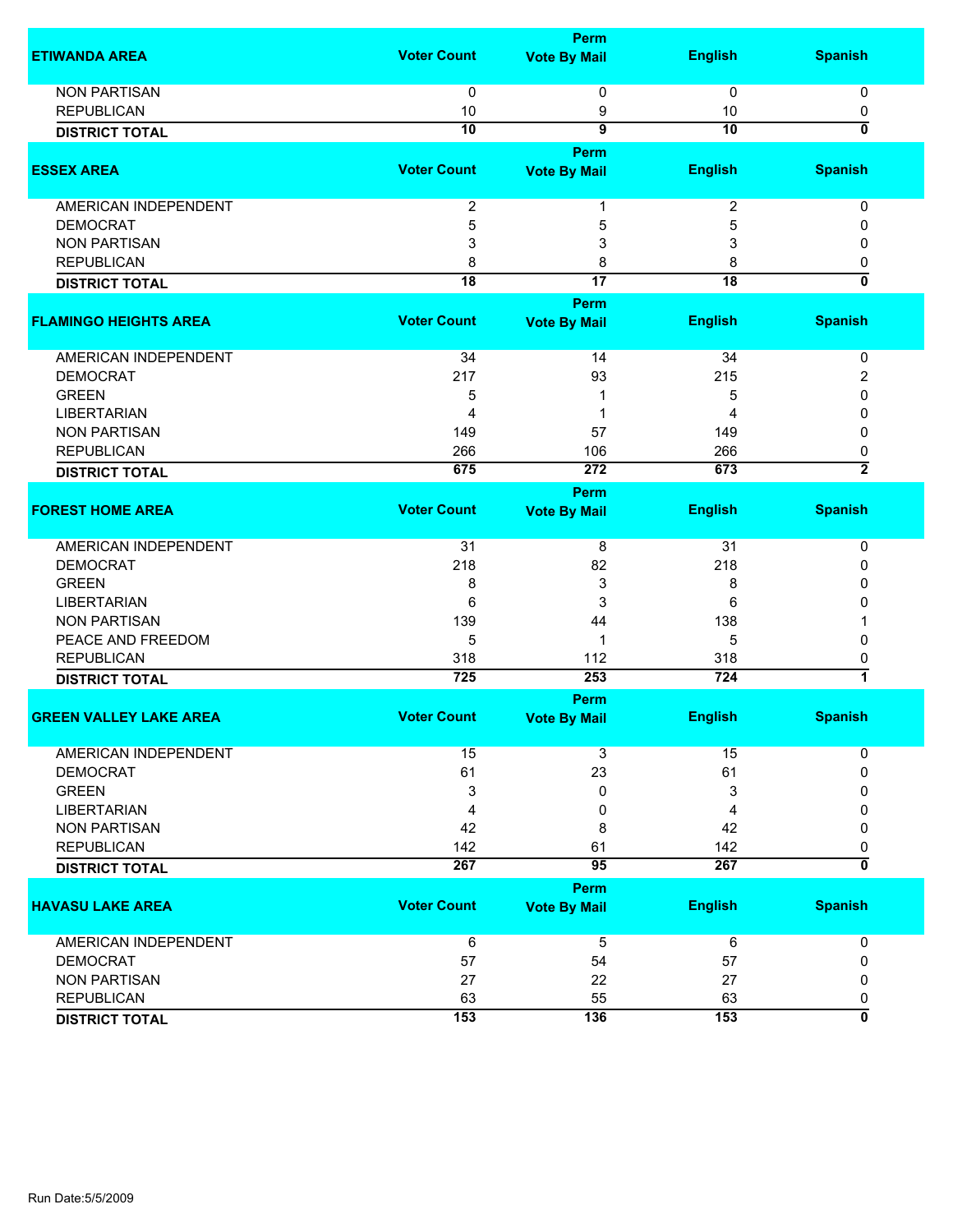|                             |                    | <b>Perm</b>                        |                |                    |
|-----------------------------|--------------------|------------------------------------|----------------|--------------------|
| <b>HELENDALE AREA</b>       | <b>Voter Count</b> | <b>Vote By Mail</b>                | <b>English</b> | <b>Spanish</b>     |
|                             |                    |                                    |                |                    |
| <b>AMERICAN INDEPENDENT</b> | 113                | 52                                 | 113            | 0                  |
| <b>DEMOCRAT</b>             | 866                | 373                                | 863            | 3                  |
| <b>GREEN</b>                | 4                  | 3                                  | 4              | 0                  |
| <b>LIBERTARIAN</b>          | 21                 | 7                                  | 21             | 0                  |
| <b>NON PARTISAN</b>         | 441                | 168                                | 441            | 0                  |
| PEACE AND FREEDOM           | 3                  | 1                                  | 3              | 0                  |
| <b>REPUBLICAN</b>           | 1,717              | 801                                | 1,711          | 6                  |
| <b>DISTRICT TOTAL</b>       | 3,165              | 1,405                              | 3,156          | 5                  |
|                             |                    | Perm                               |                |                    |
| <b>HINKLEY AREA</b>         | <b>Voter Count</b> | <b>Vote By Mail</b>                | <b>English</b> | <b>Spanish</b>     |
| <b>AMERICAN INDEPENDENT</b> | 50                 | 18                                 | 50             | 0                  |
| <b>DEMOCRAT</b>             | 251                | 100                                | 246            | 5                  |
| <b>GREEN</b>                | 4                  | 0                                  | 4              | 0                  |
| <b>LIBERTARIAN</b>          | 13                 | 6                                  | 13             | 0                  |
| <b>NON PARTISAN</b>         | 160                | 59                                 | 160            | 0                  |
| <b>REPUBLICAN</b>           | 328                | 141                                | 328            | 0                  |
|                             | 806                | 324                                | 801            | $\overline{\bf 5}$ |
| <b>DISTRICT TOTAL</b>       |                    |                                    |                |                    |
| <b>FORT IRWIN AREA</b>      | <b>Voter Count</b> | <b>Perm</b><br><b>Vote By Mail</b> | <b>English</b> | <b>Spanish</b>     |
|                             |                    |                                    |                |                    |
| <b>AMERICAN INDEPENDENT</b> | 12                 | 3                                  | 12             | 0                  |
| <b>DEMOCRAT</b>             | 234                | 109                                | 232            | 2                  |
| <b>NON PARTISAN</b>         | 202                | 110                                | 202            | 0                  |
| PEACE AND FREEDOM           | 2                  | 0                                  | 2              | 0                  |
| <b>REPUBLICAN</b>           | 194                | 97                                 | 194            | 0                  |
| <b>DISTRICT TOTAL</b>       | 644                | 319                                | 642            | $\overline{2}$     |
|                             |                    | <b>Perm</b>                        |                |                    |
| <b>IVANPAH AREA</b>         | <b>Voter Count</b> | <b>Vote By Mail</b>                | <b>English</b> | <b>Spanish</b>     |
| <b>AMERICAN INDEPENDENT</b> | 1                  | 1                                  |                | 0                  |
| <b>DEMOCRAT</b>             | 5                  | 5                                  | 5              | 0                  |
| <b>NON PARTISAN</b>         | 5                  | 5                                  | 5              | 0                  |
| <b>REPUBLICAN</b>           | 3                  | 3                                  | 3              | 0                  |
| <b>DISTRICT TOTAL</b>       | 14                 | 14                                 | 14             | 0                  |
|                             |                    | <b>Perm</b>                        |                |                    |
| <b>JOHNSON VALLEY AREA</b>  | <b>Voter Count</b> | <b>Vote By Mail</b>                | <b>English</b> | <b>Spanish</b>     |
| AMERICAN INDEPENDENT        | 9                  | 8                                  | 9              | 0                  |
| <b>DEMOCRAT</b>             | 80                 | 73                                 | 80             | 0                  |
| <b>GREEN</b>                | $\overline{c}$     | 2                                  | 2              | 0                  |
| <b>LIBERTARIAN</b>          | 2                  | 0                                  | $\overline{c}$ | 0                  |
| <b>NON PARTISAN</b>         | 41                 | 31                                 | 41             | 0                  |
| <b>REPUBLICAN</b>           | 95                 | 86                                 | 95             | 0                  |
|                             | 229                | 200                                | 229            | 0                  |
| <b>DISTRICT TOTAL</b>       |                    | <b>Perm</b>                        |                |                    |
| <b>JOSHUA TREE AREA</b>     | <b>Voter Count</b> | <b>Vote By Mail</b>                | <b>English</b> | <b>Spanish</b>     |
|                             |                    |                                    |                |                    |
| AMERICAN INDEPENDENT        | 187                | 90                                 | 186            | $\mathbf 1$        |
| <b>DEMOCRAT</b>             | 1,397              | 667                                | 1,385          | 12                 |
| <b>GREEN</b>                | 46                 | 19                                 | 46             | 0                  |
| <b>LIBERTARIAN</b>          | 37                 | 19                                 | 37             | 0                  |
| <b>NON PARTISAN</b>         | 914                | 361                                | 914            | 0                  |
| PEACE AND FREEDOM           | 14                 | 8                                  | 14             | 0                  |
| <b>REPUBLICAN</b>           | 1,526              | 770                                | 1,525          | 1                  |
| <b>DISTRICT TOTAL</b>       | 4,121              | 1,934                              | 4,107          | $\overline{14}$    |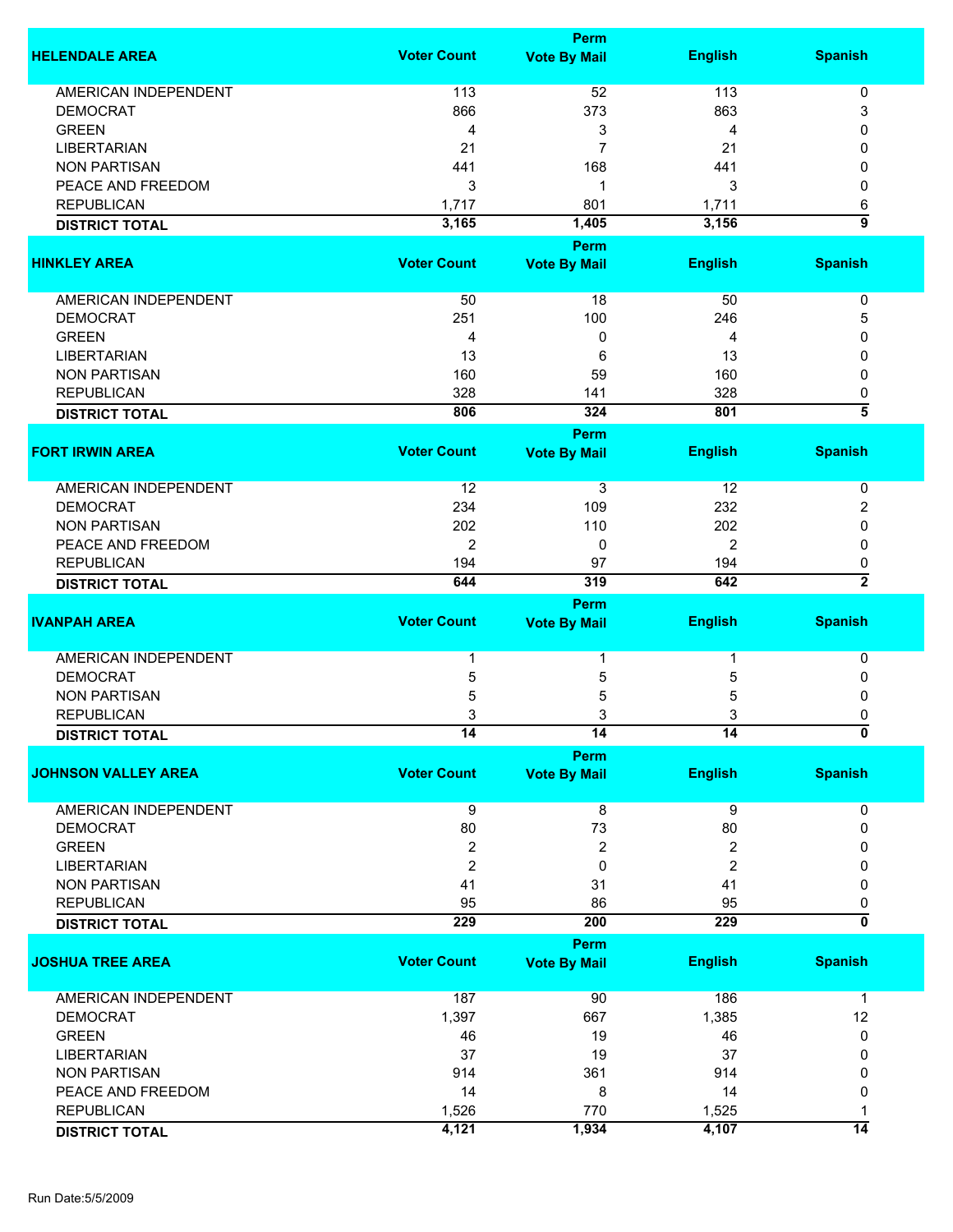|                             |                    | <b>Perm</b>             |                |                           |
|-----------------------------|--------------------|-------------------------|----------------|---------------------------|
| <b>KELSO AREA</b>           | <b>Voter Count</b> | <b>Vote By Mail</b>     | <b>English</b> | <b>Spanish</b>            |
| <b>DEMOCRAT</b>             |                    |                         |                |                           |
|                             | 1                  | 0                       | 1              | 0                         |
| <b>NON PARTISAN</b>         | $\overline{2}$     | 1                       | 2              | 0                         |
| <b>REPUBLICAN</b>           | 2                  | 2                       | 2              | 0                         |
| <b>DISTRICT TOTAL</b>       | 5                  | 3                       | 5              | $\overline{\mathbf{0}}$   |
| <b>LAKE ARROWHEAD AREA</b>  | <b>Voter Count</b> | Perm                    |                | <b>Spanish</b>            |
|                             |                    | <b>Vote By Mail</b>     | <b>English</b> |                           |
| AMERICAN INDEPENDENT        | 142                | 61                      | 142            | 0                         |
| <b>DEMOCRAT</b>             | 1,134              | 516                     | 1,132          | 2                         |
| <b>GREEN</b>                | 28                 | 6                       | 28             | 0                         |
| <b>LIBERTARIAN</b>          | 22                 | 10                      | 22             | 0                         |
| <b>NON PARTISAN</b>         | 705                | 289                     | 705            | 0                         |
| PEACE AND FREEDOM           | 9                  | 2                       | 9              | 0                         |
| <b>REPUBLICAN</b>           | 2,852              | 1,519                   | 2,845          | 7                         |
| <b>DISTRICT TOTAL</b>       | 4,892              | 2,403                   | 4,883          | $\overline{9}$            |
|                             |                    | <b>Perm</b>             |                |                           |
| <b>LANDERS AREA</b>         | <b>Voter Count</b> | <b>Vote By Mail</b>     | <b>English</b> | <b>Spanish</b>            |
|                             |                    |                         |                |                           |
| <b>AMERICAN INDEPENDENT</b> | 73                 | 34                      | 73             | 0                         |
| <b>DEMOCRAT</b>             | 389                | 162                     | 387            | 2                         |
| <b>GREEN</b>                | 5                  | $\boldsymbol{2}$        | 5              | 0                         |
| <b>LIBERTARIAN</b>          | 10                 | 5                       | 10             | 0                         |
| <b>NON PARTISAN</b>         | 243                | 94                      | 242            |                           |
| PEACE AND FREEDOM           | 1                  | 0                       | 1              | 0                         |
| <b>REPUBLICAN</b>           | 417                | 192                     | 417            | 0                         |
| <b>DISTRICT TOTAL</b>       | 1,138              | 489                     | 1,135          | 3                         |
|                             |                    | Perm                    |                |                           |
| <b>LENWOOD AREA</b>         | <b>Voter Count</b> | <b>Vote By Mail</b>     | <b>English</b> | <b>Spanish</b>            |
|                             |                    |                         |                |                           |
| <b>AMERICAN INDEPENDENT</b> | 116                | 37                      | 116            | 0                         |
| <b>DEMOCRAT</b>             | 954                | 332                     | 939            | 15                        |
| <b>GREEN</b>                | 7                  | $\boldsymbol{2}$        | 7              | 0                         |
| <b>LIBERTARIAN</b>          | 15                 | 5                       | 15             | 0                         |
| <b>NON PARTISAN</b>         | 506                | 145                     | 503            | 3                         |
| PEACE AND FREEDOM           | 6                  | $\overline{2}$          | 6              | 0                         |
| <b>REPUBLICAN</b>           | 996                | 417                     | 994            | 2                         |
| <b>DISTRICT TOTAL</b>       | 2,600              | 940                     | 2,580          | $\overline{20}$           |
|                             |                    | <b>Perm</b>             |                |                           |
| <b>LUCERNE VALLEY AREA</b>  | <b>Voter Count</b> | <b>Vote By Mail</b>     | <b>English</b> | <b>Spanish</b>            |
| <b>AMERICAN INDEPENDENT</b> | 156                | 63                      | 156            | 0                         |
| <b>DEMOCRAT</b>             | 841                | 342                     | 828            | 13                        |
| <b>GREEN</b>                | 18                 |                         | 18             | 0                         |
| <b>LIBERTARIAN</b>          | 17                 | 5                       |                |                           |
|                             |                    | 2                       | 17             | 0                         |
| <b>NON PARTISAN</b>         | 458                | 137                     | 456            | 2                         |
| PEACE AND FREEDOM           | 5                  | 1                       | 5              | 0                         |
| <b>REPUBLICAN</b>           | 1,147              | 497                     | 1,136          | 11                        |
| <b>DISTRICT TOTAL</b>       | 2,642              | 1,047                   | 2,616          | $\overline{26}$           |
|                             |                    | <b>Perm</b>             |                |                           |
| <b>LUDLOW AREA</b>          | <b>Voter Count</b> | <b>Vote By Mail</b>     | <b>English</b> | <b>Spanish</b>            |
| <b>AMERICAN INDEPENDENT</b> | 3                  | 3                       | 3              | 0                         |
| <b>NON PARTISAN</b>         | 0                  | 0                       | 0              | 0                         |
| <b>REPUBLICAN</b>           | 4                  | 3                       | 4              | 0                         |
| <b>DISTRICT TOTAL</b>       | $\overline{7}$     | $\overline{\mathbf{6}}$ | $\overline{7}$ | $\overline{\mathfrak{o}}$ |
|                             |                    |                         |                |                           |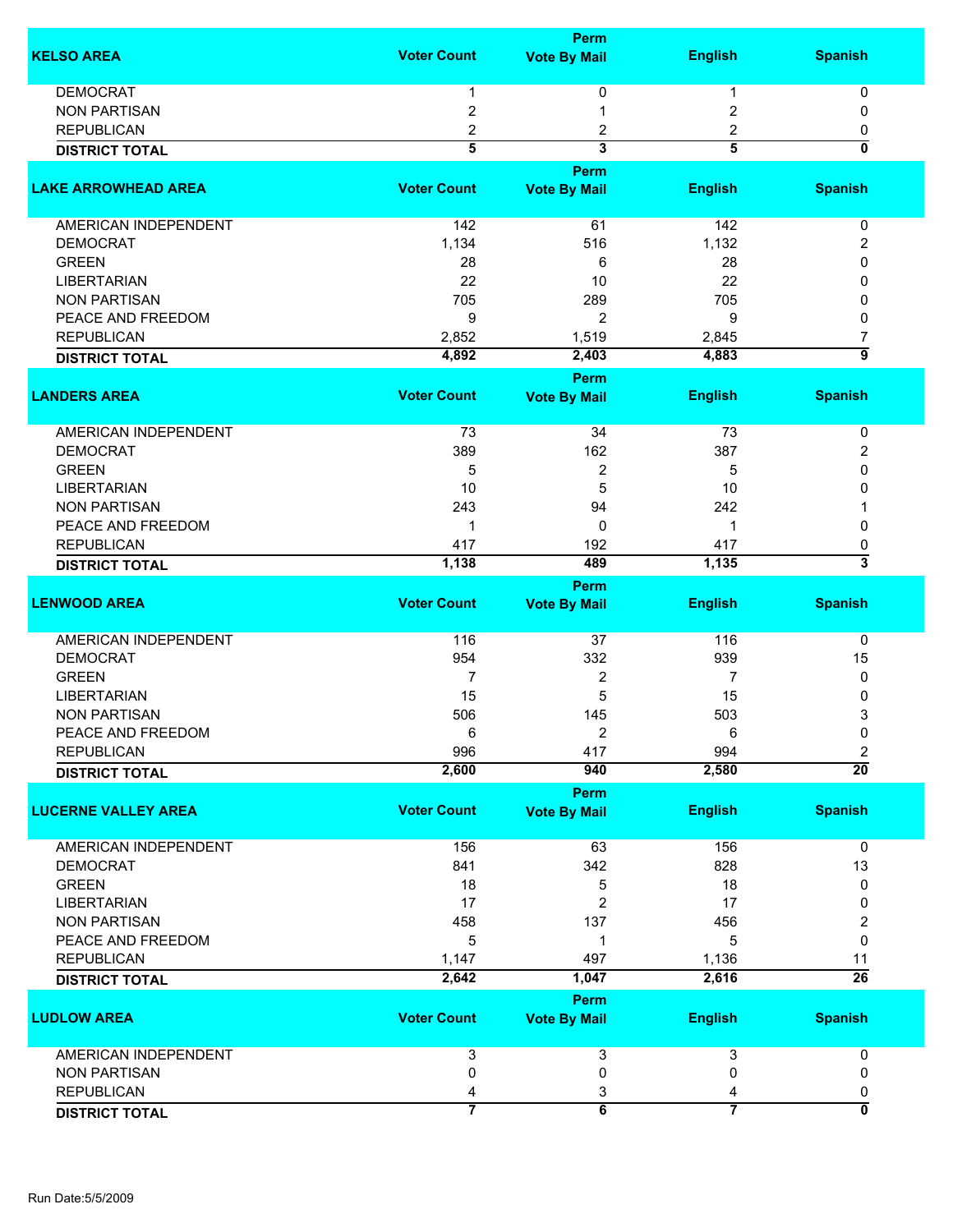|                             |                         | <b>Perm</b>             |                         |                                           |
|-----------------------------|-------------------------|-------------------------|-------------------------|-------------------------------------------|
| <b>MENTONE AREA</b>         | <b>Voter Count</b>      | <b>Vote By Mail</b>     | <b>English</b>          | <b>Spanish</b>                            |
| <b>AMERICAN INDEPENDENT</b> | 106                     | 32                      | 106                     | 0                                         |
| <b>DEMOCRAT</b>             | 1,083                   | 355                     | 1,069                   | 14                                        |
| <b>GREEN</b>                | 11                      | 5                       | 11                      | 0                                         |
| <b>LIBERTARIAN</b>          | 22                      | 5                       | 21                      |                                           |
|                             |                         |                         |                         |                                           |
| <b>NON PARTISAN</b>         | 537                     | 162                     | 536                     |                                           |
| PEACE AND FREEDOM           | 6                       | 1                       | 6                       | 0                                         |
| <b>REPUBLICAN</b>           | 1,435                   | 557                     | 1,432                   | 3                                         |
| <b>DISTRICT TOTAL</b>       | 3,200                   | 1,117                   | 3,181                   | $\overline{19}$                           |
|                             |                         | Perm                    |                         |                                           |
| <b>MISSION AREA</b>         | <b>Voter Count</b>      | <b>Vote By Mail</b>     | <b>English</b>          | <b>Spanish</b>                            |
| <b>AMERICAN INDEPENDENT</b> | 8                       | 3                       | 8                       | 0                                         |
| <b>DEMOCRAT</b>             | 76                      | 65                      | 76                      | 0                                         |
| <b>LIBERTARIAN</b>          | 1                       | 1                       | 1                       | 0                                         |
| <b>NON PARTISAN</b>         | 41                      | 32                      | 41                      | 0                                         |
| <b>REPUBLICAN</b>           | 129                     | 107                     | 127                     |                                           |
|                             | 255                     | 208                     | 253                     | $\overline{\mathbf{c}}$<br>$\overline{2}$ |
| <b>DISTRICT TOTAL</b>       |                         |                         |                         |                                           |
|                             |                         | <b>Perm</b>             |                         |                                           |
| <b>MOJAVE RIVER AREA</b>    | <b>Voter Count</b>      | <b>Vote By Mail</b>     | <b>English</b>          | <b>Spanish</b>                            |
| <b>NON PARTISAN</b>         | 0                       | $\pmb{0}$               | 0                       | 0                                         |
| <b>DISTRICT TOTAL</b>       | $\overline{\mathbf{0}}$ | $\overline{\mathbf{0}}$ | $\overline{\mathbf{0}}$ | 0                                         |
|                             |                         | <b>Perm</b>             |                         |                                           |
| <b>MORONGO VALLEY AREA</b>  | <b>Voter Count</b>      | <b>Vote By Mail</b>     | <b>English</b>          | <b>Spanish</b>                            |
| <b>AMERICAN INDEPENDENT</b> | 75                      | 24                      | 75                      | 0                                         |
| <b>DEMOCRAT</b>             | 602                     | 272                     | 599                     | 3                                         |
| <b>GREEN</b>                | 7                       | 3                       | 7                       | 0                                         |
| <b>LIBERTARIAN</b>          | 21                      | 6                       | 21                      | 0                                         |
| <b>NON PARTISAN</b>         | 353                     | 125                     | 353                     | 0                                         |
| PEACE AND FREEDOM           | $\overline{2}$          | 0                       | 2                       | 0                                         |
| <b>REPUBLICAN</b>           | 751                     | 337                     | 747                     | 4                                         |
| <b>DISTRICT TOTAL</b>       | 1,811                   | 767                     | 1,804                   | 7                                         |
|                             |                         | <b>Perm</b>             |                         |                                           |
| <b>MOUNTAIN PASS AREA</b>   | <b>Voter Count</b>      | <b>Vote By Mail</b>     | <b>English</b>          | <b>Spanish</b>                            |
|                             |                         |                         |                         |                                           |
| <b>DEMOCRAT</b>             | 4                       | 3                       | 4                       | 0                                         |
| <b>GREEN</b>                |                         |                         |                         | 0                                         |
| <b>LIBERTARIAN</b>          |                         |                         |                         |                                           |
| <b>NON PARTISAN</b>         | 5                       | 5                       | 5                       | 0                                         |
| <b>REPUBLICAN</b>           | 5                       | 5                       | 5                       | 0                                         |
| <b>DISTRICT TOTAL</b>       | $\overline{16}$         | $\overline{15}$         | $\overline{16}$         | 0                                         |
|                             |                         | Perm                    |                         |                                           |
| <b>MT BALDY AREA</b>        | <b>Voter Count</b>      | <b>Vote By Mail</b>     | <b>English</b>          | <b>Spanish</b>                            |
| AMERICAN INDEPENDENT        | $\overline{9}$          | 2                       | 9                       | 0                                         |
| <b>DEMOCRAT</b>             | 122                     | 27                      | 120                     | 2                                         |
| <b>GREEN</b>                | 5                       | 0                       | 5                       | 0                                         |
| <b>LIBERTARIAN</b>          | 4                       | 0                       | 4                       | 0                                         |
| <b>NON PARTISAN</b>         | 47                      | 8                       | 47                      | 0                                         |
| PEACE AND FREEDOM           | 1                       | 0                       | 1                       | 0                                         |
| <b>REPUBLICAN</b>           | 118                     | 48                      | 118                     | 0                                         |
|                             | 306                     | 85                      | 304                     | $\overline{2}$                            |
| <b>DISTRICT TOTAL</b>       |                         |                         |                         |                                           |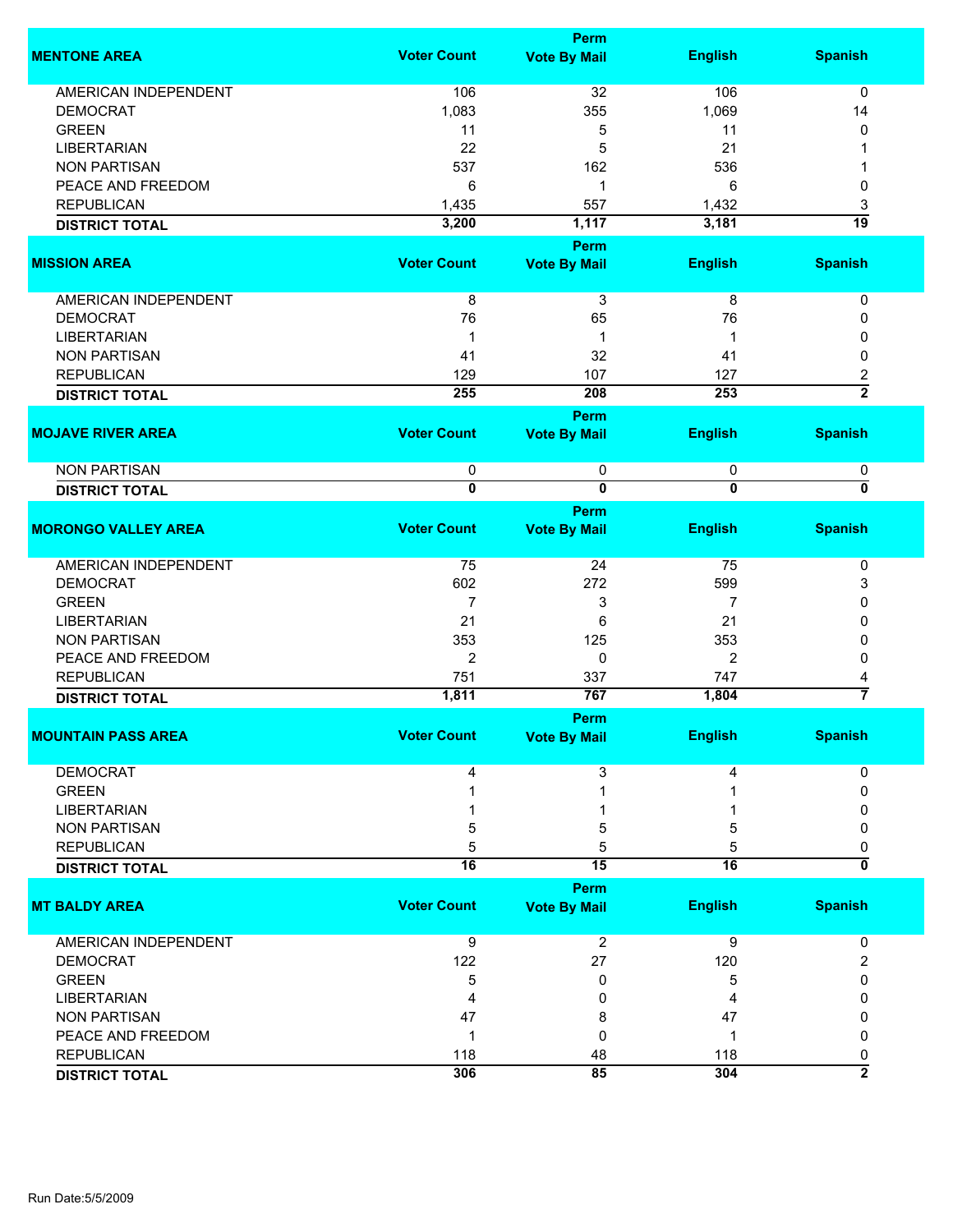|                              |                    | Perm                |                |                  |
|------------------------------|--------------------|---------------------|----------------|------------------|
| <b>MUSCOY AREA</b>           | <b>Voter Count</b> | <b>Vote By Mail</b> | <b>English</b> | <b>Spanish</b>   |
| <b>AMERICAN INDEPENDENT</b>  | 88                 | 13                  | 88             | 0                |
| <b>DEMOCRAT</b>              | 1,496              | 345                 | 1,411          | 85               |
| <b>GREEN</b>                 | 5                  | 1                   | 5              | 0                |
| <b>LIBERTARIAN</b>           | 16                 | 4                   | 15             | 1                |
| <b>NON PARTISAN</b>          | 620                | 134                 | 599            | 21               |
| PEACE AND FREEDOM            | 25                 | 4                   | 25             | 0                |
| <b>REPUBLICAN</b>            | 934                | 231                 | 930            | 4                |
| <b>DISTRICT TOTAL</b>        | 3,184              | 732                 | 3,073          | $\overline{111}$ |
|                              |                    | <b>Perm</b>         |                |                  |
| <b>NEWBERRY SPRINGS AREA</b> | <b>Voter Count</b> | <b>Vote By Mail</b> | <b>English</b> | <b>Spanish</b>   |
|                              |                    |                     |                |                  |
| AMERICAN INDEPENDENT         | 45                 | 9                   | 45             | 0                |
| <b>DEMOCRAT</b>              | 327                | 107                 | 320            | 7                |
| <b>GREEN</b>                 | 1                  | 0                   | 1              | 0                |
| <b>LIBERTARIAN</b>           | 13                 | 5                   | 13             | 0                |
| <b>NON PARTISAN</b>          | 199                | 84                  | 198            |                  |
| PEACE AND FREEDOM            | 1                  | 1                   | 1              | 0                |
| <b>REPUBLICAN</b>            | 439                | 159                 | 437            | 2                |
| <b>DISTRICT TOTAL</b>        | 1,025              | 365                 | 1,015          | $\overline{10}$  |
|                              |                    | <b>Perm</b>         |                |                  |
| <b>BARSTOW NORTH AREA</b>    | <b>Voter Count</b> | <b>Vote By Mail</b> | <b>English</b> | <b>Spanish</b>   |
|                              |                    |                     |                |                  |
| <b>AMERICAN INDEPENDENT</b>  | 53                 | 15                  | 52             | 1                |
| <b>DEMOCRAT</b>              | 396                | 128                 | 394            | 2                |
| <b>GREEN</b>                 | 4                  | 0                   | 4              | 0                |
| <b>LIBERTARIAN</b>           | 7                  | 1                   | 7              | 0                |
| <b>NON PARTISAN</b>          | 226                | 69                  | 226            | 0                |
| PEACE AND FREEDOM            | 4                  | 1                   | 4              | 0                |
| <b>REPUBLICAN</b>            | 444                | 167                 | 441            | 3                |
| <b>DISTRICT TOTAL</b>        | 1,134              | 381                 | 1,128          | $\overline{6}$   |
|                              |                    | Perm                |                |                  |
| <b>CHINO NORTH AREA</b>      | <b>Voter Count</b> | <b>Vote By Mail</b> | <b>English</b> | <b>Spanish</b>   |
|                              |                    |                     |                |                  |
| <b>AMERICAN INDEPENDENT</b>  | 35                 | 7                   | 35             | 0                |
| <b>DEMOCRAT</b>              | 590                | 169                 | 560            | 30               |
| <b>GREEN</b>                 | 4                  | 2                   | 4              | 0                |
| <b>LIBERTARIAN</b>           | 7                  | 0                   | 7              | 0                |
| <b>NON PARTISAN</b>          | 270                | 82                  | 265            | 5                |
| PEACE AND FREEDOM            | 5                  | 0                   | 5              | 0                |
| <b>REPUBLICAN</b>            | 700                | 226                 | 700            | 0                |
| <b>DISTRICT TOTAL</b>        | 1,611              | 486                 | 1,576          | $\overline{35}$  |
|                              |                    | <b>Perm</b>         |                |                  |
| <b>NEEDLES NORTH AREA</b>    | <b>Voter Count</b> | <b>Vote By Mail</b> | <b>English</b> | <b>Spanish</b>   |
|                              |                    |                     |                |                  |
| AMERICAN INDEPENDENT         | $\overline{2}$     | 1                   | $\overline{2}$ | 0                |
| <b>DEMOCRAT</b>              | 14                 | 7                   | 14             | 0                |
| <b>NON PARTISAN</b>          | 6                  | 4                   | 6              | 0                |
| <b>REPUBLICAN</b>            | 3                  | 3                   | 3              | 0                |
| <b>DISTRICT TOTAL</b>        | $\overline{25}$    | 15                  | 25             | 0                |
|                              |                    |                     |                |                  |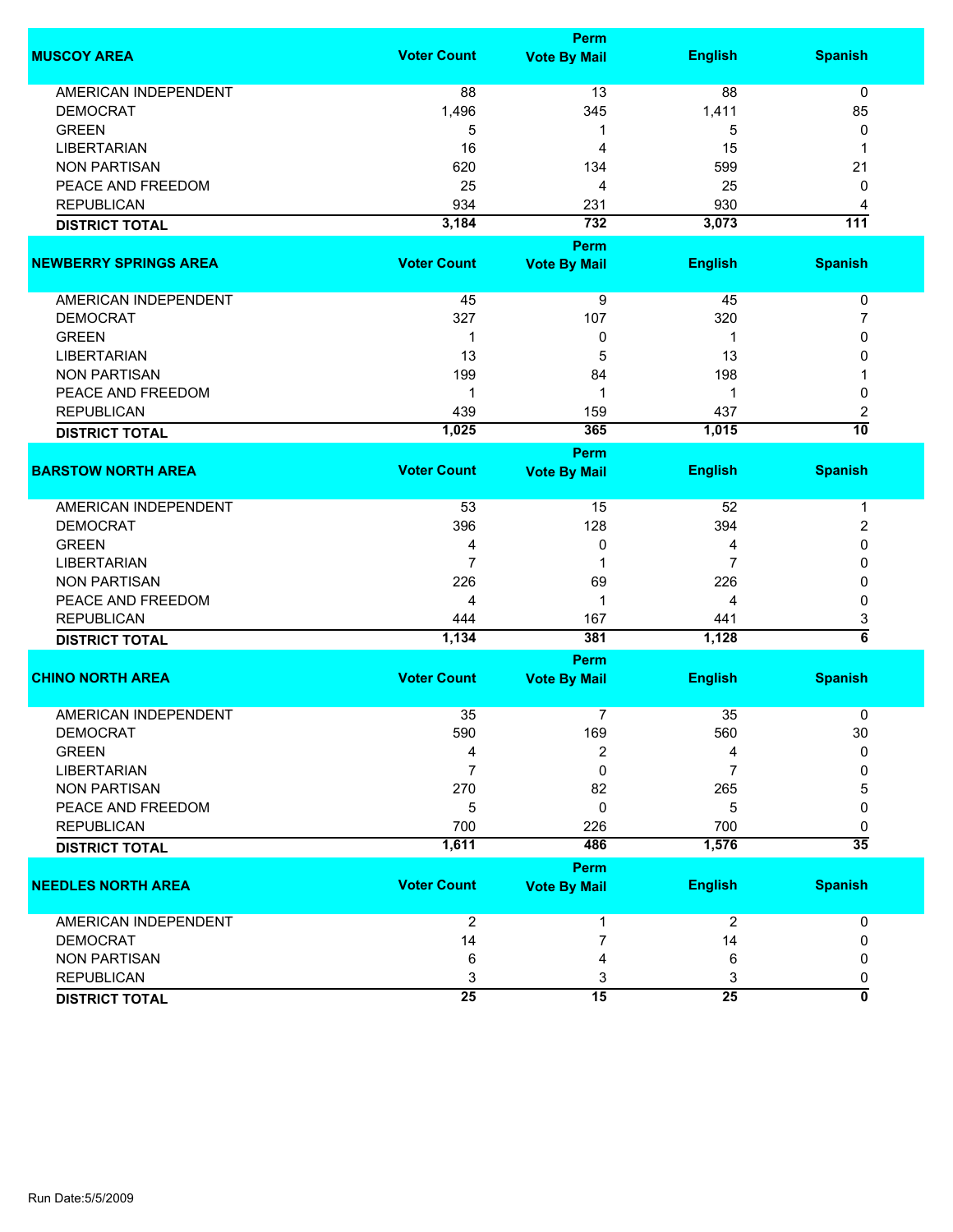|                                    |                    | <b>Perm</b>         |                |                 |
|------------------------------------|--------------------|---------------------|----------------|-----------------|
| <b>RIALTO NORTH AREA</b>           | <b>Voter Count</b> | <b>Vote By Mail</b> | <b>English</b> | <b>Spanish</b>  |
| <b>AMERICAN INDEPENDENT</b>        | 67                 | 17                  | 67             | 0               |
| <b>DEMOCRAT</b>                    | 1,066              | 359                 | 1,044          | 22              |
| <b>GREEN</b>                       | 3                  | 0                   | 3              | 0               |
|                                    |                    |                     |                |                 |
| <b>LIBERTARIAN</b>                 | 10                 | 2                   | 10             | 0               |
| <b>NON PARTISAN</b>                | 309                | 88                  | 304            | 5               |
| PEACE AND FREEDOM                  | 6                  | 0                   | 6              | 0               |
| <b>REPUBLICAN</b>                  | 867                | 376                 | 858            | 9               |
| <b>DISTRICT TOTAL</b>              | 2,328              | 842                 | 2,292          | $\overline{36}$ |
|                                    |                    | <b>Perm</b>         |                |                 |
| <b>TWENTYNINE PALMS NORTH AREA</b> | <b>Voter Count</b> | <b>Vote By Mail</b> | <b>English</b> | <b>Spanish</b>  |
| AMERICAN INDEPENDENT               | 31                 | 13                  | 31             | 0               |
| <b>DEMOCRAT</b>                    | 185                | 80                  | 185            | 0               |
| <b>GREEN</b>                       | 4                  | 1                   | 4              | 0               |
| <b>LIBERTARIAN</b>                 | 9                  | 6                   | 9              | 0               |
|                                    |                    |                     |                | n               |
| <b>NON PARTISAN</b>                | 130                | 43                  | 130            |                 |
| PEACE AND FREEDOM                  | 1                  | 0                   | -1             | 0               |
| <b>REPUBLICAN</b>                  | 234                | 103                 | 233            |                 |
| <b>DISTRICT TOTAL</b>              | 594                | 246                 | 593            | 1               |
|                                    |                    | Perm                |                |                 |
| <b>VICTORVILLE NORTH AREA</b>      | <b>Voter Count</b> | <b>Vote By Mail</b> | <b>English</b> | <b>Spanish</b>  |
| <b>NON PARTISAN</b>                | 0                  | 0                   | 0              | 0               |
| <b>REPUBLICAN</b>                  | 2                  | 2                   | 2              | 0               |
| <b>DISTRICT TOTAL</b>              | $\overline{2}$     | $\overline{2}$      | $\overline{2}$ | 0               |
|                                    |                    | Perm                |                |                 |
| <b>RIMFOREST AREA</b>              | <b>Voter Count</b> | <b>Vote By Mail</b> | <b>English</b> | <b>Spanish</b>  |
| AMERICAN INDEPENDENT               | $\overline{5}$     | 0                   | 5              | 0               |
| <b>DEMOCRAT</b>                    | 61                 | 20                  | 59             | 2               |
| <b>GREEN</b>                       |                    | 1                   |                | 0               |
| <b>LIBERTARIAN</b>                 |                    | 0                   |                | 0               |
|                                    |                    |                     |                |                 |
| <b>NON PARTISAN</b>                | 43                 | 9                   | 43             | 0               |
| PEACE AND FREEDOM                  | 4                  |                     | 4              | 0               |
| <b>REPUBLICAN</b>                  | 136                | 53                  | 136            | 0               |
| <b>DISTRICT TOTAL</b>              | 251                | 84                  | 249            | $\overline{2}$  |
|                                    |                    | <b>Perm</b>         |                |                 |
| <b>YUCAIPA NORTH AREA</b>          | <b>Voter Count</b> | <b>Vote By Mail</b> | <b>English</b> | <b>Spanish</b>  |
| AMERICAN INDEPENDENT               |                    | 1                   |                | 0               |
| <b>DEMOCRAT</b>                    | 8                  | 8                   | 7              |                 |
| <b>NON PARTISAN</b>                | 5                  | 4                   | 5              | 0               |
| <b>REPUBLICAN</b>                  | 27                 | 24                  | 27             | 0               |
| <b>DISTRICT TOTAL</b>              | $\overline{41}$    | $\overline{37}$     | 40             | 7               |
|                                    |                    |                     |                |                 |
|                                    |                    | <b>Perm</b>         |                |                 |
| <b>OAK GLEN AREA</b>               | <b>Voter Count</b> | <b>Vote By Mail</b> | <b>English</b> | <b>Spanish</b>  |
| <b>AMERICAN INDEPENDENT</b>        | 12                 | 4                   | 12             | 0               |
| <b>DEMOCRAT</b>                    | 63                 | 34                  | 62             |                 |
| <b>GREEN</b>                       | 2                  | 2                   | 2              | 0               |
| <b>LIBERTARIAN</b>                 | 1                  | 1                   |                | 0               |
| <b>NON PARTISAN</b>                | 63                 | 26                  | 63             | 0               |
| PEACE AND FREEDOM                  | 3                  | 0                   | 3              | 0               |
| <b>REPUBLICAN</b>                  | 233                | 115                 | 233            | 0               |
| <b>DISTRICT TOTAL</b>              | 377                | $\overline{182}$    | 376            | 7               |
|                                    |                    |                     |                |                 |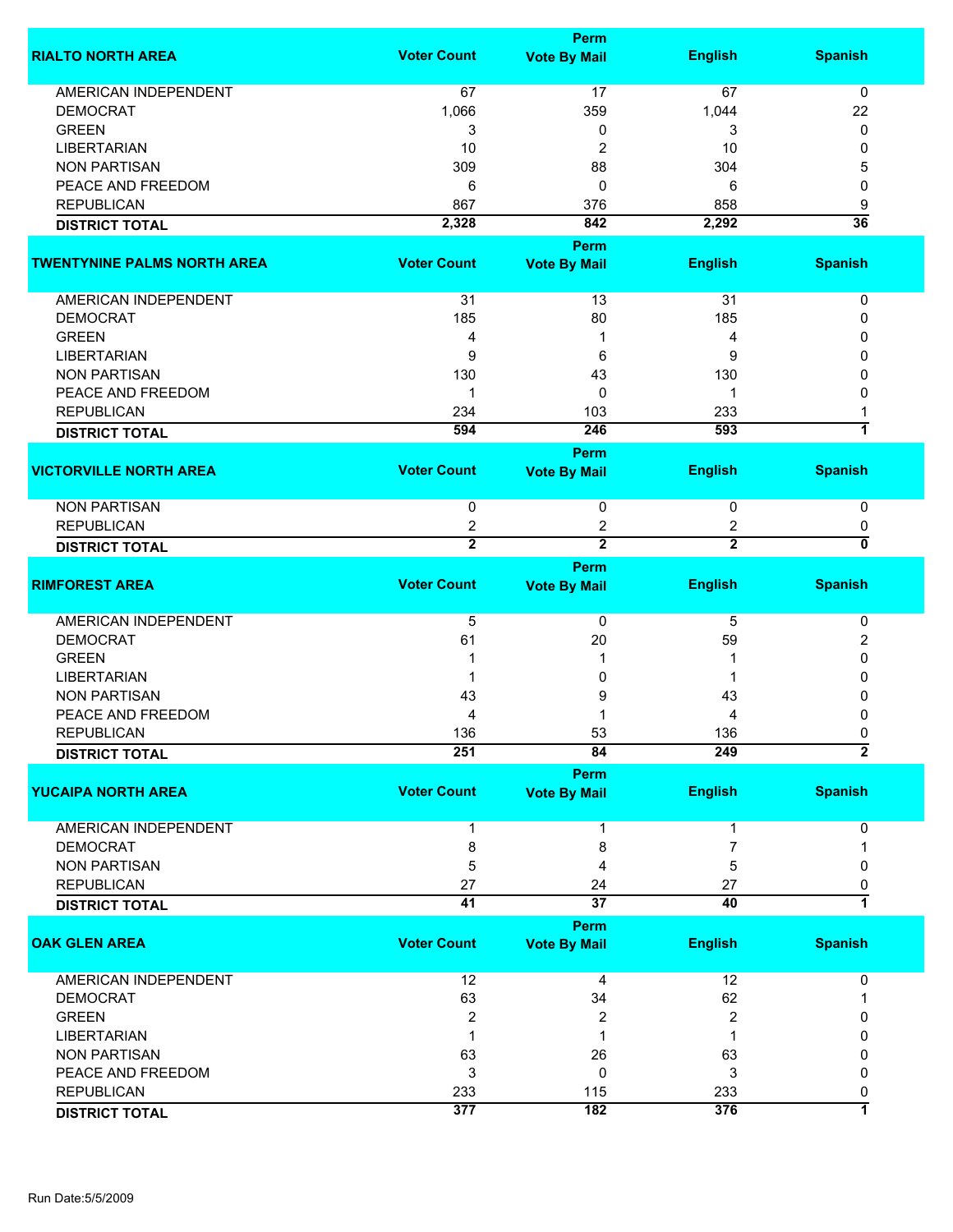|                             |                    | <b>Perm</b>         |                         |                           |
|-----------------------------|--------------------|---------------------|-------------------------|---------------------------|
| <b>ORO GRANDE AREA</b>      | <b>Voter Count</b> | <b>Vote By Mail</b> | <b>English</b>          | <b>Spanish</b>            |
| <b>AMERICAN INDEPENDENT</b> | 14                 | 11                  | 14                      | 0                         |
| <b>DEMOCRAT</b>             | 104                | 93                  | 102                     | $\overline{\mathbf{c}}$   |
| <b>GREEN</b>                | 1                  |                     | 1                       | 0                         |
| <b>LIBERTARIAN</b>          | 1                  | 1                   | 1                       | 0                         |
| <b>NON PARTISAN</b>         | 75                 | 54                  | 74                      |                           |
| PEACE AND FREEDOM           | $\boldsymbol{2}$   | 2                   | $\overline{\mathbf{c}}$ | 0                         |
| <b>REPUBLICAN</b>           | 120                | 94                  | 119                     | 1                         |
| <b>DISTRICT TOTAL</b>       | 317                | 256                 | 313                     | $\overline{4}$            |
|                             |                    | Perm                |                         |                           |
| <b>PATTON AREA</b>          | <b>Voter Count</b> | <b>Vote By Mail</b> | <b>English</b>          | <b>Spanish</b>            |
| AMERICAN INDEPENDENT        | $\boldsymbol{2}$   | $\overline{2}$      | $\overline{2}$          | 0                         |
| <b>DEMOCRAT</b>             | 19                 | 17                  | 19                      | 0                         |
| <b>NON PARTISAN</b>         | 6                  | 6                   | 6                       | 0                         |
| <b>REPUBLICAN</b>           | 6                  | 5                   | 6                       | 0                         |
| <b>DISTRICT TOTAL</b>       | 33                 | 30                  | 33                      | $\overline{\mathfrak{o}}$ |
|                             |                    | Perm                |                         |                           |
| <b>PHELAN AREA</b>          | <b>Voter Count</b> | <b>Vote By Mail</b> | <b>English</b>          | <b>Spanish</b>            |
|                             |                    |                     |                         |                           |
| <b>AMERICAN INDEPENDENT</b> | 274                | 81                  | 273                     | 1                         |
| <b>DEMOCRAT</b>             | 1,601              | 615                 | 1,577                   | 24                        |
| <b>GREEN</b>                | 13                 | 2                   | 13                      | 0                         |
| <b>LIBERTARIAN</b>          | 39                 | 9                   | 39                      | 0                         |
| <b>NON PARTISAN</b>         | 1,111              | 351                 | 1,106                   | 5                         |
| PEACE AND FREEDOM           | 17                 | 8                   | 17                      | 0                         |
| <b>REPUBLICAN</b>           | 2,811              | 1,199               | 2,802                   | 9                         |
| <b>DISTRICT TOTAL</b>       | 5,866              | 2,265               | 5,827                   | $\overline{39}$           |
|                             |                    | Perm                |                         |                           |
| <b>PINON HILLS AREA</b>     | <b>Voter Count</b> | <b>Vote By Mail</b> | <b>English</b>          | <b>Spanish</b>            |
| <b>AMERICAN INDEPENDENT</b> | 143                | 53                  | 142                     | 1                         |
| <b>DEMOCRAT</b>             | 852                | 360                 | 841                     | 11                        |
| <b>GREEN</b>                | 15                 | 5                   | 15                      | 0                         |
| <b>LIBERTARIAN</b>          | 47                 | 16                  | 47                      | 0                         |
| <b>NON PARTISAN</b>         | 646                | 221                 | 644                     | 2                         |
| PEACE AND FREEDOM           | 10                 | 3                   | 10                      | 0                         |
| <b>REPUBLICAN</b>           | 1,698              | 723                 | 1,697                   |                           |
| <b>DISTRICT TOTAL</b>       | 3,411              | 1,381               | 3,396                   | $\overline{15}$           |
|                             |                    | Perm                |                         |                           |
| <b>PIONEER POINT AREA</b>   | <b>Voter Count</b> | <b>Vote By Mail</b> | <b>English</b>          | <b>Spanish</b>            |
|                             |                    |                     |                         |                           |
| <b>AMERICAN INDEPENDENT</b> | 30                 | 8                   | 30                      | 0                         |
| <b>DEMOCRAT</b>             | 164                | 50                  | 164                     | 0                         |
| <b>GREEN</b>                | 2                  | 2                   | 2                       | 0                         |
| <b>LIBERTARIAN</b>          | $\overline{7}$     | 0                   | $\overline{7}$          | 0                         |
| <b>NON PARTISAN</b>         | 90                 | 20                  | 90                      | 0                         |
| <b>REPUBLICAN</b>           | 182                | 64                  | 182                     | 0                         |
| <b>DISTRICT TOTAL</b>       | 475                | 144                 | 475                     | ō                         |
|                             |                    |                     |                         |                           |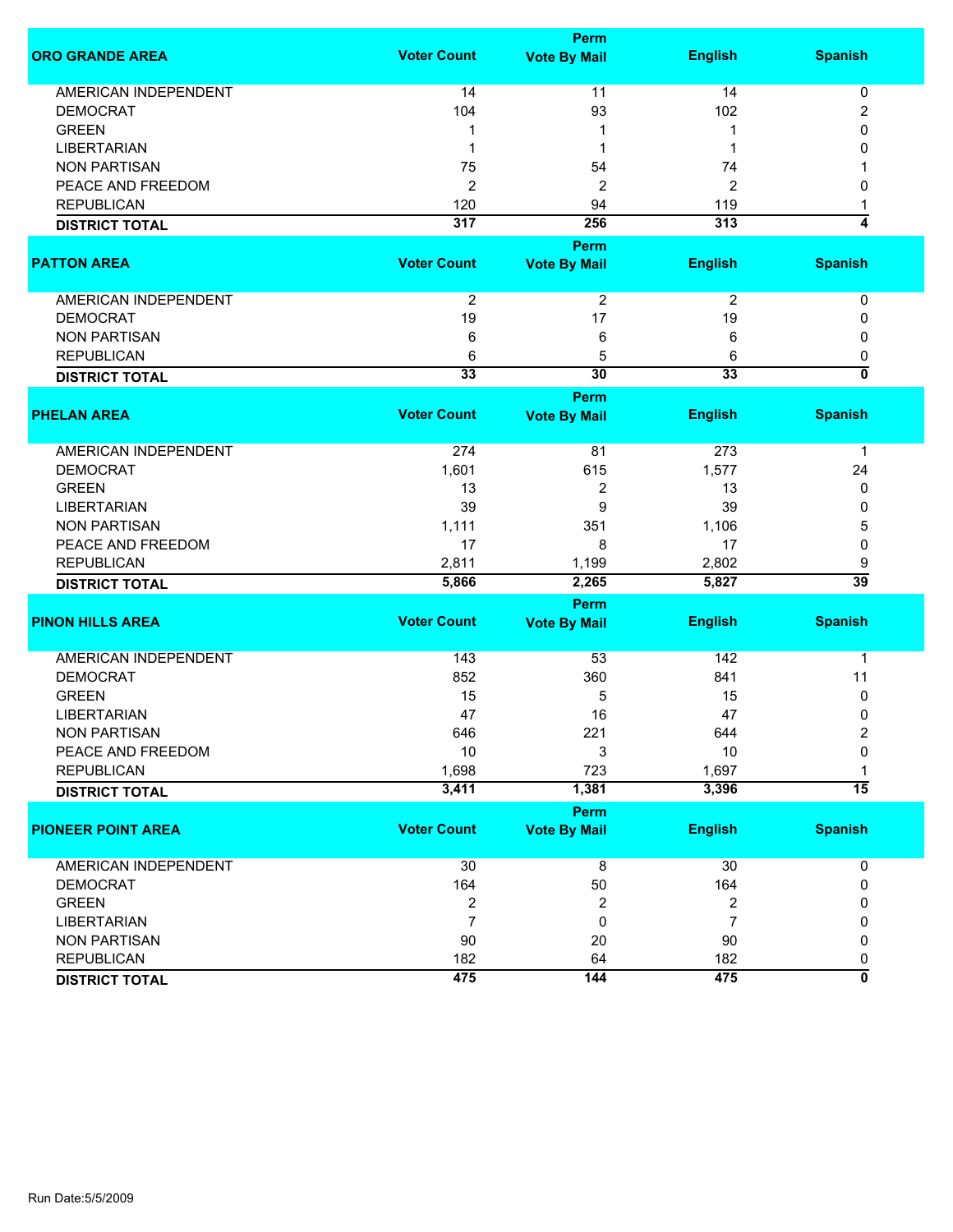|                                 |                           | <b>Perm</b>         |                |                           |
|---------------------------------|---------------------------|---------------------|----------------|---------------------------|
| <b>PIONEERTOWN AREA</b>         | <b>Voter Count</b>        | <b>Vote By Mail</b> | <b>English</b> | <b>Spanish</b>            |
| <b>AMERICAN INDEPENDENT</b>     | 26                        | 20                  | 26             | 0                         |
| <b>DEMOCRAT</b>                 | 119                       | 100                 | 119            | 0                         |
| <b>GREEN</b>                    | 2                         | 1                   | 2              | 0                         |
| <b>LIBERTARIAN</b>              | 3                         | 3                   | 3              | 0                         |
| <b>NON PARTISAN</b>             | 75                        | 60                  | 75             | 0                         |
| PEACE AND FREEDOM               |                           | 0                   | 1              | 0                         |
|                                 | 1                         |                     |                |                           |
| <b>REPUBLICAN</b>               | 166                       | 152                 | 166            | 0<br>ō                    |
| <b>DISTRICT TOTAL</b>           | 392                       | 336                 | 392            |                           |
|                                 |                           | <b>Perm</b>         |                |                           |
| <b>RED MOUNTAIN AREA</b>        | <b>Voter Count</b>        | <b>Vote By Mail</b> | <b>English</b> | <b>Spanish</b>            |
| AMERICAN INDEPENDENT            | $\ensuremath{\mathsf{3}}$ | $\mathbf{1}$        | 3              | 0                         |
| <b>DEMOCRAT</b>                 | 19                        | 17                  | 19             | 0                         |
| <b>LIBERTARIAN</b>              | 1                         | 1                   |                | 0                         |
| <b>NON PARTISAN</b>             | 5                         | 5                   | 5              | 0                         |
| <b>REPUBLICAN</b>               | 28                        | 26                  | 28             | 0                         |
|                                 | 56                        | 50                  | 56             | $\overline{\mathfrak{o}}$ |
| <b>DISTRICT TOTAL</b>           |                           |                     |                |                           |
|                                 |                           | Perm                |                |                           |
| <b>RUNNING SPRINGS AREA</b>     | <b>Voter Count</b>        | <b>Vote By Mail</b> | <b>English</b> | <b>Spanish</b>            |
| <b>AMERICAN INDEPENDENT</b>     | 98                        | 32                  | 98             | 0                         |
| <b>DEMOCRAT</b>                 | 861                       | 378                 | 858            | 3                         |
| <b>GREEN</b>                    | 30                        | 12                  | 30             | $\Omega$                  |
| <b>LIBERTARIAN</b>              | 22                        | 9                   | 22             | 0                         |
| <b>NON PARTISAN</b>             | 569                       | 197                 | 568            |                           |
| PEACE AND FREEDOM               | 3                         | 1                   | 3              | 0                         |
| <b>REPUBLICAN</b>               | 1,580                     | 635                 | 1,580          | 0                         |
| <b>DISTRICT TOTAL</b>           | 3,163                     | 1,264               | 3,159          | 4                         |
|                                 |                           | <b>Perm</b>         |                |                           |
| <b>SAN ANTONIO HEIGHTS AREA</b> | <b>Voter Count</b>        | <b>Vote By Mail</b> | <b>English</b> | <b>Spanish</b>            |
|                                 |                           |                     |                |                           |
| <b>AMERICAN INDEPENDENT</b>     | 70                        | 23                  | 70             | 0                         |
| <b>DEMOCRAT</b>                 | 534                       | 181                 | 528            | 6                         |
| <b>GREEN</b>                    | 9                         | $\overline{c}$      | 9              | 0                         |
| <b>LIBERTARIAN</b>              | 18                        | 7                   | 18             | 0                         |
| <b>NON PARTISAN</b>             | 401                       | 120                 | 401            | $\Omega$                  |
| PEACE AND FREEDOM               | 2                         | 0                   | 2              | 0                         |
| <b>REPUBLICAN</b>               | 1,245                     | 529                 | 1,243          | 2                         |
| <b>DISTRICT TOTAL</b>           | 2,279                     | 862                 | 2,271          | $\overline{\overline{8}}$ |
|                                 |                           |                     |                |                           |
| <b>SEVEN OAKS AREA</b>          | <b>Voter Count</b>        | Perm                |                | <b>Spanish</b>            |
|                                 |                           | <b>Vote By Mail</b> | <b>English</b> |                           |
| AMERICAN INDEPENDENT            | 22                        | 11                  | 22             | 0                         |
| <b>DEMOCRAT</b>                 | 100                       | 43                  | 100            | 0                         |
| <b>GREEN</b>                    | 6                         | 3                   | 6              | 0                         |
| <b>LIBERTARIAN</b>              | $\overline{2}$            | 0                   | 2              | 0                         |
| <b>NON PARTISAN</b>             | 57                        | 23                  | 56             |                           |
| PEACE AND FREEDOM               | $\overline{2}$            | 0                   | 2              | 0                         |
| <b>REPUBLICAN</b>               | 179                       | 79                  | 179            | 0                         |
| <b>DISTRICT TOTAL</b>           | 368                       | 159                 | 367            | 1                         |
|                                 |                           |                     |                |                           |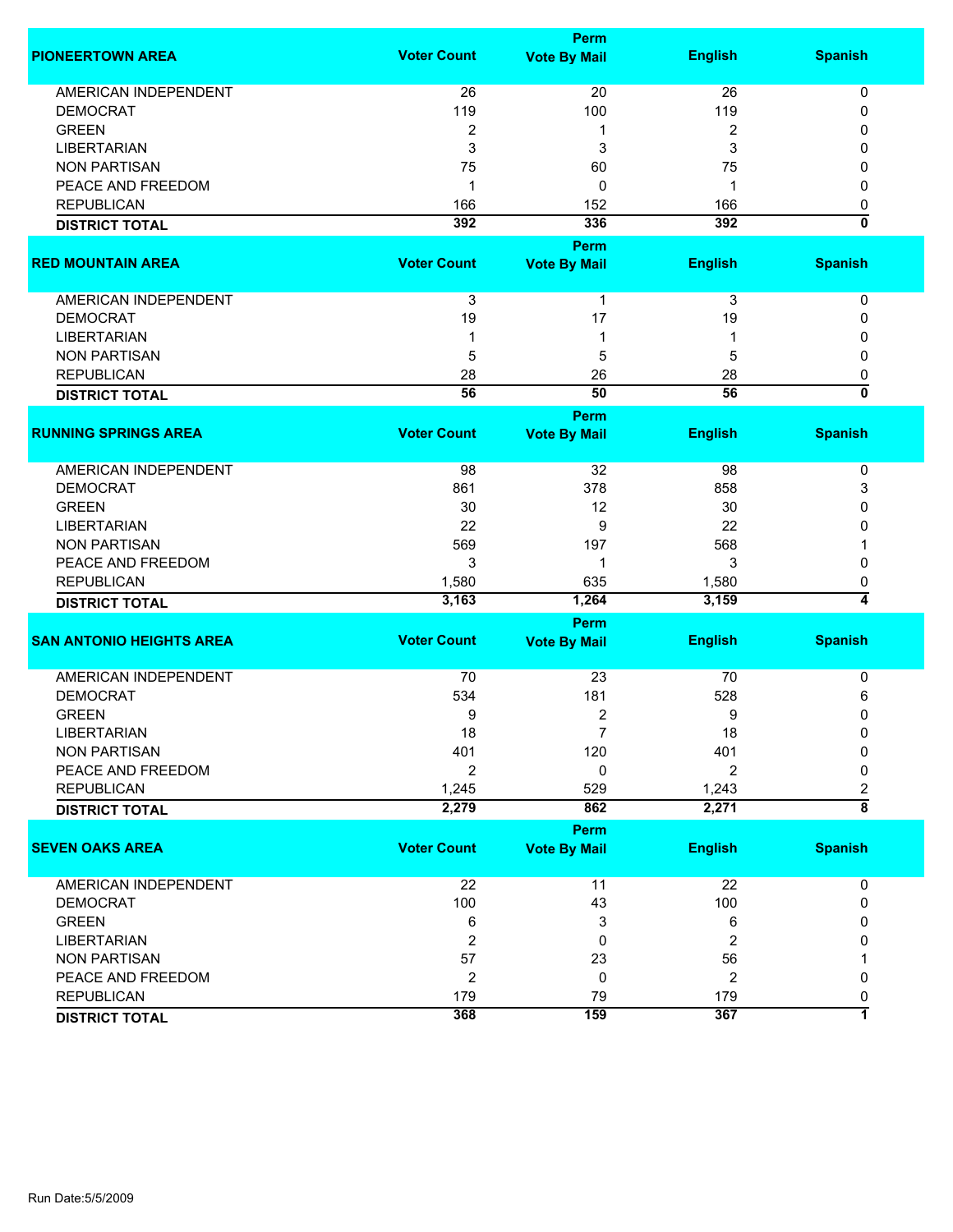|                                            |                         | Perm                    |                         |                                |
|--------------------------------------------|-------------------------|-------------------------|-------------------------|--------------------------------|
| <b>SKYFOREST AREA</b>                      | <b>Voter Count</b>      | <b>Vote By Mail</b>     | <b>English</b>          | <b>Spanish</b>                 |
| <b>AMERICAN INDEPENDENT</b>                | 23                      | 11                      | 23                      | 0                              |
| <b>DEMOCRAT</b>                            | 198                     | 85                      | 196                     | 2                              |
| <b>GREEN</b>                               | 6                       | 5                       | 6                       | 0                              |
| <b>LIBERTARIAN</b>                         | 9                       | 5                       | 9                       | 0                              |
|                                            |                         |                         |                         |                                |
| <b>NON PARTISAN</b>                        | 113                     | 39                      | 112                     |                                |
| PEACE AND FREEDOM                          | 1                       | 1                       | 1                       | 0                              |
| <b>REPUBLICAN</b>                          | 331                     | 126                     | 331                     | 0                              |
| <b>DISTRICT TOTAL</b>                      | 681                     | 272                     | 678                     | $\overline{\mathbf{3}}$        |
| <b>APPLE VALLEY SOUTH AREA</b>             | <b>Voter Count</b>      | Perm                    |                         | <b>Spanish</b>                 |
|                                            |                         | <b>Vote By Mail</b>     | <b>English</b>          |                                |
| AMERICAN INDEPENDENT                       | 85                      | 32                      | 85                      | 0                              |
| <b>DEMOCRAT</b>                            | 401                     | 156                     | 400                     | 1                              |
| <b>GREEN</b>                               | 11                      | 3                       | 11                      | 0                              |
| <b>LIBERTARIAN</b>                         | 18                      | 4                       | 18                      | 0                              |
| <b>NON PARTISAN</b>                        | 311                     | 103                     | 311                     | 0                              |
| PEACE AND FREEDOM                          | 5                       | 0                       | 5                       | 0                              |
|                                            |                         |                         |                         |                                |
| <b>REPUBLICAN</b><br><b>DISTRICT TOTAL</b> | 958<br>1,789            | 382<br>680              | 957<br>1,787            | $\overline{2}$                 |
|                                            |                         | Perm                    |                         |                                |
| <b>CHINO SOUTH AREA</b>                    | <b>Voter Count</b>      | <b>Vote By Mail</b>     | <b>English</b>          | <b>Spanish</b>                 |
|                                            |                         |                         |                         |                                |
| <b>AMERICAN INDEPENDENT</b>                | 14                      | 4                       | 14                      | 0                              |
| <b>DEMOCRAT</b>                            | 335                     | 119                     | 327                     | 8                              |
| <b>GREEN</b>                               | 3                       | 2                       | 2                       | 1                              |
| <b>LIBERTARIAN</b>                         | 6                       | 1                       | 6                       | 0                              |
| <b>NON PARTISAN</b>                        | 157                     | 32                      | 154                     | 3                              |
| PEACE AND FREEDOM                          | 1                       | $\Omega$                | 1                       | 0                              |
| <b>REPUBLICAN</b>                          | 437                     | 173                     | 436                     |                                |
| <b>DISTRICT TOTAL</b>                      | 953                     | 331                     | 940                     | $\overline{13}$                |
|                                            |                         | Perm                    |                         |                                |
| <b>MONTCLAIR SOUTH AREA</b>                | <b>Voter Count</b>      | <b>Vote By Mail</b>     | <b>English</b>          | <b>Spanish</b>                 |
|                                            |                         |                         |                         |                                |
| <b>AMERICAN INDEPENDENT</b>                | 30                      | 10                      | 29                      | $\mathbf 1$                    |
| <b>DEMOCRAT</b>                            | 851                     | 194                     | 789                     | 62                             |
| <b>GREEN</b>                               | 4                       | 2                       | 4                       | 0                              |
| <b>LIBERTARIAN</b>                         | 4                       | 2                       | 4                       | 0                              |
| <b>NON PARTISAN</b>                        | 319                     | 57                      | 299                     | 20                             |
| PEACE AND FREEDOM                          | 8                       | 2                       | 7                       | 1                              |
| <b>REPUBLICAN</b>                          | 526                     | 140                     | 519                     | 7                              |
| <b>DISTRICT TOTAL</b>                      | 1,742                   | 407                     | 1,651                   | 91                             |
|                                            |                         | <b>Perm</b>             |                         |                                |
| <b>TWENTYNINE PALMS SOUTH AREA</b>         | <b>Voter Count</b>      | <b>Vote By Mail</b>     | <b>English</b>          | <b>Spanish</b>                 |
|                                            |                         |                         |                         |                                |
| <b>NON PARTISAN</b>                        | 0                       | 0                       | 0                       | 0                              |
| <b>REPUBLICAN</b>                          | 3                       | 0                       | 3                       | 0                              |
| <b>DISTRICT TOTAL</b>                      | $\overline{\mathbf{3}}$ | $\overline{\mathbf{0}}$ | $\overline{\mathbf{3}}$ | 0                              |
|                                            |                         | <b>Perm</b>             |                         |                                |
| <b>VICTORVILLE SOUTH AREA</b>              | <b>Voter Count</b>      | <b>Vote By Mail</b>     | <b>English</b>          | <b>Spanish</b>                 |
| <b>DEMOCRAT</b>                            | 5                       | 3                       | 5                       | 0                              |
| <b>NON PARTISAN</b>                        | $\overline{2}$          | $\overline{\mathbf{c}}$ | $\overline{c}$          | 0                              |
| <b>REPUBLICAN</b>                          | 10                      | 8                       | $10$                    |                                |
|                                            | $\overline{17}$         | $\overline{13}$         | $\overline{17}$         | 0<br>$\overline{\mathfrak{o}}$ |
| <b>DISTRICT TOTAL</b>                      |                         |                         |                         |                                |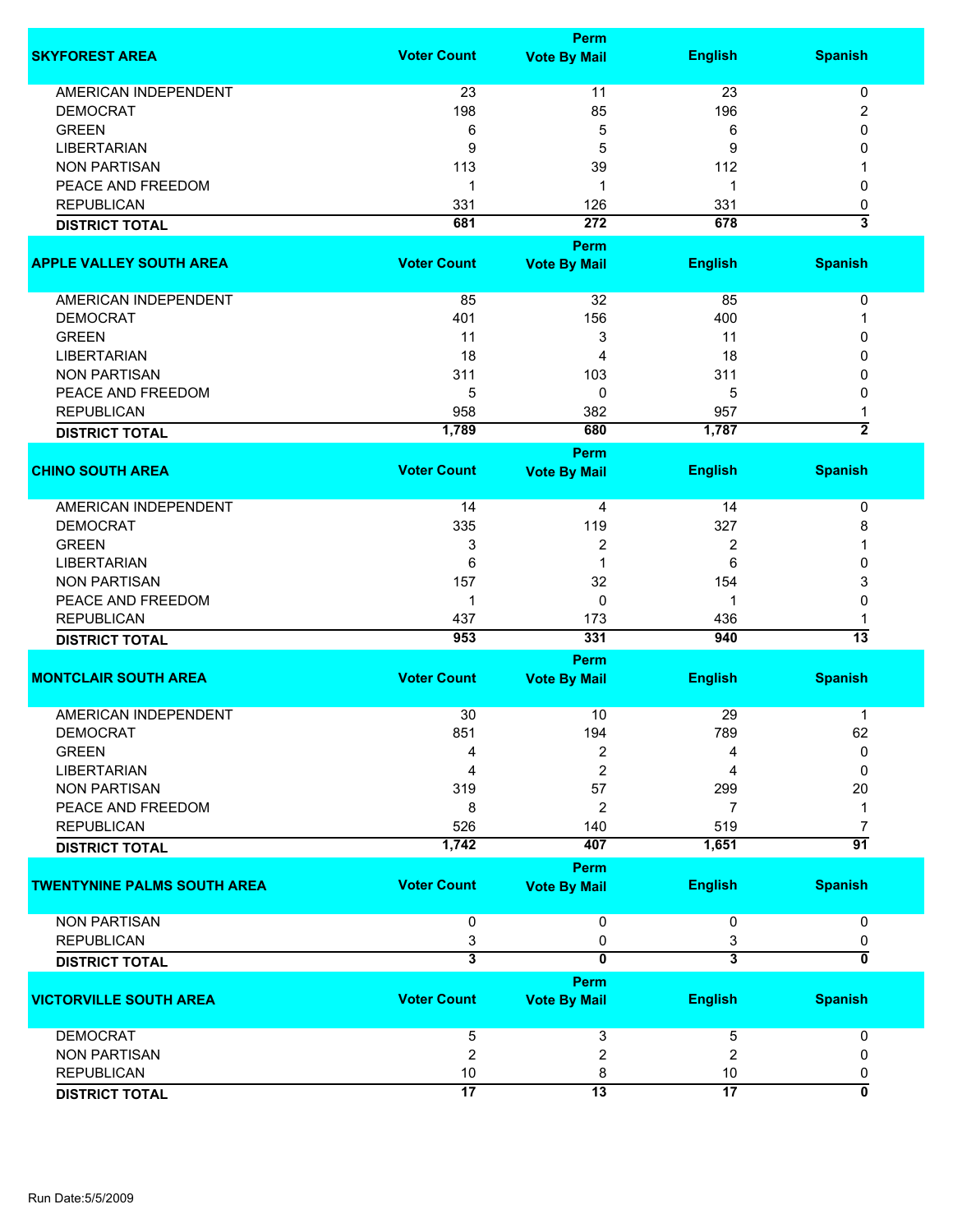|                                  |                    | Perm                    |                |                           |
|----------------------------------|--------------------|-------------------------|----------------|---------------------------|
| <b>YUCCA VALLEY SOUTH AREA</b>   | <b>Voter Count</b> | <b>Vote By Mail</b>     | <b>English</b> | <b>Spanish</b>            |
| <b>DEMOCRAT</b>                  | 1                  | 1                       | 1              | 0                         |
| <b>NON PARTISAN</b>              | 1                  | 0                       |                | 0                         |
| <b>DISTRICT TOTAL</b>            | $\overline{2}$     | 1                       | $\overline{2}$ | $\overline{\mathbf{0}}$   |
|                                  |                    | Perm                    |                |                           |
| <b>SPRING VALLEY LAKE AREA</b>   | <b>Voter Count</b> | <b>Vote By Mail</b>     | <b>English</b> | <b>Spanish</b>            |
|                                  |                    |                         |                |                           |
| <b>AMERICAN INDEPENDENT</b>      | 119                | 45                      | 119            | 0                         |
| <b>DEMOCRAT</b>                  | 1,218              | 486                     | 1,210          | 8                         |
| <b>GREEN</b>                     | 10                 | 2                       | 10             | 0                         |
| <b>LIBERTARIAN</b>               | 14                 | 6                       | 14             | 0                         |
| <b>NON PARTISAN</b>              | 610                | 224                     | 609            |                           |
| PEACE AND FREEDOM                | $\overline{2}$     | 1                       | 2              | 0                         |
| <b>REPUBLICAN</b>                | 2,395              | 1,137                   | 2,391          | 4                         |
| <b>DISTRICT TOTAL</b>            | 4,368              | 1,901                   | 4,355          | $\overline{13}$           |
|                                  |                    | <b>Perm</b>             |                |                           |
| <b>SUMMIT AREA</b>               | <b>Voter Count</b> | <b>Vote By Mail</b>     | <b>English</b> | <b>Spanish</b>            |
| <b>AMERICAN INDEPENDENT</b>      | $\overline{2}$     | $\overline{2}$          | $\overline{2}$ | 0                         |
| <b>DEMOCRAT</b>                  | 49                 | 39                      | 48             |                           |
| <b>LIBERTARIAN</b>               | 4                  | 2                       | 4              | 0                         |
| <b>NON PARTISAN</b>              | 31                 | 21                      | 31             | 0                         |
| <b>REPUBLICAN</b>                | 152                | 123                     | 152            | 0                         |
| <b>DISTRICT TOTAL</b>            | 238                | 187                     | 237            | 7                         |
|                                  |                    | Perm                    |                |                           |
| <b>TERRACE AREA</b>              | <b>Voter Count</b> | <b>Vote By Mail</b>     | <b>English</b> | <b>Spanish</b>            |
|                                  |                    |                         |                |                           |
| <b>NON PARTISAN</b>              | 0                  | 0                       | 0              | 0                         |
| <b>DISTRICT TOTAL</b>            | $\overline{0}$     | $\overline{0}$          | $\overline{0}$ | ō                         |
|                                  |                    | <b>Perm</b>             |                |                           |
| <b>TRONA AREA</b>                | <b>Voter Count</b> | <b>Vote By Mail</b>     | <b>English</b> | <b>Spanish</b>            |
| <b>AMERICAN INDEPENDENT</b>      | 10                 | 3                       | 10             | 0                         |
| <b>DEMOCRAT</b>                  | 66                 | 17                      | 64             | $\overline{\mathbf{c}}$   |
| <b>GREEN</b>                     | 1                  | 0                       | 1              | $\mathbf 0$               |
| <b>NON PARTISAN</b>              | 36                 |                         | 36             | 0                         |
| <b>REPUBLICAN</b>                | 57                 | 19                      | 57             | 0                         |
| <b>DISTRICT TOTAL</b>            | 170                | 46                      | 168            | $\overline{2}$            |
|                                  |                    | Perm                    |                |                           |
| <b>TWENTYNINE PALMS MCB AREA</b> | <b>Voter Count</b> | <b>Vote By Mail</b>     | <b>English</b> | <b>Spanish</b>            |
| <b>NON PARTISAN</b>              | 0                  | 0                       | 0              | 0                         |
| <b>DISTRICT TOTAL</b>            | $\overline{0}$     | $\overline{\mathbf{0}}$ | $\overline{0}$ | $\overline{\mathfrak{o}}$ |
|                                  |                    | Perm                    |                |                           |
| <b>TWIN PEAKS AREA</b>           | <b>Voter Count</b> | <b>Vote By Mail</b>     | <b>English</b> | <b>Spanish</b>            |
| AMERICAN INDEPENDENT             | 58                 | 19                      | 58             | 0                         |
| <b>DEMOCRAT</b>                  | 251                | 89                      | 249            | 2                         |
| <b>GREEN</b>                     | 5                  | 2                       | 5              | 0                         |
| <b>LIBERTARIAN</b>               | 11                 | 5                       | 11             | 0                         |
| <b>NON PARTISAN</b>              | 238                | 84                      | 237            |                           |
| PEACE AND FREEDOM                | 1                  | 0                       | 1              | 0                         |
| <b>REPUBLICAN</b>                | 757                | 306                     | 756            |                           |
| <b>DISTRICT TOTAL</b>            | 1,321              | 505                     | 1,317          | 4                         |
|                                  |                    |                         |                |                           |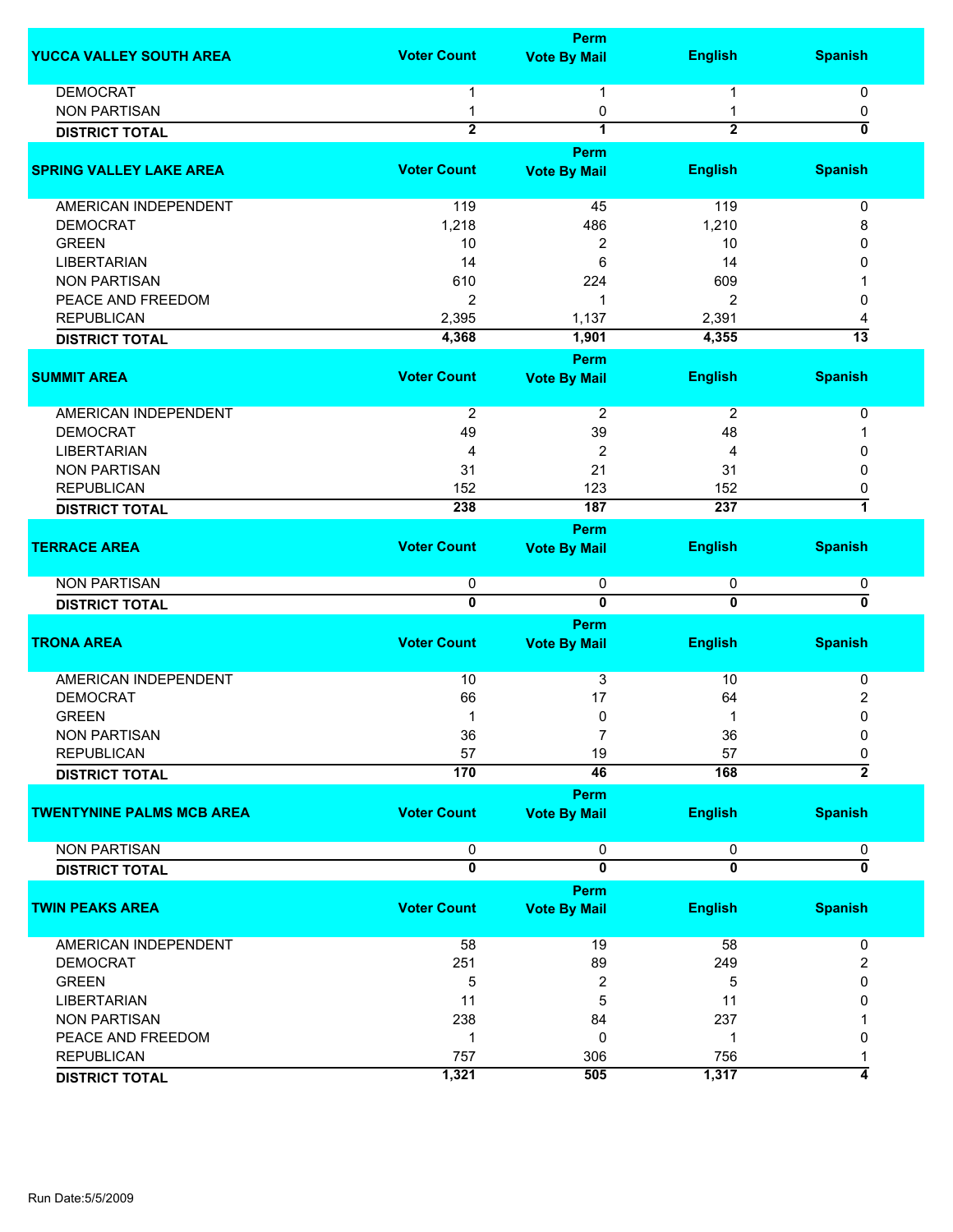|                               | Perm               |                             |                 |                  |  |
|-------------------------------|--------------------|-----------------------------|-----------------|------------------|--|
| <b>COLTON WEST AREA</b>       | <b>Voter Count</b> | <b>Vote By Mail</b>         | <b>English</b>  | <b>Spanish</b>   |  |
| <b>AMERICAN INDEPENDENT</b>   | 26                 | 4                           | 24              | $\overline{2}$   |  |
| <b>DEMOCRAT</b>               | 447                | 133                         | 430             | 17               |  |
| <b>LIBERTARIAN</b>            | 3                  | 1                           | 2               | 1                |  |
| <b>NON PARTISAN</b>           | 125                | 30                          | 119             |                  |  |
|                               |                    |                             |                 | 6                |  |
| PEACE AND FREEDOM             | 1                  | 1                           | 1               | 0                |  |
| <b>REPUBLICAN</b>             | 239                | 70                          | 236             | 3                |  |
| <b>DISTRICT TOTAL</b>         | 841                | 239                         | 812             | $\overline{29}$  |  |
|                               |                    | Perm                        |                 |                  |  |
| <b>FONTANA WEST AREA</b>      | <b>Voter Count</b> | <b>Vote By Mail</b>         | <b>English</b>  | <b>Spanish</b>   |  |
| AMERICAN INDEPENDENT          | 162                | 29                          | 153             | 9                |  |
| <b>DEMOCRAT</b>               | 3,382              | 787                         | 3,119           | 263              |  |
| <b>GREEN</b>                  | 23                 | 4                           | 23              | 0                |  |
| <b>LIBERTARIAN</b>            | 29                 | 5                           | 26              | 3                |  |
| <b>NON PARTISAN</b>           | 1,261              | 240                         | 1,205           | 56               |  |
| PEACE AND FREEDOM             | 45                 | 10                          | 44              | $\mathbf 1$      |  |
|                               |                    |                             |                 |                  |  |
| <b>REPUBLICAN</b>             | 1,323              | 273                         | 1,290           | 33               |  |
| <b>DISTRICT TOTAL</b>         | 6,225              | 1,348                       | 5,860           | $\overline{365}$ |  |
|                               | <b>Voter Count</b> | Perm                        |                 |                  |  |
| <b>HESPERIA WEST AREA</b>     |                    | <b>Vote By Mail</b>         | <b>English</b>  | <b>Spanish</b>   |  |
| AMERICAN INDEPENDENT          | 64                 | 28                          | 64              | 0                |  |
| <b>DEMOCRAT</b>               | 495                | 196                         | 483             | 12               |  |
| <b>GREEN</b>                  | 6                  | 1                           | 5               | 1                |  |
| <b>LIBERTARIAN</b>            | 8                  | $\overline{2}$              | 8               | 0                |  |
| <b>NON PARTISAN</b>           | 305                | 78                          | 302             | 3                |  |
| PEACE AND FREEDOM             | 7                  | $\overline{2}$              |                 |                  |  |
|                               |                    |                             | 6               | 1                |  |
| <b>REPUBLICAN</b>             | 889                | 330                         | 886             | 3                |  |
| <b>DISTRICT TOTAL</b>         | 1,774              | 637                         | 1,754           | $\overline{20}$  |  |
| <b>NEEDLES WEST AREA</b>      | <b>Voter Count</b> | Perm<br><b>Vote By Mail</b> | <b>English</b>  | <b>Spanish</b>   |  |
|                               |                    |                             |                 |                  |  |
| <b>AMERICAN INDEPENDENT</b>   | 2                  | 2                           | 2               | 0                |  |
| <b>DEMOCRAT</b>               | 1                  | 1                           | 1               | 0                |  |
| <b>NON PARTISAN</b>           | 0                  | 0                           | 0               | 0                |  |
| <b>REPUBLICAN</b>             | 6                  | 6                           | 6               | 0                |  |
| <b>DISTRICT TOTAL</b>         | $\overline{9}$     | $\overline{\mathbf{g}}$     | $\overline{9}$  | ō                |  |
|                               |                    | Perm                        |                 |                  |  |
| <b>VICTORVILLE WEST AREA</b>  | <b>Voter Count</b> | <b>Vote By Mail</b>         | <b>English</b>  | <b>Spanish</b>   |  |
| <b>AMERICAN INDEPENDENT</b>   | 38                 | 8                           | 38              | 0                |  |
| <b>DEMOCRAT</b>               | 621                | 205                         | 603             | 18               |  |
|                               |                    |                             |                 |                  |  |
| <b>GREEN</b>                  | $\overline{7}$     | 1                           | 7               | 0                |  |
| <b>LIBERTARIAN</b>            | $\overline{7}$     | 3                           | 7               | 0                |  |
| <b>NON PARTISAN</b>           | 314                | 88                          | 311             | 3                |  |
| PEACE AND FREEDOM             | 8                  | 1                           | 8               | 0                |  |
| <b>REPUBLICAN</b>             | 574                | 206                         | 572             | 2                |  |
| <b>DISTRICT TOTAL</b>         | 1,569              | 512                         | 1,546           | $\overline{23}$  |  |
|                               |                    | Perm                        |                 |                  |  |
| <b>YUCCA VALLEY WEST AREA</b> | <b>Voter Count</b> | <b>Vote By Mail</b>         | <b>English</b>  | <b>Spanish</b>   |  |
| <b>DEMOCRAT</b>               | 13                 | 10                          | 13              | 0                |  |
| <b>NON PARTISAN</b>           | 3                  | 1                           | 3               | 0                |  |
| <b>REPUBLICAN</b>             |                    | 0                           |                 | 0                |  |
|                               | $\overline{17}$    | $\overline{11}$             | $\overline{17}$ | 0                |  |
| <b>DISTRICT TOTAL</b>         |                    |                             |                 |                  |  |